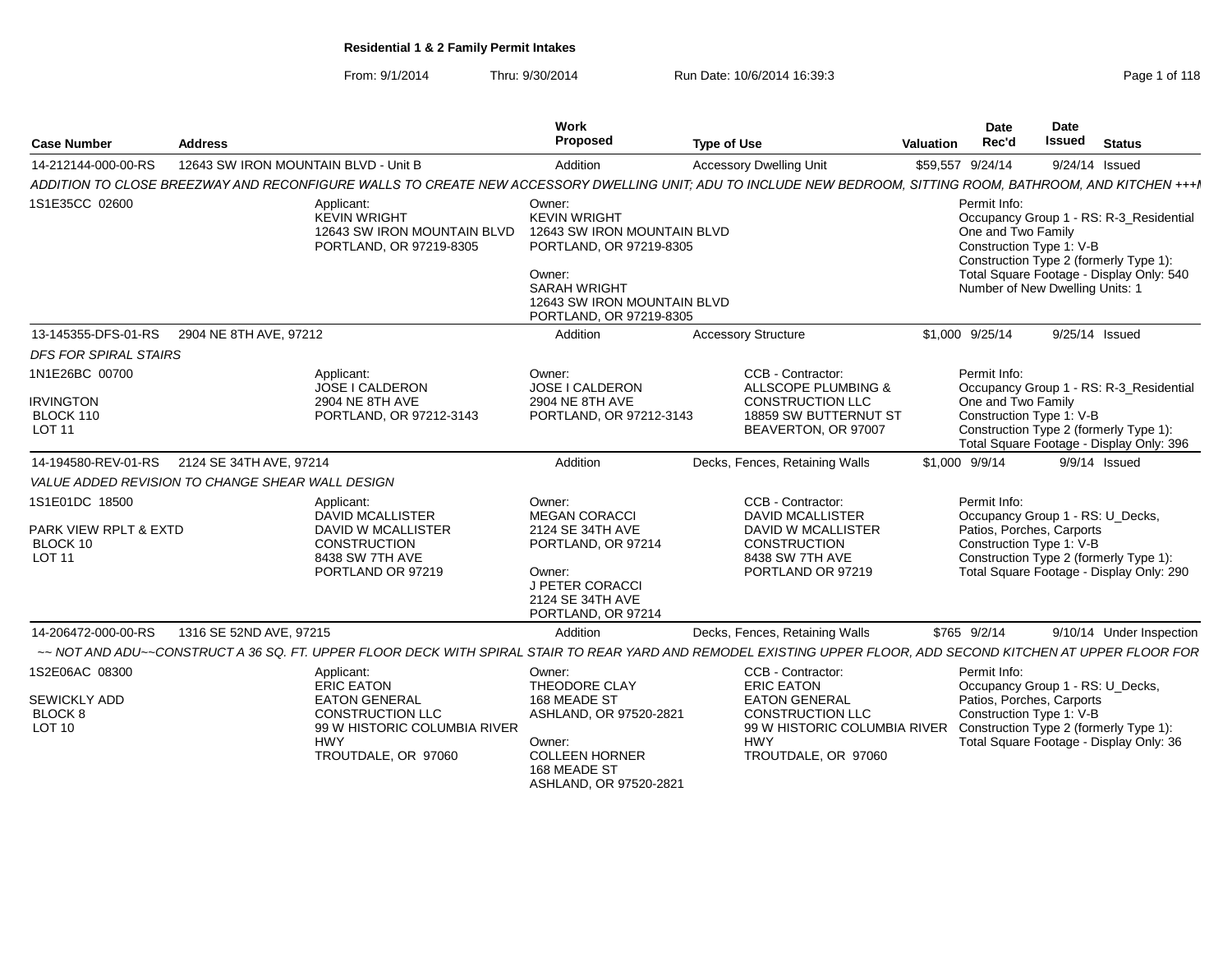From: 9/1/2014Thru: 9/30/2014 Run Date: 10/6/2014 16:39:3<br>
Run Date: 10/6/2014 16:39:3

| <b>Case Number</b>                          | <b>Address</b>                                     |                                                                             | Work<br><b>Proposed</b>                                                      | <b>Type of Use</b>                                                                                                                             | <b>Valuation</b> | Date<br>Rec'd                                                                 | Date<br>Issued | <b>Status</b>                            |
|---------------------------------------------|----------------------------------------------------|-----------------------------------------------------------------------------|------------------------------------------------------------------------------|------------------------------------------------------------------------------------------------------------------------------------------------|------------------|-------------------------------------------------------------------------------|----------------|------------------------------------------|
| 14-207118-000-00-RS                         | 6107 SW KNIGHTSBRIDGE DR, 97219                    |                                                                             | Addition                                                                     | Decks, Fences, Retaining Walls                                                                                                                 |                  | \$17.034 9/19/14                                                              |                | 9/19/14 Issued                           |
|                                             | REMOVE 2 EXISTING DECKS AND ADD NEW 802 SQ FT DECK |                                                                             |                                                                              |                                                                                                                                                |                  |                                                                               |                |                                          |
| 1S1E30BB 00600<br>ASH CREEK WOODS           |                                                    | Applicant:<br>MIKE MONTGOMERY<br>5531 SW BUDDINGTON ST                      | Owner:<br><b>MICHAEL GIMERA</b><br>5202 W 18TH AVE                           | CCB - Contractor:<br><b>MITICA LEONTESCU</b><br><b>CREATIVE FENCES &amp; DECKS INC</b>                                                         |                  | Permit Info:<br>Occupancy Group 1 - RS: U_Decks,<br>Patios, Porches, Carports |                |                                          |
| BLOCK 7<br>LOT <sub>3</sub>                 |                                                    | PORTLAND, OR 97219                                                          | KENNEWICK, WA 99338                                                          | <b>14782 SW FERN ST</b><br><b>TIGARD, OR 97225</b>                                                                                             |                  | Construction Type 1: V-B                                                      |                | Construction Type 2 (formerly Type 1):   |
|                                             |                                                    |                                                                             | Owner:<br>MIDORI GIMERA<br>5202 W 18TH AVE<br>KENNEWICK, WA 99338            |                                                                                                                                                |                  |                                                                               |                | Total Square Footage - Display Only: 802 |
| 14-208131-000-00-RS                         | 7015 N BORTHWICK AVE, 97217                        |                                                                             | Addition                                                                     | Decks, Fences, Retaining Walls                                                                                                                 |                  | \$4,078 9/5/14                                                                |                | 9/5/14 Under Inspection                  |
|                                             |                                                    |                                                                             |                                                                              | REMOVE CONCRETE FRONT PORCH AND STAIRS, REPLACE WITH EXTENDED WOOD DECK AND STAIRS (NEW ARBOR AND PORCH COVER SUPPORTS, AREA LESS THAN 200 SF) |                  |                                                                               |                |                                          |
| 1N1E15BA 06200                              |                                                    | Applicant:<br>NATIVE AMERICAN YOUTH &                                       | Owner:<br><b>JILL FURROW</b>                                                 | CCB - Contractor:<br>NATIVE AMERICAN YOUTH &                                                                                                   |                  | Permit Info:<br>Occupancy Group 1 - RS: U_Decks,                              |                |                                          |
| <b>SWINTON</b><br>BLOCK 54<br>LOT 10&11     |                                                    | <b>FAMILY CENTER</b><br>5135 NE COLUMBIA BLVD<br>PORTLAND, OR 97218         | 7015 N BORTHWICK AVE<br>PORTLAND, OR 97217                                   | <b>FAMILY CENTER</b><br>5135 NE COLUMBIA BLVD<br>PORTLAND, OR 97218                                                                            |                  | Patios, Porches, Carports<br>Construction Type 1: V-B                         |                | Construction Type 2 (formerly Type 1):   |
|                                             |                                                    |                                                                             | Owner:<br><b>JILL A FURROW</b><br>7015 N BORTHWICK AVE<br>PORTLAND, OR 97217 |                                                                                                                                                |                  |                                                                               |                | Total Square Footage - Display Only: 192 |
| 14-214042-000-00-RS                         | 9325 NW SKYVIEW CT                                 |                                                                             | Addition                                                                     | Decks, Fences, Retaining Walls                                                                                                                 |                  | \$4,000 9/18/14                                                               | 9/18/14 Final  |                                          |
|                                             |                                                    | ADDITION OF (2) 4X4 LANDINGS AND STEPS TO EXISTING REAR DECK WITH HAND RAIL |                                                                              |                                                                                                                                                |                  |                                                                               |                |                                          |
| 1N1W05DD 00800                              |                                                    | Applicant:<br>DUANE LYLE BRUMFIEL                                           | Owner:<br>MATTHEW GREENWALD                                                  | CCB - Contractor:<br>DUANE LYLE BRUMFIEL                                                                                                       |                  | Permit Info:<br>Occupancy Group 1 - RS: U_Decks,                              |                |                                          |
| <b>SKYVIEW ESTATES</b><br>LOT <sub>11</sub> |                                                    | 7712 NE 104TH AVE<br>VANCOUVER, WA 98662-3017                               | 9325 NW SKYVIEW CT<br>PORTLAND, OR 97231                                     | 7712 NE 104TH AVE<br>VANCOUVER, WA 98662-3017                                                                                                  |                  | Patios, Porches, Carports<br>Construction Type 1: V-B                         |                | Construction Type 2 (formerly Type 1):   |
|                                             |                                                    |                                                                             | Owner:<br>ELIZABETH GREENWALD<br>9325 NW SKYVIEW CT<br>PORTLAND, OR 97231    |                                                                                                                                                |                  |                                                                               |                | Total Square Footage - Display Only: 48  |
| 14-215412-000-00-RS                         | 3336 SW ARNOLD ST, 97219                           |                                                                             | Addition                                                                     | Decks, Fences, Retaining Walls                                                                                                                 |                  | \$14,000 9/24/14                                                              |                | 9/24/14 Issued                           |
| EXPAND EXISTING ELEVATED DECK               |                                                    |                                                                             |                                                                              |                                                                                                                                                |                  |                                                                               |                |                                          |
| 1S1E32AB 06000                              |                                                    | Applicant:<br>ROBERT J MENSEL                                               | Owner:<br>DALE W BOSS                                                        |                                                                                                                                                |                  | Permit Info:<br>Occupancy Group 1 - RS: U_Decks,                              |                |                                          |
| FOREST BROOKS<br>LOT <sub>26</sub>          |                                                    | 3336 SW ARNOLD ST<br>PORTLAND, OR 97219                                     | 3336 SW ARNOLD ST<br>PORTLAND, OR 97219                                      |                                                                                                                                                |                  | Patios, Porches, Carports<br>Construction Type 1: V-B                         |                | Construction Type 2 (formerly Type 1):   |
|                                             |                                                    |                                                                             | Owner:<br>ROBERT J MENSEL<br>3336 SW ARNOLD ST<br>PORTLAND, OR 97219         |                                                                                                                                                |                  |                                                                               |                |                                          |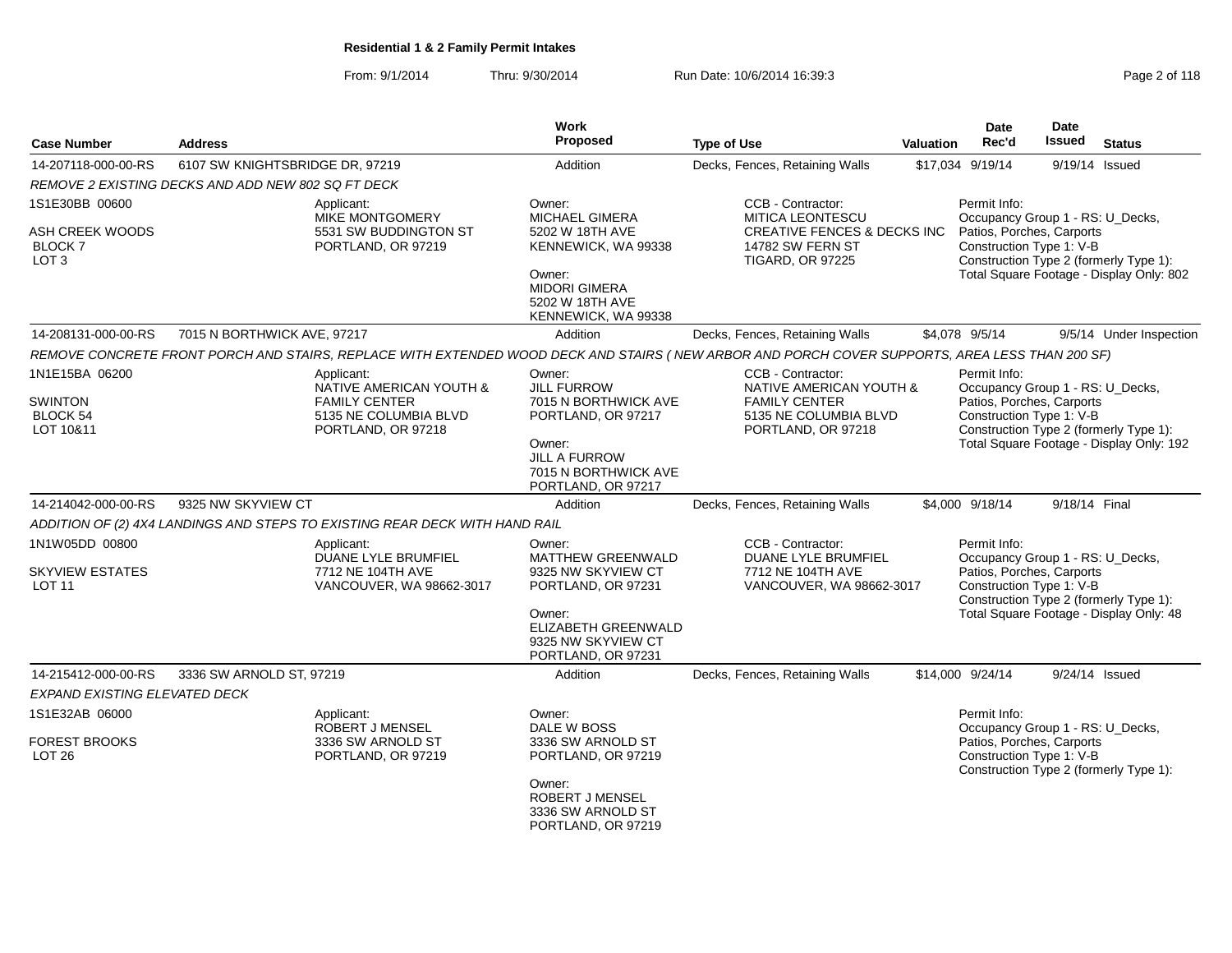From: 9/1/2014Thru: 9/30/2014 Run Date: 10/6/2014 16:39:3<br>
Run Date: 10/6/2014 **Page 3 of 118** 

| <b>Case Number</b>                                                                                         | <b>Address</b>                                  |                                                                                                                   | <b>Work</b><br>Proposed                                                                | <b>Type of Use</b>                                                                                                       | <b>Valuation</b> | Date<br>Rec'd                                                                                             | Date<br><b>Issued</b> | <b>Status</b>                                                                      |
|------------------------------------------------------------------------------------------------------------|-------------------------------------------------|-------------------------------------------------------------------------------------------------------------------|----------------------------------------------------------------------------------------|--------------------------------------------------------------------------------------------------------------------------|------------------|-----------------------------------------------------------------------------------------------------------|-----------------------|------------------------------------------------------------------------------------|
| 14-215427-000-00-RS                                                                                        | 12536 SE SHERMAN ST, 97233                      |                                                                                                                   | Addition                                                                               | Decks, Fences, Retaining Walls                                                                                           |                  | \$8.745 9/19/14                                                                                           |                       | 9/19/14 Under Inspection                                                           |
|                                                                                                            |                                                 | SECOND STORY COVERED DECK ADDITION; REMOVE [E] WINDOW AND REPLACE WITH SLIDER                                     |                                                                                        |                                                                                                                          |                  |                                                                                                           |                       |                                                                                    |
| 1S2E02CC 08200<br>SHERMAN PLACE<br>LOT <sub>2</sub><br>INC UND 1/5 INT TRACT A                             |                                                 | Applicant:<br>RICHARD VAN CLEVE<br><b>CONCEPTS PLUS LLC</b><br>24415 BOONES FERRY RD<br>TUALATIN, OR 97062        | Owner:<br><b>THANG D NGUYEN</b><br>2616 SE 81ST AVE<br>PORTLAND, OR 97206<br>Owner:    | CCB - Contractor:<br>JLG CONSTRUCTION LLC<br>17720 BOONES FERRY RD NE<br>HUBBARD, OR 97032                               |                  | Permit Info:<br>Construction Type 1: V-B                                                                  |                       | Construction Type 2 (formerly Type 1):                                             |
|                                                                                                            |                                                 |                                                                                                                   | HONG H PHAM<br>2616 SE 81ST AVE<br>PORTLAND, OR 97206                                  |                                                                                                                          |                  |                                                                                                           |                       |                                                                                    |
| 14-217120-000-00-RS                                                                                        | 7640 SW HOOD AVE - Unit A, 97219                |                                                                                                                   | Addition                                                                               | Decks, Fences, Retaining Walls                                                                                           |                  | \$5,522 9/24/14                                                                                           |                       | 9/24/14 Under Inspection                                                           |
|                                                                                                            | REPLACE AND EXTEND EXISTING UPPER LEVEL DECK    |                                                                                                                   |                                                                                        |                                                                                                                          |                  |                                                                                                           |                       |                                                                                    |
| 1S1E22CA 00700<br><b>FULTON PK</b><br><b>BLOCK I</b><br>LOT <sub>2</sub>                                   |                                                 | Applicant:<br><b>GREG LANSING</b><br>7640 SW HOOD AVE<br>PORTLAND, OR 97219                                       | Owner:<br><b>GREG LANSING</b><br>7640 SW HOOD AVE<br>PORTLAND, OR 97219<br>Owner:      |                                                                                                                          |                  | Permit Info:<br>Occupancy Group 1 - RS: U_Decks,<br>Patios, Porches, Carports<br>Construction Type 1: V-B |                       | Construction Type 2 (formerly Type 1):<br>Total Square Footage - Display Only: 260 |
|                                                                                                            |                                                 |                                                                                                                   | <b>KELEIGH C G LANSING</b><br>7640 SW HOOD AVE<br>PORTLAND, OR 97219                   |                                                                                                                          |                  |                                                                                                           |                       |                                                                                    |
| 14-218133-000-00-RS                                                                                        | 5005 SW SEYMOUR CT, 97221                       |                                                                                                                   | Addition                                                                               | Decks, Fences, Retaining Walls                                                                                           |                  | \$4,588 9/26/14                                                                                           |                       | <b>Under Review</b>                                                                |
|                                                                                                            | REPLACE AND EXPAND DECK ON NORTH SIDE OF HOUSE. |                                                                                                                   |                                                                                        |                                                                                                                          |                  |                                                                                                           |                       |                                                                                    |
| 1S1E18AA 03200<br>BONANZA<br>LOT 16                                                                        |                                                 | Applicant:<br><b>BRIAN SCHMITZ</b><br><b>BSC GENERAL CONTRACTORS IN 5005 SW SEYMOUR CT</b><br>3836 NE SKIDMORE ST | Owner:<br>ELIJAH B VAN CAMP<br>PORTLAND, OR 97221                                      | CCB - Contractor:<br><b>BRIAN SCHMITZ</b><br>BSC GENERAL CONTRACTORS IN Patios, Porches, Carports<br>3836 NE SKIDMORE ST |                  | Permit Info:<br>Occupancy Group 1 - RS: U_Decks,<br>Construction Type 1: V-B                              |                       |                                                                                    |
|                                                                                                            |                                                 | PORTLAND, OR 972118252                                                                                            | Owner:<br>HANNAH Y J VAN CAMP<br>5005 SW SEYMOUR CT<br>PORTLAND, OR 97221              | PORTLAND, OR 972118252                                                                                                   |                  |                                                                                                           |                       | Construction Type 2 (formerly Type 1):<br>Total Square Footage - Display Only: 216 |
| 14-204306-REV-01-RS                                                                                        | 12614 NE GLISAN ST, 97230                       |                                                                                                                   | Addition                                                                               | Garage/Carport                                                                                                           |                  | \$9/10/14                                                                                                 | 9/10/14 Issued        |                                                                                    |
|                                                                                                            |                                                 | REVISION TO CLARIFY NEW TRUSSES OVER BREEZEWAY; CHANGE 4x4 POSTS FROM EMBEDED TO NOT EMBEDDED                     |                                                                                        |                                                                                                                          |                  |                                                                                                           |                       |                                                                                    |
| 1N2E35CB 00300<br>MENLO PK SUB<br><b>BLOCK 1</b><br>LOT 18-21 EXC E 45'<br>LOT 22 EXC E 45' & EXC PT IN ST |                                                 | Applicant:<br><b>IOAN PATAN</b><br>12614 NE GLISAN ST<br>PORTLAND, OR 97230-2450                                  | Owner:<br><b>IOAN PATAN</b><br>12614 NE GLISAN ST<br>PORTLAND, OR 97230-2450<br>Owner: |                                                                                                                          |                  | Permit Info:<br>Occupancy Group 1 - RS: U_Private<br>Garage\Utility Misc.<br>Construction Type 1: V-B     |                       | Construction Type 2 (formerly Type 1):<br>Total Square Footage - Display Only: 312 |
|                                                                                                            |                                                 |                                                                                                                   | <b>CONSTANTA PATAN</b><br>12614 NE GLISAN ST<br>PORTLAND, OR 97230-2450                |                                                                                                                          |                  |                                                                                                           |                       |                                                                                    |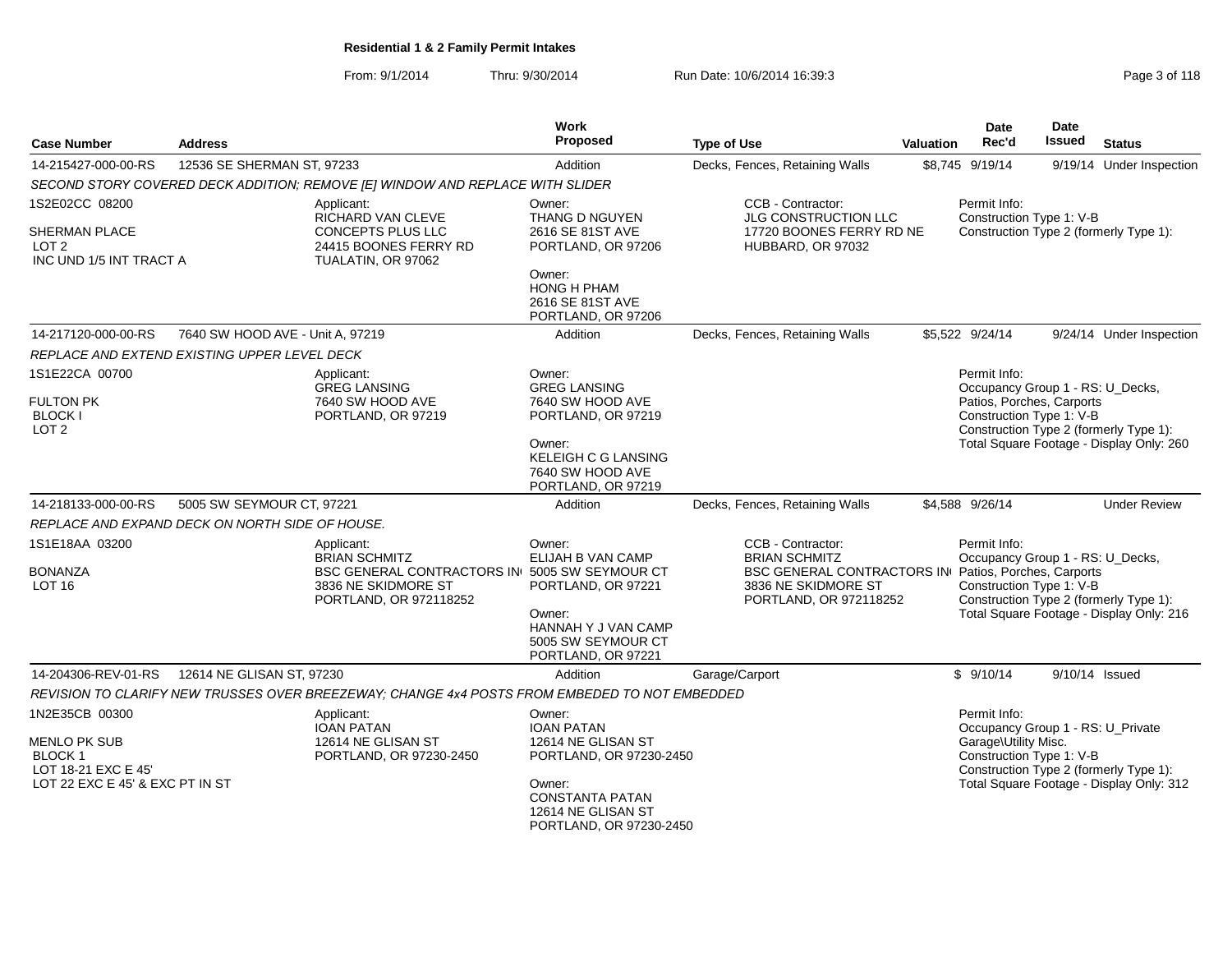### From: 9/1/2014Thru: 9/30/2014 Run Date: 10/6/2014 16:39:3<br>
Run Date: 10/6/2014 16:39:3

| <b>Case Number</b>                                              | <b>Address</b>               |                                                                                                                    | Work<br><b>Proposed</b>                                                      | <b>Type of Use</b>                                                                                             | <b>Valuation</b> | <b>Date</b><br>Rec'd                                           | Date<br><b>Issued</b> | <b>Status</b>                                                                          |
|-----------------------------------------------------------------|------------------------------|--------------------------------------------------------------------------------------------------------------------|------------------------------------------------------------------------------|----------------------------------------------------------------------------------------------------------------|------------------|----------------------------------------------------------------|-----------------------|----------------------------------------------------------------------------------------|
| 14-206475-000-00-RS                                             | 9412 SW 8TH AVE, 97219       |                                                                                                                    | Addition                                                                     | Garage/Carport                                                                                                 |                  | \$15,000 9/2/14                                                |                       | 9/2/14 Under Inspection                                                                |
|                                                                 |                              | ADDITION OF 264 SF OF STORAGE AREA TO EXISTING DETACHED GARAGE                                                     |                                                                              |                                                                                                                |                  |                                                                |                       |                                                                                        |
| 1S1E28AD 11900                                                  |                              | Applicant:<br><b>GEOFFREY FOX</b>                                                                                  | Owner:<br><b>GEOFFREY FOX</b>                                                |                                                                                                                |                  | Permit Info:<br>Occupancy Group 1 - RS: U_Private              |                       |                                                                                        |
| KILPATRICK COLLINS TRACT<br>BLOCK 14<br>LOT 17 EXC E 80'        |                              | 9412 SW 8TH AVE<br>PORTLAND, OR 97219                                                                              | 9412 SW 8TH AVE<br>PORTLAND, OR 97219                                        |                                                                                                                |                  | Garage\Utility Misc.<br>Construction Type 1: V-B               |                       | Construction Type 2 (formerly Type 1):<br>Total Square Footage - Display Only: 264     |
| 14-211698-000-00-RS                                             | 3103 SW FAIRVIEW BLVD, 97201 |                                                                                                                    | Addition                                                                     | Garage/Carport                                                                                                 |                  | \$45,939 9/12/14                                               | 9/18/14 Issued        |                                                                                        |
|                                                                 |                              | CONSTRUCT UPPER FLOOR ON EXISTING DETATCHED GARAGE FOR OFFICE AND STORAGE, NO PLUMBING, NO ADDED ROOF INCREASE     |                                                                              |                                                                                                                |                  |                                                                |                       |                                                                                        |
| 1N1E32CD 04300                                                  |                              | Applicant:<br>METKE WOODWORKING INC                                                                                | Owner:<br>MARSHA L OLIAN                                                     | CCB - Contractor:<br>METKE WOODWORKING INC                                                                     |                  | Permit Info:                                                   |                       | Occupancy Group 1 - RS: R-3_Residential                                                |
| <b>ARLINGTON HTS &amp; RPLT</b><br>BLOCK 7<br>LOT 11-15 TL 4300 |                              | 17428 SW BOONES FERRY RD<br>LAKE OSWEGO OR 97035                                                                   | 3103 SW FAIRVIEW BLVD<br>PORTLAND, OR 97205-5830                             | 17428 SW BOONES FERRY RD<br>LAKE OSWEGO OR 97035                                                               |                  | One and Two Family<br>Construction Type 1: V-B                 |                       | Construction Type 2 (formerly Type 1): V-B<br>Total Square Footage - Display Only: 494 |
| 12-161443-REV-01-RS                                             | 7325 SE HARRISON CT, 97215   |                                                                                                                    | Addition                                                                     | <b>Single Family Dwelling</b>                                                                                  |                  | \$9/29/14                                                      | 9/29/14 Issued        |                                                                                        |
|                                                                 |                              | REVISION TO SHEARWALL, USE EXISTING PARTIAL BASEMENT WALL INSTEAD OF EXISTING EXTERIOR WALL DUE TO CRUMBLING       |                                                                              |                                                                                                                |                  |                                                                |                       |                                                                                        |
| 1S2E05DB 17300<br>TABOR PK AC<br>LOT <sub>12</sub>              |                              | Applicant:<br><b>SCOTT MORRIS</b><br><b>MT TABOR RESTORATION &amp;</b><br><b>REMODELING</b><br>7325 SE HARRISON CT | Owner:<br><b>SCOTT D MORRIS</b><br>7325 SE HARRISON CT<br>PORTLAND, OR 97215 | CCB - Contractor:<br><b>SCOTT MORRIS</b><br>MT TABOR RESTORATION &<br><b>REMODELING</b><br>7325 SE HARRISON CT |                  | Permit Info:<br>One and Two Family<br>Construction Type 1: V-B |                       | Occupancy Group 1 - RS: R-3 Residential<br>Construction Type 2 (formerly Type 1): V-B  |
|                                                                 |                              | PORTLAND OR 97215                                                                                                  | Owner:<br>LARA M DI LIBERTI<br>7325 SE HARRISON CT<br>PORTLAND, OR 97215     | PORTLAND OR 97215                                                                                              |                  |                                                                |                       | Total Square Footage - Display Only: 2293                                              |
| 12-217645-REV-01-RS                                             | 5926 N MISSOURI AVE, 97217   |                                                                                                                    | Addition                                                                     | Single Family Dwelling                                                                                         |                  | \$9/22/14                                                      | 9/22/14 Issued        |                                                                                        |
|                                                                 |                              | REVISION TO ADD ONE POST AND FOOTING, REMOVE 2 FOOTINGS AND USE EXITING BEAM.                                      |                                                                              |                                                                                                                |                  |                                                                |                       |                                                                                        |
| 1N1E15CC 01000                                                  |                              | Applicant:<br>DAVID YOO                                                                                            | Owner:<br>SANG OK YOO                                                        |                                                                                                                |                  | Permit Info:                                                   |                       | Occupancy Group 1 - RS: R-3_Residential                                                |
| NORTH ALBINA<br>BLOCK <sub>25</sub><br>LOT <sub>3</sub>         |                              | 5926 N MISSOURI AVE<br>PORTLAND, OR 97217                                                                          | 1526 NE 27TH TER<br>GRESHAM, OR 97030-3072                                   |                                                                                                                |                  | One and Two Family<br>Construction Type 1: V-B                 |                       | Construction Type 2 (formerly Type 1):                                                 |
|                                                                 |                              |                                                                                                                    | Owner:<br>TAE JOON YOO<br>1526 NE 27TH TER<br>GRESHAM, OR 97030-3072         |                                                                                                                |                  |                                                                |                       | Total Square Footage - Display Only: 650                                               |
|                                                                 |                              |                                                                                                                    | Owner:<br>DAVID H YOO<br>1526 NE 27TH TER<br>GRESHAM, OR 97030-3072          |                                                                                                                |                  |                                                                |                       |                                                                                        |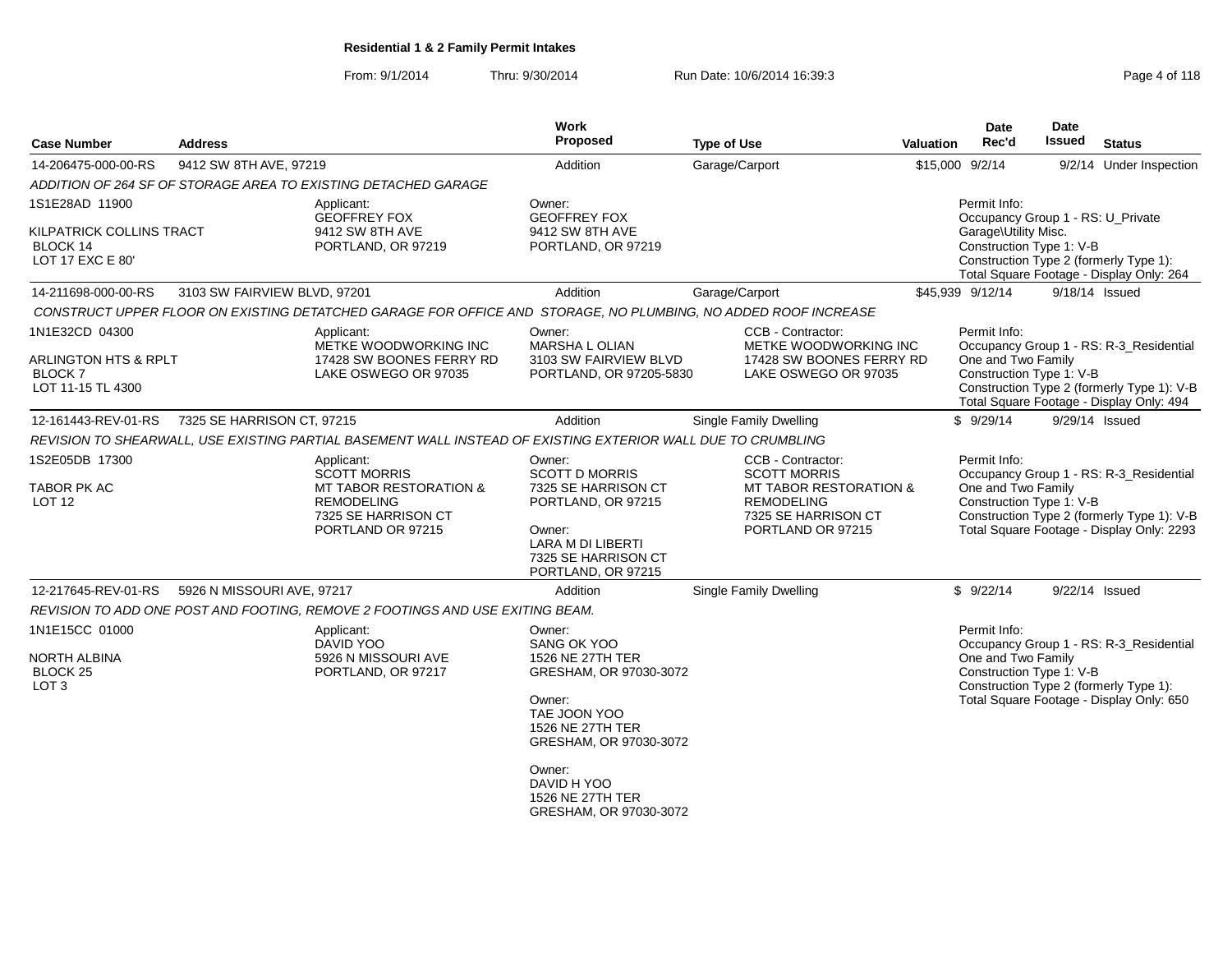From: 9/1/2014Thru: 9/30/2014 Run Date: 10/6/2014 16:39:3<br>
Run Date: 10/6/2014 **Page 5 of 118** 

| <b>Case Number</b>                                                    | <b>Address</b>                                                                                                                                                  | Work<br>Proposed                                                                                                  | <b>Type of Use</b>                                                                                  | Valuation | <b>Date</b><br>Rec'd                                           | Date<br><b>Issued</b> | <b>Status</b>                                                                                                                  |
|-----------------------------------------------------------------------|-----------------------------------------------------------------------------------------------------------------------------------------------------------------|-------------------------------------------------------------------------------------------------------------------|-----------------------------------------------------------------------------------------------------|-----------|----------------------------------------------------------------|-----------------------|--------------------------------------------------------------------------------------------------------------------------------|
| 12-217645-REV-02-RS                                                   | 5926 N MISSOURI AVE, 97217                                                                                                                                      | Addition                                                                                                          | Single Family Dwelling                                                                              |           | \$9/23/14                                                      |                       | 9/23/14 Issued                                                                                                                 |
|                                                                       | <b>REVISION TO RELOCATE BEAM ON MAIN FLOOR</b>                                                                                                                  |                                                                                                                   |                                                                                                     |           |                                                                |                       |                                                                                                                                |
| 1N1E15CC 01000<br><b>NORTH ALBINA</b><br>BLOCK 25<br>LOT <sub>3</sub> | Applicant:<br>DAVID YOO<br>5926 N MISSOURI AVE<br>PORTLAND, OR 97217                                                                                            | Owner:<br>SANG OK YOO<br>1526 NE 27TH TER<br>GRESHAM, OR 97030-3072<br>Owner:<br>TAE JOON YOO<br>1526 NE 27TH TER |                                                                                                     |           | Permit Info:<br>One and Two Family<br>Construction Type 1: V-B |                       | Occupancy Group 1 - RS: R-3_Residential<br>Construction Type 2 (formerly Type 1):<br>Total Square Footage - Display Only: 650  |
|                                                                       |                                                                                                                                                                 | GRESHAM, OR 97030-3072<br>Owner:<br>DAVID H YOO<br>1526 NE 27TH TER<br>GRESHAM, OR 97030-3072                     |                                                                                                     |           |                                                                |                       |                                                                                                                                |
|                                                                       | 13-161447-DFS-01-RS   2606 SW BUCKINGHAM AVE, 97201                                                                                                             | Addition                                                                                                          | <b>Single Family Dwelling</b>                                                                       |           | \$4,800 9/9/14                                                 |                       | 9/23/14 Issued                                                                                                                 |
| <b>DFS FOR FIRE SPRINKLERS</b>                                        |                                                                                                                                                                 |                                                                                                                   |                                                                                                     |           |                                                                |                       |                                                                                                                                |
| 1S1E04DD 12000<br><b>SEVENTH ST TERR</b><br>BLOCK 4<br><b>LOT 10</b>  | Applicant:<br>WYATT FIRE PROTECTION INC<br>9095 SW BURNHAM ST<br>TIGARD, OR 972236104                                                                           | Owner:<br><b>AARON F HALL</b><br>2610 SW BUCKINGHAM AVE<br>PORTLAND, OR 97201-3510                                | CCB - Contractor:<br><b>WYATT FIRE PROTECTION INC</b><br>9095 SW BURNHAM ST<br>TIGARD, OR 972236104 |           | Permit Info:<br>One and Two Family<br>Construction Type 1: V-B |                       | Occupancy Group 1 - RS: R-3_Residential<br>Construction Type 2 (formerly Type 1):<br>Total Square Footage - Display Only: 1160 |
|                                                                       | 13-177414-REV-01-RS 2220 NE 57TH AVE, 97213                                                                                                                     | Addition                                                                                                          | <b>Single Family Dwelling</b>                                                                       |           | \$5,000 9/15/14                                                |                       | 9/15/14 Issued                                                                                                                 |
|                                                                       | VALUE ADDED REVISION TO CORRECT PLACEMENT OF (2) UPSTAIRS BEDROOM SKYLIGHTS, ADDING (1) NEW SKYLIGHT TO UPSTAIRS BATHROOM, (2) EGRESS WINDOWS IN BASEMENT, CON' |                                                                                                                   |                                                                                                     |           |                                                                |                       |                                                                                                                                |
| 1N2E30DA 17100<br>SYNDICATE ADD<br>BLOCK 13<br>LOT 25&26              | Applicant:<br>ANATOLE V FARCI<br>2220 NE 57TH AVE<br>PORTLAND, OR 97213                                                                                         | Owner:<br><b>ANATOLE V FARCI</b><br>2220 NE 57TH AVE<br>PORTLAND, OR 97213                                        |                                                                                                     |           | Permit Info:<br>Construction Type 1: V-B                       |                       | Occupancy Group 1 - RS: R-3_Remodel<br>Construction Type 2 (formerly Type 1):<br>Total Square Footage - Display Only: 298      |
| 13-234942-REV-01-RS                                                   | 2862 NW WESTOVER RD, 97210                                                                                                                                      | Addition                                                                                                          | Single Family Dwelling                                                                              |           | \$9/11/14                                                      |                       | 9/11/14 Issued                                                                                                                 |
|                                                                       | REVISION TO CHANGE ENGINEERING OF WALL AT REAR OF GARAGE AND LOCATION OF INTERIOR STAIRS                                                                        |                                                                                                                   |                                                                                                     |           |                                                                |                       |                                                                                                                                |
| 1N1E32AB 04500                                                        | Applicant:<br>KATHLEEN KEPPINGER                                                                                                                                | Owner:<br>KATHLEEN KEPPINGER                                                                                      |                                                                                                     |           | Permit Info:<br>Occupancy Group 1 - RS: U_Private              |                       |                                                                                                                                |
| <b>WESTOVER TERR</b><br>BLOCK <sub>3</sub><br><b>LOT 15</b>           | 1983 SW CARTER LN<br>PORTLAND, OR 97201-2478                                                                                                                    | 1983 SW CARTER LN<br>PORTLAND, OR 97201-2478                                                                      |                                                                                                     |           | Garage\Utility Misc.<br>Construction Type 1: V-B               |                       | Construction Type 2 (formerly Type 1): V-B<br>Total Square Footage - Display Only: 715                                         |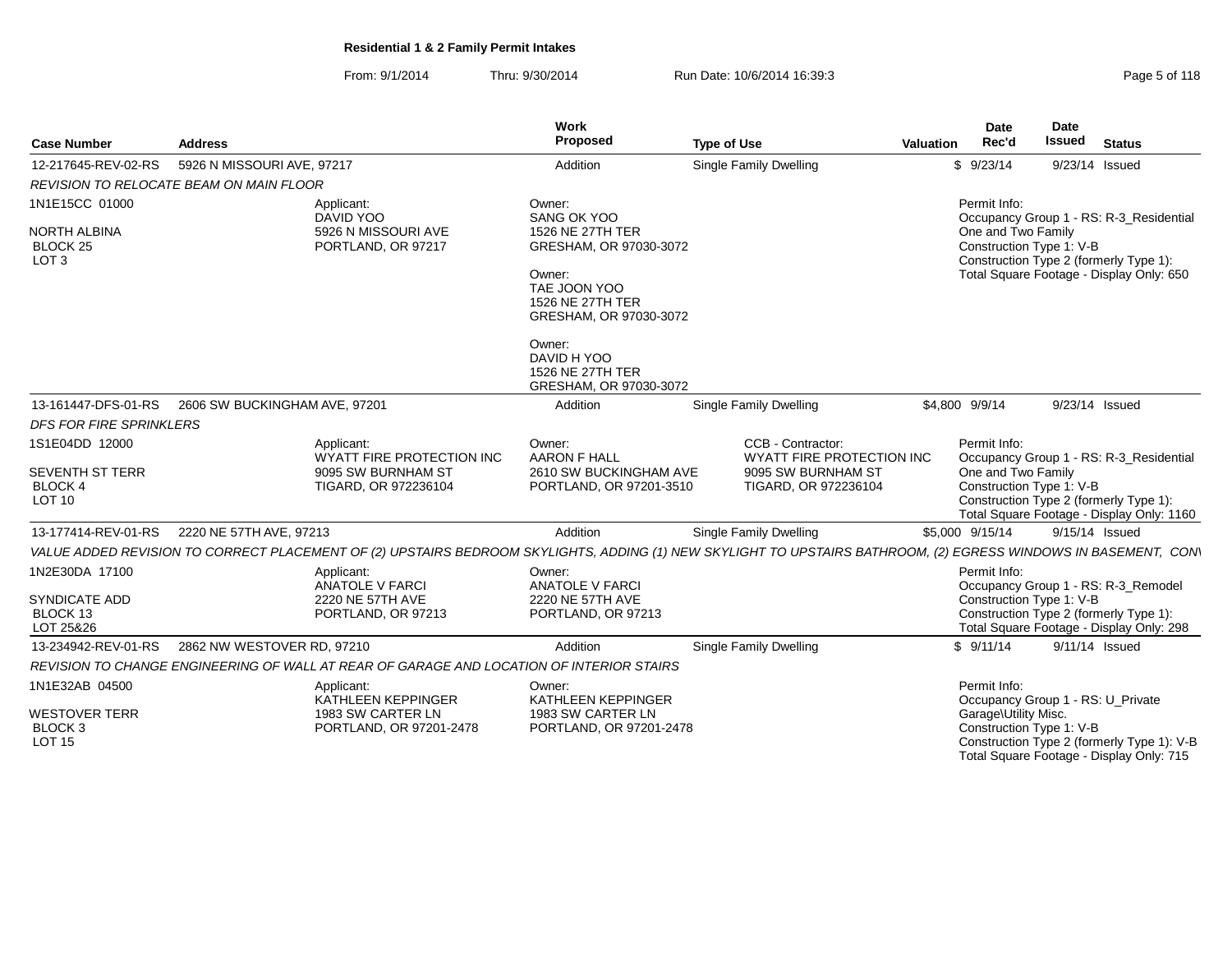From: 9/1/2014Thru: 9/30/2014 Run Date: 10/6/2014 16:39:3

|                                                                                                   |                                                                                                                                                              | Work                                                                                                                                                       |                                                                                                                                                                                                                                      | Date                                                           | Date                                                                                                                              |
|---------------------------------------------------------------------------------------------------|--------------------------------------------------------------------------------------------------------------------------------------------------------------|------------------------------------------------------------------------------------------------------------------------------------------------------------|--------------------------------------------------------------------------------------------------------------------------------------------------------------------------------------------------------------------------------------|----------------------------------------------------------------|-----------------------------------------------------------------------------------------------------------------------------------|
| <b>Case Number</b>                                                                                | <b>Address</b>                                                                                                                                               | Proposed                                                                                                                                                   | <b>Type of Use</b>                                                                                                                                                                                                                   | Rec'd<br>Valuation                                             | <b>Issued</b><br><b>Status</b>                                                                                                    |
|                                                                                                   |                                                                                                                                                              | Addition                                                                                                                                                   | Single Family Dwelling                                                                                                                                                                                                               | \$9/22/14                                                      | <b>Under Review</b>                                                                                                               |
|                                                                                                   | REVSION TO STAIRCASE, REVISE RAILING FROM CABLE TO METAL RAIL                                                                                                |                                                                                                                                                            |                                                                                                                                                                                                                                      |                                                                |                                                                                                                                   |
| 1S1E34AC 02300<br>PALATINE HILL 3<br>BLOCK 86<br>INC PT VAC ST LOT 1-4<br>INC PT VAC ST LOT 13-16 | Applicant:<br>JOSHUA M HOFFMAN<br>11541 SW MILITARY RD<br>PORTLAND, OR 97219-8325                                                                            | Owner:<br>JOSHUA M HOFFMAN<br>11541 SW MILITARY RD<br>PORTLAND, OR 97219<br>Owner:<br><b>KERRI A HOFFMAN</b><br>11541 SW MILITARY RD<br>PORTLAND, OR 97219 | CCB - Contractor:<br><b>GRAND &amp; BENEDICTS</b><br><b>CONSTRUCTION INC</b><br>6140 SW MACADAM AVE<br>PORTLAND, OR 97239<br>CCB - Contractor:<br><b>BARLOW ELECTRIC</b><br>INCORPORATED<br>21977 SW MANDAN CT<br>TUALATIN, OR 97062 | Permit Info:<br>One and Two Family<br>Construction Type 1: V-B | Occupancy Group 1 - RS: R-3 Residential<br>Construction Type 2 (formerly Type 1):<br>Total Square Footage - Display Only: 4527    |
|                                                                                                   | 14-104401-DFS-01-RS 3035 NE 55TH AVE, 97213                                                                                                                  | Addition                                                                                                                                                   | Single Family Dwelling                                                                                                                                                                                                               | \$1,300 9/15/14                                                | 9/15/14 Issued                                                                                                                    |
| <b>DFS FOR TRUSSES</b>                                                                            |                                                                                                                                                              |                                                                                                                                                            |                                                                                                                                                                                                                                      |                                                                |                                                                                                                                   |
| 1N2E30AB 20000<br>ROSE CITY PK<br>BLOCK 99<br>LOT <sub>2</sub>                                    | Applicant:<br><b>MAXWELL RUSH</b><br><b>GREEN LIGHT CONSTRUCTION</b><br>4705 NE MALLORY AVE<br>PORTLAND OR 97211                                             | Owner:<br><b>CAITLYN B HOWEL</b><br>3035 NE 55TH AVE<br>PORTLAND, OR 97213-3319                                                                            | CCB - Contractor:<br><b>MAXWELL RUSH</b><br><b>GREEN LIGHT CONSTRUCTION</b><br>4705 NE MALLORY AVE<br>PORTLAND OR 97211                                                                                                              | Permit Info:<br>One and Two Family<br>Construction Type 1: V-B | Occupancy Group 1 - RS: R-3_Residential<br>Construction Type 2 (formerly Type 1):<br>Total Square Footage - Display Only: 504     |
|                                                                                                   | 14-111759-REV-01-RS 251 NE 160TH AVE, 97230                                                                                                                  | Addition                                                                                                                                                   | Single Family Dwelling                                                                                                                                                                                                               | \$4,000 9/22/14                                                | 9/22/14 Issued                                                                                                                    |
|                                                                                                   | VALUE ADDED REVISION TO CLARIFY DIMENSIONS OF ADDDITION FROM 12'X12' TO 14'X16'. ADD CLOSET.CONVERT                                                          |                                                                                                                                                            | TO BEDROOM, REMOVE WINDOW AT SOUTH SIDE, ENLARE WINDOW AT WE                                                                                                                                                                         |                                                                |                                                                                                                                   |
| 1N2E36DA 05000<br><b>MEYERMEAD</b><br>BLOCK 1<br>E 140' OF S 107' OF LOT 7                        | Applicant:<br><b>RAYMOND BETZ</b><br>6647 SE 122nd Avenue<br>PORTLAND, OR 97236                                                                              | Owner:<br>MARTHA K ZELEKE<br>251 NE 160TH AVE<br>PORTLAND, OR 97230-5405<br>Owner:<br>ALAKA A WORANA<br>251 NE 160TH AVE<br>PORTLAND, OR 97230-5405        | CCB - Contractor:<br><b>RAYMOND K BETZ</b><br>R K BETZ CONSTRUCTION<br>6647 SE 122ND AVE<br>PORTLAND, OR 972365034                                                                                                                   | Permit Info:<br>One and Two Family<br>Construction Type 1: V-B | Occupancy Group 1 - RS: R-3 Residential<br>Construction Type 2 (formerly Type 1): V-B<br>Total Square Footage - Display Only: 690 |
| 14-129140-000-00-RS                                                                               | 3930 SE 70TH AVE, 97206                                                                                                                                      | Addition                                                                                                                                                   | Single Family Dwelling                                                                                                                                                                                                               | \$71,380 9/10/14                                               | 9/10/14 Issued                                                                                                                    |
|                                                                                                   | REMODEL OF EXISTING RESIDENCE, UPGRADE OF WALLS IN BASEMENT, RECONFIGURE MAIN FLOOR, SHIFT KITCHEN BACK, DELETE BATHROOM AT REAR AND ADD NEW BATHROOM AT CEN |                                                                                                                                                            |                                                                                                                                                                                                                                      |                                                                |                                                                                                                                   |
| 1S2E08CA 19900                                                                                    | Applicant:<br>LISA BARKER                                                                                                                                    | Owner:<br>KIMCO PROPERTIES LTD                                                                                                                             | CCB - Contractor:<br>LISA BARKER                                                                                                                                                                                                     | Permit Info:                                                   | Occupancy Group 1 - RS: R-3_Remodel                                                                                               |
| <b>RESERVOIR PK</b><br><b>BLOCK 8</b><br><b>LOT 17</b>                                            | <b>LMB PERMIT SERVICES</b><br>307 NW 16TH AVENUE<br>BATTLEGROUND WA 98604                                                                                    | PO BOX 1540<br>SANDY, OR 97055-1540                                                                                                                        | MARC HARDING CONSTRUCTION Construction Type 1: V-B<br>INC<br>1907 NE 119TH AVE<br>PORTLAND OR 97220                                                                                                                                  |                                                                | Construction Type 2 (formerly Type 1)<br>Total Square Footage - Display Only: 2000                                                |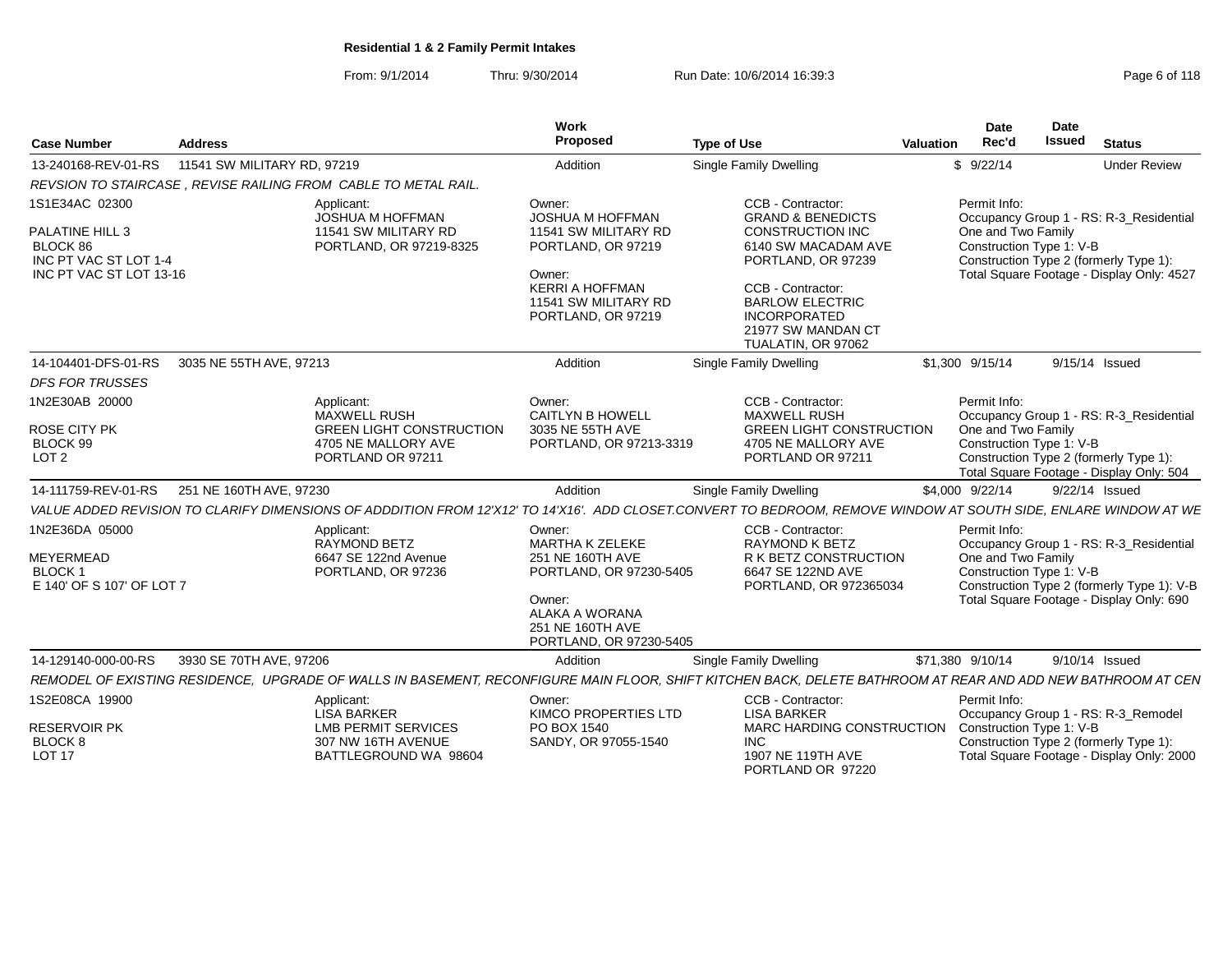From: 9/1/2014Thru: 9/30/2014 Run Date: 10/6/2014 16:39:3<br>
Page 7 of 118

| <b>Case Number</b><br><b>Address</b>                                      |                                                                                                                                                                 | <b>Work</b><br>Proposed                                                                                                                                 | <b>Type of Use</b>                                                                                                                                     | <b>Valuation</b> | <b>Date</b><br>Rec'd                                                        | <b>Date</b><br><b>Issued</b> | <b>Status</b>                                                                                                                      |
|---------------------------------------------------------------------------|-----------------------------------------------------------------------------------------------------------------------------------------------------------------|---------------------------------------------------------------------------------------------------------------------------------------------------------|--------------------------------------------------------------------------------------------------------------------------------------------------------|------------------|-----------------------------------------------------------------------------|------------------------------|------------------------------------------------------------------------------------------------------------------------------------|
| 14-148826-REV-01-RS                                                       | 4405 SE OGDEN ST, 97206                                                                                                                                         | Addition                                                                                                                                                | <b>Single Family Dwelling</b>                                                                                                                          |                  | \$9/5/14                                                                    | 10/6/14 Issued               |                                                                                                                                    |
|                                                                           | REVISION - REPLACE CONCRETE PORCH WITH WOOD FRAMED                                                                                                              |                                                                                                                                                         |                                                                                                                                                        |                  |                                                                             |                              |                                                                                                                                    |
| 1S2E19BC 04100<br><b>DOVER</b><br>BLOCK 13<br>LOT 13&14                   | Applicant:<br>MICHAEL E MCGOWAN<br>4405 SE OGDEN ST<br>PORTLAND, OR 97206-8455                                                                                  | Owner:<br>MICHAEL E MCGOWAN<br>4405 SE OGDEN ST<br>PORTLAND, OR 97206-8455<br>Owner:<br>NICOLE D MCGOWAN<br>4405 SE OGDEN ST<br>PORTLAND, OR 97206-8455 | CCB - Contractor:<br>ROBERT JOHN LESZEWSKI<br>2444 NE 43RD<br>PORTLAND, OR 97213                                                                       |                  | Permit Info:<br>One and Two Family<br>Construction Type 1: V-B              |                              | Occupancy Group 1 - RS: R-3_Residential<br>Construction Type 2 (formerly Type 1): V-B<br>Total Square Footage - Display Only: 2800 |
| 14-156045-REV-01-RS                                                       | 4665 SW 38TH PL, 97221                                                                                                                                          | Addition                                                                                                                                                | <b>Single Family Dwelling</b>                                                                                                                          |                  | \$9/16/14                                                                   | 9/16/14 Issued               |                                                                                                                                    |
|                                                                           | REVISION TO CHANGE FROM MANUFACTURED TRUSSES TO STICK FRAME                                                                                                     |                                                                                                                                                         |                                                                                                                                                        |                  |                                                                             |                              |                                                                                                                                    |
| 1S1E17BA 07200<br><b>BROOKFORD</b><br>BLOCK 6<br>LOT 1 TL 7200            | Applicant:<br><b>TODD SLOAN</b><br><b>TODD SLOAN ARCHITECTURE</b><br>800 NW 6TH # 203<br>PORTLAND, OR 97209                                                     | Owner:<br><b>ANDREJ MISKE</b><br>4665 SW 38TH PL<br>PORTLAND, OR 97221<br>Owner:<br><b>LEAH C MISKE</b><br>4665 SW 38TH PL<br>PORTLAND, OR 97221        | CCB - Contractor:<br>APOLLO ELECTRIC<br>P.O.BOX 80783<br>PORTLAND OR 97280<br>CCB - Contractor:<br>HK DEVELOPMENT<br>1123 NW 23RD<br>PORTLAND OR 97210 |                  | Permit Info:<br>One and Two Family<br>Construction Type 1: V-B              |                              | Occupancy Group 1 - RS: R-3_Residential<br>Construction Type 2 (formerly Type 1): V-B<br>Total Square Footage - Display Only: 1116 |
| 14-175061-000-00-RS                                                       | 8403 N SMITH ST, 97203                                                                                                                                          | Addition                                                                                                                                                | <b>Single Family Dwelling</b>                                                                                                                          | \$51.464 9/4/14  |                                                                             |                              | 9/4/14 Under Inspection                                                                                                            |
|                                                                           | RAISE HOUSE TO INCREASE CEILING HEIGHT IN BASEMENT; CONVERT BASEMENT TO LIVING SPACE TO INCLUDE (2) BEDROOMS, BATHROOM AND FAMILY ROOM; RELOCATE STAIRS; REMODE |                                                                                                                                                         |                                                                                                                                                        |                  |                                                                             |                              |                                                                                                                                    |
| 1N1W01DC 01400<br><b>GRIMES ADD</b><br><b>BLOCK 2</b><br>LOT <sub>4</sub> | Applicant:<br>SHANE WALLACK<br>8403 N SMITH ST<br>PORTLAND, OR 97203-2240                                                                                       | Owner:<br><b>SHANE WALLACK</b><br>8403 N SMITH ST<br>PORTLAND, OR 97203-2240                                                                            |                                                                                                                                                        |                  | Permit Info:<br>Construction Type 1: V-B<br>Number of New Dwelling Units: 1 |                              | Occupancy Group 1 - RS: R-3_Remodel<br>Construction Type 2 (formerly Type 1):<br>Total Square Footage - Display Only: 1400         |
| 14-176156-000-00-RS                                                       | 12342 SE KELLY ST, 97236                                                                                                                                        | Addition                                                                                                                                                | Single Family Dwelling                                                                                                                                 | \$25,000 9/5/14  |                                                                             |                              | <b>Under Review</b>                                                                                                                |
|                                                                           | ENCLOSE EXISTING COVERED BACK PORCH, CREATE NEW VAULTED DINING AREA, RECONFIGURE AND REMODEL KITCHEN, ADD POWDER BATH, NEW SINK IN GARAGE                       |                                                                                                                                                         |                                                                                                                                                        |                  |                                                                             |                              |                                                                                                                                    |
| 1S2E11BC 06200<br>SECTION 11 1S 2E<br>TL 6200 0.21 ACRES                  | Applicant:<br>S & S RUSSELL CONSTRUCTION.<br>LLC.<br>16572 SE SEQUOIA ST<br>MILWAUKIE, OR 97267                                                                 | Owner:<br><b>JACK R KIDNEY</b><br>12342 SE KELLY ST<br>PORTLAND, OR 97236-3234                                                                          | CCB - Contractor:<br>S & S RUSSELL CONSTRUCTION,<br>LLC.<br>16572 SE SEQUOIA ST<br>MILWAUKIE, OR 97267                                                 |                  | Permit Info:<br>One and Two Family<br>Construction Type 1: V-B              |                              | Occupancy Group 1 - RS: R-3_Residential<br>Construction Type 2 (formerly Type 1):<br>Total Square Footage - Display Only: 138      |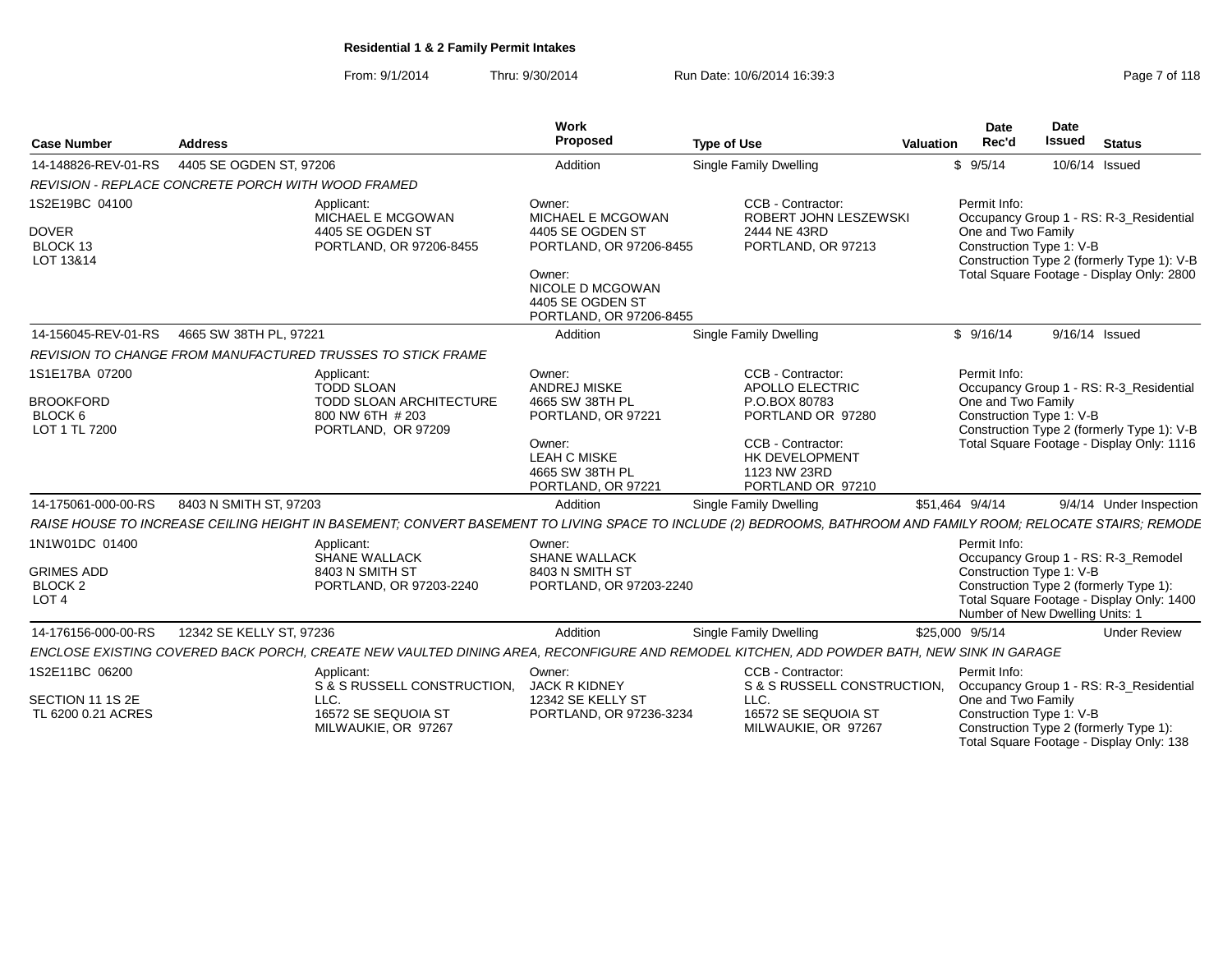From: 9/1/2014Thru: 9/30/2014 Run Date: 10/6/2014 16:39:3<br>
Run Date: 10/6/2014 **Page 8 of 118** 

| <b>Address</b><br>Case Number                                             |                                                                          |                                                                                                   | Work<br>Proposed                                                                                                                                                | <b>Type of Use</b>                                                                                                                                              | Valuation | <b>Date</b><br>Rec'd                                                                                                                                                                            | Date<br>Issued | <b>Status</b>                                                                                                             |  |
|---------------------------------------------------------------------------|--------------------------------------------------------------------------|---------------------------------------------------------------------------------------------------|-----------------------------------------------------------------------------------------------------------------------------------------------------------------|-----------------------------------------------------------------------------------------------------------------------------------------------------------------|-----------|-------------------------------------------------------------------------------------------------------------------------------------------------------------------------------------------------|----------------|---------------------------------------------------------------------------------------------------------------------------|--|
| 14-176311-REV-01-RS                                                       | 12412 SW 60TH AVE, 97219                                                 |                                                                                                   | Addition                                                                                                                                                        |                                                                                                                                                                 | \$9/29/14 | 9/29/14 Issued                                                                                                                                                                                  |                |                                                                                                                           |  |
|                                                                           |                                                                          | REVISION TO CHANGE SPECIAL INSPECTION FROM EPOXYANCHORS TO GROUTED CELLS                          |                                                                                                                                                                 |                                                                                                                                                                 |           |                                                                                                                                                                                                 |                |                                                                                                                           |  |
| 1S1E31CD 03800                                                            |                                                                          | Applicant:<br><b>DAN MANNING</b>                                                                  | Owner:<br>JONATHAN R HOLLAND                                                                                                                                    | CCB - Contractor:<br><b>DAN MANNING</b>                                                                                                                         |           | Permit Info:                                                                                                                                                                                    |                | Occupancy Group 1 - RS: R-3_Residential                                                                                   |  |
| <b>SPRUCE</b><br>LOT 1<br>LOT 2 EXC S 54'                                 | DAN MANNING PC<br>2926 SW BOUNDARY<br>PORTLAND, OREGON 97239             |                                                                                                   | 12412 SW 60TH AVE<br>PORTLAND, OR 97219<br>Owner:<br>MARY J ELVERHOY<br>12412 SW 60TH AVE<br>PORTLAND, OR 97219                                                 | DAN MANNING PC<br>2926 SW BOUNDARY<br>PORTLAND, OREGON 97239<br>CCB - Contractor:<br>RAINBOW HEATING COMPANY LLO<br>360 2 CLARENDON ST<br>GLADSTONE, OR 97027   |           | One and Two Family<br>Construction Type 1: V-B                                                                                                                                                  |                | Construction Type 2 (formerly Type 1):<br>Total Square Footage - Display Only: 430                                        |  |
|                                                                           |                                                                          |                                                                                                   |                                                                                                                                                                 | CCB - Contractor:<br>WESTERN SPRAY FOAM LLC<br>22765 SE YELLOWHAMMER ST<br>DAMASCUS, OR 97089                                                                   |           |                                                                                                                                                                                                 |                |                                                                                                                           |  |
| 14-176322-DFS-01-RS                                                       | 4830 SE LONG ST, 97206                                                   |                                                                                                   | Addition                                                                                                                                                        | <b>Single Family Dwelling</b>                                                                                                                                   |           | \$4,000 9/11/14                                                                                                                                                                                 | 9/26/14 Issued |                                                                                                                           |  |
| <b>DFS FOR TRUSSES</b>                                                    |                                                                          |                                                                                                   |                                                                                                                                                                 |                                                                                                                                                                 |           |                                                                                                                                                                                                 |                |                                                                                                                           |  |
| 1S2E18BA 18500                                                            |                                                                          | Applicant:<br><b>TERRY HELLEM</b>                                                                 | Owner:<br><b>STEVEN P CALLAHAN</b>                                                                                                                              |                                                                                                                                                                 |           | Permit Info:                                                                                                                                                                                    |                | Occupancy Group 1 - RS: R-3_Residential                                                                                   |  |
| <b>LONGVIEW PK</b><br>LOT <sub>13</sub>                                   |                                                                          | PROJECTIVE BUILDING DESIGNS<br>PO BOX 6542<br>BEAVERTON OR 97007                                  | 4830 SE LONG ST<br>PORTLAND, OR 97206<br>Owner:<br>KRISTEN M CALLAHAN<br>4830 SE LONG ST<br>PORTLAND, OR 97206                                                  |                                                                                                                                                                 |           | One and Two Family<br>Construction Type 1: V-B                                                                                                                                                  |                | Construction Type 2 (formerly Type 1): V-B<br>Total Square Footage - Display Only: 951                                    |  |
| 14-177151-DFS-01-RS                                                       | 3284 SW FAIRMOUNT BLVD, 97201                                            |                                                                                                   | Addition                                                                                                                                                        | <b>Single Family Dwelling</b>                                                                                                                                   |           | \$50,000 9/18/14                                                                                                                                                                                | 10/2/14 Issued |                                                                                                                           |  |
| DFS FOR TIE BACKS AND HELICAL PILES                                       |                                                                          |                                                                                                   |                                                                                                                                                                 |                                                                                                                                                                 |           |                                                                                                                                                                                                 |                |                                                                                                                           |  |
| 1S1E08DA 08500<br><b>COUNCIL CREST PK</b><br>BLOCK 28<br>LOT <sub>8</sub> |                                                                          | Applicant:<br><b>SEAN GREEN</b><br><b>PRITIKIN GROUP</b><br>1002 WESTWOOD CT<br>PORTLAND OR 97239 | Owner:<br>3284 FAIRMOUNT LLC<br>1002 SW WESTWOOD CT<br>PORTLAND, OR 97239                                                                                       | CCB - Contractor:<br>RAMJACK OF OREGON<br>PO BOX 11701<br>EUGENE, OR 97440                                                                                      |           | Permit Info:<br>Construction Type 1: V-B                                                                                                                                                        |                | Occupancy Group 1 - RS: R-3_Remodel<br>Construction Type 2 (formerly Type 1):<br>Total Square Footage - Display Only: 314 |  |
| 14-177931-000-00-RS                                                       | 3801 NE 65TH AVE, 97213                                                  |                                                                                                   | Addition                                                                                                                                                        | <b>Single Family Dwelling</b>                                                                                                                                   |           | \$15,000 9/29/14                                                                                                                                                                                |                | 9/29/14 Under Inspection                                                                                                  |  |
|                                                                           |                                                                          |                                                                                                   |                                                                                                                                                                 | ADDITION TO NW SIDE OF THE HOUSE TO EXPAND EXISTING DORMER OVER EXISTING BACK PORCH; NEW AREA TO INCLUDE BATHROOM AND SITTING AREA***TRADES TO BE OBTAINED SEPA |           |                                                                                                                                                                                                 |                |                                                                                                                           |  |
| 1N2E20CC 09600<br>HYDE PK<br>BLOCK <sub>9</sub><br>LOT 9&10               | Applicant:<br>SWANSON CONSTRUCTION INC<br>PO BOX 1874<br>SANDY, OR 97055 |                                                                                                   | Owner:<br><b>MARC DEGAGNE</b><br>3801 NE 65TH AVE<br>PORTLAND, OR 97213-4424<br>Owner:<br><b>JULIA L DEGAGNE</b><br>3801 NE 65TH AVE<br>PORTLAND, OR 97213-4424 | CCB - Contractor:<br>SWANSON CONSTRUCTION INC<br>PO BOX 1874<br>SANDY, OR 97055                                                                                 |           | Permit Info:<br>Occupancy Group 1 - RS: R-3_Residential<br>One and Two Family<br>Construction Type 1: V-B<br>Construction Type 2 (formerly Type 1):<br>Total Square Footage - Display Only: 111 |                |                                                                                                                           |  |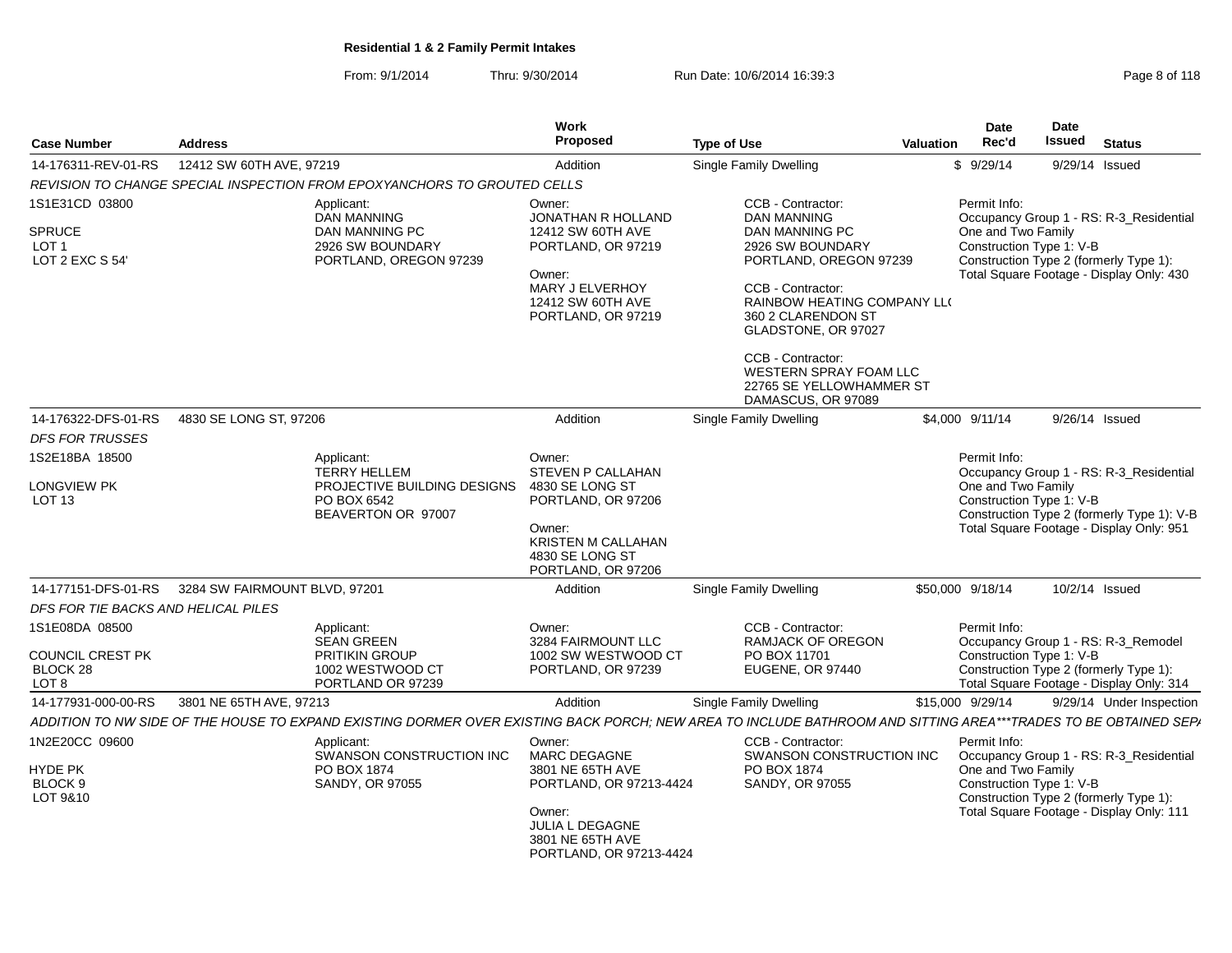From: 9/1/2014Thru: 9/30/2014 Run Date: 10/6/2014 16:39:3<br>
Run Date: 10/6/2014 16:39:3

| <b>Case Number</b>                                                            | <b>Address</b>             |                                                                                                                                                                     | <b>Work</b><br><b>Proposed</b>                                                                                                                                                            | <b>Type of Use</b> |                                                                                                                   | Valuation        | Date<br>Rec'd                                                  | <b>Date</b><br>Issued | <b>Status</b>                                                                                                                      |
|-------------------------------------------------------------------------------|----------------------------|---------------------------------------------------------------------------------------------------------------------------------------------------------------------|-------------------------------------------------------------------------------------------------------------------------------------------------------------------------------------------|--------------------|-------------------------------------------------------------------------------------------------------------------|------------------|----------------------------------------------------------------|-----------------------|------------------------------------------------------------------------------------------------------------------------------------|
|                                                                               |                            |                                                                                                                                                                     |                                                                                                                                                                                           |                    |                                                                                                                   |                  |                                                                |                       |                                                                                                                                    |
| 14-184757-DFS-01-RS<br><b>DFS FOR TRUSSES</b>                                 | 2300 SW 15TH AVE, 97201    |                                                                                                                                                                     | Addition                                                                                                                                                                                  |                    | <b>Single Family Dwelling</b>                                                                                     | \$3,100          | 9/22/14                                                        |                       | <b>Under Review</b>                                                                                                                |
| 1S1E04CA 07100<br>PORTLAND<br>BLOCK 304<br>LOT 7&8 EXC PT IN ST               |                            | Applicant:<br><b>JOHN BERTHOLD</b><br>2300 SW 15TH AVE<br>PORTLAND, OR 97201-2303                                                                                   | Owner:<br><b>JOHN BERTHOLD</b><br>2300 SW 15TH AVE<br>PORTLAND, OR 97201-2303<br>Owner:<br>SHEILVRINA BERTHOLD<br>2300 SW 15TH AVE                                                        |                    | CCB - Contractor:<br>MICHAEL CHURCH HOMES LLC<br>11584 SW ROYAL VILLA DR<br><b>TIGARD, OR 97224</b>               |                  | Permit Info:<br>Construction Type 1: V-B                       |                       | Occupancy Group 1 - RS: R-3_Remodel<br>Construction Type 2 (formerly Type 1): V-B<br>Total Square Footage - Display Only: 3770     |
|                                                                               |                            |                                                                                                                                                                     | PORTLAND, OR 97201-2303                                                                                                                                                                   |                    |                                                                                                                   |                  |                                                                |                       |                                                                                                                                    |
| 14-184792-REV-01-RS                                                           | 9488 N ST LOUIS AVE, 97203 |                                                                                                                                                                     | Addition                                                                                                                                                                                  |                    | Single Family Dwelling                                                                                            |                  | \$4,963 9/26/14                                                |                       | 9/26/14 Issued                                                                                                                     |
|                                                                               |                            | VALUE ADDED REVISION: CHANGE RAFTERS TO CREATE OPEN VAULTED CEILING OVER LIVING AND KITCHEN AREAS, WITH DISPLAY LEDGE WITH WALL ACCESS TO ATTIC OVER BEDROOMS       |                                                                                                                                                                                           |                    |                                                                                                                   |                  |                                                                |                       |                                                                                                                                    |
| 1N1W01DB 13200<br>RAVENA PK<br><b>BLOCK 3 TL 13200</b>                        |                            | Applicant:<br><b>MARK TOBIAS</b><br>9488 N SAINT LOUIS AVE<br>PORTLAND, OR 97203-2281                                                                               | Owner:<br><b>MARK TOBIAS</b><br>9488 N SAINT LOUIS AVE<br>PORTLAND, OR 97203-2281                                                                                                         |                    |                                                                                                                   |                  | Permit Info:<br>Construction Type 1: V-B                       |                       | Occupancy Group 1 - RS: R-3_Remodel<br>Construction Type 2 (formerly Type 1):<br>Total Square Footage - Display Only: 135          |
| 14-190414-000-00-RS                                                           | 3840 SW CANBY ST, 97219    |                                                                                                                                                                     | Addition                                                                                                                                                                                  |                    | Single Family Dwelling                                                                                            |                  | \$92,533 9/29/14                                               |                       | <b>Under Review</b>                                                                                                                |
|                                                                               |                            | 2 STORY ADDITION FOR NEW ATTACHED GARAGE WITH BEDROOM AND BATHROOM ABOVE AND ADD SUNROOM TO FRONT OF HOUSE. KITCHEN REMODEL IN HOUSE.                               |                                                                                                                                                                                           |                    |                                                                                                                   |                  |                                                                |                       |                                                                                                                                    |
| 1S1E20CA 11100<br>PASTORAL VIEW & PLAT 2<br><b>BLOCK1</b><br>LOT <sub>1</sub> |                            | Applicant:<br><b>JAMES S FOUSHEE</b><br><b>CONSTRUCTION LLC</b><br>1528 FIRWOOD DR<br>WEST LINN, OR 97068                                                           | Owner:<br>BART A MOOYMAN-BECK<br>14829 SW MILLIKAN WAY #1017<br>BEAVERTON, OR 97006-5495<br>Owner:<br>CONSTANCE E MOOYMAN-BECK<br>14829 SW MILLIKAN WAY #1017<br>BEAVERTON, OR 97006-5495 |                    | CCB - Contractor:<br><b>JAMES S FOUSHEE</b><br><b>CONSTRUCTION LLC</b><br>1528 FIRWOOD DR<br>WEST LINN, OR 97068  |                  | Permit Info:<br>One and Two Family<br>Construction Type 1: V-B |                       | Occupancy Group 1 - RS: R-3_Residential<br>Construction Type 2 (formerly Type 1):<br>Total Square Footage - Display Only: 839      |
| 14-191698-000-00-RS                                                           | 10516 SE FLAVEL ST, 97266  |                                                                                                                                                                     | Addition                                                                                                                                                                                  |                    | Single Family Dwelling                                                                                            | \$106,881 9/3/14 |                                                                |                       | 9/3/14 Under Inspection                                                                                                            |
|                                                                               |                            | ADDITION TO NE SIDE OF THE HOUSE; REMOVE EXISTING GARAGE; ADD FAMILY ROOM, DINING ROOM, AND BATHROOM; ADD 2 CAR GARAGE*** Mechanical Permit pulled by contractor*** |                                                                                                                                                                                           |                    |                                                                                                                   |                  |                                                                |                       |                                                                                                                                    |
| 1S2E22BC 01900<br>LOCKWOOD HTS<br>BLOCK B<br><b>LOT 12</b>                    |                            | Applicant:<br>MICHAEL SWEENEY<br>MICHAEL SWEENEY BUILDER<br>28416 NE REILLY ROAD<br>CAMAS, WA 98607                                                                 | Owner:<br><b>MARK G DAHL</b><br>10516 SE FLAVEL ST<br>PORTLAND, OR 97266-6063<br>Owner:<br><b>SHARON R DAHL</b><br>10516 SE FLAVEL ST<br>PORTLAND, OR 97266-6063                          |                    | CCB - Contractor:<br><b>MICHAEL SWEENEY</b><br>MICHAEL SWEENEY BUILDER<br>28416 NE REILLY ROAD<br>CAMAS, WA 98607 |                  | Permit Info:<br>One and Two Family<br>Construction Type 1: V-B |                       | Occupancy Group 1 - RS: R-3 Residential<br>Construction Type 2 (formerly Type 1): V-B<br>Total Square Footage - Display Only: 1330 |
| 14-194259-000-00-RS                                                           | 6317 SE 68TH PL, 97206     |                                                                                                                                                                     | Addition                                                                                                                                                                                  |                    | Single Family Dwelling                                                                                            |                  | \$75,000 9/16/14                                               |                       | <b>Under Review</b>                                                                                                                |
|                                                                               |                            | DORMER ADDITION TO EXPAND 2ND FLOOR TO ADD NEW BEDROOM AND BATHROOM                                                                                                 |                                                                                                                                                                                           |                    |                                                                                                                   |                  |                                                                |                       |                                                                                                                                    |
| 1S2E17CD 16500<br><b>BRUCES ADD</b><br><b>BLOCK 4</b><br>LOT <sub>6</sub>     |                            | Applicant:<br><b>DENNIS ZIESEMER</b><br>DZ DESIGN<br>9717 NE 25TH AVE<br>VANCOUVER WA 98665                                                                         | Owner:<br><b>TONY NGO</b><br>6317 SE 68TH PL<br>PORTLAND OR 97206                                                                                                                         |                    | CCB - Contractor:<br><b>MICHAEL EUGENE DO</b><br>2980 SW 123RD AVE<br>BEAVERTON, OR 97005                         |                  | Permit Info:<br>One and Two Family<br>Construction Type 1: V-B |                       | Occupancy Group 1 - RS: R-3 Residential<br>Construction Type 2 (formerly Type 1):<br>Total Square Footage - Display Only: 269      |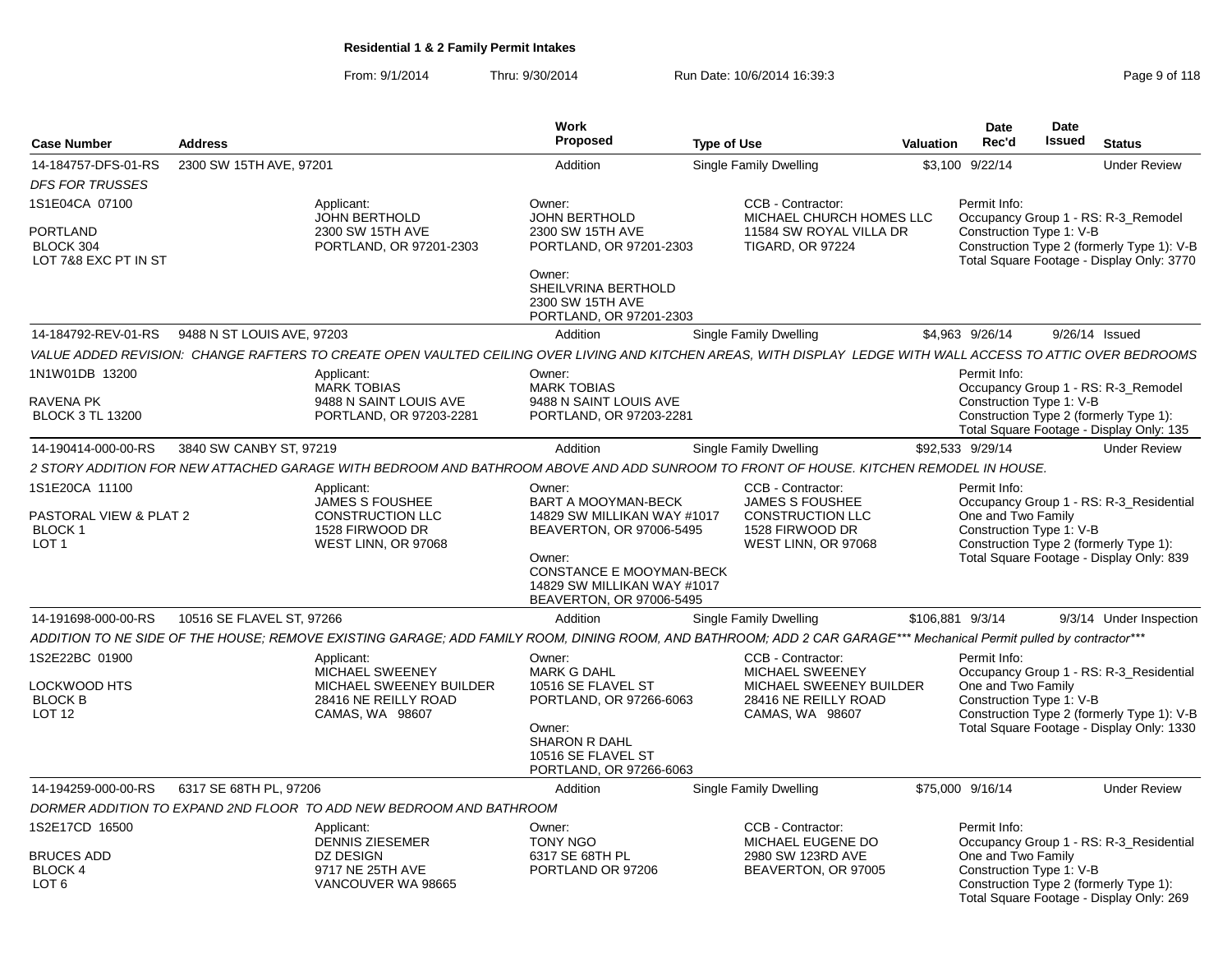From: 9/1/2014Thru: 9/30/2014 Run Date: 10/6/2014 16:39:3<br>
Page 10 of 118

| <b>Case Number</b>                                                    | <b>Address</b>                                                                                                                                                 | Work<br>Proposed                                                                                                                                        | <b>Type of Use</b>                                                                 | <b>Date</b><br>Rec'd<br>Valuation                              | Date<br>Issued<br><b>Status</b>                                                                                                   |  |
|-----------------------------------------------------------------------|----------------------------------------------------------------------------------------------------------------------------------------------------------------|---------------------------------------------------------------------------------------------------------------------------------------------------------|------------------------------------------------------------------------------------|----------------------------------------------------------------|-----------------------------------------------------------------------------------------------------------------------------------|--|
| 14-195865-000-00-RS                                                   | 7623 SE 17TH AVE, 97202                                                                                                                                        | Addition                                                                                                                                                | <b>Single Family Dwelling</b>                                                      | \$75,000 9/5/14                                                | 9/5/14 Under Inspection                                                                                                           |  |
|                                                                       | REMOVE PORCH AT SOUTH ELEVATION AND ADD APPROXIMATELY 200 SF SINGLE STORY ADDITION FOR DINING ROOM AREA, AT WEST ELEVATION ADD 308 SF COVERED VERANDA, OPEN ON |                                                                                                                                                         |                                                                                    |                                                                |                                                                                                                                   |  |
| 1S1E23AC 19300<br>WESTMORELAND<br>BLOCK 6<br>LOT <sub>6</sub>         | Applicant:<br>ED DENNIS<br>3511 SE MILWAUKIE<br>PORTLAND, OR 97202                                                                                             | Owner:<br>JOHN LAUKA<br>7623 SE 17TH AVE<br>PORTLAND, OR 97202                                                                                          | CCB - Contractor:<br>PDR ASSOCIATES LLC<br>3511 SE MILWAUKIE<br>PORTLAND, OR 97202 | Permit Info:<br>One and Two Family<br>Construction Type 1: V-B | Occupancy Group 1 - RS: R-3_Residential<br>Construction Type 2 (formerly Type 1): V-B<br>Total Square Footage - Display Only: 560 |  |
| 14-196726-000-00-RS                                                   | 7405 N NEWELL AVE, 97203                                                                                                                                       | Addition                                                                                                                                                | Single Family Dwelling                                                             | \$15,000 9/5/14                                                | 9/5/14 Under Inspection                                                                                                           |  |
|                                                                       | ADDITION TO NW SIDE OF THE HOUSE TO ADD SECOND FLOOR OVER EXISTING 1ST FL; NEW WALLS TO CREATE BATHROOM                                                        |                                                                                                                                                         |                                                                                    |                                                                |                                                                                                                                   |  |
| 1N1E07BD 04200<br>NORTHERN HILL ADD<br>BLOCK 11<br>LOT 18&19 TL 4200  | Applicant:<br><b>JIM LANCASTER</b><br>PO BOX 1<br><b>BORING OR 97009</b>                                                                                       | Owner:<br><b>LINDSAY LANCASTER</b><br>7405 N NEWELL AVE<br>PORTLAND OR 97203                                                                            |                                                                                    | Permit Info:<br>One and Two Family<br>Construction Type 1: V-B | Occupancy Group 1 - RS: R-3 Residential<br>Construction Type 2 (formerly Type 1):<br>Total Square Footage - Display Only: 130     |  |
| 14-196726-REV-01-RS                                                   | 7405 N NEWELL AVE, 97203                                                                                                                                       | Addition                                                                                                                                                | <b>Single Family Dwelling</b>                                                      | \$9/18/14                                                      | 9/18/14 Issued                                                                                                                    |  |
|                                                                       | REVISION TO REMOVE PORTION OF THE ADDITION TO ACCOMODATE 5FT SETBACK                                                                                           |                                                                                                                                                         |                                                                                    |                                                                |                                                                                                                                   |  |
| 1N1E07BD 04200<br>NORTHERN HILL ADD<br>BLOCK 11<br>LOT 18&19 TL 4200  | Applicant:<br><b>JIM LANCASTER</b><br>PO BOX 1<br><b>BORING OR 97009</b>                                                                                       | Owner:<br><b>LINDSAY L LANCASTER</b><br>7405 N NEWELL AVE<br>PORTLAND, OR 97203                                                                         |                                                                                    | Permit Info:<br>One and Two Family<br>Construction Type 1: V-B | Occupancy Group 1 - RS: R-3_Residential<br>Construction Type 2 (formerly Type 1):<br>Total Square Footage - Display Only: 130     |  |
| 14-197850-000-00-RS                                                   | 6841 SE BOISE ST - Unit A, 97206                                                                                                                               | Addition                                                                                                                                                | Single Family Dwelling                                                             | \$14,000 9/10/14                                               | 9/10/14 Under Inspection                                                                                                          |  |
|                                                                       | ADDITION TO LAUNDRY ROOM AT REAR OF HOUSE FOR EXERCISE ROOM. CESSPOOL DECOMMISSIONING NOT REQUIRED DUE TO REVISED FOOTPRING OF ADDITION BEING OUTSIDE THE 10   |                                                                                                                                                         |                                                                                    |                                                                |                                                                                                                                   |  |
| 1S2E08CD 19100<br><b>KERN PK</b><br><b>BLOCK7</b><br>LOT <sub>7</sub> | Applicant:<br><b>GARY J HENRY</b><br>6841 SE BOISE ST<br>PORTLAND, OR 97206-3547                                                                               | Owner:<br>TERRY W NULLAR<br>6841 SE BOISE ST<br>PORTLAND, OR 97206-3547<br>Owner:<br><b>GARY J HENRY</b><br>6841 SE BOISE ST<br>PORTLAND, OR 97206-3547 |                                                                                    | Permit Info:<br>One and Two Family<br>Construction Type 1: V-B | Occupancy Group 1 - RS: R-3_Residential<br>Construction Type 2 (formerly Type 1):<br>Total Square Footage - Display Only: 96      |  |
| 14-197979-REV-01-RS                                                   | 1122 SE STEPHENS ST. 97214                                                                                                                                     | Addition                                                                                                                                                | Single Family Dwelling                                                             | \$9/12/14                                                      | 9/12/14 Issued                                                                                                                    |  |
|                                                                       | REVISION TO MODIFY FRONT ELEVATION OF THE THIRD FL; CHANGE FROM GABLE ROOF TO 2 DORMERS                                                                        |                                                                                                                                                         |                                                                                    |                                                                |                                                                                                                                   |  |
| 1S1E02CA 09700<br>STEPHENS ADD<br>BLOCK 125<br>W 30' OF LOT 8         | Applicant:<br>MICHAEL GURFINKIEL<br><b>PO BOX 753</b><br><b>CANBY OR 97013</b>                                                                                 | Owner:<br><b>CHARLENE M ZAHARAKIS</b><br>1122 SE STEPHENS ST<br>PORTLAND, OR 97214                                                                      |                                                                                    | Permit Info:<br>One and Two Family<br>Construction Type 1: V-B | Occupancy Group 1 - RS: R-3_Residential<br>Construction Type 2 (formerly Type 1):                                                 |  |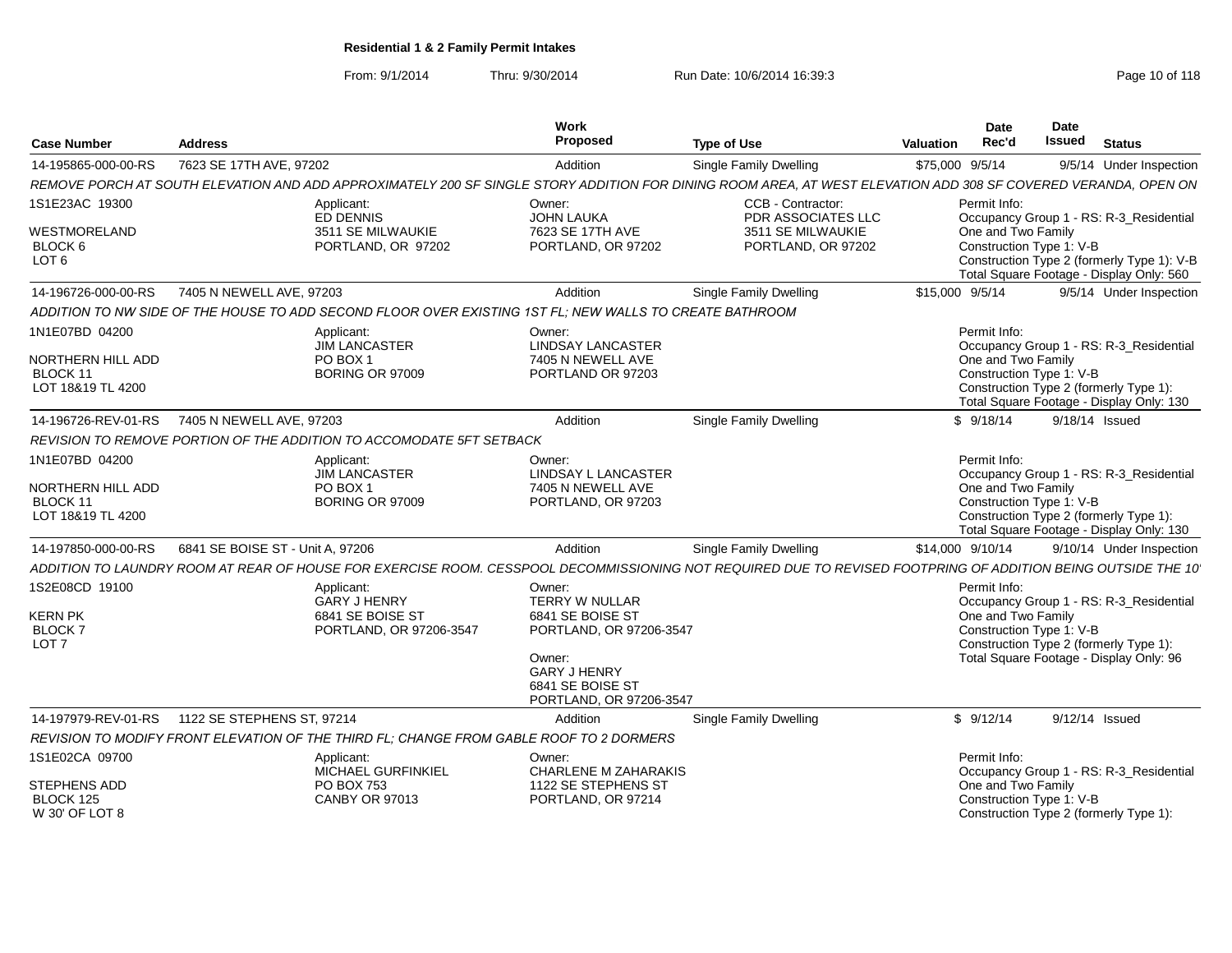From: 9/1/2014Thru: 9/30/2014 Run Date: 10/6/2014 16:39:3<br>
Page 11 of 118

| <b>Case Number</b>                                                                                   | <b>Address</b>                                                                                                                                                    | Work<br>Proposed                                                                                                                                                        | <b>Type of Use</b>                                                                                              | Valuation        | Date<br>Rec'd                      | Date<br><b>Issued</b>    | <b>Status</b>                                                                                                                      |
|------------------------------------------------------------------------------------------------------|-------------------------------------------------------------------------------------------------------------------------------------------------------------------|-------------------------------------------------------------------------------------------------------------------------------------------------------------------------|-----------------------------------------------------------------------------------------------------------------|------------------|------------------------------------|--------------------------|------------------------------------------------------------------------------------------------------------------------------------|
| 14-199404-REV-01-RS                                                                                  | 3545 SW DOSCH CT, 97221                                                                                                                                           | Addition                                                                                                                                                                | <b>Single Family Dwelling</b>                                                                                   | \$6,000 9/17/14  |                                    | 9/17/14 Issued           |                                                                                                                                    |
|                                                                                                      | ADDED VALUE REVISION TO REMOVE EXTERIOR WALL IN THE LIVING ROOM AND REPLACE WITH NEW WINDOW AND DOOR. RE-SHEATH THIS LIVING ROOM WALL AND 5' OF (E) BEDROOM WAL   |                                                                                                                                                                         |                                                                                                                 |                  |                                    |                          |                                                                                                                                    |
| 1S1E08CA 00600<br><b>TUNNELWOOD PK</b><br>LOT <sub>6</sub>                                           | Applicant:<br><b>BRINT RIGGS</b><br>STUDIO ECCOS DESIGN LLC<br>5835 N OMAHA AVE<br>PORTLAND, OR 97217                                                             | Owner:<br>PHILIP ALLEN<br>3545 SW DOSCH CT<br>PORTLAND, OR 97221                                                                                                        | CCB - Contractor:<br>DANIEL LEE DUNN JR<br>21932 S. SCHIEFFER ROAD<br>COLTON, OR 97017                          |                  | Permit Info:<br>One and Two Family | Construction Type 1: V-B | Occupancy Group 1 - RS: R-3_Residential<br>Construction Type 2 (formerly Type 1):<br>Total Square Footage - Display Only: 64       |
| 14-204609-000-00-RS                                                                                  | 1711 SE 42ND AVE, 97214                                                                                                                                           | Addition                                                                                                                                                                | Single Family Dwelling                                                                                          | \$23,000 9/4/14  |                                    |                          | 9/4/14 Under Inspection                                                                                                            |
|                                                                                                      | ADDITION OF COVERED PORCH AND CLOSET TO REAR OF HOUSE, NEW STAIRS OFF DECK, no mechanical electrical or plumbing.                                                 |                                                                                                                                                                         |                                                                                                                 |                  |                                    |                          |                                                                                                                                    |
| 1S2E06CB 20200<br>HAWTHORNE AVE ADD<br>BLOCK 14<br>S 5' OF LOT 9<br><b>LOT 10</b><br>N 10' OF LOT 11 | <b>Applicant</b><br>ERIC MARTIN LANDEN<br>9616 SW 2ND AVE<br>PORTLAND, OR 972196504                                                                               | Owner:<br>1711 SE 42ND AVE<br>PORTLAND, OR 97215<br>Owner:<br>MACKENZIE ANN WEINTRAUB<br>1711 SE 42ND AVE<br>PORTLAND, OR 97215                                         | CCB - Contractor:<br>BENJAMIN MICHAEL WEINTRAUB ERIC MARTIN LANDEN<br>9616 SW 2ND AVE<br>PORTLAND, OR 972196504 |                  | Permit Info:<br>One and Two Family | Construction Type 1: V-B | Occupancy Group 1 - RS: R-3_Residential<br>Construction Type 2 (formerly Type 1): V-B<br>Total Square Footage - Display Only: 60   |
| 14-206188-000-00-RS                                                                                  | 2218 SE 46TH AVE, 97215                                                                                                                                           | Addition                                                                                                                                                                | Single Family Dwelling                                                                                          | \$20,000 9/9/14  |                                    |                          | $9/9/14$ Issued                                                                                                                    |
|                                                                                                      | ADDITION OF FRONT AND BACK PORCH AND ADD HANDRAILING FOR BASEMENT STAIRS                                                                                          |                                                                                                                                                                         |                                                                                                                 |                  |                                    |                          |                                                                                                                                    |
| 1S2E06CD 03800<br>TABASCO ADD<br><b>BLOCK 4</b><br>S 2' OF LOT 10<br>LOT 11&12                       | Applicant:<br><b>THOMAS PETRUSICH</b><br>2218 SE 46TH AVE<br>PORTLAND, OR 97215                                                                                   | Owner:<br><b>RENEE M MAGYAR</b><br>2218 SE 46TH AVE<br>PORTLAND, OR 97215<br>Owner:<br>THOMAS PETRUSICH<br>2218 SE 46TH AVE<br>PORTLAND, OR 97215                       |                                                                                                                 |                  | Permit Info:<br>One and Two Family | Construction Type 1: V-B | Occupancy Group 1 - RS: R-3_Residential<br>Construction Type 2 (formerly Type 1):                                                  |
| 14-206284-000-00-RS                                                                                  | 6435 NE 8TH AVE, 97211                                                                                                                                            | Addition                                                                                                                                                                | <b>Single Family Dwelling</b>                                                                                   | \$211,621 9/5/14 |                                    |                          | <b>Under Review</b>                                                                                                                |
|                                                                                                      | ADDITION OF 2ND STORY AND COMPLETE REMODEL OF EXISTING SINGLE FAMILY RESIDENCE, CONVERT BASEMENT TO LIVING SPACE, ADD BATHROOM, NEW STAIRS FROM BASEMENT TO M.    |                                                                                                                                                                         |                                                                                                                 |                  |                                    |                          |                                                                                                                                    |
| 1N1E14CB 02600<br>WOODLAWN HTS<br>BLOCK <sub>2</sub><br><b>LOT 20</b><br>POTENTIAL ADDITIONAL TAX    | Applicant:<br>FILIP ANDREICA<br>29845 SW FARMINGTON RD<br>HILLSBORO, OR 97123<br>Applicant:<br>ELEONORA ANDREICA<br>29845 SW FARMINGTON RD<br>HILLSBORO, OR 97123 | Owner:<br><b>FILIP ANDREICA</b><br>29845 SW FARMINGTON RD<br>HILLSBORO, OR 97123<br>Owner:<br><b>ELEONORA ANDREICA</b><br>29845 SW FARMINGTON RD<br>HILLSBORO, OR 97123 | CCB - Contractor:<br>SBM CONSTRUCTION LLC<br>3954 SW BINFORD AVE<br>GRESHAM, OR 97080                           |                  | Permit Info:<br>One and Two Family | Construction Type 1: V-B | Occupancy Group 1 - RS: R-3_Residential<br>Construction Type 2 (formerly Type 1): V-B<br>Total Square Footage - Display Only: 3870 |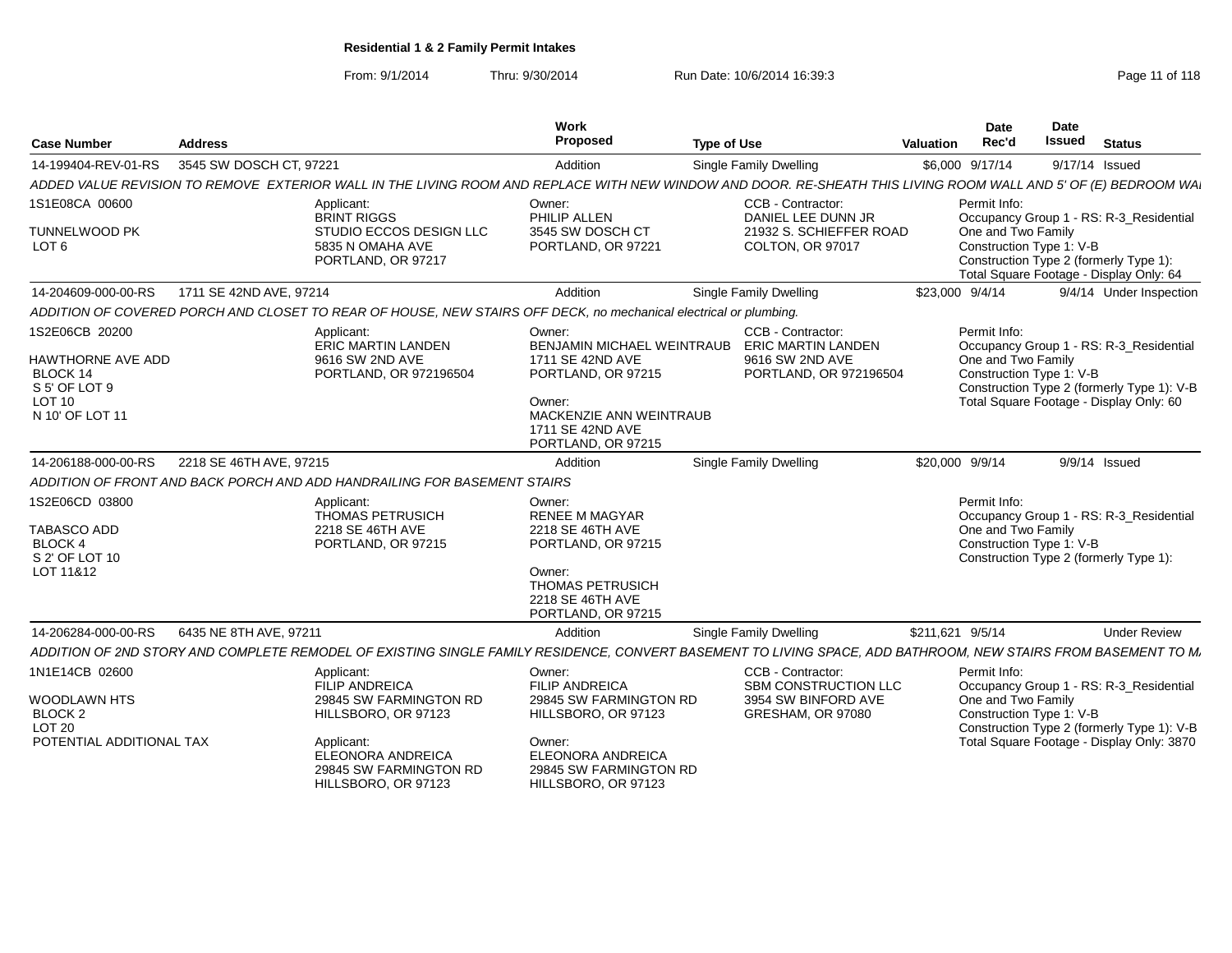From: 9/1/2014Thru: 9/30/2014 Run Date: 10/6/2014 16:39:3<br> **Thru: 9/30/2014** Page 12 of 118

| <b>Case Number</b>                             | <b>Address</b>                              |                                                                                                              | Work<br>Proposed                                                                                                                              | <b>Type of Use</b>                                                                                                                                              | <b>Valuation</b> | Date<br>Rec'd                                                                                                                               | <b>Date</b><br>Issued | <b>Status</b>   |                         |
|------------------------------------------------|---------------------------------------------|--------------------------------------------------------------------------------------------------------------|-----------------------------------------------------------------------------------------------------------------------------------------------|-----------------------------------------------------------------------------------------------------------------------------------------------------------------|------------------|---------------------------------------------------------------------------------------------------------------------------------------------|-----------------------|-----------------|-------------------------|
| 14-206473-000-00-RS                            | 6705 SE 32ND AVE, 97202                     |                                                                                                              | Addition                                                                                                                                      | Single Family Dwelling                                                                                                                                          |                  | \$6,372 9/2/14                                                                                                                              |                       |                 | 9/3/14 Under Inspection |
|                                                |                                             | REPLACE ORIGINAL PORCH IN SAME FOOTPRINT OVER EXISTING FOUNDATION.                                           |                                                                                                                                               |                                                                                                                                                                 |                  |                                                                                                                                             |                       |                 |                         |
| 1S1E24BA 13600                                 |                                             | Applicant:<br>Stephen Anthony McElligott                                                                     | Owner:<br>DONALD A GRITZMACHER                                                                                                                | CCB - Contractor:<br>STEPHEN ANTHONY MCELLIGOTT                                                                                                                 |                  | Permit Info:<br>Occupancy Group 1 - RS: U Decks,                                                                                            |                       |                 |                         |
| EASTMORELAND<br>BLOCK 19<br>LOT 18-20 TL 13600 |                                             | STEPHEN ANTHONY MCELLIGOTT 6705 SE 32ND AVE<br>1409 SE Lexington St<br>Portland, OR 97202                    | PORTLAND, OR 97202-8512<br>Owner:<br>LESLIE A GRITZMACHER<br>6705 SE 32ND AVE<br>PORTLAND, OR 97202-8512                                      | 1409 SE LEXINGTON ST<br>PORTLAND, OR 97202                                                                                                                      |                  | Patios, Porches, Carports<br>Construction Type 1: V-B<br>Construction Type 2 (formerly Type 1):<br>Total Square Footage - Display Only: 300 |                       |                 |                         |
| 14-206515-000-00-RS                            | 4706 NE 14TH PL                             |                                                                                                              | Addition                                                                                                                                      | Single Family Dwelling                                                                                                                                          | \$110,000 9/2/14 |                                                                                                                                             |                       |                 | 9/2/14 Under Inspection |
|                                                |                                             |                                                                                                              |                                                                                                                                               | DEMO EXISTING STAIRS AND SHORT BASEMENT, EXCAVATE DOWN 18" AND REPLACE FOUNDATION, CREATE 8' CEILING HEIGHT FOR FUTRE BASEMENT SPACE, REPLACE HOUSE ON NEW FOL  |                  |                                                                                                                                             |                       |                 |                         |
| 1N1E23AC 11201                                 |                                             | Applicant:                                                                                                   | Owner:                                                                                                                                        | CCB - Contractor:                                                                                                                                               |                  | Permit Info:                                                                                                                                |                       |                 |                         |
|                                                |                                             | TIM RICHARDSON                                                                                               | TONEY L STIREWALT                                                                                                                             | <b>TIM RICHARDSON</b>                                                                                                                                           |                  | Occupancy Group 1 - RS: R-3_Residential                                                                                                     |                       |                 |                         |
| <b>VERNON</b>                                  |                                             | SQUARE NAIL CARPENTRY LLC                                                                                    | 4706 NE 14TH PL                                                                                                                               | SQUARE NAIL CARPENTRY LLC                                                                                                                                       |                  | One and Two Family                                                                                                                          |                       |                 |                         |
| BLOCK 46<br>LOT <sub>5</sub>                   |                                             | 4629 NE 14TH PLACE<br>PORTLAND, OR 97211                                                                     | PORTLAND, OR 97211                                                                                                                            | 4629 NE 14TH PLACE<br>PORTLAND, OR 97211                                                                                                                        |                  | Construction Type 1: V-B<br>Construction Type 2 (formerly Type 1):                                                                          |                       |                 |                         |
|                                                |                                             |                                                                                                              | Owner:<br>JACQUELINE CANDEL<br>4706 NE 14TH PL<br>PORTLAND, OR 97211                                                                          |                                                                                                                                                                 |                  |                                                                                                                                             |                       |                 |                         |
| 14-206639-000-00-RS                            | 5826 SW 53RD AVE, 97221                     |                                                                                                              | Addition                                                                                                                                      | Single Family Dwelling                                                                                                                                          |                  | \$16,000 9/2/14                                                                                                                             |                       |                 | 9/2/14 Under Inspection |
|                                                | ADDITION TO EXTEND ROOF OVER EXISTING PORCH |                                                                                                              |                                                                                                                                               |                                                                                                                                                                 |                  |                                                                                                                                             |                       |                 |                         |
| 1S1E18DB 07600                                 |                                             | Applicant:                                                                                                   | Owner:                                                                                                                                        | CCB - Contractor:                                                                                                                                               |                  | Permit Info:                                                                                                                                |                       |                 |                         |
| WESTHAMPTON<br>S 1/2 OF LOT 2 BLOCK 6          |                                             | DEAN ZAROSINSKI<br>ZAROSINSKI ENGINEERING AND<br>DESIGN, INC.<br>1400 NW 155TH CIRCLE<br>VANCOUVER, WA 98685 | <b>ROBERT MALNATI</b><br>5826 SW 53RD AVE<br>PORTLAND, OR 97221<br>Owner:<br><b>CAROL S MALNATI</b><br>5826 SW 53RD AVE<br>PORTLAND, OR 97221 | <b>SOVEREIGN HOMES</b><br>904 ESTHER STREET<br>VANCOUVER, WA 98660                                                                                              |                  | Occupancy Group 1 - RS: R-3_Residential<br>One and Two Family<br>Construction Type 1: V-B<br>Construction Type 2 (formerly Type 1):         |                       |                 |                         |
| 14-206701-000-00-RS                            | 3143 NE DUNCKLEY ST, 97212                  |                                                                                                              | Addition                                                                                                                                      | Single Family Dwelling                                                                                                                                          |                  | \$12,000 9/3/14                                                                                                                             |                       | $9/3/14$ Issued |                         |
|                                                |                                             | EXTEND SHED DORMER TO INCLUDE A NEW MASTER CLOSET, UPGRADE SUPPORT TO NEW FOOTINGS AT BASEMENT SLAB          |                                                                                                                                               |                                                                                                                                                                 |                  |                                                                                                                                             |                       |                 |                         |
| 1N1E24CD 06900                                 |                                             | Applicant:<br>SAMPSON CONSTRUCTION                                                                           | Owner:<br><b>LOUISE F MOORE</b>                                                                                                               | CCB - Contractor:<br><b>SAMPSON CONSTRUCTION</b>                                                                                                                |                  | Permit Info:<br>Occupancy Group 1 - RS: R-3 Residential                                                                                     |                       |                 |                         |
| <b>OLMSTED PK</b>                              |                                             | 2419 SE MULBERRY DR                                                                                          | 3143 NE DUNCKLEY ST                                                                                                                           | 2419 SE MULBERRY DR                                                                                                                                             |                  | One and Two Family                                                                                                                          |                       |                 |                         |
| BLOCK 10                                       |                                             | MILWAUKIE, OR 97267                                                                                          | PORTLAND, OR 97212-1733                                                                                                                       | MILWAUKIE, OR 97267                                                                                                                                             |                  | Construction Type 1: V-B                                                                                                                    |                       |                 |                         |
| LOT <sub>6</sub>                               |                                             |                                                                                                              |                                                                                                                                               |                                                                                                                                                                 |                  | Construction Type 2 (formerly Type 1):<br>Total Square Footage - Display Only: 92                                                           |                       |                 |                         |
| 14-206756-000-00-RS                            | 2525 NE 61ST AVE, 97213                     |                                                                                                              | Addition                                                                                                                                      | Single Family Dwelling                                                                                                                                          | \$112,716 9/2/14 |                                                                                                                                             |                       |                 | <b>Under Review</b>     |
|                                                |                                             |                                                                                                              |                                                                                                                                               | REMOVE EXISTING 2ND FLOOR AND REBUILD NEW, ADDS 437 SF TO 2ND FLOOR, ADD FOOTINGS AND POSTS FOR SUPPORT IN BASEMENT, NEW WING WALLS AT DINING ROOM ON MAIN FLOC |                  |                                                                                                                                             |                       |                 |                         |
| 1N2E30AD 18800                                 |                                             | Applicant:                                                                                                   | Owner:                                                                                                                                        |                                                                                                                                                                 |                  | Permit Info:                                                                                                                                |                       |                 |                         |
|                                                |                                             | <b>KEN FLETCHER</b>                                                                                          | <b>VALERIE FLETCHER</b>                                                                                                                       |                                                                                                                                                                 |                  | Occupancy Group 1 - RS: R-3_Residential                                                                                                     |                       |                 |                         |
| ROSE CITY PK                                   |                                             | 2525 NE 61ST                                                                                                 | 2525 NE 61ST AVE                                                                                                                              |                                                                                                                                                                 |                  | One and Two Family                                                                                                                          |                       |                 |                         |
| BLOCK 82<br>LOT <sub>6</sub>                   |                                             | PORTLAND, OR 97213                                                                                           | PORTLAND, OR 97213                                                                                                                            |                                                                                                                                                                 |                  | Construction Type 1: V-B<br>Construction Type 2 (formerly Type 1):                                                                          |                       |                 |                         |
|                                                |                                             |                                                                                                              |                                                                                                                                               |                                                                                                                                                                 |                  | Total Square Footage - Display Only: 1022                                                                                                   |                       |                 |                         |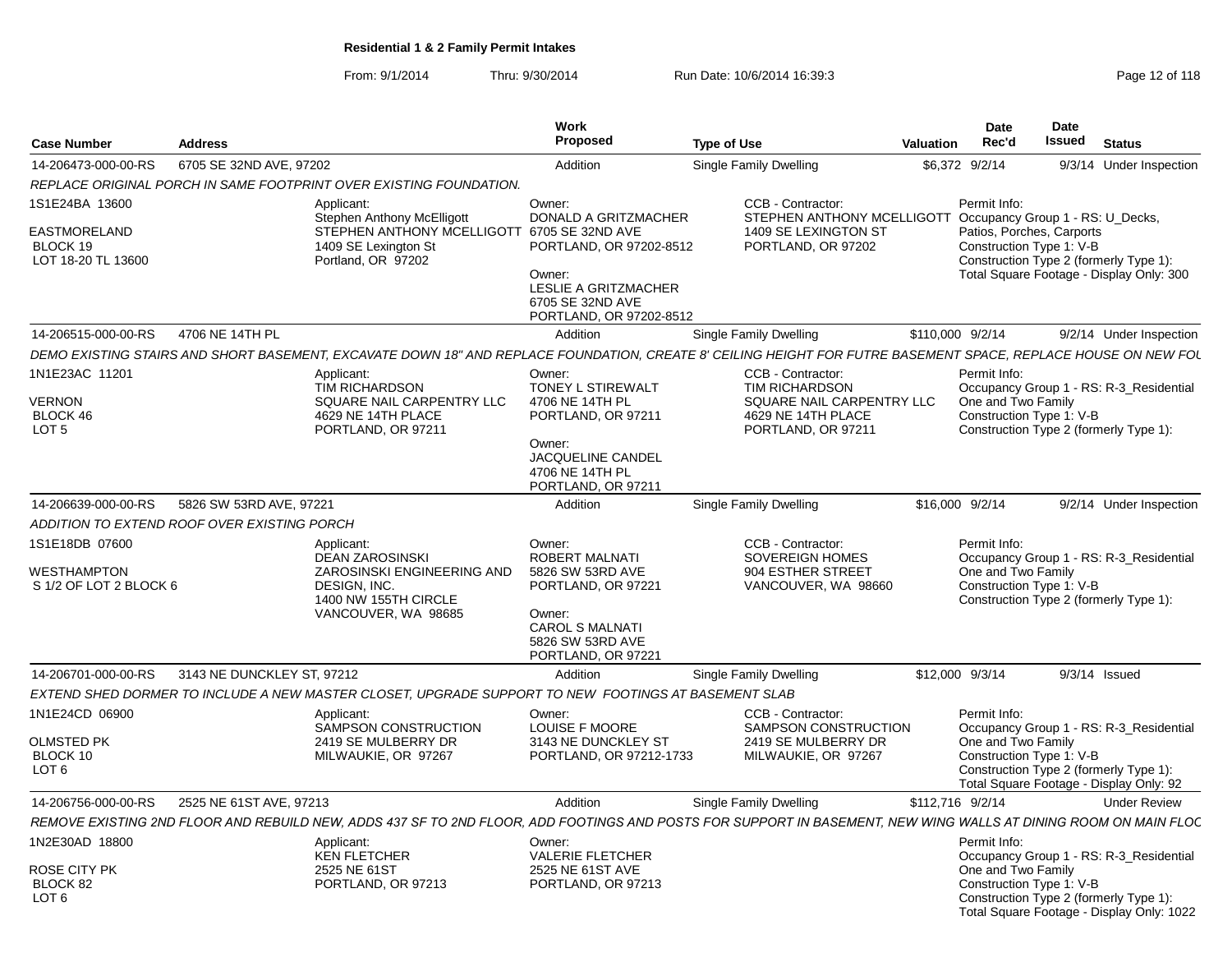From: 9/1/2014

Thru: 9/30/2014 Run Date: 10/6/2014 16:39:3<br>
Page 13 of 118

| <b>Case Number</b>                                                     | <b>Address</b>           |                                                                                                                                                           | Work<br>Proposed                                                                                                               | <b>Type of Use</b> |                                                                                                  | Valuation | <b>Date</b><br>Rec'd                                                                                                                                                                            | Date<br><b>Issued</b> | <b>Status</b>       |                         |
|------------------------------------------------------------------------|--------------------------|-----------------------------------------------------------------------------------------------------------------------------------------------------------|--------------------------------------------------------------------------------------------------------------------------------|--------------------|--------------------------------------------------------------------------------------------------|-----------|-------------------------------------------------------------------------------------------------------------------------------------------------------------------------------------------------|-----------------------|---------------------|-------------------------|
| 14-207088-000-00-RS                                                    | 6715 SW MULTNOMAH BLVD   |                                                                                                                                                           | Addition                                                                                                                       |                    | <b>Single Family Dwelling</b>                                                                    |           | \$12,000 9/25/14                                                                                                                                                                                |                       | 9/25/14 Issued      |                         |
| ADDITION OF COVERED PATIO TO THE REAR OF THE HOUSE                     |                          |                                                                                                                                                           |                                                                                                                                |                    |                                                                                                  |           |                                                                                                                                                                                                 |                       |                     |                         |
| 1S124DA01200                                                           |                          | Applicant:<br><b>LANCE SAFRANSKI</b>                                                                                                                      | Owner:<br><b>GIBSON, CAROL J TRUST &amp;</b>                                                                                   |                    | CCB - Contractor:<br><b>LANCE SAFRANSKI</b>                                                      |           | Permit Info:<br>Occupancy Group 1 - RS: U_Decks,                                                                                                                                                |                       |                     |                         |
| ACRES .68                                                              |                          | <b>RESIDENTIAL RENOVATION INC</b><br>2980 GREENTREE RD<br>LAKE OSWEGO, OR 97034                                                                           | <b>GIBSON, CHARLES B JR TR</b><br>GIBSON, CAROL J TRUST &<br>GIBSON, CHARLES B JR TR<br>8619 SW 56TH AVE<br>PORTLAND, OR 97219 |                    | <b>RESIDENTIAL RENOVATION INC</b><br>2980 GREENTREE RD<br>LAKE OSWEGO, OR 97034                  |           | Patios, Porches, Carports<br>Construction Type 1: V-B<br>Construction Type 2 (formerly Type 1):<br>Total Square Footage - Display Only: 348                                                     |                       |                     |                         |
| 14-207145-000-00-RS                                                    | 4847 SE 62ND AVE, 97206  |                                                                                                                                                           | Addition                                                                                                                       |                    | <b>Single Family Dwelling</b>                                                                    |           | \$5.515 9/3/14                                                                                                                                                                                  |                       |                     | 9/3/14 Under Inspection |
|                                                                        |                          | ADDITION TO THE REAR OF THE HOUSE TO CREATE NEW BATHROOM                                                                                                  |                                                                                                                                |                    |                                                                                                  |           |                                                                                                                                                                                                 |                       |                     |                         |
| 1S2E17BB 09800<br>ARLETA PK 3<br>BLOCK 1<br>LOT 8                      |                          | Applicant:<br>CONCEPT CONSTRUCTION INC<br>121 E COLUMBIA RIVER HWY<br>TROUTDALE, OR 97060                                                                 | Owner:<br><b>WILLIAM E POTTER</b><br>2205 NE 27TH AVE<br>PORTLAND, OR 97212                                                    |                    | CCB - Contractor:<br>CONCEPT CONSTRUCTION INC<br>121 E COLUMBIA RIVER HWY<br>TROUTDALE, OR 97060 |           | Permit Info:<br>Occupancy Group 1 - RS: R-3 Residential<br>One and Two Family<br>Construction Type 1: V-B<br>Construction Type 2 (formerly Type 1):<br>Total Square Footage - Display Only: 50  |                       |                     |                         |
| 14-207317-000-00-RS                                                    | 10668 SW 30TH AVE, 97219 |                                                                                                                                                           | Addition                                                                                                                       |                    | Single Family Dwelling                                                                           |           | \$16.544 9/4/14                                                                                                                                                                                 |                       |                     | 9/4/14 Under Inspection |
| ADDITION TO EAST OF THE HOUSE TO ENLARGE BEDROOM                       |                          |                                                                                                                                                           |                                                                                                                                |                    |                                                                                                  |           |                                                                                                                                                                                                 |                       |                     |                         |
| 1S1E29DD 03400<br><b>GALEBURN PL</b><br>N 80' OF W 130' OF LOT 5       |                          | Applicant:<br>RAPHAEL GOODBLATT<br>615 SE ALDER<br>PORLTAND, OR 97214                                                                                     | Owner:<br><b>GRACE MCLAUGHLIN</b><br>10668 SW 30TH AVE<br>PORTLAND, OR 97219-6967                                              |                    |                                                                                                  |           | Permit Info:<br>Occupancy Group 1 - RS: R-3_Residential<br>One and Two Family<br>Construction Type 1: V-B<br>Construction Type 2 (formerly Type 1):<br>Total Square Footage - Display Only: 150 |                       |                     |                         |
| 14-207351-000-00-RS                                                    | 6217 NE 28TH AVE, 97211  |                                                                                                                                                           | Addition                                                                                                                       |                    | <b>Single Family Dwelling</b>                                                                    |           | \$20,000 9/4/14                                                                                                                                                                                 |                       |                     | 9/4/14 Under Inspection |
|                                                                        |                          | 58 ST ADDITION TO THE REAR OF THE HOUSE: TO EXPAND AND RECONFIGURE EXISTING BATHROOM AND WALK IN CLOSET                                                   |                                                                                                                                |                    |                                                                                                  |           |                                                                                                                                                                                                 |                       |                     |                         |
| 1N1E13CB 08300                                                         |                          | Applicant:<br>CITY HOME IMPROVEMENT INC                                                                                                                   | Owner:<br>MELANIE L RAINES                                                                                                     |                    | CCB - Contractor:<br>CITY HOME IMPROVEMENT INC                                                   |           | Permit Info:<br>Occupancy Group 1 - RS: R-3_Residential                                                                                                                                         |                       |                     |                         |
| <b>IRVINGTON PK</b>                                                    |                          | 8811 NE SANDY BLVD                                                                                                                                        | 6217 NE 28TH AVE                                                                                                               |                    | 8811 NE SANDY BLVD                                                                               |           | One and Two Family                                                                                                                                                                              |                       |                     |                         |
| BLOCK 28<br>LOT 38&40                                                  |                          | PORTLAND, OR 972204996                                                                                                                                    | PORTLAND, OR 97211-6029                                                                                                        |                    | PORTLAND, OR 972204996                                                                           |           | Construction Type 1: V-B<br>Construction Type 2 (formerly Type 1):<br>Total Square Footage - Display Only: 58                                                                                   |                       |                     |                         |
| 14-207533-000-00-RS                                                    | 4115 NE 19TH AVE, 97211  |                                                                                                                                                           | Addition                                                                                                                       |                    | <b>Single Family Dwelling</b>                                                                    |           | $$21$ 9/3/14                                                                                                                                                                                    |                       | <b>Under Review</b> |                         |
|                                                                        |                          | REMOVE ROOF AND REPLACE WITH NEW SHED ROOF. CHANGE WINDOWS ON FRONT ELEVATION IN EXISTING OPENINGS. RELOCATE MAIN FLOOR BATHROOM TO CREATE NEW MASTER BAT |                                                                                                                                |                    |                                                                                                  |           |                                                                                                                                                                                                 |                       |                     |                         |
| 1N1E23DB 13400                                                         |                          | Applicant:                                                                                                                                                | Owner:                                                                                                                         |                    | CCB - Contractor:                                                                                |           | Permit Info:                                                                                                                                                                                    |                       |                     |                         |
| <b>IRVINGTON HTS</b><br>BLOCK 14<br>S 37' OF LOT 14<br>N 29' OF LOT 15 |                          | ADAM<br>ARCIFORM LLC<br>2303 N RANDOLPH AVE<br>PORTLAND, OR 97227                                                                                         | CHRISTY EUGENIS<br>2314 NW SAVIER ST<br>PORTLAND, OR 97210-2514<br>Owner:                                                      |                    | ADAM<br><b>ARCIFORM LLC</b><br>2303 N RANDOLPH AVE<br>PORTLAND, OR 97227                         |           | Occupancy Group 1 - RS: U_Decks,<br>Patios, Porches, Carports<br>Construction Type 1: V-B<br>Construction Type 2 (formerly Type 1):<br>Total Square Footage - Display Only: 1                   |                       |                     |                         |
|                                                                        |                          |                                                                                                                                                           | <b>STAN AMY</b><br>2314 NW SAVIER ST<br>PORTLAND, OR 97210-2514                                                                |                    |                                                                                                  |           |                                                                                                                                                                                                 |                       |                     |                         |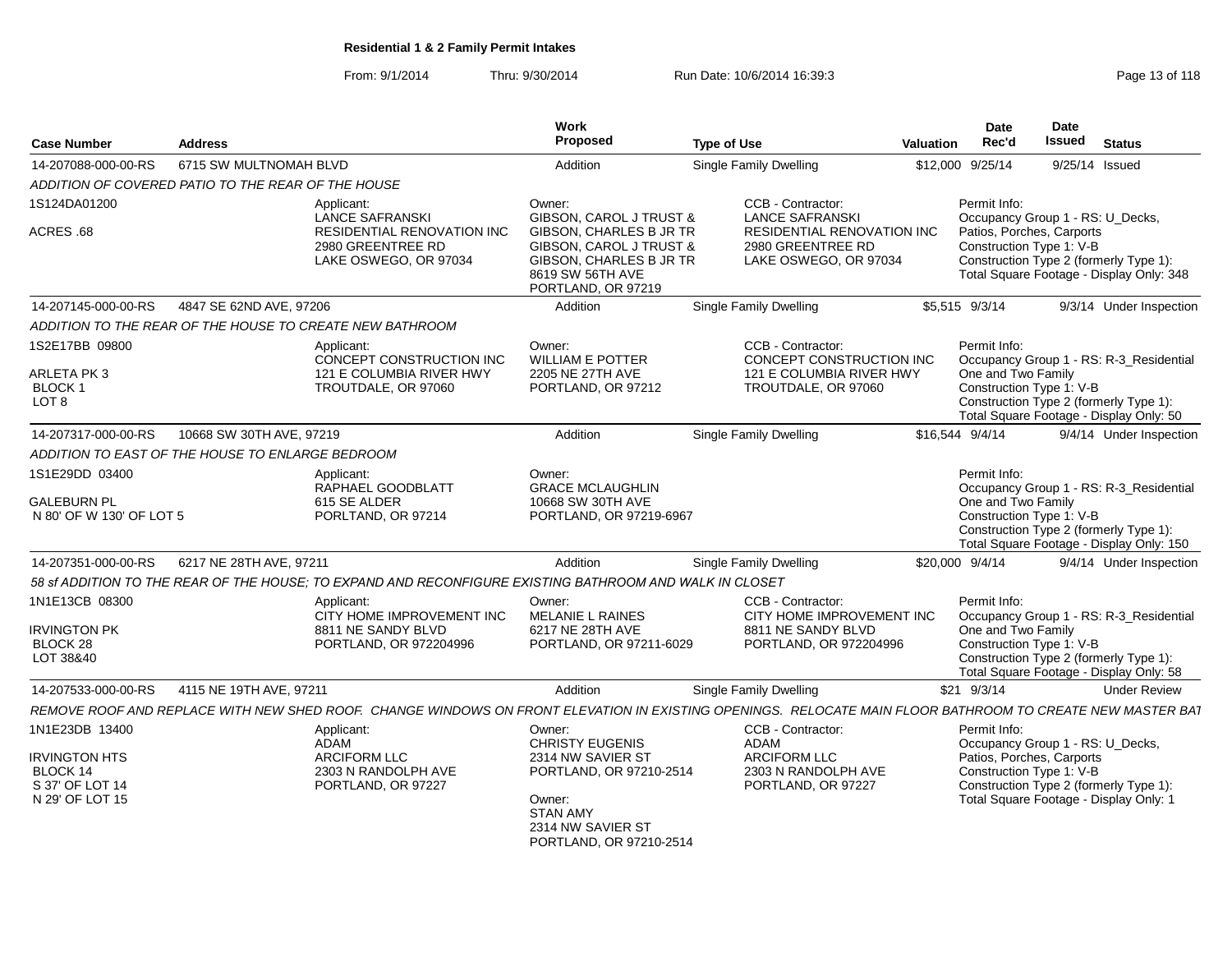From: 9/1/2014Thru: 9/30/2014 Run Date: 10/6/2014 16:39:3<br>
Page 14 of 118

|                                                |                                                                                                                                                                |                                          | Work<br>Proposed                                                        |                    |                                                                                           |                  | Date<br>Rec'd                      | <b>Date</b><br><b>Issued</b>                                                                                          |
|------------------------------------------------|----------------------------------------------------------------------------------------------------------------------------------------------------------------|------------------------------------------|-------------------------------------------------------------------------|--------------------|-------------------------------------------------------------------------------------------|------------------|------------------------------------|-----------------------------------------------------------------------------------------------------------------------|
| <b>Case Number</b>                             | <b>Address</b>                                                                                                                                                 |                                          |                                                                         | <b>Type of Use</b> |                                                                                           | Valuation        |                                    | <b>Status</b>                                                                                                         |
| 14-207589-000-00-RS                            | 2705 SE STARK ST, 97214                                                                                                                                        |                                          | Addition                                                                |                    | Single Family Dwelling                                                                    | \$35,000 9/4/14  |                                    | $9/4/14$ Issued                                                                                                       |
|                                                | ADDITION AT REAR OF HOME - REMOVE EXISTING ENCLOSED BACK PORCH, REPLACE WITH 208 SQ FT ADDITION FOR LAUNDRY AND STORAGE; NEW PARKING PAD AND CURB CUT          |                                          |                                                                         |                    |                                                                                           |                  |                                    |                                                                                                                       |
| 1N1E36CC 08400<br>PLEASANT HOME ADD<br>BLOCK 1 |                                                                                                                                                                |                                          | Owner:<br>SUSAN J SUTTON<br>2705 SE STARK ST<br>PORTLAND, OR 97214-3046 |                    | CCB - Contractor:<br><b>TONY NARVASA</b><br>NARVASA CONSTRUCTION, LLC<br>20238 S HWY 213  |                  | Permit Info:<br>One and Two Family | Occupancy Group 1 - RS: R-3_Residential<br>Construction Type 1: V-B                                                   |
| W 1/2 OF LOT 9&10                              |                                                                                                                                                                |                                          |                                                                         |                    | OREGON CITY, OR 97045                                                                     |                  |                                    | Construction Type 2 (formerly Type 1):<br>Total Square Footage - Display Only: 208<br>Number of New Dwelling Units: 1 |
| 14-207797-000-00-RS                            | 4934 SW HEWETT BLVD, 97221                                                                                                                                     |                                          | Addition                                                                |                    | Single Family Dwelling                                                                    | \$52,057 9/4/14  |                                    | <b>Under Review</b>                                                                                                   |
|                                                | CONSTRUCT A APPROX 472 SQ FT ADDITION AT REAR OF HOUSE FOR WINE STORAGE AND TASTING ROOM. CONSTRUCT VARIOUS RETAING WALLS AT REAR TO LEVEL YARD FOR PLAY AREA  |                                          |                                                                         |                    |                                                                                           |                  |                                    |                                                                                                                       |
| 1S1E07AA 01500                                 | Applicant:<br><b>KAREY CRESAP</b>                                                                                                                              |                                          | Owner:<br>STEPHEN D MARSH                                               |                    | CCB - Contractor:<br><b>KAREY CRESAP</b>                                                  |                  | Permit Info:                       | Occupancy Group 1 - RS: R-3_Residential                                                                               |
| SECTION 07 1S 1E<br>TL 1500 0.76 ACRES         | CONS<br>PO Box 91235<br>PORTLAND, OR 97291                                                                                                                     | <b>HEARTH &amp; HOME RESIDENTIAL</b>     | 4934 SW HEWETT BLVD<br>PORTLAND, OR 97221-2205                          |                    | <b>HEARTH &amp; HOME RESIDENTIAL</b><br><b>CONS</b><br>PO Box 91235<br>PORTLAND, OR 97291 |                  | One and Two Family                 | Construction Type 1: V-B<br>Construction Type 2 (formerly Type 1): V-B<br>Total Square Footage - Display Only: 472    |
| 14-208022-000-00-RS                            | 3445 NE SIMPSON ST, 97211                                                                                                                                      |                                          | Addition                                                                |                    | Single Family Dwelling                                                                    |                  | \$60,000 9/22/14                   | 9/22/14 Issued                                                                                                        |
|                                                | DORMER ADDITION TO (E) BEDROOM TO CREATE MASTER BEDROOM, ADD CLOSET AND NEW BATHROOM; CONVERT BASEMENT TO LIVING SPACE TO FURR OUT WALLS AND ADD NEW WALL.     |                                          |                                                                         |                    |                                                                                           |                  |                                    |                                                                                                                       |
| 1N1E13DC 03900                                 | Applicant:                                                                                                                                                     |                                          | Owner:                                                                  |                    | CCB - Contractor:                                                                         |                  | Permit Info:                       |                                                                                                                       |
|                                                | <b>TERRY HELLEN</b>                                                                                                                                            |                                          | MSR INVESTMENTS LLC                                                     |                    | CROSS TOWN CONSTRUCTION                                                                   |                  |                                    | Occupancy Group 1 - RS: R-3_Residential                                                                               |
| SECTION 13 1N 1E                               | PO BOX 6542                                                                                                                                                    |                                          | 6875 SE PINE CT                                                         |                    | INC.                                                                                      |                  | One and Two Family                 |                                                                                                                       |
| TL 3900 0.24 ACRES                             | BEAVERTON, OR 97007                                                                                                                                            |                                          | PORTLAND, OR 97215                                                      |                    | 5288 NW PRIMINO AVE<br>PORTLAND, OR 97229                                                 |                  |                                    | Construction Type 1: V-B<br>Construction Type 2 (formerly Type 1): V-B                                                |
|                                                |                                                                                                                                                                |                                          |                                                                         |                    |                                                                                           |                  |                                    | Total Square Footage - Display Only: 946                                                                              |
| 14-208316-000-00-RS                            | 4519 N CONGRESS AVE, 97217                                                                                                                                     |                                          | Addition                                                                |                    | Single Family Dwelling                                                                    |                  | \$1.274 9/5/14                     | 9/5/14 Final                                                                                                          |
|                                                | ADD 2ND STORY EGRESS DECK AT EXISTING WINDOW AND EXTERIOR STAIRS TO GROUND LEVEL                                                                               |                                          |                                                                         |                    |                                                                                           |                  |                                    |                                                                                                                       |
| 1N1E22BD 01700                                 | Applicant:                                                                                                                                                     |                                          | Owner:                                                                  |                    | CCB - Contractor:                                                                         |                  | Permit Info:                       |                                                                                                                       |
|                                                | MATT BRAIDWOOD                                                                                                                                                 |                                          | DARNELL J STRONG                                                        |                    | <b>MATT BRAIDWOOD</b>                                                                     |                  |                                    | Occupancy Group 1 - RS: U_Decks,                                                                                      |
| <b>CLIFFORD ADD</b>                            |                                                                                                                                                                | <b>Braidwood Design and Construction</b> | 12165 NW BIG FIR CT                                                     |                    | <b>Braidwood Design and Construction</b>                                                  |                  |                                    | Patios, Porches, Carports                                                                                             |
| BLOCK 17<br>LOT <sub>7</sub>                   | BRAIDWOOD DES/CONST<br>1840 SE ANSPACH                                                                                                                         |                                          | PORTLAND, OR 97229-3909                                                 |                    | <b>BRAIDWOOD DES/CONST</b><br>1840 SE ANSPACH                                             |                  |                                    | Construction Type 1: V-B<br>Construction Type 2 (formerly Type 1):                                                    |
|                                                | MILWAUKIE, OR 97267                                                                                                                                            |                                          | Owner:                                                                  |                    | MILWAUKIE, OR 97267                                                                       |                  |                                    | Total Square Footage - Display Only: 60                                                                               |
|                                                |                                                                                                                                                                |                                          | EILEEN R GILCHRIST                                                      |                    |                                                                                           |                  |                                    |                                                                                                                       |
|                                                |                                                                                                                                                                |                                          | 12165 NW BIG FIR CT                                                     |                    |                                                                                           |                  |                                    |                                                                                                                       |
|                                                |                                                                                                                                                                |                                          | PORTLAND, OR 97229-3909                                                 |                    |                                                                                           |                  |                                    |                                                                                                                       |
| 14-208448-000-00-RS                            | 3604 NE MULTNOMAH ST. 97232                                                                                                                                    |                                          | Addition                                                                |                    | Single Family Dwelling                                                                    | \$200,000 9/5/14 |                                    | <b>Under Review</b>                                                                                                   |
|                                                | 2 STORY ADDITION: RELOCATE STAIRS THAT LEAD FROM BASEMENT TO MAIN FLOOR: EXTEND MAIN FLOOR TO RELOCATE KITCHEN AND ADD NEW BEDROOM: ADD NEW SECOND FLOOR TO I. |                                          |                                                                         |                    |                                                                                           |                  |                                    |                                                                                                                       |
| 1N1E36AB 05300                                 | Applicant:                                                                                                                                                     |                                          | Owner:                                                                  |                    | <b>Primary Contractor:</b>                                                                |                  | Permit Info:                       |                                                                                                                       |
| LAURELHURST                                    | <b>BETSY HURST</b><br>3435 NE 45TH AVE SUITE I                                                                                                                 |                                          | <b>BRAD DANIELS</b><br>3604 NE MULTNOMAH ST                             |                    | TO BID                                                                                    |                  | One and Two Family                 | Occupancy Group 1 - RS: R-3_Residential                                                                               |
| BLOCK 27                                       | PORTLAND, OR 97213                                                                                                                                             |                                          | PORTLAND, OR 97232-1915                                                 |                    |                                                                                           |                  |                                    | Construction Type 1: V-B                                                                                              |
| LOT <sub>5</sub>                               |                                                                                                                                                                |                                          |                                                                         |                    |                                                                                           |                  |                                    | Construction Type 2 (formerly Type 1): V-B                                                                            |
|                                                |                                                                                                                                                                |                                          | Owner:                                                                  |                    |                                                                                           |                  |                                    | Total Square Footage - Display Only: 1174                                                                             |
|                                                |                                                                                                                                                                |                                          | <b>ALISON DANIELS</b><br>3604 NE MULTNOMAH ST                           |                    |                                                                                           |                  |                                    |                                                                                                                       |
|                                                |                                                                                                                                                                |                                          | PORTLAND, OR 97232-1915                                                 |                    |                                                                                           |                  |                                    |                                                                                                                       |
|                                                |                                                                                                                                                                |                                          |                                                                         |                    |                                                                                           |                  |                                    |                                                                                                                       |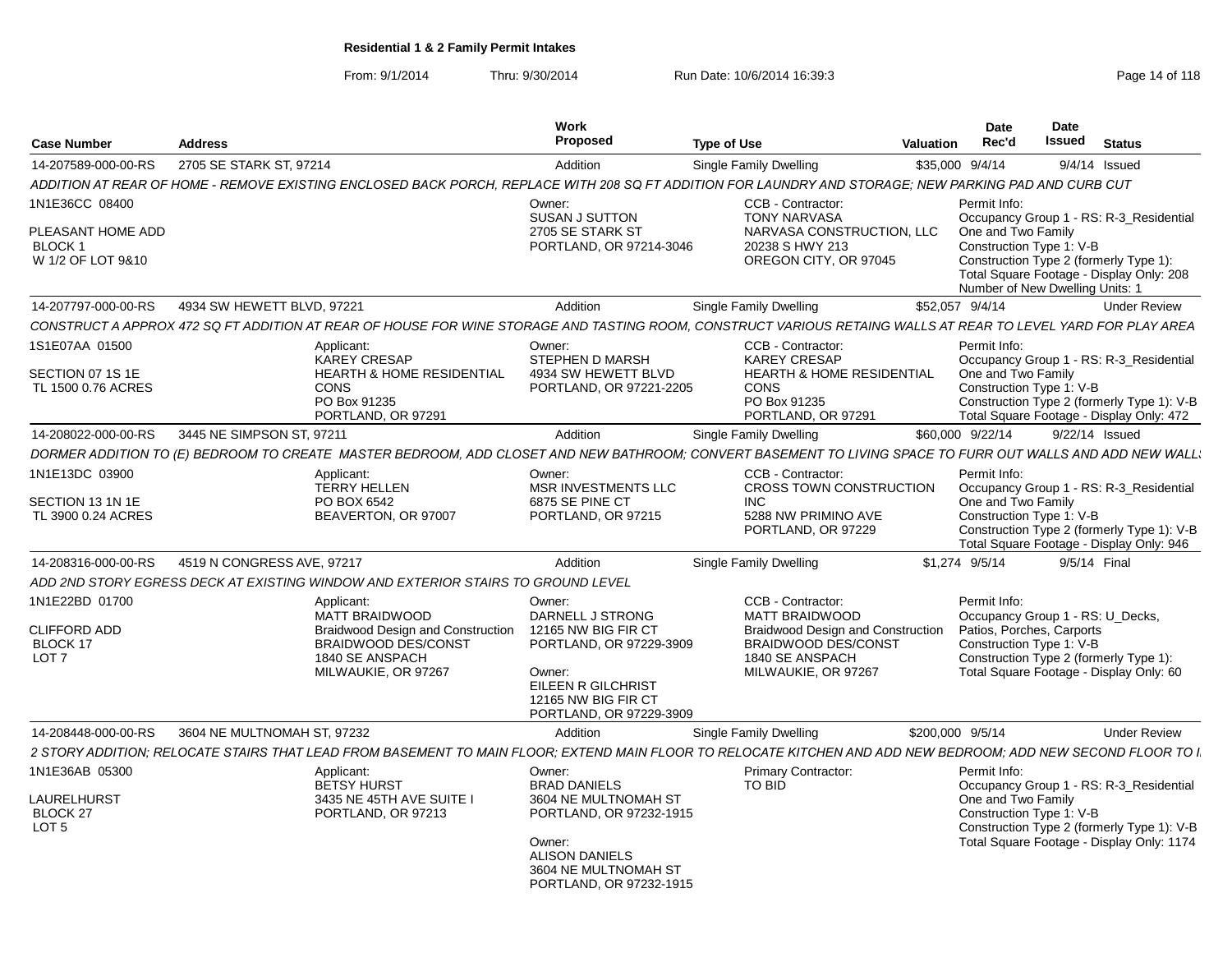From: 9/1/2014Thru: 9/30/2014 Run Date: 10/6/2014 16:39:3<br>
Page 15 of 118

| <b>Case Number</b>                                                       | <b>Address</b>                                        |                                                                                                                                                   | Work<br>Proposed                                                                                                                                      | <b>Type of Use</b>                                                                                                                                                 | Date<br>Rec'd<br>Valuation         | Date<br>Issued<br><b>Status</b>                                                                                                                                                       |
|--------------------------------------------------------------------------|-------------------------------------------------------|---------------------------------------------------------------------------------------------------------------------------------------------------|-------------------------------------------------------------------------------------------------------------------------------------------------------|--------------------------------------------------------------------------------------------------------------------------------------------------------------------|------------------------------------|---------------------------------------------------------------------------------------------------------------------------------------------------------------------------------------|
| 14-208644-000-00-RS                                                      | 5210 NE 47TH AVE, 97218                               |                                                                                                                                                   | Addition                                                                                                                                              | Single Family Dwelling                                                                                                                                             | \$111,650 9/5/14                   | <b>Under Review</b>                                                                                                                                                                   |
|                                                                          |                                                       |                                                                                                                                                   |                                                                                                                                                       | ADDITION OF 2ND FLOOR TO EXISTING SINGLE FAMILY RESIDENCE, ENCLOSE CARPORT ON MAIN FLOOR AND REMOVE EXISTING EXTERIOR WALL TO ADD 135 SF OF LIVING AREA, SHIFT FRO |                                    |                                                                                                                                                                                       |
| 1N2E19BA 14100<br><b>EAST PORTLAND PK</b><br>BLOCK 5<br>LOT <sub>2</sub> |                                                       | Applicant:<br>JEFF GARWOOD<br>5210 NE 47TH AVE<br>PORTLAND, OR 97218                                                                              | Owner:<br><b>BROOKE ARIAS</b><br>5210 NE 47TH AVE<br>PORTLAND, OR 97218                                                                               |                                                                                                                                                                    | Permit Info:                       | Occupancy Group 1 - RS: R-3_Remodel<br>Construction Type 1: V-B<br>Construction Type 2 (formerly Type 1):<br>Total Square Footage - Display Only: 1086                                |
| 14-208682-000-00-RS                                                      | 3431 NE ALAMEDA ST, 97212                             |                                                                                                                                                   | Addition                                                                                                                                              | Single Family Dwelling                                                                                                                                             | \$37,829 9/5/14                    | <b>Under Review</b>                                                                                                                                                                   |
|                                                                          |                                                       | 343 SF ADDITION FOR NEW MASTER BEDROOM. CREATE MASTER SUITE. MANUF. TRUSSES. FIVE BATHROOMS TOTAL                                                 |                                                                                                                                                       |                                                                                                                                                                    |                                    |                                                                                                                                                                                       |
| 1N1E24DC 16800<br><b>MANITOU</b><br>BLOCK <sub>2</sub><br>LOT 19&20      |                                                       | Applicant:<br>Tom Corvi<br>Right Angle Construction, Inc.<br>P.O. Box 587<br>OREGON CITY OR 97045<br>20126 S. Impala Lane<br>20126 S. Impala Lane | Owner:<br>ANDREW D'ADDIO<br>3431 NE ALAMEDA ST<br>PORTLAND, OR 97212<br>Owner:<br><b>GERI M D'ADDIO</b><br>3431 NE ALAMEDA ST<br>PORTLAND, OR 97212   | CCB - Contractor:<br>20126 S IMPALA LN<br>OREGON CITY, OR 97045                                                                                                    | Permit Info:<br>One and Two Family | RIGHT ANGLE CONSTRUCTION IN Occupancy Group 1 - RS: R-3_Residential<br>Construction Type 1: V-B<br>Construction Type 2 (formerly Type 1):<br>Total Square Footage - Display Only: 343 |
|                                                                          | 14-208934-000-00-RS 9442 N TIOGA AVE, 97203           |                                                                                                                                                   | Addition                                                                                                                                              | Single Family Dwelling                                                                                                                                             | \$15,000 9/8/14                    | 9/8/14 Under Inspection                                                                                                                                                               |
|                                                                          |                                                       | 240 SF ADDITION AT REAR OF HOUSE FOR UNHEATED, UNFINISHED STORAGE; ELECTRICAL PERMIT TO BE OBTAINED SEPARATELY                                    |                                                                                                                                                       |                                                                                                                                                                    |                                    |                                                                                                                                                                                       |
| 1N1E06CC 03400<br><b>POINT VIEW</b><br>BLOCK 32<br>LOT 9&10              |                                                       | Applicant:<br>DAVID A HERMANNS<br>9442 N TIOGA AVE<br>PORTLAND, OR 97203-2457                                                                     | Owner:<br>DAVID A HERMANNS<br>9442 N TIOGA AVE<br>PORTLAND, OR 97203-2457                                                                             | <b>Primary Contractor:</b><br>TO BID                                                                                                                               | Permit Info:<br>One and Two Family | Occupancy Group 1 - RS: R-3 Residential<br>Construction Type 1: V-B<br>Construction Type 2 (formerly Type 1):<br>Total Square Footage - Display Only: 240                             |
| 14-209434-000-00-RS                                                      | 1533 SW UPLAND DR. 97221                              |                                                                                                                                                   | Addition                                                                                                                                              | Single Family Dwelling                                                                                                                                             | \$73.453 9/8/14                    | <b>Under Review</b>                                                                                                                                                                   |
|                                                                          |                                                       |                                                                                                                                                   |                                                                                                                                                       | 2ND STORY ADDITION OVER EXISTING GARAGE FOR STUDIO USE/LIVING AREA, NEW EXTERIOR STAIRS FOR ACCESS (GARAGE IS ATTACHED AT MAN DOOR TO SUPPORT 2ND FLOOR CANTEI.    |                                    |                                                                                                                                                                                       |
| 1S1E06DA 02900<br>WEST HIGHLANDS & EXTD<br>BLOCK <sub>2</sub><br>LOT 2&3 |                                                       | Applicant:<br>JASON KENTTA<br><b>JASON KENTTA ARCHITECT</b><br>7003 NE 9TH AV<br>PORTLAND, OR 97211                                               | Owner:<br>CODY A CUPPER<br>1533 SW UPLAND DR<br>PORTLAND, OR 97221-2650<br>Owner:<br>ABIGAIL L CUPPER<br>1533 SW UPLAND DR<br>PORTLAND, OR 97221-2650 | CCB - Contractor:<br><b>KEVIN MARSHALL</b><br><b>KRM CONSTRUCTION LLC</b><br>1904 NE 78TH AVE<br>PORTLAND OR 97213                                                 | Permit Info:<br>One and Two Family | Occupancy Group 1 - RS: R-3_Residential<br>Construction Type 1: V-B<br>Construction Type 2 (formerly Type 1):<br>Total Square Footage - Display Only: 666                             |
| 14-209743-000-00-RS                                                      | 10414 NE GLISAN ST, 97220                             |                                                                                                                                                   | Addition                                                                                                                                              | <b>Single Family Dwelling</b>                                                                                                                                      | \$36,616 9/9/14                    | <b>Under Review</b>                                                                                                                                                                   |
|                                                                          | ADDITION OF 390 SF TO REAR OF HOUSE. TWO NEW BEDROOMS |                                                                                                                                                   |                                                                                                                                                       |                                                                                                                                                                    |                                    |                                                                                                                                                                                       |
| 1N2E34CB 04100<br>SECTION 34 1N 2E<br>TL 4100 0.22 ACRES                 |                                                       | Applicant:<br>PREM NATH<br><b>PREMIER DESIGN GROUP</b><br>3737 N ALASKA ST<br>PORTLAND, OR 97217                                                  | Owner:<br><b>HOANG TRUNG TRAN</b><br>10414 NE GLISAN ST<br>PORTLAND, OR 97220<br>Owner:<br>XU THI NGUYEN<br>10414 NE GLISAN ST<br>PORTLAND, OR 97220  |                                                                                                                                                                    | Permit Info:<br>One and Two Family | Occupancy Group 1 - RS: R-3_Residential<br>Construction Type 1: V-B<br>Construction Type 2 (formerly Type 1):<br>Total Square Footage - Display Only: 332                             |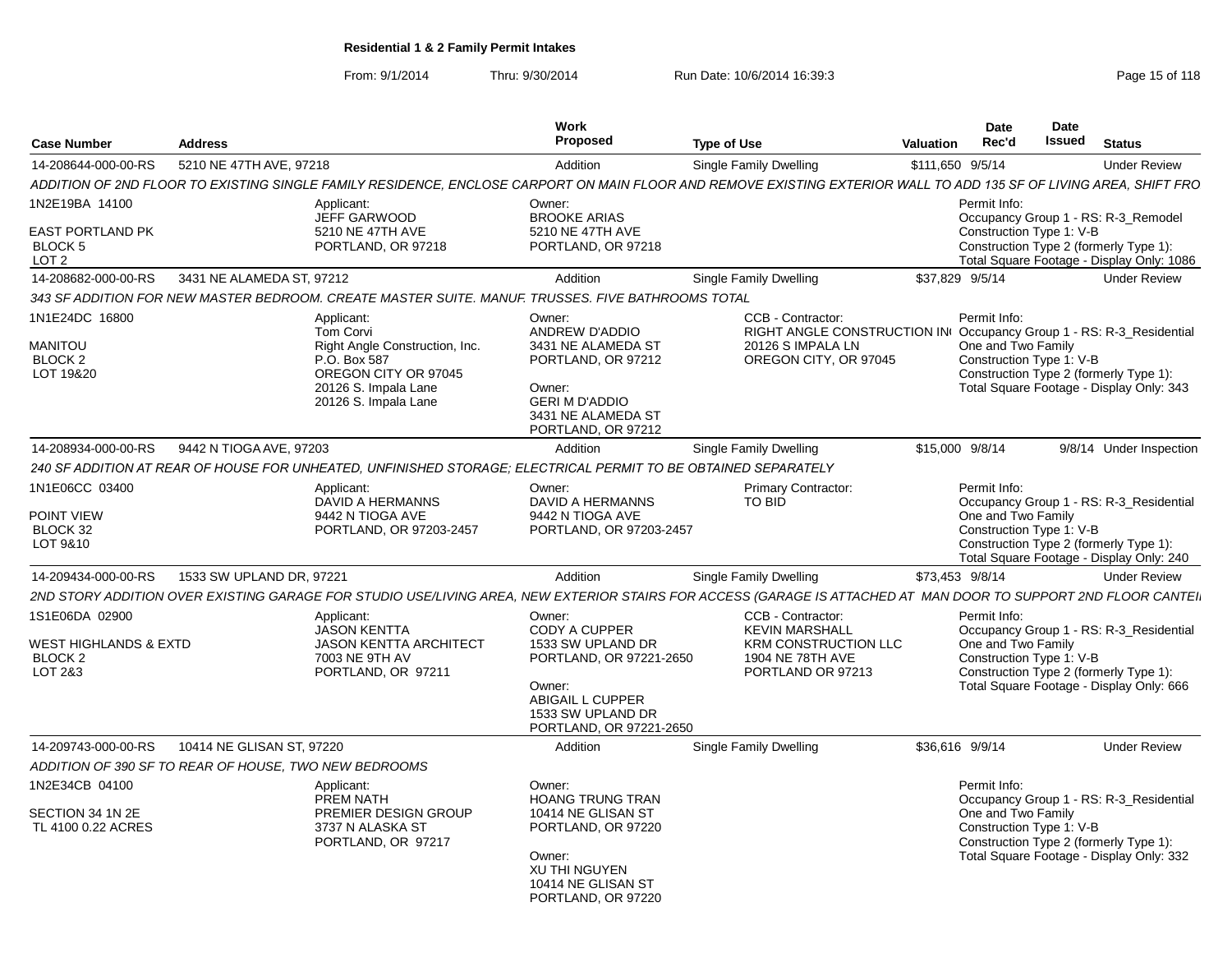From: 9/1/2014

Thru: 9/30/2014 Run Date: 10/6/2014 16:39:3<br>
Page 16 of 118

| <b>Case Number</b>                                                                              | <b>Address</b>            |                                                                                            | Work<br>Proposed                                                                                                                                            | <b>Type of Use</b>                                                                                                                                              | <b>Valuation</b> | <b>Date</b><br>Rec'd                                           | Date<br><b>Issued</b> | <b>Status</b>                                                                                                            |
|-------------------------------------------------------------------------------------------------|---------------------------|--------------------------------------------------------------------------------------------|-------------------------------------------------------------------------------------------------------------------------------------------------------------|-----------------------------------------------------------------------------------------------------------------------------------------------------------------|------------------|----------------------------------------------------------------|-----------------------|--------------------------------------------------------------------------------------------------------------------------|
| 14-209918-000-00-RS                                                                             | 0604 SW FLORIDA ST, 97219 |                                                                                            | Addition                                                                                                                                                    | Single Family Dwelling                                                                                                                                          |                  | \$2,316 9/23/14                                                |                       | 9/23/14 Under Inspection                                                                                                 |
|                                                                                                 |                           |                                                                                            |                                                                                                                                                             | RELOCATE ENTRY TO NORTH ELEVATION AND ENCLOSE EXISTING ENTRY, NEW FRONT PORCH AND STAIRS, REMOVE WALL AND ADD BEAM AT LIVING AREA; REMOVE ONE SET OF STAIRS LEA |                  |                                                                |                       |                                                                                                                          |
| 1S1E22BA 02600                                                                                  |                           | Applicant:                                                                                 | Owner:                                                                                                                                                      | CCB - Contractor:                                                                                                                                               |                  | Permit Info:                                                   |                       |                                                                                                                          |
| SOUTHERN PORTLAND<br>BLOCK 14<br><b>LOT 11</b>                                                  | <b>LLC</b>                | UHR UNIQUE HOME RENOVATION RUSTY T REAP<br>14150 SW BONNIE BRAE<br>BEAVERTON, OR 97005     | 0604 SW FLORIDA ST<br>PORTLAND, OR 97219                                                                                                                    | UHR UNIQUE HOME RENOVATION Occupancy Group 1 - RS: R-3_Residential<br><b>LLC</b><br>14150 SW BONNIE BRAE<br>BEAVERTON, OR 97005                                 |                  | One and Two Family<br>Construction Type 1: V-B                 |                       | Construction Type 2 (formerly Type 1):<br>Total Square Footage - Display Only: 21                                        |
| 14-209991-000-00-RS                                                                             | 5026 NE 15TH AVE, 97211   |                                                                                            | Addition                                                                                                                                                    | Single Family Dwelling                                                                                                                                          |                  | \$57,000 9/9/14                                                |                       | <b>Under Review</b>                                                                                                      |
|                                                                                                 |                           |                                                                                            |                                                                                                                                                             | ADDITION TO REAR OF THE HOUSE: REMOVE EXISTING REAR WALLS AND EXPAND FOOTPRINT TO RECONFIGURE KITCHEN AND BATHROOM: EXPAND WALLS ON THE SECOND FLOOR MASTEI     |                  |                                                                |                       |                                                                                                                          |
| 1N1E23AB 22500<br><b>VERNON</b><br><b>BLOCK 25</b>                                              |                           | Applicant:<br>MITCHELL SNYDER<br>MITCHELL SNYDER<br>ARCHITECTURE, LLC                      | Owner:<br>STEVE TILLSON<br>5026 NE 15TH AVE<br>PORTLAND, OR 97211                                                                                           |                                                                                                                                                                 |                  | Permit Info:<br>One and Two Family<br>Construction Type 1: V-B |                       | Occupancy Group 1 - RS: R-3_Residential                                                                                  |
| LOT <sub>6</sub>                                                                                |                           | 1722 NE ALBERTA ST<br>PORTLAND, OR 97211                                                   | Owner:<br>LUCIE TILLSON<br>5026 NE 15TH AVE<br>PORTLAND, OR 97211                                                                                           |                                                                                                                                                                 |                  |                                                                |                       | Construction Type 2 (formerly Type 1): V-B<br>Total Square Footage - Display Only: 292                                   |
| 14-210568-000-00-RS                                                                             | 3707 SE 76TH AVE, 97206   |                                                                                            | Addition                                                                                                                                                    | <b>Single Family Dwelling</b>                                                                                                                                   |                  | \$2,389 9/12/14                                                |                       | 9/12/14 Under Inspection                                                                                                 |
|                                                                                                 |                           | NEW DORMER ADDITION ON WEST ELEVATION OF SINGLE FAMILY HOME TO CREATE STORAGE SPACE        |                                                                                                                                                             |                                                                                                                                                                 |                  |                                                                |                       |                                                                                                                          |
| 1S2E08DB 03400<br><b>ESSEX PK</b><br>N 10' OF E 115' OF LOT 27<br>S 41 2/3' OF E 115' OF LOT 28 |                           | Applicant:<br>PAUL L JR MORRIS<br>3707 SE 76TH AVE<br>PORTLAND, OR 97206-2445              | Owner:<br>PAUL L JR MORRIS<br>3707 SE 76TH AVE<br>PORTLAND, OR 97206-2445<br>Owner:<br><b>NORMA R MORRIS</b><br>3707 SE 76TH AVE<br>PORTLAND, OR 97206-2445 |                                                                                                                                                                 |                  | Permit Info:<br>Construction Type 1: V-B                       |                       | Occupancy Group 1 - RS: R-3_Remodel<br>Construction Type 2 (formerly Type 1):<br>Total Square Footage - Display Only: 65 |
| 14-210568-REV-01-RS                                                                             | 3707 SE 76TH AVE, 97206   |                                                                                            | Addition                                                                                                                                                    | Single Family Dwelling                                                                                                                                          |                  | \$9/19/14                                                      |                       | 9/19/14 Issued                                                                                                           |
|                                                                                                 |                           | REVISION TO CHANGE FROM HORIZONTAL CEILING TO SLOPED AND INCREASE SIZE OF RAFTERS TO 2 X 6 |                                                                                                                                                             |                                                                                                                                                                 |                  |                                                                |                       |                                                                                                                          |
| 1S2E08DB 03400<br><b>ESSEX PK</b><br>N 10' OF E 115' OF LOT 27<br>S 41 2/3' OF E 115' OF LOT 28 |                           | Applicant:<br>PAUL L JR MORRIS<br>3707 SE 76TH AVE<br>PORTLAND, OR 97206-2445              | Owner:<br>PAUL L JR MORRIS<br>3707 SE 76TH AVE<br>PORTLAND, OR 97206-2445                                                                                   |                                                                                                                                                                 |                  | Permit Info:<br>Construction Type 1: V-B                       |                       | Occupancy Group 1 - RS: R-3_Remodel<br>Construction Type 2 (formerly Type 1):<br>Total Square Footage - Display Only: 65 |
|                                                                                                 |                           |                                                                                            | Owner:<br><b>NORMA R MORRIS</b><br>3707 SE 76TH AVE<br>PORTLAND, OR 97206-2445                                                                              |                                                                                                                                                                 |                  |                                                                |                       |                                                                                                                          |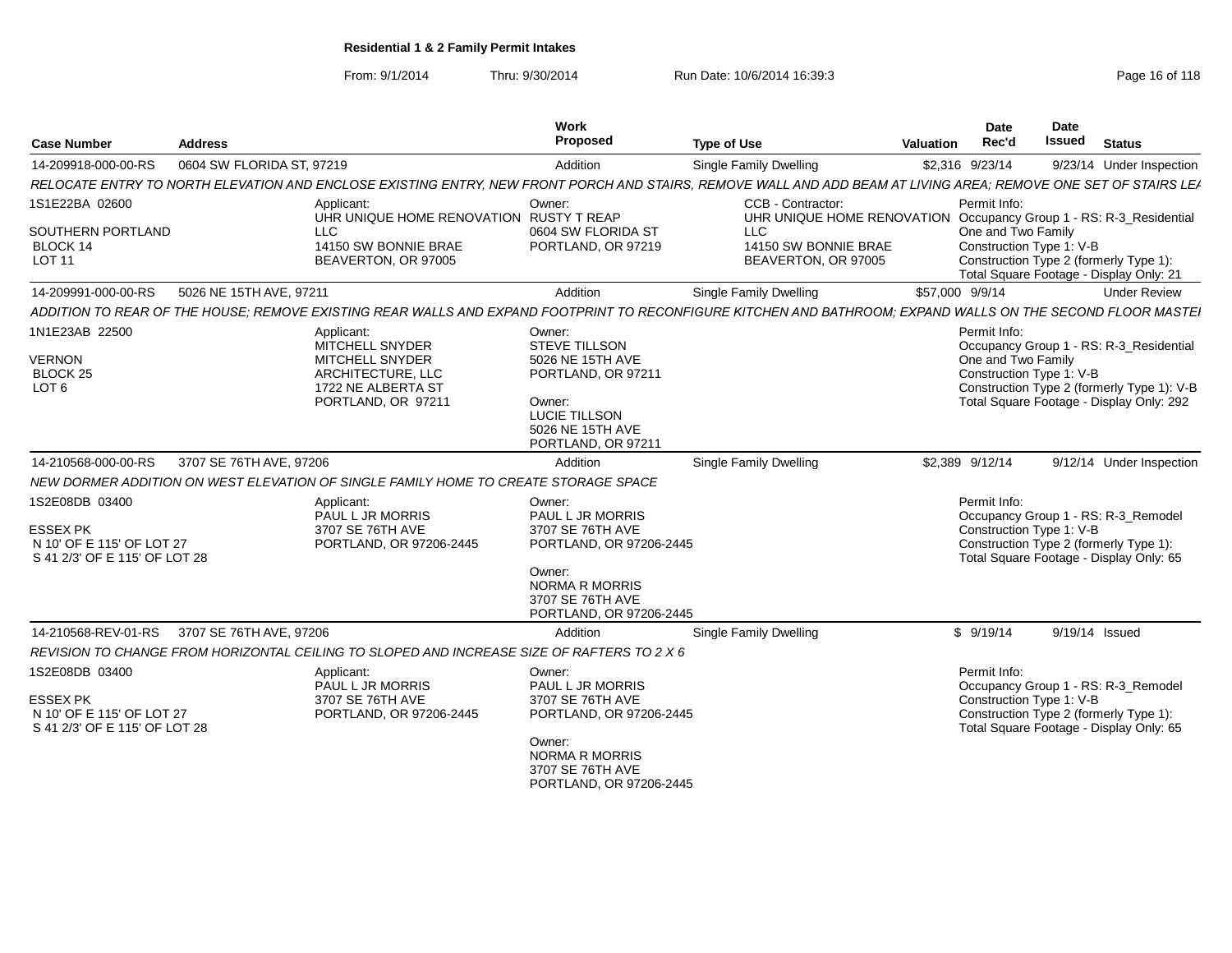From: 9/1/2014Thru: 9/30/2014 Run Date: 10/6/2014 16:39:3<br>
Page 17 of 118

| <b>Case Number</b>                                                                    | <b>Address</b>             |                                                                                                                                                                    | Work<br>Proposed                                                                                                                                                                                        | <b>Type of Use</b>            |                                                                           | Valuation         | Date<br>Rec'd                                                  | Date<br><b>Issued</b> | <b>Status</b>                                                                                                                |
|---------------------------------------------------------------------------------------|----------------------------|--------------------------------------------------------------------------------------------------------------------------------------------------------------------|---------------------------------------------------------------------------------------------------------------------------------------------------------------------------------------------------------|-------------------------------|---------------------------------------------------------------------------|-------------------|----------------------------------------------------------------|-----------------------|------------------------------------------------------------------------------------------------------------------------------|
| 14-210590-000-00-RS                                                                   | 2934 SE BERKELEY PL, 97202 |                                                                                                                                                                    | Addition                                                                                                                                                                                                | <b>Single Family Dwelling</b> |                                                                           | \$150,000 9/10/14 |                                                                |                       | <b>Under Review</b>                                                                                                          |
|                                                                                       |                            | NO CORRECTION OF FIRE AND CODE VIOLATION WERE ADDRESS IN THIS PERMIT. SEE 08-126385HSADDITION OF A SECOND FLOOR TO EXISTING SINGLE FAMILY HOME TO INCLUDE 2 NEW BE |                                                                                                                                                                                                         |                               |                                                                           |                   |                                                                |                       |                                                                                                                              |
| 1S1E24CD 01100                                                                        |                            | Applicant:<br>KYM NGUYEN                                                                                                                                           | Owner:<br><b>TONY NGO</b>                                                                                                                                                                               |                               |                                                                           |                   | Permit Info:                                                   |                       | Occupancy Group 1 - RS: R-3 Residential                                                                                      |
| RACQUET CLUB ESTATES<br>LOT 10                                                        |                            | CONCEPT DESIGN & ASSOCIATES 815 W X ST<br>PO BOX 8464<br>PORTLAND OR 97207                                                                                         | WASHOUGAL, WA 98671<br>Owner:<br><b>KAYLA TRUONG</b><br>815 W X ST<br>WASHOUGAL, WA 98671                                                                                                               |                               |                                                                           |                   | One and Two Family<br>Construction Type 1: V-B                 |                       | Construction Type 2 (formerly Type 1):                                                                                       |
| 14-210637-000-00-RS                                                                   | 3918 NE 32ND AVE, 97212    |                                                                                                                                                                    | Addition                                                                                                                                                                                                | <b>Single Family Dwelling</b> |                                                                           |                   | \$1.875 9/10/14                                                |                       | 9/13/14 Issued                                                                                                               |
|                                                                                       |                            | 72 SF DORMER ADDITION FOR BATHROOM. NEW 17 SF BAY WINDOW AT FIRST FLOOR. CREATE DEN WITH DBL SWING DOORS, EXPAND CLOSET AND REBUILD REAR DECK ON FIRST FLOOR. R.   |                                                                                                                                                                                                         |                               |                                                                           |                   |                                                                |                       |                                                                                                                              |
| 1N1E24CD 02500                                                                        |                            | Applicant:<br><b>Arent Wortel</b>                                                                                                                                  | Owner:<br>KATHERINE L PATRICELLI                                                                                                                                                                        |                               | CCB - Contractor:<br><b>ARENT WORTEL</b>                                  |                   | Permit Info:                                                   |                       | Occupancy Group 1 - RS: R-3 Residential                                                                                      |
| <b>OLMSTED PK</b><br>BLOCK 14<br>LOT <sub>12</sub>                                    |                            | <b>RIGHT ARM CONSTRUCTION</b><br>1045 SE Rim Rock Lane<br>Milwaukie, OR 97267                                                                                      | 3918 NE 32ND AVE<br>PORTLAND, OR 97212-1701                                                                                                                                                             |                               | <b>RIGHT ARM CONSTRUCTION</b><br>1912 SE RISLEY AVE<br>MILWAUKIE OR 97267 |                   | One and Two Family<br>Construction Type 1: V-B                 |                       | Construction Type 2 (formerly Type 1):                                                                                       |
|                                                                                       |                            |                                                                                                                                                                    |                                                                                                                                                                                                         |                               |                                                                           |                   |                                                                |                       | Total Square Footage - Display Only: 17                                                                                      |
| 14-210681-000-00-RS                                                                   | 6125 SE NEHALEM ST, 97206  |                                                                                                                                                                    | Addition                                                                                                                                                                                                | <b>Single Family Dwelling</b> |                                                                           |                   | \$12,000 9/26/14                                               |                       | 9/26/14 Issued                                                                                                               |
|                                                                                       |                            | ADDITION-ADDING DORMER TO SECOND FLOOR TO CREATE NEW BATHROOM (2 BATHROOMS TOTAL)                                                                                  |                                                                                                                                                                                                         |                               |                                                                           |                   |                                                                |                       |                                                                                                                              |
| 1S2E19DA 07400<br><b>DARLINGTON</b><br><b>BLOCK 14</b><br>W 5' OF LOT 29<br>LOT 30-32 |                            | Applicant:<br><b>MARK A NICOLETTI</b><br>6125 SE NEHALEM ST<br>PORTLAND, OR 97206-8169                                                                             | Owner:<br><b>DIANA NICOLETTI</b><br>6125 SE NEHALEM ST<br>PORTLAND, OR 97206-8169<br>Owner:<br><b>MARK A NICOLETTI</b><br>6125 SE NEHALEM ST<br>PORTLAND, OR 97206-8169<br>Owner:<br>JOSEPH J NICOLETTI |                               |                                                                           |                   | Permit Info:<br>One and Two Family<br>Construction Type 1: V-B |                       | Occupancy Group 1 - RS: R-3 Residential<br>Construction Type 2 (formerly Type 1):<br>Total Square Footage - Display Only: 63 |
| 14-210741-000-00-RS                                                                   | 5230 SE BYBEE BLVD, 97206  |                                                                                                                                                                    | 6125 SE NEHALEM ST<br>PORTLAND, OR 97206-8169<br>Addition                                                                                                                                               | <b>Single Family Dwelling</b> |                                                                           |                   | \$16,544 9/10/14                                               |                       | 9/10/14 Issued                                                                                                               |
| ADDITION OF NEW GABLE ROOF ON TOP OF EXISTING FLAT ROOF                               |                            |                                                                                                                                                                    |                                                                                                                                                                                                         |                               |                                                                           |                   |                                                                |                       |                                                                                                                              |
| 1S2E19AB 10800                                                                        |                            | Applicant:                                                                                                                                                         | Owner:                                                                                                                                                                                                  |                               | CCB - Contractor:                                                         |                   | Permit Info:                                                   |                       |                                                                                                                              |
| <b>GREENVIEW PK</b>                                                                   |                            | RAYMUND EARL JONES<br>PO BOX 22727                                                                                                                                 | JANET L BENSON<br>10828 SE JASON CT                                                                                                                                                                     |                               | RAYMUND EARL JONES<br>PO BOX 22727                                        |                   | One and Two Family                                             |                       | Occupancy Group 1 - RS: R-3_Residential                                                                                      |
| W 1/2 OF LOT 6                                                                        |                            | MILWAUKIE, OR 97222                                                                                                                                                | HAPPY VALLEY, OR 97086-2675                                                                                                                                                                             |                               | MILWAUKIE, OR 97222                                                       |                   | Construction Type 1: V-B                                       |                       | Construction Type 2 (formerly Type 1):<br>Total Square Footage - Display Only: 150                                           |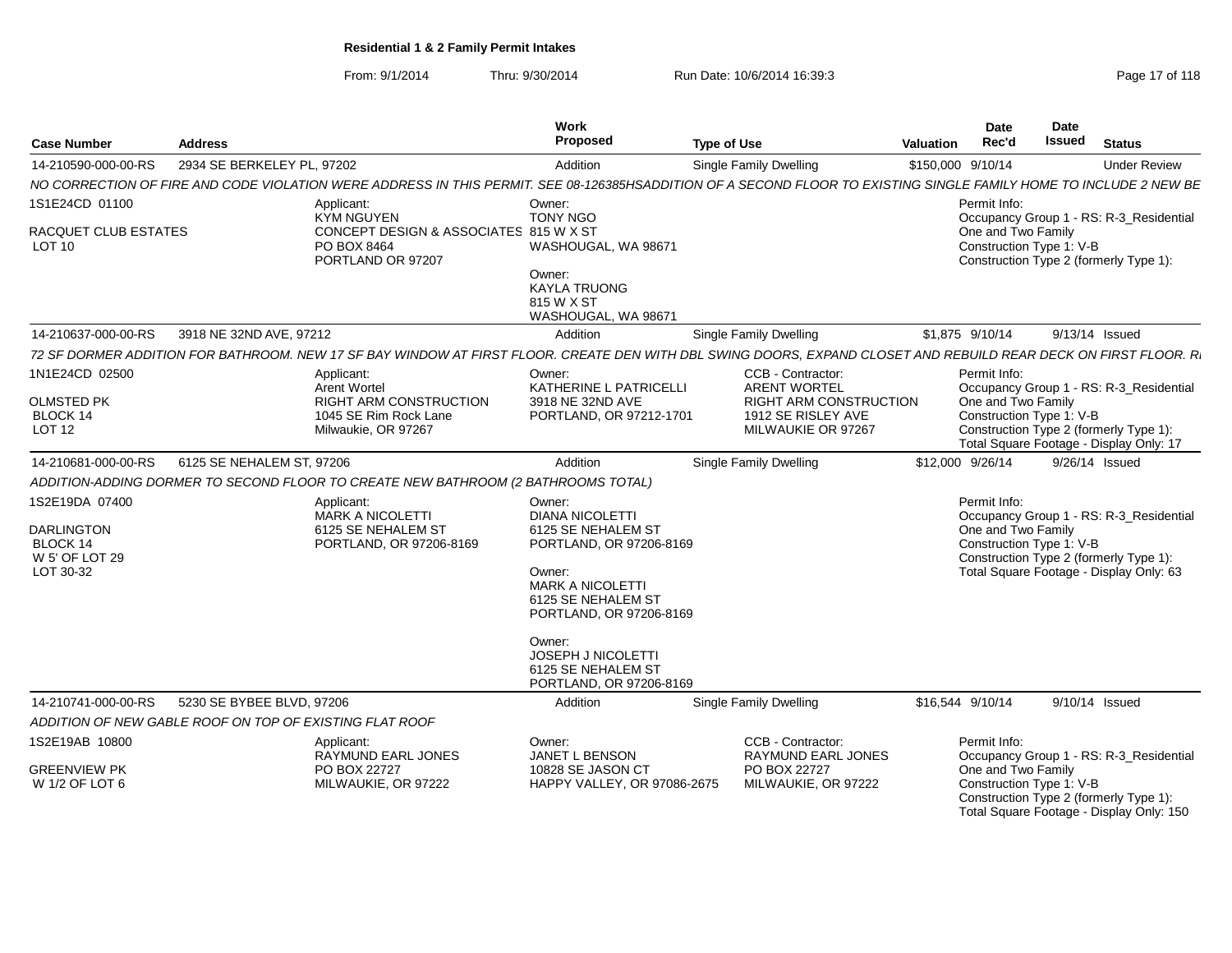From: 9/1/2014Thru: 9/30/2014 Run Date: 10/6/2014 16:39:3<br>
Page 18 of 118

|                                                              |                            |                                                                                       | Work<br>Proposed                                                                                                                                          |                                                                                                                                                                 | Date                                                           | Date<br><b>Issued</b>                                                                                                         |
|--------------------------------------------------------------|----------------------------|---------------------------------------------------------------------------------------|-----------------------------------------------------------------------------------------------------------------------------------------------------------|-----------------------------------------------------------------------------------------------------------------------------------------------------------------|----------------------------------------------------------------|-------------------------------------------------------------------------------------------------------------------------------|
| <b>Case Number</b>                                           | <b>Address</b>             |                                                                                       |                                                                                                                                                           | <b>Type of Use</b>                                                                                                                                              | Rec'd<br>Valuation                                             | Status                                                                                                                        |
| 14-210858-000-00-RS                                          | 3140 N HALLECK ST, 97217   |                                                                                       | Addition                                                                                                                                                  | <b>Single Family Dwelling</b>                                                                                                                                   | \$100,143 9/11/14                                              | <b>Under Review</b>                                                                                                           |
|                                                              |                            | ADDITION AND WHOLE HOUSE REMODEL; REPAIR EXISTING ATTACHED GARAGE AND REBUILD;        | mechanical.                                                                                                                                               | , electrical and plumbing permits to be obtained separately                                                                                                     |                                                                |                                                                                                                               |
| 1N1E09CB 10900<br><b>VICTORIA PK</b><br>BLOCK 3<br>LOT 15&16 |                            | Applicant:<br>ALEXANDER PEMBERTON<br>6346 N DETROIT AVE<br>PORTLAND, OR 97217         | Owner:<br><b>VICKI PEMBERTON</b><br>6346 N DETROIT AVE<br>PORTLAND, OR 97217<br>Owner:<br>ALEXANDER PEMBERTON<br>6346 N DETROIT AVE<br>PORTLAND, OR 97217 |                                                                                                                                                                 | Permit Info:<br>One and Two Family<br>Construction Type 1: V-B | Occupancy Group 1 - RS: R-3_Residential<br>Construction Type 2 (formerly Type 1):<br>Total Square Footage - Display Only: 908 |
| 14-210897-000-00-RS   7020 SW 36TH AVE, 97219                |                            |                                                                                       | Addition                                                                                                                                                  | <b>Single Family Dwelling</b>                                                                                                                                   | \$100,000 9/10/14                                              | <b>Under Review</b>                                                                                                           |
|                                                              |                            |                                                                                       |                                                                                                                                                           | 2-STORY ADDITION AT REAR OF HOUSE; ADD TO ACTIVITY ROOM AND TV ROOM IN DAYLIGHT BASEMENT; ADD REMODEL MASTER BATH AND BEDROOM ON MAIN FLOOR; ADD OFFICE; NEW ST |                                                                |                                                                                                                               |
| 1S1E20BA 06200<br>LYNDHURST<br>BLOCK 11                      |                            | Applicant:<br>SHAINA SULLIVAN<br>7020 SW 36TH AVE<br>PORTLAND, OR 97219               | Owner:<br>SHAINA SULLIVAN<br>7020 SW 36TH AVE<br>PORTLAND, OR 97219                                                                                       | <b>Primary Contractor:</b><br>TO BID                                                                                                                            | Permit Info:<br>One and Two Family<br>Construction Type 1: V-B | Occupancy Group 1 - RS: R-3 Residential                                                                                       |
| INC PT VAC ST LOT 10<br>N 10' OF LOT 11&12                   |                            |                                                                                       | Owner:<br><b>BROOKE SULLIVAN</b><br>7020 SW 36TH AVE<br>PORTLAND, OR 97219                                                                                |                                                                                                                                                                 |                                                                | Construction Type 2 (formerly Type 1):<br>Total Square Footage - Display Only: 798                                            |
| 14-211222-000-00-RS                                          | 4412 SW SHATTUCK RD. 97221 |                                                                                       | Addition                                                                                                                                                  | Single Family Dwelling                                                                                                                                          | \$249,740 9/11/14                                              | <b>Under Review</b>                                                                                                           |
|                                                              |                            | ADDITION TO SFR; ADD ATTACHED 1 CAR GARAGE TO SE CORNER OF THE HOUSE,                 |                                                                                                                                                           | ; FURR OUT BASEMENT FLOORS AND ADD NEW WALLS TO INCLUDE OFFICE, NEW BATHROOM, STORAGE, AN                                                                       |                                                                |                                                                                                                               |
| 1S1E07DD 08500                                               |                            | Applicant:<br>OLTEAN CONSTRUCTION LLC                                                 | Owner:<br>PETER LU                                                                                                                                        | CCB - Contractor:<br>OLTEAN CONSTRUCTION LLC                                                                                                                    | Permit Info:                                                   | Occupancy Group 1 - RS: R-3_Residential                                                                                       |
| SECTION 07 1S 1E<br>TL 8500 0.28 ACRES                       |                            | 22388 SE HOFFMEISTER RD<br>DAMASCUS, OR 97089                                         | 4412 SW SHATTUCK RD<br>PORTLAND, OR 97221-3049                                                                                                            | 22388 SE HOFFMEISTER RD<br>DAMASCUS, OR 97089                                                                                                                   | One and Two Family<br>Construction Type 1: V-B                 | Construction Type 2 (formerly Type 1): V-B<br>Total Square Footage - Display Only: 3498                                       |
| 14-211400-000-00-RS                                          | 10745 SW MOAPA AVE, 97219  |                                                                                       | Addition                                                                                                                                                  | <b>Single Family Dwelling</b>                                                                                                                                   | \$47.645 9/12/14                                               | 9/12/14 Issued                                                                                                                |
|                                                              |                            | SINGLE LEVEL ADDITION TO EAST SIDE OF HOME FOR NEW BEDROOM, BATHROOM, AND CLOSET AREA |                                                                                                                                                           |                                                                                                                                                                 |                                                                |                                                                                                                               |
| 1S1E27DD 05100                                               |                            | Applicant:                                                                            | Owner:                                                                                                                                                    |                                                                                                                                                                 | Permit Info:                                                   |                                                                                                                               |
| PALATINE HILL 3<br>BLOCK 106<br>LOT 13&14                    |                            | SIDNEY L SCOTT<br>10745 SW MOAPA AVE<br>PORTLAND, OR 97219-7815                       | SIDNEY L SCOTT<br>10745 SW MOAPA AVE<br>PORTLAND, OR 97219-7815                                                                                           |                                                                                                                                                                 | One and Two Family<br>Construction Type 1: V-B                 | Occupancy Group 1 - RS: R-3_Residential<br>Construction Type 2 (formerly Type 1):                                             |
|                                                              |                            |                                                                                       | Owner:<br><b>TERESA SCOTT</b><br>10745 SW MOAPA AVE<br>PORTLAND, OR 97219-7815                                                                            |                                                                                                                                                                 |                                                                | Total Square Footage - Display Only: 432                                                                                      |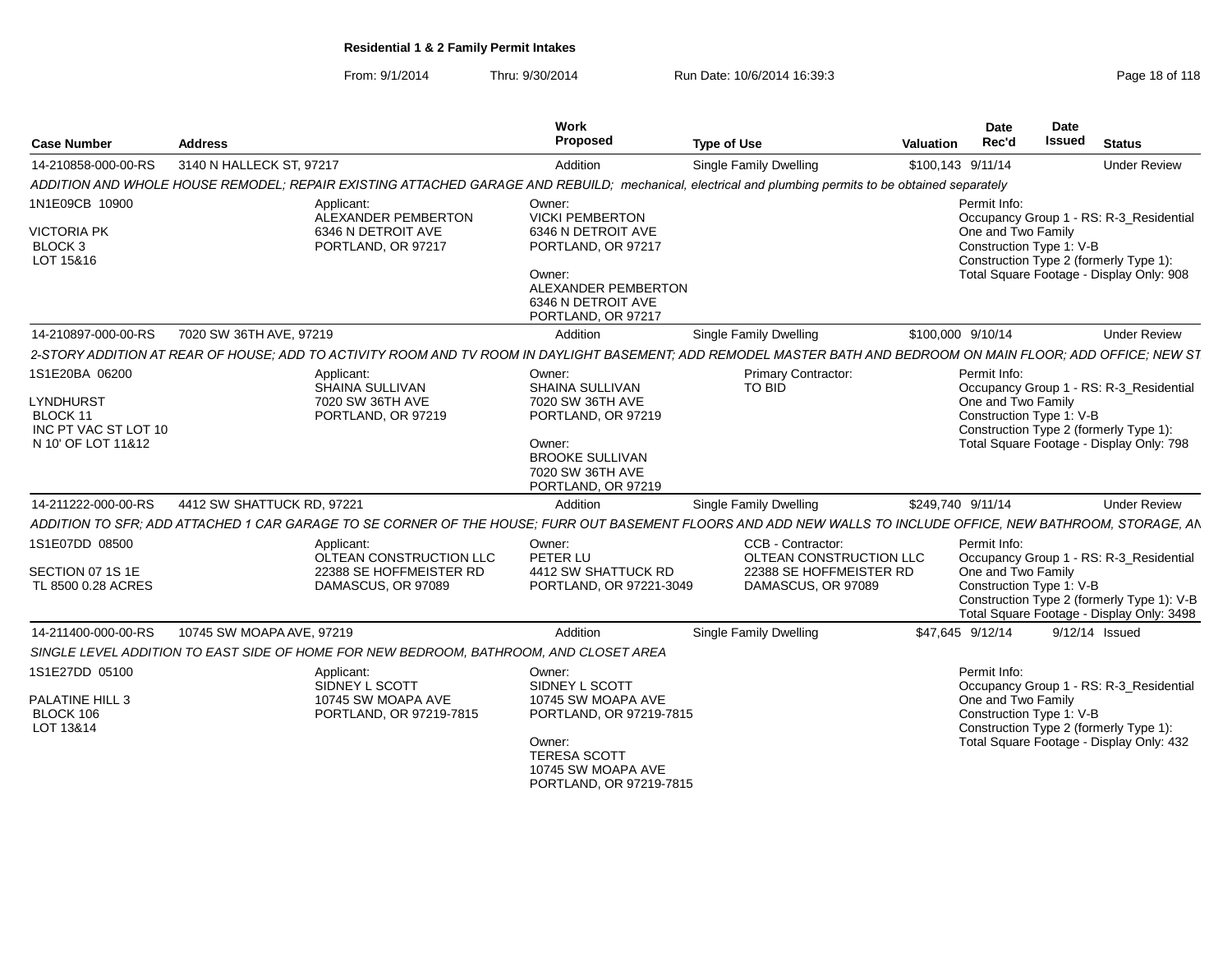From: 9/1/2014Thru: 9/30/2014 Run Date: 10/6/2014 16:39:3<br>
Page 19 of 118

| <b>Case Number</b>                                                | <b>Address</b>                                                |                                                                                              | Work<br>Proposed                                                                     | <b>Type of Use</b>                                                                                                                                      | Valuation | Date<br>Rec'd                                                                                                                        | Date<br>Issued | <b>Status</b>                                                                      |  |
|-------------------------------------------------------------------|---------------------------------------------------------------|----------------------------------------------------------------------------------------------|--------------------------------------------------------------------------------------|---------------------------------------------------------------------------------------------------------------------------------------------------------|-----------|--------------------------------------------------------------------------------------------------------------------------------------|----------------|------------------------------------------------------------------------------------|--|
| 14-211409-000-00-RS                                               | 5726 SE LINCOLN ST, 97215                                     |                                                                                              | Addition                                                                             | Single Family Dwelling                                                                                                                                  |           | \$4,000 9/17/14                                                                                                                      |                | 9/17/14 Under Inspection                                                           |  |
|                                                                   |                                                               |                                                                                              |                                                                                      | ADDITION TO NW CORNER OF THE HOUSE TO BUMP OUT EXISTING EXTERIOR WALL AND ADD NEW WOOD BURNING STOVE***trades to be obtained separately***              |           |                                                                                                                                      |                |                                                                                    |  |
| 1S2E06DD 04700                                                    |                                                               | Applicant:<br>ANDY SCHULTZ                                                                   | Owner:<br><b>KENTON S WIENS</b>                                                      | CCB - Contractor:<br>VALIANT CONSTRUCTION INC                                                                                                           |           | Permit Info:                                                                                                                         |                | Occupancy Group 1 - RS: R-3_Residential                                            |  |
| HUTCHINSONS ADD<br><b>BLOCK 1 TL 4700</b>                         |                                                               | PO BOX 91624<br>PORTLAND OR 97291                                                            | 5726 SE LINCOLN ST<br>PORTLAND, OR 97215-4038                                        | 6107 SE MURRAY BLVD #243<br>BEAVERTON, OR 97008                                                                                                         |           | One and Two Family<br>Construction Type 1: V-B<br>Construction Type 2 (formerly Type 1):                                             |                |                                                                                    |  |
|                                                                   |                                                               |                                                                                              | Owner:<br><b>TRACY W WIENS</b><br>5726 SE LINCOLN ST<br>PORTLAND, OR 97215-4038      |                                                                                                                                                         |           |                                                                                                                                      |                |                                                                                    |  |
| 14-211790-000-00-RS                                               | 3804 SE TAGGART ST, 97202                                     |                                                                                              | Addition                                                                             | <b>Single Family Dwelling</b>                                                                                                                           |           | \$25,000 9/15/14                                                                                                                     |                | 9/15/14 Under Inspection                                                           |  |
|                                                                   |                                                               | EXCAVATING PORTION OF BASEMENT AND BUILDING NEW FOUNDATION WALLS; BASEMENT TO REMAIN STORAGE |                                                                                      |                                                                                                                                                         |           |                                                                                                                                      |                |                                                                                    |  |
| 1S1E12AA 12500                                                    |                                                               | Applicant:<br>MICHAEL WIEBER                                                                 | Owner:<br><b>WILLIAM R RIES</b>                                                      | CCB - Contractor:<br>MICHAEL WIEBER                                                                                                                     |           | Permit Info:                                                                                                                         |                | Occupancy Group 1 - RS: R-3 Residential                                            |  |
| <b>RICHMOND ADD</b><br>BLOCK 12<br>LOT 1 EXC PT IN ST             | ELYSIUM CONSTRUCTION LLC<br>PO BOX 12010<br>PORTLAND OR 97212 |                                                                                              | 3804 SE TAGGART ST<br>PORTLAND, OR 97202-1657                                        | ELYSIUM CONSTRUCTION LLC<br>PO BOX 12010<br>PORTLAND OR 97212                                                                                           |           | One and Two Family<br>Construction Type 1: V-B<br>Construction Type 2 (formerly Type 1):                                             |                |                                                                                    |  |
| W 12 1/2' OF LOT 3                                                |                                                               |                                                                                              | Owner:<br><b>GEORGE ANNE M RIES</b><br>3804 SE TAGGART ST<br>PORTLAND, OR 97202-1657 |                                                                                                                                                         |           |                                                                                                                                      |                | Total Square Footage - Display Only: 168                                           |  |
| 14-211830-000-00-RS                                               | 12407 NE MORRIS ST, 97230                                     |                                                                                              | Addition                                                                             | <b>Single Family Dwelling</b>                                                                                                                           |           | \$30,881 9/12/14                                                                                                                     |                | 9/12/14 Under Inspection                                                           |  |
| SINGLE STORY SUNROOM ADDITION                                     |                                                               |                                                                                              |                                                                                      |                                                                                                                                                         |           |                                                                                                                                      |                |                                                                                    |  |
| 1N2E26BC 02700                                                    |                                                               | Applicant:<br>FIX IT UP CONTRACTORS LLC                                                      | Owner:<br><b>BERDEAN FAYE OLSON</b>                                                  | CCB - Contractor:<br>FIX IT UP CONTRACTORS LLC                                                                                                          |           | Permit Info:                                                                                                                         |                | Occupancy Group 1 - RS: R-3 Residential                                            |  |
| <b>DALZIEL TERR</b><br>LOT <sub>8</sub>                           |                                                               | 2000 NW 312TH AVE<br>HILLSBORO, OR 97124                                                     | 12407 NE MORRIS ST<br>PORTLAND, OR 97230                                             | 2000 NW 312TH AVE<br>HILLSBORO, OR 97124                                                                                                                |           | One and Two Family<br>Construction Type 1: V-B<br>Construction Type 2 (formerly Type 1):<br>Total Square Footage - Display Only: 280 |                |                                                                                    |  |
|                                                                   |                                                               |                                                                                              | Owner:<br>LEO ROLAND OLSON<br>12407 NE MORRIS ST<br>PORTLAND, OR 97230               |                                                                                                                                                         |           |                                                                                                                                      |                |                                                                                    |  |
| 14-212099-000-00-RS                                               | 3212 SE 68TH AVE, 97206                                       |                                                                                              | Addition                                                                             | <b>Single Family Dwelling</b>                                                                                                                           |           | \$90,000 9/12/14                                                                                                                     |                | <b>Under Review</b>                                                                |  |
|                                                                   |                                                               |                                                                                              |                                                                                      | COMPLETE RECONFIGURATION OF MAIN FLOOR AND CONVERTING SECOND FLOOR TO LIVING SPACE WITH TWO NEW BEDROOMS AND NEW BATHROOM: NEW FRONT AND BACK COVERED P |           |                                                                                                                                      |                |                                                                                    |  |
| 1S2E08BD 13200                                                    |                                                               | Applicant:<br><b>SAM SWAN</b>                                                                | Owner:<br><b>SAM SWAN</b>                                                            |                                                                                                                                                         |           | Permit Info:                                                                                                                         |                | Occupancy Group 1 - RS: R-3_Remodel                                                |  |
| <b>BLANCHARD PK ADD</b><br>BLOCK <sub>2</sub><br>LOT <sub>2</sub> |                                                               | 1716 SE 56TH AVE<br>PORTLAND, OR 97215                                                       | 1716 SE 56TH AVE<br>PORTLAND, OR 97215                                               |                                                                                                                                                         |           | Construction Type 1: V-B                                                                                                             |                | Construction Type 2 (formerly Type 1):<br>Total Square Footage - Display Only: 700 |  |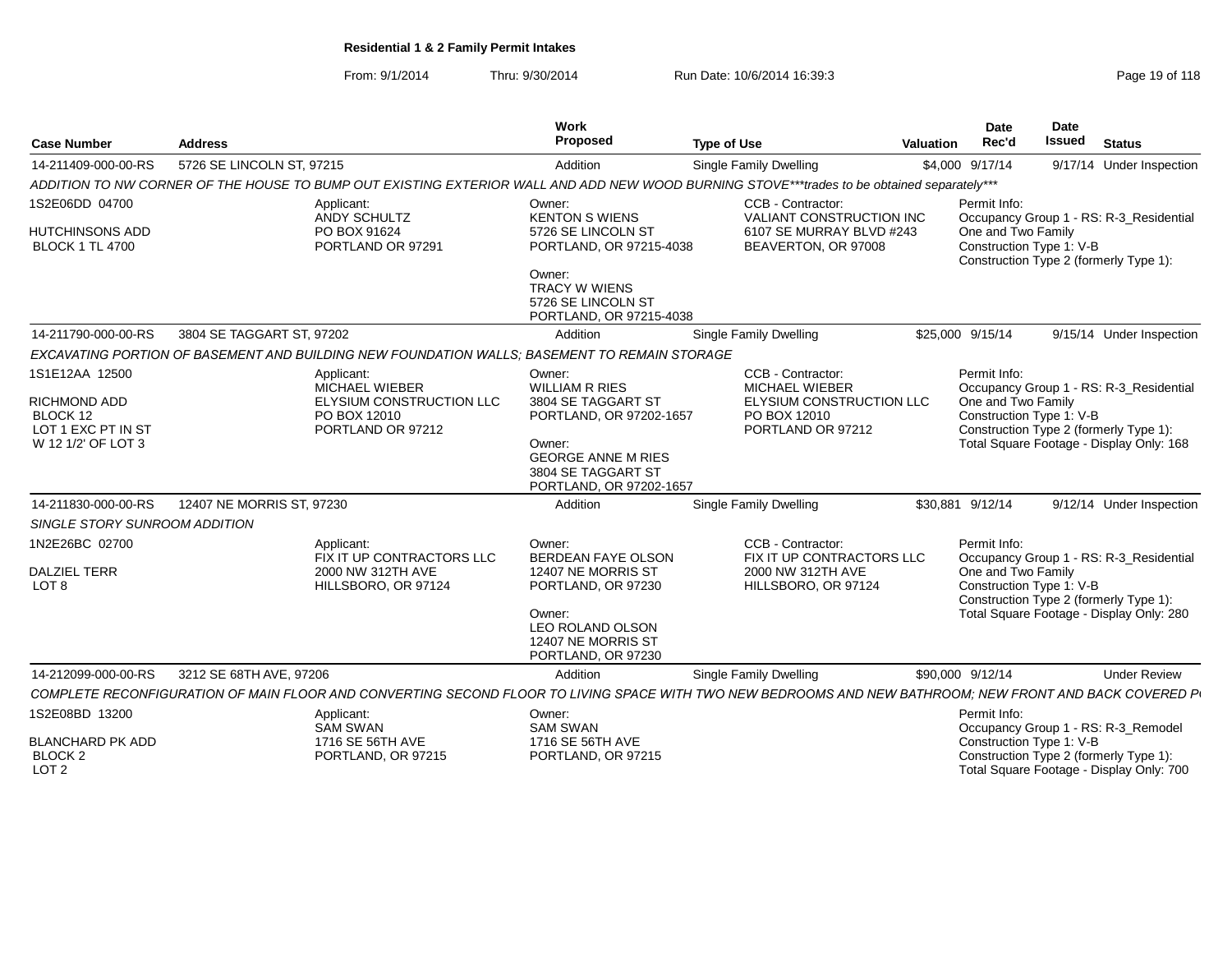From: 9/1/2014Thru: 9/30/2014 Run Date: 10/6/2014 16:39:3<br>
Page 20 of 118

| <b>Case Number</b>                                                                                                             | <b>Address</b>               |                                                                                                                                                                 | Work<br>Proposed                                                                                                                                                               | <b>Type of Use</b>                                                                                             | Valuation | Date<br>Rec'd                                                                      | Date<br><b>Issued</b> | <b>Status</b>                                                                                                                                    |
|--------------------------------------------------------------------------------------------------------------------------------|------------------------------|-----------------------------------------------------------------------------------------------------------------------------------------------------------------|--------------------------------------------------------------------------------------------------------------------------------------------------------------------------------|----------------------------------------------------------------------------------------------------------------|-----------|------------------------------------------------------------------------------------|-----------------------|--------------------------------------------------------------------------------------------------------------------------------------------------|
| 14-212112-000-00-RS                                                                                                            | 2911 NE THOMPSON ST, 97212   |                                                                                                                                                                 | Addition                                                                                                                                                                       | Single Family Dwelling                                                                                         |           | \$20,624 9/12/14                                                                   |                       | <b>Under Review</b>                                                                                                                              |
|                                                                                                                                |                              | 187 SF ADDITION AT NE CORNER FOR EXPANDED BASEMENT STORAGE, MAIN FLOOR OFFICE AND SECOND FLOOR ROOF TERRACE, UPDATE FINISHES AND ELECTRICAL AND ADD BATHROOM    |                                                                                                                                                                                |                                                                                                                |           |                                                                                    |                       |                                                                                                                                                  |
| 1N1E25CA 07500<br>DOLPH PK<br>BLOCK 6<br>LOT <sub>9</sub><br>S 9.7' OF LOT 9A<br>S 70' OF LOT 10; S 70' OF E 1/2 M/L OF LOT 11 |                              | Applicant:<br><b>RON BOERSMA</b><br><b>JDL DEVELOPMENT</b><br>2314 NW SAVIER<br>PORTLAND, OR 97210                                                              | Owner:<br><b>CARL B CHRISTOFERSON</b><br>2911 NE THOMPSON ST<br>PORTLAND, OR 97212-4904<br>Owner:<br>CAROLYN J CHRISTOFERSON<br>2911 NE THOMPSON ST<br>PORTLAND, OR 97212-4904 | CCB - Contractor:<br><b>JOE LYONS</b><br>JDL DEVELOPMENT INC<br>2314 NW SAVIER ST<br>PORTLAND, OR 97210-2514   |           | Permit Info:<br>One and Two Family<br>Construction Type 1: V-B                     |                       | Occupancy Group 1 - RS: R-3_Residential<br>Construction Type 2 (formerly Type 1):<br>Total Square Footage - Display Only: 187                    |
| 14-212128-000-00-RS                                                                                                            | 3533 SW BLACKSTONE LN. 97201 |                                                                                                                                                                 | Addition                                                                                                                                                                       | Single Family Dwelling                                                                                         |           | \$110.290 9/12/14                                                                  |                       | <b>Under Review</b>                                                                                                                              |
|                                                                                                                                |                              | Raise existing single family residence. Construct new first floor, and new foundation. Fill existing basement. 3.5 bathrooms. Full interior remodel             |                                                                                                                                                                                |                                                                                                                |           |                                                                                    |                       |                                                                                                                                                  |
| 1S1E09CB 05100<br>COUNCIL CREST PK<br>BLOCK 6<br>LOT 4&14<br>SLY 10' OF LOT 15&16<br>14-212297-000-00-RS                       | 48 NE THOMPSON ST, 97212     | Applicant:<br><b>GREEN HAMMER INC</b><br>1323 SE 6TH AVE<br>PORTLAND OR 97214                                                                                   | Owner:<br><b>MEGAN LEA</b><br>3533 SW BLACKSTONE LN<br>PORTLAND, OR 97239-1588<br>Owner:<br><b>JESSE LEA</b><br>3533 SW BLACKSTONE LN<br>PORTLAND, OR 97239-1588<br>Addition   | CCB - Contractor:<br><b>GREEN HAMMER INC</b><br>1323 SE 6TH AVE<br>PORTLAND OR 97214<br>Single Family Dwelling |           | Permit Info:<br>One and Two Family<br>Construction Type 1: V-B<br>\$15,441 9/13/14 |                       | Occupancy Group 1 - RS: R-3_Residential<br>Construction Type 2 (formerly Type 1):<br>Total Square Footage - Display Only: 1000<br>9/30/14 Issued |
|                                                                                                                                |                              | CONSTRUCT A N APPROX 140 SQ. FT. ADDITION ON EAST SIDE OF HOUSE FOR EXISTING BEDROOMS AND BATHROOM EXPANSION.                                                   |                                                                                                                                                                                |                                                                                                                |           |                                                                                    |                       |                                                                                                                                                  |
| 1N1E27DA 12400<br>ALBINA<br>BLOCK <sub>24</sub><br>LOT 8 TL 12400                                                              |                              | Applicant:<br>NWC NICK WEITZER COMPANY<br>LLC.<br>2038 SE CESAR CHAVEZ BLVD<br>PORTLAND, OR 97214                                                               | Owner:<br><b>ELIZABETH H ROBINSON</b><br>48 NE THOMPSON ST<br>PORTLAND, OR 97212                                                                                               | CCB - Contractor:<br>NWC NICK WEITZER COMPANY<br>LLC<br>2038 SE CESAR CHAVEZ BLVD<br>PORTLAND, OR 97214        |           | Permit Info:<br>One and Two Family<br>Construction Type 1: V-B                     |                       | Occupancy Group 1 - RS: R-3 Residential<br>Construction Type 2 (formerly Type 1):<br>Total Square Footage - Display Only: 140                    |
| 14-212353-000-00-RS                                                                                                            | 2126 NE 52ND AVE, 97213      |                                                                                                                                                                 | Addition                                                                                                                                                                       | Single Family Dwelling                                                                                         |           | \$15,000 9/16/14                                                                   |                       | 9/16/14 Under Inspection                                                                                                                         |
|                                                                                                                                |                              | ADDITION OF 20 SF TO AT REAR OF HOUSE FOR KITCHEN REMODEL AND VOLUNTARY ADDITION OF EPOXIED ANCHOR BOLTS TO TIE EXTERIOR WALLS TO FOUNDATION. (TRADE PERMITS TO |                                                                                                                                                                                |                                                                                                                |           |                                                                                    |                       |                                                                                                                                                  |
| 1N2E30DB 16300<br><b>ELMHURST</b><br>BLOCK 5<br>LOT 8<br>S 23' OF LOT 9                                                        |                              | Applicant:<br><b>CHARLES T AUCH</b><br>2126 NE 52ND AVE<br>PORTLAND, OR 97213-2604                                                                              | Owner:<br><b>CHARLES T AUCH</b><br>2126 NE 52ND AVE<br>PORTLAND, OR 97213-2604<br>Owner:<br><b>MARGARET PERKINS</b><br>2126 NE 52ND AVE<br>PORTLAND, OR 97213-2604             |                                                                                                                |           | Permit Info:<br>One and Two Family<br>Construction Type 1: V-B                     |                       | Occupancy Group 1 - RS: R-3 Residential<br>Construction Type 2 (formerly Type 1):<br>Total Square Footage - Display Only: 20                     |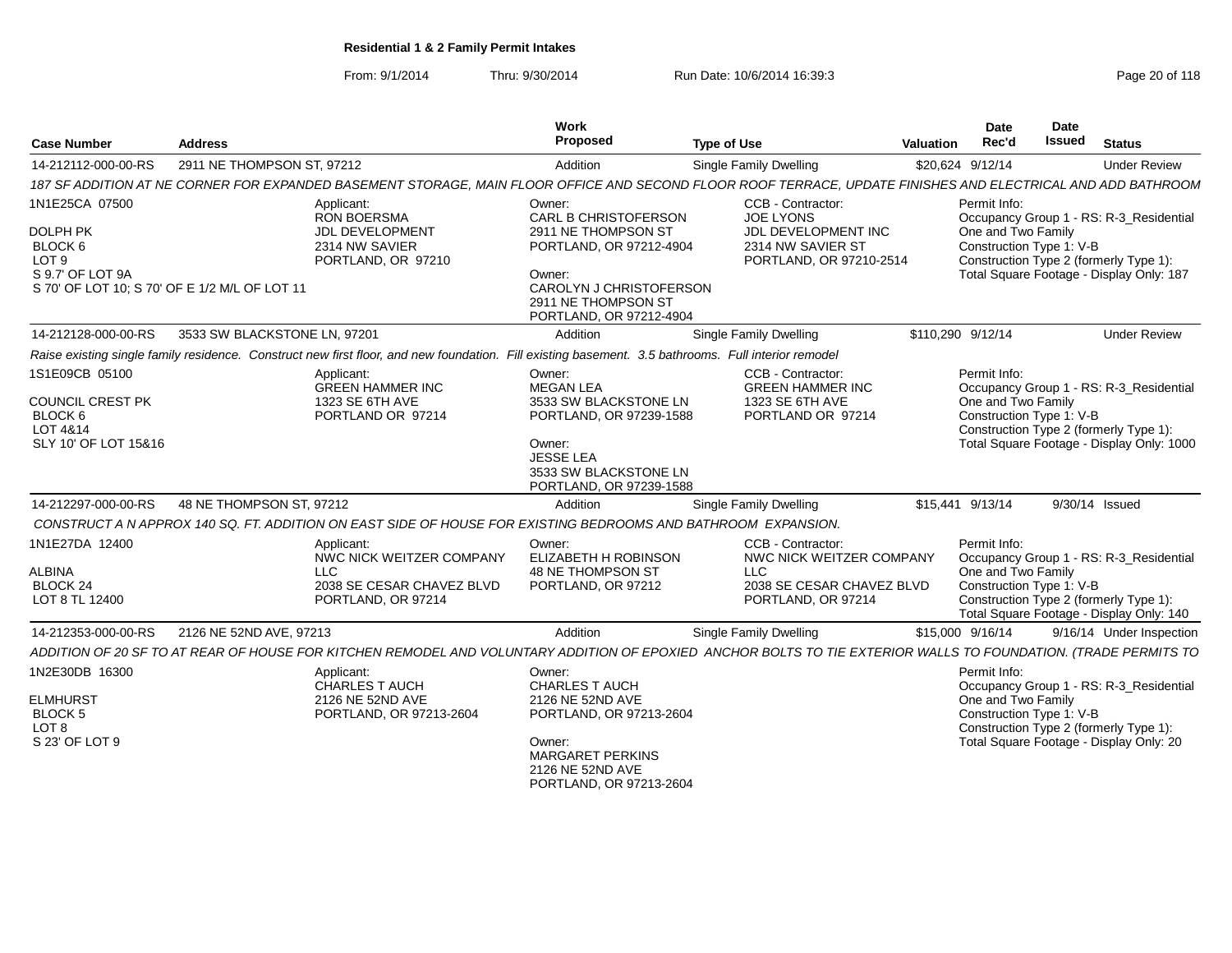From: 9/1/2014Thru: 9/30/2014 Run Date: 10/6/2014 16:39:3<br>
Page 21 of 118

| <b>Case Number</b>                                     | <b>Address</b>                                                                                                                                               | Work<br>Proposed                                                                   | <b>Type of Use</b>                        | Valuation | <b>Date</b><br>Rec'd | Date<br><b>Issued</b>    | <b>Status</b>                                                                           |
|--------------------------------------------------------|--------------------------------------------------------------------------------------------------------------------------------------------------------------|------------------------------------------------------------------------------------|-------------------------------------------|-----------|----------------------|--------------------------|-----------------------------------------------------------------------------------------|
| 14-212611-000-00-RS                                    | 4106 SW 43RD AVE, 97221                                                                                                                                      | Addition                                                                           | <b>Single Family Dwelling</b>             |           | \$5,000 9/15/14      | 9/15/14 Issued           |                                                                                         |
|                                                        | REPLACE ROTTED PORTION OF UPPER LEVEL DECK, ADD ROOF COVER, EXTEND ROOF FROM HOUSE                                                                           |                                                                                    |                                           |           |                      |                          |                                                                                         |
| 1S1E08CC 01900                                         | Applicant:<br><b>GREGORY E CRAWFORD</b>                                                                                                                      | Owner:<br><b>GREGORY E CRAWFORD</b>                                                |                                           |           | Permit Info:         |                          | Occupancy Group 1 - RS: R-3_Residential                                                 |
| <b>BRIDLEWOOD</b><br><b>BLOCK1</b><br>LOT <sub>7</sub> | 4106 SW 43RD AVE<br>PORTLAND, OR 97221-3712                                                                                                                  | 4106 SW 43RD AVE<br>PORTLAND, OR 97221-3712                                        |                                           |           | One and Two Family   | Construction Type 1: V-B | Construction Type 2 (formerly Type 1):                                                  |
|                                                        |                                                                                                                                                              | Owner:<br><b>MELISSA C CRAWFORD</b><br>4106 SW 43RD AVE<br>PORTLAND, OR 97221-3712 |                                           |           |                      |                          |                                                                                         |
| 14-212692-000-00-RS                                    | 6511 N BURRAGE AVE, 97217                                                                                                                                    | Addition                                                                           | <b>Single Family Dwelling</b>             |           | \$50,000 9/17/14     |                          | 9/17/14 Under Inspection                                                                |
|                                                        | ADDITION AT REAR OF HOUSE FOR MASTER BEDROOM, BATH AND DINING AREA; ADD BATHROOM AND BEDROOM IN BASEMENT, RELOCATE UTILITY, ADD EGRESS WINDOW AND WINDOW WEI |                                                                                    |                                           |           |                      |                          |                                                                                         |
| 1N1E16BD 11300                                         | Applicant:<br><b>SUZANN CHAN</b>                                                                                                                             | Owner:<br><b>SUZANN CHAN</b>                                                       | CCB - Contractor:<br>CMG CONCRETE LLC     |           | Permit Info:         |                          | Occupancy Group 1 - RS: R-3_Residential                                                 |
| <b>BURRAGE TR</b><br>BLOCK 12<br><b>LOT 11</b>         | 7327 SW BARNES RD PMB 801<br>PORTLAND, OR 97225-6119                                                                                                         | 7327 SW BARNES RD PMB 801<br>PORTLAND, OR 97225-6119                               | 31044 SE JUDD RD<br>EAGLE CREEK, OR 97022 |           | One and Two Family   | Construction Type 1: V-B | Construction Type 2 (formerly Type 1): V-B<br>Total Square Footage - Display Only: 1296 |
| 14-213619-000-00-RS                                    | 5604 SE 46TH AVE, 97206                                                                                                                                      | Addition                                                                           | <b>Single Family Dwelling</b>             |           | \$5,515 9/16/14      |                          | 9/16/14 Under Inspection                                                                |
|                                                        | ADDITION TO REAR OF HOME FOR MASTER BATHROOM 51SF                                                                                                            |                                                                                    |                                           |           |                      |                          |                                                                                         |
| 1S2E18CB 12100                                         | Applicant:<br><b>BOB STEELE</b>                                                                                                                              | Owner:<br><b>ANSHUMALI ROY</b>                                                     | CCB - Contractor:<br><b>KALE CAMERON</b>  |           | Permit Info:         |                          | Occupancy Group 1 - RS: R-3_Residential                                                 |
| <b>WOODSTOCK</b>                                       | <b>DESIGN INTELLIGENCE LLC</b>                                                                                                                               | 5604 SE 46TH AVE                                                                   | APPETITE CONSTRUCTION                     |           | One and Two Family   |                          |                                                                                         |
| BLOCK 100                                              | 3013 SE WASHOUGAL RIVER RD                                                                                                                                   | PORTLAND, OR 97206                                                                 | 8243 NE HASSALO ST                        |           |                      | Construction Type 1: V-B |                                                                                         |
| N 50' OF LOT 4                                         | WASHOUGAL, WA 98671                                                                                                                                          | Owner:<br>AMY L ROY<br>5604 SE 46TH AVE<br>PORTLAND, OR 97206                      | PORTLAND, OR 97220                        |           |                      |                          | Construction Type 2 (formerly Type 1):<br>Total Square Footage - Display Only: 50       |
| 14-213619-REV-01-RS                                    | 5604 SE 46TH AVE, 97206                                                                                                                                      | Addition                                                                           | Single Family Dwelling                    |           | \$9/26/14            | 9/26/14 Issued           |                                                                                         |
|                                                        | REVISION TO ADD FOUNDATION WALL AND MOVE BACK WALL OUT 6"                                                                                                    |                                                                                    |                                           |           |                      |                          |                                                                                         |
| 1S2E18CB 12100                                         | Applicant:<br><b>BOB STEELE</b>                                                                                                                              | Owner:<br><b>ANSHUMALI ROY</b>                                                     | CCB - Contractor:<br><b>KALE CAMERON</b>  |           | Permit Info:         |                          | Occupancy Group 1 - RS: R-3_Residential                                                 |
| <b>WOODSTOCK</b>                                       | DESIGN INTELLIGENCE LLC                                                                                                                                      | 5604 SE 46TH AVE                                                                   | APPETITE CONSTRUCTION                     |           | One and Two Family   |                          |                                                                                         |
| BLOCK 100<br>N 50' OF LOT 4                            | 3013 SE WASHOUGAL RIVER RD<br>WASHOUGAL, WA 98671                                                                                                            | PORTLAND, OR 97206                                                                 | 8243 NE HASSALO ST<br>PORTLAND, OR 97220  |           |                      | Construction Type 1: V-B | Construction Type 2 (formerly Type 1):                                                  |
|                                                        |                                                                                                                                                              | Owner:<br>AMY L ROY<br>5604 SE 46TH AVE<br>PORTLAND, OR 97206                      |                                           |           |                      |                          | Total Square Footage - Display Only: 50                                                 |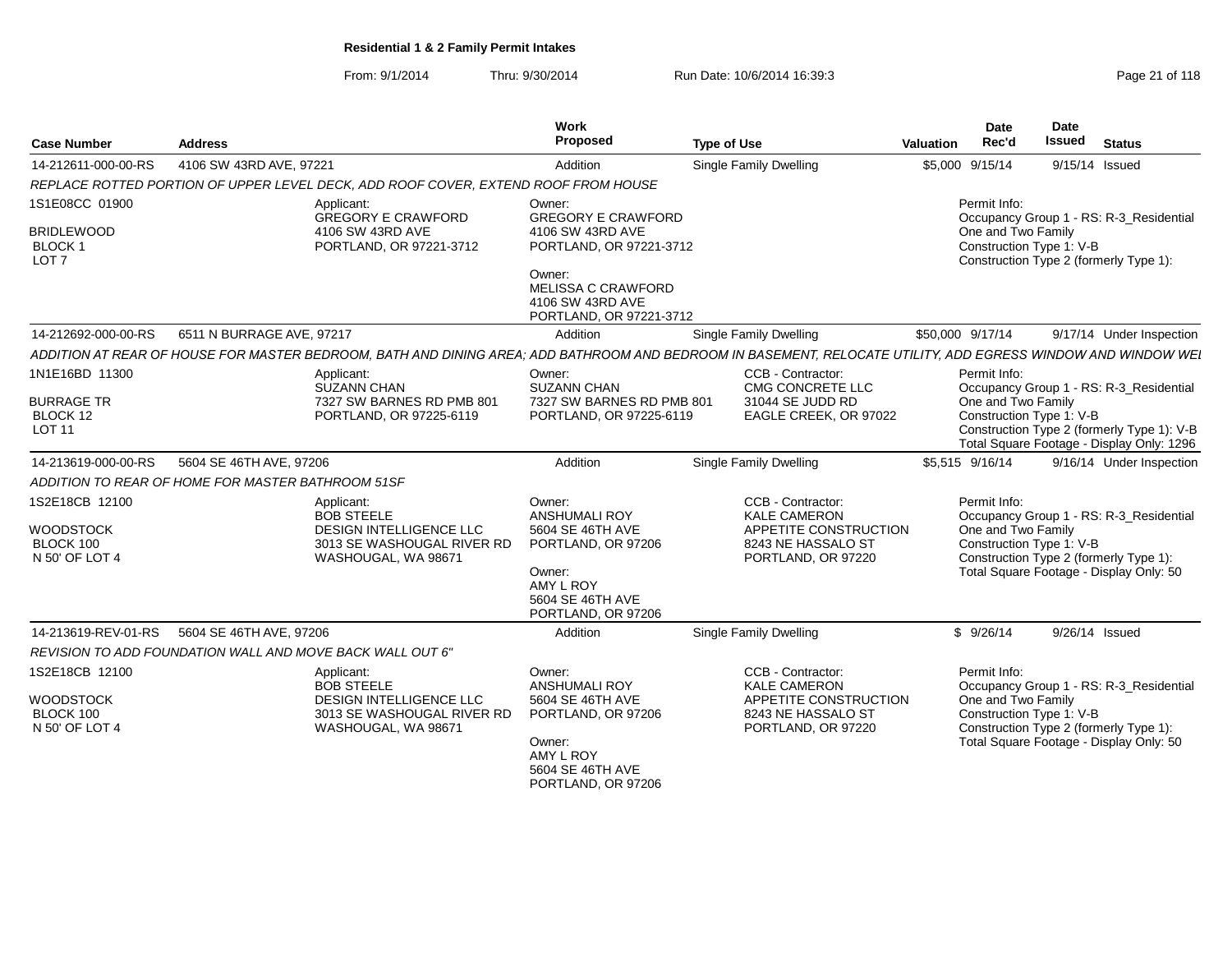From: 9/1/2014Thru: 9/30/2014 Run Date: 10/6/2014 16:39:3<br>
Page 22 of 118

| <b>Case Number</b>                                                                          | <b>Address</b>                                                                                                                                               | Work<br>Proposed                                                                                                                                                         | <b>Type of Use</b>                                                                                           | <b>Valuation</b> | <b>Date</b><br>Rec'd                                           | Date<br><b>Issued</b> | <b>Status</b>                                                                                                                      |
|---------------------------------------------------------------------------------------------|--------------------------------------------------------------------------------------------------------------------------------------------------------------|--------------------------------------------------------------------------------------------------------------------------------------------------------------------------|--------------------------------------------------------------------------------------------------------------|------------------|----------------------------------------------------------------|-----------------------|------------------------------------------------------------------------------------------------------------------------------------|
| 14-213900-000-00-RS                                                                         | 6916 SE MARTINS ST, 97206                                                                                                                                    | Addition                                                                                                                                                                 | <b>Single Family Dwelling</b>                                                                                |                  | \$80,000 9/19/14                                               |                       | 9/19/14 Issued                                                                                                                     |
|                                                                                             | REFRAME ROOF WITH MANUFACTURED TRUSSES DUE TO FIRE DAMAGE, ADD GABLE AND SHED DORMER, REMOVE PARTITION WALL ON MAIN FLOOR TO OPEN UP SPACE, REBUILD STAIRS T |                                                                                                                                                                          |                                                                                                              |                  |                                                                |                       |                                                                                                                                    |
| 1S2E17CD 03500<br><b>POMONA</b><br>BLOCK <sub>2</sub><br>LOT <sub>20</sub>                  | Applicant:<br><b>ANDY STEMBER</b><br><b>JAS ENGINEERING</b><br>1419 WASHINGTON ST #100<br>OREGON CITY, OR 97045                                              | Owner:<br><b>SEAN T KEENEY</b><br>6916 SE MARTINS ST<br>PORTLAND, OR 97206<br>Owner:<br><b>KRISTIN O'NEILL</b><br>6916 SE MARTINS ST<br>PORTLAND, OR 97206               | CCB - Contractor:<br>HAR BRO WEST, INC.<br>10898 SW Tualatin-Sherwood Road<br>Tualatin OR 97062              |                  | Permit Info:<br>One and Two Family<br>Construction Type 1: V-B |                       | Occupancy Group 1 - RS: R-3 Residential<br>Construction Type 2 (formerly Type 1):                                                  |
| 14-214030-000-00-RS                                                                         | 3833 SE MALL ST, 97202                                                                                                                                       | Addition                                                                                                                                                                 | Single Family Dwelling                                                                                       |                  | \$35,734 9/17/14                                               |                       | 9/18/14 Issued                                                                                                                     |
|                                                                                             | SECOND STORY ADDITION - CREATE MASTER SUITE WITH LOFT/ LIVING ROOM. THREE TOILETS AFTER REMODEL                                                              |                                                                                                                                                                          |                                                                                                              |                  |                                                                |                       |                                                                                                                                    |
| 1S1E12DD 10500<br>WILLIAMS ADD 2<br>BLOCK <sub>3</sub><br>W 37 1/2' OF LOT 8                | Applicant:<br><b>NATHAN KRAUSE</b><br><b>PDX RENOVATIONS</b><br>3850 SE 82ND AVE<br>PORTLAND, OR 97290                                                       | Owner:<br>JEREMY J BAUER<br>3833 SE MALL ST<br>PORTLAND, OR 97202-3258                                                                                                   | CCB - Contractor:<br>PDX RENOVATIONS LLC<br>PO BOX 66836<br>PORTLAND, OR 97290                               |                  | Permit Info:<br>One and Two Family<br>Construction Type 1: V-B |                       | Occupancy Group 1 - RS: R-3 Residential<br>Construction Type 2 (formerly Type 1):<br>Total Square Footage - Display Only: 324      |
| 14-214293-000-00-RS                                                                         | 4839 SE 48TH AVE, 97206                                                                                                                                      | Addition                                                                                                                                                                 | Single Family Dwelling                                                                                       |                  | \$82,718 9/29/14                                               |                       | <b>Under Review</b>                                                                                                                |
|                                                                                             | REPLACE ROOF WITH NEW SHED DORMER AT REAR AND 2 GABLE DORMERS AT FRONT ELEVATION: CONVERT 2ND FLOOR TO LIVING SPACE. TO INCLUDE MASTER BEDROOM WITH CLOSET A |                                                                                                                                                                          |                                                                                                              |                  |                                                                |                       |                                                                                                                                    |
| 1S2E18BA 15600<br>KELSO<br><b>BLOCK1</b><br>LOT 10 EXC W 50'<br>LOT 11 EXC W 50' & EXC S 3' | Applicant:<br>ANNAMANDA THOMPSON<br>4839 SE 48TH AVE<br>PORTLAND, OR 97206-4149                                                                              | Owner:<br><b>TAYLOR P THOMPSON</b><br>4839 SE 48TH AVE<br>PORTLAND, OR 97206-4149<br>Owner:<br>ANNAMANDA THOMPSON<br>4839 SE 48TH AVE<br>PORTLAND, OR 97206-4149         |                                                                                                              |                  | Permit Info:<br>One and Two Family<br>Construction Type 1: V-B |                       | Occupancy Group 1 - RS: R-3_Residential<br>Construction Type 2 (formerly Type 1):<br>Total Square Footage - Display Only: 750      |
| 14-214475-000-00-RS                                                                         | 3744 SW TUNNELWOOD ST, 97221                                                                                                                                 | Addition                                                                                                                                                                 | Single Family Dwelling                                                                                       |                  | \$96.793 9/18/14                                               |                       | <b>Under Review</b>                                                                                                                |
|                                                                                             | LIVING ROOM AND DECK ADDITION ON MAIN FLOOR WITH SHOP/ CRAWLSPACE BELOW. NEW POWDER ROOM AND BATHROOM. 5 TOILETS TOTAL AFTER REMODEL                         |                                                                                                                                                                          |                                                                                                              |                  |                                                                |                       |                                                                                                                                    |
| 1S1E08CA 04700<br><b>BRIDLEMILE</b><br>BLOCK <sub>3</sub><br>LOT 2&3 TL 4700                | Applicant:<br><b>TOM FERRIS</b><br><b>JDL DEVELOPMENT</b><br>2314 NW SAVIER ST<br>PORTLAND, OR 97210                                                         | Owner:<br>ROBERT C EDSTROM<br>3744 SW TUNNELWOOD ST<br>PORTLAND, OR 97221-4149<br>Owner:<br><b>BARBARA A EDSTROM</b><br>3744 SW TUNNELWOOD ST<br>PORTLAND, OR 97221-4149 | CCB - Contractor:<br><b>JOE LYONS</b><br>JDL DEVELOPMENT INC<br>2314 NW SAVIER ST<br>PORTLAND, OR 97210-2514 |                  | Permit Info:<br>One and Two Family<br>Construction Type 1: V-B |                       | Occupancy Group 1 - RS: R-3_Residential<br>Construction Type 2 (formerly Type 1): V-B<br>Total Square Footage - Display Only: 1136 |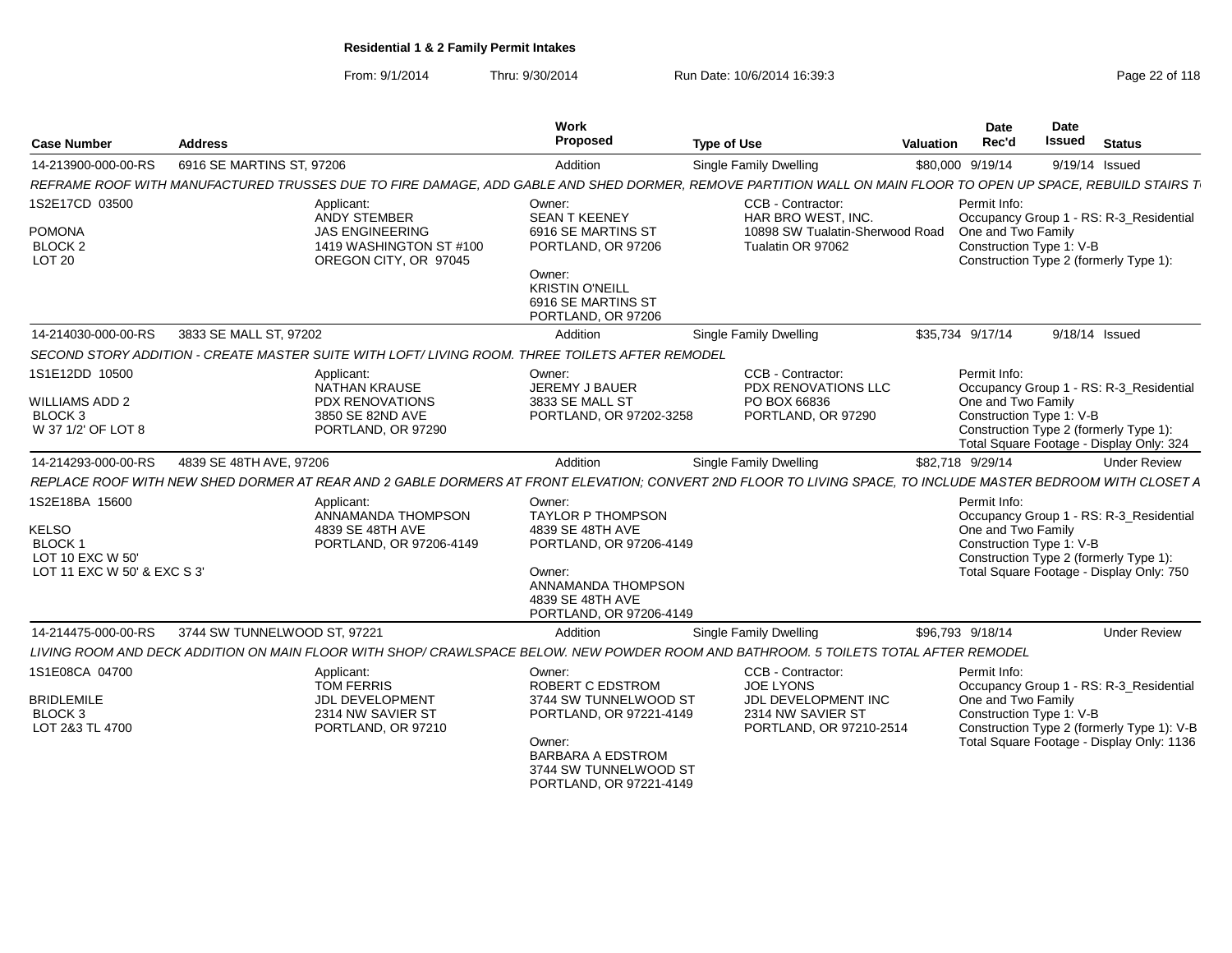From: 9/1/2014Thru: 9/30/2014 Run Date: 10/6/2014 16:39:3<br>
Page 23 of 118

|                                                                                                     |                          |                                                                                                                                                                 | <b>Work</b>                                                                                                                                          |                                                                                                       | <b>Date</b>                                                                                       | <b>Date</b>                                                                                                                         |
|-----------------------------------------------------------------------------------------------------|--------------------------|-----------------------------------------------------------------------------------------------------------------------------------------------------------------|------------------------------------------------------------------------------------------------------------------------------------------------------|-------------------------------------------------------------------------------------------------------|---------------------------------------------------------------------------------------------------|-------------------------------------------------------------------------------------------------------------------------------------|
| <b>Case Number</b>                                                                                  | <b>Address</b>           |                                                                                                                                                                 | Proposed                                                                                                                                             | <b>Type of Use</b>                                                                                    | Rec'd<br>Valuation                                                                                | Issued<br><b>Status</b>                                                                                                             |
| 14-214522-000-00-RS 3015 NE 53RD AVE, 97213                                                         |                          |                                                                                                                                                                 | Addition                                                                                                                                             | <b>Single Family Dwelling</b>                                                                         | \$2,426 9/18/14                                                                                   | 9/18/14 Issued                                                                                                                      |
|                                                                                                     |                          | ADDITION TO THE BACK OF THE HOUSE TO EXPAND KITCHEN; INCLUDE WORK FROM PERMIT 13-220534-RS***REMOVE HALF WALL IN KITCHEN, ADD NEW BEAM BETWEEN DINING ROOM, ADD |                                                                                                                                                      |                                                                                                       |                                                                                                   |                                                                                                                                     |
| IN2E30AB 22100<br>ROSE CITY PK<br>BLOCK 97<br>LOT <sub>4</sub>                                      |                          | Applicant:<br>ERIN S DAVIS<br><b>MOSAIK DESIGN</b><br>0112 SW HAMILTON<br>PORTLAND OR 97239                                                                     | Owner:<br><b>DENISE G DALLMANN</b><br>3015 NE 53RD AVE<br>PORTLAND, OR 97213<br>Owner:<br>RANDALL J ZELLER<br>3015 NE 53RD AVE<br>PORTLAND, OR 97213 | CCB - Contractor:<br>ERIN S DAVIS<br><b>MOSAIK DESIGN</b><br>0112 SW HAMILTON<br>PORTLAND OR 97239    | Permit Info:<br>One and Two Family<br>Construction Type 1: V-B                                    | Occupancy Group 1 - RS: R-3_Residential<br>Construction Type 2 (formerly Type 1):<br>Total Square Footage - Display Only: 22        |
| 14-214789-000-00-RS 1133 SE LINN ST                                                                 |                          |                                                                                                                                                                 | Addition                                                                                                                                             | Single Family Dwelling                                                                                | \$10.367 9/18/14                                                                                  | 9/28/14 Issued                                                                                                                      |
|                                                                                                     |                          | <b>REAR DORMER ADDITION TO CREATE MASTER BATHROOM. REMOVE CHIMNEY</b>                                                                                           |                                                                                                                                                      |                                                                                                       |                                                                                                   |                                                                                                                                     |
| 1S1E26BA 07600<br>SELLWOOD<br>BLOCK 43<br>LOT 8                                                     |                          | Applicant:<br>TOM FERRIS<br><b>JDL DEVELOPMENT</b><br>2314 NW SAVIER ST<br>PORTLAND, OR 97210                                                                   | Owner:<br><b>JANICE K ROBERTSON</b><br>1133 SE LINN ST<br>PORTLAND, OR 97202-7029                                                                    | CCB - Contractor:<br>JOE LYONS<br>JDL DEVELOPMENT INC<br>2314 NW SAVIER ST<br>PORTLAND, OR 97210-2514 | Permit Info:<br>One and Two Family<br>Construction Type 1: V-B                                    | Occupancy Group 1 - RS: R-3_Residential<br>Construction Type 2 (formerly Type 1):<br>Total Square Footage - Display Only: 94        |
| 14-214972-000-00-RS 2956 NE 49TH AVE, 97213                                                         |                          |                                                                                                                                                                 | Addition                                                                                                                                             | <b>Single Family Dwelling</b>                                                                         | \$11.911 9/19/14                                                                                  | 9/20/14 Issued                                                                                                                      |
|                                                                                                     |                          | INSTALL NEW FOUNDATION UNDER EXISTING HOUSE, CONSTRUCT NEW SHED DORMER ON REAR OF HOUSE, ADD NEW BEDROOM AND BATHROOM ON UPPER FLOOR. TOTAL (2) TOILETS         |                                                                                                                                                      |                                                                                                       |                                                                                                   |                                                                                                                                     |
| IN2E30BD 03600<br><b>ROSE CITY PK</b><br>BLOCK 140<br><b>LOT 17</b>                                 |                          | Applicant:<br>CLARKBUILT INC<br>5024 N MONTANA AVE<br>PORTLAND, OR 97217                                                                                        | Owner:<br>MARILYN BISHOP<br>3006 NE 49TH AVE<br>PORTLAND, OR 97213<br>Owner:<br><b>TIMOTHY WHALEN</b><br>3006 NE 49TH AVE<br>PORTLAND, OR 97213      | CCB - Contractor:<br><b>CLARKBUILT INC</b><br>5024 N MONTANA AVE<br>PORTLAND, OR 97217                | Permit Info:<br>One and Two Family<br>Construction Type 1: V-B                                    | Occupancy Group 1 - RS: R-3_Residential<br>Construction Type 2 (formerly Type 1):<br>Total Square Footage - Display Only: 108       |
| 14-215468-000-00-RS                                                                                 | 2360 NW QUIMBY ST. 97210 |                                                                                                                                                                 | Addition                                                                                                                                             | <b>Single Family Dwelling</b>                                                                         | \$2,000,000 9/19/14                                                                               | <b>Under Review</b>                                                                                                                 |
|                                                                                                     |                          | ADDITION AND CHANGE OF OCCUPANCY TO CONVERT TWO EXISTING STRUCTURES INTO THREE-STORY RESIDENCE; EXISTING EAST STRUCTURE TO REMAIN AS ENCLOSED NON-CONDITION     |                                                                                                                                                      |                                                                                                       |                                                                                                   |                                                                                                                                     |
| IN1E33BB 08900<br><b>GOLDSMITHS ADD</b><br><b>BLOCK 5</b><br>LOT <sub>5</sub>                       |                          | Applicant:<br><b>JAMIN AASUM</b><br>SKYLAB ARCHITECTURE<br>413 SW 13TH AVE, SUITE 200<br>PORTLAND, OR 97205                                                     | Owner:<br>ALEXANDER W BODECKER<br>1 BOWERMAN DR<br>BEAVERTON, OR 97005                                                                               | <b>Primary Contractor:</b><br>TO BID                                                                  | Permit Info:<br>One and Two Family<br>Construction Type 1: V-B<br>Number of New Dwelling Units: 1 | Occupancy Group 1 - RS: R-3_Residential<br>Construction Type 2 (formerly Type 1): V-B<br>Total Square Footage - Display Only: 12207 |
| 14-215731-000-00-RS    1713 SE 135TH AVE, 97233                                                     |                          |                                                                                                                                                                 | Addition                                                                                                                                             | <b>Single Family Dwelling</b>                                                                         | \$6,000 9/22/14                                                                                   | 9/22/14 Issued                                                                                                                      |
|                                                                                                     |                          | INFILL AND EXTEND UPPER LEVEL DECK, ADD NEW EXTERIOR STAIRS FROM EGRESS FROM 2ND STORY BEDROOM Septic Decommissioning Required. Call for Inspection 842.        |                                                                                                                                                      |                                                                                                       |                                                                                                   |                                                                                                                                     |
| IS2E02DB 08700<br><b>CRAMER ESTATES</b><br><b>BLOCK1</b><br>LOT <sub>5</sub><br>INC UND INT TRACT A |                          | Applicant:<br>DAN GLENNON<br>DAN GLENNON ARCHITECT<br>4106 NE 32ND PL<br>PORTLAND OR 97211                                                                      | Owner:<br>DONNY PING KEUNG YU<br>578 KENWYN RD<br>OAKLAND, CA 94610                                                                                  | CCB - Contractor:<br>PAUL G SCHMITT<br>2006 SE 162ND<br>PORTLAND, OR 97233                            | Permit Info:<br>One and Two Family<br>Construction Type 1: V-B                                    | Occupancy Group 1 - RS: R-3_Residential<br>Construction Type 2 (formerly Type 1):<br>Total Square Footage - Display Only: 48        |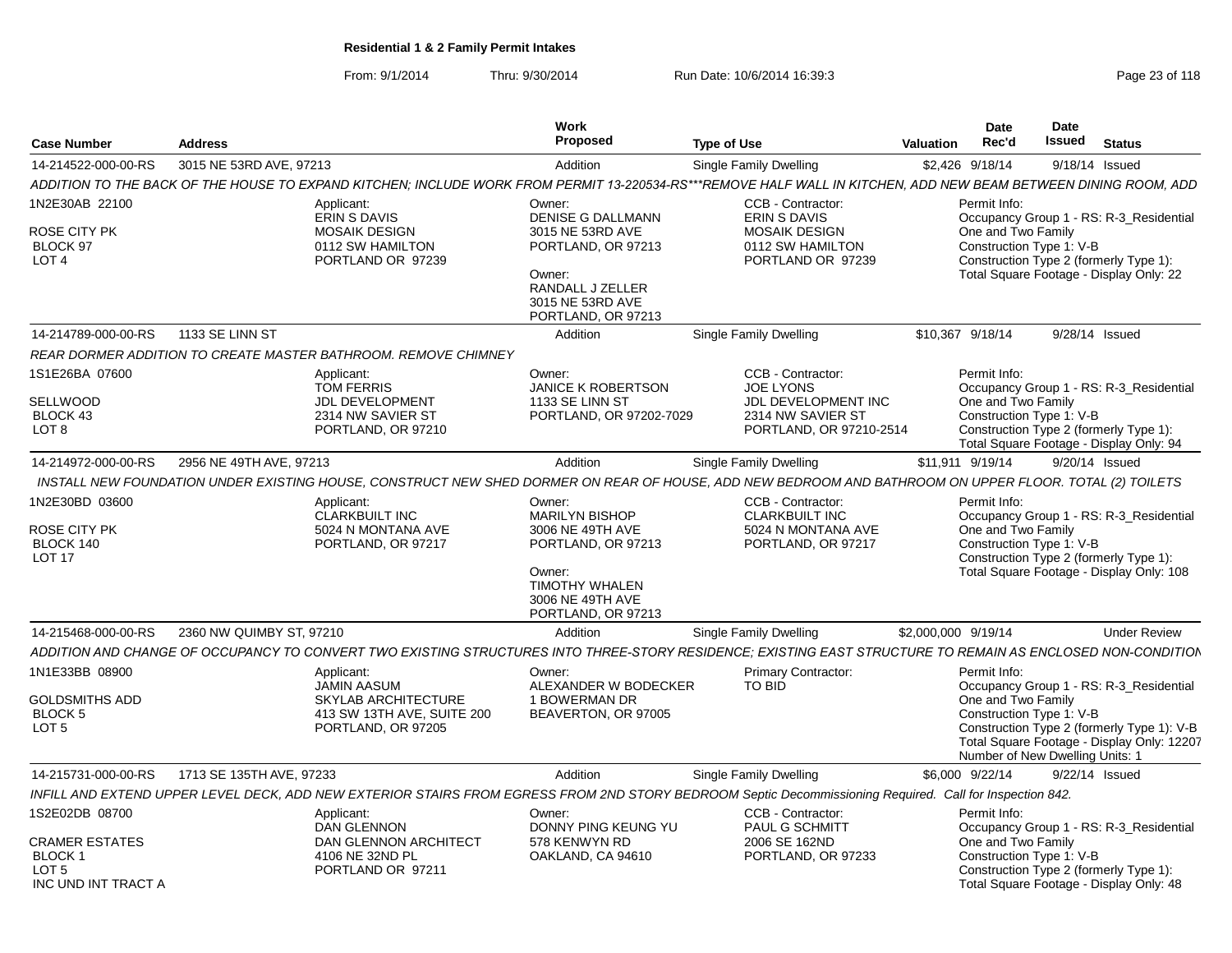From: 9/1/2014Thru: 9/30/2014 Run Date: 10/6/2014 16:39:3<br>
Page 24 of 118

| <b>Case Number</b>                                          | <b>Address</b>                                                                                                                                                | <b>Work</b><br>Proposed                                                                                                 | <b>Type of Use</b>                                                                                                                                       | <b>Valuation</b> | <b>Date</b><br>Rec'd                                                                                                                | Date<br><b>Issued</b> | <b>Status</b>                                                                      |
|-------------------------------------------------------------|---------------------------------------------------------------------------------------------------------------------------------------------------------------|-------------------------------------------------------------------------------------------------------------------------|----------------------------------------------------------------------------------------------------------------------------------------------------------|------------------|-------------------------------------------------------------------------------------------------------------------------------------|-----------------------|------------------------------------------------------------------------------------|
| 14-216313-000-00-RS                                         | 9224 SW 51ST AVE, 97219                                                                                                                                       | Addition                                                                                                                | <b>Single Family Dwelling</b>                                                                                                                            |                  | \$13,455 9/23/14                                                                                                                    |                       | 9/23/14 Under Inspection                                                           |
|                                                             | ADDITION TO THE BACK OF THE HOUSE TO ADD NEW MASTER BATHROOM                                                                                                  |                                                                                                                         |                                                                                                                                                          |                  |                                                                                                                                     |                       |                                                                                    |
| 1S1E30AB 10800                                              | Applicant:<br><b>STRAIGHT LINE DESIGN &amp;</b>                                                                                                               | Owner:<br><b>MATTHEW WILLIAMS</b>                                                                                       | CCB - Contractor:<br>TROY ELLIOTT PLUMBING INC                                                                                                           |                  | Permit Info:                                                                                                                        |                       | Occupancy Group 1 - RS: R-3_Residential                                            |
| <b>WEST PORTLAND</b><br>BLOCK 23<br>LOT <sub>18</sub>       | <b>REMODELING LLC</b><br>4825 SW 141ST AVE<br>BEAVERTON, OR 97005                                                                                             | 15252 SW IVY GLEN CT<br>ALOHA, OR 97007<br>Owner:<br>SHANNEL WILLIAMS<br>15252 SW IVY GLEN CT<br><b>ALOHA, OR 97007</b> | PO BOX 1958<br>NORTH PLAINS OR 97133<br>CCB - Contractor:<br>STRAIGHT LINE DESIGN &<br><b>REMODELING LLC</b><br>4825 SW 141ST AVE<br>BEAVERTON, OR 97005 |                  | One and Two Family<br>Construction Type 1: V-B                                                                                      |                       | Construction Type 2 (formerly Type 1):<br>Total Square Footage - Display Only: 122 |
| 14-216435-000-00-RS                                         | 445 NE 70TH AVE, 97213                                                                                                                                        | Addition                                                                                                                | <b>Single Family Dwelling</b>                                                                                                                            |                  | \$20,000 9/23/14                                                                                                                    |                       | 9/23/14 Issued                                                                     |
|                                                             | LOWER BASEMENT FLOOR AND FORTIFY STRUCTURE; INSTALL NEW FOOTINGS AND REPLACE BEARING POSTS.                                                                   |                                                                                                                         | HOUSE WILL REMAIN OCCUPIED. SHORING PER PLAN. LIVING AREA NOT AF                                                                                         |                  |                                                                                                                                     |                       |                                                                                    |
| 1N2E32CA 16900                                              | Applicant:<br>RACHEL A HINES                                                                                                                                  | Owner:<br>THOMAS S HINES                                                                                                | CCB - Contractor:<br>MAX COOK CONSTRUCTION LLC                                                                                                           |                  | Permit Info:                                                                                                                        |                       | Occupancy Group 1 - RS: R-3_Remodel                                                |
| <b>JONESMORE</b><br>BLOCK <sub>21</sub><br>LOT <sub>2</sub> | 445 NE 70TH AVE<br>PORTLAND, OR 97213                                                                                                                         | 445 NE 70TH AVE<br>PORTLAND, OR 97213<br>Owner:                                                                         | 11575 SW PACIFIC HWY #127<br><b>TIGARD, OR 97223</b>                                                                                                     |                  | Construction Type 1: V-B                                                                                                            |                       | Construction Type 2 (formerly Type 1):<br>Total Square Footage - Display Only: 600 |
|                                                             |                                                                                                                                                               | <b>RACHEL A HINES</b><br>445 NE 70TH AVE<br>PORTLAND, OR 97213                                                          |                                                                                                                                                          |                  |                                                                                                                                     |                       |                                                                                    |
| 14-216655-000-00-RS                                         | 4045 NE STANTON ST, 97212                                                                                                                                     | Addition                                                                                                                | Single Family Dwelling                                                                                                                                   |                  | \$74,767 9/23/14                                                                                                                    |                       | <b>Under Review</b>                                                                |
|                                                             | REMOVE EXISTING FINISHED ATTIC. NEW SECOND FLOOR OVER EXISTING FOOTPRINT. NEW TWO STORY ADDITION TO FRONT AND REAR OF EXISTING DWELLING. NEW FRONT AND REAR P |                                                                                                                         |                                                                                                                                                          |                  |                                                                                                                                     |                       |                                                                                    |
| 1N1E25AD 02900                                              | Applicant:<br><b>JOHN REILLY</b>                                                                                                                              | Owner:<br><b>JOHN K REILLY</b>                                                                                          | CCB - Contractor:<br><b>JOHN REILLY</b>                                                                                                                  |                  | Permit Info:                                                                                                                        |                       | Occupancy Group 1 - RS: R-3_Residential                                            |
| <b>BEAUMONT</b><br>BLOCK <sub>23</sub><br>ELY 40' OF LOT 20 | REILLY SIGNATURE HOMES LLC<br>3231 NE US GRANT PL<br>PORTLAND OR 97212                                                                                        | 3231 NE US GRANT PL<br>PORTLAND, OR 97212                                                                               | REILLY SIGNATURE HOMES LLC<br>3231 NE US GRANT PL<br>PORTLAND OR 97212                                                                                   |                  | One and Two Family<br>Construction Type 1: V-B                                                                                      |                       | Construction Type 2 (formerly Type 1): V-B                                         |
| <b>WLY 10' OF LOT 21</b>                                    |                                                                                                                                                               | Owner:<br>JENNIFER DOHERTY-REILLY<br>3231 NE US GRANT PL<br>PORTLAND, OR 97212                                          |                                                                                                                                                          |                  |                                                                                                                                     |                       | Total Square Footage - Display Only: 862                                           |
| 14-217152-000-00-RS                                         | 4320 SE OAK ST, 97215                                                                                                                                         | Addition                                                                                                                | <b>Single Family Dwelling</b>                                                                                                                            |                  | \$1,985 9/24/14                                                                                                                     |                       | 9/24/14 Issued                                                                     |
|                                                             | KITCHEN REMODEL, REPLACE EXISTING KITCHEN WINDOW WITH FRENCH DOORS, ADDITION AT CORNER TO SQUARE OFF EXTERIOR WALL, DEMO EXISTING KITCHEN, RELOCATE WINDOW O  |                                                                                                                         |                                                                                                                                                          |                  |                                                                                                                                     |                       |                                                                                    |
| 1N2E31CC 18200                                              | Applicant:<br>ANDREW T KAPPLER                                                                                                                                | Owner:<br>ANDREW T KAPPLER                                                                                              | CCB - Contractor:<br>ROBERT RANDOLPH ROSTER JR                                                                                                           |                  | Permit Info:                                                                                                                        |                       | Occupancy Group 1 - RS: R-3_Residential                                            |
| LAURELHURST<br>BLOCK 97<br>LOT 10                           | 4320 SE OAK ST<br>PORTLAND, OR 97215                                                                                                                          | 4320 SE OAK ST<br>PORTLAND, OR 97215                                                                                    | 4243 SE ALDER ST<br>PORTLAND OR 97215-1623                                                                                                               |                  | One and Two Family<br>Construction Type 1: V-B<br>Construction Type 2 (formerly Type 1):<br>Total Square Footage - Display Only: 18 |                       |                                                                                    |
|                                                             |                                                                                                                                                               | Owner:<br>DANYLLE O KAPPLER<br>4320 SE OAK ST<br>PORTLAND, OR 97215                                                     |                                                                                                                                                          |                  |                                                                                                                                     |                       |                                                                                    |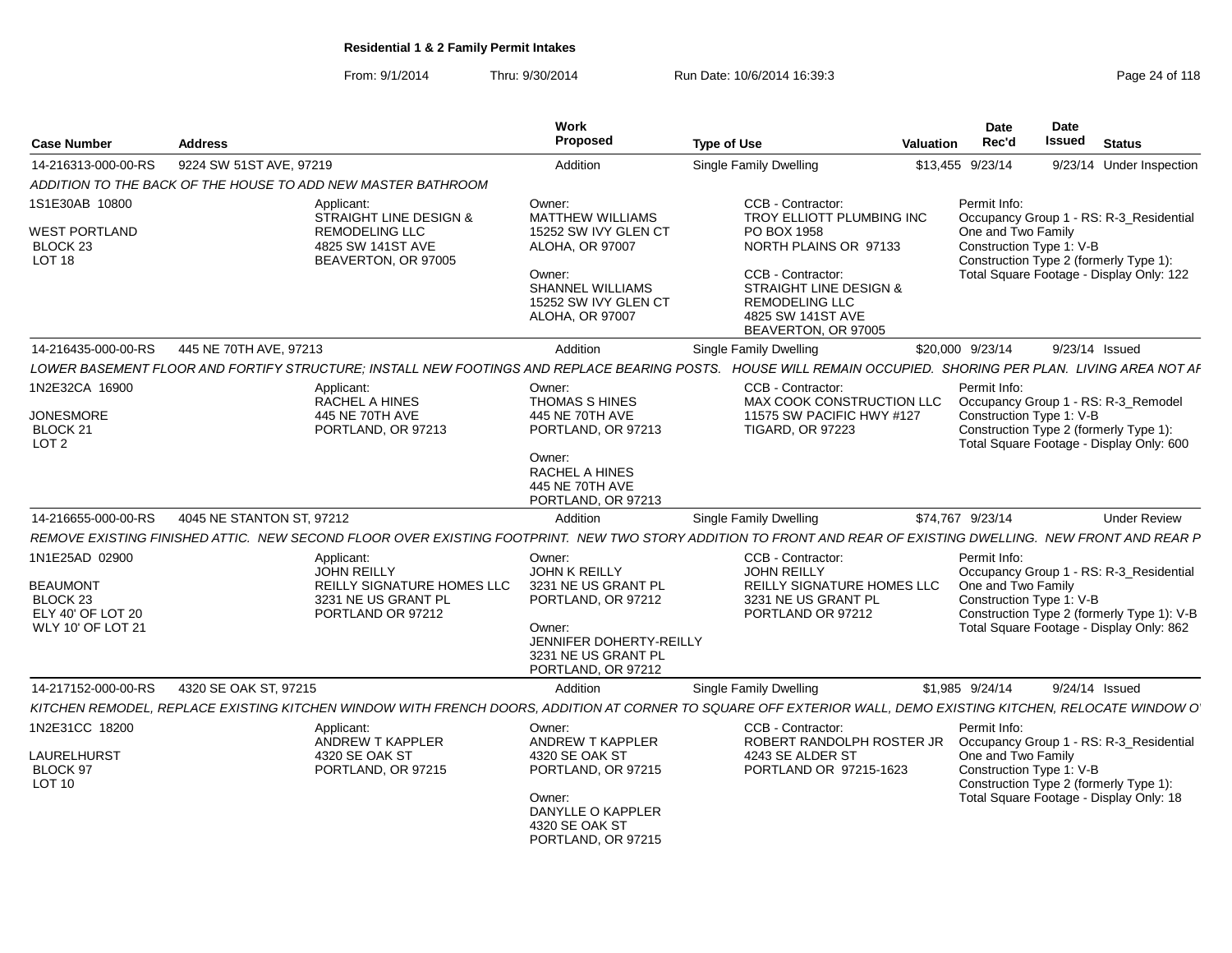From: 9/1/2014Thru: 9/30/2014 Run Date: 10/6/2014 16:39:3<br>
Page 25 of 118

| <b>Case Number</b>                            | <b>Address</b>                                                                               | <b>Work</b><br>Proposed                                                                                                                                          | <b>Type of Use</b>                                                                         | <b>Date</b><br>Rec'd<br><b>Valuation</b> | Date<br><b>Issued</b><br><b>Status</b>                                                                                                            |                     |
|-----------------------------------------------|----------------------------------------------------------------------------------------------|------------------------------------------------------------------------------------------------------------------------------------------------------------------|--------------------------------------------------------------------------------------------|------------------------------------------|---------------------------------------------------------------------------------------------------------------------------------------------------|---------------------|
| 14-217978-000-00-RS                           | 3303 SE 75TH AVE, 97206                                                                      | Addition                                                                                                                                                         | Single Family Dwelling                                                                     | \$87,010 9/26/14                         |                                                                                                                                                   | <b>Under Review</b> |
|                                               |                                                                                              | CONSTRUCT A TWO STORY 329 SQ. FT. ADDITION ON THE WEST (REAR) SIDE OF HOUSE, TO INCLUDE NEW MASTER BATHROOM ON UPPER FLOOR, ALSO CONSTRUCT A 77 SQ. FT. ONE STOI |                                                                                            |                                          |                                                                                                                                                   |                     |
| 1S2E08AC 15700                                | Applicant:<br>ANDREW GOLD                                                                    | Owner:<br>LEE ROSE                                                                                                                                               | CCB - Contractor:<br>ANDREW GOLD                                                           | Permit Info:                             | Occupancy Group 1 - RS: R-3 Residential                                                                                                           |                     |
| POWELL ST ADD<br>BLOCK 11<br>LOT <sub>6</sub> | GOLD STAR DESIGN AND<br><b>CONSTRUCTION LLC</b><br>2528 SE SALMON ST<br>PORTLAND, OR 97214   | 2851 NICHOLS CANYON RD<br>LOS ANGELES, CA 90046-1308<br>Owner:<br><b>MARY K TEGGER</b><br>2851 NICHOLS CANYON RD<br>LOS ANGELES, CA 90046-1308                   | <b>GOLD STAR DESIGN AND</b><br>CONSTRUCTION LLC<br>2528 SE SALMON ST<br>PORTLAND, OR 97214 | One and Two Family                       | Construction Type 1: V-B<br>Construction Type 2 (formerly Type 1): V-B<br>Total Square Footage - Display Only: 1015                               |                     |
| 14-218020-000-00-RS                           | 7051 N KERBY AVE, 97217                                                                      | Addition                                                                                                                                                         | <b>Single Family Dwelling</b>                                                              | \$19,852 9/26/14                         | 9/26/14 Under Inspection                                                                                                                          |                     |
|                                               |                                                                                              | CONVERT BASEMENT TO LIVING SPACE, INCLUDES LAUNDRY ROOM, BATHROOM, LIVING AREA, 2 NEW BEDROOMS WITH LARGER EGRESS WINDOWS; ADDITION OF SINGLE STORY MUDROON      |                                                                                            |                                          |                                                                                                                                                   |                     |
| 1N1E15BA 04600<br><b>SWINTON</b>              | Applicant:<br><b>MICHAEL HUNTER</b><br><b>HUNTER CONSTRUCTION &amp;</b>                      | Owner:<br><b>JULIA A SHIPLEY</b><br>7051 N KERBY AVE                                                                                                             | CCB - Contractor:<br><b>MICHAEL HUNTER</b><br><b>HUNTER CONSTRUCTION &amp;</b>             | Permit Info:<br>One and Two Family       | Occupancy Group 1 - RS: R-3 Residential                                                                                                           |                     |
| BLOCK 53<br>LOT 3-5                           | <b>RENOVATION</b><br>22171 NE PARK LANE<br>FAIRVIEW, OR 97024                                | PORTLAND, OR 97217-1763<br>Owner:<br><b>KENNETH T SHIPLEY</b><br>7051 N KERBY AVE<br>PORTLAND, OR 97217-1763                                                     | <b>RENOVATION</b><br>22171 NE PARK LANE<br>FAIRVIEW, OR 97024                              |                                          | Construction Type 1: V-B<br>Construction Type 2 (formerly Type 1):<br>Total Square Footage - Display Only: 180<br>Number of New Dwelling Units: 1 |                     |
| 14-218071-000-00-RS                           | 9619 SE RAMONA ST. 97266                                                                     | Addition                                                                                                                                                         | Single Family Dwelling                                                                     | \$10,500 9/26/14                         | 9/26/14 Issued                                                                                                                                    |                     |
|                                               |                                                                                              | FIRE DAMAGE REPAIR, NEW DRYWALL, NEW TRUSSED ROOF, REMOVE PATIO COVER REGARDING VI CASE 14-212885VI ***Separate Trade Permits ***                                |                                                                                            |                                          |                                                                                                                                                   |                     |
| 1S2E16DB 08700                                | Applicant:<br><b>ROBERT HAYDEN</b>                                                           | Owner:<br><b>JUAN S RODRIGUEZ</b>                                                                                                                                | <b>CCB - Contractor:</b><br>RAPID INTERVENTION TEAM INC                                    | Permit Info:                             | Occupancy Group 1 - RS: R-3_Remodel                                                                                                               |                     |
| PARTITION PLAT 1992-110<br>LOT <sub>2</sub>   | <b>DELTA STUDIOS ARCH &amp;</b><br><b>PLANNING</b><br>3344 NE 25TH AVE<br>PORTLAND, OR 97212 | 9619 SE RAMONA ST<br>PORTLAND, OR 97266-4515<br>Owner:<br><b>ISAURO RODRIGUEZ</b><br>9619 SE RAMONA ST<br>PORTLAND, OR 97266-4515                                | PO BOX 51<br>GLADSTONE, OR 97027                                                           |                                          | Construction Type 1: V-B<br>Construction Type 2 (formerly Type 1):<br>Total Square Footage - Display Only: 1200                                   |                     |
| 14-218453-000-00-RS                           | 241 SE 94TH AVE                                                                              | Addition                                                                                                                                                         | <b>Single Family Dwelling</b>                                                              | \$9.388 9/29/14                          | 9/29/14 Issued                                                                                                                                    |                     |
|                                               | ADDITION OF NEW COVERED PATIO IN THE REAR OF THE HOUSE                                       |                                                                                                                                                                  |                                                                                            |                                          |                                                                                                                                                   |                     |
| 1N2E33DC 04202                                | Applicant:<br>SAMUEL A YATCHMENOFF                                                           | Owner:<br>AMY L WONG                                                                                                                                             | CCB - Contractor:<br><b>ALLEN RAY BAER</b>                                                 | Permit Info:                             | Occupancy Group 1 - RS: U_Decks,                                                                                                                  |                     |
| PARTITION PLAT 2010-53<br>LOT <sub>2</sub>    | 241 SE 94TH AVE<br>PORTLAND, OR 97216                                                        | 241 SE 94TH AVE<br>PORTLAND, OR 97216<br>Owner:                                                                                                                  | 480 TULIP AVE<br>WOODBURN, OR 97071                                                        |                                          | Patios, Porches, Carports<br>Construction Type 1: V-B<br>Construction Type 2 (formerly Type 1):<br>Total Square Footage - Display Only: 442       |                     |
|                                               |                                                                                              | SAMUEL A YATCHMENOFF<br>241 SE 94TH AVE<br>PORTLAND, OR 97216                                                                                                    |                                                                                            |                                          |                                                                                                                                                   |                     |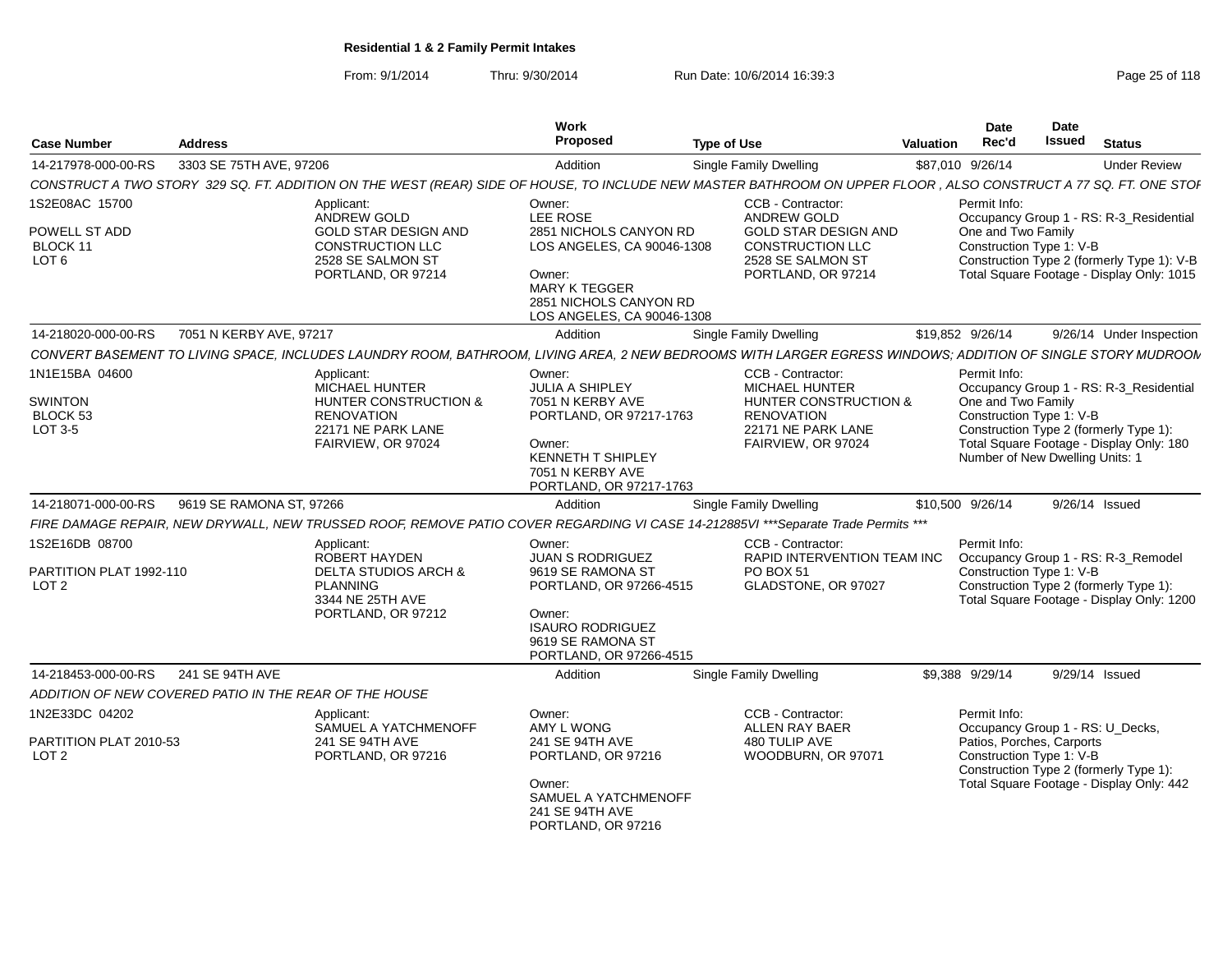From: 9/1/2014Thru: 9/30/2014 Run Date: 10/6/2014 16:39:3<br>
Page 26 of 118

| <b>Case Number</b>                                                                   | <b>Address</b>              |                                                                                                                                                                 | Work<br>Proposed                                                                                                                   | <b>Type of Use</b>                                                                    | <b>Valuation</b> | Date<br>Rec'd                                                                 | <b>Date</b><br><b>Issued</b> | <b>Status</b>                                                                                                          |
|--------------------------------------------------------------------------------------|-----------------------------|-----------------------------------------------------------------------------------------------------------------------------------------------------------------|------------------------------------------------------------------------------------------------------------------------------------|---------------------------------------------------------------------------------------|------------------|-------------------------------------------------------------------------------|------------------------------|------------------------------------------------------------------------------------------------------------------------|
| 14-218883-000-00-RS                                                                  | 7415 N MCKENNA AVE, 97203   |                                                                                                                                                                 | Addition                                                                                                                           | Single Family Dwelling                                                                |                  | \$13,895 9/29/14                                                              |                              | 9/29/14 Under Inspection                                                                                               |
|                                                                                      |                             | ADDITION-RAISE A PORTION OF THE ROOF BY 2', ADD BATHROOM/LAUNDRY TO MASTER BEDROOM AND CONVERT BASEMENT TO LIVING SPACE TO INCLUDE TWO NEW BEDROOMS, LAUNDRY    |                                                                                                                                    |                                                                                       |                  |                                                                               |                              |                                                                                                                        |
| 1N1E07DB 13500                                                                       |                             | Applicant:<br><b>DAVE AUSTIN</b>                                                                                                                                | Owner:<br>DAVE AUSTIN                                                                                                              | CCB - Contractor:<br>NETFISHER ENTERPRISES INC                                        |                  | Permit Info:                                                                  |                              | Occupancy Group 1 - RS: R-3_Remodel                                                                                    |
| MCKENNA PK<br><b>BLOCK7</b><br>LOT <sub>4</sub><br>DEFERRED ADDITIONAL TAX LIABILITY |                             | 6050 SW TAYLORS FERRY RD<br>PORTLAND, OR 97219-5628                                                                                                             | 6050 SW TAYLORS FERRY RD<br>PORTLAND, OR 97219-5628                                                                                | 4955 SW 153RD AVE<br>BEAVERTON, OR 97007                                              |                  | Construction Type 1: V-B                                                      |                              | Total Square Footage - Display Only: 378                                                                               |
| 14-219006-000-00-RS                                                                  | 5315 NE 37TH AVE, 97211     |                                                                                                                                                                 | Addition                                                                                                                           | <b>Single Family Dwelling</b>                                                         |                  | \$5,000 9/29/14                                                               |                              | 9/29/14 Issued                                                                                                         |
| PATIO COVER REPLACEMENT                                                              |                             |                                                                                                                                                                 |                                                                                                                                    |                                                                                       |                  |                                                                               |                              |                                                                                                                        |
| 1N1E24AB 00700<br>WILLAMETTE ADD                                                     |                             | Applicant:<br>TNT BUILDERS INC<br>35897 BRYANT DR SW                                                                                                            | Owner:<br><b>CYNTHIA G WALLACE</b><br>5315 NE 37TH AVE                                                                             | CCB - Contractor:<br>TNT BUILDERS INC<br>35897 BRYANT DR SW                           |                  | Permit Info:<br>Occupancy Group 1 - RS: U_Decks,<br>Patios, Porches, Carports |                              |                                                                                                                        |
| BLOCK 30<br>LOT 22&23                                                                |                             | ALBANY, OR 97321-7502                                                                                                                                           | PORTLAND, OR 97211-8003                                                                                                            | ALBANY, OR 97321-7502                                                                 |                  | Construction Type 1: V-B                                                      |                              | Construction Type 2 (formerly Type 1):<br>Total Square Footage - Display Only: 425                                     |
| 14-219179-000-00-RS                                                                  | 4615 N BORTHWICK AVE, 97217 |                                                                                                                                                                 | Addition                                                                                                                           | Single Family Dwelling                                                                |                  | \$9.877 9/30/14                                                               |                              | 10/3/14 Under Inspection                                                                                               |
|                                                                                      |                             | REMOVE EXISTING DECK FROM REAR OF EXISTING DWELLING, AND BUILD NEW COVERED PORCH.                                                                               |                                                                                                                                    |                                                                                       |                  |                                                                               |                              |                                                                                                                        |
| 1N1E22BD 08500<br><b>CLIFFORD ADD</b><br>BLOCK 10<br>LOT <sub>7</sub>                |                             | Applicant:<br>NEIL KELLY CO INC<br>804 N ALBERTA ST<br>PORTLAND, OR 97217-2693                                                                                  | Owner:<br><b>BENNETT E BARCH</b><br>4615 N BORTHWICK AVE<br>PORTLAND, OR 97217<br>Owner:<br>JOHN T SCHREMP<br>4615 N BORTHWICK AVE | CCB - Contractor:<br>NEIL KELLY CO INC<br>804 N ALBERTA ST<br>PORTLAND, OR 97217-2693 |                  | Permit Info:<br>Patios, Porches, Carports<br>Construction Type 1: V-B         |                              | Occupancy Group 1 - RS: U_Decks,<br>Construction Type 2 (formerly Type 1):<br>Total Square Footage - Display Only: 465 |
| 14-219260-000-00-RS                                                                  | 1933 NE 114TH AVE, 97220    |                                                                                                                                                                 | PORTLAND, OR 97217                                                                                                                 |                                                                                       |                  | \$144,917 9/30/14                                                             |                              | <b>Under Review</b>                                                                                                    |
|                                                                                      |                             |                                                                                                                                                                 | Addition                                                                                                                           | <b>Single Family Dwelling</b>                                                         |                  |                                                                               |                              |                                                                                                                        |
| 1N2E27DC 06900                                                                       |                             | MAJOR ADDITION TO SFR. REMOVE MOST EXISTING WALLS. ONLY CONCRETE SLAB AND WALLS ON NE SIDE OF THE HOUSE TO REMAIN. NEW ADDITION TO INCLUDE 3 BEDROOMS, 2 BATHS, |                                                                                                                                    |                                                                                       |                  | Permit Info:                                                                  |                              |                                                                                                                        |
| WARNERS ADD                                                                          |                             | Applicant:<br><b>VIC SEMCHUK</b><br>1919 SE 162ND AVE                                                                                                           | Owner:<br>ZHANNA V KOSHILKO<br>1933 NE 114TH AVE                                                                                   | Primary Contractor:<br>TO BID                                                         |                  | One and Two Family                                                            |                              | Occupancy Group 1 - RS: R-3_Residential                                                                                |
| <b>BLOCK 2</b><br>LOT <sub>3</sub>                                                   |                             | Portland, OR 97233                                                                                                                                              | PORTLAND, OR 97220-1916                                                                                                            |                                                                                       |                  | Construction Type 1: V-B                                                      |                              | Construction Type 2 (formerly Type 1): V-B<br>Total Square Footage - Display Only: 2185                                |
| 14-219568-000-00-RS                                                                  | 4160 NE ROYAL CT, 97213     |                                                                                                                                                                 | Addition                                                                                                                           | Single Family Dwelling                                                                |                  | \$170,614 9/30/14                                                             |                              | <b>Under Review</b>                                                                                                    |
|                                                                                      |                             | ADDITION TO SECOND LEVEL TO INCLUDE THREE NEW BEDROOMS, TWO NEW BATHROOMS AND NEW BALCONY; RECONFIGURE MAIN FLOOR LAYOUT; NEW BACK PATIO AND NEW FRONT POI      |                                                                                                                                    |                                                                                       |                  |                                                                               |                              |                                                                                                                        |
| 1N2E31BC 15900                                                                       |                             | Applicant:<br>STIPKALA CONSTRUCTION LLC                                                                                                                         | Owner:<br><b>GREGORY E STIPKALA</b>                                                                                                | CCB - Contractor:<br>STIPKALA CONSTRUCTION LLC                                        |                  | Permit Info:                                                                  |                              | Occupancy Group 1 - RS: R-3 Residential                                                                                |
| LAURELHURST<br>BLOCK 61<br>LOT <sub>7</sub>                                          |                             | 1048 NW ELOISE LANE<br>PORTLAND, OR 97229                                                                                                                       | 1048 NW ELOISE LN<br>PORTLAND, OR 97229                                                                                            | 1048 NW ELOISE LANE<br>PORTLAND, OR 97229                                             |                  | One and Two Family<br>Construction Type 1: V-B                                |                              | Construction Type 2 (formerly Type 1): V-B<br>Total Square Footage - Display Only: 2379                                |

**Total # of RS Addition permit intakes: 112**

**Total valuation of RS Addition permit intakes: \$6,012,929**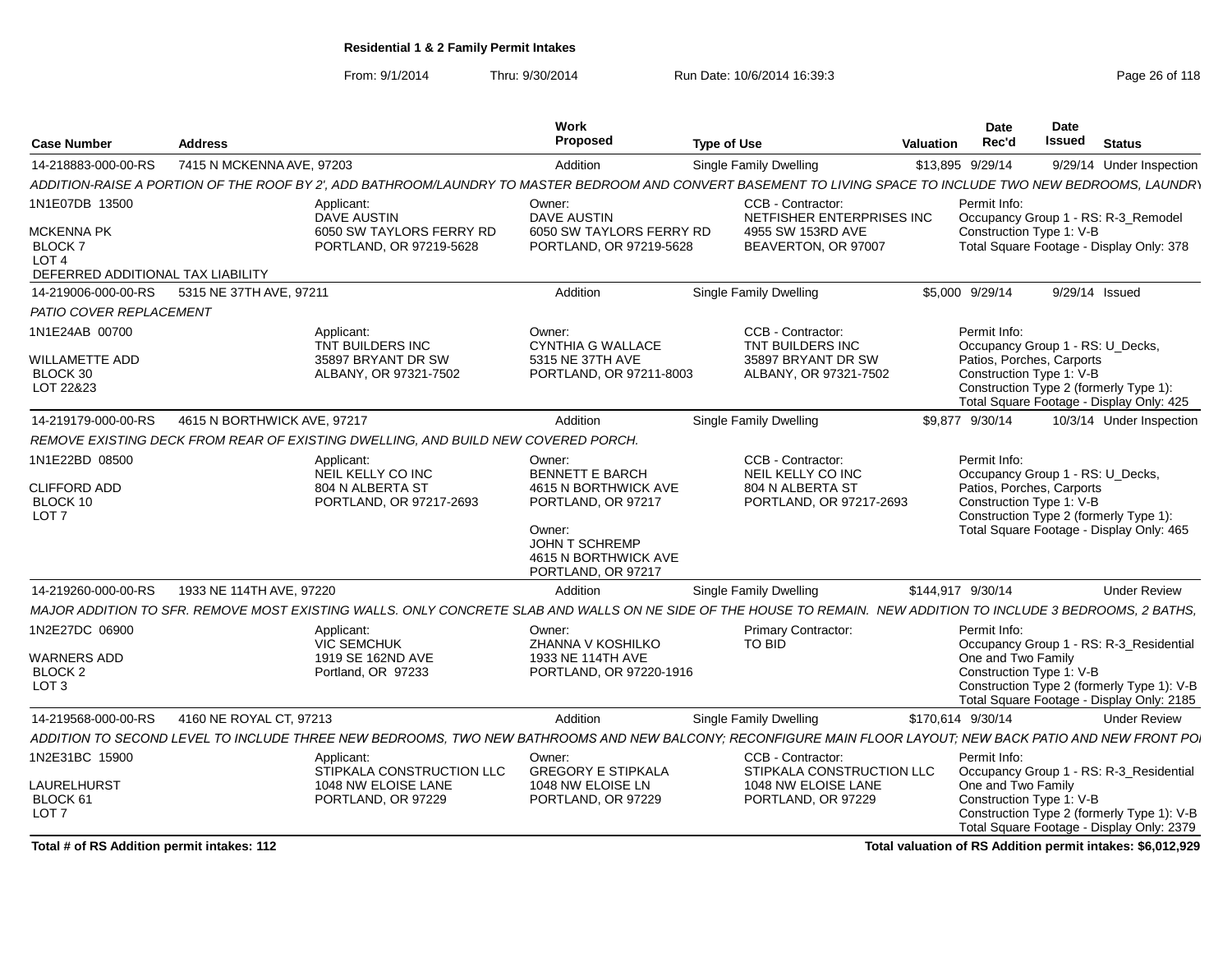From: 9/1/2014Thru: 9/30/2014 Run Date: 10/6/2014 16:39:3<br>
Page 27 of 118

| <b>Case Number</b>    | <b>Address</b>                                                                |                                                                                          | Work<br><b>Proposed</b>                                                                                                                                           | <b>Type of Use</b>                                                                                                                                                                                                                                                                     | <b>Valuation</b> | <b>Date</b><br>Rec'd                                                                              | <b>Date</b><br><b>Issued</b> | <b>Status</b>                                                                                                             |
|-----------------------|-------------------------------------------------------------------------------|------------------------------------------------------------------------------------------|-------------------------------------------------------------------------------------------------------------------------------------------------------------------|----------------------------------------------------------------------------------------------------------------------------------------------------------------------------------------------------------------------------------------------------------------------------------------|------------------|---------------------------------------------------------------------------------------------------|------------------------------|---------------------------------------------------------------------------------------------------------------------------|
| 14-201921-000-00-RS   | 4914 NE CAMPAIGN ST, 97218                                                    |                                                                                          | Alteration                                                                                                                                                        | <b>Accessory Dwelling Unit</b>                                                                                                                                                                                                                                                         |                  | \$40,000 9/2/14                                                                                   |                              | 9/2/14 Under Inspection                                                                                                   |
| CONVERT GARAGE TO ADU |                                                                               |                                                                                          |                                                                                                                                                                   |                                                                                                                                                                                                                                                                                        |                  |                                                                                                   |                              |                                                                                                                           |
| 1N2E19CA 02800        |                                                                               | Applicant:<br>KEVIN FISCHER<br>4803 NE 32ND AVE<br>PORTLAND OR 97211                     | Owner:<br>LESLIE HEILBRUNN<br>4340 NE 49TH AVE<br>PORTLAND, OR 97218<br>Owner:<br>JOHN ECKENRODE<br>4340 NE 49TH AVE<br>PORTLAND, OR 97218                        | CCB - Contractor:<br>HAMMER AND HAND INC<br>1020 SE HARRISON<br>PORTLAND, OR 97214<br>CCB - Contractor:<br>DEKORTE ELECTRIC INC<br>5331 SW MACADAM AVE, SUITE<br>258-113<br>PORTLAND OR 97239<br>CCB - Contractor:<br>D & F PLUMBING CO<br>4636 N ALBINA AVE<br>PORTLAND OR 97217-3099 |                  | Permit Info:<br>One and Two Family<br>Construction Type 1: V-B<br>Number of New Dwelling Units: 1 |                              | Occupancy Group 1 - RS: R-3_Residential<br>Construction Type 2 (formerly Type 1):                                         |
| 14-205944-000-00-RS   |                                                                               | 4023 SW DOWNS VIEW CT - Unit B, 97221                                                    | Alteration                                                                                                                                                        | <b>Accessory Dwelling Unit</b>                                                                                                                                                                                                                                                         |                  | \$15,000 9/8/14                                                                                   |                              | $9/8/14$ Issued                                                                                                           |
|                       |                                                                               |                                                                                          |                                                                                                                                                                   | CONVERT EXISTING 2 STORY GARAGE TO ACCESSORY DWELLING UNIT, GARAGE BAY TO REMAIN BELOW, UPPER LEVEL TO BE ADU WITH STUIDO LIVING AREA, KITCHENETTE AND RESTROO.                                                                                                                        |                  |                                                                                                   |                              |                                                                                                                           |
| 1S1E08BC 04200        |                                                                               | Applicant:<br>DARLENE G STUTTE<br>4028 SW PATTON RD<br>PORTLAND, OR 97221-3143           | Owner:<br>DARLENE G STUTTE<br>4028 SW PATTON RD<br>PORTLAND, OR 97221-3143                                                                                        |                                                                                                                                                                                                                                                                                        |                  | Permit Info:<br>Construction Type 1: V-B<br>Number of New Dwelling Units: 1                       |                              | Occupancy Group 1 - RS: R-3_Remodel<br>Construction Type 2 (formerly Type 1):<br>Total Square Footage - Display Only: 416 |
| 14-206785-000-00-RS   | 5515 SE STARK ST - Unit B, 97215<br>CONVERT GARAGE TO ACCESSORY DWELLING UNIT |                                                                                          | Alteration                                                                                                                                                        | <b>Accessory Dwelling Unit</b>                                                                                                                                                                                                                                                         |                  | \$17,500 9/12/14                                                                                  |                              | 9/12/14 Issued                                                                                                            |
| 1N2E31DC 10200        |                                                                               | Applicant:<br>RICHARD A III MOORE<br>5515 SE STARK ST<br>PORTLAND, OR 97215              | Owner:<br>RICHARD A III MOORE<br>5515 SE STARK ST<br>PORTLAND, OR 97215                                                                                           |                                                                                                                                                                                                                                                                                        |                  | Permit Info:<br>One and Two Family<br>Construction Type 1: V-B<br>Number of New Dwelling Units: 1 |                              | Occupancy Group 1 - RS: R-3 Residential<br>Construction Type 2 (formerly Type 1):                                         |
| 14-209206-000-00-RS   | 3763 SE GRANT ST - Unit B, 97214                                              |                                                                                          | Alteration                                                                                                                                                        | <b>Accessory Dwelling Unit</b>                                                                                                                                                                                                                                                         |                  | \$500 9/8/14                                                                                      |                              | $9/8/14$ Issued                                                                                                           |
|                       |                                                                               | SOLAR INSTALLATION - 5.23KW PV ROOF MOUNTED SYSTEM - PRESCRIPTIVE                        |                                                                                                                                                                   |                                                                                                                                                                                                                                                                                        |                  |                                                                                                   |                              |                                                                                                                           |
| 1S1E01DD 23300        |                                                                               | Applicant:<br>ROSE WOOFENDEN<br><b>NEIL KELLY</b><br>804 N ALBERTA<br>PORTLAND, OR 97217 | Owner:<br>PATRICIA S DES CHENE<br>191 HAWKS VIEW RD<br>WOODLAND, WA 98674-9247<br>Owner:<br><b>GRANT E SAWYER</b><br>191 HAWKS VIEW RD<br>WOODLAND, WA 98674-9247 | CCB - Contractor:<br>NEIL KELLY CO INC<br>804 N ALBERTA ST<br>PORTLAND, OR 97217-2693                                                                                                                                                                                                  |                  | Permit Info:<br>One and Two Family<br>Construction Type 1: V-B                                    |                              | Occupancy Group 1 - RS: R-3_Residential<br>Construction Type 2 (formerly Type 1):                                         |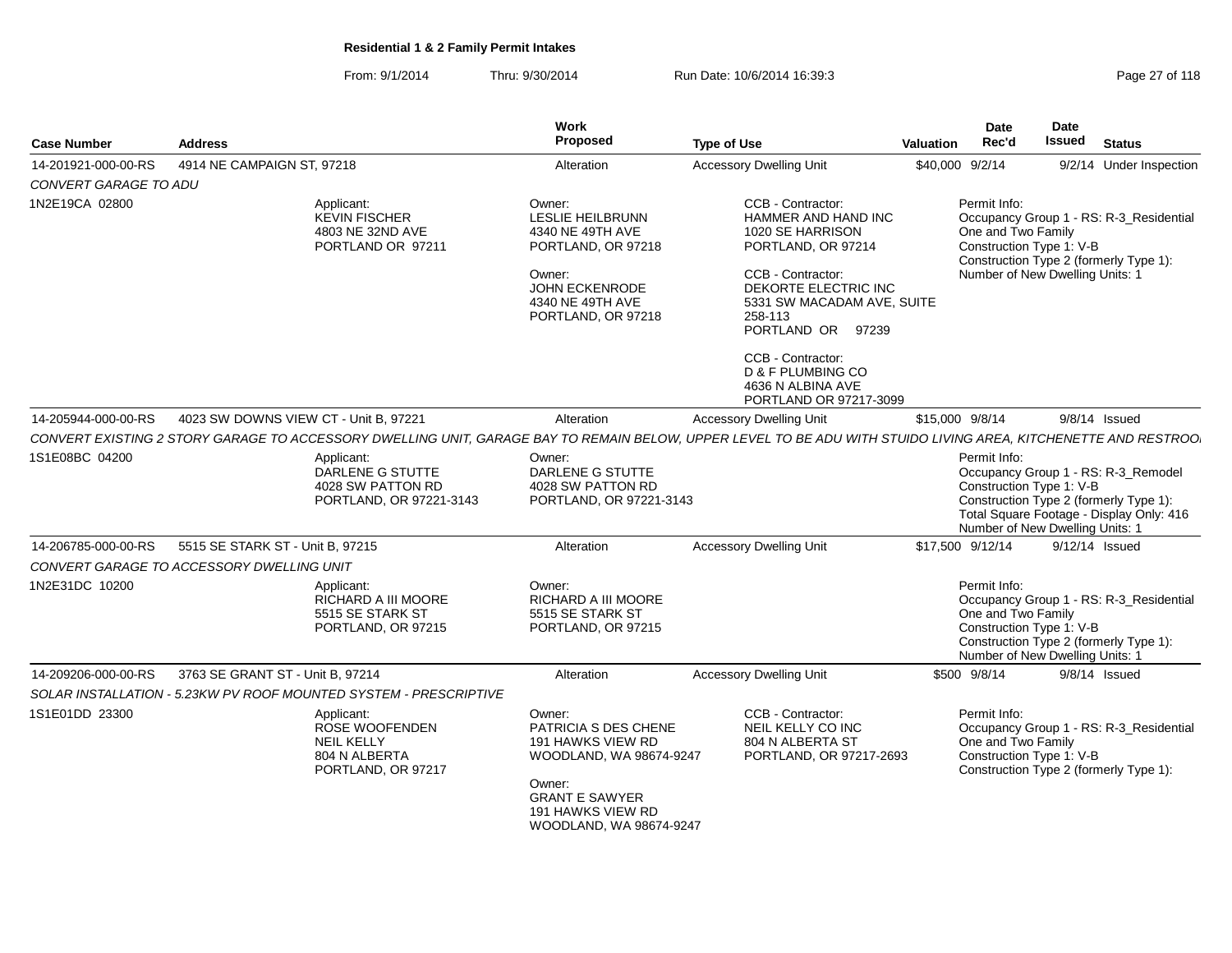From: 9/1/2014Thru: 9/30/2014 Run Date: 10/6/2014 16:39:3<br>
Page 28 of 118

|                                                                         |                                                      |                                                                                                      | <b>Work</b>                                                                                                                              |                    |                                                                                                                                |                  | <b>Date</b>                                                                                               | <b>Date</b>   |                                                                                                                           |
|-------------------------------------------------------------------------|------------------------------------------------------|------------------------------------------------------------------------------------------------------|------------------------------------------------------------------------------------------------------------------------------------------|--------------------|--------------------------------------------------------------------------------------------------------------------------------|------------------|-----------------------------------------------------------------------------------------------------------|---------------|---------------------------------------------------------------------------------------------------------------------------|
| <b>Case Number</b>                                                      | <b>Address</b>                                       |                                                                                                      | <b>Proposed</b>                                                                                                                          | <b>Type of Use</b> |                                                                                                                                | <b>Valuation</b> | Rec'd                                                                                                     | <b>Issued</b> | <b>Status</b>                                                                                                             |
| 14-210028-000-00-RS                                                     | 3319 SE 49TH AVE, 97206                              |                                                                                                      | Alteration                                                                                                                               |                    | <b>Accessory Dwelling Unit</b>                                                                                                 |                  | $$1$ 9/11/14                                                                                              |               | <b>Under Review</b>                                                                                                       |
|                                                                         | CONVERT EXISTING SFR TO ADU; NO CHANGES TO STRUCTURE |                                                                                                      |                                                                                                                                          |                    |                                                                                                                                |                  |                                                                                                           |               |                                                                                                                           |
| 1S2E07BD 12100<br>CRESTON<br>BLOCK 10<br><b>LOT 10</b>                  |                                                      | Applicant:<br>MCTAGGART PROPERTIES 2348<br><b>LLC</b><br>3021 SE 56TH AVE<br>PORTLAND, OR 97206      | Owner:<br>MCTAGGART PROPERTIES 2348<br><b>LLC</b><br>3021 SE 56TH AVE<br>PORTLAND, OR 97206                                              |                    | CCB - Contractor:<br><b>EMMERT INTERNATIONAL</b><br>11811 SE HWY 212<br>CLACKAMAS, OR 97015                                    |                  | Permit Info:<br>One and Two Family<br>Construction Type 1: V-B                                            |               | Occupancy Group 1 - RS: R-3_Residential<br>Construction Type 2 (formerly Type 1):                                         |
| 14-217850-000-00-RS                                                     | 6130 SW BRUGGER ST - Unit B, 97219                   |                                                                                                      | Alteration                                                                                                                               |                    | <b>Accessory Dwelling Unit</b>                                                                                                 |                  | \$500 9/25/14                                                                                             |               | 9/25/14 Issued                                                                                                            |
| SOLAR - NEW 4.4KW ROOFTOP PV SYSTEM                                     |                                                      |                                                                                                      |                                                                                                                                          |                    |                                                                                                                                |                  |                                                                                                           |               |                                                                                                                           |
| 1S1E30BC 07700                                                          |                                                      | Applicant:<br>SUNLIGHT SOLAR ENERGY INC<br>615 SE GLENWOOD DR., STE 120<br><b>BEND OR 97701</b>      | Owner:<br>MICHAEL F HAYAKAWA<br>6130 SW BRUGGER ST<br>PORTLAND, OR 97219-4929                                                            |                    | CCB - Contractor:<br>SUNLIGHT SOLAR ENERGY INC<br>615 SE GLENWOOD DR., STE 120<br><b>BEND OR 97701</b>                         |                  | Permit Info:<br>One and Two Family<br>Construction Type 1: V-B                                            |               | Occupancy Group 1 - RS: R-3_Residential<br>Construction Type 2 (formerly Type 1):                                         |
| 14-204009-000-00-RS                                                     | 8233 NE TILLAMOOK ST - Unit A, 97220                 |                                                                                                      | Alteration                                                                                                                               |                    | <b>Accessory Structure</b>                                                                                                     |                  | \$7,000 9/24/14                                                                                           |               | 9/24/14 Issued                                                                                                            |
|                                                                         |                                                      | LEGALIZE CONVERSION OF GARAGE TO ACCESSORY STRUCTURE AND REPAIR FIRE DAMAGE (STORAGE ONLY).          |                                                                                                                                          |                    |                                                                                                                                |                  |                                                                                                           |               |                                                                                                                           |
| 1N2E28CB 08900<br>KAUFFMANS ADD<br><b>BLOCK1</b><br>LOT 7               |                                                      | Applicant:<br>Robert Hayden<br><b>YBA Architects</b><br>3344 NE 25th Avenue<br>Portland, OR 97212    | Owner:<br>LINDA A MONTEBLANCO<br>8233 NE TILLAMOOK ST<br>PORTLAND, OR 97220-5558                                                         |                    | CCB - Contractor:<br>DEFIANT CONSTRUCTION LLC<br>2223 SE 89TH AVE<br>PORTLAND, OR 97216                                        |                  | Permit Info:<br>Occupancy Group 1 - RS: U Private<br>Garage\Utility Misc.<br>Construction Type 1: V-B     |               | Construction Type 2 (formerly Type 1):                                                                                    |
| 14-211693-000-00-RS                                                     | 4021 N BORTHWICK AVE, 97227                          |                                                                                                      | Alteration                                                                                                                               |                    | <b>Accessory Structure</b>                                                                                                     |                  | \$17,645 9/15/14                                                                                          |               | 9/15/14 Under Inspection                                                                                                  |
|                                                                         |                                                      | CONVERT GARAGE TO ART STUDIOS, ADD BATHROOM AND UTILITY SINK **PLUMBING PERMIT OBTAINED SEPARATELY** |                                                                                                                                          |                    |                                                                                                                                |                  |                                                                                                           |               |                                                                                                                           |
| 1N1E22CA 12200<br><b>CENTRAL ALBINA</b><br>BLOCK 18<br>LOT <sub>6</sub> |                                                      | Applicant:<br><b>WALT QUADE</b><br>6110 NE 53RD PL<br>PORTLAND, OR 97218                             | Owner:<br>MARILYN R VON WALDNER<br>4021 N BORTHWICK AVE<br>PORTLAND, OR 97227<br>Owner:<br><b>MARIAH D UREEL</b><br>4021 N BORTHWICK AVE |                    | CCB - Contractor:<br>MICHAEL WILLIAM CORBIN<br>6220 NE GOING ST<br>PORTLAND, OR 97218                                          |                  | Permit Info:<br>Construction Type 1: V-B                                                                  |               | Occupancy Group 1 - RS: R-3_Remodel<br>Construction Type 2 (formerly Type 1):<br>Total Square Footage - Display Only: 480 |
|                                                                         |                                                      |                                                                                                      | PORTLAND, OR 97227                                                                                                                       |                    |                                                                                                                                |                  |                                                                                                           |               |                                                                                                                           |
| 14-176820-REV-01-RS                                                     | 9416 SW 4TH AVE, 97219                               |                                                                                                      | Alteration                                                                                                                               |                    | Decks, Fences, Retaining Walls                                                                                                 |                  | \$9/18/14                                                                                                 | 9/18/14 Final |                                                                                                                           |
| REVISION TO CHANGE SIZE OF THE SCREW                                    |                                                      |                                                                                                      |                                                                                                                                          |                    |                                                                                                                                |                  |                                                                                                           |               |                                                                                                                           |
| 1S1E28AD 01400<br>COLLINS VIEW TR<br>BLOCK 11<br><b>LOT 8&amp;9</b>     |                                                      | Applicant:<br><b>MIKE MONTGOMERY</b><br>5531 SW BUDDINGTON ST<br>PORTLAND, OR 97219                  | Owner:<br><b>RENEE MOULUN</b><br>9416 SW 4TH AVE<br>PORTLAND, OR 97219-4819                                                              |                    | CCB - Contractor:<br><b>MITICA LEONTESCU</b><br><b>CREATIVE FENCES &amp; DECKS INC</b><br>14782 SW FERN ST<br>TIGARD, OR 97225 |                  | Permit Info:<br>Occupancy Group 1 - RS: U_Decks,<br>Patios, Porches, Carports<br>Construction Type 1: V-B |               | Construction Type 2 (formerly Type 1):<br>Total Square Footage - Display Only: 540                                        |
| 14-207854-000-00-RS                                                     | 8307 SW 7TH AVE, 97219                               |                                                                                                      | Alteration                                                                                                                               |                    | Decks, Fences, Retaining Walls                                                                                                 |                  | \$648 9/4/14                                                                                              |               | $9/4/14$ Issued                                                                                                           |
|                                                                         |                                                      | REPLACE 12 FT LONGPORTION OF FENCE ON SOUTH SIDE AND ADD ADDITIONAL 2 FT TO CREATE 8 FT HIGH FENCE.  |                                                                                                                                          |                    |                                                                                                                                |                  |                                                                                                           |               |                                                                                                                           |
| 1S1E21DD 03300<br><b>CARSON HTS</b>                                     |                                                      | Applicant:<br><b>JAIME PLACERES</b><br>8307 SW 7TH AVE                                               | Owner:<br><b>JAIME PLACERES</b><br>8307 SW 7TH AVE                                                                                       |                    |                                                                                                                                |                  | Permit Info:<br>Occupancy Group 1 - RS: U_Decks,<br>Patios, Porches, Carports                             |               |                                                                                                                           |
| BLOCK <sub>22</sub><br>LOT <sub>5</sub>                                 |                                                      | PORTLAND, OR 97219                                                                                   | PORTLAND, OR 97219                                                                                                                       |                    |                                                                                                                                |                  | Construction Type 1: V-B                                                                                  |               | Construction Type 2 (formerly Type 1):                                                                                    |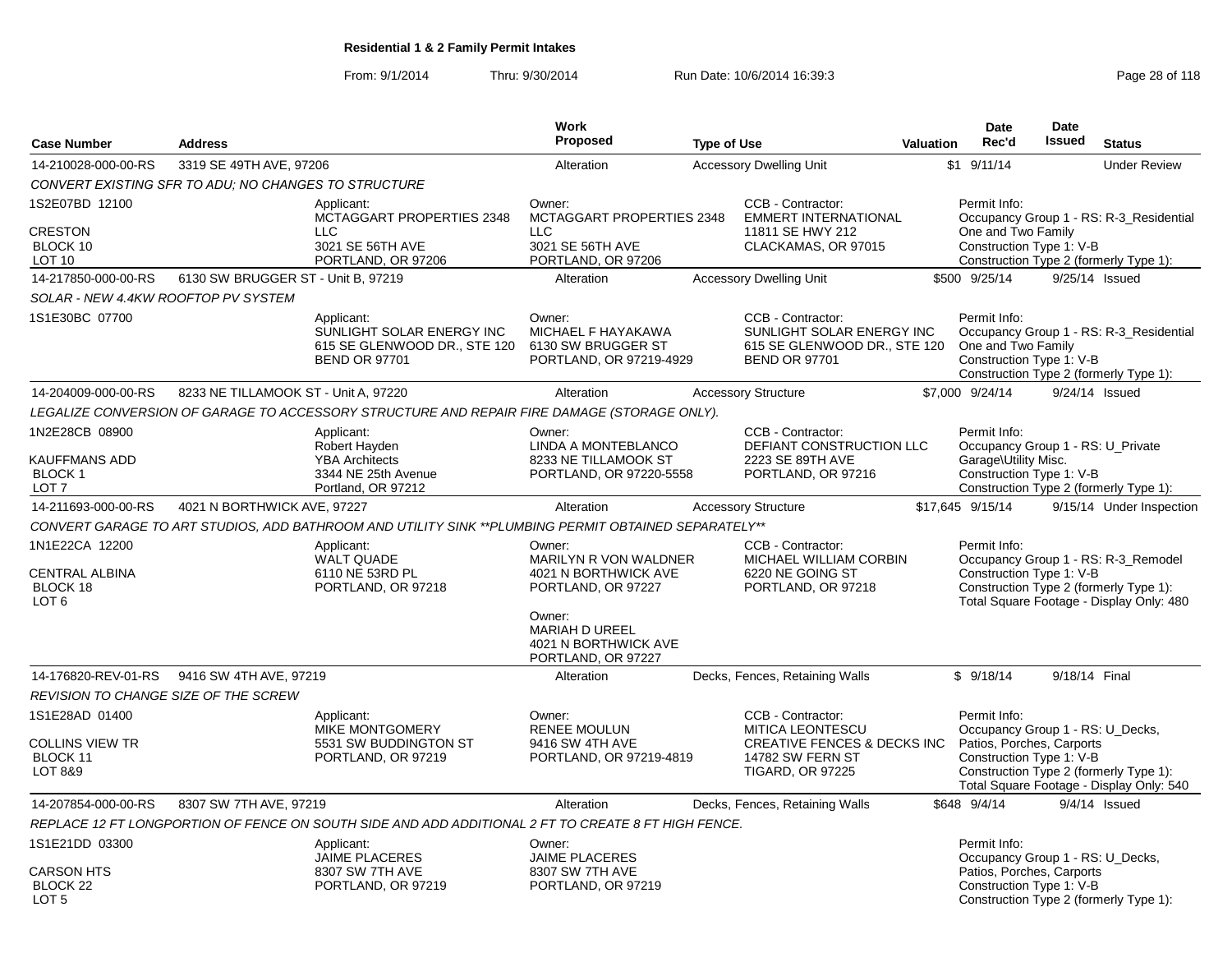From: 9/1/2014Thru: 9/30/2014 **Run Date: 10/6/2014 16:39:3** Page 2014 16:39:3

| Page 29 of 118 |  |  |  |
|----------------|--|--|--|
|----------------|--|--|--|

| <b>Case Number</b>                                                              | <b>Address</b>                                                                                                                                                     | <b>Work</b><br>Proposed                                                                                               | <b>Type of Use</b>                                                                                               | Valuation | <b>Date</b><br>Rec'd                 | <b>Date</b><br><b>Issued</b><br><b>Status</b>                                                           |
|---------------------------------------------------------------------------------|--------------------------------------------------------------------------------------------------------------------------------------------------------------------|-----------------------------------------------------------------------------------------------------------------------|------------------------------------------------------------------------------------------------------------------|-----------|--------------------------------------|---------------------------------------------------------------------------------------------------------|
| 14-208459-000-00-RS                                                             | 3014 NE 36TH AVE, 97212                                                                                                                                            | Alteration                                                                                                            | Decks, Fences, Retaining Walls                                                                                   |           | \$50,000 9/5/14                      | <b>Under Review</b>                                                                                     |
|                                                                                 | REPAIR EXISTING RETAINING WALL AT REAR PROPERTY LINE, 8' TALL AT MAX HEIGHT*RESPONSE TO HS CASE 14-166399HS*                                                       |                                                                                                                       |                                                                                                                  |           |                                      |                                                                                                         |
| 1N1E25AB 13900<br><b>MARYLAND HTS</b><br>BLOCK <sub>9</sub><br>LOT <sub>9</sub> | Applicant:<br><b>MIKE JOHNSON</b><br>MILLER CONSULTING ENGINEERS 3014 NE 36TH AVE<br>9570 SW BARBUR BLVD<br>PORTLAND, OR 97219                                     | Owner:<br><b>STEVEN K GAGNON</b><br>PORTLAND, OR 97212-2836<br>Owner:                                                 | CCB - Contractor:<br>PETER KARP<br>PLI SYSTEMS INC<br>3045 SE 61ST CT<br>HILLSBORO, OR 97123                     |           | Permit Info:<br>Garage\Utility Misc. | Occupancy Group 1 - RS: U_Private<br>Construction Type 1: V-B<br>Construction Type 2 (formerly Type 1): |
|                                                                                 |                                                                                                                                                                    | PAULA M GAGNON<br>3014 NE 36TH AVE<br>PORTLAND, OR 97212-2836                                                         |                                                                                                                  |           |                                      |                                                                                                         |
| 14-208764-000-00-RS                                                             | 4945 SW 18TH PL, 97201                                                                                                                                             | Alteration                                                                                                            | Decks, Fences, Retaining Walls                                                                                   |           | \$10,000 9/5/14                      | 9/5/14 Under Inspection                                                                                 |
| <b>REPLACE EXISTING DECK</b>                                                    |                                                                                                                                                                    |                                                                                                                       |                                                                                                                  |           |                                      |                                                                                                         |
| 1S1E16BB 08500                                                                  | Applicant:<br><b>RICKS CUSTOM FENCING &amp;</b>                                                                                                                    | Owner:<br><b>ROBERT A LINER</b>                                                                                       | CCB - Contractor:<br><b>RICKS CUSTOM FENCING &amp;</b>                                                           |           | Permit Info:                         | Occupancy Group 1 - RS: U_Decks,                                                                        |
| <b>TYROL HTS</b><br>LOT 4 EXC NWLY 4'                                           | <b>DECKING INC</b><br>4543 SE TV HIGHWAY<br>HILLSBORO, OR 97123                                                                                                    | 4945 SW 18TH PL<br>PORTLAND, OR 97239-2180<br>Owner:<br>DONNA R SCHMITT<br>4945 SW 18TH PL<br>PORTLAND, OR 97239-2180 | <b>DECKING INC</b><br>4543 SE TV HIGHWAY<br>HILLSBORO, OR 97123                                                  |           |                                      | Patios, Porches, Carports<br>Construction Type 1: V-B<br>Construction Type 2 (formerly Type 1):         |
| 14-211425-000-00-RS                                                             | 4414 SW SEMLER WAY                                                                                                                                                 | Alteration                                                                                                            | Decks, Fences, Retaining Walls                                                                                   |           | \$3,000 9/11/14                      | 9/11/14 Issued                                                                                          |
|                                                                                 | REPLACE EXISTING 10' TALL SITE WALL WITH 8 FT TALL, CONCRETE SITE WALL. EXISTING STUCCO WALL AT NW CORNER OF PROPERTY TO REMAIN, SIT WALLS WRAP AROUND YARD FOR PF |                                                                                                                       |                                                                                                                  |           |                                      |                                                                                                         |
| 1S1E07CC 01502<br><b>SEMLER PARK</b><br>LOT <sub>2</sub><br>INC UND INT TRACT A | Applicant:<br>TIMUR TURSUNBAEV<br>TIMURLAND CONSTRUCTION LLC<br>17646 SE TIBBETTS ST<br>PORTLAND OR 97236                                                          | Owner:<br><b>ROBERT ELSASSER</b><br>4414 SW SEMLER WAY<br>PORTLAND, OR 97221                                          | CCB - Contractor:<br>TIMUR TURSUNBAEV<br>TIMURLAND CONSTRUCTION LLC<br>17646 SE TIBBETTS ST<br>PORTLAND OR 97236 |           | Permit Info:<br>Garage\Utility Misc. | Occupancy Group 1 - RS: U_Private<br>Construction Type 1: V-B<br>Construction Type 2 (formerly Type 1): |
|                                                                                 |                                                                                                                                                                    | Owner:<br><b>RONALD PIERRE-LOUIS</b><br>4414 SW SEMLER WAY<br>PORTLAND, OR 97221                                      |                                                                                                                  |           |                                      |                                                                                                         |
| 14-212349-000-00-RS                                                             | 905 NE SUMNER ST, 97211                                                                                                                                            | Alteration                                                                                                            | Decks, Fences, Retaining Walls                                                                                   |           | \$1,500 9/15/14                      | 9/15/14 Under Inspection                                                                                |
|                                                                                 | REPLACE BACK DECK AND STAIRS, REPLACE FRONT STAIRS- SAME SIZE & SAME LOCATION                                                                                      |                                                                                                                       |                                                                                                                  |           |                                      |                                                                                                         |
| 1N1E23BA 14400                                                                  | Applicant:<br>PHILLIP CASEY                                                                                                                                        | Owner:<br>PHILLIP CASEY                                                                                               |                                                                                                                  |           | Permit Info:                         | Occupancy Group 1 - RS: U_Decks,                                                                        |
| <b>FLORENCE HTS</b><br><b>BLOCK1</b><br>W 20' OF LOT 12<br>LOT <sub>13</sub>    | 2715 NE 164TH PL<br>VANCOUVER, WA 98684                                                                                                                            | 2715 NE 164TH PL<br>VANCOUVER, WA 98684                                                                               |                                                                                                                  |           |                                      | Patios, Porches, Carports<br>Construction Type 1: V-B<br>Construction Type 2 (formerly Type 1):         |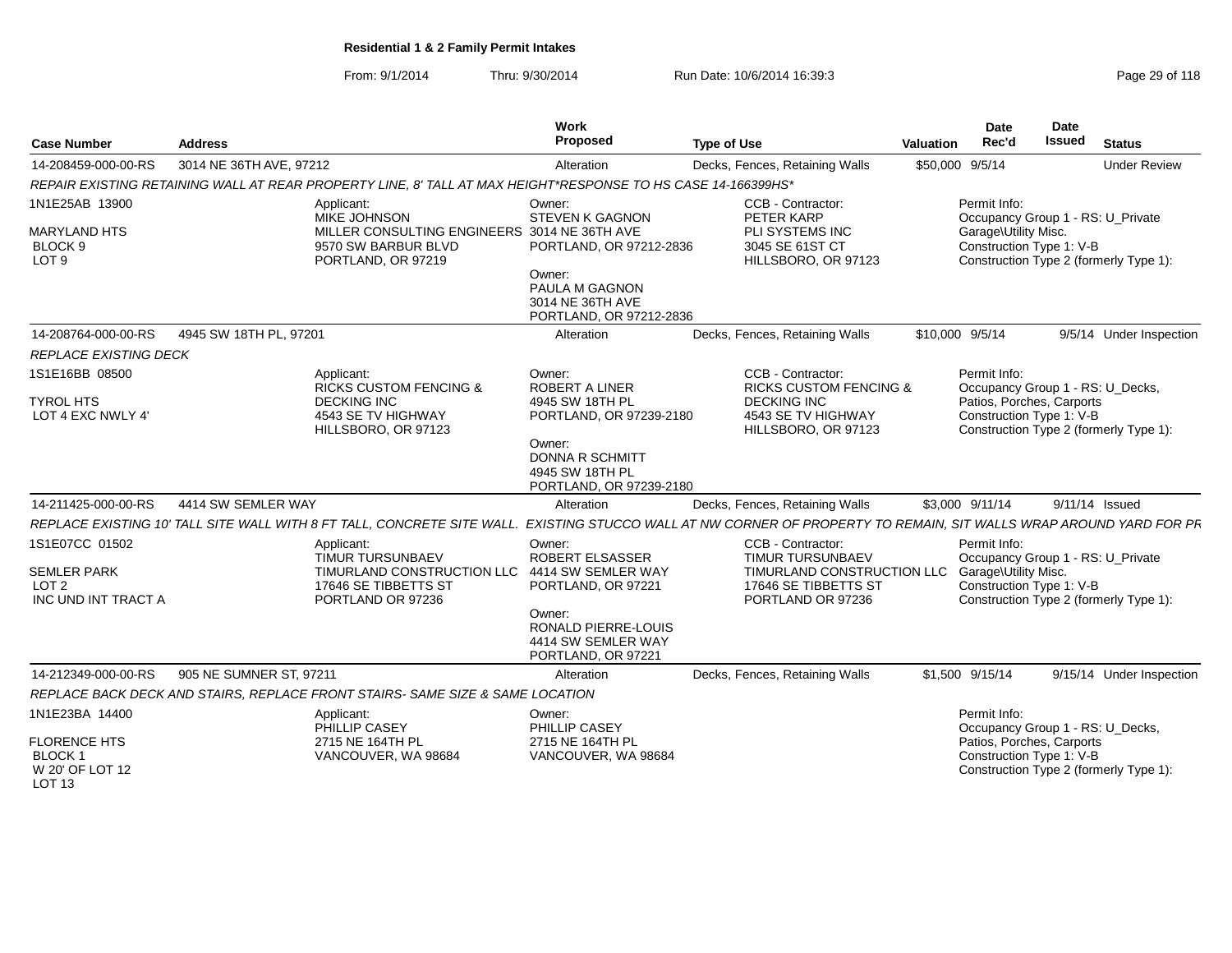From: 9/1/2014Thru: 9/30/2014 Run Date: 10/6/2014 16:39:3<br>
Page 30 of 118

| <b>Case Number</b>                                              | <b>Address</b>                                  |                                                                                         | Work<br>Proposed                                                                                            | <b>Type of Use</b>                                                                                                                             | <b>Valuation</b> | <b>Date</b><br>Rec'd                                                  | Date<br>Issued | <b>Status</b>                                                                      |
|-----------------------------------------------------------------|-------------------------------------------------|-----------------------------------------------------------------------------------------|-------------------------------------------------------------------------------------------------------------|------------------------------------------------------------------------------------------------------------------------------------------------|------------------|-----------------------------------------------------------------------|----------------|------------------------------------------------------------------------------------|
| 14-212638-000-00-RS                                             | 2525 SW MONTGOMERY DR, 97201                    |                                                                                         | Alteration                                                                                                  | Decks, Fences, Retaining Walls                                                                                                                 |                  | \$15,000 9/15/14                                                      |                | 9/15/14 Under Inspection                                                           |
|                                                                 | REPLACE EXISTING DECKS AT SOUTH CORNER OF HOUSE |                                                                                         |                                                                                                             |                                                                                                                                                |                  |                                                                       |                |                                                                                    |
| 1S1E05DD 04200                                                  |                                                 | Applicant:<br>SHEPARD PAINTING, LLC.                                                    | Owner:<br>CHRISTOPHER W JONES                                                                               | CCB - Contractor:<br>SHEPARD PAINTING, LLC.                                                                                                    |                  | Permit Info:<br>Occupancy Group 1 - RS: U_Decks,                      |                |                                                                                    |
| SMITHS ADD TO P<br><b>BLOCK B</b><br>LOT 1 TL 4200              |                                                 | P.O. BOX 182<br>LAKE OSWEGO, OR 97034                                                   | 677 SWARTHMORE AVE<br>Owner:<br>ANGELA R COOK-JONES<br>677 SWARTHMORE AVE<br>PACIFIC PALISADES, CA 90272-43 | P.O. BOX 182<br>PACIFIC PALISADES, CA 90272-43 LAKE OSWEGO, OR 97034                                                                           |                  | Patios, Porches, Carports<br>Construction Type 1: V-B                 |                | Construction Type 2 (formerly Type 1):<br>Total Square Footage - Display Only: 328 |
| 14-214643-000-00-RS                                             | 4118 SW VIEW POINT TER, 97201                   |                                                                                         | Alteration                                                                                                  | Decks, Fences, Retaining Walls                                                                                                                 |                  | \$10,000 9/18/14                                                      |                | 9/18/14 Under Inspection                                                           |
|                                                                 | REPLACE RETAINING WALL AT BACK YARD, 5'-6" TALL |                                                                                         |                                                                                                             |                                                                                                                                                |                  |                                                                       |                |                                                                                    |
| 1S1E10CC 00400<br>PORTLAND HMSTD<br>BLOCK <sub>6</sub>          |                                                 | Applicant:<br>MANUEL J LEON<br><b>MLEON CONSTRUCTION</b><br>315 NW 107TH AVE            | Owner:<br><b>MARK J MCNAMARA</b><br>4118 SW VIEW POINT TER<br>PORTLAND, OR 97239-4121                       | CCB - Contractor:<br><b>MANUEL J LEON</b><br><b>MLEON CONSTRUCTION</b><br>315 NW 107TH AVE                                                     |                  | Permit Info:<br>Construction Type 1: V-B                              |                | Construction Type 2 (formerly Type 1):                                             |
| LOT 4 TL 400                                                    |                                                 | PORTLAND, OR 97229-0000                                                                 |                                                                                                             | PORTLAND, OR 97229-0000                                                                                                                        |                  |                                                                       |                |                                                                                    |
| 14-217680-000-00-RS                                             | 5108 SW VERMONT ST                              |                                                                                         | Alteration                                                                                                  | Decks, Fences, Retaining Walls                                                                                                                 |                  | \$5,000 9/25/14                                                       |                | 9/25/14 Under Inspection                                                           |
|                                                                 | REPLACE EXISTING ELEVATED DECK AT REAR OF HOUSE |                                                                                         |                                                                                                             |                                                                                                                                                |                  |                                                                       |                |                                                                                    |
| 1S1E19AB 00501<br>PARTITION PLAT 2009-34<br>LOT <sub>1</sub>    |                                                 | Applicant:<br>SPH INVESTMENTS LLC<br>12030 SW LESSER RD<br>PORTLAND, OR 97219-7063      | Owner:<br><b>SPH INVESTMENTS LLC</b><br>12030 SW LESSER RD<br>PORTLAND, OR 97219-7063                       | CCB - Contractor:<br>BECKERICH CONSTRUCTION, INC. Occupancy Group 1 - RS: U_Decks,<br>265 S 12TH ST<br>ST HELENS, OR 97051                     |                  | Permit Info:<br>Patios, Porches, Carports<br>Construction Type 1: V-B |                | Construction Type 2 (formerly Type 1):                                             |
| 08-179423-REV-01-RS                                             | 10140 NW 107TH AVE, 97231                       |                                                                                         | Alteration                                                                                                  | <b>Duplex</b>                                                                                                                                  |                  | \$400 9/5/14                                                          |                | $9/5/14$ Issued                                                                    |
|                                                                 |                                                 | ADDED VALUE REVISION TO UNDERPIN 6INCHES UNDER CHIMNEY AND UNDER FOOTING PLUS STEM WALL |                                                                                                             |                                                                                                                                                |                  |                                                                       |                |                                                                                    |
| 1N1W03DA 01400<br><b>CLARK TERR</b><br>BLOCK 6<br>LOT 9 TL 1400 |                                                 | Applicant:<br>JAMES E DETHLOFF<br>1151 NE FALOME RD<br>PORTLAND, OR 97211               | Owner:<br>JAMES E DETHLOFF<br>1151 NE FALOME RD<br>PORTLAND, OR 97211                                       |                                                                                                                                                |                  | Permit Info:<br>One and Two Family<br>Construction Type 1: V-B        |                | Occupancy Group 1 - RS: R-3_Residential<br>Construction Type 2 (formerly Type 1):  |
|                                                                 |                                                 |                                                                                         | Owner:<br>SHIRLY A DETHLOFF<br>1151 NE FALOME RD<br>PORTLAND, OR 97211                                      |                                                                                                                                                |                  |                                                                       |                |                                                                                    |
| 14-207781-000-00-RS                                             | 2231 SE BELMONT ST, 97214                       |                                                                                         | Alteration                                                                                                  | <b>Duplex</b>                                                                                                                                  |                  | \$1,500 9/5/14                                                        |                | Approved to Issue                                                                  |
|                                                                 |                                                 |                                                                                         |                                                                                                             | REMOVE ENCLOSED PORCH AND EXTERIOR STAIRS ON NORTH SIDE. INFILL BASEMENT DOORS TO BOTH UNITS. REBUILD WITH FLUSH EXTERIOR WALL AND PORCH SLAB. |                  |                                                                       |                |                                                                                    |
| 1S1E02AA 06000                                                  |                                                 | Applicant:<br>MIKE MONTGOMERY<br>5531 SW BUDDINGTON ST<br>PORTLAND, OR 97219            | Owner:<br>2230 SE MORRISON LLC<br>2525 NE GLISAN ST #100<br>PORTLAND, OR 97232-2325                         |                                                                                                                                                |                  | Permit Info:<br>One and Two Family<br>Construction Type 1: V-B        |                | Occupancy Group 1 - RS: R-3_Residential<br>Construction Type 2 (formerly Type 1):  |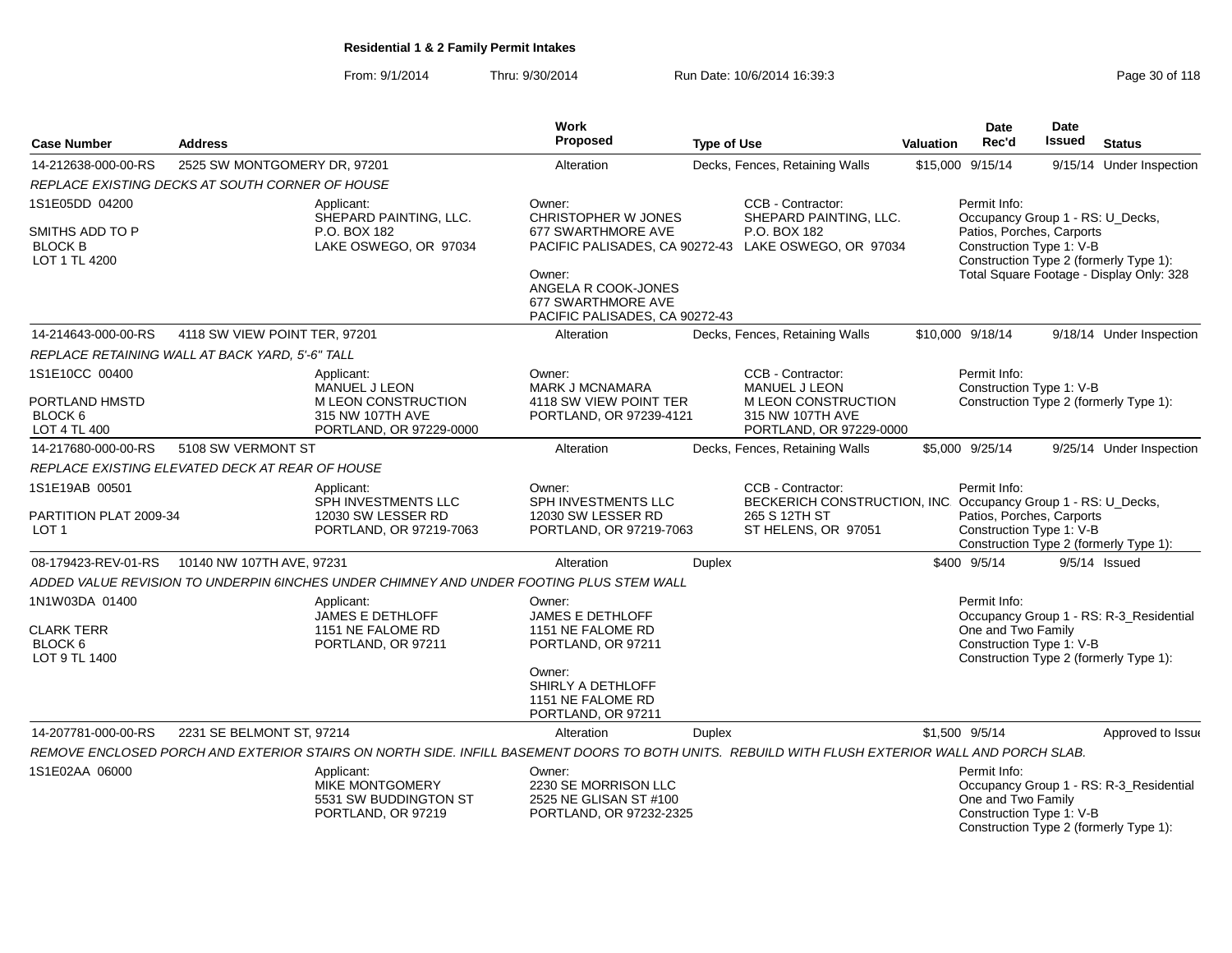From: 9/1/2014Thru: 9/30/2014 Run Date: 10/6/2014 16:39:3<br>
Run Date: 10/6/2014 **Page 31 of 118** 

| <b>Case Number</b>                                                               | <b>Address</b>                                            |                                                                                                                                                           | Work<br>Proposed                                                                                                                                              | <b>Type of Use</b> |                                                                                                              | Valuation | Date<br>Rec'd                      | Date<br>Issued           | <b>Status</b>                                                                                                              |
|----------------------------------------------------------------------------------|-----------------------------------------------------------|-----------------------------------------------------------------------------------------------------------------------------------------------------------|---------------------------------------------------------------------------------------------------------------------------------------------------------------|--------------------|--------------------------------------------------------------------------------------------------------------|-----------|------------------------------------|--------------------------|----------------------------------------------------------------------------------------------------------------------------|
| 14-209338-000-00-RS                                                              | 3807 SE STEPHENS ST. 97214                                |                                                                                                                                                           | Alteration                                                                                                                                                    | Duplex             |                                                                                                              |           | \$55,000 9/24/14                   |                          | 9/24/14 Issued                                                                                                             |
|                                                                                  |                                                           | REMODEL; REMOVE CHIMNEY AND REPLACE WITH NEW WINDOW; REMOVE INTERIOR WALLS ON THE MAIN FLOOR AND ADD NEW WALLS TO CREATE CLOSET SPACE IN BEDROOM; CONVERT |                                                                                                                                                               |                    |                                                                                                              |           |                                    |                          |                                                                                                                            |
| 1S1E01DA 10400                                                                   |                                                           | Applicant:<br>Dan Williams<br><b>FASTER PERMITS</b><br>14334 NW EAGLERIDGE LANE<br>PORTLAND OR 97229                                                      | Owner:<br>JEFF TO'BRIEN<br>14115 SW MISTLETOE DR<br><b>TIGARD, OR 97223</b><br>Owner:<br>KANDIE A O'BRIEN<br>14115 SW MISTLETOE DR<br><b>TIGARD, OR 97223</b> |                    | CCB - Contractor:<br>BRIAN SCHMIDT BUILDER LLC<br>15450 SW BOONES FERRY RD<br>9-545<br>LAKE OSWEGO, OR 97035 |           | Permit Info:                       | Construction Type 1: V-B | Occupancy Group 1 - RS: R-3_Remodel<br>Construction Type 2 (formerly Type 1):<br>Total Square Footage - Display Only: 1488 |
| 14-212202-000-00-RS                                                              | 4235 NE 15TH AVE, 97211                                   |                                                                                                                                                           | Alteration                                                                                                                                                    | Duplex             |                                                                                                              |           | \$13,381 9/15/14                   |                          | 9/15/14 Under Inspection                                                                                                   |
|                                                                                  |                                                           | REMODEL LOWER LEVEL. ADD BATHROOM AND BEDROOM WITH CLOSET. CLOSE EXISTING WINDOW                                                                          |                                                                                                                                                               |                    |                                                                                                              |           |                                    |                          |                                                                                                                            |
| 1N1E23DB 07900<br><b>IRVINGTON HTS</b><br>BLOCK <sub>2</sub><br>LOT <sub>9</sub> |                                                           | Applicant:<br><b>ALEX CARNEY</b><br>4816 N ALBINA AVE<br>PORTLAND, OR 97217                                                                               | Owner:<br><b>ALEX CARNEY</b><br>4816 N ALBINA AVE<br>PORTLAND, OR 97217                                                                                       |                    | CCB - Contractor:<br><b>DANIEL FRANCIS MAUST</b><br>9807 SW 60TH AVE<br>PORTLAND OR 97219                    |           | Permit Info:                       | Construction Type 1: V-B | Occupancy Group 1 - RS: R-3_Remodel<br>Construction Type 2 (formerly Type 1):<br>Total Square Footage - Display Only: 364  |
| 14-217730-000-00-RS                                                              | 504 SE 61ST AVE, 97215                                    |                                                                                                                                                           | Alteration                                                                                                                                                    | <b>Duplex</b>      |                                                                                                              |           | \$2,000 9/25/14                    |                          | 9/25/14 Issued                                                                                                             |
| <b>VOLUNTARY SEISMIC STRENGTHENING</b>                                           |                                                           |                                                                                                                                                           |                                                                                                                                                               |                    |                                                                                                              |           |                                    |                          |                                                                                                                            |
| 1S2E06AA 02900                                                                   |                                                           | Applicant:<br>WILDER DESIGNS, LLC<br>815 SE 35TH AVE<br>PORTLAND, OR 97214                                                                                | Owner:<br><b>PAUL R HENERLAU</b><br>1965 SE 21ST AVE<br>PORTLAND, OR 97214-4841<br>Owner:<br>LINDA JO REINHARD<br>1965 SE 21ST AVE                            |                    | CCB - Contractor:<br>WILDER DESIGNS, LLC<br>815 SE 35TH AVE<br>PORTLAND, OR 97214                            |           | Permit Info:<br>One and Two Family | Construction Type 1: V-B | Occupancy Group 1 - RS: R-3_Residential<br>Construction Type 2 (formerly Type 1):                                          |
|                                                                                  |                                                           |                                                                                                                                                           | PORTLAND, OR 97214-4841                                                                                                                                       |                    |                                                                                                              |           |                                    |                          |                                                                                                                            |
| 14-217800-000-00-RS                                                              | 2901 SW BARBUR BLVD, 97201                                |                                                                                                                                                           | Alteration                                                                                                                                                    | Duplex             |                                                                                                              |           | \$1,000 9/26/14                    |                          | 9/26/14 Issued                                                                                                             |
|                                                                                  | REPLACE TOPRAILS AND DECKING AT EXISTING LANDINGS/STAIRS. |                                                                                                                                                           |                                                                                                                                                               |                    |                                                                                                              |           |                                    |                          |                                                                                                                            |
| 1S1E10BB 08300                                                                   |                                                           | Applicant:<br>JENNIFER A DANELUK<br>9108 NE BENJAMIN ST<br>PORTLAND, OR 97220                                                                             | Owner:<br><b>CAROL MADONNA</b><br>0117 SW WHITAKER ST #1<br>PORTLAND, OR 97239-4178                                                                           |                    |                                                                                                              |           | Permit Info:<br>One and Two Family | Construction Type 1: V-B | Occupancy Group 1 - RS: R-3 Residential<br>Construction Type 2 (formerly Type 1):                                          |
| 14-218333-000-00-RS                                                              | 6424 NE SIMPSON ST, 97218                                 |                                                                                                                                                           | Alteration                                                                                                                                                    | Duplex             |                                                                                                              |           | \$28,000 9/29/14                   |                          | 9/29/14 Issued                                                                                                             |
|                                                                                  |                                                           | FIRE DAMAGE REPAIR: REMOVE AND REPLACE LIKE-FOR-LIKE IN DAMAGED AREAS                                                                                     |                                                                                                                                                               |                    |                                                                                                              |           |                                    |                          |                                                                                                                            |
| 1N2E17CC 02400                                                                   |                                                           | Applicant:<br><b>STEVE CALNEK</b><br><b>PAUL DAVIS RESTORATION</b><br>14300 NE 20TH AVE D102 #346<br>VANCOUVER WA 98686                                   | Owner:<br>DON VAN NGUYEN<br>14536 NE SAN RAFAEL ST<br>PORTLAND, OR 97230<br>Owner:<br><b>DONG V NGUYEN</b><br>14536 NE SAN RAFAEL ST<br>PORTLAND, OR 97230    |                    | CCB - Contractor:<br>CHINOOK RESTORATION INC<br>14300 NE 20TH AVE D 102 # 346<br>VANCOUVER, WA 98686         |           | Permit Info:<br>One and Two Family | Construction Type 1: V-B | Occupancy Group 1 - RS: R-3_Residential<br>Construction Type 2 (formerly Type 1):                                          |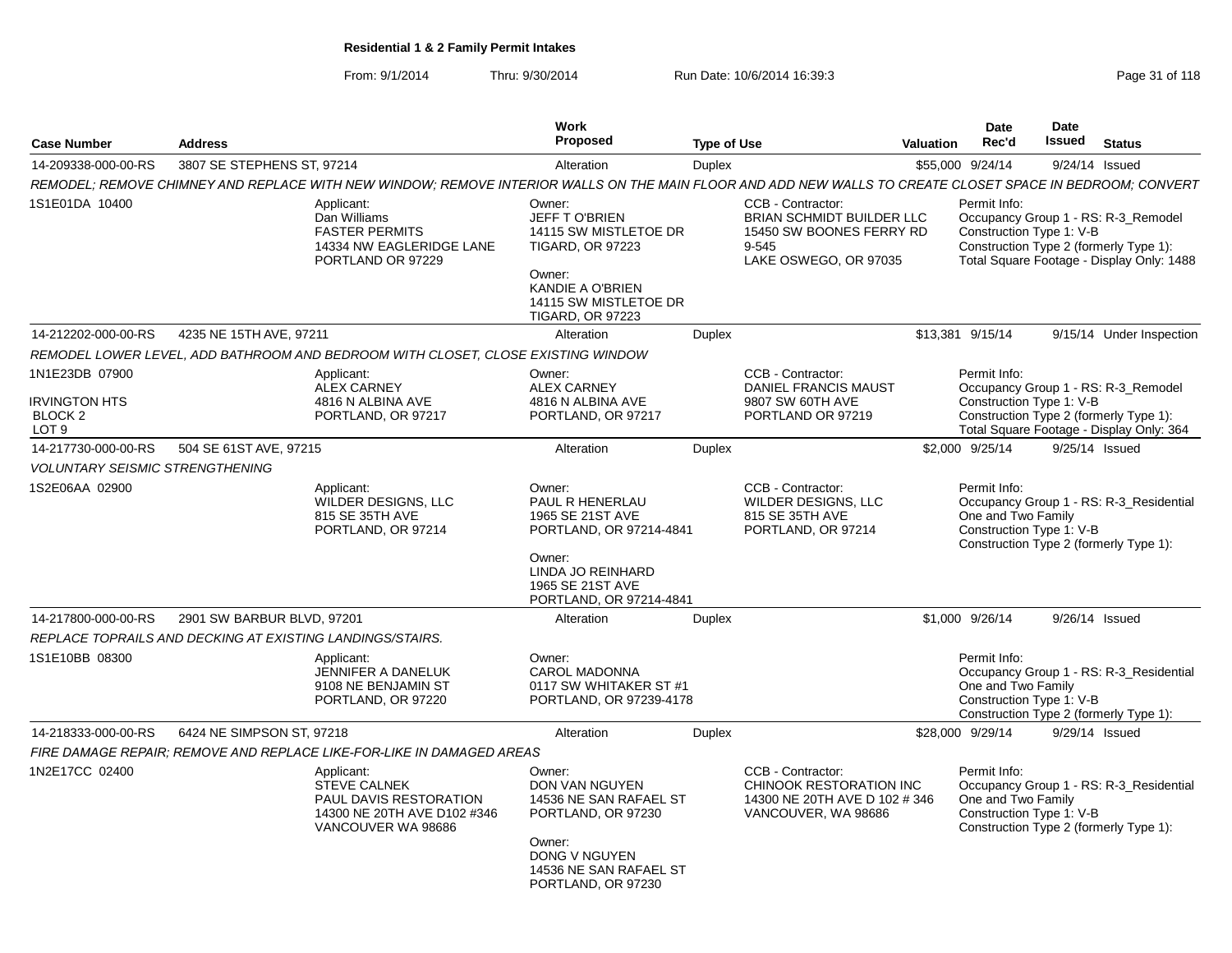From: 9/1/2014Thru: 9/30/2014 Run Date: 10/6/2014 16:39:3<br>
Page 32 of 118

| <b>Case Number</b>                                                   | <b>Address</b>                                                                                                                                                     | Work<br>Proposed                                                                                                                                                            | <b>Type of Use</b>                                                                                                          | <b>Date</b><br><b>Valuation</b><br>Rec'd | Date<br>Issued                                 | <b>Status</b>                                                                     |
|----------------------------------------------------------------------|--------------------------------------------------------------------------------------------------------------------------------------------------------------------|-----------------------------------------------------------------------------------------------------------------------------------------------------------------------------|-----------------------------------------------------------------------------------------------------------------------------|------------------------------------------|------------------------------------------------|-----------------------------------------------------------------------------------|
| 14-197350-000-00-RS                                                  | 7720 SW MACADAM AVE - Unit 0                                                                                                                                       | Alteration                                                                                                                                                                  | <b>Floating Home</b>                                                                                                        | \$15,000 9/9/14                          |                                                | 10/6/14 Issued                                                                    |
|                                                                      | ***See Folder Comments***RELOCATE FLOATING HOME TO NEW SLIP '0' [1 OVER] IN THE SAME MOORAGE; NEW ATTACHMENT FRAMES AND HARDWARE FOR RELOCATING TO NEW PILINGS ANL |                                                                                                                                                                             |                                                                                                                             |                                          |                                                |                                                                                   |
| 1S1E22DB 00100                                                       | Applicant:<br>DANIEL THOMAS LEGREE<br>7720 SW MACADAM AVE #1<br>PORTLAND, OR 97219                                                                                 | Owner:<br><b>MACADAM BAY HOMEOWNERS</b><br><b>ASSOC</b><br>1400 SW 5TH AVE #670<br>PORTLAND, OR 97201                                                                       | CCB - Contractor:<br><b>DON HANSEN</b><br>ADVANCED AMERICAN<br><b>CONSTRUCTION INC</b><br>PO BOX 83599<br>PORTLAND OR 97283 | Permit Info:                             | One and Two Family<br>Construction Type 1: V-B | Occupancy Group 1 - RS: R-3 Residential<br>Construction Type 2 (formerly Type 1): |
| 14-207058-000-00-RS                                                  | 3111 NE TILLAMOOK ST, 97212                                                                                                                                        | Alteration                                                                                                                                                                  | Garage/Carport                                                                                                              | \$9,400 9/3/14                           |                                                | $9/3/14$ Issued                                                                   |
|                                                                      | REMOVE EXISTING FLAT ROOF FROM DETATCHED GARAGE AND CONSTRUCT A GAMBREL TYPE ROOF IN PLACE                                                                         |                                                                                                                                                                             |                                                                                                                             |                                          |                                                |                                                                                   |
| 1N1E25CD 00300<br>MCMONIES ADD<br><b>BLOCK 2</b><br>LOT 2            | Applicant:<br>DEUEL CONSTRUCTION LLC<br>2333 NE KILLINGSWORTH ST<br>PORTLAND, OR 97211                                                                             | Owner:<br><b>COLIN T GILMORE</b><br>3111 NE TILLAMOOK ST<br>PORTLAND, OR 97212-5163<br>Owner:<br><b>ASHLEY F GILMORE</b><br>3111 NE TILLAMOOK ST<br>PORTLAND, OR 97212-5163 | CCB - Contractor:<br>DEUEL CONSTRUCTION LLC<br>2333 NE KILLINGSWORTH ST<br>PORTLAND, OR 97211                               | Permit Info:<br>Garage\Utility Misc.     | Construction Type 1: V-B                       | Occupancy Group 1 - RS: U Private<br>Construction Type 2 (formerly Type 1):       |
| 14-209759-000-00-RS                                                  | 6231 NE MULTNOMAH ST, 97213                                                                                                                                        | Alteration                                                                                                                                                                  | Garage/Carport                                                                                                              | \$1,500 9/11/14                          |                                                | 9/11/14 Issued                                                                    |
|                                                                      | CONVERT ILLEGAL ACCESSORY STRUCTURE BACK TO GARAGE/SHOP BUILDING. REMOVE BATHROOM. KITCHENETTE AND BEDROOM: ELIMINATE ILLEGAL ADDITION TO SHOP FOR STORAGE         |                                                                                                                                                                             |                                                                                                                             |                                          |                                                |                                                                                   |
| 1N2E31AA 01800<br><b>SUMMIT ADD</b><br>BLOCK <sub>9</sub><br>LOT 5&6 | Applicant:<br>JOHNNY V BEAL<br>1635 NE 53RD AVE<br>PORTLAND, OR 97213                                                                                              | Owner:<br>JOHNNY V BEAL<br>1635 NE 53RD AVE<br>PORTLAND, OR 97213<br>Owner:<br>CHARLOTTE A BEAL<br>1635 NE 53RD AVE<br>PORTLAND, OR 97213                                   |                                                                                                                             | Permit Info:<br>Garage\Utility Misc.     | Construction Type 1: V-B                       | Occupancy Group 1 - RS: U Private<br>Construction Type 2 (formerly Type 1):       |
| 14-214968-000-00-RS                                                  | 2523 NE 25TH AVE, 97212                                                                                                                                            | Alteration                                                                                                                                                                  | Garage/Carport                                                                                                              | \$10,000 9/19/14                         |                                                | <b>Under Review</b>                                                               |
|                                                                      | REPLACE GARAGE ROOF, ADD SCUPPER, REPLACE MAN DOOR WITH SAME SIZE, RAISE WINDOW HEADER AND ENLARGE OVERHEAD ROLLUP DOOR.                                           |                                                                                                                                                                             |                                                                                                                             |                                          | (SEE LU 14-189501 HR)                          |                                                                                   |
| 1N1E25CB 03700<br><b>BRAZEE ST ADD</b><br>BLOCK 1<br>LOT 11&12       | Applicant:<br>Amy Frye<br>RED ROOSTER REMODELING<br>5620 NE 23rd Ave<br>Portland, OR 97211                                                                         | Owner:<br><b>JOHN DAVENPORT</b><br>2523 NE 25TH AVE<br>PORTLAND, OR 97212<br>Owner:<br><b>MAILA T DAVENPORT</b><br>2523 NE 25TH AVE<br>PORTLAND, OR 97212                   | CCB - Contractor:<br><b>AMY FRYE</b><br>RED ROOSTER REMODELING,<br>INC.<br>5620 NE 23RD AVE<br>PORTLAND, OR 97211           | Permit Info:<br>Garage\Utility Misc.     | Construction Type 1: V-B                       | Occupancy Group 1 - RS: U_Private<br>Construction Type 2 (formerly Type 1):       |
| 14-217129-000-00-RS                                                  | 3828 NE 13TH AVE, 97212                                                                                                                                            | Alteration                                                                                                                                                                  | Garage/Carport                                                                                                              | \$1,000 9/24/14                          |                                                | 9/24/14 Final                                                                     |
|                                                                      | <b>VOLUNTARY SEISMIC STRENGTHENING FOR DETACHED GARAGE</b>                                                                                                         |                                                                                                                                                                             |                                                                                                                             |                                          |                                                |                                                                                   |
| 1N1E23CD 16900                                                       | Applicant:<br>MIKE ROSE CONTRACTING LLC                                                                                                                            | Owner:<br><b>JAMES C KILLEN</b>                                                                                                                                             | CCB - Contractor:<br>MIKE ROSE CONTRACTING LLC                                                                              | Permit Info:                             |                                                | Occupancy Group 1 - RS: U_Private                                                 |
| LINCOLN PK<br>BLOCK 10<br>LOT <sub>1</sub>                           | 3543 SE FRANKLIN ST<br>PORTLAND, OR 97202                                                                                                                          | 1812 BIGELOW AVE NE<br>OLYMPIA, WA 98506                                                                                                                                    | 3543 SE FRANKLIN ST<br>PORTLAND, OR 97202                                                                                   | Garage\Utility Misc.                     | Construction Type 1: V-B                       | Construction Type 2 (formerly Type 1):                                            |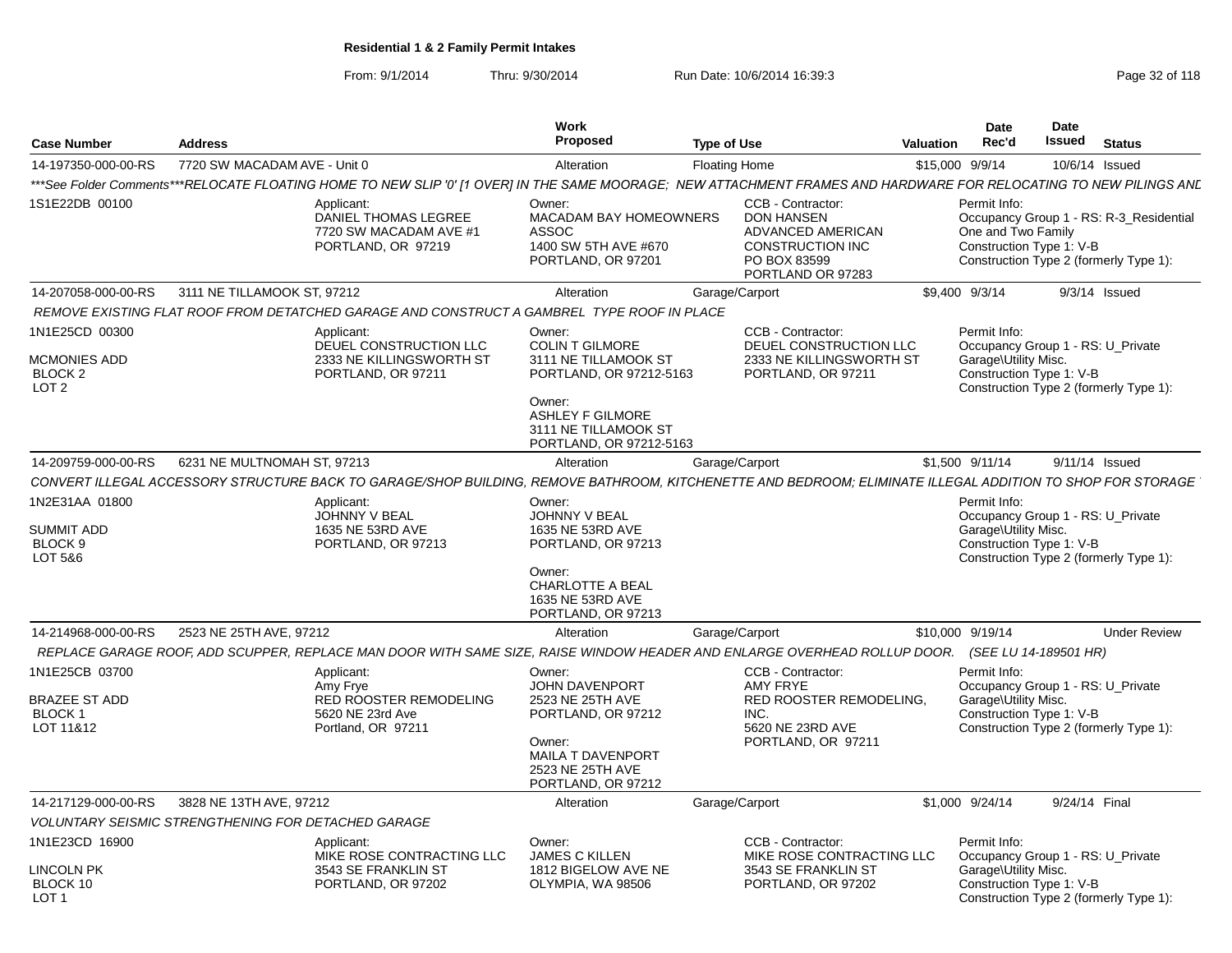From: 9/1/2014Thru: 9/30/2014 Run Date: 10/6/2014 16:39:3<br>
Run Date: 10/6/2014 State: 10/6/2014 16:39:3

| <b>Case Number</b>                                  | <b>Address</b>                    |                                                                                                                                                         | Work<br>Proposed                                                                         | <b>Type of Use</b> |                                                                                            | Valuation | <b>Date</b><br>Rec'd                                           | Date<br><b>Issued</b> | <b>Status</b>                                                                     |
|-----------------------------------------------------|-----------------------------------|---------------------------------------------------------------------------------------------------------------------------------------------------------|------------------------------------------------------------------------------------------|--------------------|--------------------------------------------------------------------------------------------|-----------|----------------------------------------------------------------|-----------------------|-----------------------------------------------------------------------------------|
| 08-177484-REV-01-RS                                 | 6601 SE 94TH AVE, 97266           |                                                                                                                                                         | Alteration                                                                               |                    | Single Family Dwelling                                                                     |           | \$9/30/14                                                      |                       | 9/30/14 Issued                                                                    |
|                                                     |                                   | REVISION TO CAPTURE ADDITION AT REAR OF HOUSE PER INSPECTOR; SEE COMMENTS                                                                               |                                                                                          |                    |                                                                                            |           |                                                                |                       |                                                                                   |
| 1S2E21AB 02300                                      |                                   | Applicant:<br><b>PAUL &amp; NANCY NICHOLSON</b>                                                                                                         | Owner:<br><b>JIMR INVESTMENTS</b>                                                        |                    |                                                                                            |           | Permit Info:                                                   |                       | Occupancy Group 1 - RS: R-3_Residential                                           |
| SECTION 21 1S 2E                                    |                                   | 6601 SE 94TH AVE                                                                                                                                        | PO BOX 1751                                                                              |                    |                                                                                            |           | One and Two Family                                             |                       |                                                                                   |
| TL 2300 0.15 ACRES                                  |                                   | PORTLAND, OR 97266                                                                                                                                      | OREGON CITY, OR 97045-0034                                                               |                    |                                                                                            |           | Construction Type 1: V-B                                       |                       | Construction Type 2 (formerly Type 1):                                            |
| 14-118259-000-00-RS                                 | 3815 NE 68TH AVE, 97213           |                                                                                                                                                         | Alteration                                                                               |                    | <b>Single Family Dwelling</b>                                                              |           | \$50,000 9/5/14                                                |                       | <b>Under Review</b>                                                               |
|                                                     |                                   | LEGALIZE ATTIC CONVERSION - BEDROOM, BATHROOM AND REC ROOM - SEPARATE ELECTRICAL, MECHANICAL & PLUMBING PERMITS PERMITS SHALL BE ADDED LATER.           |                                                                                          |                    |                                                                                            |           |                                                                |                       |                                                                                   |
| 1N2E20CD 06500<br><b>HYDE PK</b><br><b>BLOCK 27</b> |                                   | Applicant:<br>JEFF STAI<br>17310 SE NAEGELI DR #1<br>PORTLAND, OR 97236                                                                                 | Owner:<br>EVERETT CUSTOM HOMES INC<br>735 SW 158TH AVE<br>BEAVERTON, OR 97006            |                    | CCB - Contractor:<br><b>ROD STAI</b><br>STAI CONSTRUCTION LLC<br>15749 SE ANDEREGG PKWY    |           | Permit Info:<br>Construction Type 1: V-B                       |                       | Occupancy Group 1 - RS: R-3_Remodel<br>Construction Type 2 (formerly Type 1):     |
| LOT 6&7                                             |                                   |                                                                                                                                                         |                                                                                          |                    | DAMASCUS, OR 97089                                                                         |           |                                                                |                       | Total Square Footage - Display Only: 701                                          |
| 14-121934-REV-01-RS                                 | 1628 SE ANKENY ST - Unit B, 97214 |                                                                                                                                                         | Alteration                                                                               |                    | Single Family Dwelling                                                                     |           | \$9/2/14                                                       |                       | $9/2/14$ Issued                                                                   |
|                                                     |                                   | REVISION TO REVERSE ADU LOCATION. COMMON STORAGE ROOM AND STUDIO BEDROOM; ADU TO BE LOCATED ON SOUTH SIDE OF THE HOUSE(STUDIO BEDROOM, UTILITY, & BATH) |                                                                                          |                    |                                                                                            |           |                                                                |                       |                                                                                   |
| 1N1E35DC 04700                                      |                                   | Applicant:<br><b>JENNIFER L HOWARD</b><br>1628 SE ANKENY ST<br>PORTLAND, OR 97214-1448                                                                  | Owner:<br><b>MARK W HOWARD</b><br>1628 SE ANKENY ST<br>PORTLAND, OR 97214-1448<br>Owner: |                    | CCB - Contractor:<br>STERLING TECHNOLOGIES LLC<br>317 NE 144 STREET<br>VANCOUVER, WA 98685 |           | Permit Info:<br>One and Two Family<br>Construction Type 1: V-B |                       | Occupancy Group 1 - RS: R-3_Residential<br>Construction Type 2 (formerly Type 1): |
|                                                     |                                   |                                                                                                                                                         | JENNIFER L HOWARD<br>1628 SE ANKENY ST<br>PORTLAND, OR 97214-1448                        |                    |                                                                                            |           |                                                                |                       |                                                                                   |
| 14-130503-REV-01-RS                                 | 1735 SE 21ST AVE, 97214           |                                                                                                                                                         | Alteration                                                                               |                    | <b>Single Family Dwelling</b>                                                              |           | \$9/19/14                                                      |                       | 9/19/14 Issued                                                                    |
| <b>REVISION TO CHANGE SHEARWALL</b>                 |                                   |                                                                                                                                                         |                                                                                          |                    |                                                                                            |           |                                                                |                       |                                                                                   |
| 1S1E02DA 07700                                      |                                   | Applicant:<br>KURT LEE                                                                                                                                  | Owner:<br><b>MICHAEL E SPINA</b>                                                         |                    |                                                                                            |           | Permit Info:                                                   |                       | Occupancy Group 1 - RS: R-3_Residential                                           |
| <b>COLONIAL HTS</b><br>BLOCK 8<br>LOT <sub>13</sub> |                                   |                                                                                                                                                         | 1537 SE 51ST AVE<br>PORTLAND, OR 97215                                                   |                    |                                                                                            |           | One and Two Family<br>Construction Type 1: V-B                 |                       | Construction Type 2 (formerly Type 1):                                            |
| 14-137277-REV-01-RS                                 | 4609 NE BROADWAY, 97213           |                                                                                                                                                         | Alteration                                                                               |                    | Single Family Dwelling                                                                     |           | \$9/29/14                                                      |                       | 9/29/14 Issued                                                                    |
|                                                     |                                   | REVISION TO REDUCE THE HEIGHT OF THE STEM WALL IN THE BASEMENT, NEW CALCS. Construct pony wall w/R21 insulation above shorter retaining wall.           |                                                                                          |                    |                                                                                            |           |                                                                |                       |                                                                                   |
| 1N2E30CC 07600                                      |                                   | Applicant:<br>CRONEN BUILDING CO. LLC.                                                                                                                  | Owner:<br><b>MARK CHACON</b>                                                             |                    | CCB - Contractor:<br>CRONEN BUILDING CO. LLC.                                              |           | Permit Info:                                                   |                       | Occupancy Group 1 - RS: R-3_Remodel                                               |
| MENEFEE ADD<br>BLOCK <sub>8</sub><br>LOT 10         |                                   | 8110 SE 45TH<br>PORTLAND, OR 97206                                                                                                                      | 4609 NE BROADWAY<br>PORTLAND, OR 97213                                                   |                    | 8110 SE 45TH<br>PORTLAND, OR 97206                                                         |           | Construction Type 1: V-B                                       |                       | Construction Type 2 (formerly Type 1):                                            |
|                                                     |                                   |                                                                                                                                                         | Owner:<br>DAWN CHACON<br>4609 NE BROADWAY<br>PORTLAND, OR 97213                          |                    |                                                                                            |           |                                                                |                       |                                                                                   |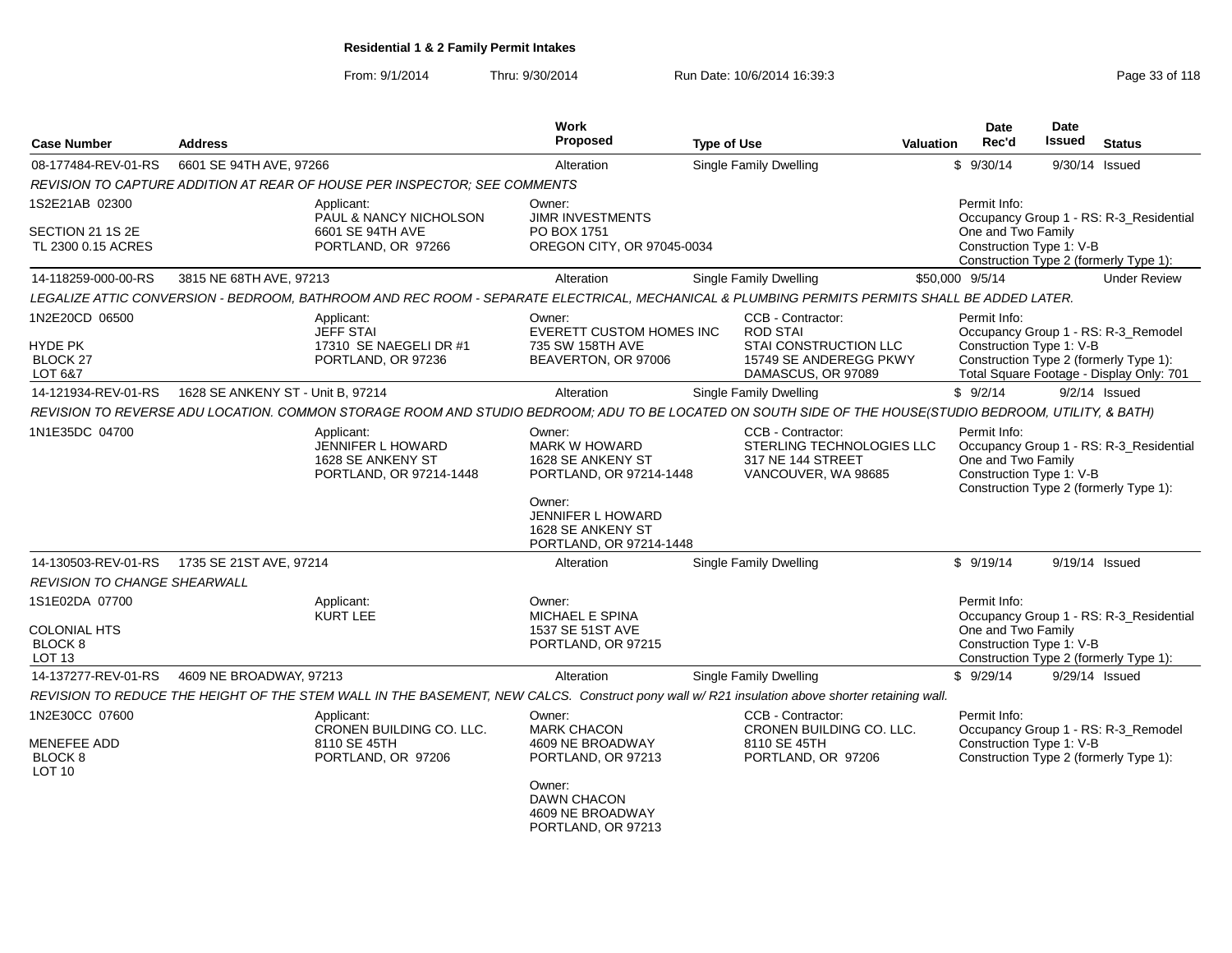From: 9/1/2014Thru: 9/30/2014 Run Date: 10/6/2014 16:39:3<br>
Page 34 of 118

|                                                                 |                                 |                                                                                                            | <b>Work</b><br>Proposed                                                                                        |                                                                 |           | <b>Date</b><br>Rec'd                                                      | Date<br><b>Issued</b> |                                                                                                                           |
|-----------------------------------------------------------------|---------------------------------|------------------------------------------------------------------------------------------------------------|----------------------------------------------------------------------------------------------------------------|-----------------------------------------------------------------|-----------|---------------------------------------------------------------------------|-----------------------|---------------------------------------------------------------------------------------------------------------------------|
| <b>Case Number</b>                                              | <b>Address</b>                  |                                                                                                            |                                                                                                                | <b>Type of Use</b>                                              | Valuation |                                                                           |                       | <b>Status</b>                                                                                                             |
| 14-139289-REV-02-RS                                             | 4905 SE 28TH AVE, 97202         |                                                                                                            | Alteration                                                                                                     | Single Family Dwelling                                          |           | \$9/11/14                                                                 |                       | 9/11/14 Issued                                                                                                            |
| <b>REVISION TO ADD NEW BEAM</b>                                 |                                 |                                                                                                            |                                                                                                                |                                                                 |           |                                                                           |                       |                                                                                                                           |
| 1S1E13BB 03800                                                  |                                 | Applicant:<br>CHRISTOPHER D CANIDA                                                                         | Owner:                                                                                                         | CCB - Contractor:<br><b>BRIGHTSIDE ELECTRIC &amp;</b>           |           | Permit Info:                                                              |                       |                                                                                                                           |
| <b>NORWALK HTS</b><br>BLOCK <sub>8</sub><br><b>LOT 7&amp;8</b>  |                                 | 4905 SE 28TH AVE<br>PORTLAND, OR 97202-4403                                                                | <b>SARA L BUTCHER</b><br>4905 SE 28TH AVE<br>PORTLAND, OR 97202-4403                                           | <b>LIGHTING SERVICES</b><br>PO BOX 930<br>CARLTON OR 97111      |           | Construction Type 1: V-B                                                  |                       | Occupancy Group 1 - RS: R-3_Remodel<br>Construction Type 2 (formerly Type 1):<br>Total Square Footage - Display Only: 189 |
|                                                                 |                                 |                                                                                                            | Owner:<br>CHRISTOPHER D CANIDA<br>4905 SE 28TH AVE<br>PORTLAND, OR 97202-4403                                  |                                                                 |           |                                                                           |                       |                                                                                                                           |
| 14-144228-DFS-01-RS                                             | 2345 NE RIDGEWOOD DR, 97212     |                                                                                                            | Alteration                                                                                                     | Single Family Dwelling                                          |           | \$1,000 9/4/14                                                            |                       | $9/4/14$ Issued                                                                                                           |
| <b>DFS FOR GUARDRAILS</b>                                       |                                 |                                                                                                            |                                                                                                                |                                                                 |           |                                                                           |                       |                                                                                                                           |
| 1N1E23DD 02400                                                  |                                 | Applicant:<br>JAMES POGGI                                                                                  | Owner:<br><b>JEFFREY R MAPES</b>                                                                               | CCB - Contractor:<br><b>JAMES POGGI</b>                         |           | Permit Info:                                                              |                       | Occupancy Group 1 - RS: R-3_Residential                                                                                   |
| <b>ALAMEDA PARK</b><br>BLOCK 59&10 TL 2400                      |                                 | <b>JAMES POGGI INC</b><br>PO BOX 82550<br>PORTLAND, OR 97282                                               | 2345 NE RIDGEWOOD DR<br>PORTLAND, OR 97212-1537                                                                | <b>JAMES POGGI INC</b><br>PO BOX 82550<br>PORTLAND, OR 97282    |           | One and Two Family<br>Construction Type 1: V-B                            |                       | Construction Type 2 (formerly Type 1):                                                                                    |
|                                                                 |                                 |                                                                                                            | Owner:<br><b>KAREN M MAPES</b><br>2345 NE RIDGEWOOD DR<br>PORTLAND, OR 97212-1537                              |                                                                 |           |                                                                           |                       |                                                                                                                           |
| 14-157069-REV-01-RS                                             | 5205 NE 17TH AVE, 97211         |                                                                                                            | Alteration                                                                                                     | <b>Single Family Dwelling</b>                                   |           | \$5.500 9/26/14                                                           |                       | 9/26/14 Issued                                                                                                            |
|                                                                 |                                 | VALUE ADDED REVISION TO ADD BATHROOM TO 2ND FLOOR (3 BATHROOMS TOTAL)SEPARATE TRADE PERMITS REQUIRED       |                                                                                                                |                                                                 |           |                                                                           |                       |                                                                                                                           |
| 1N1E23AB 13500<br><b>VERNON</b><br>BLOCK 19<br>LOT <sub>9</sub> |                                 | Applicant:<br><b>MATT SCHAFFER</b><br>5205 NE 17TH<br>PORTLAND, OR                                         | Owner:<br><b>HELEN R WAREMBOURG</b><br>115 W CHERRY ST<br>LOUISVILLE, CO 80027                                 |                                                                 |           | Permit Info:<br>Construction Type 1: V-B                                  |                       | Occupancy Group 1 - RS: R-3_Remodel<br>Construction Type 2 (formerly Type 1):<br>Total Square Footage - Display Only: 480 |
| 14-166398-REV-01-RS                                             | 1121 SW RIVINGTON DR, 97201     |                                                                                                            | Alteration                                                                                                     | Single Family Dwelling                                          |           | \$9/9/14                                                                  |                       | 9/9/14 Issued                                                                                                             |
|                                                                 |                                 | REVISION TO ADD STRUCTURAL OBSERVATION SCHEDULE TO PLAN SETS; ADD RECOMMENDED BEAM REPAIRS AND BEAM PLATES |                                                                                                                |                                                                 |           |                                                                           |                       |                                                                                                                           |
| 1S1E04DB 03400<br>AKERSONS ADD                                  |                                 | Applicant:<br><b>IVAN BOBKOV</b><br>16556 BOONES FERRY RD                                                  | Owner:<br><b>BOB MERRILL</b><br>1121 SW RIVINGTON DR                                                           | CCB - Contractor:<br><b>LADA ENTERPRISES INC</b><br>PO BOX 1067 |           | Permit Info:<br>Occupancy Group 1 - RS: U_Private<br>Garage\Utility Misc. |                       |                                                                                                                           |
| LOT <sub>2</sub>                                                |                                 | LAKE OSWEGO, OR 97035                                                                                      | PORTLAND, OR 97201-3150<br>Owner:<br><b>KAREN O MERRILL</b><br>1121 SW RIVINGTON DR<br>PORTLAND, OR 97201-3150 | TUALATIN, OR 97062                                              |           | Construction Type 1: V-B                                                  |                       | Construction Type 2 (formerly Type 1):<br>Total Square Footage - Display Only: 445                                        |
| 14-173427-REV-01-RS                                             | 1305 NE KILLINGSWORTH ST, 97211 |                                                                                                            | Alteration                                                                                                     | Single Family Dwelling                                          |           | \$300 9/24/14                                                             |                       | 9/24/14 Issued                                                                                                            |
|                                                                 |                                 | VALUE ADDED REVISION TO ADD DEMO OF EXISTING PORCH AT REAR OF HOME TO SCOPE OF WORK                        |                                                                                                                |                                                                 |           |                                                                           |                       |                                                                                                                           |
| 1N1E14CD 20100                                                  |                                 | Applicant:<br><b>ADIAM MEHRETAB</b>                                                                        | Owner:<br>E & A LLC                                                                                            | CCB - Contractor:<br><b>FOSTER PLUMBING INC</b>                 |           | Permit Info:                                                              |                       | Occupancy Group 1 - RS: R-3_Residential                                                                                   |
| <b>HIGHLAND PK</b><br><b>BLOCK E</b><br>W 1/2 OF LOT 3&5        |                                 | E & A LLC<br>1305 NE KILLINGSWORTH<br>PORTLAND, OR 97211                                                   | 919 NE 19TH AVE #100<br>PORTLAND, OR 97232                                                                     | 10100 SW EVERGREEN COURT<br>WILSONVILLE, OR 97070               |           | One and Two Family<br>Construction Type 1: V-B                            |                       | Construction Type 2 (formerly Type 1):                                                                                    |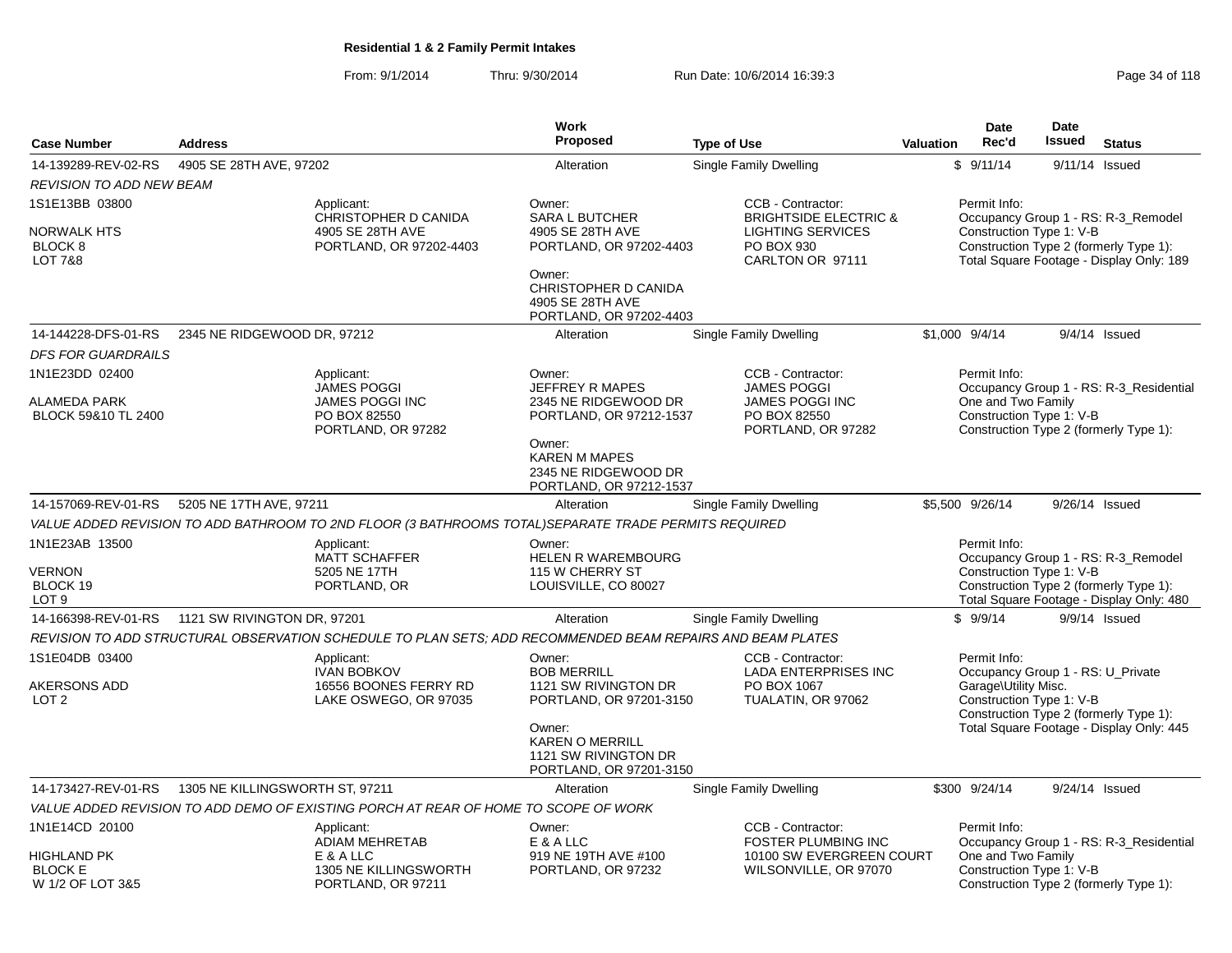From: 9/1/2014Thru: 9/30/2014 Run Date: 10/6/2014 16:39:3<br>
Page 35 of 118

| <b>Case Number</b>                                                                                                            | <b>Address</b>                    |                                                                                                                                                                           | Work<br>Proposed                                                                                                                                                    | <b>Type of Use</b>                                                                                                                          | <b>Valuation</b> | <b>Date</b><br>Rec'd                                           | Date<br>Issued | <b>Status</b>                                                                                                             |
|-------------------------------------------------------------------------------------------------------------------------------|-----------------------------------|---------------------------------------------------------------------------------------------------------------------------------------------------------------------------|---------------------------------------------------------------------------------------------------------------------------------------------------------------------|---------------------------------------------------------------------------------------------------------------------------------------------|------------------|----------------------------------------------------------------|----------------|---------------------------------------------------------------------------------------------------------------------------|
| 14-187434-REV-01-RS                                                                                                           | 5911 SE BUSH ST, 97206            |                                                                                                                                                                           | Alteration                                                                                                                                                          | Single Family Dwelling                                                                                                                      |                  | \$30,584 9/23/14                                               |                | 9/23/14 Issued                                                                                                            |
|                                                                                                                               |                                   | ADDED VALUE REVISION TO CONVERT BASEMENT TO LIVING SPACE TO FURR OUT ALL INTERIOR WALLS AND LEGALIZE BATHROOM; ADD NEW EGRESS WINDOW ON NW SIDE OF THE HOUSE <sup>,</sup> |                                                                                                                                                                     |                                                                                                                                             |                  |                                                                |                |                                                                                                                           |
| 1S2E07DA 19300<br><b>STRANGS ADD</b><br>BLOCK <sub>3</sub><br>LOT <sub>13</sub><br>E 10' OF LOT 14                            |                                   | Applicant:<br>MICHELLE LEPSCHAT<br>MILLER CONSULTING ENGINEERS 5911 SE BUSH ST<br>9570 SW BARBUR BLVD<br>PORTLAND OR 97219                                                | Owner:<br><b>BENEFICIAL OREGON INC</b><br>PORTLAND, OR 97206-2839                                                                                                   | CCB - Contractor:<br><b>DAVID HALLIN</b><br><b>STANLEY C KENNEDY</b><br><b>ENTERPRISES INC</b><br>315 SE 7TH AVE<br>PORTLAND, OR 97214-1233 |                  | Permit Info:<br>Construction Type 1: V-B                       |                | Occupancy Group 1 - RS: R-3_Remodel<br>Construction Type 2 (formerly Type 1):<br>Total Square Footage - Display Only: 832 |
| 14-188836-REV-01-RS                                                                                                           | 2339 N TERRY ST, 97217            |                                                                                                                                                                           | Alteration                                                                                                                                                          | Single Family Dwelling                                                                                                                      |                  | \$9/24/14                                                      |                | 9/24/14 Issued                                                                                                            |
|                                                                                                                               |                                   | REVISION TO ESTABLISH SUB-STANDARD CLG. HT IN BASEMENT, SEE DOCUMENTS FOR RECORDED OWNER OCCUPIED COVENANT                                                                |                                                                                                                                                                     |                                                                                                                                             |                  |                                                                |                |                                                                                                                           |
| 1N1E09DC 08200<br><b>KENTON</b><br>BLOCK 35<br>S 44' 7' OF E 7' OF LOT 13<br>S 44' 7' OF LOT 14<br>S 44' 7' OF W 6' OF LOT 15 |                                   | Applicant:<br><b>JOHN FENNELLY</b><br>HOME GROWN KITCHENS<br>10650 SW 75TH AVE<br><b>TIGARD OR 97223</b>                                                                  | Owner:<br><b>JTC PARTNERS LLC</b><br>4505 SW FAIRVIEW BLVD<br>PORTLAND, OR 97221-2655                                                                               | CCB - Contractor:<br><b>JOHN FENNELLY</b><br>HOME GROWN KITCHENS<br>10650 SW 75TH AVE<br>TIGARD OR 97223                                    |                  | Permit Info:<br>Construction Type 1: V-B                       |                | Occupancy Group 1 - RS: R-3_Remodel<br>Construction Type 2 (formerly Type 1):<br>Total Square Footage - Display Only: 340 |
| 14-191467-000-00-RS                                                                                                           | 2721 SE 64TH AVE, 97206           |                                                                                                                                                                           | Alteration                                                                                                                                                          | Single Family Dwelling                                                                                                                      |                  | \$3,400 9/12/14                                                |                | 9/12/14 Issued                                                                                                            |
| ADD EGRESS WINDOW ON THE SOUTH SIDE OF THE HOUSE                                                                              |                                   |                                                                                                                                                                           |                                                                                                                                                                     |                                                                                                                                             |                  |                                                                |                |                                                                                                                           |
| 1S2E08BB 06900<br><b>BONADAIR</b><br>BLOCK <sub>2</sub><br>LOT 10<br>S 0.5' OF LOT 11                                         |                                   | Applicant:<br><b>TYSON JOHN WORF</b><br>4695 SW GREENSBORO WY 145<br>BEAVERTON, OR 97007                                                                                  | Owner:<br><b>MATTHEW M BENNES</b><br>2721 SE 64TH AVE<br>PORTLAND, OR 97206-1373<br>Owner:<br><b>KARENA M BEUTER</b><br>2721 SE 64TH AVE<br>PORTLAND, OR 97206-1373 | CCB - Contractor:<br><b>TYSON JOHN WORF</b><br>4695 SW GREENSBORO WY 145<br>BEAVERTON, OR 97007                                             |                  | Permit Info:<br>Construction Type 1: V-B                       |                | Occupancy Group 1 - RS: R-3_Remodel<br>Construction Type 2 (formerly Type 1):                                             |
| 14-193717-000-00-RS                                                                                                           | 2630 N HAYDEN ISLAND DR - Unit 03 |                                                                                                                                                                           | Alteration                                                                                                                                                          | Single Family Dwelling                                                                                                                      |                  | \$500 9/5/14                                                   |                | $9/5/14$ Issued                                                                                                           |
|                                                                                                                               |                                   | SOLAR INSTALATION, 12.75kW PV SYSTEM ON ROOFTOP, PRESCRIPTIVE. ELECTRICAL PERMIT TO BE OBTAINED SEPARATELY.                                                               |                                                                                                                                                                     |                                                                                                                                             |                  |                                                                |                |                                                                                                                           |
| 2N1E33B 01000                                                                                                                 |                                   | Applicant:<br><b>REC SOLAR INC</b><br>3380 SE 20TH AVE<br>PORTLAND, OR 97202                                                                                              | Owner:<br><b>COFFMAN COMPANY</b><br><b>PO BOX 387</b><br>OREGON CITY, OR 97045<br>Owner:<br><b>COLUMBIA COMMUNITY BANK</b><br>314 E MAIN ST<br>HILLSBORO, OR 97123  | CCB - Contractor:<br><b>REC SOLAR INC</b><br>3380 SE 20TH AVE<br>PORTLAND, OR 97202                                                         |                  | Permit Info:<br>One and Two Family<br>Construction Type 1: V-B |                | Occupancy Group 1 - RS: R-3 Residential<br>Construction Type 2 (formerly Type 1):                                         |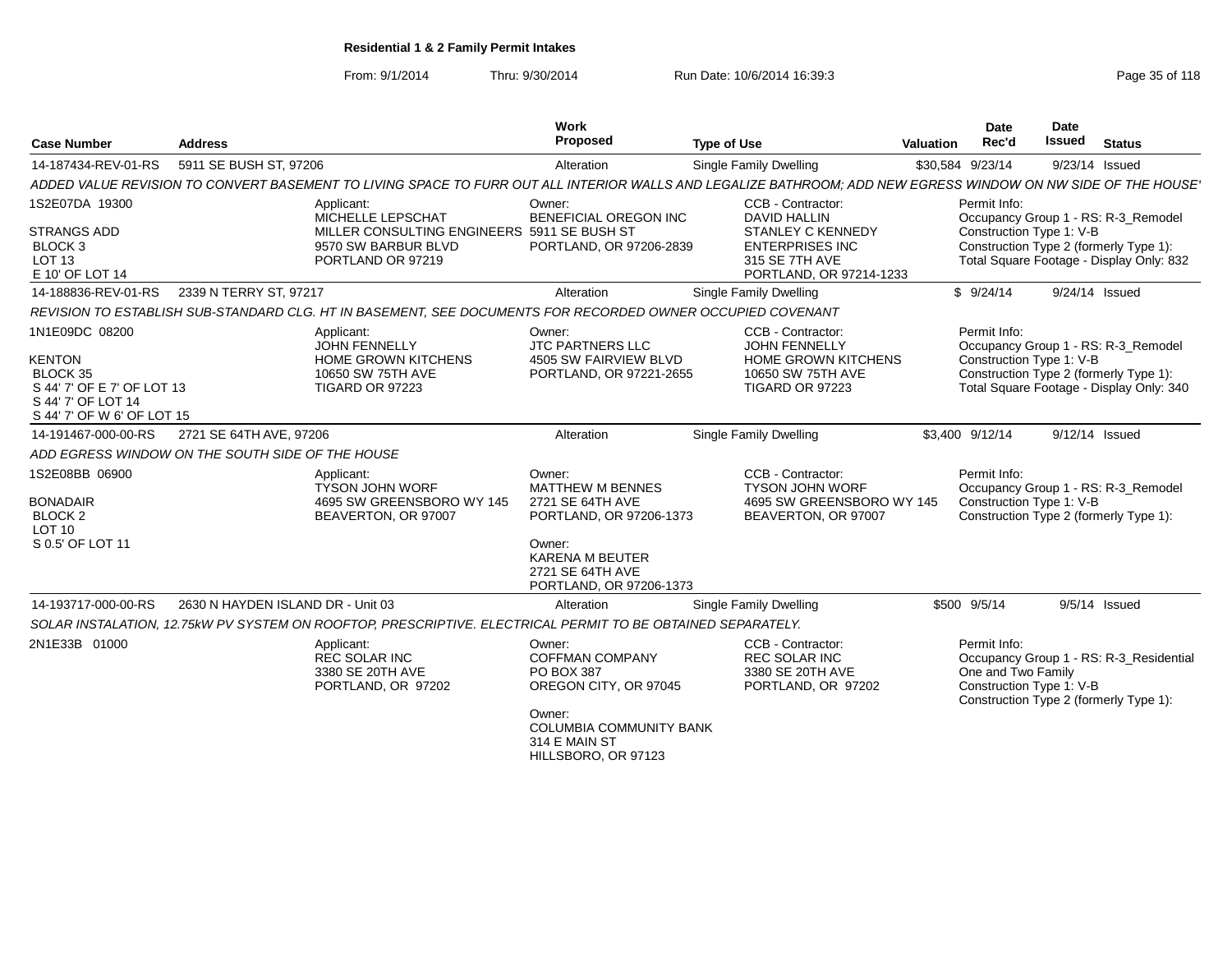From: 9/1/2014Thru: 9/30/2014 Run Date: 10/6/2014 16:39:3<br>
Page 36 of 118

| <b>Case Number</b>                                                   | <b>Address</b>                                        |                                                                                                   | <b>Work</b><br>Proposed                                                                                                                                               | <b>Type of Use</b>                                                                                                                                                                                               | <b>Valuation</b>                                                                                                                                                                                | <b>Date</b><br>Rec'd                                           | <b>Date</b><br><b>Issued</b> | <b>Status</b>                                                                                                             |
|----------------------------------------------------------------------|-------------------------------------------------------|---------------------------------------------------------------------------------------------------|-----------------------------------------------------------------------------------------------------------------------------------------------------------------------|------------------------------------------------------------------------------------------------------------------------------------------------------------------------------------------------------------------|-------------------------------------------------------------------------------------------------------------------------------------------------------------------------------------------------|----------------------------------------------------------------|------------------------------|---------------------------------------------------------------------------------------------------------------------------|
| 14-193763-000-00-RS                                                  | 4417 SE WINDSOR CT, 97206                             |                                                                                                   | Alteration                                                                                                                                                            | Single Family Dwelling                                                                                                                                                                                           |                                                                                                                                                                                                 | \$500 9/23/14                                                  | 9/23/14 Issued               |                                                                                                                           |
|                                                                      |                                                       | SOLAR INSTALATION, 2.6kW PV SYSTEM ON ROOFTOP, PRESCRIPTIVE - ELECTRICAL PERMIT PULLED SEPARATELY |                                                                                                                                                                       |                                                                                                                                                                                                                  |                                                                                                                                                                                                 |                                                                |                              |                                                                                                                           |
| 1S2E06CC 21600                                                       |                                                       | Applicant:                                                                                        | Owner:                                                                                                                                                                | CCB - Contractor:                                                                                                                                                                                                |                                                                                                                                                                                                 | Permit Info:                                                   |                              |                                                                                                                           |
| MCMAHONS ADD<br>BLOCK <sub>2</sub><br>S 85' OF LOT 15                |                                                       | <b>EVAN FESSLER</b><br><b>SUNRUN</b><br>3380 SE 20TH AVE<br>PORTLAND, OR 97202                    | <b>JAMES OFSINK</b><br>4417 SE WINDSOR CT<br>PORTLAND, OR 97206<br>Owner:<br>JENNY S HONNOLD<br>4417 SE WINDSOR CT<br>PORTLAND, OR 97206                              | REC SOLAR INC<br>3380 SE 20TH AVE<br>PORTLAND, OR 97202                                                                                                                                                          | Occupancy Group 1 - RS: U_Private<br>Garage\Utility Misc.<br>Construction Type 1: V-B<br>Construction Type 2 (formerly Type 1):                                                                 |                                                                |                              |                                                                                                                           |
| 14-194606-REV-01-RS                                                  | 7052 N BORTHWICK AVE, 97217                           |                                                                                                   | Alteration                                                                                                                                                            | <b>Single Family Dwelling</b>                                                                                                                                                                                    |                                                                                                                                                                                                 | \$60 9/9/14                                                    | 9/9/14 Final                 |                                                                                                                           |
|                                                                      |                                                       | REVISION - WIDEN OPENING IN HALLWAY AND ADD HEADER; SISTERED TO EXISTING ROOF RAFTERS             |                                                                                                                                                                       |                                                                                                                                                                                                                  |                                                                                                                                                                                                 |                                                                |                              |                                                                                                                           |
| 1N1E15BA 05500<br><b>SWINTON</b><br>BLOCK <sub>53</sub><br>LOT 23&24 |                                                       | Applicant:<br><b>ALBERT KONZE</b><br>7052 N BORTHWICK AVE<br>PORTLAND, OR 97217-1616              | Owner:<br><b>JULIE A KONZE</b><br>7052 N BORTHWICK AVE<br>PORTLAND, OR 97217-1616<br>Owner:<br><b>ALBERT KONZE</b><br>7052 N BORTHWICK AVE<br>PORTLAND, OR 97217-1616 | CCB - Contractor:<br>NATIVE AMERICAN YOUTH &<br><b>FAMILY CENTER</b><br>5135 NE COLUMBIA BLVD<br>PORTLAND, OR 97218                                                                                              |                                                                                                                                                                                                 | Permit Info:<br>Construction Type 1: V-B                       |                              | Occupancy Group 1 - RS: R-3_Remodel<br>Construction Type 2 (formerly Type 1):<br>Total Square Footage - Display Only: 220 |
| 14-194938-REV-01-RS                                                  | 2827 NE 14TH AVE, 97212                               |                                                                                                   | Alteration                                                                                                                                                            | Single Family Dwelling                                                                                                                                                                                           |                                                                                                                                                                                                 | \$9/26/14                                                      | 9/26/14 Issued               |                                                                                                                           |
|                                                                      |                                                       | REVISION - REPLACE BEAM AND ADD 2 NEW POSTS AND FOOTINGS- NO EXTERIOR WORK                        |                                                                                                                                                                       |                                                                                                                                                                                                                  |                                                                                                                                                                                                 |                                                                |                              |                                                                                                                           |
| 1N1E26BD 15600<br><b>IRVINGTON</b><br>BLOCK 74<br>LOT <sub>3</sub>   |                                                       | Applicant:<br>JAMES DAVID LOVESTRAND<br>3015 NE 20TH AVE<br>PORTLAND, OR 97212                    | Owner:<br><b>MARIA F DOWNES</b><br>2827 NE 14TH AVE<br>PORTLAND, OR 97212<br>Owner:<br>ANDREW P DOWNES<br>2827 NE 14TH AVE<br>PORTLAND, OR 97212                      | CCB - Contractor:<br><b>JAMES DAVID LOVESTRAND</b><br>3015 NE 20TH AVE<br>PORTLAND, OR 97212                                                                                                                     | Permit Info:<br>Occupancy Group 1 - RS: R-3_Residential<br>One and Two Family<br>Construction Type 1: V-B<br>Construction Type 2 (formerly Type 1):<br>Total Square Footage - Display Only: 878 |                                                                |                              |                                                                                                                           |
| 14-195854-000-00-RS                                                  | 2563 N ARGYLE ST, 97217                               |                                                                                                   | Alteration                                                                                                                                                            | <b>Single Family Dwelling</b>                                                                                                                                                                                    |                                                                                                                                                                                                 | \$500 9/8/14                                                   | 9/8/14 Final                 |                                                                                                                           |
|                                                                      | SOLAR - 3KW ROOF TOP MOUNTED PV SYSTEM - PRESCRIPTIVE |                                                                                                   |                                                                                                                                                                       |                                                                                                                                                                                                                  |                                                                                                                                                                                                 |                                                                |                              |                                                                                                                           |
| 1N1E09BD 17500<br>PENINSULAR ADD 3<br>BLOCK 41<br>LOT 37&38          |                                                       | Applicant:<br>JORDAN WEISMAN<br>SUNBRIDGE SOLAR<br>6505 NE 8TH AVE<br>PORTLAND, OR 97211          | Owner:<br><b>ADAM EDGERTON</b><br>2563 N ARGYLE ST<br>PORTLAND, OR 97217                                                                                              | CCB - Contractor:<br><b>MJ ELECTRICAL INC</b><br>PO BOX 1673<br>BRUSH PRAIRIE WA 98606<br>CCB - Contractor:<br><b>JORDAN WEISMAN</b><br>FUTURE CITY SOLAR LLC<br>1631 NE BROADWAY ST, #320<br>PORTLAND, OR 97232 |                                                                                                                                                                                                 | Permit Info:<br>One and Two Family<br>Construction Type 1: V-B |                              | Occupancy Group 1 - RS: R-3_Residential<br>Construction Type 2 (formerly Type 1):                                         |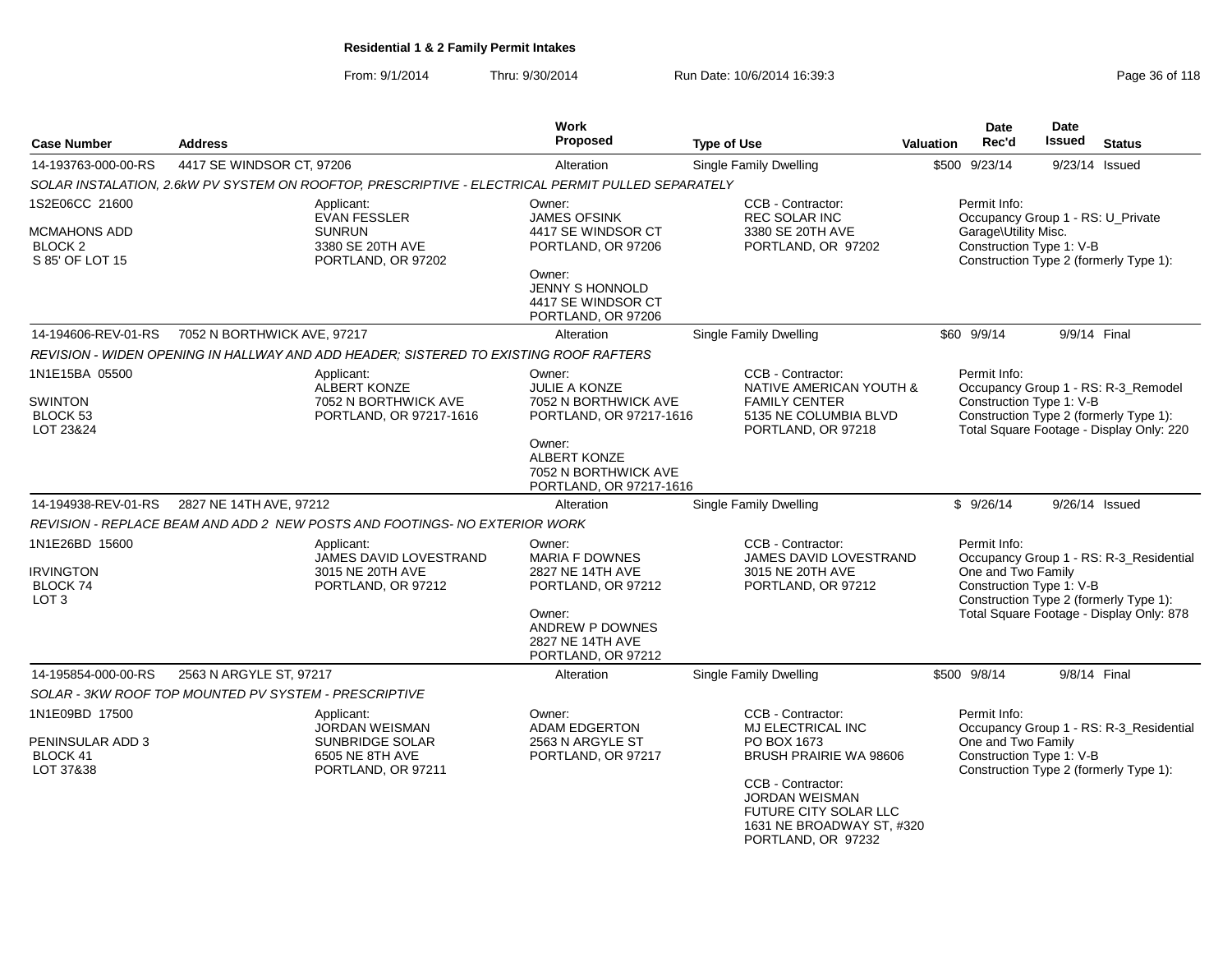From: 9/1/2014Thru: 9/30/2014 Run Date: 10/6/2014 16:39:3<br>
Page 37 of 118

|                                                                       |                                                             |                                                                                               | Work                                                                                                                                                                 |                                                                                                                                                                                                                                                                                                                                                 |                  | <b>Date</b>                                                    | <b>Date</b>   |                                                                                   |
|-----------------------------------------------------------------------|-------------------------------------------------------------|-----------------------------------------------------------------------------------------------|----------------------------------------------------------------------------------------------------------------------------------------------------------------------|-------------------------------------------------------------------------------------------------------------------------------------------------------------------------------------------------------------------------------------------------------------------------------------------------------------------------------------------------|------------------|----------------------------------------------------------------|---------------|-----------------------------------------------------------------------------------|
| <b>Case Number</b>                                                    | <b>Address</b>                                              |                                                                                               | <b>Proposed</b>                                                                                                                                                      | <b>Type of Use</b>                                                                                                                                                                                                                                                                                                                              | <b>Valuation</b> | Rec'd                                                          | <b>Issued</b> | <b>Status</b>                                                                     |
| 14-196608-000-00-RS                                                   | 5903 SE 14TH AVE, 97202                                     |                                                                                               | Alteration                                                                                                                                                           | <b>Single Family Dwelling</b>                                                                                                                                                                                                                                                                                                                   |                  | \$500 9/29/14                                                  |               | 9/29/14 Issued                                                                    |
|                                                                       | SOALR - 3.92 KW ROOF TOP MOUNTED PV SYSTEM - PRESCRIPTIVE   |                                                                                               |                                                                                                                                                                      |                                                                                                                                                                                                                                                                                                                                                 |                  |                                                                |               |                                                                                   |
| 1S1E14CA 02700<br>P J MARTINS TR<br>BLOCK 11<br>INC PT VAC ST LOT 1-3 | Applicant:                                                  | JONATHAN COHEN<br><b>IMAGINE ENERGY, LLC</b><br>2409 N KERBY AVE<br>PORTLAND, OR 97227        | Owner:<br>KATHERINE B KEANE<br>5903 SE 14TH AVE<br>PORTLAND, OR 97202-5201<br>Owner:<br><b>GORDON H KEANE</b><br>5903 SE 14TH AVE<br>PORTLAND, OR 97202-5201         | CCB - Contractor:<br><b>JONATHAN COHEN</b><br><b>IMAGINE ENERGY, LLC</b><br>2409 N KERBY AVE<br>PORTLAND, OR 97227<br>CCB - Contractor:<br>ALL WAYS ELECTRIC LLC<br>PO BOX 68456<br>MILWAUKIE, OR 97267                                                                                                                                         |                  | Permit Info:<br>One and Two Family<br>Construction Type 1: V-B |               | Occupancy Group 1 - RS: R-3 Residential<br>Construction Type 2 (formerly Type 1): |
| 14-197854-REV-01-RS                                                   | 4032 SE OGDEN ST - Unit A, 97202                            |                                                                                               | Alteration                                                                                                                                                           | <b>Single Family Dwelling</b>                                                                                                                                                                                                                                                                                                                   |                  | \$3,200 9/9/14                                                 |               | <b>Under Review</b>                                                               |
|                                                                       |                                                             |                                                                                               |                                                                                                                                                                      | REVISION - REBUILD PATIO ROOF AND INSTALL NEW POST OF PATIO COVER - SEE 14-209571-RS FOR SOLAR PANEL INSTALLATION WHICH REFLECTS NEW ROOF FRAMING PLAN                                                                                                                                                                                          |                  |                                                                |               |                                                                                   |
| 1S1E24AD 03900                                                        | Applicant:<br>ERIK P PIPER                                  | 4032 SE OGDEN ST<br>PORTLAND, OR 97202-7833                                                   | Owner:<br>ERIK P PIPER<br>4032 SE OGDEN ST<br>PORTLAND, OR 97202-7833                                                                                                |                                                                                                                                                                                                                                                                                                                                                 |                  | Permit Info:<br>One and Two Family<br>Construction Type 1: V-B |               | Occupancy Group 1 - RS: R-3_Residential<br>Construction Type 2 (formerly Type 1): |
| 14-198427-000-00-RS                                                   | 6211 SE 32ND AVE, 97202                                     |                                                                                               | Alteration                                                                                                                                                           | <b>Single Family Dwelling</b>                                                                                                                                                                                                                                                                                                                   |                  | \$500 9/29/14                                                  |               | 9/29/14 Issued                                                                    |
|                                                                       | SOLAR - 6.93KW ROOF TOP MOUNTED PV SYSTEM - PRESCRIPTIVE    |                                                                                               |                                                                                                                                                                      |                                                                                                                                                                                                                                                                                                                                                 |                  |                                                                |               |                                                                                   |
| 1S1E13CD 07600<br>EASTMORELAND<br>BLOCK 37<br>LOT 13 TL 7600          | Applicant:                                                  | <b>JONATHAN COHEN</b><br><b>IMAGINE ENERGY, LLC</b><br>2409 N KERBY AVE<br>PORTLAND, OR 97227 | Owner:<br>WILLIAM V MOWE<br>6211 SE 32ND AVE<br>PORTLAND, OR 97202-8504<br>Owner:<br>KATHERINE E SAITAS<br>6211 SE 32ND AVE<br>PORTLAND, OR 97202-8504               | CCB - Contractor:<br><b>JONATHAN COHEN</b><br><b>IMAGINE ENERGY, LLC</b><br>2409 N KERBY AVE<br>PORTLAND, OR 97227<br>CCB - Contractor:<br>ALL WAYS ELECTRIC LLC<br>PO BOX 68456                                                                                                                                                                |                  | Permit Info:<br>One and Two Family<br>Construction Type 1: V-B |               | Occupancy Group 1 - RS: R-3 Residential<br>Construction Type 2 (formerly Type 1): |
|                                                                       |                                                             |                                                                                               |                                                                                                                                                                      | MILWAUKIE, OR 97267                                                                                                                                                                                                                                                                                                                             |                  |                                                                |               |                                                                                   |
| 14-200171-REV-01-RS                                                   | 2524 NE 28TH AVE, 97212                                     |                                                                                               | Alteration                                                                                                                                                           | Single Family Dwelling                                                                                                                                                                                                                                                                                                                          |                  | \$9/2/14                                                       |               | $9/2/14$ Issued                                                                   |
|                                                                       | REVISION TO CHANGE LOCATION OF EGRESS WINDOW IN FAMILY ROOM |                                                                                               |                                                                                                                                                                      |                                                                                                                                                                                                                                                                                                                                                 |                  |                                                                |               |                                                                                   |
| 1N1E25CB 01000<br><b>BOWERING TR</b><br>LOT 5 TL 1000                 | Applicant:                                                  | BRIAN STEVENSON<br><b>CONSTRUCTION LLC</b><br>3123 NE KNOTT ST<br>PORTLAND, OR 97212          | Owner:<br><b>MARK C STEVENSON</b><br>2524 NE 28TH AVE<br>PORTLAND, OR 97212-4916<br>Owner:<br><b>MARY R STEVENSON</b><br>2524 NE 28TH AVE<br>PORTLAND, OR 97212-4916 | CCB - Contractor:<br>CRAIG ANDERSON PLUMBING INC Occupancy Group 1 - RS: R-3_Remodel<br>2730 SE 15TH AVE<br>PORTLAND, OR 97202<br>CCB - Contractor:<br>THE HEAT EXCHANGE INC<br><b>14200 SW FERN ST</b><br><b>TIGARD, OR 97223</b><br>CCB - Contractor:<br><b>BRIAN STEVENSON</b><br>CONSTRUCTION LLC<br>3123 NE KNOTT ST<br>PORTLAND, OR 97212 |                  | Permit Info:<br>Construction Type 1: V-B                       |               | Construction Type 2 (formerly Type 1):                                            |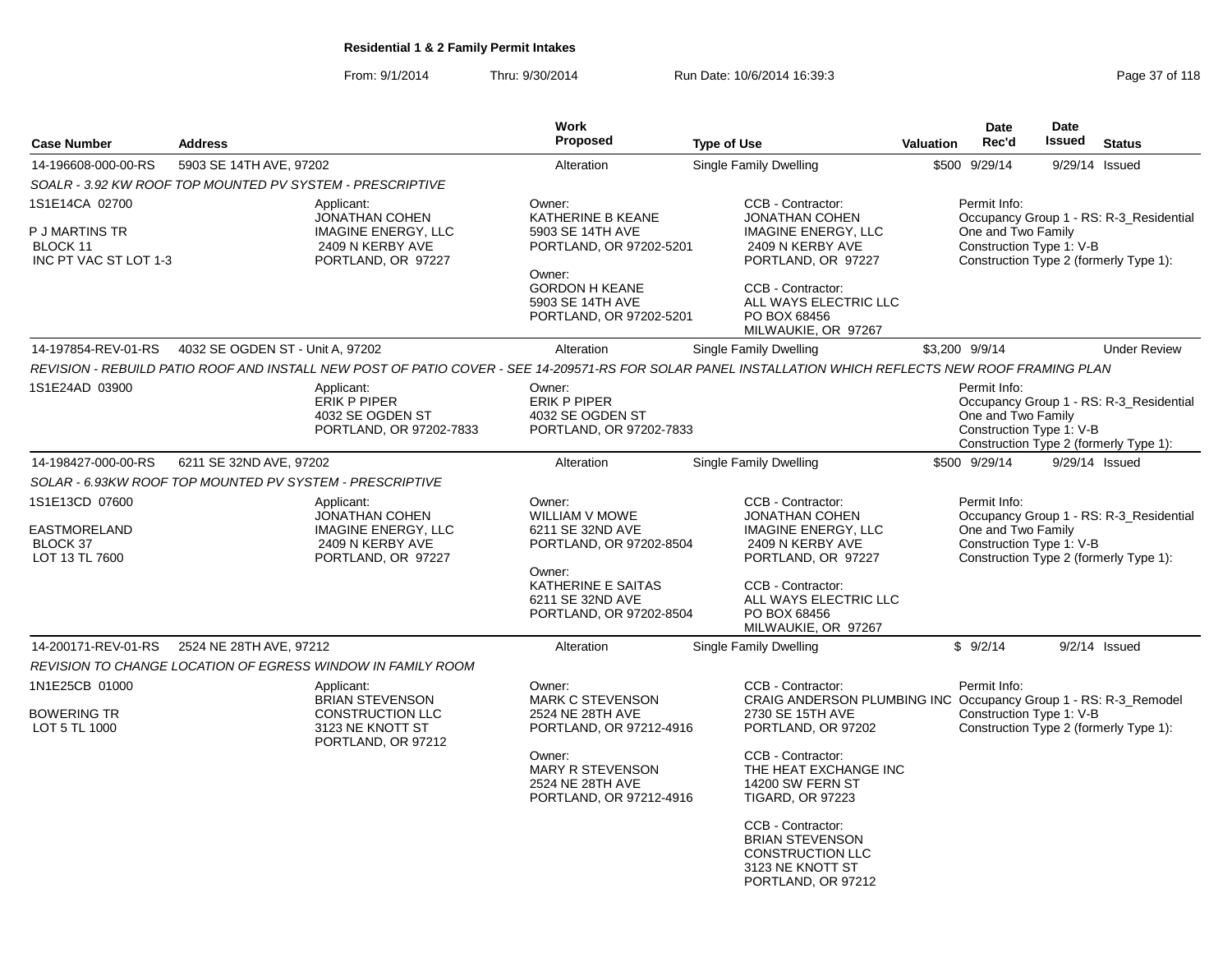From: 9/1/2014Thru: 9/30/2014 Run Date: 10/6/2014 16:39:3<br>
Page 38 of 118

| <b>Case Number</b>                                                                              | <b>Address</b>            |                                                                                                                                                              | Work<br>Proposed                                                                                     | <b>Type of Use</b>                                            | <b>Valuation</b> | <b>Date</b><br>Rec'd                           | <b>Date</b><br><b>Issued</b> | <b>Status</b>                                                                      |
|-------------------------------------------------------------------------------------------------|---------------------------|--------------------------------------------------------------------------------------------------------------------------------------------------------------|------------------------------------------------------------------------------------------------------|---------------------------------------------------------------|------------------|------------------------------------------------|------------------------------|------------------------------------------------------------------------------------|
| 14-201000-REV-01-RS                                                                             | 8716 NW BAILEY ST, 97231  |                                                                                                                                                              | Alteration                                                                                           | <b>Single Family Dwelling</b>                                 |                  | \$1,000 9/2/14                                 |                              | $9/2/14$ Issued                                                                    |
|                                                                                                 |                           | VALUE ADDED REVISION TO ADD STAIRS UP TO ATTIC AREA (STORAGE ONLY)                                                                                           |                                                                                                      |                                                               |                  |                                                |                              |                                                                                    |
| 1N1W11AC 05700                                                                                  |                           | Applicant:<br>ALLEN TANKERSLEY                                                                                                                               | Owner:<br><b>CONNIE S CHAMBERLAIN</b>                                                                | CCB - Contractor:<br><b>CORNERSTONE BUILDERS INC</b>          |                  | Permit Info:                                   |                              | Occupancy Group 1 - RS: R-3_Residential                                            |
| <b>WHITWOOD CT</b><br><b>BLOCK 4</b><br>INC PT VAC ST LOT 11-13<br>NELY OF NW MIDWAY AVE LOT 14 |                           | 7849 SW CIRRUS DR<br>BEAVERTON, OR 97008                                                                                                                     | 8716 NW BAILEY ST<br>PORTLAND, OR 97231                                                              | 7849 SW CIRRUS DR<br>BEAVERTON OR 97008                       |                  | One and Two Family<br>Construction Type 1: V-B |                              | Construction Type 2 (formerly Type 1):                                             |
| 14-201281-000-00-RS                                                                             | 14748 NE GLISAN ST, 97230 |                                                                                                                                                              | Alteration                                                                                           | <b>Single Family Dwelling</b>                                 |                  | \$5,000 9/2/14                                 |                              | 9/2/14 Under Inspection                                                            |
|                                                                                                 |                           | RECONFIGURE BATHROOM AND KITCHEN ON MAIN FLOOR, REMOVE WALL TO OPEN UP KITCHEN09/11/14 RHJ-ADD ONE BRANCH CIRCUIT WITHOUT SERVICE OR FEEDER, AND OWNER DOING |                                                                                                      |                                                               |                  |                                                |                              |                                                                                    |
| 1N2E36CA 11001<br>KAROLINA ESTATES                                                              |                           | Applicant:<br><b>JOSEPH H REIDY</b><br>7935 SE ALDER ST                                                                                                      | Owner:<br>JOSEPH H REIDY<br>7935 SE ALDER ST                                                         | CCB - Contractor:<br><b>NOVA VITA LLC</b><br>7935 SE ALDER ST |                  | Permit Info:<br>One and Two Family             |                              | Occupancy Group 1 - RS: R-3 Residential                                            |
| LOT <sub>1</sub>                                                                                |                           | PORTLAND, OR 97215                                                                                                                                           | PORTLAND, OR 97215                                                                                   | PORTLAND, OR 97215                                            |                  | Construction Type 1: V-B                       |                              | Construction Type 2 (formerly Type 1):                                             |
| 14-201485-000-00-RS                                                                             | 5540 SE 109TH AVE         |                                                                                                                                                              | Alteration                                                                                           | <b>Single Family Dwelling</b>                                 |                  | \$12,500 9/3/14                                |                              | 9/3/14 Under Inspection                                                            |
|                                                                                                 |                           | PROVIDE NEW STAIRS AND EGRESS SKYLIGHT TO EXISTING SECOND FLOOR                                                                                              |                                                                                                      |                                                               |                  |                                                |                              |                                                                                    |
| 1S2E15CA 01002                                                                                  |                           | Applicant:<br>ROBERT HAYDEN                                                                                                                                  | Owner:<br>ANDREW L BEARD                                                                             | CCB - Contractor:<br>STERLING TECHNOLOGIES LLC                |                  | Permit Info:                                   |                              | Occupancy Group 1 - RS: R-3_Residential                                            |
| PARTITION PLAT 2006-140<br>LOT 2                                                                |                           | <b>DELTA STUDIOS ARCH &amp;</b><br><b>PLANNING</b><br>3344 NE 25TH AVE<br>PORTLAND, OR 97212                                                                 | 5540 SE 109TH AVE<br>PORTLAND, OR 97266                                                              | 317 NE 144 STREET<br>VANCOUVER, WA 98685                      |                  | One and Two Family<br>Construction Type 1: V-B |                              | Construction Type 2 (formerly Type 1):                                             |
| 14-202561-000-00-RS                                                                             | 13733 NE ROSE PKY, 97230  |                                                                                                                                                              | Alteration                                                                                           | <b>Single Family Dwelling</b>                                 |                  | \$250 9/2/14                                   |                              | $9/2/14$ Issued                                                                    |
|                                                                                                 |                           | NEW EGRESS WINDOW FOR BEDROOM FOUR IN EXISTING FINISHED BASEMENT                                                                                             |                                                                                                      |                                                               |                  |                                                |                              |                                                                                    |
| 1N2E26AA 10800<br><b>ILEX HILLS</b><br><b>BLOCK 5</b><br>LOT <sub>23</sub>                      |                           | Applicant:<br><b>LAHRI SMITH</b><br>BELLA INVESTMENTS LLC<br>13733 NE ROSE PARKWAY<br>PORTLAND, OR 97230                                                     | Owner:<br><b>CITIMORTGAGE INC</b><br>1000 TECHNOLOGY DR MS 314<br>O FALLON, MO 63368-2239            |                                                               |                  | Permit Info:<br>Construction Type 1: V-B       |                              | Occupancy Group 1 - RS: R-3_Remodel<br>Construction Type 2 (formerly Type 1):      |
|                                                                                                 |                           |                                                                                                                                                              | Owner:<br>LAHRI SMITH<br><b>BELLA INVESTMENTS LLC</b><br>13733 NE ROSE PARKWAY<br>PORTLAND, OR 97230 |                                                               |                  |                                                |                              |                                                                                    |
| 14-203522-REV-01-RS                                                                             | 8017 SE 64TH AVE, 97206   |                                                                                                                                                              | Alteration                                                                                           | <b>Single Family Dwelling</b>                                 |                  | \$9/3/14                                       |                              | $9/3/14$ Issued                                                                    |
| <b>REVISION - ELIMINATE BEDROOM IN GARAGE</b>                                                   |                           |                                                                                                                                                              |                                                                                                      |                                                               |                  |                                                |                              |                                                                                    |
| 1S2E20CB 08800                                                                                  |                           | Applicant:<br><b>CHERYL S LEWIS</b>                                                                                                                          | Owner:<br><b>CHERYL S LEWIS</b>                                                                      |                                                               |                  | Permit Info:                                   |                              | Occupancy Group 1 - RS: R-3_Remodel                                                |
| SECTION 20 1S 2E<br>TL 8800 0.11 ACRES                                                          |                           | 8017 SE 64TH AVE<br>PORTLAND, OR 97206                                                                                                                       | 8017 SE 64TH AVE<br>PORTLAND, OR 97206                                                               |                                                               |                  | Construction Type 1: V-B                       |                              | Construction Type 2 (formerly Type 1):<br>Total Square Footage - Display Only: 270 |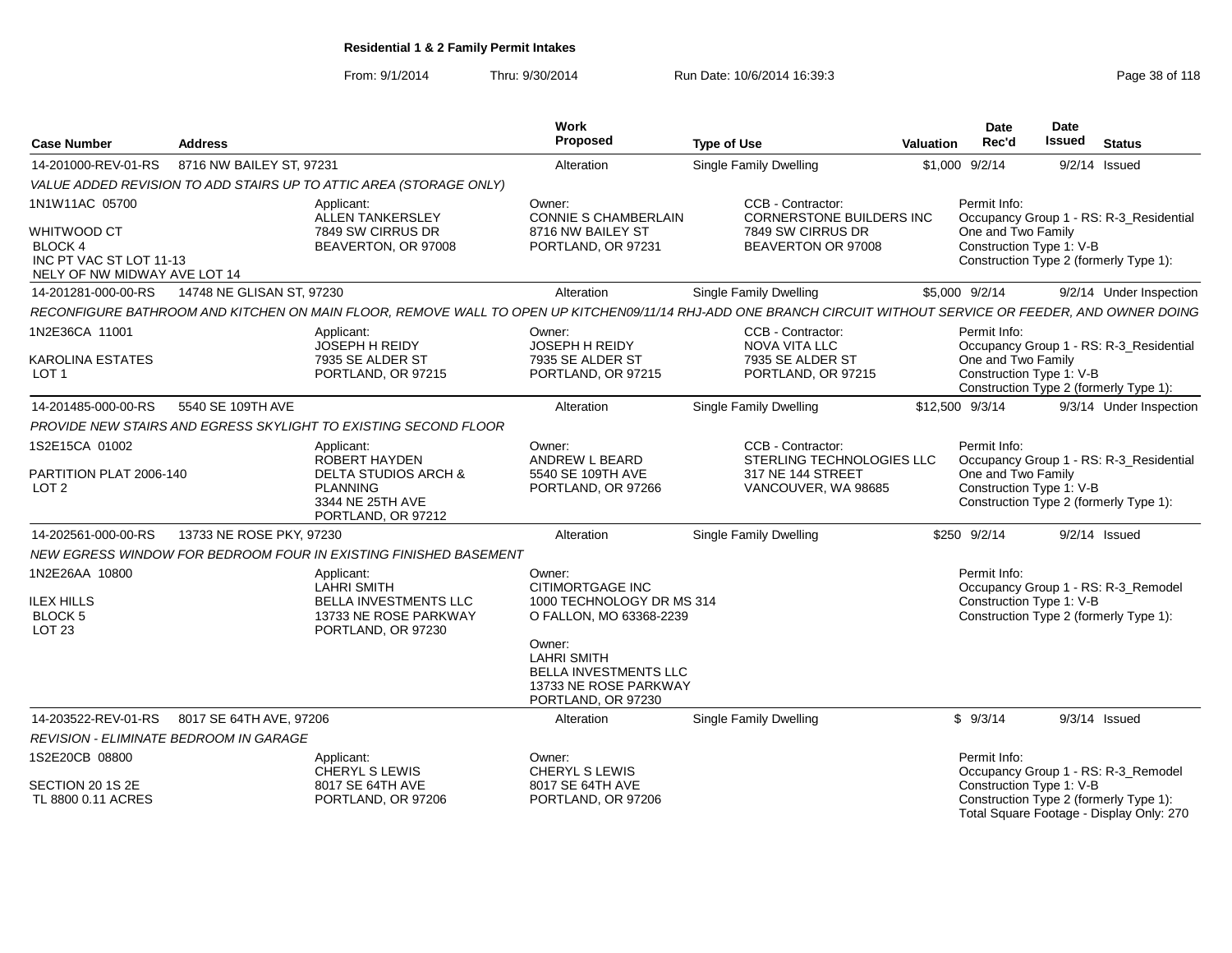From: 9/1/2014Thru: 9/30/2014 Run Date: 10/6/2014 16:39:3<br>
Page 39 of 118

|                                                                     |                                                      |                                                                                                                                                            | <b>Work</b>                                                                                                                                    |                                                                                                 |                  | <b>Date</b>                                                    | Date                     |                                                                                    |
|---------------------------------------------------------------------|------------------------------------------------------|------------------------------------------------------------------------------------------------------------------------------------------------------------|------------------------------------------------------------------------------------------------------------------------------------------------|-------------------------------------------------------------------------------------------------|------------------|----------------------------------------------------------------|--------------------------|------------------------------------------------------------------------------------|
| <b>Case Number</b>                                                  | <b>Address</b>                                       |                                                                                                                                                            | <b>Proposed</b>                                                                                                                                | <b>Type of Use</b>                                                                              | <b>Valuation</b> | Rec'd                                                          | Issued                   | <b>Status</b>                                                                      |
| 14-204637-000-00-RS                                                 | 221 SW TEXAS ST, 97219                               |                                                                                                                                                            | Alteration                                                                                                                                     | <b>Single Family Dwelling</b>                                                                   |                  | \$20,000 9/16/14                                               | 9/16/14 Issued           |                                                                                    |
|                                                                     |                                                      | REPLACE EXISTING DECK AT REAR, ADD STAIRS; SQUARE OFF AND REPLACE EXISTING ROUNDED BALCONY AT 2ND FLOOR                                                    |                                                                                                                                                |                                                                                                 |                  |                                                                |                          |                                                                                    |
| 1S1E22BB 06600                                                      |                                                      | Applicant:                                                                                                                                                 | Owner:                                                                                                                                         |                                                                                                 |                  | Permit Info:                                                   |                          |                                                                                    |
| SOUTHERN PORTLAND<br>BLOCK 36<br>LOT 6&7 TL 6600                    |                                                      | <b>KARL G DELYRIA</b><br>221 SW TEXAS ST<br>PORTLAND, OR 97219-2274                                                                                        | KARIN KOLODZIEJSKI<br>221 SW TEXAS ST<br>PORTLAND, OR 97219-2274<br>Owner:                                                                     |                                                                                                 |                  | Occupancy Group 1 - RS: U_Decks,<br>Patios, Porches, Carports  | Construction Type 1: V-B | Construction Type 2 (formerly Type 1):<br>Total Square Footage - Display Only: 782 |
|                                                                     |                                                      |                                                                                                                                                            | <b>KARL G DELYRIA</b><br>221 SW TEXAS ST<br>PORTLAND, OR 97219-2274                                                                            |                                                                                                 |                  |                                                                |                          |                                                                                    |
| 14-204864-000-00-RS                                                 | 8739 SE KNAPP ST, 97266                              |                                                                                                                                                            | Alteration                                                                                                                                     | <b>Single Family Dwelling</b>                                                                   |                  | \$500 9/5/14                                                   | 9/5/14 Final             |                                                                                    |
|                                                                     |                                                      | LEGALIZING CONVERSION OF GARAGE TO HABITABLE SPACE FOR DINING ROOM AND RELOCATE KITCHEN; ADD NEW DRIVEWAY AND APPROACH/***ADDED MT CONTRACTOR, ADDED MT*** |                                                                                                                                                |                                                                                                 |                  |                                                                |                          |                                                                                    |
| 1S2E21BD 08600<br>HOLLYWOOD<br>E 50' OF W 110' OF S 100' OF LOT 19  |                                                      | Applicant:<br><b>WESLEY JOHNSON</b><br>6106 NE RODNEY<br>PORTLAND, OR 97211                                                                                | Owner:<br>PCLT DEVELOPMENT LLC<br>5288 N INTERSTATE AVE<br>PORTLAND, OR 97217-3767                                                             | CCB - Contractor:<br><b>WESLEY FRANK JOHNSON SR</b><br>6106 NE RODNEY<br>PORTLAND, OR 972112558 |                  | Permit Info:<br>One and Two Family<br>Construction Type 1: V-B |                          | Occupancy Group 1 - RS: R-3_Residential<br>Construction Type 2 (formerly Type 1):  |
| 14-204864-REV-01-RS                                                 | 8739 SE KNAPP ST, 97266                              |                                                                                                                                                            | Alteration                                                                                                                                     | <b>Single Family Dwelling</b>                                                                   |                  | \$9/10/14                                                      | 9/10/14 Final            |                                                                                    |
|                                                                     |                                                      | REVISION TO INSTALL 4X4 POST IN 8' OPENING INSTEAD OF GLU-LAM BEAM                                                                                         |                                                                                                                                                |                                                                                                 |                  |                                                                |                          |                                                                                    |
| 1S2E21BD 08600<br>HOLLYWOOD<br>E 50' OF W 110' OF S 100' OF LOT 19  |                                                      | Applicant:<br>WESLEY JOHNSON<br>6106 NE RODNEY<br>PORTLAND, OR 97211                                                                                       | Owner:<br>PCLT DEVELOPMENT LLC<br>5288 N INTERSTATE AVE<br>PORTLAND, OR 97217-3767                                                             | CCB - Contractor:<br><b>WESLEY FRANK JOHNSON SR</b><br>6106 NE RODNEY<br>PORTLAND, OR 972112558 |                  | Permit Info:<br>One and Two Family<br>Construction Type 1: V-B |                          | Occupancy Group 1 - RS: R-3_Residential<br>Construction Type 2 (formerly Type 1):  |
| 14-205314-000-00-RS                                                 | 6705 N KERBY AVE - Unit A, 97217                     |                                                                                                                                                            | Alteration                                                                                                                                     | <b>Single Family Dwelling</b>                                                                   |                  | \$500 9/3/14                                                   |                          | $9/3/14$ Issued                                                                    |
|                                                                     |                                                      | SOLAR INSTALLATION - 4.95KW PV ROOF MOUNTED SYSTEM, PRESCRIPTIVE**//ADDED 200 AMP PANEL 9/19/14//**                                                        |                                                                                                                                                |                                                                                                 |                  |                                                                |                          |                                                                                    |
| 1N1E15BD 13700<br>LOCHINVAR ADD<br><b>BLOCK 2</b><br>S 42' OF LOT 9 |                                                      | Applicant:<br>SOLTERRA SYSTEMS INC<br>79 SE TAYLOR ST. STE 401<br>PORTLAND OR 97214                                                                        | Owner:<br><b>JOEL MICHAEL</b><br>6705 N KERBY AVE<br>PORTLAND, OR 97217<br>Owner:<br>DANIELLE DUMONT<br>6705 N KERBY AVE<br>PORTLAND, OR 97217 | CCB - Contractor:<br>SOLTERRA SYSTEMS INC<br>79 SE TAYLOR ST. STE 401<br>PORTLAND OR 97214      |                  | Permit Info:<br>One and Two Family<br>Construction Type 1: V-B |                          | Occupancy Group 1 - RS: R-3_Residential<br>Construction Type 2 (formerly Type 1):  |
| 14-205489-REV-01-RS                                                 | 310 N JESSUP ST, 97217                               |                                                                                                                                                            | Alteration                                                                                                                                     | <b>Single Family Dwelling</b>                                                                   |                  | \$9/22/14                                                      |                          | 9/22/14 Issued                                                                     |
|                                                                     | REVISION TO ROOF COLLAR TIE AND DOUBLE RAFTER LAYOUT |                                                                                                                                                            |                                                                                                                                                |                                                                                                 |                  |                                                                |                          |                                                                                    |
| 1N1E15DC 15700                                                      |                                                      | Applicant:<br><b>TERRY HELLEM</b>                                                                                                                          | Owner:<br>CYNTHIA J CHALLACOMBE                                                                                                                |                                                                                                 |                  | Permit Info:                                                   |                          | Occupancy Group 1 - RS: R-3_Residential                                            |
| <b>PIEDMONT</b><br>BLOCK <sub>8</sub><br>LOT <sub>5</sub>           |                                                      | PROJECTIVE BUILDING DESIGNS<br>PO BOX 6542<br>BEAVERTON OR 97007                                                                                           | 310 N JESSUP ST<br>PORTLAND, OR 97217-2429                                                                                                     |                                                                                                 |                  | One and Two Family                                             | Construction Type 1: V-B | Construction Type 2 (formerly Type 1):<br>Total Square Footage - Display Only: 197 |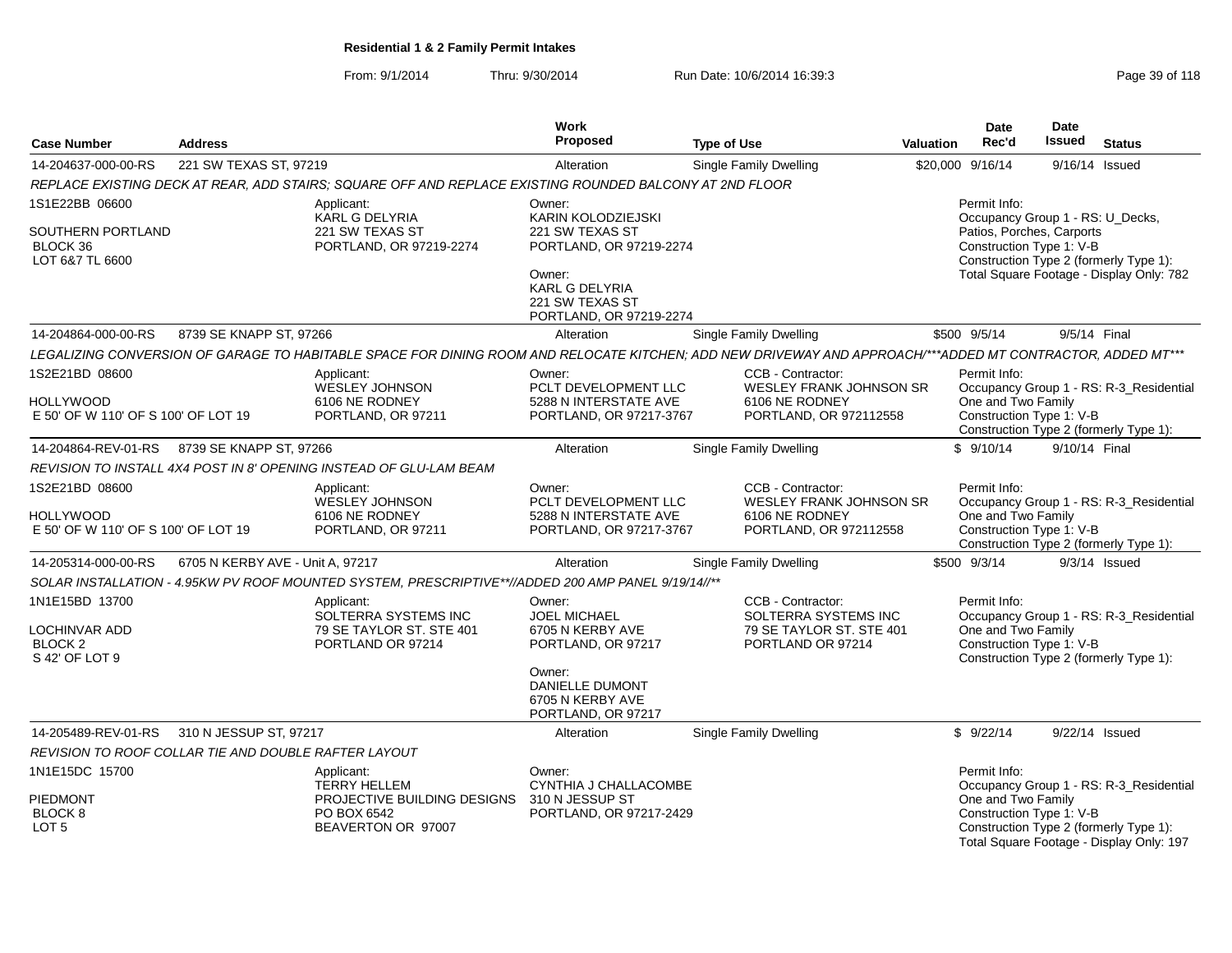From: 9/1/2014Thru: 9/30/2014 Run Date: 10/6/2014 16:39:3<br>
Page 40 of 118

| <b>Case Number</b>                                                | <b>Address</b>              |                                                                                                                                                            | Work<br><b>Proposed</b>                                                                                                                                        | <b>Type of Use</b> |                                                                                                                   | Valuation | Date<br>Rec'd                                                  | Date<br>Issued | <b>Status</b>                                                                     |
|-------------------------------------------------------------------|-----------------------------|------------------------------------------------------------------------------------------------------------------------------------------------------------|----------------------------------------------------------------------------------------------------------------------------------------------------------------|--------------------|-------------------------------------------------------------------------------------------------------------------|-----------|----------------------------------------------------------------|----------------|-----------------------------------------------------------------------------------|
| 14-206040-000-00-RS                                               | 9551 SE TENINO CT, 97266    |                                                                                                                                                            | Alteration                                                                                                                                                     |                    | <b>Single Family Dwelling</b>                                                                                     |           | \$10,000 9/22/14                                               |                | 9/22/14 Under Inspection                                                          |
|                                                                   |                             | LEGALIZE CONVERSION OF ATTACHED GARAGE TO LIVING SPACE; REMOVE GARAGE DOORS AND ADD NEW WALLS TO CREATE BEDROOM WITH CLOSET AND MECHANICAL ROOM; ***TRADES |                                                                                                                                                                |                    |                                                                                                                   |           |                                                                |                |                                                                                   |
| 1S2E21DC 01700                                                    |                             | Applicant:                                                                                                                                                 | Owner:                                                                                                                                                         |                    | CCB - Contractor:                                                                                                 |           | Permit Info:                                                   |                |                                                                                   |
| <b>CRYSTAL VIEW AC</b><br>W 200' OF N 75' OF LOT 16               |                             | <b>JONATHON ZILKA</b><br><b>ZILKA DESIGN</b><br>2421 SE ASH ST<br>PORTLAND OR 97214                                                                        | AFFORDABLE HOUSING<br>7729 E GREENWAY RD #500<br>SCOTTSDALE, AZ 85260-1738<br>Owner:<br>PROPERTIES LLC<br>7729 E GREENWAY RD #500<br>SCOTTSDALE, AZ 85260-1738 |                    | <b>LADOIT SAMUEL TROUT</b><br>14325 SW CHERRY HILL DR<br>BEAVERTON, OR 97008                                      |           | One and Two Family<br>Construction Type 1: V-B                 |                | Occupancy Group 1 - RS: R-3_Residential<br>Construction Type 2 (formerly Type 1): |
| 14-206469-000-00-RS                                               | 4910 SW NEVADA CT, 97219    |                                                                                                                                                            | Alteration                                                                                                                                                     |                    | <b>Single Family Dwelling</b>                                                                                     |           | \$60,000 9/2/14                                                |                | 9/3/14 Under Inspection                                                           |
| EXTEND EXISTING DORMER TO CREATE NEW BATHROOM.                    |                             |                                                                                                                                                            |                                                                                                                                                                |                    |                                                                                                                   |           |                                                                |                |                                                                                   |
| 1S1E19AD 02400                                                    |                             | Applicant:<br>NEIL KELLY CO INC                                                                                                                            | Owner:<br>NORMA LEISTIKO                                                                                                                                       |                    | CCB - Contractor:<br>NEIL KELLY CO INC                                                                            |           | Permit Info:                                                   |                | Occupancy Group 1 - RS: R-3_Residential                                           |
| <b>LONG MEADOW</b><br>LOT 33 TL 2400                              |                             | 804 N ALBERTA ST<br>PORTLAND, OR 97217-2693                                                                                                                | 4910 SW NEVADA CT<br>PORTLAND, OR 97219-1459                                                                                                                   |                    | 804 N ALBERTA ST<br>PORTLAND, OR 97217-2693                                                                       |           | One and Two Family<br>Construction Type 1: V-B                 |                | Construction Type 2 (formerly Type 1):                                            |
|                                                                   |                             |                                                                                                                                                            |                                                                                                                                                                |                    | CCB - Contractor:<br><b>MODERN PLUMBING CO</b><br>11120 SW INDUSTRIAL WAY<br>TUALATIN, OR 97062                   |           |                                                                |                |                                                                                   |
| 14-206507-000-00-RS                                               | 9036 SW 35TH AVE, 97219     |                                                                                                                                                            | Alteration                                                                                                                                                     |                    | Single Family Dwelling                                                                                            |           | \$151,000 9/2/14                                               |                | $9/4/14$ Issued                                                                   |
| <b>INTERIOR REODEL UPGRADE WINDOWS IN SAME OPENINGS</b>           |                             |                                                                                                                                                            |                                                                                                                                                                |                    |                                                                                                                   |           |                                                                |                |                                                                                   |
| 1S1E29BA 00800<br><b>ARA VISTA</b><br>BLOCK 6<br>LOT <sub>3</sub> |                             | Applicant:<br>MODERN ORGANIC<br><b>CONSTRUCTION</b><br>4212 NE SUMNER ST<br>PORTLAND, OR 97218-1542                                                        | Owner:<br><b>WENDY L HUNTER</b><br>9036 SW 35TH AVE<br>PORTLAND, OR 97219                                                                                      |                    | CCB - Contractor:<br><b>MODERN ORGANIC</b><br><b>CONSTRUCTION</b><br>4212 NE SUMNER ST<br>PORTLAND, OR 97218-1542 |           | Permit Info:<br>One and Two Family<br>Construction Type 1: V-B |                | Occupancy Group 1 - RS: R-3_Residential<br>Construction Type 2 (formerly Type 1): |
|                                                                   |                             |                                                                                                                                                            |                                                                                                                                                                |                    | CCB - Contractor:<br>ALL PRO ELECTRIC INC<br>6327 SW CAPITOL HWY SUITE C<br>#280<br>PORTLAND OR 97239             |           |                                                                |                |                                                                                   |
| 14-206555-000-00-RS                                               | 1114 SE LEXINGTON ST, 97202 |                                                                                                                                                            | Alteration                                                                                                                                                     |                    | Single Family Dwelling                                                                                            |           | \$1,500 9/2/14                                                 | 9/2/14 Final   |                                                                                   |
| ATTACHMENT OF SILL TO FOUNDATION                                  |                             |                                                                                                                                                            |                                                                                                                                                                |                    |                                                                                                                   |           |                                                                |                |                                                                                   |
| 1S1E23CA 13000                                                    |                             | Applicant:<br>MIKE ROSE CONTRACTING LLC                                                                                                                    | Owner:<br>AARON P KRENKEL                                                                                                                                      |                    | CCB - Contractor:<br>MIKE ROSE CONTRACTING LLC                                                                    |           | Permit Info:                                                   |                | Occupancy Group 1 - RS: R-3_Remodel                                               |
| <b>CITY VIEW PK</b><br>BLOCK <sub>2</sub><br>LOT <sub>8</sub>     |                             | 3543 SE FRANKLIN ST<br>PORTLAND, OR 97202                                                                                                                  | 1114 SE LEXINGTON ST<br>PORTLAND, OR 97202                                                                                                                     |                    | 3543 SE FRANKLIN ST<br>PORTLAND, OR 97202                                                                         |           | Construction Type 1: V-B                                       |                | Construction Type 2 (formerly Type 1):                                            |
|                                                                   |                             |                                                                                                                                                            | Owner:<br>ALYNN A NELSON<br>1114 SE LEXINGTON ST<br>PORTLAND, OR 97202                                                                                         |                    |                                                                                                                   |           |                                                                |                |                                                                                   |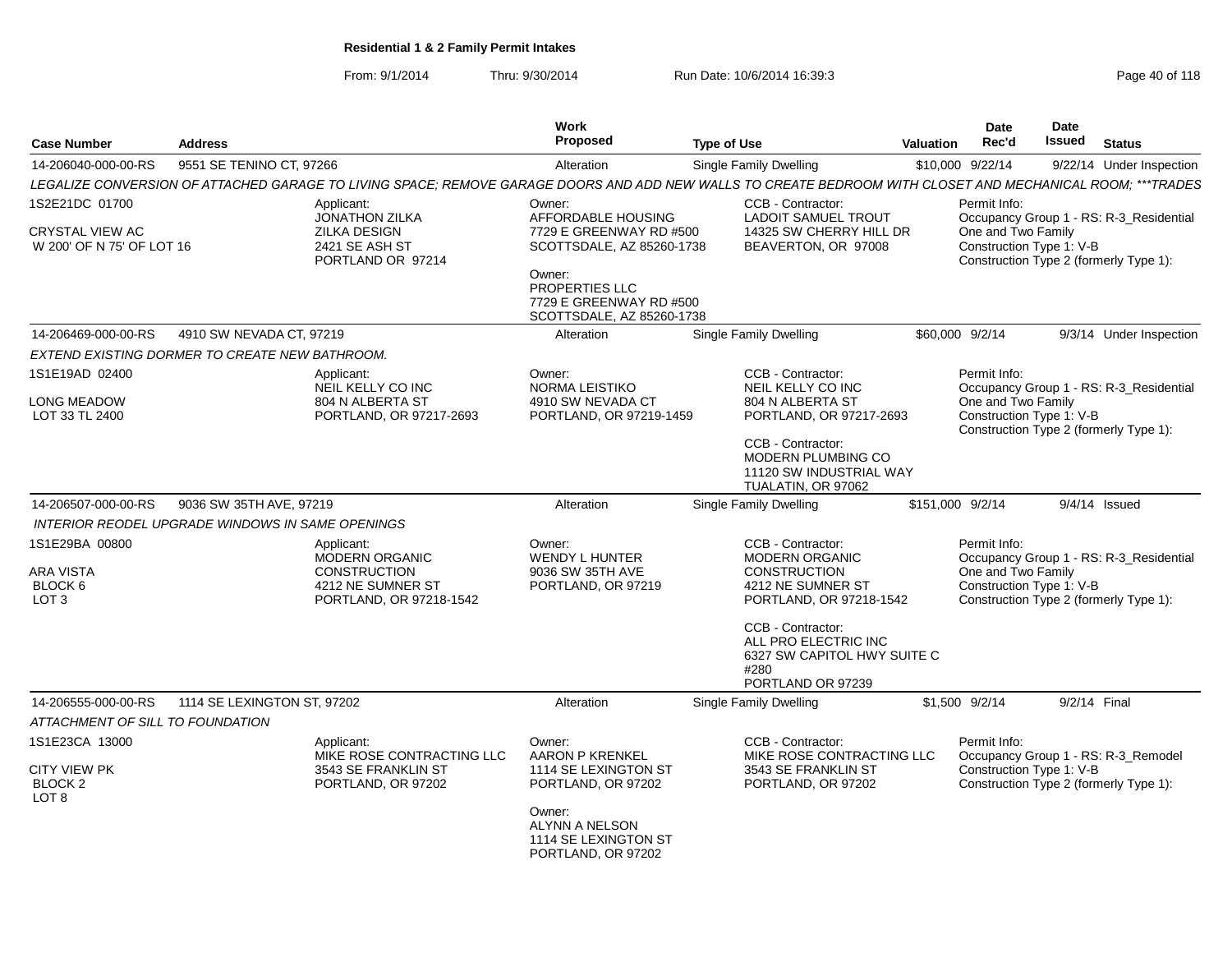From: 9/1/2014Thru: 9/30/2014 Run Date: 10/6/2014 16:39:3<br>
Page 41 of 118

| <b>Case Number</b>                                                                               | <b>Address</b>                                                  |                                                                                                               | <b>Work</b><br><b>Proposed</b>                                                                                                                                              | <b>Type of Use</b>                                                                                                   | Valuation | <b>Date</b><br>Rec'd                                           | <b>Date</b><br><b>Issued</b> | <b>Status</b>                                                                     |
|--------------------------------------------------------------------------------------------------|-----------------------------------------------------------------|---------------------------------------------------------------------------------------------------------------|-----------------------------------------------------------------------------------------------------------------------------------------------------------------------------|----------------------------------------------------------------------------------------------------------------------|-----------|----------------------------------------------------------------|------------------------------|-----------------------------------------------------------------------------------|
| 14-206640-000-00-RS                                                                              | 4814 SE HARRISON ST, 97215                                      |                                                                                                               | Alteration                                                                                                                                                                  | Single Family Dwelling                                                                                               |           | \$4,030 9/2/14                                                 | 9/2/14 Final                 |                                                                                   |
|                                                                                                  | voluntary seismic upgrades. Seismic shut off valve at gas meter |                                                                                                               |                                                                                                                                                                             |                                                                                                                      |           |                                                                |                              |                                                                                   |
| 1S2E06CA 26900<br><b>FAILING ADD</b><br>BLOCK <sub>9</sub><br>E 1/2 OF LOT 8<br>W 33.6' OF LOT 9 |                                                                 | Applicant:<br><b>STEVE GEMMELL</b><br><b>GEMMELL CONSTRUCTION LLC</b><br>3817 N WILLIAMS<br>PORTLAND OR 97227 | Owner:<br>JOHN J SWETNAM<br>4814 SE HARRISON ST<br>PORTLAND, OR 97215-3244<br>Owner:<br>LAUREL L SWETNAM<br>4814 SE HARRISON ST<br>PORTLAND, OR 97215-3244                  | CCB - Contractor:<br><b>STEVE GEMMELL</b><br><b>GEMMELL CONSTRUCTION LLC</b><br>3817 N WILLIAMS<br>PORTLAND OR 97227 |           | Permit Info:<br>One and Two Family<br>Construction Type 1: V-B |                              | Occupancy Group 1 - RS: R-3_Residential<br>Construction Type 2 (formerly Type 1): |
| 14-206647-000-00-RS                                                                              | 1216 SE 88TH AVE, 97216                                         |                                                                                                               | Alteration                                                                                                                                                                  | <b>Single Family Dwelling</b>                                                                                        |           | \$500 9/2/14                                                   | 9/2/14 Final                 |                                                                                   |
|                                                                                                  |                                                                 | SOLAR INSTALLATION - 3.5KW PV ROOF MOUNT SYSTEM - PRESCRIPTIVE                                                |                                                                                                                                                                             |                                                                                                                      |           |                                                                |                              |                                                                                   |
| 1S2E04BD 03800<br>STANLEY & PLAT 2<br><b>BLOCK7</b><br>LOT <sub>29</sub>                         |                                                                 | Applicant:<br><b>DEREK CROPP</b>                                                                              | Owner:<br>JULIA DEBRAW<br>1216 SE 88TH AVE<br>PORTLAND, OR 97216<br>Owner:<br><b>DONALD EDGAR</b><br>1216 SE 88TH AVE<br>PORTLAND, OR 97216                                 | CCB - Contractor:<br>SOLARCITY CORPORATION<br>6132 NE 112th AVE<br>PORTLAND, OR 97220                                |           | Permit Info:<br>One and Two Family<br>Construction Type 1: V-B |                              | Occupancy Group 1 - RS: R-3_Residential<br>Construction Type 2 (formerly Type 1): |
| 14-206654-000-00-RS                                                                              | 4016 NE 7TH AVE, 97212                                          |                                                                                                               | Alteration                                                                                                                                                                  | <b>Single Family Dwelling</b>                                                                                        |           | \$3,520 9/2/14                                                 | 9/22/14 Final                |                                                                                   |
| <b>VOLUNTARY SEISMIC UPGRADES</b>                                                                |                                                                 |                                                                                                               |                                                                                                                                                                             |                                                                                                                      |           |                                                                |                              |                                                                                   |
| 1N1E23CB 17000<br>LINCOLN PK ANX<br>BLOCK 18<br>LOT <sub>7</sub>                                 |                                                                 | Applicant:<br><b>STEVE GEMMELL</b><br><b>GEMMELL CONSTRUCTION LLC</b><br>3817 N WILLIAMS<br>PORTLAND OR 97227 | Owner:<br><b>CORINNE V EVANS</b><br>4016 NE 7TH AVE<br>PORTLAND, OR 97212-1135<br>Owner:<br>DANIEL D EVANS<br>4016 NE 7TH AVE<br>PORTLAND, OR 97212-1135                    | CCB - Contractor:<br><b>STEVE GEMMELL</b><br><b>GEMMELL CONSTRUCTION LLC</b><br>3817 N WILLIAMS<br>PORTLAND OR 97227 |           | Permit Info:<br>One and Two Family<br>Construction Type 1: V-B |                              | Occupancy Group 1 - RS: R-3_Residential<br>Construction Type 2 (formerly Type 1): |
| 14-206657-000-00-RS                                                                              | 10341 NW BARCLAY TER, 97231                                     |                                                                                                               | Alteration                                                                                                                                                                  | Single Family Dwelling                                                                                               |           | \$500 9/2/14                                                   | 9/2/14 Final                 |                                                                                   |
|                                                                                                  |                                                                 | SOLAR INSTALLATION - 6.8KW PV ROOF MOUNT SYSTEM - PRESCRIPTIVE                                                |                                                                                                                                                                             |                                                                                                                      |           |                                                                |                              |                                                                                   |
| 1N1W04C 00108<br>HIGHLANDS AT FOREST PARK<br>LOT <sub>6</sub>                                    |                                                                 | Applicant:<br>SOLARCITY CORPORATION<br>6132 NE 112th AVE<br>PORTLAND, OR 97220                                | Owner:<br><b>BRUCE M FORSLAND</b><br>10341 NW BARCLAY TER<br>PORTLAND, OR 97231-2659<br>Owner:<br><b>LISA A FORSLAND</b><br>10341 NW BARCLAY TER<br>PORTLAND, OR 97231-2659 | CCB - Contractor:<br>SOLARCITY CORPORATION<br>6132 NE 112th AVE<br>PORTLAND, OR 97220                                |           | Permit Info:<br>One and Two Family<br>Construction Type 1: V-B |                              | Occupancy Group 1 - RS: R-3_Residential<br>Construction Type 2 (formerly Type 1): |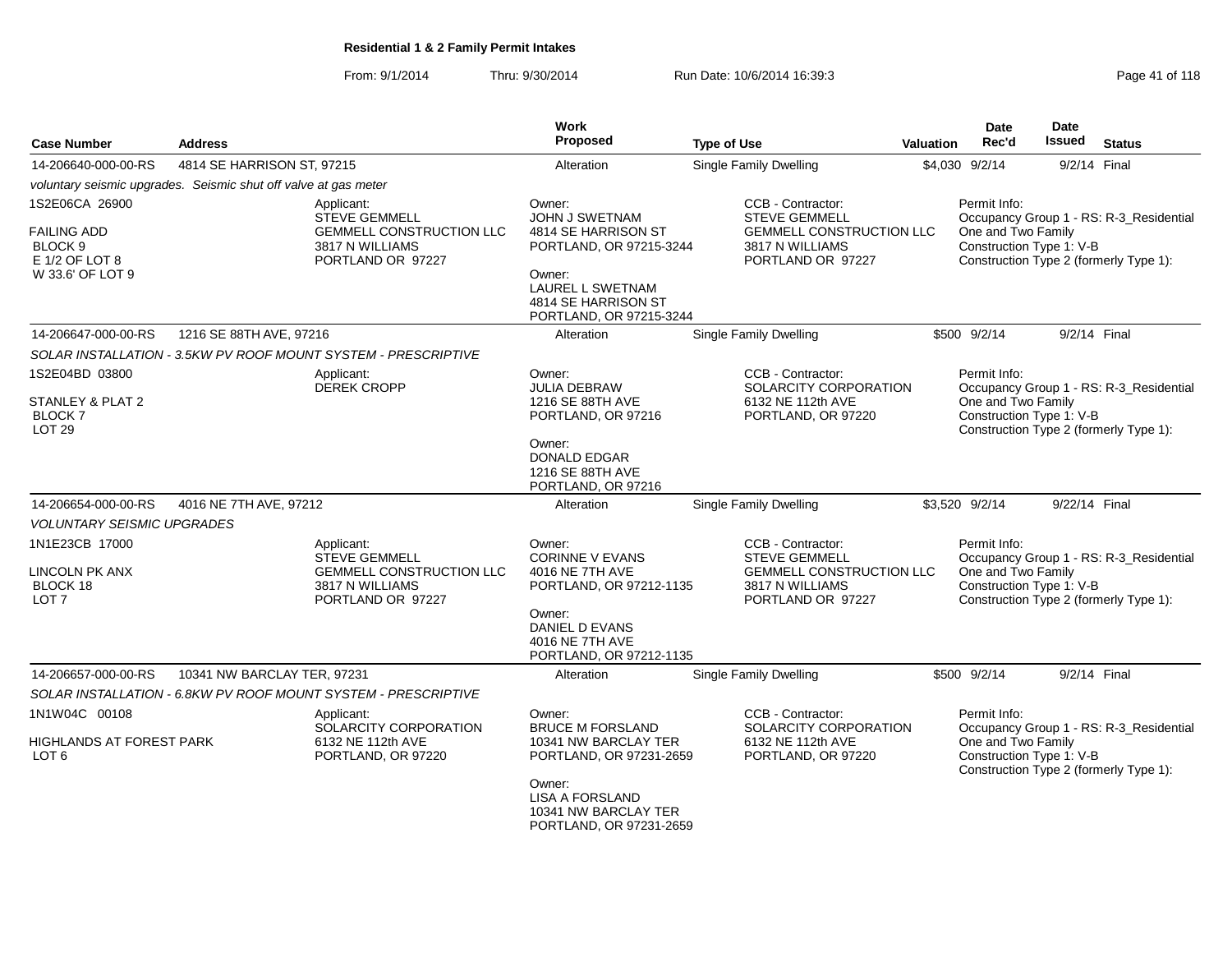From: 9/1/2014Thru: 9/30/2014 Run Date: 10/6/2014 16:39:3<br>
Page 42 of 118

| <b>Case Number</b>                                                                      | <b>Address</b>            |                                                                                                                                                          | Work<br>Proposed                                                                                                                                     | <b>Type of Use</b>                                                                                          | <b>Valuation</b> | <b>Date</b><br>Rec'd                                                                                                                            | <b>Date</b><br><b>Issued</b> | <b>Status</b>                                                                     |
|-----------------------------------------------------------------------------------------|---------------------------|----------------------------------------------------------------------------------------------------------------------------------------------------------|------------------------------------------------------------------------------------------------------------------------------------------------------|-------------------------------------------------------------------------------------------------------------|------------------|-------------------------------------------------------------------------------------------------------------------------------------------------|------------------------------|-----------------------------------------------------------------------------------|
| 14-206674-000-00-RS                                                                     | 3014 SE LINCOLN ST, 97214 |                                                                                                                                                          | Alteration                                                                                                                                           | <b>Single Family Dwelling</b>                                                                               |                  | \$55,000 9/2/14                                                                                                                                 | 9/9/14 Issued                |                                                                                   |
|                                                                                         |                           | Master bathroom and closet dormer. Kitchen remodel. Bathroom remodel first floor.                                                                        |                                                                                                                                                      |                                                                                                             |                  |                                                                                                                                                 |                              |                                                                                   |
| 1S1E01CD 04500                                                                          |                           | Applicant:                                                                                                                                               | Owner:                                                                                                                                               | CCB - Contractor:                                                                                           |                  | Permit Info:                                                                                                                                    |                              |                                                                                   |
| SOUTHWEST SUNNYSIDE<br><b>BLOCK 2</b><br>E 50' OF LOT 5&6                               |                           | Jeffery Hill<br>JD HILL CONSTRUCTION INC<br>17700 SW SHAWNEE TRAIL<br>TUALATIN, OR 97062                                                                 | JEWEL BOX REAL ESTATE INC<br>3532 HOOD VIEW DR<br>FOREST GROVE, OR 97116                                                                             | Jefferv Hill<br>JD HILL CONSTRUCTION INC<br>17700 SW SHAWNEE TRAIL<br>TUALATIN, OR 97062                    |                  | One and Two Family<br>Construction Type 1: V-B                                                                                                  |                              | Occupancy Group 1 - RS: R-3 Residential<br>Construction Type 2 (formerly Type 1): |
| 14-206677-000-00-RS                                                                     | 325 SE 86TH AVE, 97216    |                                                                                                                                                          | Alteration                                                                                                                                           | <b>Single Family Dwelling</b>                                                                               |                  | \$6,750 9/16/14                                                                                                                                 | 9/16/14 Final                |                                                                                   |
|                                                                                         |                           | SOLAR INSTALLATION, 3.285 kW PV SYSTEM ON ROOFTOP, NON PRESCRIPTIVE                                                                                      |                                                                                                                                                      |                                                                                                             |                  |                                                                                                                                                 |                              |                                                                                   |
| 1N2E33CC 17800<br>TERRACE PK<br><b>BLOCK 4</b><br>LOT <sub>23</sub>                     |                           | Applicant:<br>MELISSA BENTLEY<br>SOLAR CITY CORPORATION<br>6132 NE 112TH AVE<br>PORTLAND, OR 97220                                                       | Owner:<br>DANIEL S DYGART<br>P O BOX 33089<br>PORTLAND, OR 97292-3089<br>Owner:<br><b>KAREN B DYGART</b><br>P O BOX 33089<br>PORTLAND, OR 97292-3089 | CCB - Contractor:<br>SOLARCITY CORPORATION<br>6132 NE 112th AVE<br>PORTLAND, OR 97220                       |                  | Permit Info:<br>Occupancy Group 1 - RS: U_Private<br>Garage\Utility Misc.<br>Construction Type 1: V-B<br>Construction Type 2 (formerly Type 1): |                              |                                                                                   |
| 14-206684-000-00-RS                                                                     | 4619 SE 74TH AVE, 97206   |                                                                                                                                                          | Alteration                                                                                                                                           | <b>Single Family Dwelling</b>                                                                               |                  | \$500 9/2/14                                                                                                                                    | 9/2/14 Final                 |                                                                                   |
|                                                                                         |                           | SOLAR INSTALLATION, 3.06kW PV SYSTEM ON ROOFTOP, PRESCRIPTIVE                                                                                            |                                                                                                                                                      |                                                                                                             |                  |                                                                                                                                                 |                              |                                                                                   |
| 1S2E17AB 05601<br><b>FIRLAND</b><br>BLOCK <sub>2</sub><br>LOT <sub>7</sub>              |                           | Applicant:<br><b>MELISSA BENTLEY</b><br>SOLAR CITY CORPORATION<br>6132 NE 112TH AVE<br>PORTLAND, OR 97220                                                | Owner:<br><b>BETSY J TIGHE</b><br>4619 SE 74TH AVE<br>PORTLAND, OR 97206-4343                                                                        | CCB - Contractor:<br>SOLARCITY CORPORATION<br>6132 NE 112th AVE<br>PORTLAND, OR 97220                       |                  | Permit Info:<br>Occupancy Group 1 - RS: U Private<br>Garage\Utility Misc.<br>Construction Type 1: V-B                                           |                              | Construction Type 2 (formerly Type 1):                                            |
| 14-206690-000-00-RS                                                                     | 2821 NE 10TH AVE, 97212   |                                                                                                                                                          | Alteration                                                                                                                                           | Single Family Dwelling                                                                                      |                  | \$40,000 9/2/14                                                                                                                                 |                              | 9/2/14 Under Inspection                                                           |
|                                                                                         |                           | KITCHEN REMODEL, RECONFIGURE EXISTING KITCHEN, REPLACE WINDOWS, FRAME IN WALL FOR NEW HALF BATHROOM (3 BATHROOMS TOTAL) TRADE PERMITS PULLED SEPARATELY  |                                                                                                                                                      |                                                                                                             |                  |                                                                                                                                                 |                              |                                                                                   |
| 1N1E26BD 07700<br><b>IRVINGTON</b><br>BLOCK 102<br>S 12 1/2' OF LOT 3<br>N 1/2 OF LOT 4 |                           | Applicant:<br>HALSTEAD BUILDING & DESIGN<br>LLC.<br>11070 SW COTTONWOOD LN<br><b>TIGARD, OR 97223</b>                                                    | Owner:<br>YASMINE A BRANDEN<br>2821 NE 10TH AVE<br>PORTLAND, OR 97212-3211<br>Owner:<br><b>REGINA M SACKRIDER</b><br>2821 NE 10TH AVE                | CCB - Contractor:<br>HALSTEAD BUILDING & DESIGN<br>LLC<br>11070 SW COTTONWOOD LN<br><b>TIGARD, OR 97223</b> |                  | Permit Info:<br>One and Two Family<br>Construction Type 1: V-B<br>Construction Type 2 (formerly Type 1):                                        |                              | Occupancy Group 1 - RS: R-3_Residential                                           |
|                                                                                         |                           |                                                                                                                                                          | PORTLAND, OR 97212-3211                                                                                                                              |                                                                                                             |                  |                                                                                                                                                 |                              |                                                                                   |
| 14-206987-000-00-RS                                                                     | 4041 NE 79TH AVE, 97213   |                                                                                                                                                          | Alteration                                                                                                                                           | Single Family Dwelling                                                                                      |                  | \$65,000 9/5/14                                                                                                                                 | $9/5/14$ Issued              |                                                                                   |
|                                                                                         |                           | REMODEL FIRST FLOOR TO REMOVE WALL BETWEEN KITCHEN AND DINING ROOM; RECONFIGURE SECOND FLOOR TO EXPAND MASTER BEDROOM; BEDROOM, AND NEW BATHROOM; ADD BA |                                                                                                                                                      |                                                                                                             |                  |                                                                                                                                                 |                              |                                                                                   |
| 1N2E20DA 19400<br>MONTCLAIR<br>BLOCK 11                                                 |                           | Applicant:<br><b>BNR HOMES LLC</b><br>6730 SW MCEWAN RD<br>LAKE OSWEGO, OR 97035-7816                                                                    | Owner:<br><b>BNR HOMES LLC</b><br>6730 SW MCEWAN RD<br>LAKE OSWEGO, OR 97035-7816                                                                    | CCB - Contractor:<br>MO NEYMAN INVESTMENTS INC<br>870 NW 110TH AVE<br>PORTLAND, OR 97229                    |                  | Permit Info:<br>One and Two Family<br>Construction Type 1: V-B                                                                                  |                              | Occupancy Group 1 - RS: R-3 Residential                                           |
| LOT 1&2                                                                                 |                           |                                                                                                                                                          |                                                                                                                                                      |                                                                                                             |                  | Construction Type 2 (formerly Type 1):                                                                                                          |                              |                                                                                   |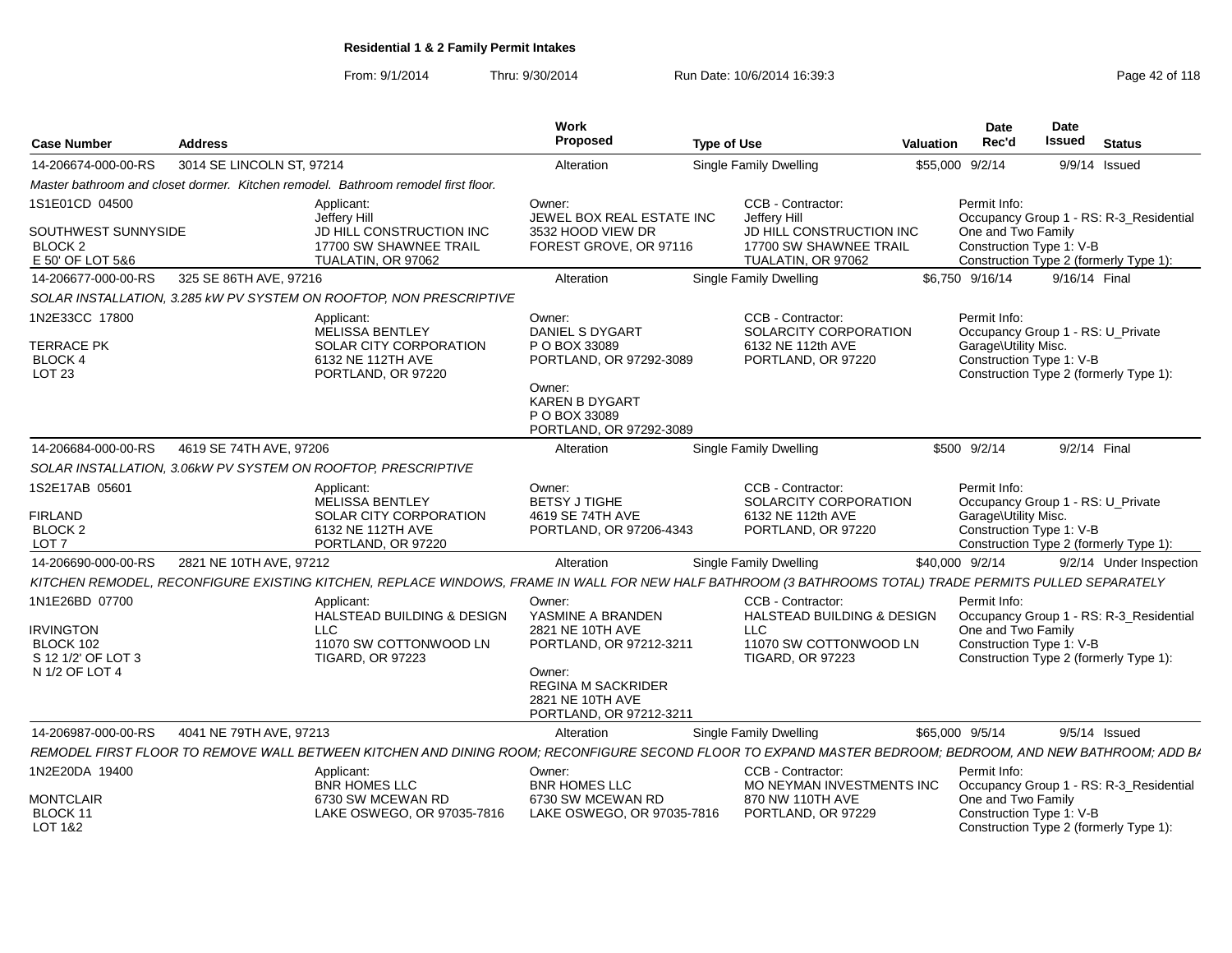From: 9/1/2014Thru: 9/30/2014 Run Date: 10/6/2014 16:39:3<br>
Page 43 of 118

| Case Number                                                                          | <b>Address</b>                       |                                                                                                         | Work<br>Proposed                                                                                                                                                                                                                                       | <b>Type of Use</b>                                                                                                                                                                               | <b>Valuation</b> | <b>Date</b><br>Rec'd                                                                                                                                                   | Date<br>Issued | Status |                          |
|--------------------------------------------------------------------------------------|--------------------------------------|---------------------------------------------------------------------------------------------------------|--------------------------------------------------------------------------------------------------------------------------------------------------------------------------------------------------------------------------------------------------------|--------------------------------------------------------------------------------------------------------------------------------------------------------------------------------------------------|------------------|------------------------------------------------------------------------------------------------------------------------------------------------------------------------|----------------|--------|--------------------------|
| 14-207071-000-00-RS                                                                  | 8301 SW 56TH AVE, 97219              |                                                                                                         | Alteration                                                                                                                                                                                                                                             | Single Family Dwelling                                                                                                                                                                           | \$90,000 9/3/14  |                                                                                                                                                                        |                |        | 10/1/14 Under Inspection |
|                                                                                      |                                      |                                                                                                         |                                                                                                                                                                                                                                                        | REMODEL OF EXISTING BATHROOM AND KITCHEN, CREATE NEW LAUNDRY ROOM WITHIN EXISTING FOOTPRINT, REWORK ENTRY, ADD WINDOW TO SIDE OF HOUSE. 3 TOILETS TOTAL.                                         |                  |                                                                                                                                                                        |                |        |                          |
| 1S1E19CD 07300<br><b>GWENDALE AC</b><br>BLOCK <sub>2</sub><br>LOT 1&2 TL 7300        |                                      | Applicant:<br><b>ADAM REED</b><br><b>CASCADE CONTRACTING</b><br>7410 SW MACADAM<br>PORTLAND OR 97219    | Owner:<br>CHRISTOPHER ALEXANDER<br>8301 SW 56TH AVE<br>PORTLAND, OR 97219<br>Owner:<br>JOELLE ALEXANDER<br>8301 SW 56TH AVE<br>PORTLAND, OR 97219                                                                                                      | CCB - Contractor:<br><b>ADAM REED</b><br><b>CASCADE CONTRACTING</b><br>7410 SW MACADAM<br>PORTLAND OR 97219                                                                                      |                  | Permit Info:<br>Occupancy Group 1 - RS: R-3_Residential<br>One and Two Family<br>Construction Type 1: V-B<br>Construction Type 2 (formerly Type 1):                    |                |        |                          |
| 14-207154-000-00-RS                                                                  | 5720 SW DOLPH ST                     |                                                                                                         | Alteration                                                                                                                                                                                                                                             | Single Family Dwelling                                                                                                                                                                           | \$25,000 9/4/14  |                                                                                                                                                                        |                |        | 9/4/14 Under Inspection  |
|                                                                                      |                                      |                                                                                                         |                                                                                                                                                                                                                                                        | REMODEL; REMOVAL OF STRUCTURAL WALL AND ADDITION OF BEAM AND ADD ONE WINDOW TO CREATE EGRESS FOR NEW BEDROOM***TRADES TO BE OBTAINED SEPARATELY***                                               |                  |                                                                                                                                                                        |                |        |                          |
| 1S1E19CD 08801<br>BELVEDERE<br><b>BLOCK 1 TL 8801</b>                                |                                      | Applicant:<br><b>ATTERBURY BROTHERS</b><br>CONSTRUCTION, LLC<br>9317 N MACRUM AVE<br>PORTLAND, OR 97203 | Owner:<br>BARBARA RAJSKA<br>5720 SW DOLPH DR<br>PORTLAND, OR 97219-3277<br>Owner:<br><b>BENJAMIN YOST</b><br>5720 SW DOLPH DR<br>PORTLAND, OR 97219-3277                                                                                               | CCB - Contractor:<br><b>ATTERBURY BROTHERS</b><br>CONSTRUCTION, LLC<br>9317 N MACRUM AVE<br>PORTLAND, OR 97203                                                                                   |                  | Permit Info:<br>Occupancy Group 1 - RS: R-3_Residential<br>One and Two Family<br>Construction Type 1: V-B<br>Construction Type 2 (formerly Type 1):                    |                |        |                          |
| 14-207518-000-00-RS                                                                  | 9112 NW WILEY LN. 97229              |                                                                                                         | Alteration                                                                                                                                                                                                                                             | Single Family Dwelling                                                                                                                                                                           | \$10,000 9/3/14  |                                                                                                                                                                        |                |        | 9/3/14 Under Inspection  |
|                                                                                      | DRYROT REPAIR. REPLACE BEAM IN DECK. |                                                                                                         |                                                                                                                                                                                                                                                        |                                                                                                                                                                                                  |                  |                                                                                                                                                                        |                |        |                          |
| 1N1W26AB 03500<br>FOREST HEIGHTS ESTATES NO 2<br><b>LOT 98</b><br>UND INT IN TRACT U |                                      | Applicant:<br>PDX RENOVATIONS, LLC<br>P.O. Box 66406<br>Portland, OR 97290                              | Owner:<br>DAVID F KRATOCHVIL<br>9112 NW WILEY LN<br>PORTLAND, OR 97229<br>Owner:<br><b>CAROL J KRATOCHVIL</b><br>9112 NW WILEY LN<br>PORTLAND, OR 97229                                                                                                | CCB - Contractor:<br>PDX RENOVATIONS LLC<br>PO BOX 66836<br>PORTLAND, OR 97290                                                                                                                   |                  | Permit Info:<br>Occupancy Group 1 - RS: R-3_Residential<br>One and Two Family<br>Construction Type 1: V-B<br>Construction Type 2 (formerly Type 1):                    |                |        |                          |
| 14-207524-000-00-RS                                                                  | 1836 NW ASPEN AVE, 97210             |                                                                                                         | Alteration                                                                                                                                                                                                                                             | Single Family Dwelling                                                                                                                                                                           | \$60,000 9/4/14  |                                                                                                                                                                        |                |        | 9/4/14 Under Inspection  |
|                                                                                      |                                      |                                                                                                         |                                                                                                                                                                                                                                                        | CONVERT BASEMENT TO LIVING SPACE NEW BATHROOMS, LAUNDRY ROOMS, LIVING ROOM WITH NEW WINDOW, 2 BEDROOMS. AT MAIN FLOOR OPEN UP WALL AND REMOVE WINDOW IN KI                                       |                  |                                                                                                                                                                        |                |        |                          |
| 1N1E29CD 10400<br>WILLAMETTE HTS ADD<br>BLOCK 32<br>LOT 22 EXC ALLEY                 |                                      | Applicant:<br><b>BRYAN DURK</b><br>2211 NW FRONT AVE #101<br>PORTLAND, OR 97209                         | Owner:<br><b>SARA J SHEPPARD</b><br>13691 SW NORTHVIEW DR<br><b>TIGARD, OR 97223</b><br>Owner:<br>MEHRAB SEDEH<br>13691 SW NORTHVIEW DR<br><b>TIGARD, OR 97223</b><br>Owner:<br><b>DAVAR IMANI</b><br>13691 SW NORTHVIEW DR<br><b>TIGARD, OR 97223</b> | CCB - Contractor:<br><b>GARNER ELECTRIC INC</b><br>2920 SE Brookward Ave #A<br>Hillsboro, Or 97123<br>CCB - Contractor:<br><b>FAITH HVAC INC</b><br>610 NE SUNDANCE COURT<br>HILLSBORO, OR 97124 |                  | Permit Info:<br>Occupancy Group 1 - RS: R-3_Remodel<br>Construction Type 1: V-B<br>Construction Type 2 (formerly Type 1):<br>Total Square Footage - Display Only: 1572 |                |        |                          |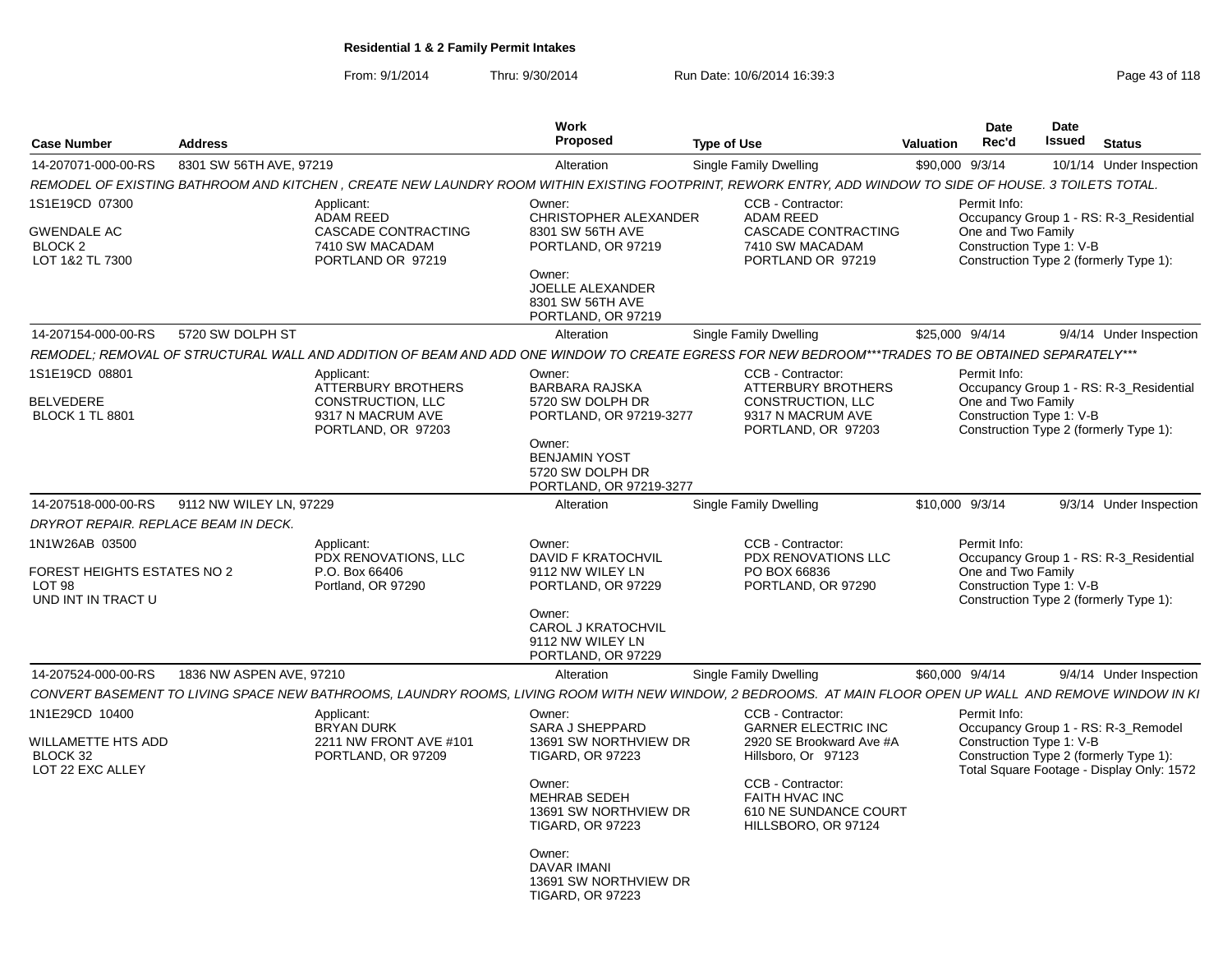From: 9/1/2014Thru: 9/30/2014 Run Date: 10/6/2014 16:39:3<br>
Page 44 of 118

| <b>Case Number</b>                                                                       | <b>Address</b>             |                                                                                                                                                              | Work<br><b>Proposed</b>                                                                                                                                                                                                                      | <b>Type of Use</b> |                                                                                                                                                                                                                 | Valuation | <b>Date</b><br>Rec'd                                                                                     | Date<br>Issued   | <b>Status</b>                                                                   |
|------------------------------------------------------------------------------------------|----------------------------|--------------------------------------------------------------------------------------------------------------------------------------------------------------|----------------------------------------------------------------------------------------------------------------------------------------------------------------------------------------------------------------------------------------------|--------------------|-----------------------------------------------------------------------------------------------------------------------------------------------------------------------------------------------------------------|-----------|----------------------------------------------------------------------------------------------------------|------------------|---------------------------------------------------------------------------------|
| 14-207537-000-00-RS                                                                      | 5935 NE SKIDMORE ST, 97218 |                                                                                                                                                              | Alteration                                                                                                                                                                                                                                   |                    | Single Family Dwelling                                                                                                                                                                                          |           | \$15,000 9/16/14                                                                                         | $9/16/14$ Issued |                                                                                 |
|                                                                                          |                            | RENOVATE KITCHEN, ADD NEW EXTERIOR DOOR AND BACK STEPS, ADD NEW WINDOWS OVER KITCHEN SINK; REMOVE (1) BEDROOM UPSTAIRS AND ADD SHOWER TO EXPAND EXISTING UPS |                                                                                                                                                                                                                                              |                    |                                                                                                                                                                                                                 |           |                                                                                                          |                  |                                                                                 |
| 1N2E19DA 01200<br><b>COMMUNITY AC</b><br>BLOCK <sub>2</sub><br>W 100' OF E 200' OF LOT 1 |                            | Applicant:<br><b>DONALD R FUCHS</b><br>2474 S DUTCH VISTA CT<br>CANBY, OR 97013-2501                                                                         | Owner:<br><b>DONALD R FUCHS</b><br>2474 S DUTCH VISTA CT<br>CANBY, OR 97013-2501                                                                                                                                                             |                    | CCB - Contractor:<br>CROUCHLEY PLUMBING CO INC<br>8717 N LOMBARD ST<br>PORTLAND, OR 97203-3783<br>CCB - Contractor:<br><b>STEIN ELECTRIC</b><br>17375 S SUNRISE LN                                              |           | Permit Info:<br>One and Two Family<br>Construction Type 1: V-B<br>Construction Type 2 (formerly Type 1): |                  | Occupancy Group 1 - RS: R-3_Residential                                         |
| 14-207591-000-00-RS                                                                      | 517 NE CHURCH ST, 97211    |                                                                                                                                                              | Alteration                                                                                                                                                                                                                                   |                    | BEAVERCREEK, OR 97004-9692<br>Single Family Dwelling                                                                                                                                                            |           | \$3,000 9/4/14                                                                                           |                  | $9/4/14$ Issued                                                                 |
|                                                                                          |                            |                                                                                                                                                              |                                                                                                                                                                                                                                              |                    |                                                                                                                                                                                                                 |           |                                                                                                          |                  |                                                                                 |
|                                                                                          |                            | ADD 4 EGRESS WINDOWS AND WELLS TO UNFINISHED BASEMENT. SAME LOCATION AS EXISTING.                                                                            |                                                                                                                                                                                                                                              |                    |                                                                                                                                                                                                                 |           |                                                                                                          |                  |                                                                                 |
| 1N1E14CC 14700<br><b>CLOVERDALE TR</b><br>BLOCK <sub>2</sub><br>LOT <sub>22</sub>        |                            | Applicant:<br><b>CHRISTINA BRUCE</b><br>517 NE CHURCH ST<br>PORTLAND, OR 97211                                                                               | Owner:<br>DEBORAH GOEDDE<br>THE PORTLAND BRICK LLC<br>2929 EASE COMMERCIAL BLVD<br>FORT LAUDERDALE, FL 33308                                                                                                                                 |                    |                                                                                                                                                                                                                 |           | Permit Info:<br>One and Two Family<br>Construction Type 1: V-B<br>Construction Type 2 (formerly Type 1): |                  | Occupancy Group 1 - RS: R-3 Residential                                         |
| 14-207822-000-00-RS                                                                      | 5124 NE WASCO ST, 97213    |                                                                                                                                                              | Alteration                                                                                                                                                                                                                                   |                    | <b>Single Family Dwelling</b>                                                                                                                                                                                   |           | \$5,000 9/4/14                                                                                           |                  | 9/10/14 Under Inspection                                                        |
|                                                                                          |                            | REPLACE EXISTING HEADER BETWEEN KITCHEN AND DINING ROOM, REMODEL KITCHEN. NEW ELECTRICAL AND PLUMBING MAIN FLOOR AND BASEMENT. NEW ELECTRICAL AND WATER SEVI |                                                                                                                                                                                                                                              |                    |                                                                                                                                                                                                                 |           |                                                                                                          |                  |                                                                                 |
| 1N2E31BA 02300<br><b>ELECTRIC HTS</b><br><b>BLOCK 5</b><br>LOT <sub>3</sub>              |                            | Applicant:<br>Jason Rodarte<br>RODARTE DESIGN & REMODEL,<br><b>INC</b><br>1925 NE 53rd Avenue<br>Portland, OR 97213                                          | Owner:<br>THOMAS C TROTTA<br>5124 NE WASCO ST<br>PORTLAND, OR 97213-2838<br>Owner:<br>BENBARUCH S VALENZUELA<br>5124 NE WASCO ST<br>PORTLAND, OR 97213-2838<br>Owner:<br>MERALEE P VALENZUELA<br>5124 NE WASCO ST<br>PORTLAND, OR 97213-2838 |                    | CCB - Contractor:<br>REDS ELECTRIC CO INC<br>6336 SE 107TH<br>PORTLAND, OR 97266<br>CCB - Contractor:<br><b>JASON RODARTE</b><br>RODARTE DESIGN AND<br><b>REMODEL INC</b><br>1925 NE 53RD<br>PORTLAND, OR 97213 |           | Permit Info:<br>One and Two Family<br>Construction Type 1: V-B<br>Construction Type 2 (formerly Type 1): |                  | Occupancy Group 1 - RS: R-3_Residential                                         |
| 14-207881-000-00-RS                                                                      | 6156 NE FAILING ST, 97213  |                                                                                                                                                              | Alteration                                                                                                                                                                                                                                   |                    | Single Family Dwelling                                                                                                                                                                                          |           | \$9,558 9/4/14                                                                                           |                  | 9/4/14 Under Inspection                                                         |
|                                                                                          |                            | CONVERT OFFICE ON MAIN FLOOR TO BATHROOM, ADD 2 NEW EGRESS WINDOWS AND WELLS AT BASEMENT BEDROOMS (2 BATHROOMS TOTAL)                                        |                                                                                                                                                                                                                                              |                    |                                                                                                                                                                                                                 |           |                                                                                                          |                  |                                                                                 |
| 1N2E19DD 15700<br><b>FALLOW AC</b><br>LOT 16                                             |                            | Applicant:<br>STEPHEN D SCHALL<br>6156 NE FAILING ST<br>PORTLAND, OR 97213                                                                                   | Owner:<br>STEPHEN D SCHALL<br>6156 NE FAILING ST<br>PORTLAND, OR 97213                                                                                                                                                                       |                    |                                                                                                                                                                                                                 |           | Permit Info:<br>Construction Type 1: V-B<br>Construction Type 2 (formerly Type 1):                       |                  | Occupancy Group 1 - RS: R-3 Remodel<br>Total Square Footage - Display Only: 260 |
| 14-207894-000-00-RS                                                                      | 6314 NE WYGANT ST          |                                                                                                                                                              | Alteration                                                                                                                                                                                                                                   |                    | Single Family Dwelling                                                                                                                                                                                          |           | \$500 9/4/14                                                                                             |                  | $9/4/14$ Issued                                                                 |
| SOLAR INSTALLATION OF ROOF MOUNT PV SYSTEM                                               |                            |                                                                                                                                                              |                                                                                                                                                                                                                                              |                    |                                                                                                                                                                                                                 |           |                                                                                                          |                  |                                                                                 |
| 1N2E20BC 05502<br>PARTITION PLAT 2002-141<br>LOT <sub>2</sub>                            |                            | Applicant:<br><b>MELISSA BENTLEY</b><br>SOLAR CITY CORPORATION<br>6132 NE 112TH AVE<br>PORTLAND, OR 97220                                                    | Owner:<br>DEEPAK SAXENA<br>6314 NE WYGANT ST<br>PORTLAND, OR 97218                                                                                                                                                                           |                    | CCB - Contractor:<br>SOLARCITY CORPORATION<br>6132 NE 112th AVE<br>PORTLAND, OR 97220                                                                                                                           |           | Permit Info:<br>One and Two Family<br>Construction Type 1: V-B<br>Construction Type 2 (formerly Type 1): |                  | Occupancy Group 1 - RS: R-3_Residential                                         |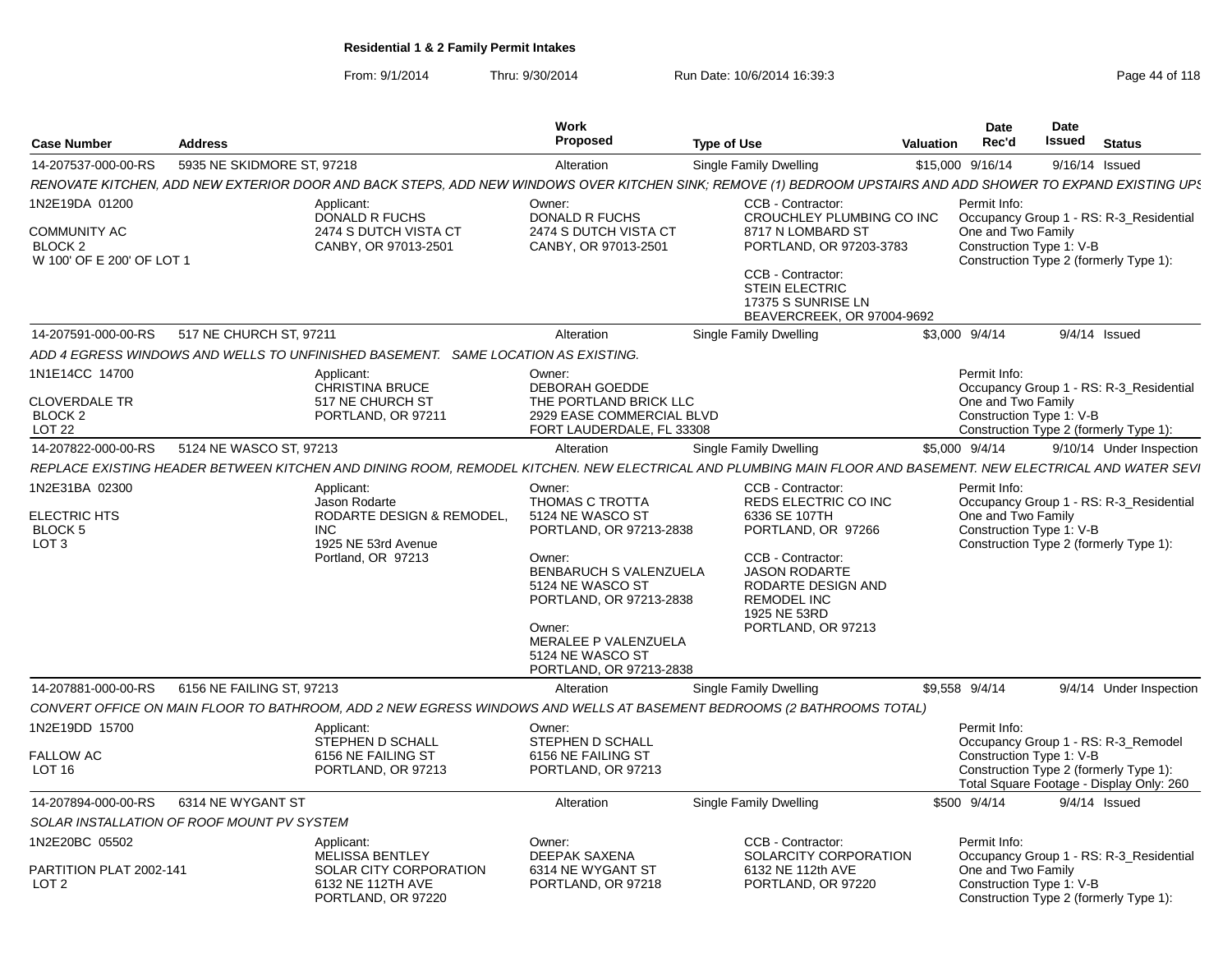From: 9/1/2014Thru: 9/30/2014 Run Date: 10/6/2014 16:39:3<br>
Page 45 of 118

| <b>Case Number</b>                      | <b>Address</b>                             |                                                                                                    | <b>Work</b><br><b>Proposed</b>                                                                | <b>Type of Use</b>                                                | <b>Valuation</b>                                                                                                                    | <b>Date</b><br>Rec'd                           | <b>Date</b><br>Issued | <b>Status</b>                           |  |
|-----------------------------------------|--------------------------------------------|----------------------------------------------------------------------------------------------------|-----------------------------------------------------------------------------------------------|-------------------------------------------------------------------|-------------------------------------------------------------------------------------------------------------------------------------|------------------------------------------------|-----------------------|-----------------------------------------|--|
| 14-207898-000-00-RS                     | 4839 NE 101ST AVE                          |                                                                                                    | Alteration                                                                                    | Single Family Dwelling                                            |                                                                                                                                     | \$500 9/4/14                                   |                       | $9/4/14$ Issued                         |  |
|                                         | SOLAR INSTALLATION OF ROOF MOUNT PV SYSTEM |                                                                                                    |                                                                                               |                                                                   |                                                                                                                                     |                                                |                       |                                         |  |
| 1N2E21AD 01803                          |                                            | Applicant:                                                                                         | Owner:                                                                                        | CCB - Contractor:                                                 |                                                                                                                                     | Permit Info:                                   |                       |                                         |  |
| HANNAH HEIGHTS<br>LOT <sub>2</sub>      |                                            | <b>MELISSA BENTLEY</b><br><b>SOLAR CITY CORPORATION</b><br>6132 NE 112TH AVE<br>PORTLAND, OR 97220 | <b>JOHN NGUYEN</b><br>4839 NE 101ST AVE<br>PORTLAND, OR 97220-3320                            | SOLARCITY CORPORATION<br>6132 NE 112th AVE<br>PORTLAND, OR 97220  | Occupancy Group 1 - RS: R-3_Residential<br>One and Two Family<br>Construction Type 1: V-B<br>Construction Type 2 (formerly Type 1): |                                                |                       |                                         |  |
|                                         |                                            |                                                                                                    | Owner:<br><b>THAO NGUYEN</b><br>4839 NE 101ST AVE<br>PORTLAND, OR 97220-3320                  |                                                                   |                                                                                                                                     |                                                |                       |                                         |  |
| 14-207963-000-00-RS                     | 15644 NE RUSSELL PL, 97230                 |                                                                                                    | Alteration                                                                                    | Single Family Dwelling                                            |                                                                                                                                     | \$900 9/4/14                                   |                       | 9/4/14 Final                            |  |
|                                         |                                            | REPLACE SLIDING GLASS DOOR OFF KITCHEN WITH HINGED DOOR                                            |                                                                                               |                                                                   |                                                                                                                                     |                                                |                       |                                         |  |
| 1N2E25DB 01000<br>SUMMERPLACE           |                                            | Applicant:<br><b>THOMAS PHILLIPS</b><br>15644 NE RUSSELL ST                                        | Owner:<br><b>THOMAS PHILLIPS</b><br>15644 NE RUSSELL ST                                       | CCB - Contractor:<br><b>DON KOWALKOWSKI</b><br>KOWALKOWSKI CUSTOM |                                                                                                                                     | Permit Info:<br>One and Two Family             |                       | Occupancy Group 1 - RS: R-3 Residential |  |
| BLOCK 13<br>LOT <sub>38</sub>           |                                            | PORTLAND, OR 97230                                                                                 | PORTLAND, OR 97230<br>Owner:<br>PHYLLIS PHILLIPS<br>15644 NE RUSSELL ST<br>PORTLAND, OR 97230 | PAINTING & REMO*<br>15 82ND SR STE 110<br>GLADSTONE OR 97023      |                                                                                                                                     | Construction Type 1: V-B                       |                       | Construction Type 2 (formerly Type 1):  |  |
| 14-208006-000-00-RS                     | 7615 SE CARLTON ST                         |                                                                                                    | Alteration                                                                                    | Single Family Dwelling                                            |                                                                                                                                     | \$500 9/4/14                                   |                       | $9/4/14$ Issued                         |  |
|                                         |                                            | SOLAR INSTALLATION OF 2.55KW ROOF MOUNTED SOLAR SYSTEM - PRESCRIPTIVE                              |                                                                                               |                                                                   |                                                                                                                                     |                                                |                       |                                         |  |
| 1S2E17DC 04001                          |                                            | Applicant:<br><b>ADAM WARD</b>                                                                     | Owner:<br>ROBERT M SCHUH                                                                      | CCB - Contractor:<br>REC SOLAR INC                                |                                                                                                                                     | Permit Info:                                   |                       | Occupancy Group 1 - RS: R-3_Residential |  |
| WOODMERE<br>BLOCK 14<br>W 40' OF LOT 22 |                                            | <b>REC SOLAR</b><br>3380 SE 20TH AVE<br>PORTLAND OR 97202                                          | 7615 SE CARLTON ST<br>PORTLAND, OR 97206-6437                                                 | 3380 SE 20TH AVE<br>PORTLAND, OR 97202                            |                                                                                                                                     | One and Two Family<br>Construction Type 1: V-B |                       | Construction Type 2 (formerly Type 1):  |  |
|                                         |                                            |                                                                                                    | Owner:<br>JESSICA A SCHUH<br>7615 SE CARLTON ST<br>PORTLAND, OR 97206-6437                    |                                                                   |                                                                                                                                     |                                                |                       |                                         |  |
| 14-208031-000-00-RS                     | 1642 SW WESTWOOD DR, 97201                 |                                                                                                    | Alteration                                                                                    | <b>Single Family Dwelling</b>                                     |                                                                                                                                     | \$500 9/8/14                                   |                       | $9/8/14$ Issued                         |  |
|                                         |                                            | SOLAR INSTALLATION - 3.8KW PV ROOF MOUNT SYSTEM - PRESCRIPTIVE                                     |                                                                                               |                                                                   |                                                                                                                                     |                                                |                       |                                         |  |
| 1S1E16BD 01200                          |                                            | Applicant:<br><b>MELISSA BENTLEY</b>                                                               | Owner:<br><b>BRIAN J KEARNS</b>                                                               | CCB - Contractor:<br>SOLARCITY CORPORATION                        |                                                                                                                                     | Permit Info:                                   |                       | Occupancy Group 1 - RS: R-3_Residential |  |
| WESTWOOD HTS<br>LOT 7                   |                                            | SOLAR CITY CORPORATION<br>6132 NE 112TH AVE<br>PORTLAND, OR 97220                                  | 1642 SW WESTWOOD DR<br>PORTLAND, OR 97239                                                     | 6132 NE 112th AVE<br>PORTLAND, OR 97220                           | One and Two Family<br>Construction Type 1: V-B<br>Construction Type 2 (formerly Type 1):                                            |                                                |                       |                                         |  |
|                                         |                                            |                                                                                                    | Owner:<br>JORDANN L KEARNS<br>1642 SW WESTWOOD DR<br>PORTLAND, OR 97239                       |                                                                   |                                                                                                                                     |                                                |                       |                                         |  |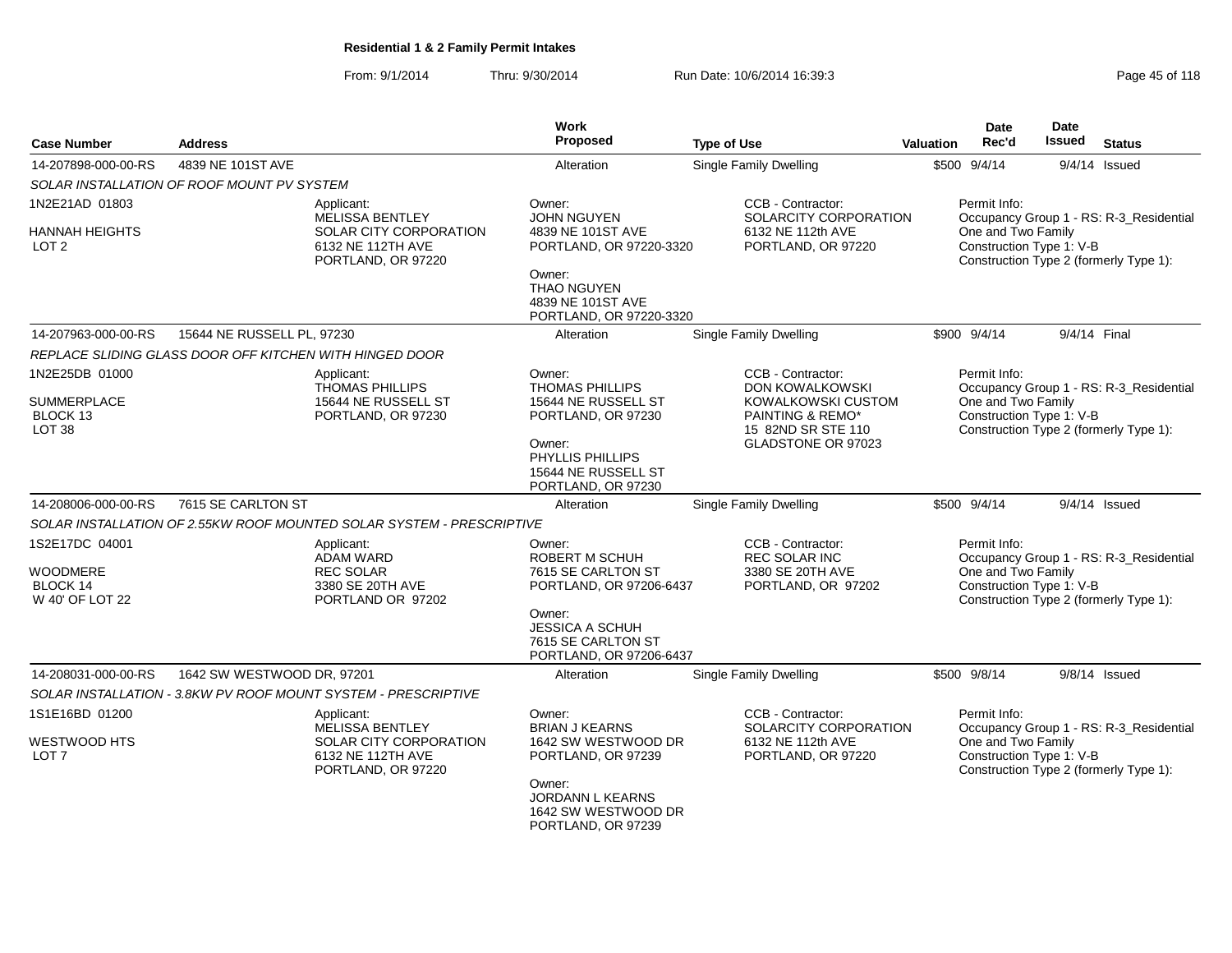From: 9/1/2014Thru: 9/30/2014 Run Date: 10/6/2014 16:39:3<br>
Page 46 of 118

|                                          |                                                                                                                                                             | Work                                                                             |                                                                                                                             | Date               | Date                                                               |
|------------------------------------------|-------------------------------------------------------------------------------------------------------------------------------------------------------------|----------------------------------------------------------------------------------|-----------------------------------------------------------------------------------------------------------------------------|--------------------|--------------------------------------------------------------------|
| <b>Case Number</b>                       | <b>Address</b>                                                                                                                                              | Proposed                                                                         | <b>Type of Use</b>                                                                                                          | Rec'd<br>Valuation | <b>Issued</b><br><b>Status</b>                                     |
| 14-208210-000-00-RS                      | 1728 SE CLATSOP ST                                                                                                                                          | Alteration                                                                       | <b>Single Family Dwelling</b>                                                                                               | \$15,000 9/4/14    | 9/4/14 Under Inspection                                            |
|                                          | BASEMENT CONVERSION, ADD 2 BEDROOMS WITH EGRESS AND 1 ADDITIONAL BATHROOM. 2 TOILETS TOTAL                                                                  |                                                                                  |                                                                                                                             |                    |                                                                    |
| 1S1E26AB 01100                           | Applicant:<br>PDX RENOVATIONS, LLC                                                                                                                          | Owner:<br><b>NORMAN SWANSON</b>                                                  | CCB - Contractor:<br>PDX RENOVATIONS LLC                                                                                    | Permit Info:       | Occupancy Group 1 - RS: R-3_Residential                            |
| SELLWOOD<br>BLOCK 84<br><b>LOT 14</b>    | P.O. Box 66406<br>Portland, OR 97290                                                                                                                        | 20502 NOBLE LN<br>WEST LINN, OR 97068                                            | PO BOX 66836<br>PORTLAND, OR 97290                                                                                          | One and Two Family | Construction Type 1: V-B<br>Construction Type 2 (formerly Type 1): |
| 14-208310-000-00-RS                      | 1740 SW ELIZABETH ST, 97201                                                                                                                                 | Alteration                                                                       | Single Family Dwelling                                                                                                      | \$10,000 9/5/14    | 9/5/14 Under Inspection                                            |
|                                          | Kitchen / living room remodel. Trade work only                                                                                                              |                                                                                  |                                                                                                                             |                    |                                                                    |
| 1S1E04CC 00100                           | Applicant:<br>Rvan Lynch                                                                                                                                    | Owner:<br>MATTHEW R LOUDER                                                       | CCB - Contractor<br>FIVE STAR PLUMBERS INC                                                                                  | Permit Info:       | Occupancy Group 1 - RS: R-3 Residential                            |
| GROVERS ADD<br>BLOCK 111<br>LOT 2 TL 100 | <b>TRICOLOR CONSTRUCTION</b><br>9846 N Central St<br>Portland, OR 97203                                                                                     | 1740 SW ELIZABETH ST<br>PORTLAND, OR 97201-1708                                  | PO BX 555<br>BANKS OR 97106                                                                                                 | One and Two Family | Construction Type 1: V-B<br>Construction Type 2 (formerly Type 1)  |
|                                          |                                                                                                                                                             | Owner:<br>KIMBERLY A THOMPSON<br>1740 SW ELIZABETH ST<br>PORTLAND, OR 97201-1708 | CCB - Contractor:<br>Rvan Lynch<br>TRICOLOR CONSTRUCTION INC.<br>9846 N CENTRAL ST<br>PORTLAND OR 97203                     |                    |                                                                    |
| 14-208350-000-00-RS                      | 445 NW SKYLINE BLVD, 97229                                                                                                                                  | Alteration                                                                       | Single Family Dwelling                                                                                                      | \$3,000 9/5/14     | 9/5/14 Issued                                                      |
|                                          | REMOVE WALLS TO OMIT BEDROOM 2 AT DAYLIGHT BASEMENT AND CREATE LARGER FAMILY ROOM, STRUCTURAL WORK TO FOUNDATION (ET TRADE PERMIT TO BE OBTAINED SEPARATELY |                                                                                  |                                                                                                                             |                    |                                                                    |
| 1N1W36DB 02100                           | Applicant:<br>MICHELLE JERESEK                                                                                                                              | Owner:<br><b>DAVID KAO</b>                                                       | CCB - Contractor:<br><b>IBUILDPDX COMPANY LLC</b>                                                                           | Permit Info:       | Occupancy Group 1 - RS: R-3_Remodel                                |
| SECTION 36 1N 1W<br>TL 2100 1.89 ACRES   | <b>IVON STREET STUDIO</b><br>1524 SE IVON ST<br>PORTLAND OR 97202                                                                                           | 445 NW SKYLINE BLVD<br>PORTLAND, OR 97229                                        | 1936 SE 23RD AVE<br>PORTLAND, OR 97214                                                                                      |                    | Construction Type 1: V-B<br>Construction Type 2 (formerly Type 1): |
| 14-208439-000-00-RS                      | 7223 SE HENRY ST, 97206                                                                                                                                     | Alteration                                                                       | <b>Single Family Dwelling</b>                                                                                               | \$100,000 9/22/14  | 9/22/14 Under Inspection                                           |
| CONVERT 2ND FLOOR TO MASTER SUITE,       |                                                                                                                                                             |                                                                                  | , INCLUDES BEDROOM, BATHROOM AND STORAGE AREA; MAIN FLOOR CHANGE FULL HEIGHT WALL AT STAIRS TO PONY WALL, ALIGN BEAM HEADER |                    |                                                                    |
| 1S2E17DC 18300                           | Applicant:<br>SOLID ROCK BUILDING                                                                                                                           | Owner:<br>ORMACK INVESTMENTS INC                                                 | CCB - Contractor:<br><b>SOLID ROCK BUILDING</b>                                                                             | Permit Info:       | Occupancy Group 1 - RS: R-3_Remodel                                |
| <b>CORVALLIS ADD</b><br><b>BLOCK5</b>    | <b>SERVICES LLC</b><br>1160 ROSEMONT RD                                                                                                                     | 21740 SW 109TH TER<br>TUALATIN, OR 97062                                         | <b>SERVICES LLC</b><br>1160 ROSEMONT RD                                                                                     |                    | Construction Type 1: V-B<br>Construction Type 2 (formerly Type 1)  |
| LOT <sub>8</sub>                         | WEST LINN, OR 97068                                                                                                                                         |                                                                                  | WEST LINN, OR 97068                                                                                                         |                    | Total Square Footage - Display Only: 873                           |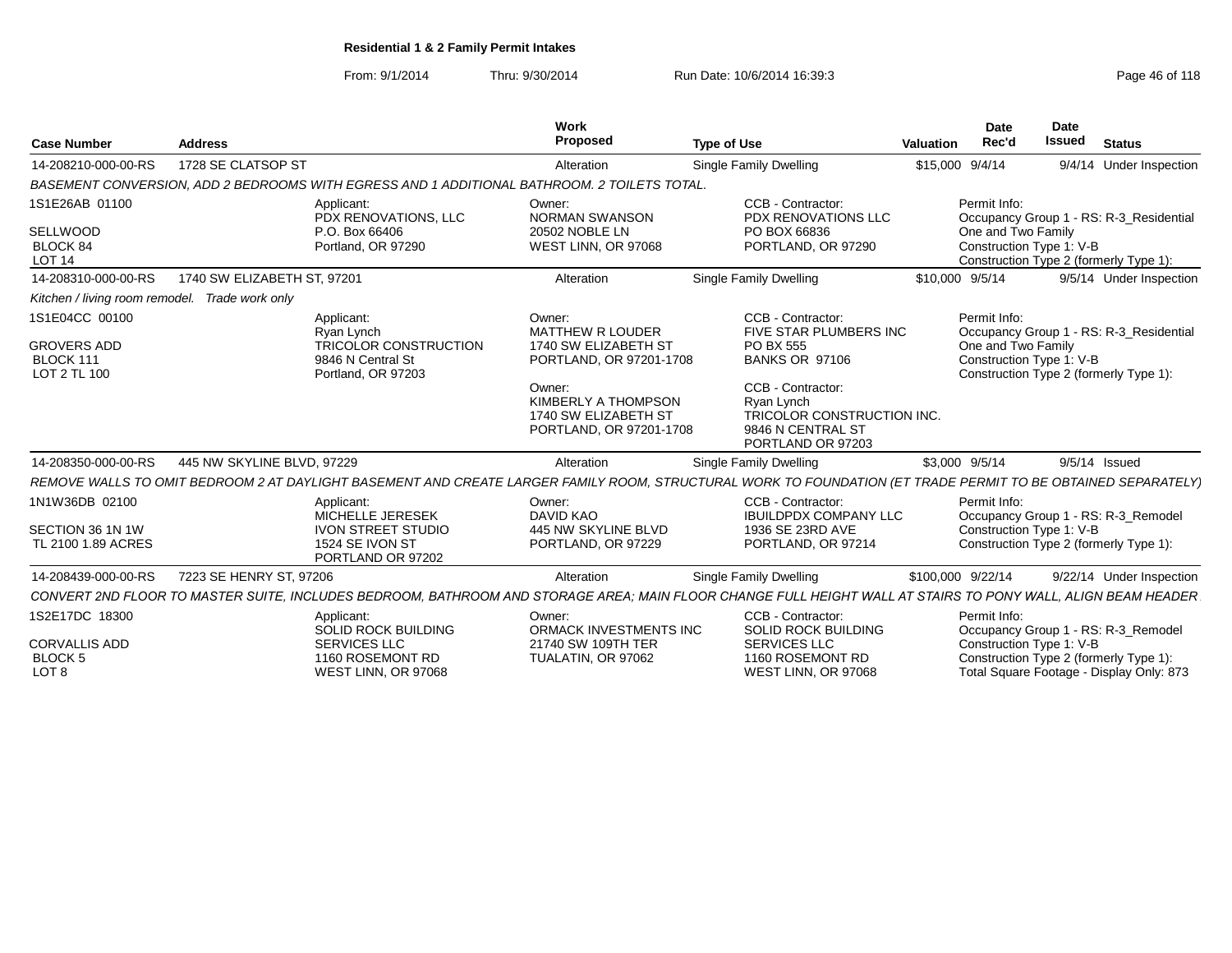From: 9/1/2014Thru: 9/30/2014 Run Date: 10/6/2014 16:39:3<br>
Page 47 of 118

| <b>Case Number</b>                                                       | <b>Address</b>                                                                                                                                          | <b>Work</b><br>Proposed                                                                                                                                                | <b>Type of Use</b>                                                                                                                                                                                              | <b>Valuation</b> | <b>Date</b><br>Rec'd                                           | Date<br><b>Issued</b> | <b>Status</b>                                                                                                              |
|--------------------------------------------------------------------------|---------------------------------------------------------------------------------------------------------------------------------------------------------|------------------------------------------------------------------------------------------------------------------------------------------------------------------------|-----------------------------------------------------------------------------------------------------------------------------------------------------------------------------------------------------------------|------------------|----------------------------------------------------------------|-----------------------|----------------------------------------------------------------------------------------------------------------------------|
| 14-208505-000-00-RS                                                      | 5954 SE KELLY ST, 97206                                                                                                                                 | Alteration                                                                                                                                                             | Single Family Dwelling                                                                                                                                                                                          |                  | \$29,629 9/5/14                                                |                       | 9/5/14 Under Inspection                                                                                                    |
|                                                                          | CONVERT BASEMENT TO LIVING TO INCLUDE MEDIA ROOM, NEW BEDROOM, AND BATHROOM; NEW EGRESS WINDOW IN THE BEDROOM***ELECTRICAL TO BE OBTAINED SEPARATELY*** |                                                                                                                                                                        |                                                                                                                                                                                                                 |                  |                                                                |                       |                                                                                                                            |
| 1S2E07AD 06300<br><b>VALOY</b><br>BLOCK <sub>2</sub><br>LOT <sub>5</sub> | Applicant:<br><b>GEOFF WRIGHT</b><br>UTF CONSULTING<br>17740 SW FLORENCE ST<br>BEAVERTON, OR 97078                                                      | Owner:<br><b>ALEXANDRA WEST</b><br>5954 SE KELLY ST<br>PORTLAND, OR 97206-2052<br>Owner:<br><b>STEPHEN H STEVENS</b><br>5954 SE KELLY ST<br>PORTLAND, OR 97206-2052    | CCB - Contractor:<br>SUNSHINE HEATING AC LLC<br>14289 SE WYLER ST<br>HAPPY VALLEY, OR 97086<br>CCB - Contractor:<br>ARTWORK CONSTRUCTION LLC<br><b>PORTLAND</b><br>8312 SE ASPEN SUMMIT DR<br>PORTLAND OR 97266 |                  | Permit Info:<br>Construction Type 1: V-B                       |                       | Occupancy Group 1 - RS: R-3_Remodel<br>Construction Type 2 (formerly Type 1):<br>Total Square Footage - Display Only: 806  |
|                                                                          |                                                                                                                                                         |                                                                                                                                                                        | CCB - Contractor:<br><b>1 &amp; N CONSTRUCTION INC</b><br>15137 SE 126TH AVE<br>CLACKAMAS, OR 97015                                                                                                             |                  |                                                                |                       |                                                                                                                            |
| 14-208751-000-00-RS                                                      | 4031 SW ALICE ST, 97219                                                                                                                                 | Alteration                                                                                                                                                             | Single Family Dwelling                                                                                                                                                                                          |                  | \$60,000 9/5/14                                                |                       | 9/5/14 Under Inspection                                                                                                    |
|                                                                          | CONVERT BASEMENT TO HABITABLE SPACE TO INCLUDE BEDROOM, BATHROOM, STORAGE, WINE ROOM, GREAT ROOM                                                        |                                                                                                                                                                        |                                                                                                                                                                                                                 |                  |                                                                |                       |                                                                                                                            |
| 1S1E29BB 12500<br>WESTWOOD<br>BLOCK 12<br>LOT 9&10 TL 12500              | Applicant:<br><b>STEPHEN GILBERT</b><br>LONGHOUSE CONSTRUCTION LLC 4031 SW ALICE ST<br>1334 SE 159TH AVE<br>PORTLAND, OR 97233                          | Owner:<br><b>CRAIG B FIRPO</b><br>PORTLAND, OR 97219-5346                                                                                                              | CCB - Contractor:<br><b>AARON'S PLUMBING</b><br>644 SE 141ST<br>PORTLAND, OR 97233                                                                                                                              |                  | Permit Info:<br>Construction Type 1: V-B                       |                       | Occupancy Group 1 - RS: R-3_Remodel<br>Construction Type 2 (formerly Type 1):<br>Total Square Footage - Display Only: 1456 |
|                                                                          |                                                                                                                                                         | Owner:<br><b>ANDREA FIRPO</b><br>4031 SW ALICE ST<br>PORTLAND, OR 97219-5346                                                                                           | CCB - Contractor:<br><b>STEPHEN GILBERT</b><br>LONGHOUSE CONSTRUCTION LLC<br>1334 SE 159TH AVE<br>PORTLAND, OR 97233                                                                                            |                  |                                                                |                       |                                                                                                                            |
| 14-209084-000-00-RS                                                      | 3120 SE SHERMAN ST. 97214                                                                                                                               | Alteration                                                                                                                                                             | Single Family Dwelling                                                                                                                                                                                          |                  | \$25,000 9/6/14                                                |                       | 9/6/14 Under Inspection                                                                                                    |
|                                                                          | REMODEL EXISTING BATHROOM, REPIPE MAIN FLOOR, MISC ELECTRIVCAL AND HVAC, TRADE WORK ONLY NO PLANS REQUIRED                                              |                                                                                                                                                                        |                                                                                                                                                                                                                 |                  |                                                                |                       |                                                                                                                            |
| 1S1E01CD 13500<br>SECTION 01 1S 1E<br>TL 13500 0.23 ACRES                | Applicant:<br><b>ANDREW GOLD</b><br><b>GOLD STAR DESIGN AND</b><br><b>CONSTRUCTION LLC</b><br>2528 SE SALMON ST<br>PORTLAND, OR 97214                   | Owner:<br><b>DREW WALDMAN</b><br>3120 SE SHERMAN ST<br>PORTLAND, OR 97214-5663<br>Owner:<br><b>VIRGINIA G GRIFFIN</b><br>3120 SE SHERMAN ST<br>PORTLAND, OR 97214-5663 | CCB - Contractor:<br><b>ANDREW GOLD</b><br><b>GOLD STAR DESIGN AND</b><br><b>CONSTRUCTION LLC</b><br>2528 SE SALMON ST<br>PORTLAND, OR 97214                                                                    |                  | Permit Info:<br>One and Two Family<br>Construction Type 1: V-B |                       | Occupancy Group 1 - RS: R-3_Residential<br>Construction Type 2 (formerly Type 1):                                          |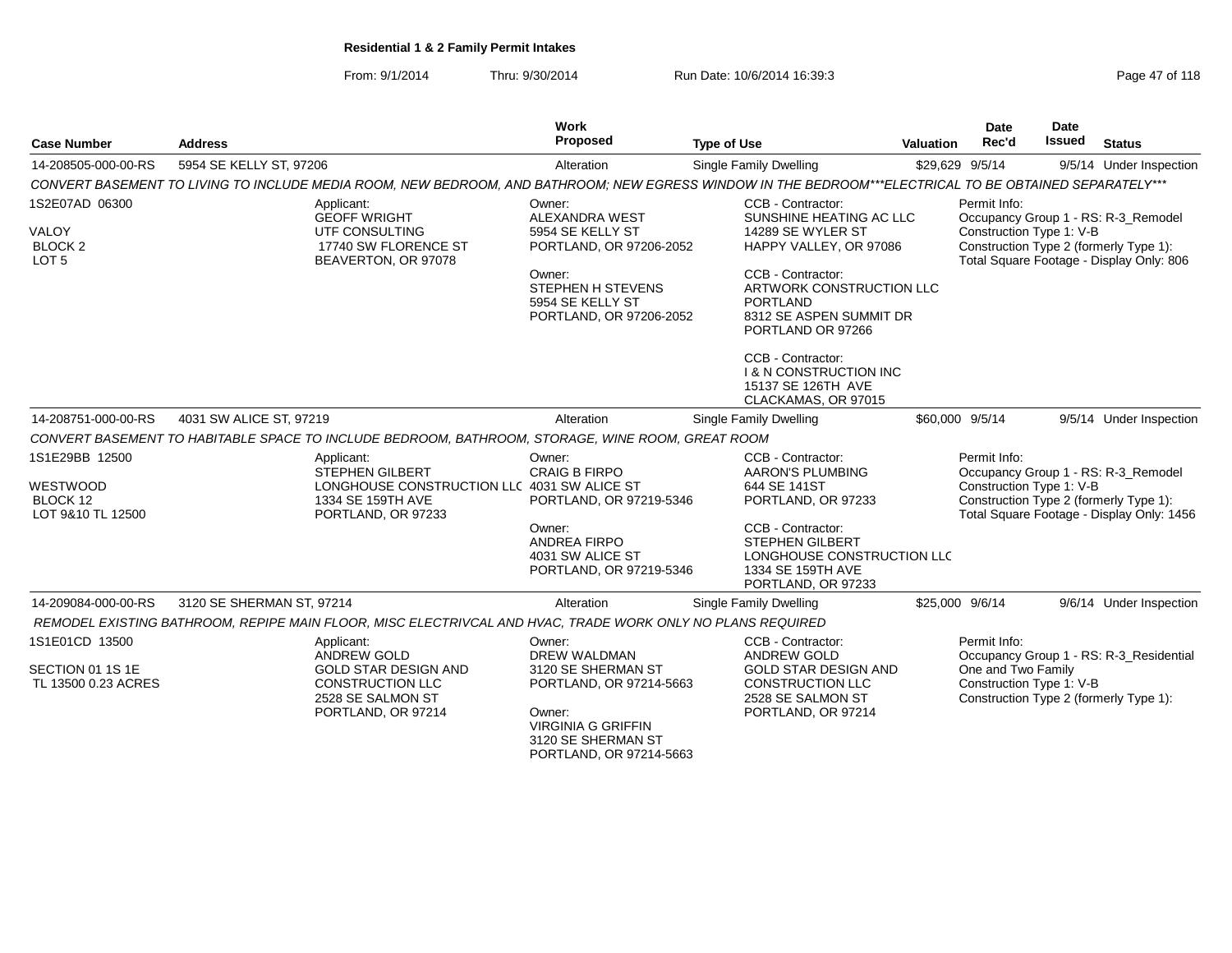From: 9/1/2014Thru: 9/30/2014 Run Date: 10/6/2014 16:39:3<br>
Page 48 of 118

| <b>Case Number</b>                                                                                            | <b>Address</b>            |                                                                                                  | Work<br>Proposed                                                                                                                                                    | <b>Type of Use</b>                                                                                                                                                                                                                                                                                                                                                                                             | Valuation | <b>Date</b><br>Rec'd                                           | <b>Date</b><br><b>Issued</b> | <b>Status</b>                                                                     |
|---------------------------------------------------------------------------------------------------------------|---------------------------|--------------------------------------------------------------------------------------------------|---------------------------------------------------------------------------------------------------------------------------------------------------------------------|----------------------------------------------------------------------------------------------------------------------------------------------------------------------------------------------------------------------------------------------------------------------------------------------------------------------------------------------------------------------------------------------------------------|-----------|----------------------------------------------------------------|------------------------------|-----------------------------------------------------------------------------------|
| 14-209125-000-00-RS                                                                                           | 3928 NE 13TH AVE, 97212   |                                                                                                  | Alteration                                                                                                                                                          | Single Family Dwelling                                                                                                                                                                                                                                                                                                                                                                                         |           | \$50,000 9/8/14                                                |                              | 9/18/14 Under Inspection                                                          |
|                                                                                                               |                           |                                                                                                  |                                                                                                                                                                     | WHOLE HOUSE REMODEL, SOME WALL RECONFIGURATION, ADD EGRESS WINDOW AND NEW STAIRWELL TO BASEMNT, ADD CURB CUT AND DRIVEWAY                                                                                                                                                                                                                                                                                      |           |                                                                |                              |                                                                                   |
| 1N1E23CD 02100                                                                                                |                           | Applicant:<br><b>RYAN WEEDEN</b>                                                                 | Owner:<br>RONALD E DICKSON                                                                                                                                          | CCB - Contractor:<br><b>ERNIE JIMENEZ</b>                                                                                                                                                                                                                                                                                                                                                                      |           | Permit Info:                                                   |                              | Occupancy Group 1 - RS: R-3_Residential                                           |
| NORTH IRVINGTON<br>BLOCK 10<br>LOT <sub>6</sub>                                                               |                           | FOUR SQUARE DESIGN BUILD,<br>LLC.<br>2814 NE CESAR CHAVEZ BLVD<br>PORTLAND OR 97212              | 16424 NE EVERETT ST<br>PORTLAND, OR 97230-5821<br>Owner:<br><b>NELLA M DICKSON</b><br>16424 NE EVERETT ST<br>PORTLAND, OR 97230-5821                                | E & L HEATING<br>14784 NW SETHRICH LN<br>HILLSBORO, OR 97229<br>CCB - Contractor:<br>FOUR SQUARE DESIGN BUILD,<br>LLC.<br>2814 NE CESAR CHAVEZ BLVD<br>PORTLAND OR 97212<br>CCB - Contractor:<br>HARBOR NORTHWEST ELECTRIC<br><b>LLC</b><br>1404 NE 17TH AVE<br>BATTLE GROUND, WA 97604<br>CCB - Contractor:<br>ALLSCOPE PLUMBING &<br><b>CONSTRUCTION LLC</b><br>18859 SW BUTTERNUT ST<br>BEAVERTON, OR 97007 |           | One and Two Family<br>Construction Type 1: V-B                 |                              | Construction Type 2 (formerly Type 1):                                            |
| 14-209189-000-00-RS                                                                                           | 6005 N HUDSON ST, 97203   |                                                                                                  | Alteration                                                                                                                                                          | <b>Single Family Dwelling</b>                                                                                                                                                                                                                                                                                                                                                                                  |           | \$2,000 9/8/14                                                 |                              | 9/8/14 Under Inspection                                                           |
|                                                                                                               |                           |                                                                                                  |                                                                                                                                                                     | REMODEL; REMOVE WALL IN KITCHEN AND ADD NEW BEAM; NEW FOOTING BELOW FOR SUPPORT***TRADES TO BE OBTAINED SEPARATELY***                                                                                                                                                                                                                                                                                          |           |                                                                |                              |                                                                                   |
| 1N1E07AA 04700<br><b>WALL ST ADD</b><br>BLOCK <sub>2</sub><br>S 100' OF LOT 9<br>E 13.38' OF S 100' OF LOT 10 |                           | Applicant:<br>ELIZABETH D YEAGER<br>6005 N HUDSON ST<br>PORTLAND, OR 97203-2608                  | Owner:<br>ELIZABETH D YEAGER<br>6005 N HUDSON ST<br>PORTLAND, OR 97203-2608                                                                                         |                                                                                                                                                                                                                                                                                                                                                                                                                |           | Permit Info:<br>One and Two Family<br>Construction Type 1: V-B |                              | Occupancy Group 1 - RS: R-3 Residential<br>Construction Type 2 (formerly Type 1): |
| 14-209410-000-00-RS                                                                                           | 2033 NE ALAMEDA DR, 97212 |                                                                                                  | Alteration                                                                                                                                                          | Single Family Dwelling                                                                                                                                                                                                                                                                                                                                                                                         |           | \$2,000 9/8/14                                                 | 9/8/14 Final                 |                                                                                   |
| <b>VOLUNTARY SEISMIC STRENGTHENING</b>                                                                        |                           |                                                                                                  |                                                                                                                                                                     |                                                                                                                                                                                                                                                                                                                                                                                                                |           |                                                                |                              |                                                                                   |
| 1N1E23DA 17400<br><b>GEORGE PL</b><br><b>BLOCK 4</b><br>LOT 7&8                                               |                           | Applicant:<br><b>ANDREW OSBORN</b><br><b>NW SEISMIC</b><br>2649 SE STEPHENS<br>PORTLAND OR 97214 | Owner:<br><b>JONAH ZWEMER</b><br>2033 NE ALAMEDA DR<br>PORTLAND, OR 97212-1451<br>Owner:<br><b>ABIGAIL LENHART</b><br>2033 NE ALAMEDA DR<br>PORTLAND, OR 97212-1451 | CCB - Contractor:<br><b>MICHAEL WIEBER</b><br>ELYSIUM CONSTRUCTION LLC<br>PO BOX 12010<br>PORTLAND OR 97212                                                                                                                                                                                                                                                                                                    |           | Permit Info:<br>One and Two Family<br>Construction Type 1: V-B |                              | Occupancy Group 1 - RS: R-3_Residential<br>Construction Type 2 (formerly Type 1): |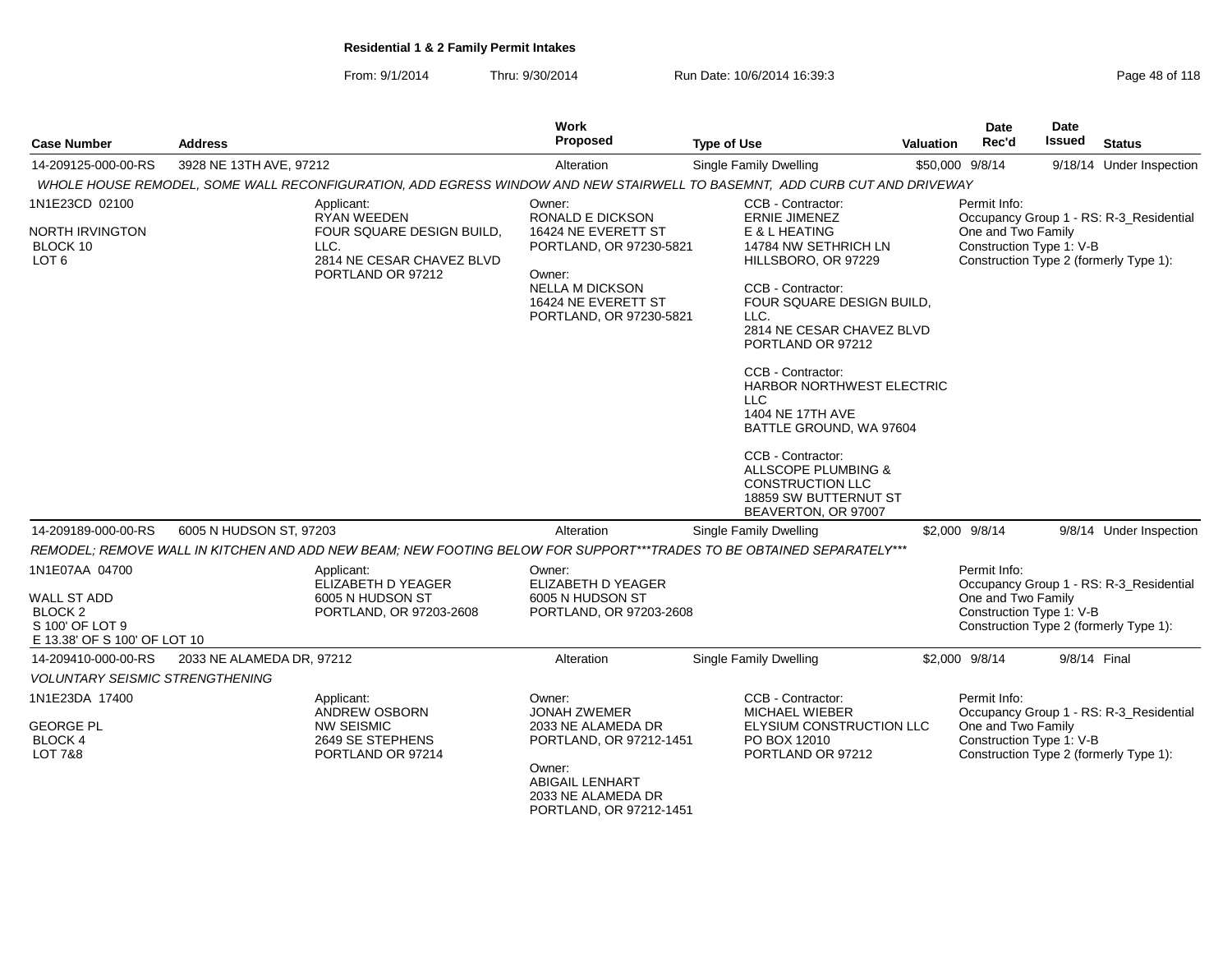From: 9/1/2014Thru: 9/30/2014 **Run Date: 10/6/2014 16:39:3** Page 49 of 118 Page

| <b>Case Number</b>                                                                                 | <b>Address</b>               |                                                                                                                  | <b>Work</b><br><b>Proposed</b>                                                                                                                                          | <b>Type of Use</b> |                                                                                                                         | <b>Valuation</b> | <b>Date</b><br>Rec'd                                           | <b>Date</b><br><b>Issued</b> | <b>Status</b>                                                                                                             |
|----------------------------------------------------------------------------------------------------|------------------------------|------------------------------------------------------------------------------------------------------------------|-------------------------------------------------------------------------------------------------------------------------------------------------------------------------|--------------------|-------------------------------------------------------------------------------------------------------------------------|------------------|----------------------------------------------------------------|------------------------------|---------------------------------------------------------------------------------------------------------------------------|
| 14-209411-000-00-RS                                                                                | 2343 NE 57TH AVE, 97213      |                                                                                                                  | Alteration                                                                                                                                                              |                    | Single Family Dwelling                                                                                                  |                  | \$2,000 9/8/14                                                 | 9/8/14 Final                 |                                                                                                                           |
| <b>VOLUNTARY SEISMIC STRENGTHENING</b>                                                             |                              |                                                                                                                  |                                                                                                                                                                         |                    |                                                                                                                         |                  |                                                                |                              |                                                                                                                           |
| 1N2E30DB 08900<br><b>MERLOW &amp; EXTD</b><br>BLOCK <sub>8</sub><br>LOT <sub>4</sub>               |                              | Applicant:<br><b>ANDREW OSBORN</b><br><b>NW SEISMIC</b><br>2649 SE STEPHENS<br>PORTLAND OR 97214                 | Owner:<br>PAM HIRANSOMBOON-VOGEL<br>2343 NE 57TH AVE<br>PORTLAND, OR 97213<br>Owner:<br><b>AARON VOGEL</b><br>2343 NE 57TH AVE<br>PORTLAND, OR 97213                    |                    | CCB - Contractor:<br><b>MICHAEL WIEBER</b><br>ELYSIUM CONSTRUCTION LLC<br>PO BOX 12010<br>PORTLAND OR 97212             |                  | Permit Info:<br>One and Two Family<br>Construction Type 1: V-B |                              | Occupancy Group 1 - RS: R-3_Residential<br>Construction Type 2 (formerly Type 1):                                         |
| 14-209455-000-00-RS                                                                                | 1708 SE 31ST AVE, 97214      |                                                                                                                  | Alteration                                                                                                                                                              |                    | <b>Single Family Dwelling</b>                                                                                           |                  | \$3,814 9/15/14                                                | 9/15/14 Final                |                                                                                                                           |
|                                                                                                    |                              | CUT NEW OPENINGS FOR 2 NEW WINDOWS IN ATTIC, NO LIVING SPACE UNDER THIS PERMIT                                   |                                                                                                                                                                         |                    |                                                                                                                         |                  |                                                                |                              |                                                                                                                           |
| 1S1E01CA 14300<br><b>GIESE ADD</b><br><b>BLOCK 5</b><br>W 1/2 OF LOT 1&2                           |                              | Applicant:<br><b>GLV ENTERPRISES INC</b><br>16330 SW 72ND AVE<br><b>TIGARD, OR 97224</b>                         | Owner:<br><b>JAMES T WESTON</b><br>1708 SE 31ST AVE<br>PORTLAND, OR 97214-5006                                                                                          |                    | CCB - Contractor:<br><b>GLV ENTERPRISES INC</b><br>16330 SW 72ND AVE<br><b>TIGARD, OR 97224</b>                         |                  | Permit Info:<br>One and Two Family<br>Construction Type 1: V-B |                              | Occupancy Group 1 - RS: R-3_Residential<br>Construction Type 2 (formerly Type 1):                                         |
|                                                                                                    |                              |                                                                                                                  | Owner:<br><b>CAROL M WESTON</b><br>1708 SE 31ST AVE<br>PORTLAND, OR 97214-5006                                                                                          |                    |                                                                                                                         |                  |                                                                |                              |                                                                                                                           |
| 14-209868-000-00-RS                                                                                | 3930 N HAIGHT AVE, 97227     |                                                                                                                  | Alteration                                                                                                                                                              |                    | Single Family Dwelling                                                                                                  |                  | \$16,248 9/15/14                                               |                              | 9/15/14 Under Inspection                                                                                                  |
|                                                                                                    |                              | LEGALIZE CONVERSION OF BASEMENT TO LIVING SPACE; TWO NEW BEDROOMS AND ADDING NEW BATHROOM                        |                                                                                                                                                                         |                    |                                                                                                                         |                  |                                                                |                              |                                                                                                                           |
| 1N1E22DC 04200<br><b>CENTRAL ALBINA</b><br>BLOCK <sub>23</sub><br>N 10' OF LOT 10<br><b>LOT 11</b> |                              | Applicant:<br><b>MARK CARTER</b><br>MARK CARTER CONSTRUCTION<br>19440 ORCHARD GROVE DR.<br>OREGON CITY, OR 97045 | Owner:<br><b>WILLIAM R WIESE</b><br>7415 SE TAYLOR ST<br>PORTLAND, OR 97215-2264<br>Owner:<br><b>GERTRUDE B MC GILL</b><br>7415 SE TAYLOR ST<br>PORTLAND, OR 97215-2264 |                    | CCB - Contractor:<br><b>MARK CARTER</b><br>MARK CARTER CONSTRUCTION<br>19440 ORCHARD GROVE DR.<br>OREGON CITY, OR 97045 |                  | Permit Info:<br>Construction Type 1: V-B                       |                              | Occupancy Group 1 - RS: R-3_Remodel<br>Construction Type 2 (formerly Type 1):<br>Total Square Footage - Display Only: 442 |
| 14-210080-000-00-RS                                                                                | 2427 SW MONTGOMERY DR, 97201 |                                                                                                                  | Alteration                                                                                                                                                              |                    | <b>Single Family Dwelling</b>                                                                                           |                  | \$50,000 9/9/14                                                |                              | 9/9/14 Under Inspection                                                                                                   |
|                                                                                                    |                              | CONVERT PORTION OF GARAGE TO BATHROOM; RECONFIGURE 2 BATHROOMS ON 2ND FLOOR.                                     |                                                                                                                                                                         |                    |                                                                                                                         |                  |                                                                |                              |                                                                                                                           |
| 1S1E05DA 01300                                                                                     |                              | Applicant:<br>INNOVATION CONSTRUCTION INC ALEJANDRO RENJIFO                                                      | Owner:                                                                                                                                                                  |                    | CCB - Contractor:<br><b>JOHN DANCU</b>                                                                                  |                  | Permit Info:                                                   |                              | Occupancy Group 1 - RS: R-3_Residential                                                                                   |
| SMITHS ADD TO P<br><b>BLOCK F</b><br>LOT 1 TL 1300                                                 |                              | 15786 SW UPPER BOONES<br><b>FERRY RD</b><br>LAKE OSWEGO, OR 97035                                                | 2427 SW MONTGOMERY DR<br>PORTLAND, OR 97201                                                                                                                             |                    | <b>EXPRESS PLUMBING</b><br>1420 SE EASTWOOD CT<br>MILWAUKIE, OR 972673541                                               |                  | One and Two Family<br>Construction Type 1: V-B                 |                              | Construction Type 2 (formerly Type 1):                                                                                    |
|                                                                                                    |                              |                                                                                                                  | Owner:<br><b>SANDRA IRAGORRI</b><br>2427 SW MONTGOMERY DR<br>PORTLAND, OR 97201                                                                                         |                    | CCB - Contractor:<br>INNOVATION CONSTRUCTION INC<br>15786 SW UPPER BOONES<br><b>FERRY RD</b><br>LAKE OSWEGO, OR 97035   |                  |                                                                |                              |                                                                                                                           |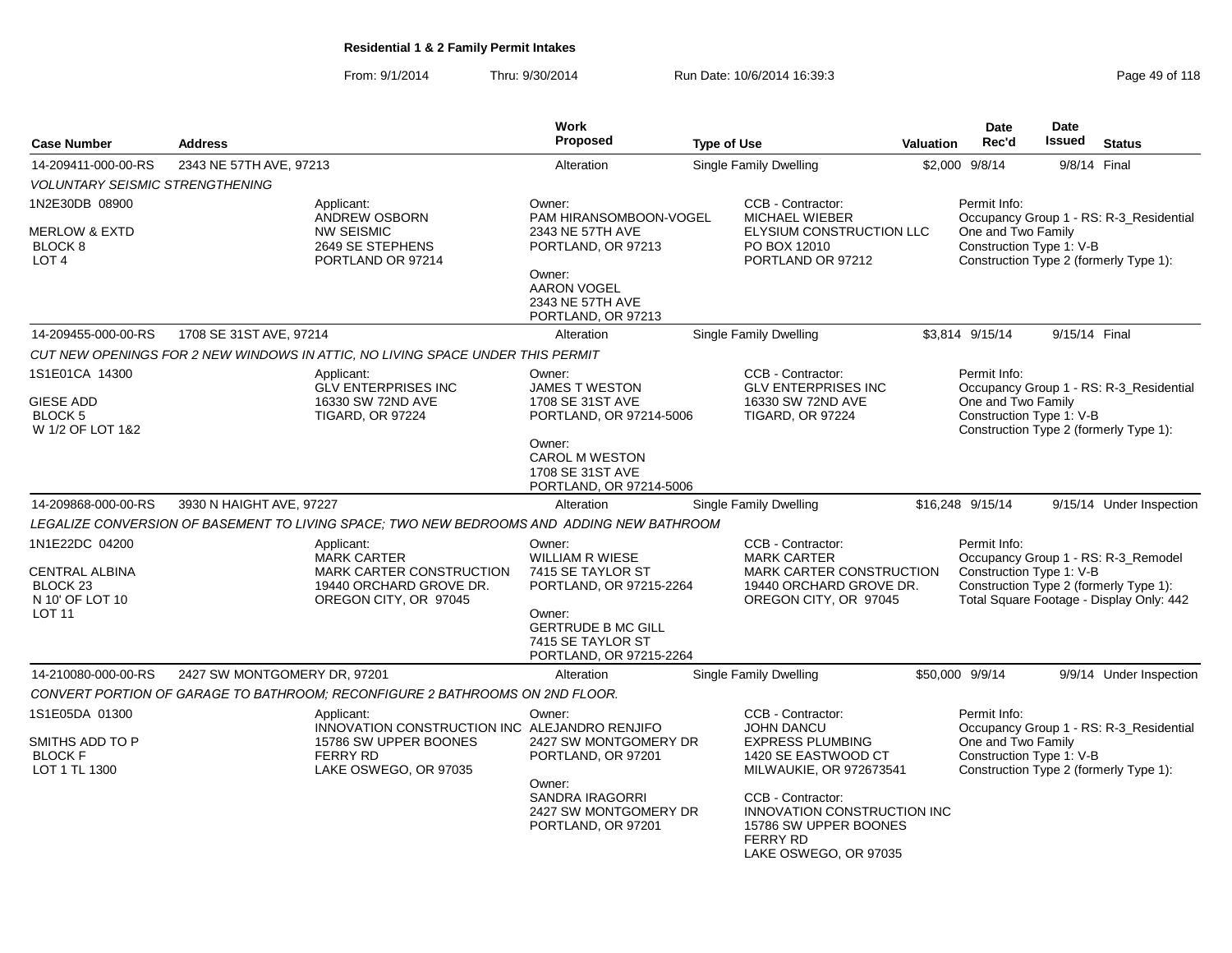From: 9/1/2014Thru: 9/30/2014 Run Date: 10/6/2014 16:39:3<br>
Page 50 of 118

| <b>Case Number</b>                                                             | <b>Address</b>                                                                                      |                                                                                 | Work<br>Proposed                                                                                                                                                | <b>Type of Use</b>                                                                                                                                                                                                                                                       | <b>Valuation</b> | Date<br>Rec'd                                                                                            | Date<br><b>Issued</b> | <b>Status</b>                                                                   |
|--------------------------------------------------------------------------------|-----------------------------------------------------------------------------------------------------|---------------------------------------------------------------------------------|-----------------------------------------------------------------------------------------------------------------------------------------------------------------|--------------------------------------------------------------------------------------------------------------------------------------------------------------------------------------------------------------------------------------------------------------------------|------------------|----------------------------------------------------------------------------------------------------------|-----------------------|---------------------------------------------------------------------------------|
| 14-210122-000-00-RS                                                            | 2145 SE BROOKLYN ST, 97202                                                                          |                                                                                 | Alteration                                                                                                                                                      | <b>Single Family Dwelling</b>                                                                                                                                                                                                                                            |                  | \$500 9/9/14                                                                                             | 9/9/14 Final          |                                                                                 |
|                                                                                | SOLAR INSTALLATION OF 4 KW ROOF MOUNTED SOLAR ARRAY - PRESCRIPTIVE                                  |                                                                                 |                                                                                                                                                                 |                                                                                                                                                                                                                                                                          |                  |                                                                                                          |                       |                                                                                 |
| 1S1E11AA 18800<br><b>TIBBETTS ADD</b><br><b>BLOCK C</b><br><b>LOT 20</b>       | Applicant:<br><b>GREG KAMPS</b>                                                                     | <b>SYNCHRO SOLAR</b><br>1339 SE 8TH AVE SUITE B<br>PORTLAND, OR 97214           | Owner:<br><b>MATTHEW BRADBURN</b><br>2145 SE BROOKLYN ST<br>PORTLAND, OR 97202-2131                                                                             | CCB - Contractor:<br>SYNCHRO SOLAR, LLC.<br>1111 E BURNSIDE ST, #308<br>PORTLAND, OR 97214                                                                                                                                                                               |                  | Permit Info:<br>One and Two Family<br>Construction Type 1: V-B<br>Construction Type 2 (formerly Type 1): |                       | Occupancy Group 1 - RS: R-3_Residential                                         |
| 14-210285-000-00-RS                                                            | 3608 SE 70TH AVE, 97206                                                                             |                                                                                 | Alteration                                                                                                                                                      | <b>Single Family Dwelling</b>                                                                                                                                                                                                                                            |                  | \$23,000 9/10/14                                                                                         |                       | 9/10/14 Under Inspection                                                        |
|                                                                                |                                                                                                     |                                                                                 |                                                                                                                                                                 | RELOCATE DRIVEWAY AND GARAGE DOOR OPENINGS; CONVERT CLOSET ON 2ND FLOOR TO BATHROOM; REMODEL KITCHEN. REMODEL BATHROOM IN BASEMENT                                                                                                                                       |                  |                                                                                                          |                       |                                                                                 |
| 1S2E08CA 17500<br><b>RESERVOIR PK</b><br><b>BLOCK7</b><br>LOT 1-3              | Applicant:<br><b>BOB STEELE</b>                                                                     | <b>DESIGN INTELLIGENCE</b><br>3013 SE WASHOUGAL RIVER RD<br>WASHOUGAL, WA 98671 | Owner:<br><b>HAZEN E SHILL</b><br>12403 SE CORA ST<br>PORTLAND, OR 97236-3776<br>Owner:<br><b>CHARLENE SHILL</b><br>12403 SE CORA ST<br>PORTLAND, OR 97236-3776 | CCB - Contractor:<br>pro heating and painting Ilc<br>18577 SW STUBBLEFIELD WAY #1! Construction Type 1: V-B<br>ALOHA, OR 97006<br>CCB - Contractor:<br><b>SCOTT COLLINS</b><br><b>BRIDGETOWN EQUITY</b><br><b>CONSTRUCTION</b><br>3602 NE 75TH AVE<br>PORTLAND, OR 97213 |                  | Permit Info:<br>Construction Type 2 (formerly Type 1):                                                   |                       | Occupancy Group 1 - RS: R-3_Remodel<br>Total Square Footage - Display Only: 210 |
| 14-210285-REV-01-RS                                                            | 3608 SE 70TH AVE, 97206                                                                             |                                                                                 | Alteration                                                                                                                                                      | <b>Single Family Dwelling</b>                                                                                                                                                                                                                                            |                  | \$9/17/14                                                                                                | 9/17/14 Issued        |                                                                                 |
|                                                                                | REVISION TO REMOVE RELOCATION OF DRIVEWAY AND GARAGE DOOR OPENING FROM SCOPE OF WORK ON MAIN PERMIT |                                                                                 |                                                                                                                                                                 |                                                                                                                                                                                                                                                                          |                  |                                                                                                          |                       |                                                                                 |
| 1S2E08CA 17500<br><b>RESERVOIR PK</b><br><b>BLOCK7</b><br><b>LOT 1-3</b>       | Applicant:<br><b>KEVIN PARTAIN</b>                                                                  | URBAN VISIONS<br>223 NE 56TH AVE<br>PORTLAND, OR 97213                          | Owner:<br><b>MARK R STOMME</b><br>2300 SW BROADWAY DR<br>PORTLAND, OR 97201-1607                                                                                | CCB - Contractor:<br>pro heating and painting IIc<br>18577 SW STUBBLEFIELD WAY #1! Construction Type 1: V-B<br>ALOHA, OR 97006<br>CCB - Contractor:<br><b>SCOTT COLLINS</b><br><b>BRIDGETOWN EQUITY</b><br><b>CONSTRUCTION</b><br>3602 NE 75TH AVE<br>PORTLAND, OR 97213 |                  | Permit Info:<br>Construction Type 2 (formerly Type 1):                                                   |                       | Occupancy Group 1 - RS: R-3_Remodel<br>Total Square Footage - Display Only: 210 |
| 14-210508-000-00-RS                                                            | 7225 SE 18TH AVE, 97202                                                                             |                                                                                 | Alteration                                                                                                                                                      | <b>Single Family Dwelling</b>                                                                                                                                                                                                                                            |                  | \$3.676 9/10/14                                                                                          | 9/10/14 Final         |                                                                                 |
|                                                                                | LEGALIZE NEW BATHROOM ON SECOND FLOOR, ADD CLOSET SEE 14-193539-AL                                  |                                                                                 |                                                                                                                                                                 |                                                                                                                                                                                                                                                                          |                  |                                                                                                          |                       |                                                                                 |
| 1S1E23AB 07200<br><b>WESTMORELAND</b><br>BLOCK <sub>9</sub><br>N 45' OF LOT 14 | Applicant:                                                                                          | <b>CHRISTINE M ANDERSEN</b><br>21021 S REDLAND RD<br>OREGON CITY, OR 97045      | Owner:<br><b>CHRISTINE M ANDERSEN</b><br>21021 S REDLAND RD<br>OREGON CITY, OR 97045                                                                            |                                                                                                                                                                                                                                                                          |                  | Permit Info:<br>Construction Type 1: V-B<br>Construction Type 2 (formerly Type 1):                       |                       | Occupancy Group 1 - RS: R-3_Remodel<br>Total Square Footage - Display Only: 100 |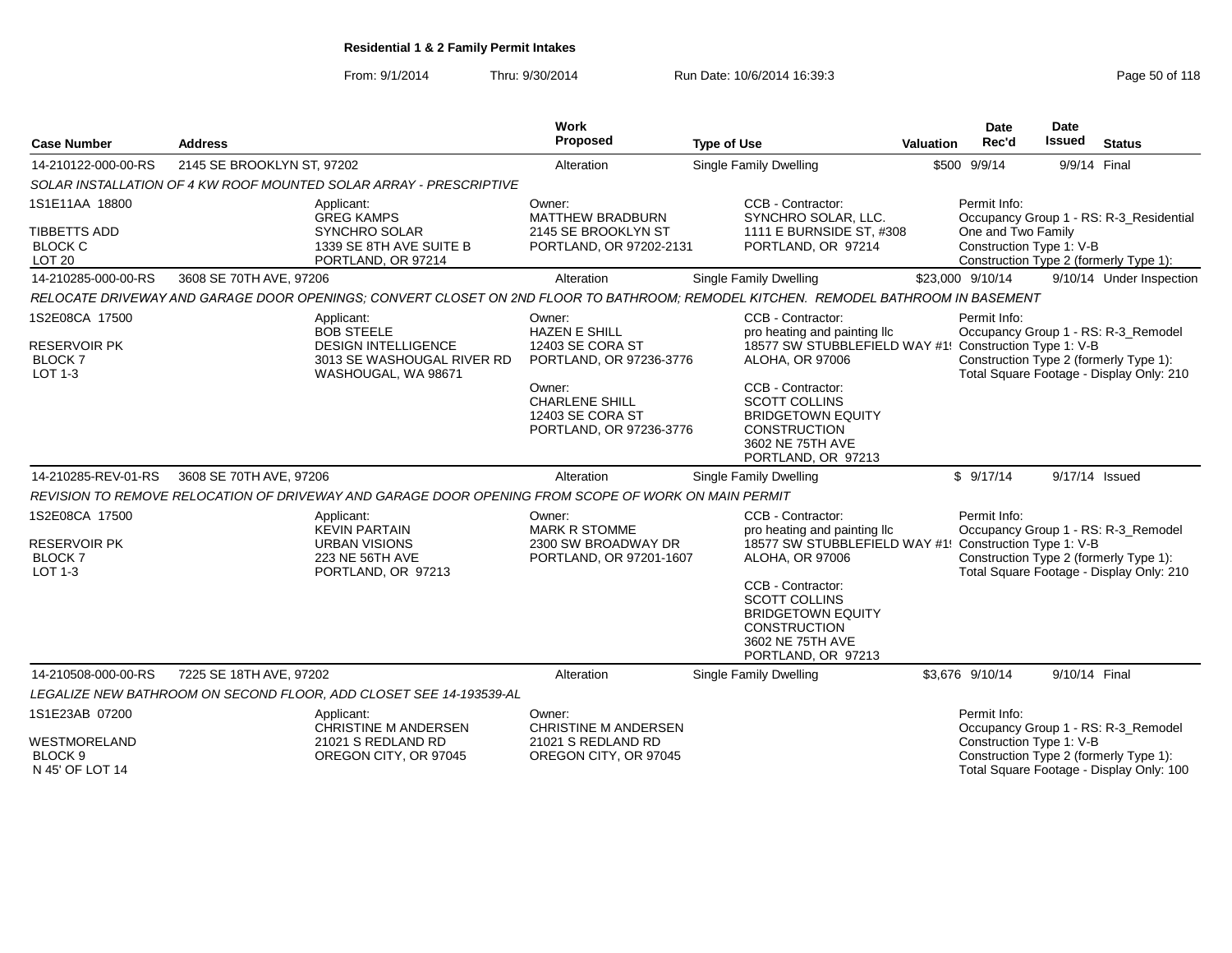From: 9/1/2014Thru: 9/30/2014 Run Date: 10/6/2014 16:39:3<br>
Page 51 of 118

| <b>Case Number</b>                                  | <b>Address</b>                                                                                                                                              | Work<br>Proposed                                                                  | <b>Type of Use</b>                               | Date<br>Rec'd<br>Valuation                      | Date<br><b>Issued</b><br><b>Status</b>                                                                         |  |  |  |  |
|-----------------------------------------------------|-------------------------------------------------------------------------------------------------------------------------------------------------------------|-----------------------------------------------------------------------------------|--------------------------------------------------|-------------------------------------------------|----------------------------------------------------------------------------------------------------------------|--|--|--|--|
| 14-210553-000-00-RS                                 | 4231 NE HAZELFERN PL, 97213                                                                                                                                 | Alteration                                                                        | Single Family Dwelling                           | \$20,000 9/11/14                                | $9/11/14$ Issued                                                                                               |  |  |  |  |
|                                                     | CONVERT BASEMENT TO LIVING SPACE TO INCLUDE NEW BEDROOM, 1 NEW BATHROOM(4TOTAL), TV ROOM, REC ROOM AND SHOP                                                 |                                                                                   |                                                  |                                                 |                                                                                                                |  |  |  |  |
| 1N2E31BB 08700                                      | Applicant:<br>CHRISTOPHER D HARTNELL                                                                                                                        | Owner:<br><b>CHRISTOPHER D HARTNELL</b>                                           |                                                  | Permit Info:                                    | Occupancy Group 1 - RS: R-3_Residential                                                                        |  |  |  |  |
| LAURELHURST<br><b>BLOCK 53</b><br>LOT <sub>28</sub> | 4231 NE HAZELFERN PL<br>PORTLAND, OR 97213                                                                                                                  | 4231 NE HAZELFERN PL<br>PORTLAND, OR 97213                                        |                                                  |                                                 | One and Two Family<br>Construction Type 1: V-B<br>Construction Type 2 (formerly Type 1):                       |  |  |  |  |
|                                                     |                                                                                                                                                             | Owner:<br><b>MELISSA J HARTNELL</b><br>4231 NE HAZELFERN PL<br>PORTLAND, OR 97213 |                                                  |                                                 |                                                                                                                |  |  |  |  |
| 14-210585-000-00-RS                                 | 1205 NE 53RD AVE, 97213                                                                                                                                     | Alteration                                                                        | Single Family Dwelling                           | \$2,900 9/10/14                                 | 9/10/14 Issued                                                                                                 |  |  |  |  |
|                                                     | ADD EGRESS WINDOW TO UNFINISHED BASEMENT                                                                                                                    |                                                                                   |                                                  |                                                 |                                                                                                                |  |  |  |  |
| 1N2E31AB 08800                                      | Applicant:<br><b>STEVEN LEWIS</b>                                                                                                                           | Owner:<br><b>STEVEN LEWIS</b>                                                     | CCB - Contractor:<br><b>BILL STANLEY</b>         | Permit Info:                                    | Occupancy Group 1 - RS: R-3_Residential                                                                        |  |  |  |  |
| <b>QUEEN ANN ADD</b><br>BLOCK 5<br>LOT <sub>6</sub> | 1205 NE 53RD AVE<br>PORTLAND, OR 97213-2857                                                                                                                 | 1205 NE 53RD AVE<br>PORTLAND, OR 97213-2857                                       | 4030 NE 63RD AVE<br>PORTLAND, OR 97213-4473      | OLD SCHOOL RENOVATIONS, INC. One and Two Family | Construction Type 1: V-B<br>Construction Type 2 (formerly Type 1):                                             |  |  |  |  |
|                                                     |                                                                                                                                                             | Owner:<br><b>JOCELYN MCAULEY</b><br>1205 NE 53RD AVE<br>PORTLAND, OR 97213-2857   |                                                  |                                                 |                                                                                                                |  |  |  |  |
| 14-210614-000-00-RS                                 | 7723 SE 16TH AVE, 97202                                                                                                                                     | Alteration                                                                        | Single Family Dwelling                           | \$9,000 9/12/14                                 | 9/12/14 Under Inspection                                                                                       |  |  |  |  |
|                                                     | ADD NEW OPENING AND EXTERIOR STAIRS TO EXISTING UNFINISHED BASEMENT. NO HABITABLE SPACE IN BASEMENT APPROVED UNDER THIS PERMIT.                             |                                                                                   |                                                  |                                                 |                                                                                                                |  |  |  |  |
| 1S1E23AC 13800                                      | Applicant:<br><b>REID F KELLS</b>                                                                                                                           | Owner:<br><b>REID F KELLS</b>                                                     | CCB - Contractor:<br>DAVIDSON REMODELING, INC.   | Permit Info:                                    | Occupancy Group 1 - RS: R-3_Residential                                                                        |  |  |  |  |
| <b>MILLERS ADD</b><br>BLOCK 10<br>S 45.6' OF LOT 3  | 7723 SE 16TH AVE<br>PORTLAND, OR 97202-6017                                                                                                                 | 7723 SE 16TH AVE<br>PORTLAND, OR 97202-6017                                       | 27944 SE SNOWBERRY LANE<br>BORING, OR 97009      |                                                 | One and Two Family<br>Construction Type 1: V-B<br>Construction Type 2 (formerly Type 1):                       |  |  |  |  |
| 14-210677-000-00-RS                                 | 5925 NE 18TH AVE, 97211                                                                                                                                     | Alteration                                                                        | Single Family Dwelling                           | \$30.878 9/18/14                                | 9/18/14 Issued                                                                                                 |  |  |  |  |
|                                                     | CONVERT BASEMENT TO HABITABLE SPACE WITH NEW LIVING ROOM, BEDROOM AND BATHROOM; KITCHEN REMODEL ON MAIN***SEPERATE PERMITS REQUIRED FOR ELECTRICAL PLUMBIN( |                                                                                   |                                                  |                                                 |                                                                                                                |  |  |  |  |
| 1N1E14DC 02600                                      | Applicant:<br>LEVEL CONSTRUCTION LLC                                                                                                                        | Owner:<br>ERIC G BRODY                                                            | CCB - Contractor:<br>LEVEL CONSTRUCTION LLC      | Permit Info:                                    | Occupancy Group 1 - RS: R-3_Remodel                                                                            |  |  |  |  |
| <b>OAKHURST</b><br>BLOCK 7<br>LOT <sub>16</sub>     | 10511 SE STANLEY AVE<br>MILWAUKIE, OR 97222                                                                                                                 | 5925 NE 18TH AVE<br>PORTLAND, OR 97211-5417                                       | 10511 SE STANLEY AVE<br>MILWAUKIE, OR 97222      |                                                 | Construction Type 1: V-B<br>Construction Type 2 (formerly Type 1):<br>Total Square Footage - Display Only: 840 |  |  |  |  |
| 14-210725-000-00-RS                                 | 7517 SE INSLEY ST, 97206                                                                                                                                    | Alteration                                                                        | Single Family Dwelling                           | \$40,000 9/12/14                                | $9/12/14$ Issued                                                                                               |  |  |  |  |
|                                                     | REPLACE ENTIRE FOUNDATION AND ADD EGRESS WINDOWS TO UNFINISHED BASEMENT                                                                                     |                                                                                   |                                                  |                                                 |                                                                                                                |  |  |  |  |
| 1S2E17AC 12000                                      | Applicant:<br><b>GEOFF WRIGHT</b>                                                                                                                           | Owner:<br>TPF INVESTMENT LLC                                                      | CCB - Contractor:<br><b>EMMERT INTERNATIONAL</b> | Permit Info:                                    | Occupancy Group 1 - RS: R-3_Remodel                                                                            |  |  |  |  |
| <b>HALLER ADD</b><br>BLOCK 2<br>LOT 17              | UTF CONSULTING<br>17740 SW FLORENCE ST<br>BEAVERTON, OR 97078                                                                                               | 4115 NE 60TH ST<br>VANCOUVER, WA 98661-1801                                       | 11811 SE HWY 212<br>CLACKAMAS, OR 97015          |                                                 | Construction Type 1: V-B<br>Construction Type 2 (formerly Type 1):                                             |  |  |  |  |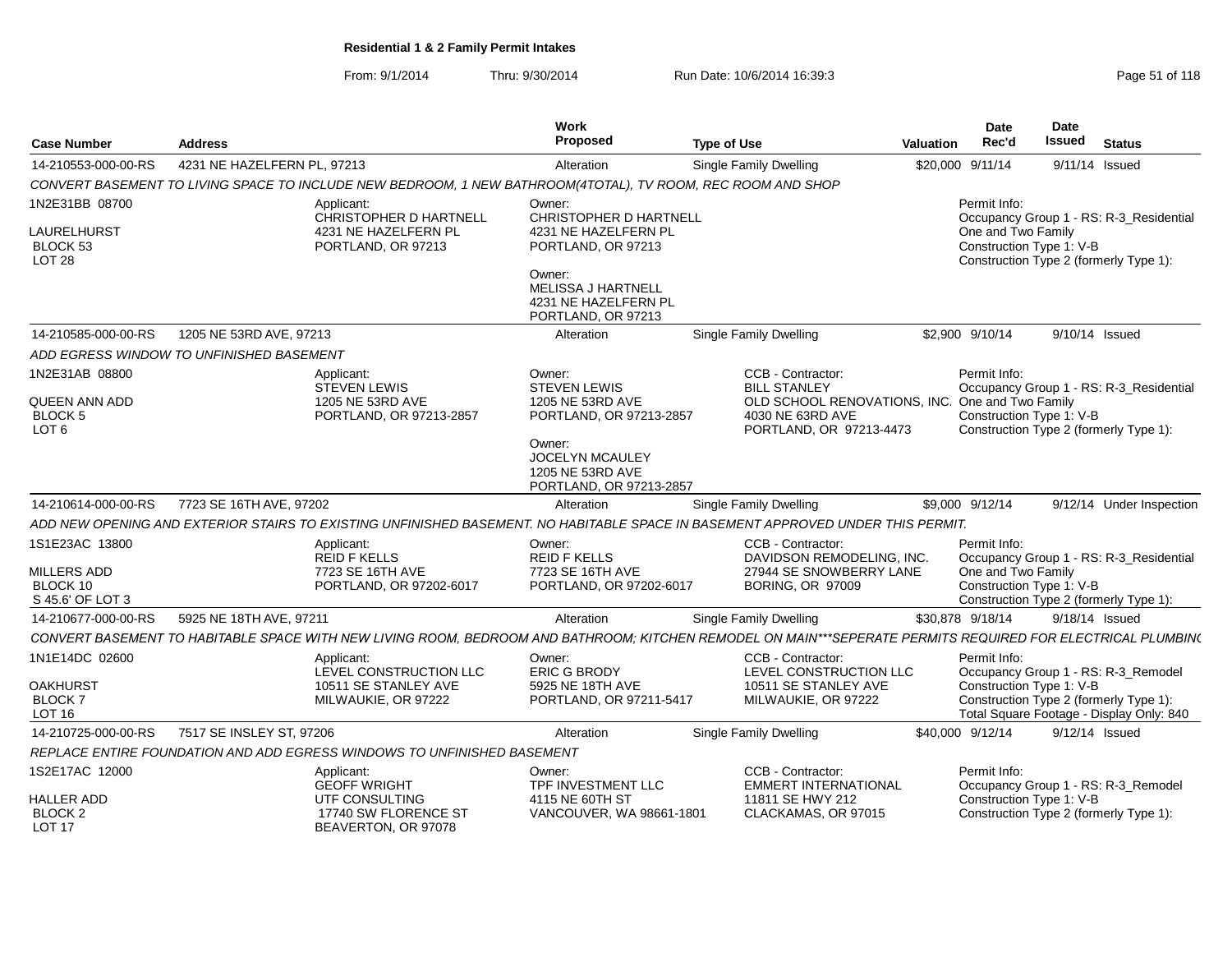From: 9/1/2014Thru: 9/30/2014 Run Date: 10/6/2014 16:39:3<br> **Thru: 9/30/2014** Page 52 of 118

| <b>Case Number</b>                                        | <b>Address</b>              |                                                                                                                     | <b>Work</b><br><b>Proposed</b>                                       | <b>Type of Use</b>                                                                                                                                           | <b>Valuation</b> | <b>Date</b><br>Rec'd | <b>Date</b><br>Issued    | <b>Status</b>                                                                      |
|-----------------------------------------------------------|-----------------------------|---------------------------------------------------------------------------------------------------------------------|----------------------------------------------------------------------|--------------------------------------------------------------------------------------------------------------------------------------------------------------|------------------|----------------------|--------------------------|------------------------------------------------------------------------------------|
| 14-210755-000-00-RS                                       | 4850 N DREW ST, 97203       |                                                                                                                     | Alteration                                                           | Single Family Dwelling                                                                                                                                       | \$20,000         | 9/22/14              |                          | 9/22/14 Issued                                                                     |
|                                                           |                             | REMODEL MAIN FLOOR - REMOVE WALLS, ADD BEAM, RELOCATE KITCHEN, DINING AND BATH; NEW FRENCH DOORS AND STAIRS AT REAR |                                                                      |                                                                                                                                                              |                  |                      |                          |                                                                                    |
| 1N1E08CA 11200                                            |                             | Applicant:<br><b>JASON N MARGOLIS</b>                                                                               | Owner:<br><b>JASON N MARGOLIS</b>                                    |                                                                                                                                                              |                  | Permit Info:         |                          | Occupancy Group 1 - RS: R-3_Remodel                                                |
| UNIVERSITY PK<br>BLOCK 104<br>LOT 4&5                     |                             | 4850 N DREW ST<br>PORTLAND, OR 97203-4624                                                                           | 4850 N DREW ST<br>PORTLAND, OR 97203-4624<br>Owner:<br>APRIL J BAQUE |                                                                                                                                                              |                  |                      | Construction Type 1: V-B | Construction Type 2 (formerly Type 1):<br>Total Square Footage - Display Only: 575 |
|                                                           |                             |                                                                                                                     | 4850 N DREW ST<br>PORTLAND, OR 97203-4624                            |                                                                                                                                                              |                  |                      |                          |                                                                                    |
| 14-210793-000-00-RS                                       | 1715 NE AINSWORTH ST, 97211 |                                                                                                                     | Alteration                                                           | Single Family Dwelling                                                                                                                                       |                  | \$7,352 9/10/14      |                          | 9/10/14 Issued                                                                     |
| CONVERT PORTION OF BASEMENT TO BEDROOM                    |                             |                                                                                                                     |                                                                      |                                                                                                                                                              |                  |                      |                          |                                                                                    |
| 1N1E14DB 12900                                            |                             | Applicant:<br>NICKOLAS HARBAR                                                                                       | Owner:<br>NICKOLAS HARBAR                                            |                                                                                                                                                              |                  | Permit Info:         |                          | Occupancy Group 1 - RS: R-3 Remodel                                                |
| <b>HIGHLAND PK</b><br>BLOCK <sub>9</sub><br><b>LOT 24</b> |                             | 1330 HIDDEN CANYON RD<br>KATY, TX 77450-4415                                                                        | 1330 HIDDEN CANYON RD<br>KATY, TX 77450-4415                         |                                                                                                                                                              |                  |                      | Construction Type 1: V-B | Construction Type 2 (formerly Type 1):<br>Total Square Footage - Display Only: 200 |
| 14-210847-000-00-RS                                       | 3233 SE 84TH AVE, 97266     |                                                                                                                     | Alteration                                                           | Single Family Dwelling                                                                                                                                       |                  | \$1,000 9/10/14      |                          | 9/10/14 Under Inspection                                                           |
|                                                           |                             |                                                                                                                     |                                                                      | CONVERT ROOM TO BEDROOM WITH CLOSET, CONVERT CLOSET TO BATHROOM WITH TUB TOILET AND VANITY, ADD SHOWER TO OLD BATHROOM IN PLACE OF TUBE, MOVE WASHER, ADD S. |                  |                      |                          |                                                                                    |
| 1S2E09BC 11400                                            |                             | Applicant:<br>ROBERT ZEMINA                                                                                         | Owner:<br><b>HEATHER MALLETT</b>                                     | CCB - Contractor:<br><b>MJS PLUMBING</b>                                                                                                                     |                  | Permit Info:         |                          | Occupancy Group 1 - RS: R-3_Residential                                            |
| SECTION 09 1S 2E                                          |                             | <b>TRUE NORTH MANAGEMENT I</b>                                                                                      | 3233 SE 84TH AVE                                                     | P.O. BOX 18230                                                                                                                                               |                  | One and Two Family   |                          |                                                                                    |
| TL 11400 0.15 ACRES                                       |                             | <b>LLC</b>                                                                                                          | PORTLAND, OR 97266                                                   | PORTLAND OR 97218                                                                                                                                            |                  |                      | Construction Type 1: V-B | Construction Type 2 (formerly Type 1):                                             |
|                                                           |                             |                                                                                                                     |                                                                      | CCB - Contractor:<br>J ORCUTT REMODELING LLC<br>2425 NE WYGANT ST                                                                                            |                  |                      |                          |                                                                                    |
|                                                           |                             |                                                                                                                     |                                                                      | PORTLAND, OR 97211                                                                                                                                           |                  |                      |                          |                                                                                    |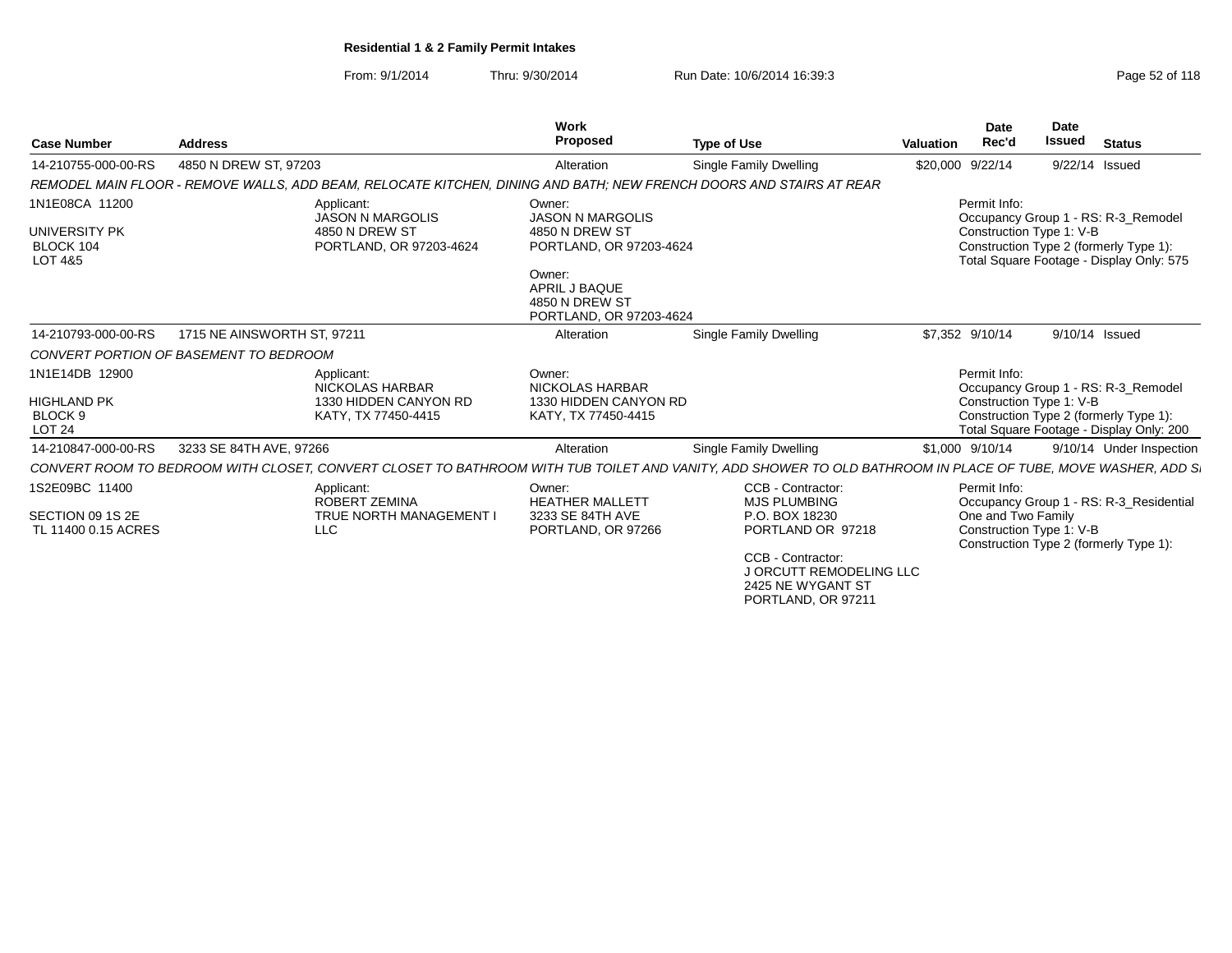| From: $9/1/2014$ | Thru: 9/30/2014 | . 10/6/2014 16:39:3<br>Run Date: | Page 53 of 118 |
|------------------|-----------------|----------------------------------|----------------|
|------------------|-----------------|----------------------------------|----------------|

| <b>Case Number</b>                                     | <b>Address</b>                                                                                                                                               | Work<br>Proposed                                       | <b>Type of Use</b>                                                                                         | <b>Valuation</b> | <b>Date</b><br>Rec'd | <b>Date</b><br>Issued    | <b>Status</b>                           |
|--------------------------------------------------------|--------------------------------------------------------------------------------------------------------------------------------------------------------------|--------------------------------------------------------|------------------------------------------------------------------------------------------------------------|------------------|----------------------|--------------------------|-----------------------------------------|
| 14-211170-000-00-RS                                    | 5106 N BOWDOIN ST, 97203                                                                                                                                     | Alteration                                             | Single Family Dwelling                                                                                     | \$3,000 9/11/14  |                      |                          | 9/11/14 Under Inspection                |
|                                                        | ADD WALLS TO CREATE WALK IN CLOSET AND MASTER BATHROOM IN EXISTING LARGE BEDROOM, REFRAME WALLS AT BEDROOM AND CREATE LAUNDRY ROOM AT END OF HALLWAY (3 BAT. |                                                        |                                                                                                            |                  |                      |                          |                                         |
| 1N1E08CC 06000                                         | Applicant:<br><b>FLORIN LACATUS</b>                                                                                                                          | Owner:<br>BAYLOR DEFINED BENEFIT PLAN WINNER ELECTRIC  | CCB - Contractor:                                                                                          |                  | Permit Info:         |                          | Occupancy Group 1 - RS: R-3_Residential |
| <b>UNIVERSITY PK</b><br><b>BLOCK 58</b>                | FRL CONSTRUCTION LLC<br>3409 SW 30TH ST                                                                                                                      | <b>AND TRUST</b><br>5106 N BOWDOIN ST                  | <b>CONSTRUCTION INC</b><br>17087 SE WILEY WAY                                                              |                  | One and Two Family   | Construction Type 1: V-B |                                         |
| LOT 4&5                                                | GRESHAM, OR 97080                                                                                                                                            | PORTLAND, OR 97203                                     | MILWAUKIE OR 97267                                                                                         |                  |                      |                          | Construction Type 2 (formerly Type 1):  |
|                                                        |                                                                                                                                                              |                                                        | CCB - Contractor:<br>AIR 1 PLUMBING<br><b>VANCOUVER</b><br>9012 NE 85TH CIRCLE<br>VANCOUVER WA 98662       |                  |                      |                          |                                         |
|                                                        |                                                                                                                                                              |                                                        | CCB - Contractor:<br><b>FLORIN LACATUS</b><br>FRL CONSTRUCTION LLC<br>3409 SW 30TH ST<br>GRESHAM, OR 97080 |                  |                      |                          |                                         |
|                                                        |                                                                                                                                                              |                                                        | CCB - Contractor:<br><b>G M H HEATING INC</b><br>18606 SE TIBBETRS CT<br>GRESHAM, OR 97030                 |                  |                      |                          |                                         |
| 14-211183-000-00-RS                                    | 11506 NE SISKIYOU ST, 97220                                                                                                                                  | Alteration                                             | <b>Single Family Dwelling</b>                                                                              |                  | \$500 9/11/14        | 9/11/14 Issued           |                                         |
|                                                        | SOLAR INSTALLATION, 4.16kW PV SYSTEM ON ROOFTOP, PRESCRIPTIVE                                                                                                |                                                        |                                                                                                            |                  |                      |                          |                                         |
| 1N2E27AC 00800                                         | Applicant:<br>REC SOLAR INC                                                                                                                                  | Owner:<br>ALLYNE J LIMBRICK                            | CCB - Contractor:<br>REC SOLAR INC                                                                         |                  | Permit Info:         |                          | Occupancy Group 1 - RS: R-3_Residential |
| <b>PARKROSE HTS</b>                                    | 3380 SE 20TH AVE                                                                                                                                             | 11506 NE SISKIYOU ST                                   | 3380 SE 20TH AVE                                                                                           |                  | One and Two Family   |                          |                                         |
| BLOCK 16<br>S 93' OF LOT 9<br>W 16' OF N 101' OF LOT 9 | PORTLAND, OR 97202                                                                                                                                           | PORTLAND, OR 97220-1633                                | PORTLAND, OR 97202                                                                                         |                  |                      | Construction Type 1: V-B | Construction Type 2 (formerly Type 1):  |
| 14-211478-000-00-RS                                    | 6916 SE 20TH AVE, 97202                                                                                                                                      | Alteration                                             | <b>Single Family Dwelling</b>                                                                              | \$2,000 9/11/14  |                      |                          | 9/11/14 Under Inspection                |
|                                                        | <b>VOLUNTARY CHIMNEY UNDERPINNING USING TWO HELICAL PIERS</b>                                                                                                |                                                        |                                                                                                            |                  |                      |                          |                                         |
| 1S1E23AA 10300                                         | Applicant:<br>TERRAFIRMA FOUNDATION                                                                                                                          | Owner:<br>MICHAEL S ARRIETA-WALDEN                     | CCB - Contractor:<br>TERRAFIRMA FOUNDATION                                                                 |                  | Permit Info:         |                          | Occupancy Group 1 - RS: R-3_Residential |
| WESTMORELAND<br>BLOCK 27<br><b>LOT 11</b>              | <b>SYSTEMS</b><br>1308 NW PARK ST<br>ROSEBURG, OR 97470                                                                                                      | 6916 SE 20TH AVE<br>PORTLAND, OR 97202                 | <b>SYSTEMS</b><br>1308 NW PARK ST<br>ROSEBURG, OR 97470                                                    |                  | One and Two Family   | Construction Type 1: V-B | Construction Type 2 (formerly Type 1):  |
|                                                        |                                                                                                                                                              | Owner:<br>FRANCES D ARRIETA-WALDEN<br>6916 SE 20TH AVE |                                                                                                            |                  |                      |                          |                                         |

PORTLAND, OR 97202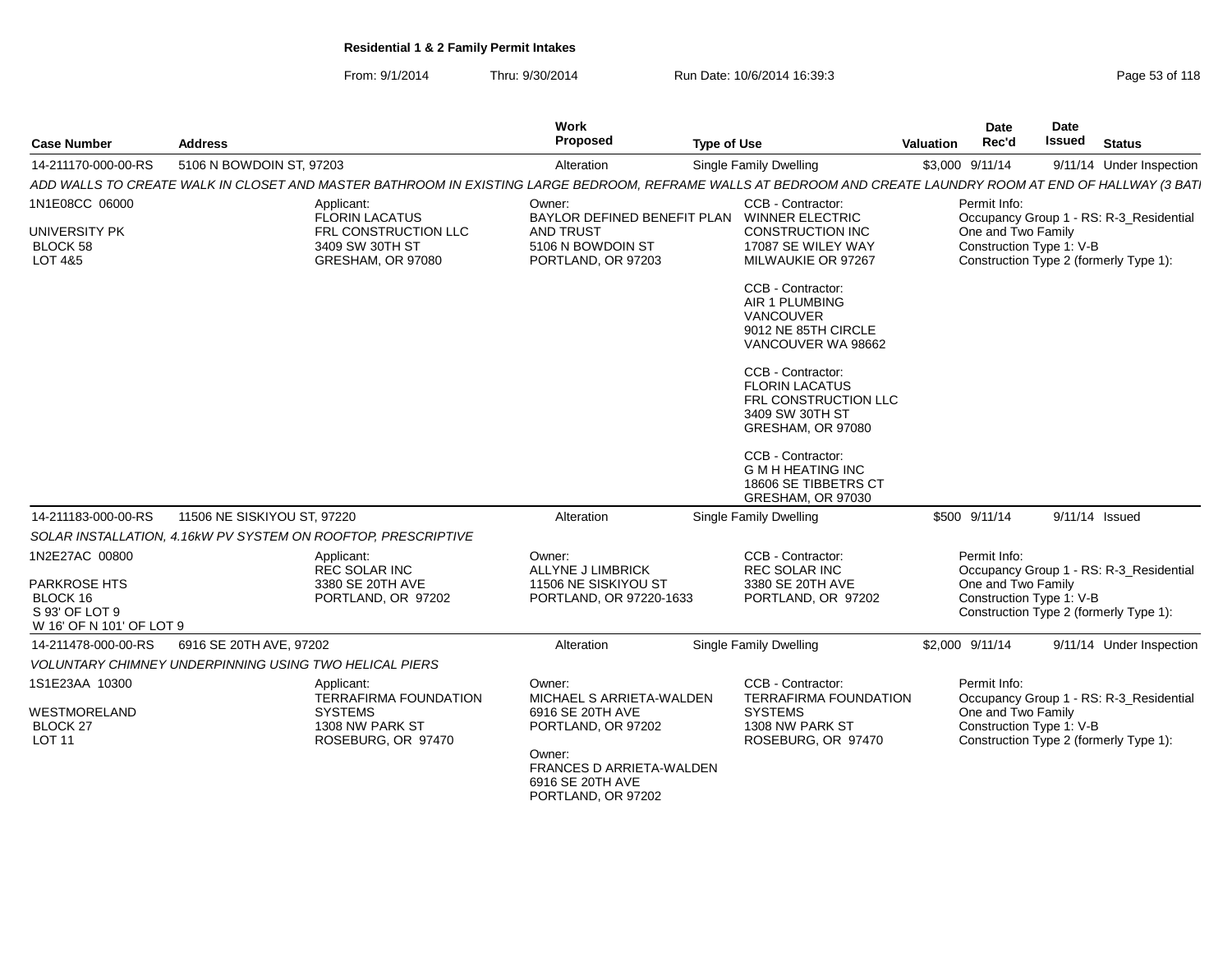From: 9/1/2014Thru: 9/30/2014 Run Date: 10/6/2014 16:39:3<br>
Page 54 of 118

|                                                                                                |                                                         |                                                                                                                                                              | <b>Work</b>                                                                                                                                                    |                    |                                                                                                                                                                                                         |                  | <b>Date</b>                                                    | <b>Date</b>   |                                                                                                                           |
|------------------------------------------------------------------------------------------------|---------------------------------------------------------|--------------------------------------------------------------------------------------------------------------------------------------------------------------|----------------------------------------------------------------------------------------------------------------------------------------------------------------|--------------------|---------------------------------------------------------------------------------------------------------------------------------------------------------------------------------------------------------|------------------|----------------------------------------------------------------|---------------|---------------------------------------------------------------------------------------------------------------------------|
| <b>Case Number</b>                                                                             | <b>Address</b>                                          |                                                                                                                                                              | <b>Proposed</b>                                                                                                                                                | <b>Type of Use</b> |                                                                                                                                                                                                         | <b>Valuation</b> | Rec'd                                                          | <b>Issued</b> | <b>Status</b>                                                                                                             |
| 14-211481-000-00-RS                                                                            | 7008 SW 11TH DR, 97219                                  |                                                                                                                                                              | Alteration                                                                                                                                                     |                    | Single Family Dwelling                                                                                                                                                                                  |                  | \$2,000 9/11/14                                                |               | 9/11/14 Under Inspection                                                                                                  |
|                                                                                                |                                                         | VOLUNTARY RESIDENTIAL UNDERPINNING USING TWO HELICAL PIERS                                                                                                   |                                                                                                                                                                |                    |                                                                                                                                                                                                         |                  |                                                                |               |                                                                                                                           |
| 1S1E21AB 07700<br>WOODROW WILSON PK<br>BLOCK <sub>8</sub><br>LOT <sub>14</sub>                 |                                                         | Applicant:<br><b>TERRAFIRMA FOUNDATION</b><br><b>SYSTEMS</b><br>1308 NW PARK ST<br>ROSEBURG, OR 97470                                                        | Owner:<br><b>CLAYTON D LADD</b><br>7008 SW 11TH DR<br>PORTLAND, OR 97219-2154<br>Owner:<br>PEPYE L LADD<br>7008 SW 11TH DR<br>PORTLAND, OR 97219-2154          |                    | CCB - Contractor:<br><b>TERRAFIRMA FOUNDATION</b><br><b>SYSTEMS</b><br>1308 NW PARK ST<br>ROSEBURG, OR 97470                                                                                            |                  | Permit Info:<br>One and Two Family<br>Construction Type 1: V-B |               | Occupancy Group 1 - RS: R-3_Residential<br>Construction Type 2 (formerly Type 1):                                         |
| 14-211702-000-00-RS                                                                            | 6126 N MOORE AVE, 97217                                 |                                                                                                                                                              | Alteration                                                                                                                                                     |                    | Single Family Dwelling                                                                                                                                                                                  |                  | \$25,000 9/12/14                                               |               | 9/12/14 Issued                                                                                                            |
|                                                                                                | BASEMENT CONVERSION FOR NEW BATHROOM AND BEDROOM        |                                                                                                                                                              |                                                                                                                                                                |                    |                                                                                                                                                                                                         |                  |                                                                |               |                                                                                                                           |
| 1N1E15DB 13200<br>PIEDMONT<br>BLOCK 35<br>LOT 11                                               |                                                         | Applicant:<br><b>BRIAN SYMES</b><br>4905 NE 38TH<br>PORTLAND, OR 97211                                                                                       | Owner:<br><b>BARBARA A KVETON</b><br>6126 N MOORE AVE<br>PORTLAND, OR 97217                                                                                    |                    |                                                                                                                                                                                                         |                  | Permit Info:<br>One and Two Family<br>Construction Type 1: V-B |               | Occupancy Group 1 - RS: R-3_Residential<br>Construction Type 2 (formerly Type 1):                                         |
| 14-211728-000-00-RS                                                                            | 5918 SE 89TH AVE, 97266                                 |                                                                                                                                                              | Alteration                                                                                                                                                     |                    | Single Family Dwelling                                                                                                                                                                                  |                  | \$3,500 9/12/14                                                |               | <b>Under Review</b>                                                                                                       |
|                                                                                                |                                                         | CONVERT SINGLE FAMILY RESIDENCE TO LIVE WORK SPACE AND STRUCTURAL UPGRADES - OCCUPANCY REMAINS R-3. NFPA 13D SPRINKLER SYSTEM REQD. UNDER DEFERRED SUBMITTAL |                                                                                                                                                                |                    |                                                                                                                                                                                                         |                  |                                                                |               |                                                                                                                           |
| 1S2E16CA 12300<br>MT SCOTT PK<br>BLOCK <sub>3</sub><br>LOT <sub>11</sub>                       |                                                         | Applicant:<br><b>CHRISTINE MCKELVEY</b><br>410 SE SANDY DELL RD<br>TROUTDALE, OR 97060-8614                                                                  | Owner:<br>PHYLLIS A SAMPLE<br>5918 SE 89TH AVE<br>PORTLAND, OR 97266                                                                                           |                    | <b>Primary Contractor:</b><br><b>TO BID</b>                                                                                                                                                             |                  | Permit Info:<br>One and Two Family<br>Construction Type 1: V-B |               | Occupancy Group 1 - RS: R-3_Residential<br>Construction Type 2 (formerly Type 1):                                         |
| 14-211743-000-00-RS                                                                            | 4303 SE 57TH AVE, 97206                                 |                                                                                                                                                              | Alteration                                                                                                                                                     |                    | Single Family Dwelling                                                                                                                                                                                  |                  | \$22,056 9/16/14                                               |               | 9/16/14 Under Inspection                                                                                                  |
|                                                                                                |                                                         | BASEMENT CONVERSION TO BEDROOM, BATHROOM AND FAMILY ROOM WITH BAR SINK                                                                                       |                                                                                                                                                                |                    |                                                                                                                                                                                                         |                  |                                                                |               |                                                                                                                           |
| 1S2E07DD 12400<br><b>OVERTON PK</b><br><b>BLOCK F</b><br>N 35' OF S 160' OF LOT 3 EXC PT IN ST |                                                         | Applicant:<br>UKA CONSTRUCTION LLC<br>11016 SE HAPPY VALLEY DR<br>PORTLAND, OR 97086                                                                         | Owner:<br>PALISADES LAKE HOLDINGS LLC<br>1839 PALISADES LAKE CT<br>LAKE OSWEGO, OR 97034                                                                       |                    | CCB - Contractor:<br>UKA CONSTRUCTION LLC<br>11016 SE HAPPY VALLEY DR<br>PORTLAND, OR 97086<br>CCB - Contractor:<br>MANZHURA PLUMBING INC<br>PO BOX 820429<br>VANCOUVER WA 98682                        |                  | Permit Info:<br>Construction Type 1: V-B                       |               | Occupancy Group 1 - RS: R-3_Remodel<br>Construction Type 2 (formerly Type 1):<br>Total Square Footage - Display Only: 600 |
| 14-211753-000-00-RS                                                                            | 11221 NE COUCH CT, 97220                                |                                                                                                                                                              | Alteration                                                                                                                                                     |                    | Single Family Dwelling                                                                                                                                                                                  |                  | \$500 9/29/14                                                  | 9/29/14 Final |                                                                                                                           |
|                                                                                                | SOLAR - 6.6kW ROOF TOP MOUNTED PV SYSTEM - PRESCRIPTIVE |                                                                                                                                                              |                                                                                                                                                                |                    |                                                                                                                                                                                                         |                  |                                                                |               |                                                                                                                           |
| 1N2E34DB 13400<br>RODALE AC<br>LOT <sub>2</sub>                                                |                                                         | Applicant:<br><b>JONATHAN COHEN</b><br><b>IMAGINE ENERGY, LLC</b><br>2409 N KERBY AVE<br>PORTLAND, OR 97227                                                  | Owner:<br><b>BARRY B RHODES</b><br>11221 NE COUCH CT<br>PORTLAND, OR 97220-2310<br>Owner:<br>MICHELLE M RHODES<br>11221 NE COUCH CT<br>PORTLAND, OR 97220-2310 |                    | CCB - Contractor:<br><b>JONATHAN COHEN</b><br><b>IMAGINE ENERGY, LLC</b><br>2409 N KERBY AVE<br>PORTLAND, OR 97227<br>CCB - Contractor:<br>ALL WAYS ELECTRIC LLC<br>PO BOX 68456<br>MILWAUKIE, OR 97267 |                  | Permit Info:<br>One and Two Family<br>Construction Type 1: V-B |               | Occupancy Group 1 - RS: R-3_Residential<br>Construction Type 2 (formerly Type 1):                                         |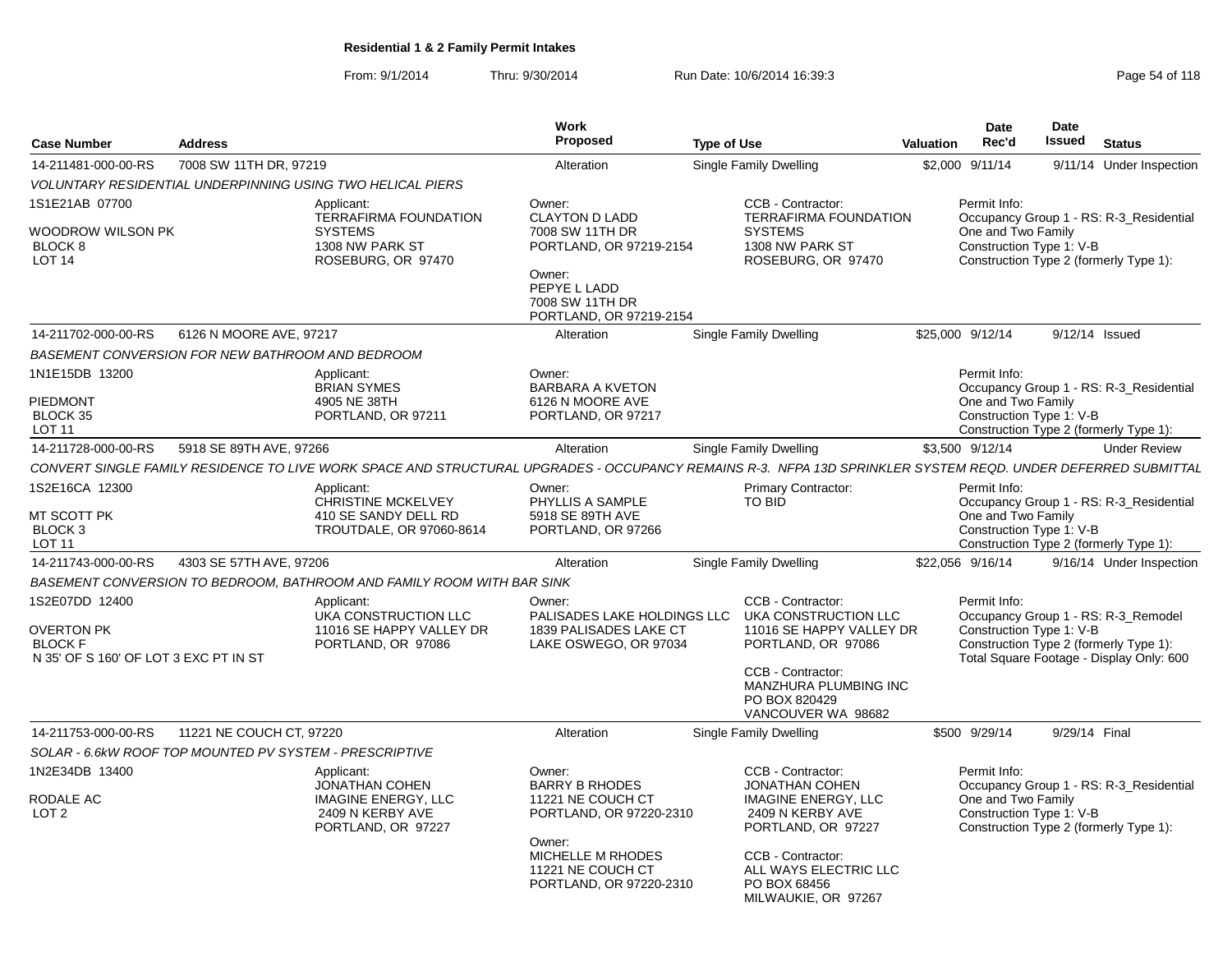From: 9/1/2014Thru: 9/30/2014 Run Date: 10/6/2014 16:39:3<br>
Page 55 of 118

| <b>Case Number</b>                                      | <b>Address</b>                                           |                                                                                                           | Work<br>Proposed                                                                                                       | <b>Type of Use</b>                                                                    | <b>Valuation</b> | <b>Date</b><br>Rec'd                                                                     | Date<br><b>Issued</b> | <b>Status</b>                           |
|---------------------------------------------------------|----------------------------------------------------------|-----------------------------------------------------------------------------------------------------------|------------------------------------------------------------------------------------------------------------------------|---------------------------------------------------------------------------------------|------------------|------------------------------------------------------------------------------------------|-----------------------|-----------------------------------------|
| 14-211796-000-00-RS                                     | 9531 N ADRIATIC AVE, 97203                               |                                                                                                           | Alteration                                                                                                             | Single Family Dwelling                                                                |                  | \$2,500 9/12/14                                                                          | 9/12/14 Final         |                                         |
|                                                         | ADD HALF BATHROOM - NO EXTERIOR WORK (2ND BATH IN HOUSE) |                                                                                                           |                                                                                                                        |                                                                                       |                  |                                                                                          |                       |                                         |
| 1N1E05CC 09500                                          |                                                          | Applicant:<br>KENNETH W BAGLEY                                                                            | Owner:<br>SHIRLENE BAGLEY                                                                                              |                                                                                       |                  | Permit Info:                                                                             |                       | Occupancy Group 1 - RS: R-3_Residential |
| PORTSMOUTH PK<br>BLOCK 18<br>N 49' OF LOT 7             |                                                          | PO BOX 11332<br>PORTLAND, OREGON                                                                          | 29321 NEIL CT<br>GOLD BEACH, OR 97444-7735                                                                             |                                                                                       |                  | One and Two Family<br>Construction Type 1: V-B<br>Construction Type 2 (formerly Type 1): |                       |                                         |
| 14-211903-000-00-RS                                     | 4023 SE 50TH AVE, 97206                                  |                                                                                                           | Alteration                                                                                                             | Single Family Dwelling                                                                |                  | \$6,500 9/12/14                                                                          |                       | 9/12/14 Under Inspection                |
|                                                         |                                                          | REPAIR FIRE DAMAGE AND CREATE NEW INTERIOR OPENING IN LIVING ROOM AREA - NO EXTERIOR WORK OR LEGALIZATION |                                                                                                                        |                                                                                       |                  |                                                                                          |                       |                                         |
| 1S2E07CD 01000                                          |                                                          | Applicant:<br>Robert Hayden                                                                               | Owner:<br><b>JOE A VALLS</b>                                                                                           | CCB - Contractor:<br>RAPID INTERVENTION TEAM INC                                      |                  | Permit Info:                                                                             |                       | Occupancy Group 1 - RS: R-3_Remodel     |
| <b>WASHINGTON ADD</b><br><b>LOT E&amp;F TL 1000</b>     |                                                          | Delta Studios, Architecture and<br>Planning, LLC<br>3344 NE 25th Avenue<br>Portland, OR 97212             | 4023 SE 50TH AVE<br>PORTLAND, OR 97206-3030<br>Owner:<br>AUDREY C VALLS<br>4023 SE 50TH AVE<br>PORTLAND, OR 97206-3030 | PO BOX 51<br>GLADSTONE, OR 97027                                                      |                  | Construction Type 1: V-B<br>Construction Type 2 (formerly Type 1):                       |                       |                                         |
| 14-211988-000-00-RS                                     | 3332 NE 31ST AVE, 97212                                  |                                                                                                           | Alteration                                                                                                             | Single Family Dwelling                                                                |                  | \$3,505 9/12/14                                                                          | 9/12/14 Final         |                                         |
| voluntary seismic upgrades                              |                                                          |                                                                                                           |                                                                                                                        |                                                                                       |                  |                                                                                          |                       |                                         |
| 1N1E25BA 05200                                          |                                                          | Applicant:<br><b>STEVE GEMMELL</b>                                                                        | Owner:<br><b>JAY B SLEESMAN</b>                                                                                        | CCB - Contractor:<br><b>STEVE GEMMELL</b>                                             |                  | Permit Info:                                                                             |                       | Occupancy Group 1 - RS: R-3_Residential |
| TOWN OF WAYNE<br><b>BLOCK 3 TL 5200</b>                 |                                                          | GEMMELL CONSTRUCTION LLC<br>3817 N WILLIAMS<br>PORTLAND OR 97227                                          | 3332 NE 31ST AVE<br>PORTLAND, OR 97212-2619                                                                            | <b>GEMMELL CONSTRUCTION LLC</b><br>3817 N WILLIAMS<br>PORTLAND OR 97227               |                  | One and Two Family<br>Construction Type 1: V-B<br>Construction Type 2 (formerly Type 1): |                       |                                         |
|                                                         |                                                          |                                                                                                           | Owner:<br><b>CHRISTY L WIATT</b><br>3332 NE 31ST AVE<br>PORTLAND, OR 97212-2619                                        |                                                                                       |                  |                                                                                          |                       |                                         |
| 14-212172-000-00-RS                                     | 3946 SE MADISON ST, 97214                                |                                                                                                           | Alteration                                                                                                             | <b>Single Family Dwelling</b>                                                         |                  | \$25,000 9/12/14                                                                         |                       | <b>Under Review</b>                     |
|                                                         | DORMER ADDITION FOR NEW BATHROOM. TWO TOILETS TOTAL.     |                                                                                                           |                                                                                                                        |                                                                                       |                  |                                                                                          |                       |                                         |
| 1S1E01AD 22000                                          |                                                          |                                                                                                           | Owner:<br><b>MELISSA DOUKAS</b>                                                                                        | CCB - Contractor:<br><b>LANE COOPER</b>                                               |                  | Permit Info:                                                                             |                       | Occupancy Group 1 - RS: R-3_Residential |
| SUNNYSIDE ADD<br>BLOCK <sub>9</sub><br>LOT <sub>9</sub> |                                                          |                                                                                                           | 3946 SE MADISON ST<br>PORTLAND, OR 97214                                                                               | COOPER DESIGN BUILDERS, INC.<br>4076 N MISSISSIPPI AVE<br>PORTLAND, OR 97227          |                  | One and Two Family<br>Construction Type 1: V-B<br>Construction Type 2 (formerly Type 1): |                       |                                         |
|                                                         |                                                          |                                                                                                           | Owner:<br><b>DARCI E RUDZINSKI</b><br>3946 SE MADISON ST<br>PORTLAND, OR 97214                                         | CCB - Contractor:<br><b>COHO ELECTRIC</b><br>PO BOX 40<br>WILSONVILLE OR 97070        |                  |                                                                                          |                       |                                         |
|                                                         |                                                          |                                                                                                           |                                                                                                                        | CCB - Contractor:<br>SARKINEN PLUMBING INC<br>9502 NE 72ND AVE<br>VANCOUVER, WA 98665 |                  |                                                                                          |                       |                                         |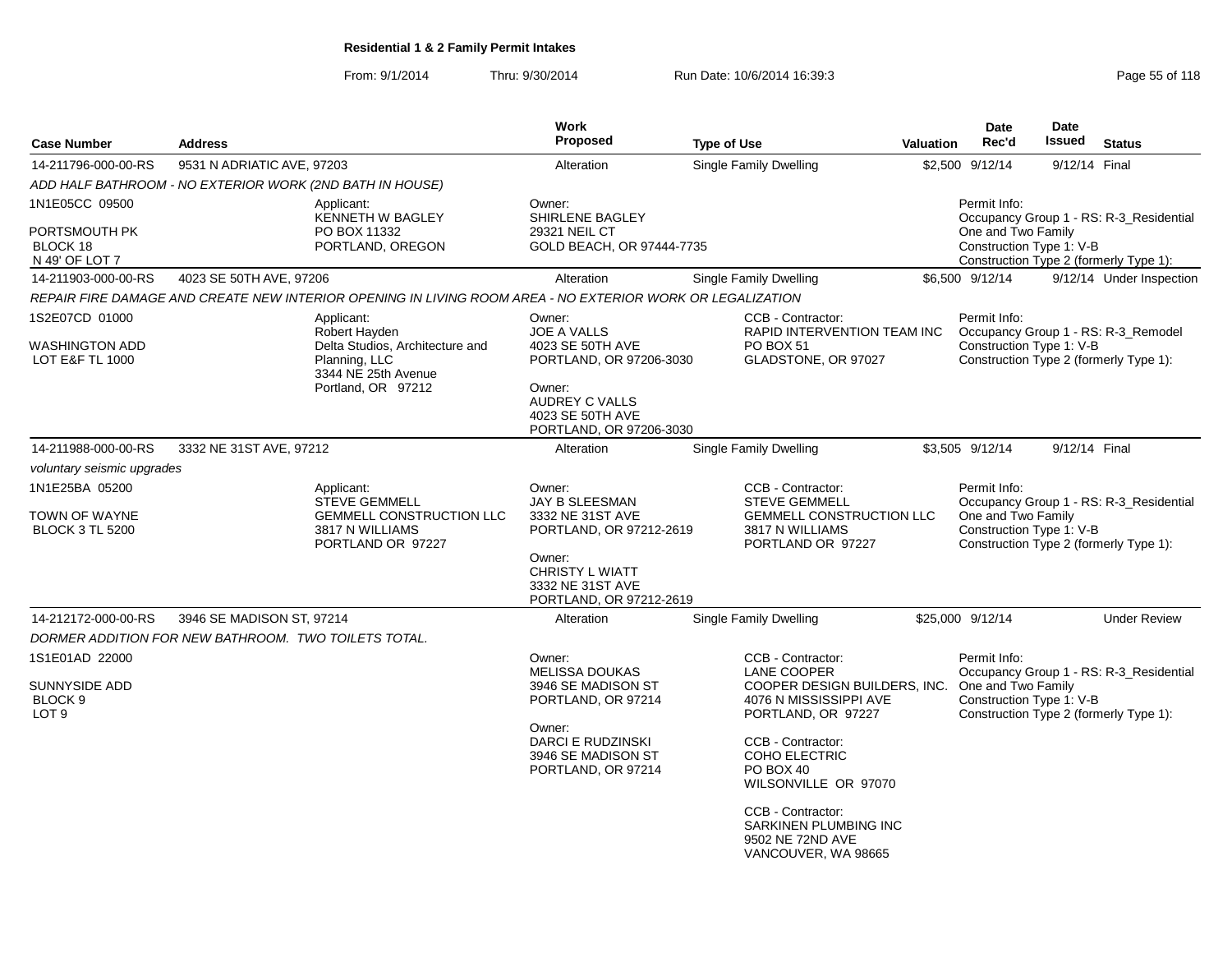From: 9/1/2014Thru: 9/30/2014 Run Date: 10/6/2014 16:39:3<br>
Page 56 of 118

| Case Number                                                                     | <b>Address</b>                     |                                                                                                                                                                | <b>Work</b><br>Proposed                                                                                                                                             | <b>Type of Use</b>                                            |                                                                                                                                                               | <b>Valuation</b> | <b>Date</b><br>Rec'd                                           | <b>Date</b><br>Issued | <b>Status</b>                                                                                                             |
|---------------------------------------------------------------------------------|------------------------------------|----------------------------------------------------------------------------------------------------------------------------------------------------------------|---------------------------------------------------------------------------------------------------------------------------------------------------------------------|---------------------------------------------------------------|---------------------------------------------------------------------------------------------------------------------------------------------------------------|------------------|----------------------------------------------------------------|-----------------------|---------------------------------------------------------------------------------------------------------------------------|
| 14-212294-000-00-RS                                                             | 6133 SE 17TH AVE, 97202            |                                                                                                                                                                | Alteration                                                                                                                                                          | Single Family Dwelling                                        |                                                                                                                                                               |                  | \$10,000 9/13/14                                               | 9/13/14 Issued        |                                                                                                                           |
|                                                                                 |                                    | REMODEL OF EXISTING BATHROOM LOCATED IN ATTIC SPACE WITHIN THE EXISTING FOOTPRINT. NO CHANGES TO WALL LOCATION AND MINOR ADJUSTMENTS TO PLUMBING FIXTURE LOCAT |                                                                                                                                                                     |                                                               |                                                                                                                                                               |                  |                                                                |                       |                                                                                                                           |
| 1S1E14DC 02800<br>WESTMORELAND<br>BLOCK 1<br><b>LOT 15</b>                      |                                    | Applicant:<br><b>Arent Wortel</b><br><b>RIGHT ARM CONSTRUCTION</b><br>1045 SE Rim Rock Lane<br>Milwaukie, OR 97267                                             | Owner:<br>DANA E KATZ<br>6133 SE 17TH AVE<br>PORTLAND, OR 97202<br>Owner:<br><b>EVERETT J CARTER</b><br>6133 SE 17TH AVE<br>PORTLAND, OR 97202                      | CCB - Contractor:<br>CCB - Contractor:<br><b>ARENT WORTEL</b> | <b>BECK ELECTRIC INC</b><br>15600 SE FOR MOR CT., SUITE B<br>CLACKAMAS, OR 97015<br><b>RIGHT ARM CONSTRUCTION</b><br>1912 SE RISLEY AVE<br>MILWAUKIE OR 97267 |                  | Permit Info:<br>One and Two Family<br>Construction Type 1: V-B |                       | Occupancy Group 1 - RS: R-3 Residential<br>Construction Type 2 (formerly Type 1):                                         |
| 14-212343-000-00-RS                                                             | 2656 SW RAVENSVIEW DR, 97201       |                                                                                                                                                                | Alteration                                                                                                                                                          | Single Family Dwelling                                        |                                                                                                                                                               |                  | \$4,065 9/15/14                                                | 9/15/14 Final         |                                                                                                                           |
| voluntary seismic upgrades                                                      |                                    |                                                                                                                                                                |                                                                                                                                                                     |                                                               |                                                                                                                                                               |                  |                                                                |                       |                                                                                                                           |
| 1S1E04CC 05700<br>RAVENS VIEW<br>W OF CORONA AVE-S 1/2 OF BLOCK 11              |                                    | Applicant:<br><b>STEVE GEMMELL</b><br>GEMMELL CONSTRUCTION LLC<br>3817 N WILLIAMS<br>PORTLAND OR 97227                                                         | Owner:<br><b>SCOTT SWANSON</b><br>2656 SW RAVENSVIEW DR<br>PORTLAND, OR 97201-1757<br>Owner:<br>NICHELLE TRAN                                                       | CCB - Contractor:<br><b>STEVE GEMMELL</b><br>3817 N WILLIAMS  | <b>GEMMELL CONSTRUCTION LLC</b><br>PORTLAND OR 97227                                                                                                          |                  | Permit Info:<br>One and Two Family<br>Construction Type 1: V-B |                       | Occupancy Group 1 - RS: R-3_Residential<br>Construction Type 2 (formerly Type 1):                                         |
| 14-212379-000-00-RS                                                             | 503 NE 29TH AVE, 97232             |                                                                                                                                                                | 2656 SW RAVENSVIEW DR<br>PORTLAND, OR 97201-1757<br>Alteration                                                                                                      | Single Family Dwelling                                        |                                                                                                                                                               |                  | \$4,000 9/23/14                                                | 9/23/14 Issued        |                                                                                                                           |
|                                                                                 |                                    | CONVERT PORTION OF BASEMENT TO LIVING SPACE (BEDROOM), NEW EGRESS WINDOW, INSULATE WALLS, REBUILD STAIRS                                                       |                                                                                                                                                                     |                                                               |                                                                                                                                                               |                  |                                                                |                       |                                                                                                                           |
| 1N1E36BC 05900<br>HAWTHORNES 1ST ADD<br><b>BLOCK1</b><br>LOT 7 TL 5900          |                                    | Applicant:<br>MICHAEL D'ANGELO<br>503 NE 29TH AVE<br>PORTLAND, OR 97232                                                                                        | Owner:<br>MICHAEL D'ANGELO<br>503 NE 29TH AVE<br>PORTLAND, OR 97232                                                                                                 |                                                               |                                                                                                                                                               |                  | Permit Info:<br>Construction Type 1: V-B                       |                       | Occupancy Group 1 - RS: R-3_Remodel<br>Construction Type 2 (formerly Type 1):<br>Total Square Footage - Display Only: 240 |
| 14-212407-000-00-RS                                                             | 4915 SE CESAR E CHAVEZ BLVD, 97202 |                                                                                                                                                                | Alteration                                                                                                                                                          | Single Family Dwelling                                        |                                                                                                                                                               |                  | \$10,000 9/15/14                                               | 9/15/14 Issued        |                                                                                                                           |
|                                                                                 |                                    | REINFORCE FLOOR FRAMING FOR 1ST AND 2ND FLOORS BY ADDING NEW BEAMS AND POSTS.                                                                                  |                                                                                                                                                                     |                                                               |                                                                                                                                                               |                  |                                                                |                       |                                                                                                                           |
| 1S1E13AA 11600<br><b>EAGERS ADD</b><br>BLOCK <sub>3</sub><br>LOT 1 EXC PT IN ST |                                    | Applicant:<br><b>ANTHONY KIM</b><br>MODERN VISIONS CONSTRUCTIOI 4915 SE CESAR E CHAVEZ BLVD<br>16030 SW FARMINGTON RD<br>ALOHA, OR 97007                       | Owner:<br><b>JOSHUA M MORRISON</b><br>PORTLAND, OR 97202                                                                                                            | CCB - Contractor:<br><b>ANTHONY KIM</b><br>ALOHA, OR 97007    | MODERN VISIONS CONSTRUCTIOI One and Two Family<br>16030 SW FARMINGTON RD                                                                                      |                  | Permit Info:<br>Construction Type 1: V-B                       |                       | Occupancy Group 1 - RS: R-3_Residential<br>Construction Type 2 (formerly Type 1):                                         |
| 14-212509-000-00-RS                                                             | 3042 NE EVERETT ST, 97232          |                                                                                                                                                                | Alteration                                                                                                                                                          | Single Family Dwelling                                        |                                                                                                                                                               |                  | \$1,500 9/15/14                                                | 9/15/14 Final         |                                                                                                                           |
| <b>VOLUNTARY SEISMIC STRENGTHENING</b>                                          |                                    |                                                                                                                                                                |                                                                                                                                                                     |                                                               |                                                                                                                                                               |                  |                                                                |                       |                                                                                                                           |
| 1N1E36CA 10000<br>HAWTHORNES 1ST ADD<br>BLOCK 14<br>LOT <sub>5</sub>            |                                    | Applicant:<br>MIKE ROSE CONTRACTING LLC<br>3543 SE FRANKLIN ST<br>PORTLAND, OR 97202                                                                           | Owner:<br>JEFFREY M FENESY<br>3042 NE EVERETT ST<br>PORTLAND, OR 97232-3251<br>Owner:<br>BRIDGET M MCNAMARA-FENESY<br>3042 NE EVERETT ST<br>PORTLAND, OR 97232-3251 | CCB - Contractor:                                             | MIKE ROSE CONTRACTING LLC<br>3543 SE FRANKLIN ST<br>PORTLAND, OR 97202                                                                                        |                  | Permit Info:<br>One and Two Family<br>Construction Type 1: V-B |                       | Occupancy Group 1 - RS: R-3 Residential<br>Construction Type 2 (formerly Type 1):                                         |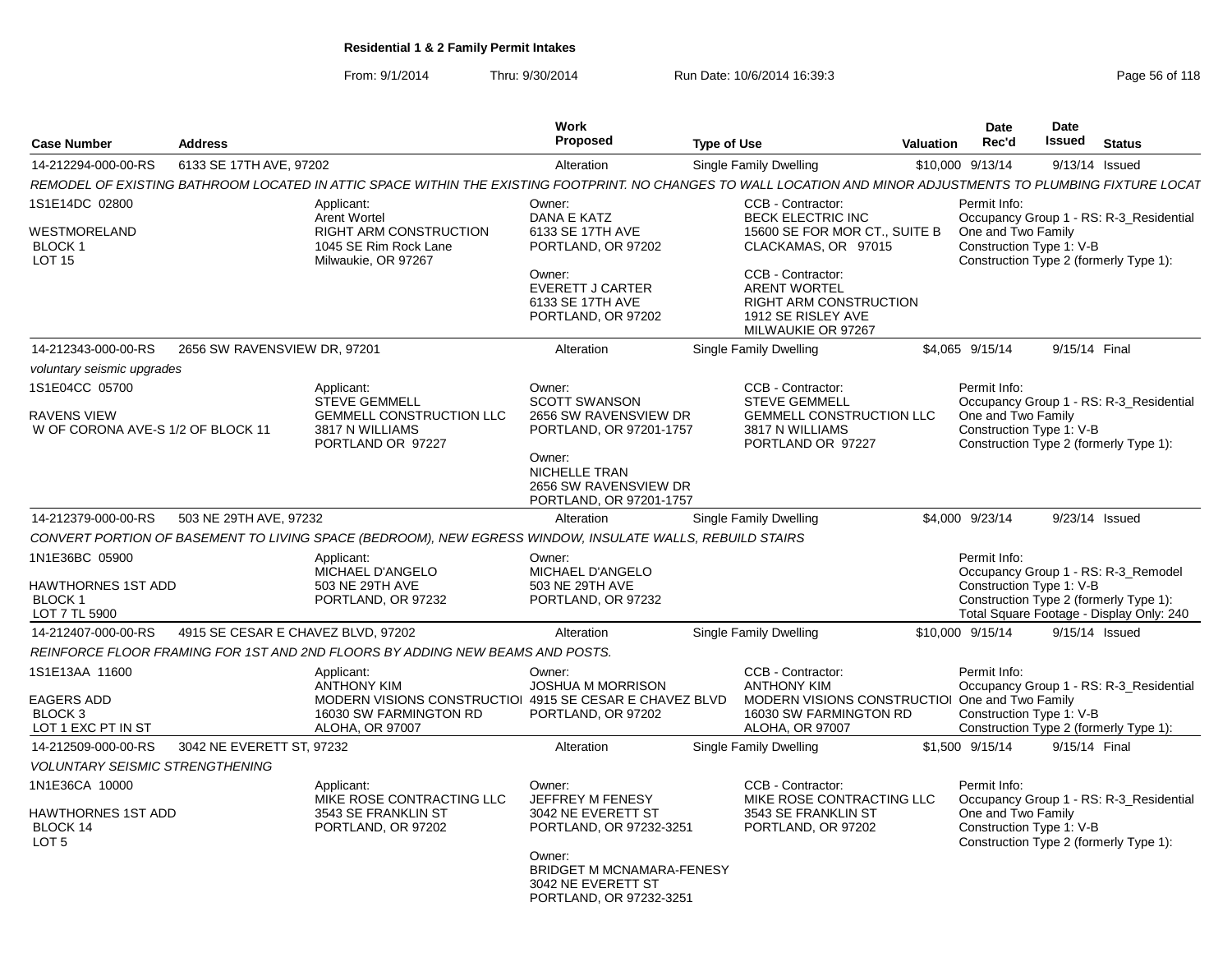From: 9/1/2014Thru: 9/30/2014 Run Date: 10/6/2014 16:39:3<br>
Page 57 of 118

| <b>Case Number</b>                                                                                                 | <b>Address</b>                  |                                                                                                                                                                            | Work<br>Proposed                                                                                                                                                 | <b>Type of Use</b>                                                                                                                        | Valuation | <b>Date</b><br>Rec'd                                                                                      | Date<br>Issued | <b>Status</b>                                                                                                             |
|--------------------------------------------------------------------------------------------------------------------|---------------------------------|----------------------------------------------------------------------------------------------------------------------------------------------------------------------------|------------------------------------------------------------------------------------------------------------------------------------------------------------------|-------------------------------------------------------------------------------------------------------------------------------------------|-----------|-----------------------------------------------------------------------------------------------------------|----------------|---------------------------------------------------------------------------------------------------------------------------|
| 14-212550-000-00-RS                                                                                                | 1385 SW TAYLORS FERRY RD, 97219 |                                                                                                                                                                            | Alteration                                                                                                                                                       | Single Family Dwelling                                                                                                                    |           | \$30,731 9/29/14                                                                                          |                | 9/29/14 Issued                                                                                                            |
|                                                                                                                    |                                 | CONVERT BASEMENT TO LIVING SPACE TO INCLUDE FAMILY ROOM; BATH AND (2) BEDROOMS; (2) NEW EGRESS WINDOWS AND WINDOW WELLS; Mechanical, electrical and plumbing permits to be |                                                                                                                                                                  |                                                                                                                                           |           |                                                                                                           |                |                                                                                                                           |
| 1S1E28BA 12400<br>PORTLAND HIGHLANDS<br>FRAC LOT 3 BLOCK 11<br>INC PT VAC SW 14TH AVE ACCR LOT 14<br>BLOCK 11      |                                 | Applicant:<br>MATTHEW STRANG<br>RMH BARTELS CONSTRUCTION<br>55 SE MAIN ST<br>PORTLAND, OR 97214                                                                            | Owner:<br>MICHOL S PORTER<br>1385 SW TAYLORS FERRY RD<br>PORTLAND, OR 97219                                                                                      | CCB - Contractor:<br><b>RUSSEL RAY BARTELS</b><br>RMH BARTELS CONSTRUCTION<br><b>INC</b><br>41173 SE VISTA LOOP DR<br>SANDY, OREGON 97055 |           | Permit Info:<br>Construction Type 1: V-B                                                                  |                | Occupancy Group 1 - RS: R-3_Remodel<br>Construction Type 2 (formerly Type 1):<br>Total Square Footage - Display Only: 836 |
| 14-212557-000-00-RS                                                                                                | 2275 NW PETTYGROVE ST           |                                                                                                                                                                            | Alteration                                                                                                                                                       | <b>Single Family Dwelling</b>                                                                                                             |           | \$10,000 9/15/14                                                                                          |                | 9/30/14 Under Inspection                                                                                                  |
|                                                                                                                    |                                 | REMOVE A BATHROOM AND CONVERT TWO ROOMS TO A LISTENING STUDIO. REMODEL KITCHEN AND LIVING ROOM                                                                             |                                                                                                                                                                  |                                                                                                                                           |           |                                                                                                           |                |                                                                                                                           |
| 1N1E33BB 00404<br>PETTYGROVE CROSSING ROWHOUSES<br>LOT <sub>4</sub>                                                |                                 | Applicant:<br>HAMMER AND HAND INC<br>1020 SE HARRISON<br>PORTLAND, OR 97214                                                                                                | Owner:<br>SIMON J GOODALL<br>2275 NW PETTYGROVE ST<br>PORTLAND, OR 97210<br>Owner:<br>KATIE E GOODALL<br>2275 NW PETTYGROVE ST<br>PORTLAND, OR 97210             | CCB - Contractor:<br>HAMMER AND HAND INC<br>1020 SE HARRISON<br>PORTLAND, OR 97214                                                        |           | Permit Info:<br>One and Two Family<br>Construction Type 1: V-B                                            |                | Occupancy Group 1 - RS: R-3_Residential<br>Construction Type 2 (formerly Type 1):                                         |
| 14-212595-000-00-RS                                                                                                | 3574 SE GRANT ST, 97214         |                                                                                                                                                                            | Alteration                                                                                                                                                       | <b>Single Family Dwelling</b>                                                                                                             |           | \$8,250 9/15/14                                                                                           |                | <b>Under Review</b>                                                                                                       |
|                                                                                                                    |                                 | REBUILD ROTTING FRONT STEPS. ADD PLANTER AND CONCRETE LANDING, IMPROVE STORAGE AREA UNDER PORCH                                                                            |                                                                                                                                                                  |                                                                                                                                           |           |                                                                                                           |                |                                                                                                                           |
| 1S1E01DC 03200<br>PARK VIEW RPLT & EXTD<br>BLOCK 12<br>LOT <sub>18</sub>                                           |                                 | Applicant:<br>NWC NICK WEITZER COMPANY<br>LLC<br>2038 SE CESAR CHAVEZ BLVD<br>PORTLAND, OR 97214                                                                           | Owner:<br><b>MATTHEW SOTTILE</b><br>3574 SE GRANT ST<br>PORTLAND, OR 97214-5830<br>Owner:<br><b>KAREN SOTTILE</b><br>3574 SE GRANT ST<br>PORTLAND, OR 97214-5830 | CCB - Contractor:<br>NWC NICK WEITZER COMPANY<br><b>LLC</b><br>2038 SE CESAR CHAVEZ BLVD<br>PORTLAND, OR 97214                            |           | Permit Info:<br>One and Two Family<br>Construction Type 1: V-B                                            |                | Occupancy Group 1 - RS: R-3_Residential<br>Construction Type 2 (formerly Type 1):                                         |
| 14-212721-000-00-RS                                                                                                | 5840 SW 18TH DR, 97201          |                                                                                                                                                                            | Alteration                                                                                                                                                       | <b>Single Family Dwelling</b>                                                                                                             |           | \$15,000 9/16/14                                                                                          |                | 9/16/14 Issued                                                                                                            |
|                                                                                                                    |                                 | REPLACE 6X21 ELEVATED DECK WITH 10X22 DECK; NEW EXTERIOR STAIRS; NEW DOOR AT REAR; NEW INTERIOR WINDOW                                                                     |                                                                                                                                                                  |                                                                                                                                           |           |                                                                                                           |                |                                                                                                                           |
| 1S1E16CA 07900<br>HILLSDALE HTS<br>BLOCK <sub>1</sub><br>LOT <sub>7</sub>                                          |                                 | Applicant:<br>TIMOTHY G HOUCHEN<br>5840 SW 18TH DR<br>PORTLAND, OR 97239-2008                                                                                              | Owner:<br>TIMOTHY G HOUCHEN<br>5840 SW 18TH DR<br>PORTLAND, OR 97239-2008                                                                                        |                                                                                                                                           |           | Permit Info:<br>Occupancy Group 1 - RS: U Decks,<br>Patios, Porches, Carports<br>Construction Type 1: V-B |                | Construction Type 2 (formerly Type 1):<br>Total Square Footage - Display Only: 270                                        |
| 14-212843-000-00-RS                                                                                                | 4211 SW CHESAPEAK AVE, 97201    |                                                                                                                                                                            | Alteration                                                                                                                                                       | <b>Single Family Dwelling</b>                                                                                                             |           | \$1,180 9/15/14                                                                                           |                | 9/15/14 Issued                                                                                                            |
|                                                                                                                    |                                 | REPAIR DRYROT AT FRONT DOOR; RAISE FLOOR TO ORIGINAL HEIGHT, REMOVE DRYROT FROM JOISTS, HEAD OFF AND SISTER IN NEW JOISTS, PROVIDE SUPPORT UNDER DOOR                      |                                                                                                                                                                  |                                                                                                                                           |           |                                                                                                           |                |                                                                                                                           |
| 1S1E08DD 08700<br>COUNCIL CREST PK<br>BLOCK 31<br>S 5' OF ELY 80' OF LOT 2<br>ELY 80' OF LOT 3<br>NLY 45' OF LOT 5 |                                 | Applicant:<br><b>IAN POWELL</b><br>HAMMER CRAFT LLC<br>3855 SW 54TH PL<br>PORTLAND, OR 97221                                                                               | Owner:<br><b>JOAN S GERHARDT</b><br>4211 SW CHESAPEAK AVE<br>PORTLAND, OR 97239-1344                                                                             | CCB - Contractor:<br><b>IAN POWELL</b><br>HAMMER CRAFT LLC<br>3855 SW 54TH PL<br>PORTLAND, OR 97221                                       |           | Permit Info:<br>Construction Type 1: V-B                                                                  |                | Occupancy Group 1 - RS: R-3_Remodel<br>Construction Type 2 (formerly Type 1):                                             |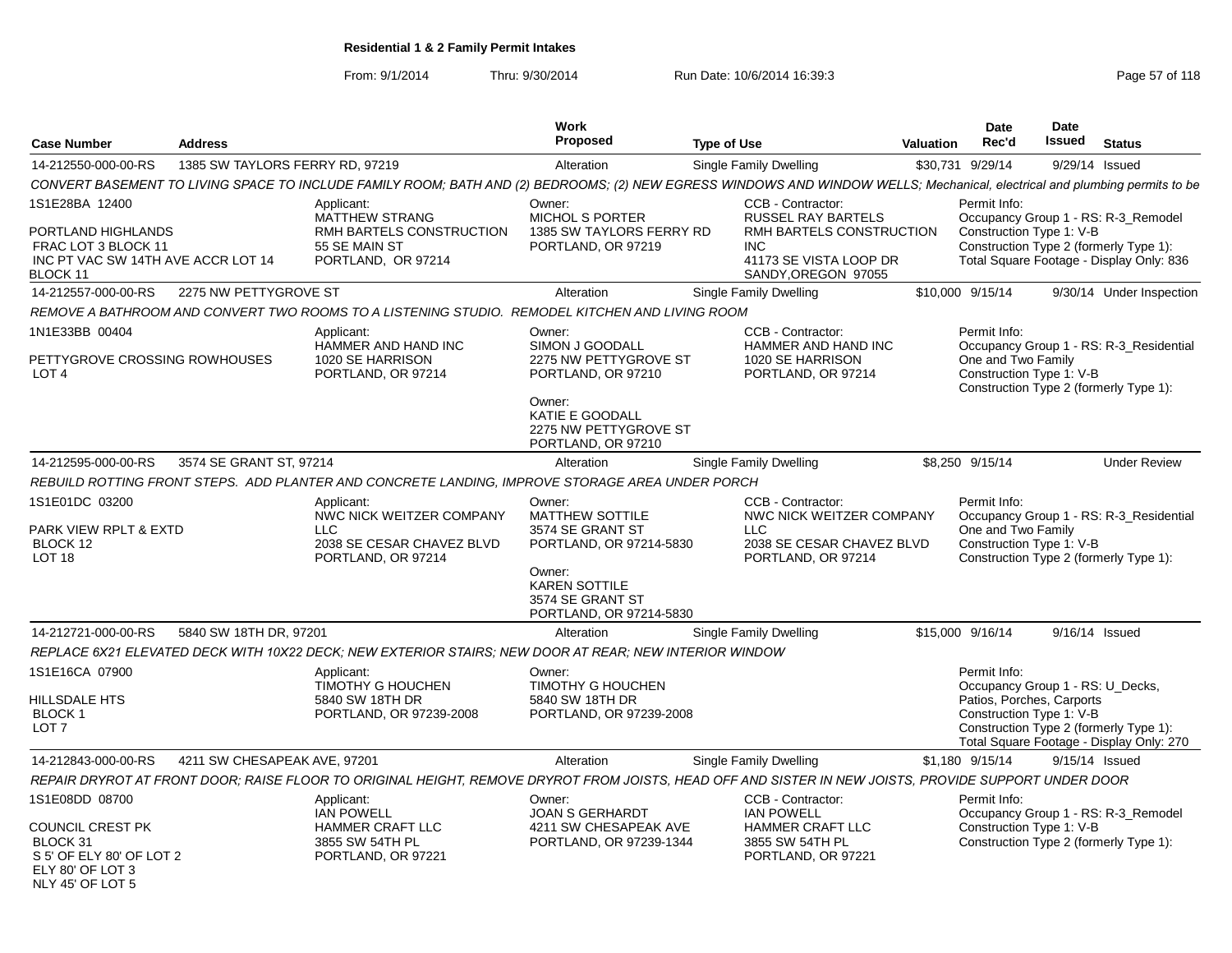From: 9/1/2014Thru: 9/30/2014 Run Date: 10/6/2014 16:39:3<br>
Page 58 of 118

| <b>Case Number</b>                                     | <b>Address</b>                       |                                                                                                                                                             | Work<br>Proposed                                                                  | <b>Type of Use</b>                                               |                                                                                                                                                                | <b>Valuation</b>                                                                         | <b>Date</b><br>Rec'd | <b>Date</b><br><b>Issued</b>            | <b>Status</b>                                                                       |
|--------------------------------------------------------|--------------------------------------|-------------------------------------------------------------------------------------------------------------------------------------------------------------|-----------------------------------------------------------------------------------|------------------------------------------------------------------|----------------------------------------------------------------------------------------------------------------------------------------------------------------|------------------------------------------------------------------------------------------|----------------------|-----------------------------------------|-------------------------------------------------------------------------------------|
| 14-213148-000-00-RS                                    | 5730 SW BARNES RD, 97221             |                                                                                                                                                             | Alteration                                                                        |                                                                  | <b>Single Family Dwelling</b>                                                                                                                                  |                                                                                          | \$75,000 9/16/14     | 9/27/14                                 | Under Inspection                                                                    |
|                                                        |                                      | REMODEL EXISTING KITCHEN REMOVE REAR FACING EXTERIOR DOOR AND ENLARGE WINDOW AT EXISTING LOCATION                                                           |                                                                                   |                                                                  |                                                                                                                                                                |                                                                                          |                      |                                         |                                                                                     |
| 1S1E06BA 00800<br>SECTION 06 1S 1E                     |                                      | Applicant:<br>Gregor Mitchell<br>THE WORKS CONSTRUCTION                                                                                                     |                                                                                   | CCB - Contractor:<br>CRAFTWORK PLUMBING INC<br>7737 SW CIRRUS DR |                                                                                                                                                                | Permit Info:<br>One and Two Family                                                       |                      | Occupancy Group 1 - RS: R-3_Residential |                                                                                     |
| TL 800 0.45 ACRES                                      |                                      | 1215 SW MYRTLE DRIVE<br>PORTLAND OR 97201                                                                                                                   | 5730 SW BARNES RD<br>PORTLAND, OR 97221                                           |                                                                  | BEAVERTON, OR 97008                                                                                                                                            |                                                                                          |                      | Construction Type 1: V-B                | Construction Type 2 (formerly Type 1):                                              |
|                                                        |                                      |                                                                                                                                                             | Owner:<br><b>JULIE K LEASURE</b><br>5730 SW BARNES RD<br>PORTLAND, OR 97221       |                                                                  | CCB - Contractor:<br><b>GREGOR MITCHELL</b><br><b>MITCHELL INC</b><br>PO BOX 1121<br>PORTLAND OR 97207<br><b>Primary Contractor:</b><br>THE WORKS CONSTRUCTION |                                                                                          |                      |                                         |                                                                                     |
| 14-213150-000-00-RS                                    | 2237 NE 8TH AVE, 97212               |                                                                                                                                                             | Alteration                                                                        |                                                                  | <b>Single Family Dwelling</b>                                                                                                                                  |                                                                                          | \$24,000 9/16/14     | 9/27/14 Issued                          |                                                                                     |
|                                                        | CONVERT BASEMENT TO HABITABLE SPACE  |                                                                                                                                                             |                                                                                   |                                                                  |                                                                                                                                                                |                                                                                          |                      |                                         |                                                                                     |
| 1N1E26CB 15200                                         |                                      | Applicant:<br><b>HAMISH MURRAY</b>                                                                                                                          | Owner:<br>EDWARD A PICCIOTTO                                                      |                                                                  | CCB - Contractor:<br><b>HAMISH MURRAY</b>                                                                                                                      |                                                                                          | Permit Info:         |                                         | Occupancy Group 1 - RS: R-3_Residential                                             |
| <b>WEST IRVINGTON</b><br>BLOCK 119<br>LOT <sub>2</sub> |                                      | <b>HAMISH MURRAY</b><br><b>CONSTRUCTION INC</b><br>4627 SW CONDOR AVE                                                                                       | 2237 NE 8TH AVE<br>PORTLAND, OR 97212                                             |                                                                  | <b>HAMISH MURRAY</b><br>CONSTRUCTION INC<br>4627 SW CONDOR AVE                                                                                                 | One and Two Family<br>Construction Type 1: V-B<br>Construction Type 2 (formerly Type 1): |                      |                                         |                                                                                     |
|                                                        |                                      | PORTLAND OR 97239                                                                                                                                           | Owner:<br>RUTH L TREJO<br>2237 NE 8TH AVE<br>PORTLAND, OR 97212                   |                                                                  | PORTLAND OR 97239                                                                                                                                              |                                                                                          |                      |                                         |                                                                                     |
| 14-213161-000-00-RS                                    | 5133 NE 32ND AVE, 97211              |                                                                                                                                                             | Alteration                                                                        |                                                                  | <b>Single Family Dwelling</b>                                                                                                                                  |                                                                                          | \$60,000 9/16/14     | 9/16/14 Issued                          |                                                                                     |
|                                                        | ADD BATHROOM TO EXISTING UPPER FLOOR |                                                                                                                                                             |                                                                                   |                                                                  |                                                                                                                                                                |                                                                                          |                      |                                         |                                                                                     |
| 1N1E24BA 17700                                         |                                      | Applicant:<br><b>JASON SIRI</b>                                                                                                                             | Owner:<br><b>JAMES HYATT</b>                                                      |                                                                  | CCB - Contractor:<br>SIRI CONSTRUCTION LLC                                                                                                                     |                                                                                          | Permit Info:         |                                         | Occupancy Group 1 - RS: R-3_Residential                                             |
| <b>FOXCHASE ADD</b><br>BLOCK 13<br>LOT <sub>1</sub>    |                                      | SIRI CONSTRUCTION LLC<br>6816 SE BELMONT ST<br>PORTLAND OR 97215                                                                                            | 5133 NE 32ND AVE<br>PORTLAND, OR 97211                                            |                                                                  | 6816 SE BELMONT ST<br>PORTLAND, OR 97215                                                                                                                       |                                                                                          | One and Two Family   | Construction Type 1: V-B                | Construction Type 2 (formerly Type 1):                                              |
|                                                        |                                      |                                                                                                                                                             | Owner:<br><b>ALISON MC KENZIE</b><br>5133 NE 32ND AVE<br>PORTLAND, OR 97211       |                                                                  |                                                                                                                                                                |                                                                                          |                      |                                         |                                                                                     |
| 14-213214-000-00-RS                                    | 3327 SW ILLINOIS ST, 97201           |                                                                                                                                                             | Alteration                                                                        |                                                                  | Single Family Dwelling                                                                                                                                         |                                                                                          | \$40,436 9/16/14     |                                         | 9/16/14 Issued                                                                      |
|                                                        |                                      | REMODEL AND RECONFIGURE EXISTING BASEMENT, INCLUDES NEW MASTER SUITE WITH BATHROOM, 2 ADDITIONAL BEDROOMS, REPLACE WINDOWS, 6 NEW FOOTINGS, NEW BEAMS (3 TO |                                                                                   |                                                                  |                                                                                                                                                                |                                                                                          |                      |                                         |                                                                                     |
| 1S1E17DC 12400<br><b>GLENELYN</b>                      |                                      | Applicant:<br>PETER STRAUHAL<br>PURE ARCHITECTURE AIA                                                                                                       | Owner:<br>MATTHEW J BALLARD STRAUHAL<br>3327 SW ILLINOIS ST                       |                                                                  | CCB - Contractor:<br>JOSHUA MYERS CONSTRUCTION Occupancy Group 1 - RS: R-3_Remodel<br>LLC                                                                      |                                                                                          | Permit Info:         | Construction Type 1: V-B                |                                                                                     |
| BLOCK 17<br>S 10' OF LOT 18                            |                                      | 2440 LAUREL AVE NE<br><b>SALEM, OR 97301</b>                                                                                                                | PORTLAND, OR 97239                                                                |                                                                  | 2540 DALKE RIDGE DR NW<br><b>SALEM, OR 97304</b>                                                                                                               |                                                                                          |                      |                                         | Construction Type 2 (formerly Type 1):<br>Total Square Footage - Display Only: 1100 |
| LOT <sub>23</sub>                                      |                                      |                                                                                                                                                             | Owner:<br>NATALIE C BALLARD STRAUHAL<br>3327 SW ILLINOIS ST<br>PORTLAND, OR 97239 |                                                                  |                                                                                                                                                                |                                                                                          |                      |                                         |                                                                                     |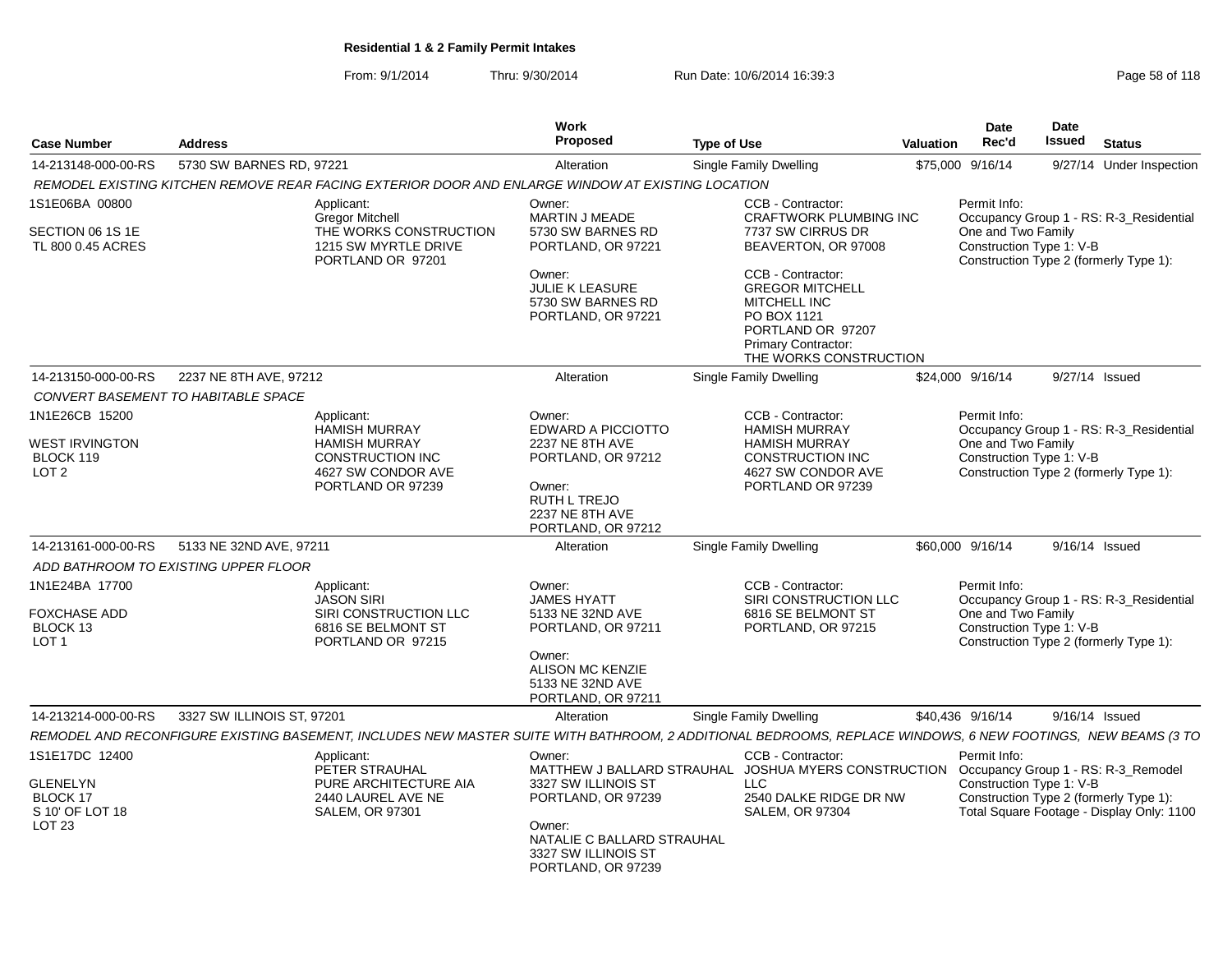From: 9/1/2014Thru: 9/30/2014 Run Date: 10/6/2014 16:39:3<br>
Page 59 of 118

| <b>Case Number</b>                                                        | <b>Address</b>                                       |                                                                                                                                                      | Work<br>Proposed                                                                     | <b>Type of Use</b>                                                                                                       | <b>Valuation</b> | Date<br>Rec'd                                                  | <b>Date</b><br>Issued | <b>Status</b>                                                                     |
|---------------------------------------------------------------------------|------------------------------------------------------|------------------------------------------------------------------------------------------------------------------------------------------------------|--------------------------------------------------------------------------------------|--------------------------------------------------------------------------------------------------------------------------|------------------|----------------------------------------------------------------|-----------------------|-----------------------------------------------------------------------------------|
|                                                                           |                                                      |                                                                                                                                                      |                                                                                      |                                                                                                                          |                  |                                                                |                       |                                                                                   |
| 14-213245-000-00-RS                                                       | 4144 SE 62ND AVE, 97206                              |                                                                                                                                                      | Alteration                                                                           | Single Family Dwelling                                                                                                   |                  | \$500 9/16/14                                                  |                       | 9/16/14 Issued                                                                    |
|                                                                           |                                                      | SOLAR INSTALLATION, 6.63kW PV ARRAY ON ROOFTOP, PRESCRIPTIVE                                                                                         |                                                                                      |                                                                                                                          |                  |                                                                |                       |                                                                                   |
| 1S2E08CC 12600<br>LAURELWOOD<br><b>BLOCK1</b><br>LOT <sub>15</sub>        |                                                      | Applicant:<br><b>MELISSA BENTLEY</b><br>SOLAR CITY CORPORATION<br>6132 NE 112TH AVE<br>PORTLAND, OR 97220                                            | Owner:<br><b>EMILY M KETOLA</b><br>4144 SE 62ND AVE<br>PORTLAND, OR 97206            | CCB - Contractor:<br>SOLARCITY CORPORATION<br>6132 NE 112th AVE<br>PORTLAND, OR 97220                                    |                  | Permit Info:<br>One and Two Family<br>Construction Type 1: V-B |                       | Occupancy Group 1 - RS: R-3_Residential<br>Construction Type 2 (formerly Type 1): |
|                                                                           |                                                      |                                                                                                                                                      | Owner:<br>ELISHAYA WISNIEVITZ<br>4144 SE 62ND AVE<br>PORTLAND, OR 97206              |                                                                                                                          |                  |                                                                |                       |                                                                                   |
| 14-213316-000-00-RS                                                       | 7108 SE LINCOLN ST, 97215                            |                                                                                                                                                      | Alteration                                                                           | <b>Single Family Dwelling</b>                                                                                            |                  | \$2,000 9/16/14                                                |                       | 9/16/14 Issued                                                                    |
|                                                                           | VOLUNTARY UNDERPINNING OF CHIMNEY WITH HELICAL PIERS |                                                                                                                                                      |                                                                                      |                                                                                                                          |                  |                                                                |                       |                                                                                   |
| 1S2E05CD 01300                                                            |                                                      | Applicant:<br><b>TERRAFIRMA FOUNDATION</b>                                                                                                           | Owner:<br><b>SHARON A MC FARLAND</b>                                                 | CCB - Contractor:<br><b>TERRAFIRMA FOUNDATION</b>                                                                        |                  | Permit Info:                                                   |                       | Occupancy Group 1 - RS: R-3_Residential                                           |
| SECTION 05 1S 2E<br>TL 1300 0.12 ACRES                                    |                                                      | <b>SYSTEMS</b><br>1308 NW PARK ST<br>ROSEBURG, OR 97470                                                                                              | 7108 SE LINCOLN ST<br>PORTLAND, OR 97215-4052                                        | <b>SYSTEMS</b><br>1308 NW PARK ST<br>ROSEBURG, OR 97470                                                                  |                  | One and Two Family<br>Construction Type 1: V-B                 |                       | Construction Type 2 (formerly Type 1):                                            |
| 14-213326-000-00-RS                                                       | 7504 SE 21ST AVE, 97202                              |                                                                                                                                                      | Alteration                                                                           | Single Family Dwelling                                                                                                   |                  | \$4.000 9/16/14                                                |                       | 9/16/14 Issued                                                                    |
|                                                                           |                                                      | VOLUNTARY SEISMIC STRENGTHENING AT NE CORNER OF HOUSE, USE 4 PUSH PIERS                                                                              |                                                                                      |                                                                                                                          |                  |                                                                |                       |                                                                                   |
| 1S1E23AD 01600                                                            |                                                      | Applicant:                                                                                                                                           | Owner:                                                                               | <b>CCB - Contractor:</b>                                                                                                 |                  | Permit Info:                                                   |                       |                                                                                   |
| WESTMORELAND<br>BLOCK 32<br>LOT <sub>9</sub>                              |                                                      | <b>TERRAFIRMA FOUNDATION</b><br><b>SYSTEMS</b><br>1308 NW PARK ST<br>ROSEBURG, OR 97470                                                              | <b>HOLLY WOODALL</b><br>7504 SE 21ST AVE<br>PORTLAND, OR 97202-6226                  | <b>TERRAFIRMA FOUNDATION</b><br><b>SYSTEMS</b><br>1308 NW PARK ST<br>ROSEBURG, OR 97470                                  |                  | One and Two Family<br>Construction Type 1: V-B                 |                       | Occupancy Group 1 - RS: R-3_Residential<br>Construction Type 2 (formerly Type 1): |
|                                                                           |                                                      |                                                                                                                                                      | Owner:<br>MERRILY WOODALL<br>7504 SE 21ST AVE<br>PORTLAND, OR 97202-6226             |                                                                                                                          |                  |                                                                |                       |                                                                                   |
| 14-213552-000-00-RS                                                       | 4389 SW WASHOUGA AVE, 97201                          |                                                                                                                                                      | Alteration                                                                           | Single Family Dwelling                                                                                                   |                  | \$60,000 9/16/14                                               |                       | 9/16/14 Issued                                                                    |
|                                                                           |                                                      | REMODEL EXISTING KITCHEN-REMOVE ONE WALL AND PART OF ONE WALL BOTH INTERIOR TO EXPAND KITCHEN. ADD FRENCH DOOR IN KITCHEN TO REPLACE EXISTING WINDOW |                                                                                      |                                                                                                                          |                  |                                                                |                       |                                                                                   |
| 1S1E08DD 14900<br>COUNCIL CREST PK<br><b>BLOCK 35</b><br>LOT <sub>7</sub> |                                                      | Applicant:<br><b>JOHN WEBB CONSTRUCTION &amp;</b><br><b>DESIGN LLC</b><br>PO BOX 71845<br>EUGENE, OR 97401                                           | Owner:<br><b>CHARLES A III TERHUNE</b><br>4389 SW WASHOUGA AVE<br>PORTLAND, OR 97239 | CCB - Contractor:<br><b>JOHN WEBB CONSTRUCTION &amp;</b><br><b>DESIGN LLC</b><br>PO BOX 71845<br><b>EUGENE, OR 97401</b> |                  | Permit Info:<br>One and Two Family<br>Construction Type 1: V-B |                       | Occupancy Group 1 - RS: R-3_Residential<br>Construction Type 2 (formerly Type 1): |
| 14-213585-000-00-RS                                                       | 7901 SW RUBY TER, 97219                              |                                                                                                                                                      | Alteration                                                                           | Single Family Dwelling                                                                                                   |                  | \$50,000 9/16/14                                               |                       | 9/16/14 Under Inspection                                                          |
|                                                                           |                                                      | OPEN BEARING WALL BETWEEN KITCHEN AND DINING ROOM, REMODEL TWO EXISTING BATHROOMS ADD WINDOW AT MASTER BATHROOM                                      |                                                                                      |                                                                                                                          |                  |                                                                |                       |                                                                                   |
| 1S1E22CB 03100<br>SOUTH BURLINGAME AMD<br><b>BLOCK 5</b><br>LOT 4 TL 3100 |                                                      | Applicant:<br>ADAM<br>ARCIFORM LLC<br>2303 N RANDOLPH AVE<br>PORTLAND, OR 97227                                                                      | Owner:<br><b>STEVEN LIDBERG</b><br>7901 SW RUBY TER<br>PORTLAND, OR 97219-4645       | CCB - Contractor:<br>ADAM<br><b>ARCIFORM LLC</b><br>2303 N RANDOLPH AVE<br>PORTLAND, OR 97227                            |                  | Permit Info:<br>One and Two Family<br>Construction Type 1: V-B |                       | Occupancy Group 1 - RS: R-3 Residential<br>Construction Type 2 (formerly Type 1): |
|                                                                           |                                                      |                                                                                                                                                      | Owner:<br><b>CAROL LIDBERG</b><br>7901 SW RUBY TER<br>PORTLAND, OR 97219-4645        |                                                                                                                          |                  |                                                                |                       |                                                                                   |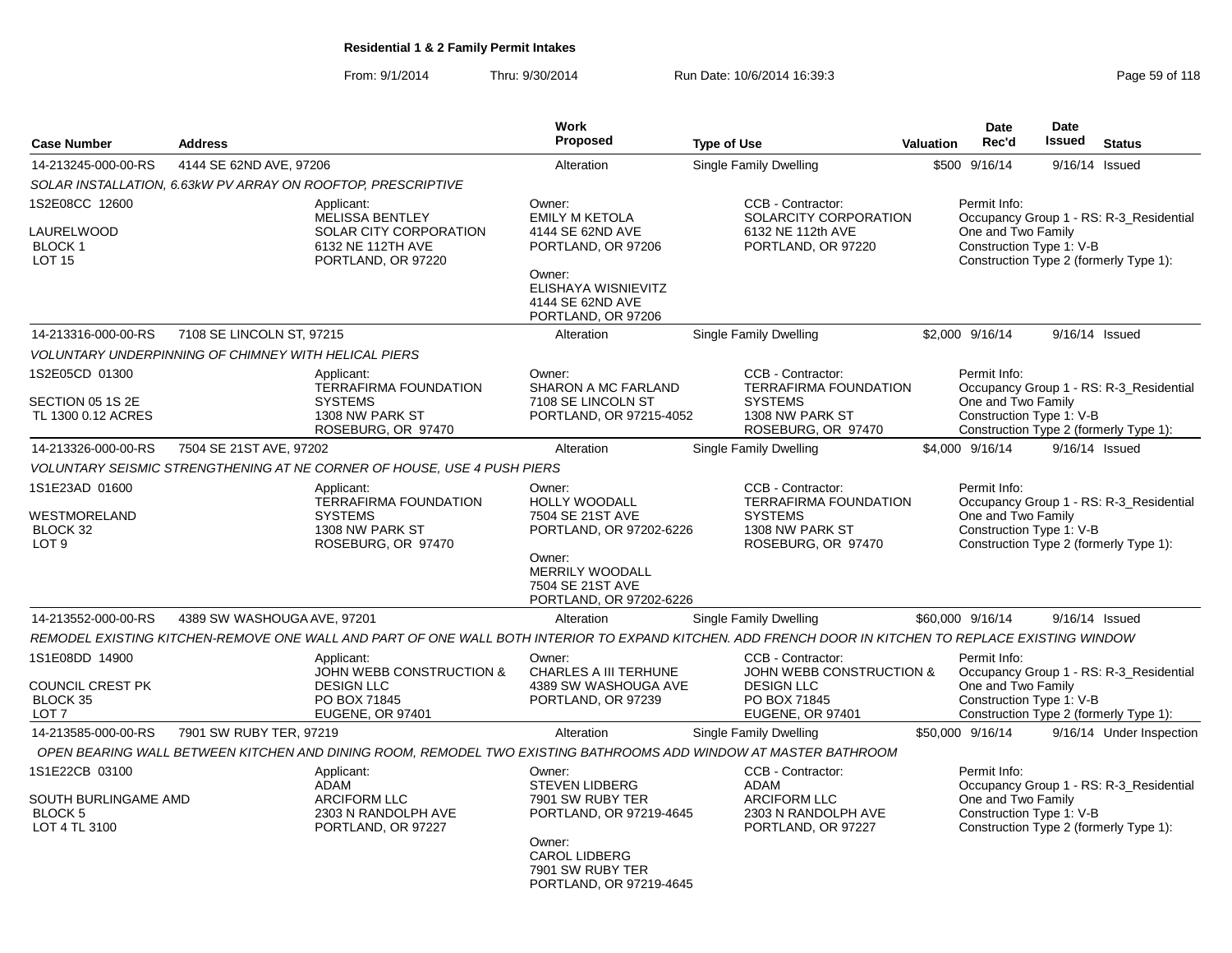From: 9/1/2014Thru: 9/30/2014 Run Date: 10/6/2014 16:39:3<br>
Page 60 of 118

|                                                                                                 |                           |                                                                                                     | Work                                                                                                                                                          |                                                                                                                                        |           | <b>Date</b>                                                    | <b>Date</b>    |                                                                                   |
|-------------------------------------------------------------------------------------------------|---------------------------|-----------------------------------------------------------------------------------------------------|---------------------------------------------------------------------------------------------------------------------------------------------------------------|----------------------------------------------------------------------------------------------------------------------------------------|-----------|----------------------------------------------------------------|----------------|-----------------------------------------------------------------------------------|
| <b>Case Number</b>                                                                              | <b>Address</b>            |                                                                                                     | Proposed                                                                                                                                                      | <b>Type of Use</b>                                                                                                                     | Valuation | Rec'd                                                          | <b>Issued</b>  | <b>Status</b>                                                                     |
| 14-213605-000-00-RS                                                                             | 2806 NE ALAMEDA ST, 97212 |                                                                                                     | Alteration                                                                                                                                                    | Single Family Dwelling                                                                                                                 |           | \$10,000 9/16/14                                               |                | 9/26/14 Under Inspection                                                          |
|                                                                                                 |                           | REMOVE AND REPLACE 17 LINEAL FEET OF FOUNDATION WALL THAT IS FAILING                                |                                                                                                                                                               |                                                                                                                                        |           |                                                                |                |                                                                                   |
| 1N1E24CC 07100<br>ALAMEDA PARK<br>BLOCK 11<br>LOT <sub>10</sub><br>VAC 20' ALLEY ADJ LOT 10     |                           | Applicant:<br>NEIL KELLY CO INC<br>804 N ALBERTA ST<br>PORTLAND, OR 97217-2693                      | Owner:<br>RICHARD E FEENEY<br>2806 NE ALAMEDA ST<br>PORTLAND, OR 97212-1620<br>Owner:<br>ANNE K FEENEY<br>2806 NE ALAMEDA ST<br>PORTLAND, OR 97212-1620       | CCB - Contractor:<br>NEIL KELLY CO INC<br>804 N ALBERTA ST<br>PORTLAND, OR 97217-2693                                                  |           | Permit Info:<br>One and Two Family<br>Construction Type 1: V-B |                | Occupancy Group 1 - RS: R-3 Residential<br>Construction Type 2 (formerly Type 1): |
| 14-213953-000-00-RS                                                                             | 3608 SE 70TH AVE, 97206   |                                                                                                     | Alteration                                                                                                                                                    | Single Family Dwelling                                                                                                                 |           | \$3,000 9/17/14                                                | 9/17/14 Final  |                                                                                   |
|                                                                                                 |                           | ADD NEW DRIVEWAY AND CURB CUT AT FRONT OF GARAGE, RELOCATE GARAGE DOOR                              |                                                                                                                                                               |                                                                                                                                        |           |                                                                |                |                                                                                   |
| 1S2E08CA 17500<br><b>RESERVOIR PK</b><br><b>BLOCK7</b><br>LOT 1-3                               |                           | Applicant:<br><b>KEVIN PARTAIN</b><br><b>URBAN VISIONS</b><br>223 NE 56TH AVE<br>PORTLAND, OR 97213 | Owner:<br><b>MARK R STOMME</b><br>2300 SW BROADWAY DR<br>PORTLAND, OR 97201-1607                                                                              | CCB - Contractor:<br><b>SCOTT COLLINS</b><br><b>BRIDGETOWN EQUITY</b><br><b>CONSTRUCTION</b><br>3602 NE 75TH AVE<br>PORTLAND, OR 97213 |           | Permit Info:<br>One and Two Family<br>Construction Type 1: V-B |                | Occupancy Group 1 - RS: R-3_Residential<br>Construction Type 2 (formerly Type 1): |
| 14-213964-000-00-RS                                                                             | 4407 SE YAMHILL ST, 97215 |                                                                                                     | Alteration                                                                                                                                                    | <b>Single Family Dwelling</b>                                                                                                          |           | \$2,000 9/17/14                                                | 9/17/14 Final  |                                                                                   |
| <b>VOLUNTARY SEISMIC STRENGTHENING</b>                                                          |                           |                                                                                                     |                                                                                                                                                               |                                                                                                                                        |           |                                                                |                |                                                                                   |
| 1S2E06BB 11400<br><b>GLENCOE PK</b><br>BLOCK <sub>2</sub><br>S 24' OF LOT 4<br>LOT <sub>5</sub> |                           | Applicant:<br><b>ANDREW OSBORN</b><br><b>NW SEISMIC</b><br>2649 SE STEPHENS<br>PORTLAND OR 97214    | Owner:<br><b>BRADFORD G RENCE</b><br>4407 SE YAMHILL ST<br>PORTLAND, OR 97215<br>Owner:<br>EILEEN E RENCE<br>4407 SE YAMHILL ST<br>PORTLAND, OR 97215         | CCB - Contractor:<br><b>MICHAEL WIEBER</b><br>ELYSIUM CONSTRUCTION LLC<br>PO BOX 12010<br>PORTLAND OR 97212                            |           | Permit Info:<br>One and Two Family<br>Construction Type 1: V-B |                | Occupancy Group 1 - RS: R-3_Residential<br>Construction Type 2 (formerly Type 1): |
| 14-213965-000-00-RS                                                                             | 6214 NE 16TH AVE, 97211   |                                                                                                     | Alteration                                                                                                                                                    | <b>Single Family Dwelling</b>                                                                                                          |           | \$2,000 9/17/14                                                | 9/17/14 Final  |                                                                                   |
| <b>VOLUNTARY SEISMIC STRENGTHENING</b>                                                          |                           |                                                                                                     |                                                                                                                                                               |                                                                                                                                        |           |                                                                |                |                                                                                   |
| 1N1E14DB 16200<br>HIGHLAND PK<br>BLOCK <sub>8</sub><br>LOT <sub>7</sub>                         |                           | Applicant:<br><b>ANDREW OSBORN</b><br><b>NW SEISMIC</b><br>2649 SE STEPHENS<br>PORTLAND OR 97214    | Owner:<br><b>ERIC S LONSBURY</b><br>6214 NE 16TH AVE<br>PORTLAND, OR 97211-4812                                                                               | CCB - Contractor:<br><b>MICHAEL WIEBER</b><br>ELYSIUM CONSTRUCTION LLC<br>PO BOX 12010<br>PORTLAND OR 97212                            |           | Permit Info:<br>One and Two Family<br>Construction Type 1: V-B |                | Occupancy Group 1 - RS: R-3 Residential<br>Construction Type 2 (formerly Type 1): |
| 14-213968-000-00-RS                                                                             | 3915 NE 70TH AVE, 97213   |                                                                                                     | Alteration                                                                                                                                                    | <b>Single Family Dwelling</b>                                                                                                          |           | \$2,000 9/17/14                                                | 9/17/14 Issued |                                                                                   |
| <b>VOLUNTARY SEISMIC STRENGTHENING</b>                                                          |                           |                                                                                                     |                                                                                                                                                               |                                                                                                                                        |           |                                                                |                |                                                                                   |
| 1N2E20CD 02300<br>HYDE PK<br>BLOCK 20<br>LOT 7&8                                                |                           | Applicant:<br>ANDREW OSBORN<br><b>NW SEISMIC</b><br>2649 SE STEPHENS<br>PORTLAND OR 97214           | Owner:<br><b>DANIEL S THOMA</b><br>3915 NE 70TH AVE<br>PORTLAND, OR 97213<br>Owner:<br><b>JULIE L STRAYER-THOMA</b><br>3915 NE 70TH AVE<br>PORTLAND, OR 97213 | CCB - Contractor:<br><b>MICHAEL WIEBER</b><br>ELYSIUM CONSTRUCTION LLC<br>PO BOX 12010<br>PORTLAND OR 97212                            |           | Permit Info:<br>One and Two Family<br>Construction Type 1: V-B |                | Occupancy Group 1 - RS: R-3 Residential<br>Construction Type 2 (formerly Type 1): |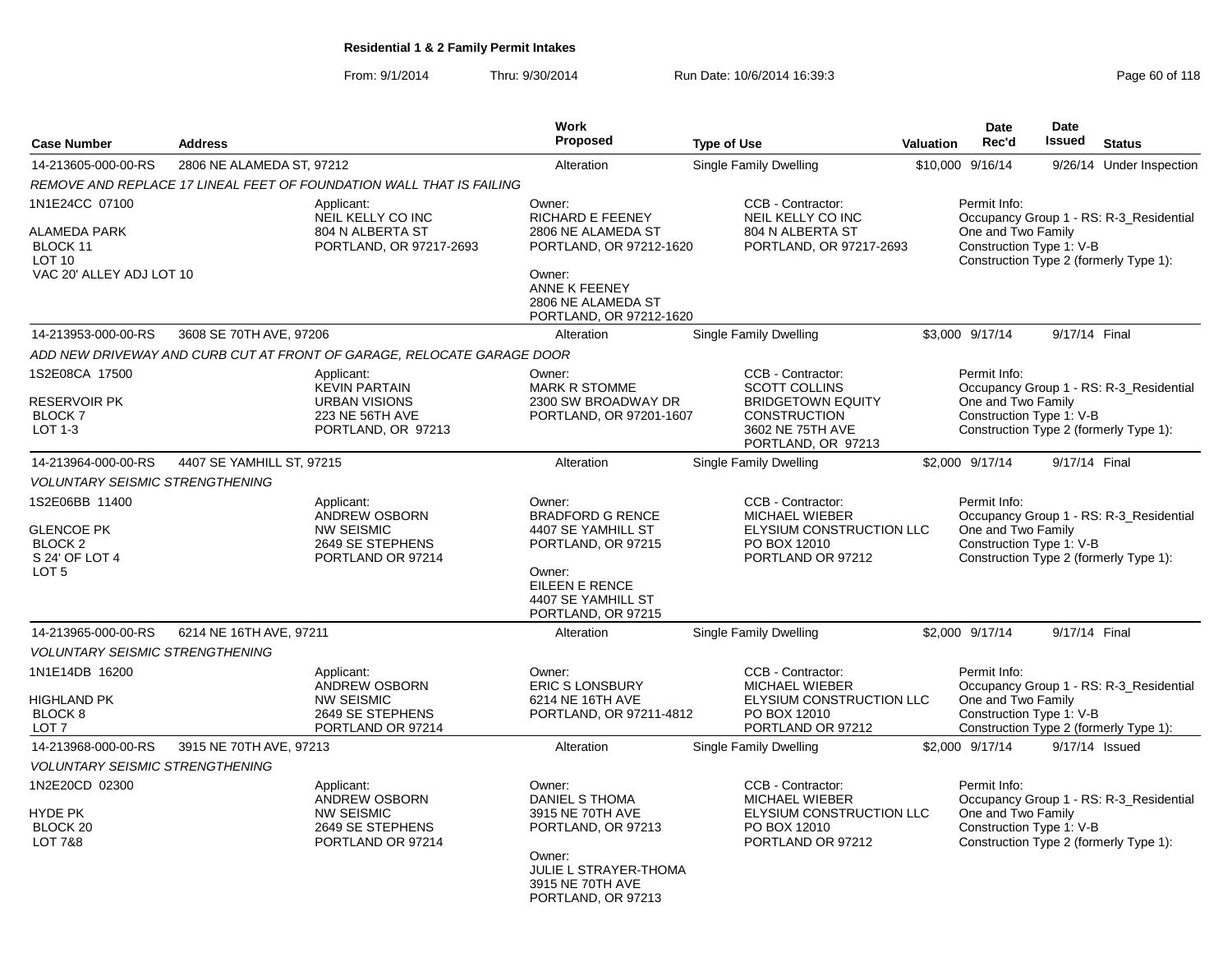From: 9/1/2014Thru: 9/30/2014 Run Date: 10/6/2014 16:39:3<br>
Page 61 of 118

| <b>Case Number</b>                                                                      | <b>Address</b>                   |                                                                                                                                                                 | Work<br>Proposed                                                                                                                                       | <b>Type of Use</b> |                                                                                                            | Valuation | Date<br>Rec'd                      | <b>Date</b><br><b>Issued</b>                                | <b>Status</b>                                                                                                             |
|-----------------------------------------------------------------------------------------|----------------------------------|-----------------------------------------------------------------------------------------------------------------------------------------------------------------|--------------------------------------------------------------------------------------------------------------------------------------------------------|--------------------|------------------------------------------------------------------------------------------------------------|-----------|------------------------------------|-------------------------------------------------------------|---------------------------------------------------------------------------------------------------------------------------|
| 14-213989-000-00-RS                                                                     | 7953 SE 19TH AVE, 97202          |                                                                                                                                                                 | Alteration                                                                                                                                             |                    | Single Family Dwelling                                                                                     |           | \$3,600 9/17/14                    |                                                             | 9/17/14 Issued                                                                                                            |
|                                                                                         |                                  | ADD EGRESS WINDOW AND WELL TO EXISTING UNFINISHED BASEMENT                                                                                                      |                                                                                                                                                        |                    |                                                                                                            |           |                                    |                                                             |                                                                                                                           |
| 1S1E23DA 14400<br>MOSELEY ADD<br>BLOCK <sub>3</sub><br>LOT <sub>1</sub>                 |                                  | Applicant:<br><b>LEE G ETTEN</b><br>7953 SE 19TH AVE<br>PORTLAND, OR 97202                                                                                      | Owner:<br>LEE G ETTEN<br>7953 SE 19TH AVE<br>PORTLAND, OR 97202<br>Owner:<br><b>MELISSA E POWELL</b><br>7953 SE 19TH AVE<br>PORTLAND, OR 97202         |                    | CCB - Contractor:<br><b>WESTERN CONSTRUCTION</b><br>SYSTEMS, LLC<br>6970 ZENA RD<br>RICKREALL, OR 97371    |           | Permit Info:                       | One and Two Family<br>Construction Type 1: V-B              | Occupancy Group 1 - RS: R-3_Residential<br>Construction Type 2 (formerly Type 1):                                         |
| 14-214015-000-00-RS                                                                     | 9706 N CLARENDON AVE, 97203      |                                                                                                                                                                 | Alteration                                                                                                                                             |                    | Single Family Dwelling                                                                                     |           | \$5,000 9/17/14                    |                                                             | 9/17/14 Final                                                                                                             |
|                                                                                         |                                  | REMOVE BASEMENT WINDOW AND REPLACE WITH NEW EGRESS WINDOW AND WELL AT UNFINISHED STORAGE                                                                        |                                                                                                                                                        |                    |                                                                                                            |           |                                    |                                                             |                                                                                                                           |
| 1N1E06DD 03200<br><b>COLLEGE PL</b><br>BLOCK <sub>23</sub><br>LOT 21&22 EXC PT IN ALLEY |                                  | Applicant:<br>ERIKA ALTENHOFEN<br><b>NEIL KELLY</b><br>804 N ALBERTA ST<br>PORTLAND, OR 97217                                                                   | Owner:<br><b>TESSA R JAQUA</b><br>9706 N CLARENDON AVE<br>PORTLAND, OR 97203<br>Owner:<br>NATHAN C JAQUA<br>9706 N CLARENDON AVE<br>PORTLAND, OR 97203 |                    | CCB - Contractor:<br>NEIL KELLY CO INC<br>804 N ALBERTA ST<br>PORTLAND, OR 97217-2693                      |           | Permit Info:                       | One and Two Family<br>Construction Type 1: V-B              | Occupancy Group 1 - RS: R-3_Residential<br>Construction Type 2 (formerly Type 1):                                         |
| 14-214066-000-00-RS                                                                     | 8616 NE DUDDLESON ST, 97220      |                                                                                                                                                                 | Alteration                                                                                                                                             |                    | <b>Single Family Dwelling</b>                                                                              |           | \$28,000 9/17/14                   |                                                             | 9/17/14 Issued                                                                                                            |
|                                                                                         |                                  | CONVERT BASEMENT TO LIVING SPACE, INCLUDES BEDROOM WITH EGRESS WINDOW AND WELL, FAMILY ROOM, BATHROOM AND STORAGE AREA UNDER STAIRS (1 BATHROOM TOTAL) TRAD     |                                                                                                                                                        |                    |                                                                                                            |           |                                    |                                                             |                                                                                                                           |
| 1N2E28BB 05800<br><b>DOLORES HTS</b><br><b>BLOCK7</b><br>LOT <sub>4</sub>               |                                  | Applicant:<br>NORTHWEST RESTORATION /<br>CONNIC ENTERPRISES INC<br>PO BOX 3264<br>TUALATIN OR 97062                                                             | Owner:<br>SHIRLEY D IRA<br>2517 NE 108TH AVE<br>PORTLAND, OR 97220-2918                                                                                |                    | CCB - Contractor:<br>NORTHWEST RESTORATION /<br>CONNIC ENTERPRISES INC<br>PO BOX 3264<br>TUALATIN OR 97062 |           | Permit Info:<br>One and Two Family | Construction Type 1: V-B                                    | Occupancy Group 1 - RS: R-3_Residential<br>Construction Type 2 (formerly Type 1):                                         |
| 14-214194-000-00-RS                                                                     | 5109 NE 11TH AVE - Unit B. 97211 |                                                                                                                                                                 | Alteration                                                                                                                                             |                    | Single Family Dwelling                                                                                     |           | \$29,224 9/18/14                   |                                                             | 9/18/14 Issued                                                                                                            |
|                                                                                         |                                  | CONVERT BASEMENT TO ADU: FURR OUT ALL OF THE WALLS AND ADD NEW WALLS TO CREATE SHARED STORAGE, LAUNDRY, AND UTILITY ROOM; ADU TO INCLUDE KITCHEN, 2 BEDROOMS, A |                                                                                                                                                        |                    |                                                                                                            |           |                                    |                                                             |                                                                                                                           |
| 1N1E23BA 19000                                                                          |                                  | Applicant:<br><b>HANK HEATH</b><br>871 N HARBOUR DR<br>PORTLAND, OR 97217-7585                                                                                  | Owner:<br><b>HANK HEATH</b><br>871 N HARBOUR DR<br>PORTLAND, OR 97217-7585                                                                             |                    |                                                                                                            |           | Permit Info:                       | Construction Type 1: V-B<br>Number of New Dwelling Units: 1 | Occupancy Group 1 - RS: R-3_Remodel<br>Construction Type 2 (formerly Type 1):<br>Total Square Footage - Display Only: 795 |
| 14-214506-000-00-RS                                                                     | 4520 NW BARNES RD                |                                                                                                                                                                 | Alteration                                                                                                                                             |                    | <b>Single Family Dwelling</b>                                                                              |           | \$16,000 9/18/14                   |                                                             | 9/18/14 Under Inspection                                                                                                  |
|                                                                                         |                                  | REPAIR OF EXSISTING FOUNDATION (HELICAL ANCHORS/PUSH PILES)                                                                                                     |                                                                                                                                                        |                    |                                                                                                            |           |                                    |                                                             |                                                                                                                           |
| 1N1E32CC 90022<br>DOWNTOWN VILLAGE CONDOMINIUM                                          |                                  | Applicant:<br>RAMJACK OF OREGON<br>PO BOX 11701                                                                                                                 | Owner:<br><b>COLIN G CAMERON</b><br>2250 NW NUT TREE LN                                                                                                |                    | CCB - Contractor:<br><b>RAMJACK OF OREGON</b><br>PO BOX 11701                                              |           | Permit Info:                       | Construction Type 1: V-B                                    | Occupancy Group 1 - RS: R-3 Remodel                                                                                       |
| LOT <sub>13</sub>                                                                       |                                  | <b>EUGENE, OR 97440</b>                                                                                                                                         | MCMINNVILLE, OR 97128-8037<br>Owner:<br><b>CANDICE N CAMERON</b><br>2250 NW NUT TREE LN<br>MCMINNVILLE, OR 97128-8037                                  |                    | <b>EUGENE, OR 97440</b>                                                                                    |           |                                    |                                                             | Construction Type 2 (formerly Type 1):                                                                                    |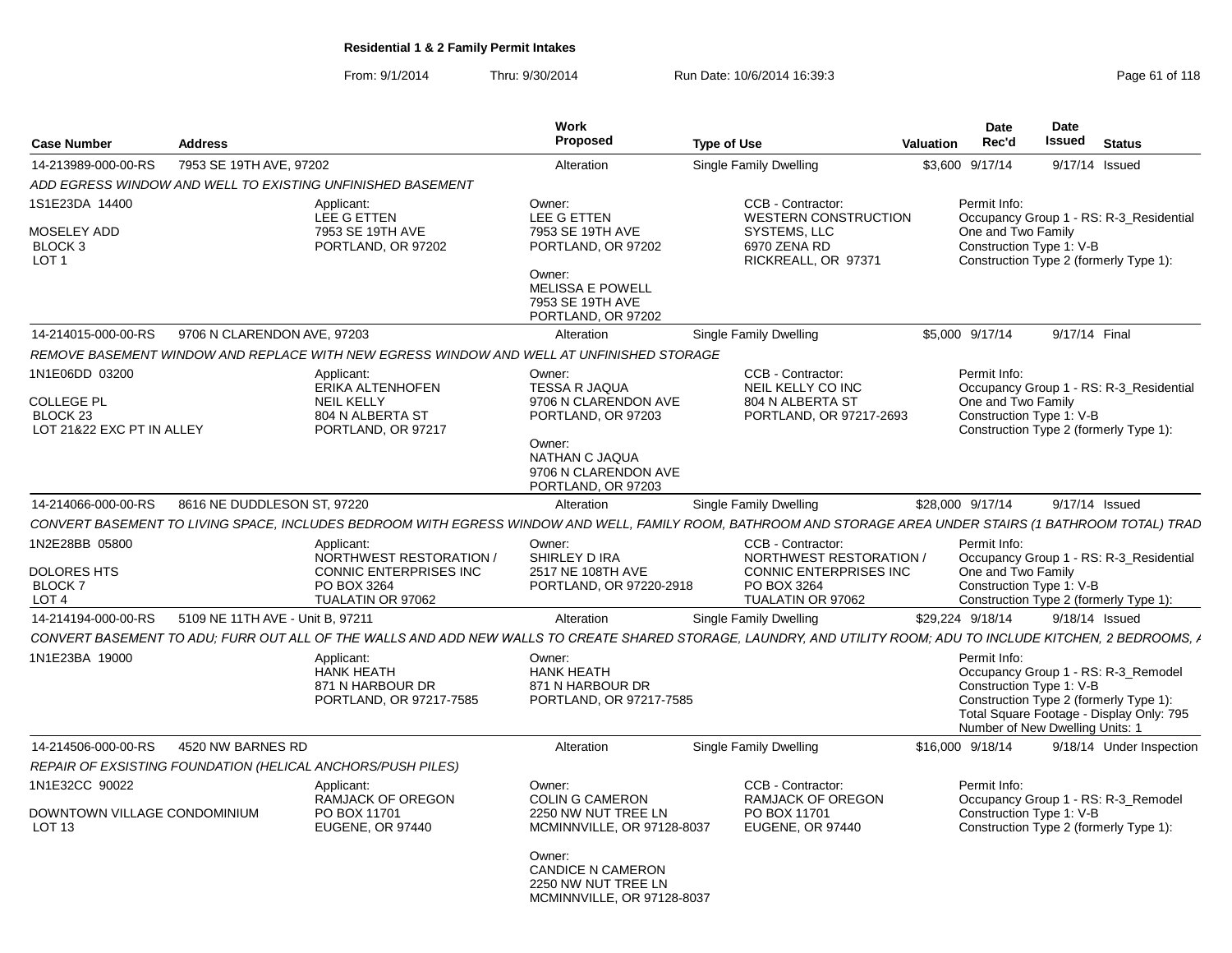From: 9/1/2014Thru: 9/30/2014 Run Date: 10/6/2014 16:39:3<br>
Page 62 of 118

| <b>Case Number</b>                                   | <b>Address</b>                                                                                                                                                 | Work<br>Proposed                                                                                                    | <b>Type of Use</b>                                                                       | <b>Valuation</b> | <b>Date</b><br>Rec'd | Date<br>Issued           | <b>Status</b>                                                                      |
|------------------------------------------------------|----------------------------------------------------------------------------------------------------------------------------------------------------------------|---------------------------------------------------------------------------------------------------------------------|------------------------------------------------------------------------------------------|------------------|----------------------|--------------------------|------------------------------------------------------------------------------------|
| 14-214556-000-00-RS                                  | 6306 SE 34TH AVE, 97202                                                                                                                                        | Alteration                                                                                                          | Single Family Dwelling                                                                   | \$65,000 9/22/14 |                      |                          | 9/22/14 Issued                                                                     |
|                                                      | REMODEL: FURR OUT WALLS IN PORTION OF THE BASEMENT TO EXPAND LAUNDRY ROOM: ADD NEW WALLS ON THE UPPER FLOOR TO CREATE NEW CLOSET SPACE: ***TRADES TO BE OBTA   |                                                                                                                     |                                                                                          |                  |                      |                          |                                                                                    |
| 1S1E13DC 06600                                       | Applicant:<br><b>STEVE EWOLDT</b>                                                                                                                              | Owner:<br>KENNETH W KLESH                                                                                           | <b>CCB - Contractor:</b><br><b>BOB LINNELL</b>                                           |                  | Permit Info:         |                          | Occupancy Group 1 - RS: R-3 Residential                                            |
| EASTMORELAND<br>BLOCK 25<br>LOT <sub>1</sub>         | ARTIFEKT ARCHITECTURE +<br><b>INTERIORS</b><br>519 SW PARK AVE #410<br>PORTLAND, OR 97205                                                                      | 6306 SE 34TH AVE<br>PORTLAND, OR 97202<br>Owner:<br><b>INGRID K KLESH</b><br>6306 SE 34TH AVE<br>PORTLAND, OR 97202 | CASTLEROCK HOMES INC<br>5319 SW WESTGATE DRIVE<br><b>SUITE 155</b><br>PORTLAND, OR 97221 |                  | One and Two Family   | Construction Type 1: V-B | Construction Type 2 (formerly Type 1):                                             |
| 14-214634-000-00-RS                                  | 3014 SE 79TH AVE, 97206                                                                                                                                        | Alteration                                                                                                          | <b>Single Family Dwelling</b>                                                            | \$10,000 9/19/14 |                      |                          | 9/19/14 Under Inspection                                                           |
|                                                      | ADD BATHROOM TO EXISTING UNFINISHED BASEMENT, MODIFY EXISTING STAIRS, WINDOW IS EXISTING (2 BATHROOOMS TOTAL) NO HABITABLE USE IN BASEMENT.                    |                                                                                                                     |                                                                                          |                  |                      |                          |                                                                                    |
| 1S2E08AD 03600                                       | Applicant:<br><b>CHI NGUYEN</b>                                                                                                                                | Owner:<br><b>CHI NGUYEN</b>                                                                                         |                                                                                          |                  | Permit Info:         |                          | Occupancy Group 1 - RS: R-3 Remodel                                                |
| <b>DUNTON</b><br>BLOCK 6<br><b>LOT 16</b>            | 3014 SE 79TH AVE<br>PORTLAND, OR 97206                                                                                                                         | 3014 SE 79TH AVE<br>PORTLAND, OR 97206                                                                              |                                                                                          |                  |                      | Construction Type 1: V-B | Construction Type 2 (formerly Type 1):<br>Total Square Footage - Display Only: 100 |
|                                                      |                                                                                                                                                                | Owner:<br><b>TREVOR J TASH</b><br>3014 SE 79TH AVE<br>PORTLAND, OR 97206                                            |                                                                                          |                  |                      |                          |                                                                                    |
| 14-214649-000-00-RS                                  | 7616 N OMAHA AVE, 97217                                                                                                                                        | Alteration                                                                                                          | <b>Single Family Dwelling</b>                                                            | \$1,000 9/18/14  |                      |                          | 9/18/14 Issued                                                                     |
|                                                      | ADD EGRESS WINDOW ON THE NORTH SIDE OF THE BASEMENT; BASEMENT IS STAYING AS NONHABITABLE UNFINISHED SPACE UNDER THIS PERMIT.                                   |                                                                                                                     |                                                                                          |                  |                      |                          |                                                                                    |
| 1N1E09DC 20500                                       | Applicant:<br>FIX IT UP CONTRACTORS LLC                                                                                                                        | Owner:<br><b>BRIAN R WILSON</b>                                                                                     | CCB - Contractor:<br>FIX IT UP CONTRACTORS LLC                                           |                  | Permit Info:         |                          | Occupancy Group 1 - RS: R-3_Residential                                            |
| <b>GRAYBROOK</b><br><b>BLOCK1</b><br>N 15' OF LOT 12 | 2000 NW 312TH AVE<br>HILLSBORO, OR 97124                                                                                                                       | 7616 N OMAHA AVE<br>PORTLAND, OR 97217                                                                              | 2000 NW 312TH AVE<br>HILLSBORO, OR 97124                                                 |                  | One and Two Family   | Construction Type 1: V-B | Construction Type 2 (formerly Type 1):                                             |
| LOT <sub>13</sub>                                    |                                                                                                                                                                | Owner:<br><b>CORNELIA G WILSON</b><br>7616 N OMAHA AVE<br>PORTLAND, OR 97217                                        |                                                                                          |                  |                      |                          |                                                                                    |
| 14-214671-000-00-RS                                  | 4946 NE 13TH AVE, 97211                                                                                                                                        | Alteration                                                                                                          | Single Family Dwelling                                                                   | \$500 9/18/14    |                      |                          | 9/18/14 Issued                                                                     |
|                                                      | CONVERT ILLEGAL LIVING SPACE IN ATTIC AND BASEMENT BACK TO STORAGE SPACE. REPLACE GUARDRAILS AT NORTH AND EAST SIDE OF FRONT PORCH. REPLACE HANDRAILS AND GUAI |                                                                                                                     |                                                                                          |                  |                      |                          |                                                                                    |
| 1N1E23BD 01800                                       | Applicant:<br><b>VIRGIL L TURNER</b>                                                                                                                           | Owner:<br><b>VIRGIL L TURNER</b>                                                                                    |                                                                                          |                  | Permit Info:         |                          | Occupancy Group 1 - RS: R-3_Residential                                            |
| ALBINA HTS<br><b>BLOCK 5</b><br>LOT 1 EXC PT IN ST   | 4946 NE 13TH AVE<br>PORTLAND, OR 97211                                                                                                                         | 4946 NE 13TH AVE<br>PORTLAND, OR 97211                                                                              |                                                                                          |                  | One and Two Family   | Construction Type 1: V-B | Construction Type 2 (formerly Type 1):                                             |
| LOT <sub>2</sub>                                     | Applicant:<br><b>LINDA L TURNER</b><br>4946 NE 13TH AVE<br>PORTLAND, OR 97211                                                                                  | Owner:<br>LINDA L TURNER<br>4946 NE 13TH AVE<br>PORTLAND, OR 97211                                                  |                                                                                          |                  |                      |                          |                                                                                    |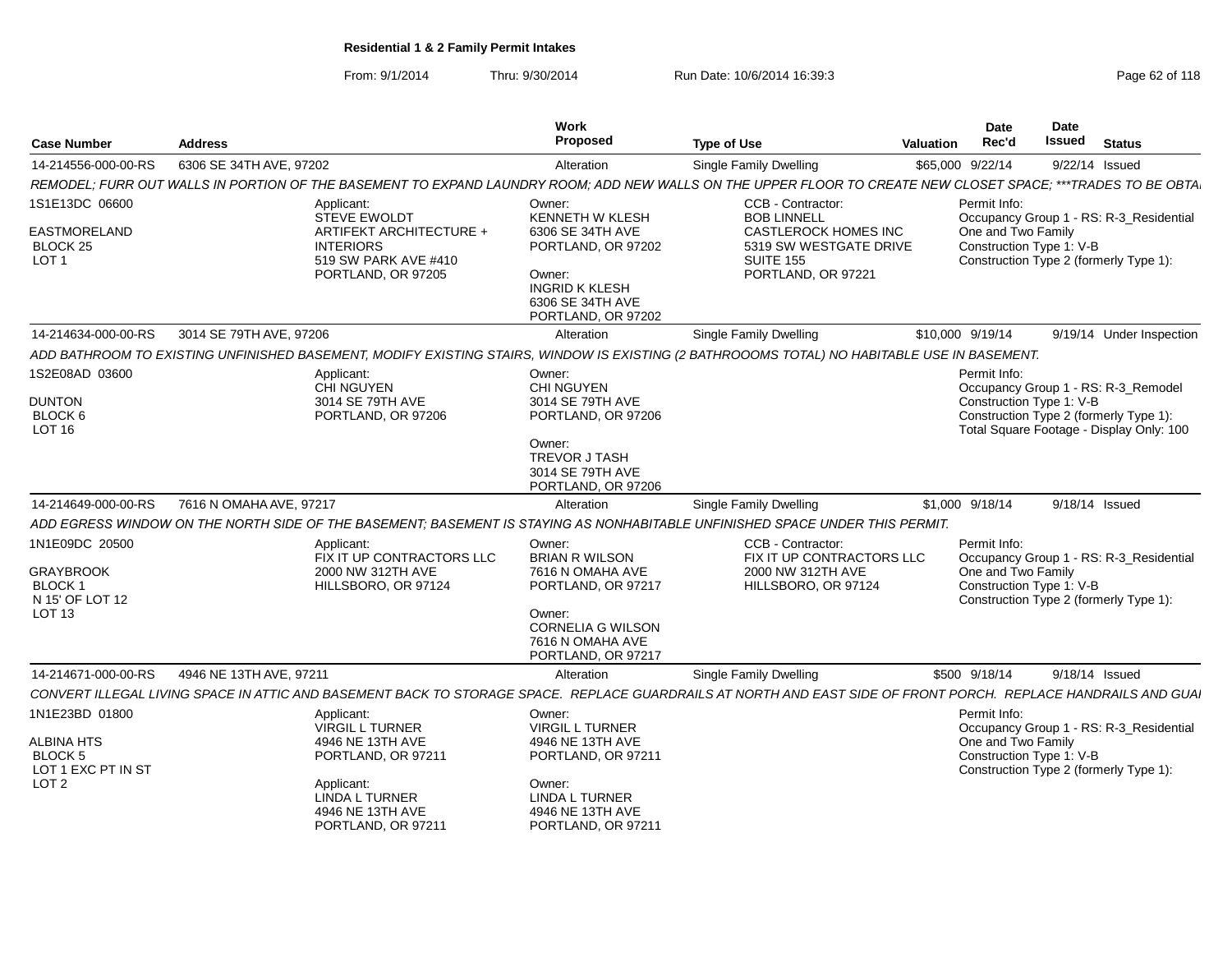From: 9/1/2014Thru: 9/30/2014 Run Date: 10/6/2014 16:39:3<br>
Page 63 of 118

|                                                         |                            |                                                                                                                                 | <b>Work</b>                                                                          |                                                                    |           | <b>Date</b>                                    | <b>Date</b>    |                                         |
|---------------------------------------------------------|----------------------------|---------------------------------------------------------------------------------------------------------------------------------|--------------------------------------------------------------------------------------|--------------------------------------------------------------------|-----------|------------------------------------------------|----------------|-----------------------------------------|
| <b>Case Number</b>                                      | <b>Address</b>             |                                                                                                                                 | Proposed                                                                             | <b>Type of Use</b>                                                 | Valuation | Rec'd                                          | <b>Issued</b>  | <b>Status</b>                           |
| 14-214826-000-00-RS                                     | 8616 SW 35TH AVE           |                                                                                                                                 | Alteration                                                                           | <b>Single Family Dwelling</b>                                      |           | \$30,000 9/18/14                               | 9/18/14 Issued |                                         |
| Kitchen Remodel. Trade work only.                       |                            |                                                                                                                                 |                                                                                      |                                                                    |           |                                                |                |                                         |
| 1S1E20DC 10401                                          |                            | Applicant:<br><b>RON HAYES</b>                                                                                                  | Owner:<br>KATHERINE A ELDER                                                          | CCB - Contractor:<br><b>RON HAYES</b>                              |           | Permit Info:                                   |                | Occupancy Group 1 - RS: R-3_Residential |
| PARTITION PLAT 2005-169<br>LOT <sub>1</sub>             |                            | <b>PRECISION HOMES AND</b><br>DEVELOPMENT LLC<br>9655 SW SUNSHINE CT #100                                                       | 8616 SW 35TH AVE<br>PORTLAND, OR 97219                                               | PRECISION HOMES AND<br>DEVELOPMENT LLC<br>9655 SW SUNSHINE CT #100 |           | One and Two Family<br>Construction Type 1: V-B |                | Construction Type 2 (formerly Type 1):  |
|                                                         |                            | BEAVERTON, OR 97005                                                                                                             | Owner:<br><b>BENJAMIN J MORASCO</b><br>8616 SW 35TH AVE<br>PORTLAND, OR 97219        | BEAVERTON, OR 97005                                                |           |                                                |                |                                         |
| 14-214881-000-00-RS                                     | 3106 NE 45TH AVE, 97213    |                                                                                                                                 | Alteration                                                                           | Single Family Dwelling                                             |           | \$7,858 9/18/14                                |                | 9/19/14 Under Inspection                |
|                                                         |                            | MAIN FLOOR BATHROOM RENOVATION. 2 TOILETS TOTAL. NO PLANS REQUIRED - TRADE WORK ONLY                                            |                                                                                      |                                                                    |           |                                                |                |                                         |
| 1N2E30BB 15400                                          |                            | Applicant:<br>DAVID LEECH INC                                                                                                   | Owner:<br><b>KEVIN P PARSONS</b>                                                     | CCB - Contractor:<br>DAVID LEECH INC                               |           | Permit Info:                                   |                | Occupancy Group 1 - RS: R-3_Residential |
| <b>ROSE CITY PK</b><br>BLOCK 145<br><b>LOT 11</b>       |                            | PO BOX 400<br>BRIGHTWOOD, OR 970110400                                                                                          | 3106 NE 45TH AVE<br>PORTLAND, OR 97213-1142                                          | PO BOX 400<br>BRIGHTWOOD, OR 970110400                             |           | One and Two Family<br>Construction Type 1: V-B |                | Construction Type 2 (formerly Type 1):  |
|                                                         |                            |                                                                                                                                 | Owner:<br><b>JUDITH M PARSONS</b><br>3106 NE 45TH AVE<br>PORTLAND, OR 97213-1142     |                                                                    |           |                                                |                |                                         |
| 14-214969-000-00-RS                                     | 4607 N CONGRESS AVE, 97217 |                                                                                                                                 | Alteration                                                                           | Single Family Dwelling                                             |           | \$47,954 9/19/14                               |                | 10/4/14 Under Inspection                |
|                                                         |                            | <b>BUILD NEW FRONT PORCH WITH FOUNDATION, NEW DECK AND TRELLIS</b>                                                              |                                                                                      |                                                                    |           |                                                |                |                                         |
| 1N1E22BD 01500                                          |                            | Applicant:<br>DAVID R RUSH                                                                                                      | Owner:<br><b>MELISSA S ROCKEFELLER</b>                                               | CCB - Contractor:<br><b>DAVID R RUSH</b>                           |           | Permit Info:                                   |                | Occupancy Group 1 - RS: R-3 Residential |
| <b>CLIFFORD ADD</b><br>LOT R                            |                            | 3610 NE Hancock<br>PORTLAND OR 97212-5224                                                                                       | 4607 N CONGRESS AVE<br>PORTLAND, OR 97217-3031                                       | 3610 NE Hancock<br>PORTLAND OR 97212-5224                          |           | One and Two Family<br>Construction Type 1: V-B |                | Construction Type 2 (formerly Type 1):  |
| 14-214971-000-00-RS                                     | 13640 NE MILTON ST, 97230  |                                                                                                                                 | Alteration                                                                           | Single Family Dwelling                                             |           | \$159.137 9/19/14                              | 10/4/14 Issued |                                         |
|                                                         |                            | REMODEL EXISTING KITCHEN, MASTER BATH, HALF BATH OFF KITCHEN, LIVING ROOM. UPGRADE ELECTRICAL PANEL AND GAS INSERT IN FIREPLACE |                                                                                      |                                                                    |           |                                                |                |                                         |
| 1N2E23DC 15700                                          |                            | Applicant:<br>DAVID R RUSH                                                                                                      | Owner:<br><b>KARL KUNBERGER</b>                                                      | CCB - Contractor:<br>DAVID R RUSH                                  |           | Permit Info:                                   |                | Occupancy Group 1 - RS: R-3 Residential |
| <b>STRATHMORE</b><br><b>BLOCK 5</b><br>LOT 5&6 TL 15700 |                            | 3610 NE Hancock<br>PORTLAND OR 97212-5224                                                                                       | 13640 NE MILTON ST<br>PORTLAND, OR 97230-2972                                        | 3610 NE Hancock<br>PORTLAND OR 97212-5224                          |           | One and Two Family<br>Construction Type 1: V-B |                | Construction Type 2 (formerly Type 1):  |
|                                                         |                            |                                                                                                                                 | Owner:<br><b>BRENDA L KUNBERGER</b><br>13640 NE MILTON ST<br>PORTLAND, OR 97230-2972 |                                                                    |           |                                                |                |                                         |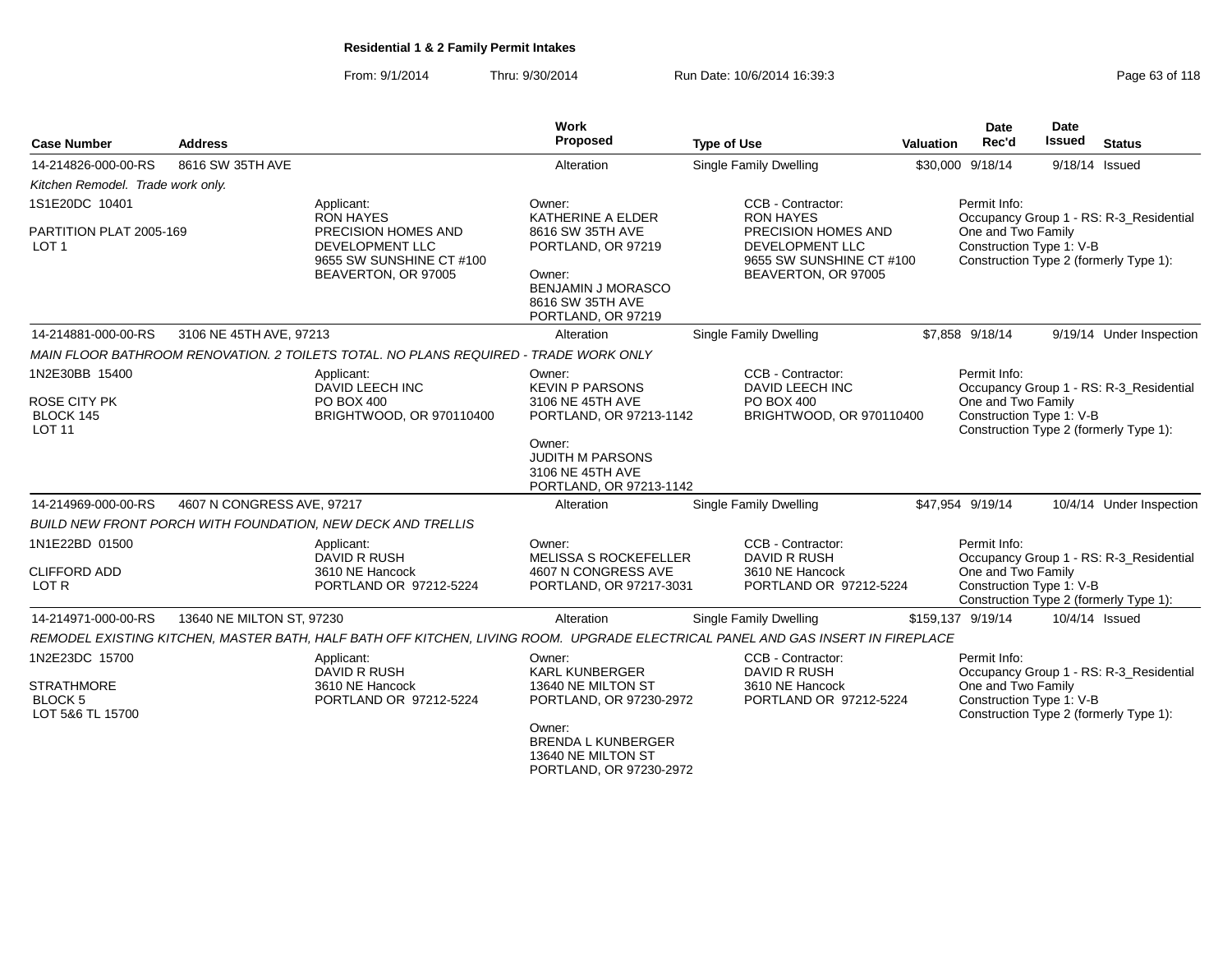From: 9/1/2014Thru: 9/30/2014 Run Date: 10/6/2014 16:39:3<br>
Page 64 of 118

| <b>Case Number</b>                                                             | <b>Address</b>           |                                                                                                                                                                                 | Work<br>Proposed                                                                                                                                                          | <b>Type of Use</b> |                                                                                                                       | <b>Valuation</b> | <b>Date</b><br>Rec'd               | Date<br><b>Issued</b>    | <b>Status</b>                                                                                                                |
|--------------------------------------------------------------------------------|--------------------------|---------------------------------------------------------------------------------------------------------------------------------------------------------------------------------|---------------------------------------------------------------------------------------------------------------------------------------------------------------------------|--------------------|-----------------------------------------------------------------------------------------------------------------------|------------------|------------------------------------|--------------------------|------------------------------------------------------------------------------------------------------------------------------|
| 14-215107-000-00-RS                                                            | 6128 SE BOISE ST, 97206  |                                                                                                                                                                                 | Alteration                                                                                                                                                                |                    | Single Family Dwelling                                                                                                |                  | \$16,878 9/19/14                   | 9/19/14 Issued           |                                                                                                                              |
|                                                                                |                          | CONVERT BASEMENT TO LIVING SPACE TO INCLUDE NEW BEDROOM AND BATHROOM: ADD EGRESS WINDOW IN THE BEDROOM***ET AND PT PERMITS TO BE OBTAINED SEPARATELY***                         |                                                                                                                                                                           |                    |                                                                                                                       |                  |                                    |                          |                                                                                                                              |
| 1S2E07DD 04500<br><b>STEWART PK</b><br>BLOCK <sub>2</sub><br>LOT <sub>18</sub> |                          | Applicant:<br><b>ANDREW KEELING</b><br>1825 SW BROADWAY DR<br>PORTLAND, OR 97201-2212                                                                                           | Owner:<br><b>JENNIFER L COVERT</b><br>1825 SW BROADWAY DR<br>PORTLAND, OR 97201-2212<br>Owner:<br><b>ANDREW KEELING</b><br>1825 SW BROADWAY DR<br>PORTLAND, OR 97201-2212 |                    |                                                                                                                       |                  | Permit Info:                       | Construction Type 1: V-B | Occupancy Group 1 - RS: R-3_Remodel<br>Construction Type 2 (formerly Type 1):<br>Total Square Footage - Display Only: 840    |
| 14-215148-000-00-RS                                                            | 1826 SE 24TH AVE, 97214  |                                                                                                                                                                                 | Alteration                                                                                                                                                                |                    | <b>Single Family Dwelling</b>                                                                                         |                  | \$29,000 9/23/14                   |                          | 9/23/14 Under Inspection                                                                                                     |
|                                                                                |                          | CONVERT ATTIC TO LIVING SPACE TO INCLUDE NEW BATHROOM AND BEDROOM, MAIN FL TO REMOVE WALL IN THE KITCHEN AND ADD NEW WALLS TO CREATE NEW BATHROOM AND PANTRY                    |                                                                                                                                                                           |                    |                                                                                                                       |                  |                                    |                          |                                                                                                                              |
| 1S1E01CB 12100<br><b>HELEN L STRATTONS ADD</b><br>BLOCK <sub>3</sub><br>LOT 15 |                          | Applicant:<br>TALL FIRS BUILDING CO<br>2820 SE ASH ST<br>PORTLAND, OR 97214                                                                                                     | Owner:<br>KIPP KNODE<br>2820 SE ASH ST<br>PORTLAND, OR 97214-1826                                                                                                         |                    | CCB - Contractor:<br>TALL FIRS BUILDING CO<br>2820 SE ASH ST<br>PORTLAND, OR 97214                                    |                  | Permit Info:                       | Construction Type 1: V-B | Occupancy Group 1 - RS: R-3 Remodel<br>Construction Type 2 (formerly Type 1):<br>Total Square Footage - Display Only: 780    |
| 14-215313-000-00-RS                                                            | 4915 SE FLAVEL DR. 97206 |                                                                                                                                                                                 | Alteration                                                                                                                                                                |                    | Single Family Dwelling                                                                                                |                  | \$2,000 9/19/14                    | 9/19/14 Issued           |                                                                                                                              |
|                                                                                |                          | REMODEL BATHROOM; ADD NEW WINDOW IN THE BATHROOM AND ADD NEW WALL FOR SHELVING IN THE BATHROOM. Mech permit for new bath fan to be included in this permit. ***Elec, Plumbing P |                                                                                                                                                                           |                    |                                                                                                                       |                  |                                    |                          |                                                                                                                              |
| 1S2E19BD 09600<br><b>ERROL HTS</b><br>BLOCK 16<br><b>LOT 17</b>                |                          | Applicant:<br><b>TOM RADCLIFF</b><br><b>FAMILY BUILDING SERVICES INC.</b><br>4220 NE 54TH<br>PORTLAND, OR 97218                                                                 | Owner:<br>SOFIA C GRAVES<br>4915 SE FLAVEL DR<br>PORTLAND, OR 97206-9133                                                                                                  |                    | CCB - Contractor:<br><b>TOM RADCLIFF</b><br><b>FAMILY BUILDING SERVICES INC</b><br>4220 NE 54TH<br>PORTLAND, OR 97218 |                  | Permit Info:<br>One and Two Family | Construction Type 1: V-B | Occupancy Group 1 - RS: R-3_Residential<br>Construction Type 2 (formerly Type 1):<br>Total Square Footage - Display Only: 40 |
| 14-215518-000-00-RS                                                            | 8644 SW 42ND AVE, 97219  |                                                                                                                                                                                 | Alteration                                                                                                                                                                |                    | Single Family Dwelling                                                                                                |                  | \$3.470 9/19/14                    | 9/19/14 Final            |                                                                                                                              |
| voluntary seismic upgrades                                                     |                          |                                                                                                                                                                                 |                                                                                                                                                                           |                    |                                                                                                                       |                  |                                    |                          |                                                                                                                              |
| 1S1E20CC 09200<br><b>HILLWOOD</b><br>BLOCK <sub>2</sub><br>LOT <sub>4</sub>    |                          | Applicant:<br><b>STEVE GEMMELL</b><br><b>GEMMELL CONSTRUCTION LLC</b><br>3817 N WILLIAMS<br>PORTLAND OR 97227                                                                   | Owner:<br><b>JEREMY SOLOMON</b><br>8644 SW 42ND AVE<br>PORTLAND, OR 97219-3523<br>Owner:<br>KAREN L SOLOMON<br>8644 SW 42ND AVE<br>PORTLAND, OR 97219-3523                |                    | CCB - Contractor:<br><b>STEVE GEMMELL</b><br><b>GEMMELL CONSTRUCTION LLC</b><br>3817 N WILLIAMS<br>PORTLAND OR 97227  |                  | Permit Info:<br>One and Two Family | Construction Type 1: V-B | Occupancy Group 1 - RS: R-3 Residential<br>Construction Type 2 (formerly Type 1):                                            |
| 14-215527-000-00-RS                                                            | 734 SE MALDEN ST, 97202  |                                                                                                                                                                                 | Alteration                                                                                                                                                                |                    | Single Family Dwelling                                                                                                |                  | \$500 9/23/14                      | 9/23/14 Issued           |                                                                                                                              |
| SOLAR - 5.2kW ROOF MOUNT PV SYSTEM - PRESCRIPTIVE                              |                          |                                                                                                                                                                                 |                                                                                                                                                                           |                    |                                                                                                                       |                  |                                    |                          |                                                                                                                              |
| 1S1E23BC 03600<br><b>CITY VIEW PK</b><br>BLOCK <sub>21</sub><br>LOT 6          |                          | Applicant:<br><b>EVAN FESSLER</b><br><b>SUNRUN</b><br>3380 SE 20TH AVE<br>PORTLAND, OR 97202                                                                                    | Owner:<br><b>JOHN ROBBINS</b><br>734 SE MALDEN ST<br>PORTLAND, OR 97202-5908<br>Owner:<br><b>ALLISON ROBBINS</b><br>734 SE MALDEN ST<br>PORTLAND, OR 97202-5908           |                    | CCB - Contractor:<br><b>REC SOLAR INC</b><br>3380 SE 20TH AVE<br>PORTLAND, OR 97202                                   |                  | Permit Info:<br>One and Two Family | Construction Type 1: V-B | Occupancy Group 1 - RS: R-3 Residential<br>Construction Type 2 (formerly Type 1):                                            |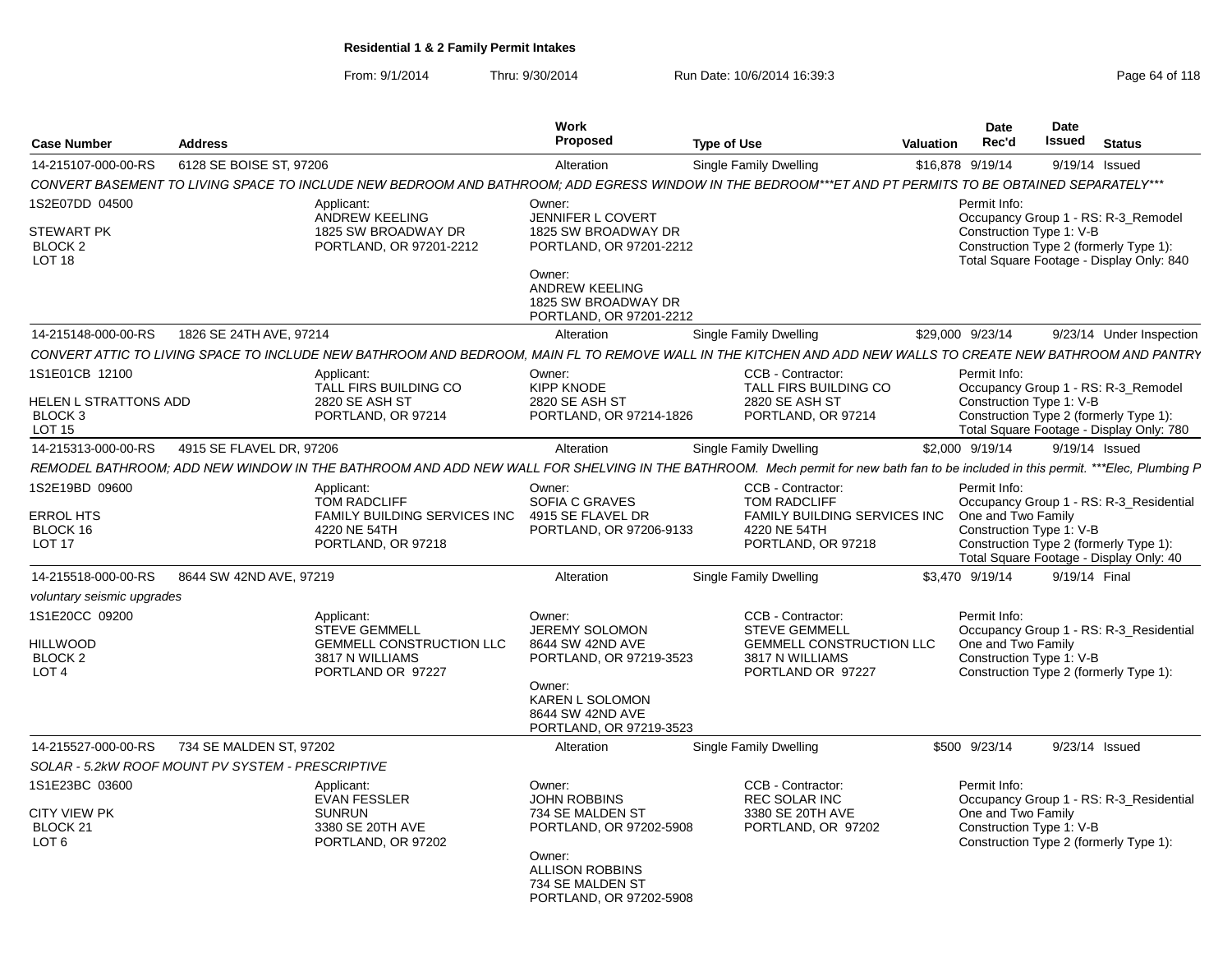From: 9/1/2014Thru: 9/30/2014 Run Date: 10/6/2014 16:39:3<br>
Page 65 of 118

|                                     |                                            |                                                    | <b>Work</b>                                    |                                                    |           | Date                                           | <b>Date</b>   |                                         |
|-------------------------------------|--------------------------------------------|----------------------------------------------------|------------------------------------------------|----------------------------------------------------|-----------|------------------------------------------------|---------------|-----------------------------------------|
| <b>Case Number</b>                  | <b>Address</b>                             |                                                    | <b>Proposed</b>                                | <b>Type of Use</b>                                 | Valuation | Rec'd                                          | <b>Issued</b> | <b>Status</b>                           |
| 14-215538-000-00-RS                 | 2514 NE MASON ST, 97212                    |                                                    | Alteration                                     | Single Family Dwelling                             |           | \$3,750 9/19/14                                | 9/19/14 Final |                                         |
| <b>VOLUNTARY SEISMIC UPGRADES</b>   |                                            |                                                    |                                                |                                                    |           |                                                |               |                                         |
| 1N1E24CB 16700                      |                                            | Applicant:<br><b>STEVE GEMMELL</b>                 | Owner:<br>DEBBIE E BOOTS                       | CCB - Contractor:<br><b>STEVE GEMMELL</b>          |           | Permit Info:                                   |               | Occupancy Group 1 - RS: R-3_Residential |
| ALAMEDA PARK                        |                                            | <b>GEMMELL CONSTRUCTION LLC</b>                    | 2514 NE MASON ST                               | <b>GEMMELL CONSTRUCTION LLC</b>                    |           | One and Two Family                             |               |                                         |
| BLOCK 20<br>LOT <sub>10</sub>       |                                            | 3817 N WILLIAMS                                    | PORTLAND, OR 97211-6542                        | 3817 N WILLIAMS                                    |           | Construction Type 1: V-B                       |               |                                         |
|                                     |                                            | PORTLAND OR 97227                                  | Owner:                                         | PORTLAND OR 97227                                  |           |                                                |               | Construction Type 2 (formerly Type 1):  |
|                                     |                                            |                                                    | JEANNINE HEIDENREICH                           |                                                    |           |                                                |               |                                         |
|                                     |                                            |                                                    | 2514 NE MASON ST<br>PORTLAND, OR 97211-6542    |                                                    |           |                                                |               |                                         |
| 14-215548-000-00-RS                 | 8604 NE BEECH ST, 97220                    |                                                    | Alteration                                     | Single Family Dwelling                             |           | \$8,000 9/19/14                                |               | 9/19/14 Under Inspection                |
| ADD BATHROOM TO STORAGE BASEMENT.   |                                            |                                                    |                                                |                                                    |           |                                                |               |                                         |
| 1N2E21CC 01600                      |                                            | Applicant:                                         | Owner:                                         | CCB - Contractor:                                  |           | Permit Info:                                   |               |                                         |
|                                     |                                            | SERINA D LEEDY                                     | SERINA D LEEDY                                 | <b>NELSON PLUMBING</b>                             |           |                                                |               | Occupancy Group 1 - RS: R-3_Residential |
| <b>ROSE VILLAS</b>                  |                                            | 8604 NE BEECH ST                                   | 8604 NE BEECH ST                               | 21627 SW CEDAR BROOK WAY                           |           | One and Two Family                             |               |                                         |
| <b>LOT 52</b>                       |                                            | PORTLAND, OR 97220-5011                            | PORTLAND, OR 97220-5011                        | #130<br>SHERWOOD, OR 97140                         |           | Construction Type 1: V-B                       |               | Construction Type 2 (formerly Type 1):  |
|                                     |                                            |                                                    | Owner:                                         |                                                    |           |                                                |               |                                         |
|                                     |                                            |                                                    | <b>BENJAMIN A CUTLER</b>                       |                                                    |           |                                                |               |                                         |
|                                     |                                            |                                                    | 8604 NE BEECH ST<br>PORTLAND, OR 97220-5011    |                                                    |           |                                                |               |                                         |
| 14-215648-000-00-RS                 | 6008 SE 21ST AVE, 97202                    |                                                    | Alteration                                     | Single Family Dwelling                             |           | \$2,400 9/22/14                                | 9/24/14 Final |                                         |
| voluntary seismic upgrades          |                                            |                                                    |                                                |                                                    |           |                                                |               |                                         |
| 1S1E14DD 15200                      |                                            | Applicant:                                         | Owner:                                         | CCB - Contractor:                                  |           | Permit Info:                                   |               |                                         |
|                                     |                                            | <b>STEVE GEMMELL</b>                               | <b>KARL D HOFMANN</b>                          | <b>STEVE GEMMELL</b>                               |           |                                                |               | Occupancy Group 1 - RS: R-3_Residential |
| WESTMORELAND<br>BLOCK 36            |                                            | <b>GEMMELL CONSTRUCTION LLC</b><br>3817 N WILLIAMS | 6008 SE 21ST AVE<br>PORTLAND, OR 97202-5358    | <b>GEMMELL CONSTRUCTION LLC</b><br>3817 N WILLIAMS |           | One and Two Family<br>Construction Type 1: V-B |               |                                         |
| LOT <sub>1</sub>                    |                                            | PORTLAND OR 97227                                  |                                                | PORTLAND OR 97227                                  |           |                                                |               | Construction Type 2 (formerly Type 1):  |
|                                     |                                            |                                                    | Owner:                                         |                                                    |           |                                                |               |                                         |
|                                     |                                            |                                                    | <b>DEBORAH T HOFMANN</b><br>6008 SE 21ST AVE   |                                                    |           |                                                |               |                                         |
|                                     |                                            |                                                    | PORTLAND, OR 97202-5358                        |                                                    |           |                                                |               |                                         |
| 14-215805-000-00-RS                 | 5725 SE MITCHELL ST, 97206                 |                                                    | Alteration                                     | <b>Single Family Dwelling</b>                      |           | \$6,750 9/22/14                                |               | 9/22/14 Issued                          |
|                                     | SOLAR INSTALLATION OF PV ROOF MOUNT SYSTEM |                                                    |                                                |                                                    |           |                                                |               |                                         |
| 1S2E18AD 19400                      |                                            | Applicant:                                         | Owner:                                         | CCB - Contractor:                                  |           | Permit Info:                                   |               |                                         |
|                                     |                                            | <b>MELISSA BENTLEY</b>                             | <b>CHET A HAGEN</b>                            | SOLARCITY CORPORATION                              |           |                                                |               | Occupancy Group 1 - RS: R-3_Residential |
| <b>OVERTON PK</b><br><b>BLOCK A</b> |                                            | SOLAR CITY CORPORATION<br>6132 NE 112TH AVE        | 5725 SE MITCHELL ST<br>PORTLAND, OR 97206-4847 | 6132 NE 112th AVE<br>PORTLAND, OR 97220            |           | One and Two Family<br>Construction Type 1: V-B |               |                                         |
| S 1/2 OF E 100' OF LOT 13 EXC N 50' |                                            | PORTLAND, OR 97220                                 |                                                |                                                    |           |                                                |               | Construction Type 2 (formerly Type 1):  |
|                                     |                                            |                                                    | Owner:                                         |                                                    |           |                                                |               |                                         |
|                                     |                                            |                                                    | ADRIENNE M CARLSON<br>5725 SE MITCHELL ST      |                                                    |           |                                                |               |                                         |
|                                     |                                            |                                                    | PORTLAND, OR 97206-4847                        |                                                    |           |                                                |               |                                         |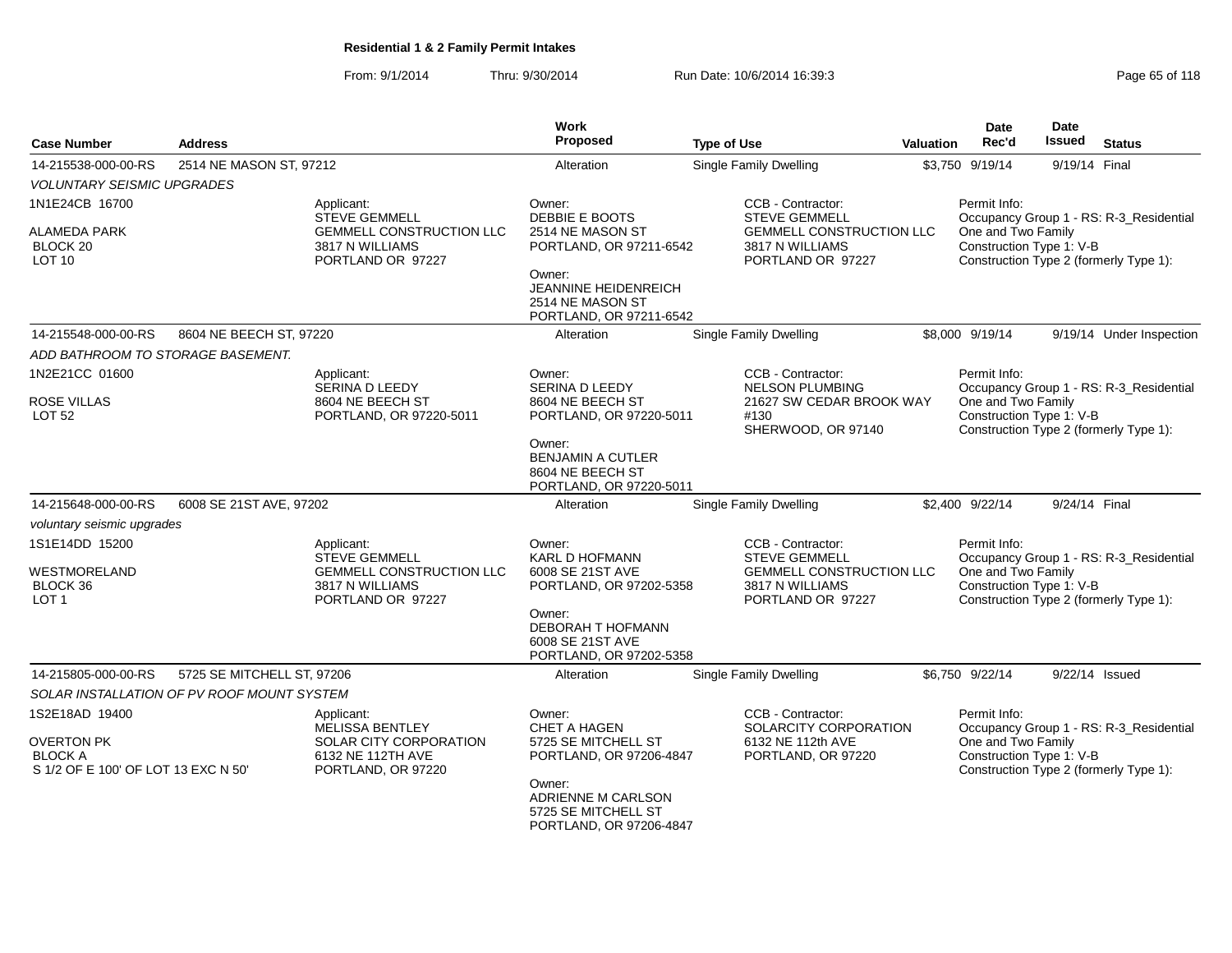From: 9/1/2014

Thru: 9/30/2014 Run Date: 10/6/2014 16:39:3<br>
Page 66 of 118

| <b>Case Number</b>                                                            | <b>Address</b>               |                                                                                                   | Work<br>Proposed                                                                                                                                             | <b>Type of Use</b>                                                                                                                                               | <b>Valuation</b> | <b>Date</b><br>Rec'd               | <b>Date</b><br><b>Issued</b>                                                                              | <b>Status</b>                           |
|-------------------------------------------------------------------------------|------------------------------|---------------------------------------------------------------------------------------------------|--------------------------------------------------------------------------------------------------------------------------------------------------------------|------------------------------------------------------------------------------------------------------------------------------------------------------------------|------------------|------------------------------------|-----------------------------------------------------------------------------------------------------------|-----------------------------------------|
| 14-215910-000-00-RS                                                           | 623 NE SACRAMENTO ST, 97212  |                                                                                                   | Alteration                                                                                                                                                   | <b>Single Family Dwelling</b>                                                                                                                                    |                  | \$25,000 9/24/14                   | 9/24/14 Issued                                                                                            |                                         |
|                                                                               |                              |                                                                                                   |                                                                                                                                                              | REPAIR SAGGING CEILING JOISTS IN BASEMENT BY ADDING BEAM. ENLARGE OPENING BETWEEN KITCHEN AND DINING ROOM. ADD FOOTINGS FOR SUPPORT AND REPAIR FRONT PORCH FLI   |                  |                                    |                                                                                                           |                                         |
| 1N1E26CB 05800<br><b>ALBINA</b><br><b>BLOCK 4</b><br>W 35' OF S 75' OF LOT 15 |                              | Applicant:<br><b>JONATHON ZILKA</b><br><b>ZILKA DESIGN</b><br>2421 SE ASH ST<br>PORTLAND OR 97214 | Owner:<br>SACRAMENTO LLC<br>7234 SW 21ST AVE<br>PORTLAND, OR 97219                                                                                           |                                                                                                                                                                  |                  | Permit Info:                       | Occupancy Group 1 - RS: R-3_Remodel<br>Construction Type 1: V-B<br>Construction Type 2 (formerly Type 1): |                                         |
| 14-215953-000-00-RS                                                           | 1615 NE 49TH AVE, 97213      |                                                                                                   | Alteration                                                                                                                                                   | <b>Single Family Dwelling</b>                                                                                                                                    |                  | \$28,000 9/29/14                   | 9/29/14 Issued                                                                                            |                                         |
|                                                                               |                              |                                                                                                   |                                                                                                                                                              | CONVERT BASEMENT TO LIVING SPACE WITH NEW FAMILY ROOM. BEDROOM. AND BATHROOM: NEW EGRESS ON WEST SIDE OF HOUSE: NOT AN ADU                                       |                  |                                    |                                                                                                           |                                         |
| 1N2E30CD 20100<br><b>WIBERG HTS</b><br>BLOCK 5<br>LOT <sub>3</sub>            |                              | Applicant:<br><b>ADAM S LINT</b><br>1615 NE 49TH AVE<br>PORTLAND, OR 97213-2143                   | Owner:<br><b>ADAM S LINT</b><br>1615 NE 49TH AVE<br>PORTLAND, OR 97213-2143<br>Owner:<br><b>MASUMI Y LINT</b><br>1615 NE 49TH AVE<br>PORTLAND, OR 97213-2143 | CCB - Contractor:<br><b>MJR REMODELING LLC</b><br>6051 SE HAZEL PLACE<br>MILWAUKIE, OR 97222                                                                     |                  | Permit Info:<br>One and Two Family | Construction Type 1: V-B<br>Construction Type 2 (formerly Type 1):                                        | Occupancy Group 1 - RS: R-3 Residential |
| 14-216328-000-00-RS                                                           | 4722 SE 36TH PL, 97202       |                                                                                                   | Alteration                                                                                                                                                   | <b>Single Family Dwelling</b>                                                                                                                                    |                  | \$13,000 9/30/14                   | 9/30/14 Issued                                                                                            |                                         |
|                                                                               |                              | REMOVE AND REPLACE CONCRETE FOUNDATION WALL ON THE SOUTH SIDE OF THE HOUSE                        |                                                                                                                                                              |                                                                                                                                                                  |                  |                                    |                                                                                                           |                                         |
| 1S1E13AA 17800<br><b>LEONE PK</b><br>BLOCK 5                                  |                              | Applicant:<br><b>MANUEL J LEON</b><br>M LEON CONSTRUCTION<br>315 NW 107TH AVE                     | Owner:<br><b>SETH J KAUFMAN</b><br>6124 NE CLEVELAND AVE<br>PORTLAND, OR 97211-2546                                                                          | CCB - Contractor:<br><b>MANUEL J LEON</b><br>M LEON CONSTRUCTION<br>315 NW 107TH AVE                                                                             |                  | Permit Info:                       | Occupancy Group 1 - RS: U Decks,<br>Patios, Porches, Carports<br>Construction Type 1: V-B                 |                                         |
| LOT <sub>3</sub>                                                              |                              | PORTLAND, OR 97229-0000                                                                           |                                                                                                                                                              | PORTLAND, OR 97229-0000                                                                                                                                          |                  |                                    | Construction Type 2 (formerly Type 1):                                                                    |                                         |
| 14-216345-000-00-RS                                                           | 733 NE 73RD AVE, 97213       |                                                                                                   | Alteration                                                                                                                                                   | <b>Single Family Dwelling</b>                                                                                                                                    |                  | \$6,000 9/23/14                    | 9/23/14 Issued                                                                                            |                                         |
|                                                                               |                              | REMOVE EXISTING CHIMNEY; REMOVE AND RELOCATE INTERIOR STAIRS THAT LEAD TO THE ATTIC               |                                                                                                                                                              |                                                                                                                                                                  |                  |                                    |                                                                                                           |                                         |
| 1N2E32AC 16700<br><b>BRAINARD</b><br>BLOCK 2<br>LOT 45&46                     |                              | Applicant:<br>MICK PETER STRADER MILLER<br>1605 NE HIGHLAND ST<br>PORTLAND, OR 97211              | Owner:<br><b>OURIEL AVRAHAM</b><br>1614 NE 57TH AVE<br>PORTLAND, OR 97213-3546                                                                               | CCB - Contractor:<br>MICK PETER STRADER MILLER<br>1605 NE HIGHLAND ST<br>PORTLAND, OR 97211                                                                      |                  | Permit Info:                       | Occupancy Group 1 - RS: R-3 Remodel<br>Construction Type 1: V-B<br>Construction Type 2 (formerly Type 1): |                                         |
|                                                                               |                              |                                                                                                   | Owner:<br><b>ASHLEY THIRSTRUP</b><br>1614 NE 57TH AVE<br>PORTLAND, OR 97213-3546                                                                             |                                                                                                                                                                  |                  |                                    |                                                                                                           |                                         |
| 14-216368-000-00-RS                                                           | 2210 N ROSA PARKS WAY, 97217 |                                                                                                   | Alteration                                                                                                                                                   | <b>Single Family Dwelling</b>                                                                                                                                    |                  | \$23,894 9/23/14                   | 9/23/14 Issued                                                                                            |                                         |
|                                                                               |                              |                                                                                                   |                                                                                                                                                              | FIRE DEMAGE REPAIR; REPAIR INTERIOR AND RECONFIGURE BATHROOM WALLS; BASEMENT NOT TO BE USED AS ADU ***MECH. ELECT. AND PLUMBING REQUIRE SEPERATE PERMIT******SEE |                  |                                    |                                                                                                           |                                         |
| 1N1E16DB 04200<br>ALBION ADD<br><b>BLOCK 4</b>                                |                              | Applicant:<br><b>SCOTT BENTHIN</b><br>PO BOX 42<br>BEAVERCREEK, OR 97004                          | Owner:<br><b>VICKI L GROSS</b><br>PO BOX 245<br>SPANGLE, WA 99031-0245                                                                                       | CCB - Contractor:<br><b>THOM STANTON</b><br>CORNERSTONE CONSTRUCTION<br><b>GROUP</b>                                                                             |                  | Permit Info:                       | Occupancy Group 1 - RS: R-3_Remodel<br>Construction Type 1: V-B<br>Construction Type 2 (formerly Type 1): |                                         |
| LOT 13 EXC PT IN ST                                                           |                              |                                                                                                   |                                                                                                                                                              | 5331 SW MACADAM AVE #377<br>PORTLAND, OR 97239                                                                                                                   |                  |                                    | Total Square Footage - Display Only: 650                                                                  |                                         |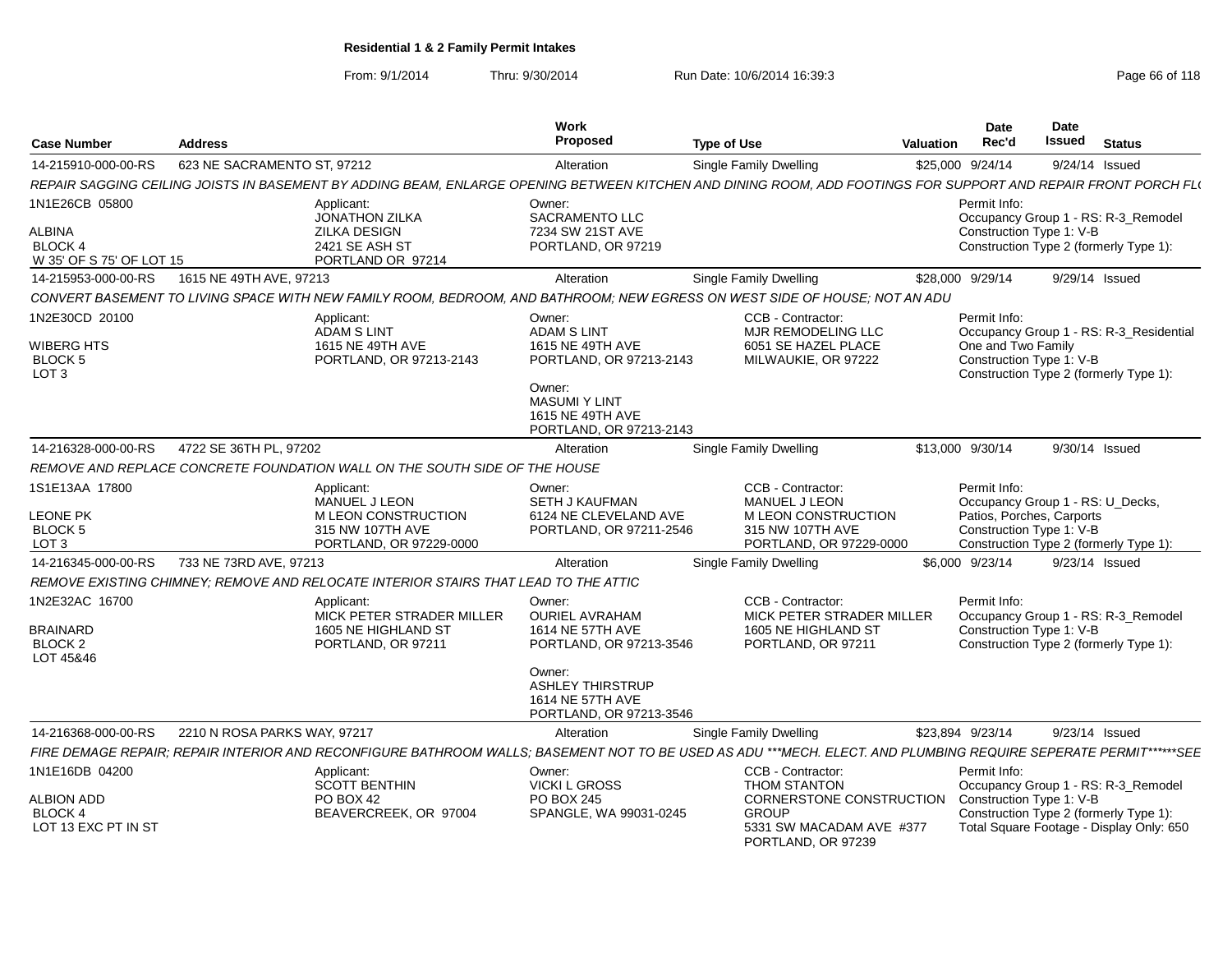From: 9/1/2014Thru: 9/30/2014 Run Date: 10/6/2014 16:39:3<br> **Thru: 9/30/2014** Page 67 of 118

| <b>Case Number</b>                                                                                                        | <b>Address</b>                                 |                                                                                                   | <b>Work</b><br>Proposed                                                                                                                                     | <b>Type of Use</b>                                                                                                                     | <b>Valuation</b> | <b>Date</b><br>Rec'd                                           | Date<br><b>Issued</b> | <b>Status</b>                                                                                                             |
|---------------------------------------------------------------------------------------------------------------------------|------------------------------------------------|---------------------------------------------------------------------------------------------------|-------------------------------------------------------------------------------------------------------------------------------------------------------------|----------------------------------------------------------------------------------------------------------------------------------------|------------------|----------------------------------------------------------------|-----------------------|---------------------------------------------------------------------------------------------------------------------------|
| 14-216368-REV-01-RS                                                                                                       | 2210 N ROSA PARKS WAY, 97217                   |                                                                                                   | Alteration                                                                                                                                                  | <b>Single Family Dwelling</b>                                                                                                          |                  | \$9/30/14                                                      | 9/30/14 Issued        |                                                                                                                           |
|                                                                                                                           |                                                | REVISION TO REVERSE CEILING LOCATION FOR PRESCRIPTIVE ROOF REPAIR                                 |                                                                                                                                                             |                                                                                                                                        |                  |                                                                |                       |                                                                                                                           |
| 1N1E16DB 04200<br><b>ALBION ADD</b><br><b>BLOCK 4</b><br>LOT 13 EXC PT IN ST                                              |                                                | Applicant:<br><b>SCOTT BENTHIN</b><br>PO BOX 42<br>BEAVERCREEK, OR 97004                          | Owner:<br><b>JAMES E GROSS</b><br>PO BOX 245<br>SPANGLE, WA 99031-0245<br>Owner:<br><b>VICKI L GROSS</b><br><b>PO BOX 245</b><br>SPANGLE, WA 99031-0245     | CCB - Contractor:<br><b>THOM STANTON</b><br>CORNERSTONE CONSTRUCTION<br><b>GROUP</b><br>5331 SW MACADAM AVE #377<br>PORTLAND, OR 97239 |                  | Permit Info:<br>Construction Type 1: V-B                       |                       | Occupancy Group 1 - RS: R-3_Remodel<br>Construction Type 2 (formerly Type 1):<br>Total Square Footage - Display Only: 650 |
| 14-216632-000-00-RS                                                                                                       | 2550 NW THURMAN ST, 97210                      |                                                                                                   | Alteration                                                                                                                                                  | <b>Single Family Dwelling</b>                                                                                                          |                  | \$30,000 9/23/14                                               |                       | <b>Under Review</b>                                                                                                       |
|                                                                                                                           |                                                | Remodel of Kitchen, Bathroom. Reconstruct stairwells and remodel back porch / deck area.          |                                                                                                                                                             |                                                                                                                                        |                  |                                                                |                       |                                                                                                                           |
| 1N1E29DD 12000<br><b>BALCHS ADD</b><br>BLOCK 319<br>E 12 1/2 OF LOT 13<br>W 1/2 OF LOT 14 & W 1.24' OF E 1/2 OF LOT<br>14 |                                                | Applicant:<br><b>MAUGHAN DESIGN INC</b><br>1910 NW LOVEJOY ST<br>PORTLAND OR 97209                | Owner:<br><b>STEPHEN ALLEN</b><br>PO BOX 10472<br>PORTLAND, OR 97296                                                                                        | CCB - Contractor:<br><b>MAUGHAN DESIGN INC</b><br>1910 NW LOVEJOY ST<br>PORTLAND OR 97209                                              |                  | Permit Info:<br>One and Two Family<br>Construction Type 1: V-B |                       | Occupancy Group 1 - RS: R-3_Residential<br>Construction Type 2 (formerly Type 1):                                         |
| 14-216656-000-00-RS                                                                                                       | 17535 SE TIBBETTS ST, 97236                    |                                                                                                   | Alteration                                                                                                                                                  | <b>Single Family Dwelling</b>                                                                                                          |                  | \$200 9/30/14                                                  |                       | 9/30/14 Issued                                                                                                            |
|                                                                                                                           |                                                | CREATE 2ND OVERHEAD GARAGE DOOR OPENING AT REAR OF GARAGE THAT FACES BACKYARD                     |                                                                                                                                                             |                                                                                                                                        |                  |                                                                |                       |                                                                                                                           |
| 1S3E07AC 08700<br><b>SONOMA PK</b><br><b>BLOCK1</b><br>LOT <sub>2</sub>                                                   |                                                | Applicant:<br>IVAN ROSLYAK<br>17535 SE TIBBETTS ST<br>PORTLAND, OR 97236                          | Owner:<br><b>IVAN ROSLYAK</b><br>17535 SE TIBBETTS ST<br>PORTLAND, OR 97236<br>Owner:<br><b>IRYNA ROSLYAK</b><br>17535 SE TIBBETTS ST<br>PORTLAND, OR 97236 |                                                                                                                                        |                  | Permit Info:<br>One and Two Family<br>Construction Type 1: V-B |                       | Occupancy Group 1 - RS: R-3_Residential<br>Construction Type 2 (formerly Type 1):                                         |
| 14-216690-000-00-RS                                                                                                       | 1925 SE 47TH AVE, 97215                        |                                                                                                   | Alteration                                                                                                                                                  | Single Family Dwelling                                                                                                                 |                  | \$500 9/23/14                                                  |                       | 9/23/14 Under Inspection                                                                                                  |
|                                                                                                                           | SOLAR INSTALLATION OF 5.1 KW ROOFTOP PV SYSTEM |                                                                                                   |                                                                                                                                                             |                                                                                                                                        |                  |                                                                |                       |                                                                                                                           |
| 1S2E06CA 20900<br><b>FAILING ADD</b><br><b>BLOCK1</b><br>LOT <sub>6</sub>                                                 |                                                | Applicant:<br><b>DAN TRACY</b><br><b>SOLAR UNIVERSE</b><br>556 SOMMERSET RD<br>WOODLAND, WA 98674 | Owner:<br><b>LANE D JOHNSON</b><br>1925 SE 47TH AVE<br>PORTLAND, OR 97215-3209<br>Owner:<br>MAILE L GRUMM<br>1925 SE 47TH AVE                               | CCB - Contractor:<br>PREMIER ENERGY INC<br>556 SOMMERSET RD<br>WOODLAND, WA 98674                                                      |                  | Permit Info:<br>One and Two Family<br>Construction Type 1: V-B |                       | Occupancy Group 1 - RS: R-3_Residential<br>Construction Type 2 (formerly Type 1):                                         |

PORTLAND, OR 97215-3209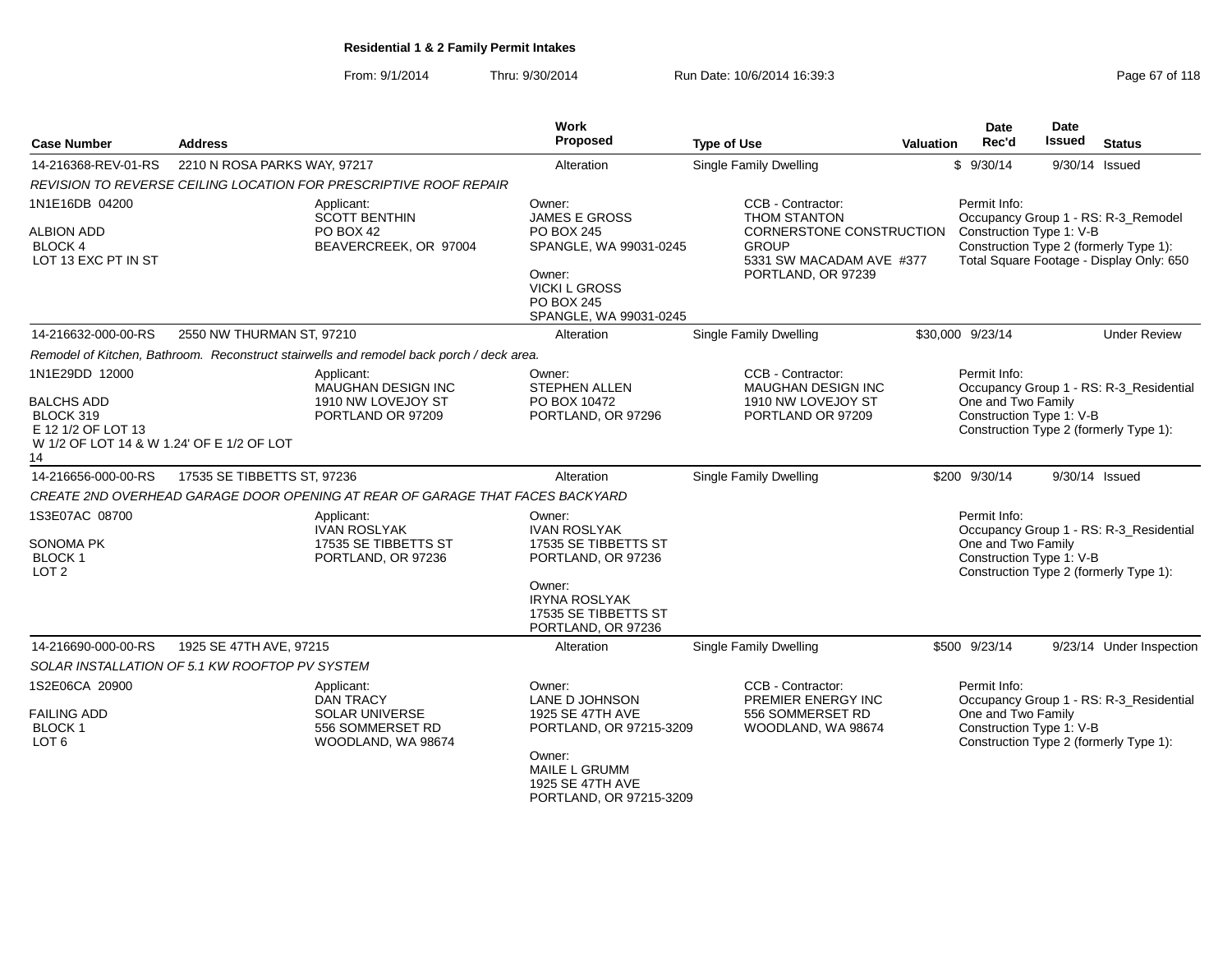From: 9/1/2014Thru: 9/30/2014 Run Date: 10/6/2014 16:39:3<br>
Page 68 of 118

| <b>Case Number</b>                                                        | <b>Address</b>                                      |                                                                                                                                      | Work<br>Proposed                                                                  | <b>Type of Use</b>                                                                         | <b>Valuation</b> | <b>Date</b><br>Rec'd                                           | Date<br>Issued | <b>Status</b>                                                                     |
|---------------------------------------------------------------------------|-----------------------------------------------------|--------------------------------------------------------------------------------------------------------------------------------------|-----------------------------------------------------------------------------------|--------------------------------------------------------------------------------------------|------------------|----------------------------------------------------------------|----------------|-----------------------------------------------------------------------------------|
| 14-216779-000-00-RS                                                       | 6210 SW THOMAS ST, 97221                            |                                                                                                                                      | Alteration                                                                        | Single Family Dwelling                                                                     |                  | \$350,000 9/23/14                                              | 9/23/14 Issued |                                                                                   |
|                                                                           |                                                     | ROOF DRYROT REPAIR, REMODEL KITCHEN AND EXISTING MASTER BATHROOM                                                                     |                                                                                   |                                                                                            |                  |                                                                |                |                                                                                   |
| 1S1E07CC 00300                                                            |                                                     | Applicant:<br><b>ERIC KNOTT</b>                                                                                                      | Owner:<br><b>CATHERINE SPARKS</b>                                                 | CCB - Contractor:<br><b>MATT MANSFIELD</b>                                                 |                  | Permit Info:                                                   |                | Occupancy Group 1 - RS: R-3 Residential                                           |
| SECTION 07 1S 1E<br>TL 300 1.79 ACRES                                     |                                                     | CONFLUENCE DESIGN-BUILD INC<br>5504 NE SKIDMORE ST<br>PORTLAND, OR 97218                                                             | 6210 SW THOMAS ST<br>PORTLAND, OR 97221                                           | CONFLUENCE DESIGN BUILD INC One and Two Family<br>5504 NE SKIDMORE ST<br>PORTLAND OR 97218 |                  | Construction Type 1: V-B                                       |                | Construction Type 2 (formerly Type 1):                                            |
|                                                                           |                                                     |                                                                                                                                      | Owner:<br>JOHANNES VAN DEN IJSSEL<br>6210 SW THOMAS ST<br>PORTLAND, OR 97221      |                                                                                            |                  |                                                                |                |                                                                                   |
| 14-216822-000-00-RS                                                       | 3335 SE YAMHILL ST, 97214                           |                                                                                                                                      | Alteration                                                                        | <b>Single Family Dwelling</b>                                                              |                  | \$500 9/25/14                                                  |                | 9/25/14 Issued                                                                    |
|                                                                           | SOLAR - 7.15kW ROOF MOUNT PV SYSTEM - PRESCRIPTIVE  |                                                                                                                                      |                                                                                   |                                                                                            |                  |                                                                |                |                                                                                   |
| 1S1E01AB 21800                                                            |                                                     | Applicant:<br><b>JOHN GRIESER</b>                                                                                                    | Owner:<br><b>BORYAN EBERHARD</b>                                                  | CCB - Contractor:<br><b>ELEMENTAL ENERGY LLC</b>                                           |                  | Permit Info:                                                   |                | Occupancy Group 1 - RS: R-3 Residential                                           |
| SUNNYSIDE & PLAT 2 & 3<br>BLOCK <sub>22</sub><br><b>LOT 12</b>            |                                                     | ELELMENTAL ENERGY LLC<br>14500 SW 92ND AVE<br><b>TIGARD, OR 97224</b>                                                                | 3335 SE YAMHILL ST<br>PORTLAND, OR 97214                                          | 830 NE HAZELFERN PL<br>PORTLAND, OR 97232                                                  |                  | One and Two Family<br>Construction Type 1: V-B                 |                | Construction Type 2 (formerly Type 1):                                            |
|                                                                           |                                                     |                                                                                                                                      | Owner:<br><b>KRISTIN EBERHARD</b><br>3335 SE YAMHILL ST<br>PORTLAND, OR 97214     |                                                                                            |                  |                                                                |                |                                                                                   |
| 14-216828-000-00-RS                                                       | 2033 NE ALAMEDA DR, 97212                           |                                                                                                                                      | Alteration                                                                        | Single Family Dwelling                                                                     |                  | \$500 9/25/14                                                  | 9/25/14 Final  |                                                                                   |
|                                                                           | SOLAR - 3.025kW ROOF MOUNT PV SYSTEM - PRESCRIPTIVE |                                                                                                                                      |                                                                                   |                                                                                            |                  |                                                                |                |                                                                                   |
| 1N1E23DA 17400<br><b>GEORGE PL</b><br><b>BLOCK4</b><br><b>LOT 7&amp;8</b> |                                                     | Applicant:<br><b>JOHN GRIESER</b><br>ELELMENTAL ENERGY LLC<br>14500 SW 92ND AVE<br><b>TIGARD, OR 97224</b>                           | Owner:<br><b>JONAH ZWEMER</b><br>2033 NE ALAMEDA DR<br>PORTLAND, OR 97212-1451    | CCB - Contractor:<br>ELEMENTAL ENERGY LLC<br>830 NE HAZELFERN PL<br>PORTLAND, OR 97232     |                  | Permit Info:<br>One and Two Family<br>Construction Type 1: V-B |                | Occupancy Group 1 - RS: R-3_Residential<br>Construction Type 2 (formerly Type 1): |
|                                                                           |                                                     |                                                                                                                                      | Owner:<br><b>ABIGAIL LENHART</b><br>2033 NE ALAMEDA DR<br>PORTLAND, OR 97212-1451 | CCB - Contractor:<br>ALAMEDA ELECTRIC LLC<br>3415 NE 44TH<br>PORTLAND, OR 97213            |                  |                                                                |                |                                                                                   |
| 14-216948-000-00-RS                                                       | 1024 NE BUFFALO ST, 97211                           |                                                                                                                                      | Alteration                                                                        | Single Family Dwelling                                                                     |                  | \$3,308 9/24/14                                                |                | 9/24/14 Under Inspection                                                          |
|                                                                           |                                                     | REMOVE WALL BETWEEN KITCHEN AND LIVING ROOM, REPLACE WITH BEAM AND POST TO OPEN UP SPACE. REMODEL KITCHEN. EL AND PLUBMING SEPERATE. |                                                                                   |                                                                                            |                  |                                                                |                |                                                                                   |
| 1N1E14BA 08300                                                            |                                                     | Applicant:<br>COMMERCIAL INTERIOR                                                                                                    | Owner:<br><b>TED WIBERG</b>                                                       | CCB - Contractor:<br><b>COMMERCIAL INTERIOR</b>                                            |                  | Permit Info:                                                   |                | Occupancy Group 1 - RS: R-3_Remodel                                               |
| <b>SCOFFINS ADD</b><br><b>BLOCK4</b><br>W 1/2 OF LOT 1&2                  |                                                     | <b>FINISHES COMPANY</b><br>14734 SHAGBARK WAY<br>OREGON CITY, OR 97045                                                               | PO BOX 83<br><b>SCOTTS MILLS, OR 97375-0083</b>                                   | <b>FINISHES COMPANY</b><br>14734 SHAGBARK WAY<br>OREGON CITY, OR 97045                     |                  | Construction Type 1: V-B                                       |                | Construction Type 2 (formerly Type 1):<br>Total Square Footage - Display Only: 90 |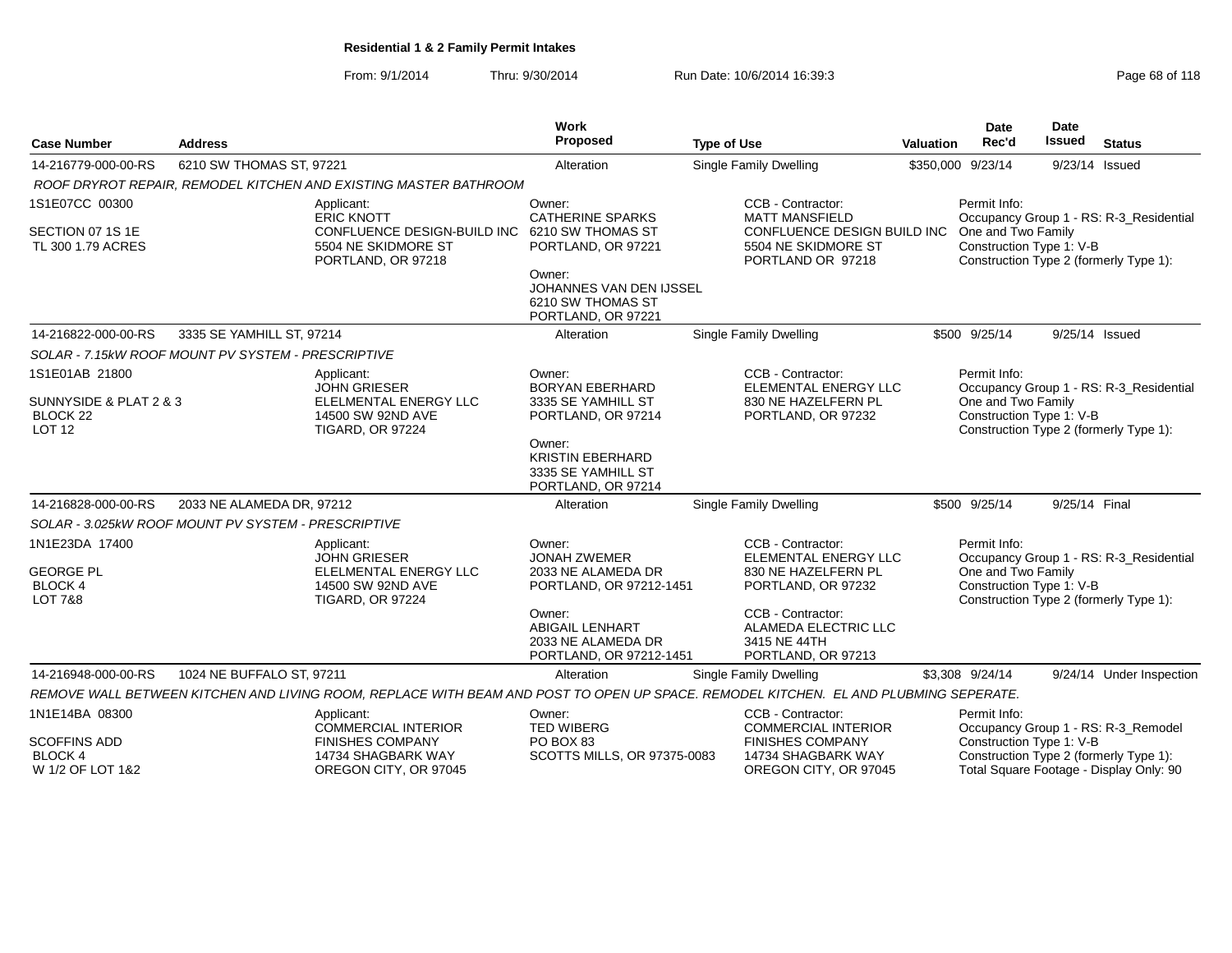From: 9/1/2014Thru: 9/30/2014 Run Date: 10/6/2014 16:39:3<br>
Page 69 of 118

| <b>Address</b> |                                                                                                         | <b>Work</b><br>Proposed                                                                                                                        | <b>Type of Use</b>                                                                                                                                             |                                                                                                                                                                                                                                                                                                                                                                                   | Date<br>Rec'd                                                                                                                                                                                                                                                               | <b>Date</b><br><b>Issued</b>                                                                                                                                                                                                       | <b>Status</b>                                                                                                                                                                                                                                                                                                                                                                                                                                                                                                                                                                                |
|----------------|---------------------------------------------------------------------------------------------------------|------------------------------------------------------------------------------------------------------------------------------------------------|----------------------------------------------------------------------------------------------------------------------------------------------------------------|-----------------------------------------------------------------------------------------------------------------------------------------------------------------------------------------------------------------------------------------------------------------------------------------------------------------------------------------------------------------------------------|-----------------------------------------------------------------------------------------------------------------------------------------------------------------------------------------------------------------------------------------------------------------------------|------------------------------------------------------------------------------------------------------------------------------------------------------------------------------------------------------------------------------------|----------------------------------------------------------------------------------------------------------------------------------------------------------------------------------------------------------------------------------------------------------------------------------------------------------------------------------------------------------------------------------------------------------------------------------------------------------------------------------------------------------------------------------------------------------------------------------------------|
|                |                                                                                                         | Alteration                                                                                                                                     | <b>Single Family Dwelling</b>                                                                                                                                  |                                                                                                                                                                                                                                                                                                                                                                                   |                                                                                                                                                                                                                                                                             |                                                                                                                                                                                                                                    | 9/24/14 Under Inspection                                                                                                                                                                                                                                                                                                                                                                                                                                                                                                                                                                     |
|                |                                                                                                         |                                                                                                                                                |                                                                                                                                                                |                                                                                                                                                                                                                                                                                                                                                                                   |                                                                                                                                                                                                                                                                             |                                                                                                                                                                                                                                    |                                                                                                                                                                                                                                                                                                                                                                                                                                                                                                                                                                                              |
|                | Applicant:<br>ROBERT TONGUE<br>HOMEMAKERS OF OREGON LLC<br>5439 SE WOODSTOCK BLVD<br>PORTLAND, OR 97206 | Owner:<br><b>MATHEW E WRAY</b><br>9146 SW 91ST AVE #12<br>TIGARD, OR 97223-6979                                                                | CCB - Contractor:<br><b>ROBERT TONGUE</b><br>PORTLAND, OR 97206<br>CCB - Contractor:<br>PO BOX 2407                                                            |                                                                                                                                                                                                                                                                                                                                                                                   | Permit Info:                                                                                                                                                                                                                                                                |                                                                                                                                                                                                                                    |                                                                                                                                                                                                                                                                                                                                                                                                                                                                                                                                                                                              |
|                |                                                                                                         |                                                                                                                                                |                                                                                                                                                                |                                                                                                                                                                                                                                                                                                                                                                                   |                                                                                                                                                                                                                                                                             |                                                                                                                                                                                                                                    |                                                                                                                                                                                                                                                                                                                                                                                                                                                                                                                                                                                              |
|                |                                                                                                         |                                                                                                                                                |                                                                                                                                                                |                                                                                                                                                                                                                                                                                                                                                                                   |                                                                                                                                                                                                                                                                             |                                                                                                                                                                                                                                    | 9/30/14 Under Inspection                                                                                                                                                                                                                                                                                                                                                                                                                                                                                                                                                                     |
|                |                                                                                                         |                                                                                                                                                |                                                                                                                                                                |                                                                                                                                                                                                                                                                                                                                                                                   |                                                                                                                                                                                                                                                                             |                                                                                                                                                                                                                                    |                                                                                                                                                                                                                                                                                                                                                                                                                                                                                                                                                                                              |
|                | Applicant:<br>PHILIPPE AGNESSE<br><b>NW RESIDENTIAL</b><br>PO BOX 3146<br>TUALATIN, OR 97062            | Owner:<br>ELIZABETH ANDERSON<br>618 SW CHELTENHAM ST<br>PORTLAND, OR 97239<br>Owner:                                                           | CCB - Contractor:<br>PHILIPPE AGNESSE<br><b>NW RESIDENTIAL</b><br>PO BOX 3146<br>TUALATIN, OR 97062                                                            |                                                                                                                                                                                                                                                                                                                                                                                   | Permit Info:                                                                                                                                                                                                                                                                |                                                                                                                                                                                                                                    |                                                                                                                                                                                                                                                                                                                                                                                                                                                                                                                                                                                              |
|                |                                                                                                         | 618 SW CHELTENHAM ST<br>PORTLAND, OR 97239                                                                                                     |                                                                                                                                                                |                                                                                                                                                                                                                                                                                                                                                                                   |                                                                                                                                                                                                                                                                             |                                                                                                                                                                                                                                    |                                                                                                                                                                                                                                                                                                                                                                                                                                                                                                                                                                                              |
|                |                                                                                                         | Alteration                                                                                                                                     | Single Family Dwelling                                                                                                                                         |                                                                                                                                                                                                                                                                                                                                                                                   |                                                                                                                                                                                                                                                                             |                                                                                                                                                                                                                                    |                                                                                                                                                                                                                                                                                                                                                                                                                                                                                                                                                                                              |
|                |                                                                                                         |                                                                                                                                                |                                                                                                                                                                |                                                                                                                                                                                                                                                                                                                                                                                   |                                                                                                                                                                                                                                                                             |                                                                                                                                                                                                                                    |                                                                                                                                                                                                                                                                                                                                                                                                                                                                                                                                                                                              |
|                | Applicant:<br><b>AKEL KARAM</b><br>16027 SE GAIBLER LN<br>PORTLAND, OR                                  | Owner:<br><b>AKEL KARAM</b><br>4024 SE 98TH<br>PORTLAND, OR                                                                                    |                                                                                                                                                                |                                                                                                                                                                                                                                                                                                                                                                                   | Permit Info:                                                                                                                                                                                                                                                                |                                                                                                                                                                                                                                    |                                                                                                                                                                                                                                                                                                                                                                                                                                                                                                                                                                                              |
|                |                                                                                                         | Alteration                                                                                                                                     | <b>Single Family Dwelling</b>                                                                                                                                  |                                                                                                                                                                                                                                                                                                                                                                                   |                                                                                                                                                                                                                                                                             |                                                                                                                                                                                                                                    | 9/24/14 Under Inspection                                                                                                                                                                                                                                                                                                                                                                                                                                                                                                                                                                     |
|                |                                                                                                         |                                                                                                                                                |                                                                                                                                                                |                                                                                                                                                                                                                                                                                                                                                                                   |                                                                                                                                                                                                                                                                             |                                                                                                                                                                                                                                    |                                                                                                                                                                                                                                                                                                                                                                                                                                                                                                                                                                                              |
|                | Applicant:<br><b>DON JENSEN</b><br>3227 SE 56TH AVE<br>PORTLAND OR 97206                                | Owner:<br>KARL K LEE<br>7201 SE 36TH AVE<br>PORTLAND, OR 97202<br>Owner:<br><b>ROBERTA S JORTNER</b><br>7201 SE 36TH AVE<br>PORTLAND, OR 97202 | CCB - Contractor:<br>CCB - Contractor:<br>3227 SE 56TH AVE<br>PORTLAND OR 97206<br>CCB - Contractor:<br><b>JM3 ELECTRICAL &amp;</b><br><b>CONSTRUCTION LLC</b> |                                                                                                                                                                                                                                                                                                                                                                                   | Permit Info:                                                                                                                                                                                                                                                                |                                                                                                                                                                                                                                    |                                                                                                                                                                                                                                                                                                                                                                                                                                                                                                                                                                                              |
|                |                                                                                                         | 6815 N MONTEITH AVE, 97203<br>618 SW CHELTENHAM ST, 97201<br>4024 SE 98TH AVE, 97266<br>7201 SE 36TH AVE, 97202                                | Alteration                                                                                                                                                     | ADD BATHROOM TO EXISTING UNFINISHED BASEMENT (2 BATHROOMS TOTAL). RELOCATE WATER HEATER TO GARAGE.<br>Single Family Dwelling<br><b>CHRISTOPHER ANDERSON</b><br>CONVERT GARAGE TO LIVING SPACE, INCLUDES 2 BEDROOMS AND ONE NEW WINDOW, INFILL OVERHEAD GARAGE DOOR AT FRONT<br>KITCHEN REMODEL - SHIFT SLIDER DOOR, INFILL PORTION OF WINDOW AND ADD HEADER, ADD 2 POSTS AND BEAM | HOMEMAKERS OF OREGON LLC<br>5439 SE WOODSTOCK BLVD<br>TERRY MASSEY PLUMBING<br>CLACKAMAS OR 97015-2407<br>PETES QUALITY PLUMBING INC<br>20985 S SWEETBRIAR RD<br>WEST LINN, OR 970684341<br>SYNERGIES RENOVATIONS LLC<br>10500 SW CLYDESDATE TERRACE<br>BEAVERTON, OR 97008 | <b>Valuation</b><br>\$7,000 9/24/14<br>\$10,000 9/30/14<br>ADD BATHROOM AND KITCHENETTE WITH SINK TO BASEMENT, NOT TO BE USED AS ADU (TRADE PERMITS OBTAINED SEPARATELY) 2 BATHROOMS TOTAL<br>\$11,763 9/25/14<br>\$44,000 9/24/14 | Occupancy Group 1 - RS: R-3_Residential<br>One and Two Family<br>Construction Type 1: V-B<br>Construction Type 2 (formerly Type 1):<br>Occupancy Group 1 - RS: R-3_Residential<br>One and Two Family<br>Construction Type 1: V-B<br>Construction Type 2 (formerly Type 1):<br>9/25/14 Issued<br>Occupancy Group 1 - RS: R-3 Remodel<br>Construction Type 1: V-B<br>Construction Type 2 (formerly Type 1):<br>Total Square Footage - Display Only: 320<br>Occupancy Group 1 - RS: R-3_Residential<br>One and Two Family<br>Construction Type 1: V-B<br>Construction Type 2 (formerly Type 1): |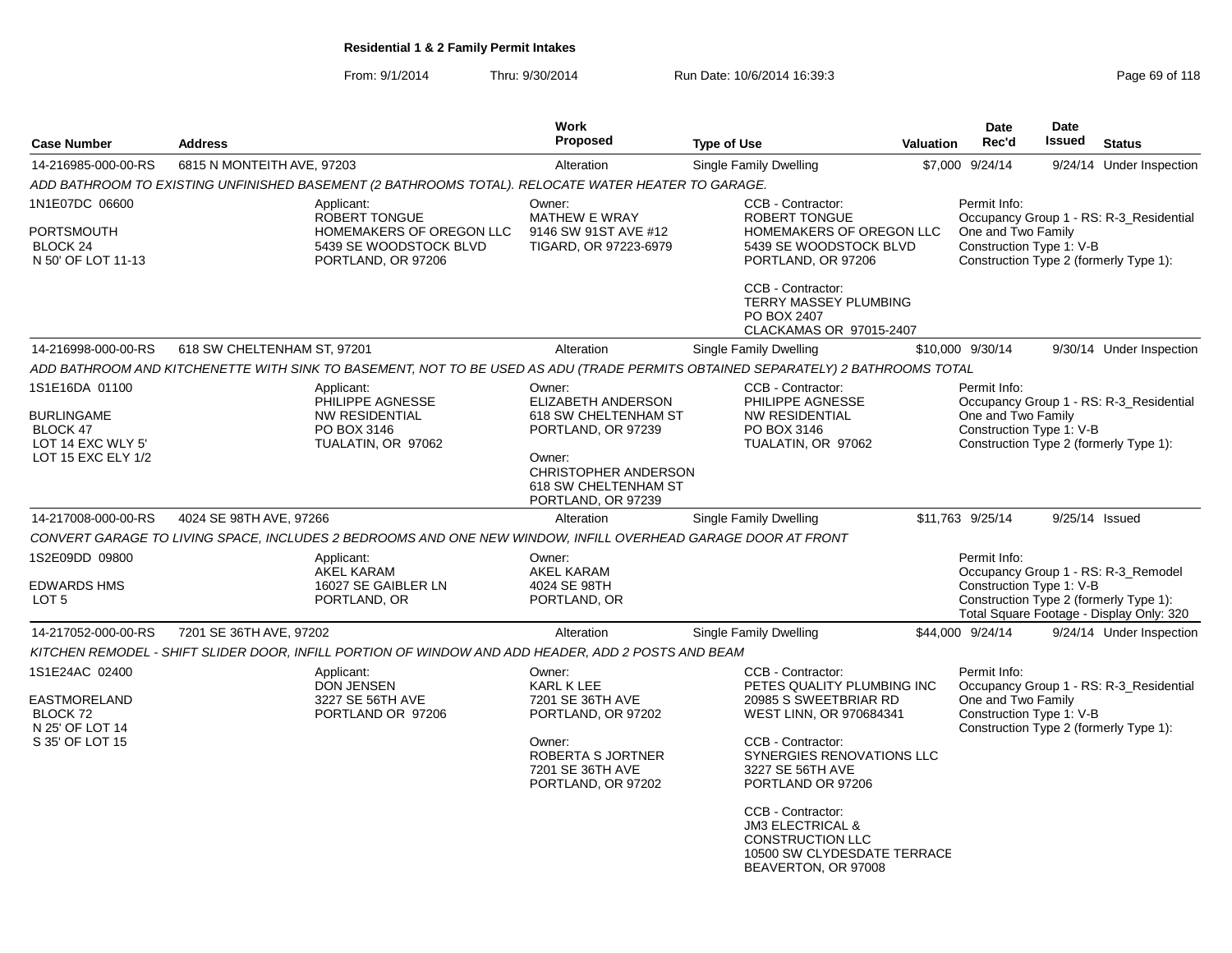From: 9/1/2014Thru: 9/30/2014 Run Date: 10/6/2014 16:39:3<br>
Page 70 of 118

| <b>Case Number</b>                                        | <b>Address</b>                                                                                                                                             | <b>Work</b><br>Proposed                              | <b>Type of Use</b>                                                                                | Valuation | Date<br>Rec'd                                  | <b>Date</b><br>Issued | <b>Status</b>                                                                      |
|-----------------------------------------------------------|------------------------------------------------------------------------------------------------------------------------------------------------------------|------------------------------------------------------|---------------------------------------------------------------------------------------------------|-----------|------------------------------------------------|-----------------------|------------------------------------------------------------------------------------|
| 14-217122-000-00-RS                                       | 7072 N DWIGHT AVE, 97203                                                                                                                                   | Alteration                                           | Single Family Dwelling                                                                            |           | \$30,000 9/24/14                               |                       | 9/24/14 Under Inspection                                                           |
|                                                           | CONVERT BASEMENT TO HABITABLE SPACE FOR NEW BEDROOMS, BATHROOM AND MEDIA ROOM                                                                              |                                                      |                                                                                                   |           |                                                |                       |                                                                                    |
| 1N1E17BA 00900<br><b>WILLAMETTE CREST</b>                 | Applicant:<br><b>SILAS MARSHALL</b><br>7072 N DWIGHT AVE                                                                                                   | Owner:<br><b>SILAS MARSHALL</b><br>7072 N DWIGHT AVE |                                                                                                   |           | Permit Info:<br>Construction Type 1: V-B       |                       | Occupancy Group 1 - RS: R-3_Remodel                                                |
| <b>BLOCK4</b><br>N 7' OF LOT 3 EXC E 5'<br>S 53' OF LOT 4 | PORTLAND, OR 97203                                                                                                                                         | PORTLAND, OR 97203                                   |                                                                                                   |           |                                                |                       | Construction Type 2 (formerly Type 1):<br>Total Square Footage - Display Only: 780 |
| 14-217127-000-00-RS                                       | 3828 NE 13TH AVE, 97212                                                                                                                                    | Alteration                                           | <b>Single Family Dwelling</b>                                                                     |           | \$1,500 9/24/14                                | 9/24/14 Final         |                                                                                    |
|                                                           | <b>VOLUNTARY SEISMIC STRENGTHENING AT INTERIOR PERIMETER OF HOUSE</b>                                                                                      |                                                      |                                                                                                   |           |                                                |                       |                                                                                    |
| 1N1E23CD 16900                                            | Applicant:<br>MIKE ROSE CONTRACTING LLC                                                                                                                    | Owner:<br><b>JAMES C KILLEN</b>                      | CCB - Contractor:<br>MIKE ROSE CONTRACTING LLC                                                    |           | Permit Info:                                   |                       | Occupancy Group 1 - RS: R-3_Residential                                            |
| <b>LINCOLN PK</b><br>BLOCK 10<br>LOT <sub>1</sub>         | 3543 SE FRANKLIN ST<br>PORTLAND, OR 97202                                                                                                                  | 1812 BIGELOW AVE NE<br>OLYMPIA. WA 98506             | 3543 SE FRANKLIN ST<br>PORTLAND, OR 97202                                                         |           | One and Two Family<br>Construction Type 1: V-B |                       | Construction Type 2 (formerly Type 1):                                             |
| 14-217138-000-00-RS                                       | 4834 NE 18TH AVE, 97211                                                                                                                                    | Alteration                                           | Single Family Dwelling                                                                            |           | \$1,500 9/24/14                                | 9/24/14 Final         |                                                                                    |
|                                                           | <b>VOLUNTARY SEISMIC STRENGTHENING AT INTERIOR PERIMETER OF BASEMENT</b>                                                                                   |                                                      |                                                                                                   |           |                                                |                       |                                                                                    |
| 1N1E23AC 01300                                            | Applicant:<br>MIKE ROSE CONTRACTING LLC                                                                                                                    | Owner:<br><b>SUSAN HUNT</b>                          | CCB - Contractor:<br>MIKE ROSE CONTRACTING LLC                                                    |           | Permit Info:                                   |                       | Occupancy Group 1 - RS: R-3 Residential                                            |
| <b>VERNON</b><br>BLOCK 39<br>LOT <sub>6</sub>             | 3543 SE FRANKLIN ST<br>PORTLAND, OR 97202                                                                                                                  | 4834 NE 18TH AVE<br>PORTLAND, OR 97211               | 3543 SE FRANKLIN ST<br>PORTLAND, OR 97202                                                         |           | One and Two Family<br>Construction Type 1: V-B |                       | Construction Type 2 (formerly Type 1):                                             |
| 14-217195-000-00-RS                                       | 7050 SE YAMHILL ST, 97215                                                                                                                                  | Alteration                                           | Single Family Dwelling                                                                            |           | \$16,000 9/24/14                               |                       | 9/24/14 Under Inspection                                                           |
|                                                           | REMODEL KITCHEN, REBUILD EXISTING STAIRS TO BASEMENT, INFILL EXISTING STAIR LOCATION WITH LAUNDRY ROOM                                                     |                                                      |                                                                                                   |           |                                                |                       |                                                                                    |
| 1S2E05BA 18400                                            | Applicant:<br><b>DAVID POYNTER</b>                                                                                                                         | Owner:<br><b>JUDY S KAYSER</b>                       | CCB - Contractor:<br><b>DAVID POYNTER</b>                                                         |           | Permit Info:                                   |                       | Occupancy Group 1 - RS: R-3_Residential                                            |
| <b>TABOR HTS</b><br><b>BLOCK X</b><br>N 1/2 OF LOT 1      | ALL WEATHER HOME<br><b>REMODELING CO INC</b><br>5005 NE FREMONT ST<br>PORTLAND, OR 97213-1730                                                              | 7050 SE YAMHILL ST<br>PORTLAND, OR 97215             | ALL WEATHER HOME<br><b>REMODELING CO INC</b><br>5005 NE FREMONT ST<br>PORTLAND, OR 97213-1730     |           | One and Two Family<br>Construction Type 1: V-B |                       | Construction Type 2 (formerly Type 1):                                             |
| 14-217505-000-00-RS                                       | 2320 NE GILE TER, 97212                                                                                                                                    | Alteration                                           | Single Family Dwelling                                                                            |           | \$25,000 9/25/14                               |                       | 9/25/14 Issued                                                                     |
|                                                           | REPLUMB EXISTING LAUNDRY TUB DRAIN TO ACCOMODATE BACKWATER VALVE. INSTALL NON BEARING PARTITIONS TO ENCLOSE LAUNDRY ROOM AND SEPARATE FURNACE MECHANICAL A |                                                      |                                                                                                   |           |                                                |                       |                                                                                    |
| 1N1E23DD 02000                                            | Applicant:<br><b>ANDREW GOLD</b>                                                                                                                           | Owner:<br><b>THOMAS J SEARCY</b>                     | CCB - Contractor:<br><b>ANDREW GOLD</b>                                                           |           | Permit Info:                                   |                       | Occupancy Group 1 - RS: R-3_Residential                                            |
| <b>ALAMEDA PARK</b><br>BLOCK 65<br>LOT 3&4 TL 2000        | <b>GOLD STAR DESIGN AND</b><br><b>CONSTRUCTION LLC</b><br>2528 SE SALMON ST<br>PORTLAND, OR 97214                                                          | 2320 NE GILE TER<br>PORTLAND, OR 97212-1528          | <b>GOLD STAR DESIGN AND</b><br><b>CONSTRUCTION LLC</b><br>2528 SE SALMON ST<br>PORTLAND, OR 97214 |           | One and Two Family<br>Construction Type 1: V-B |                       | Construction Type 2 (formerly Type 1):                                             |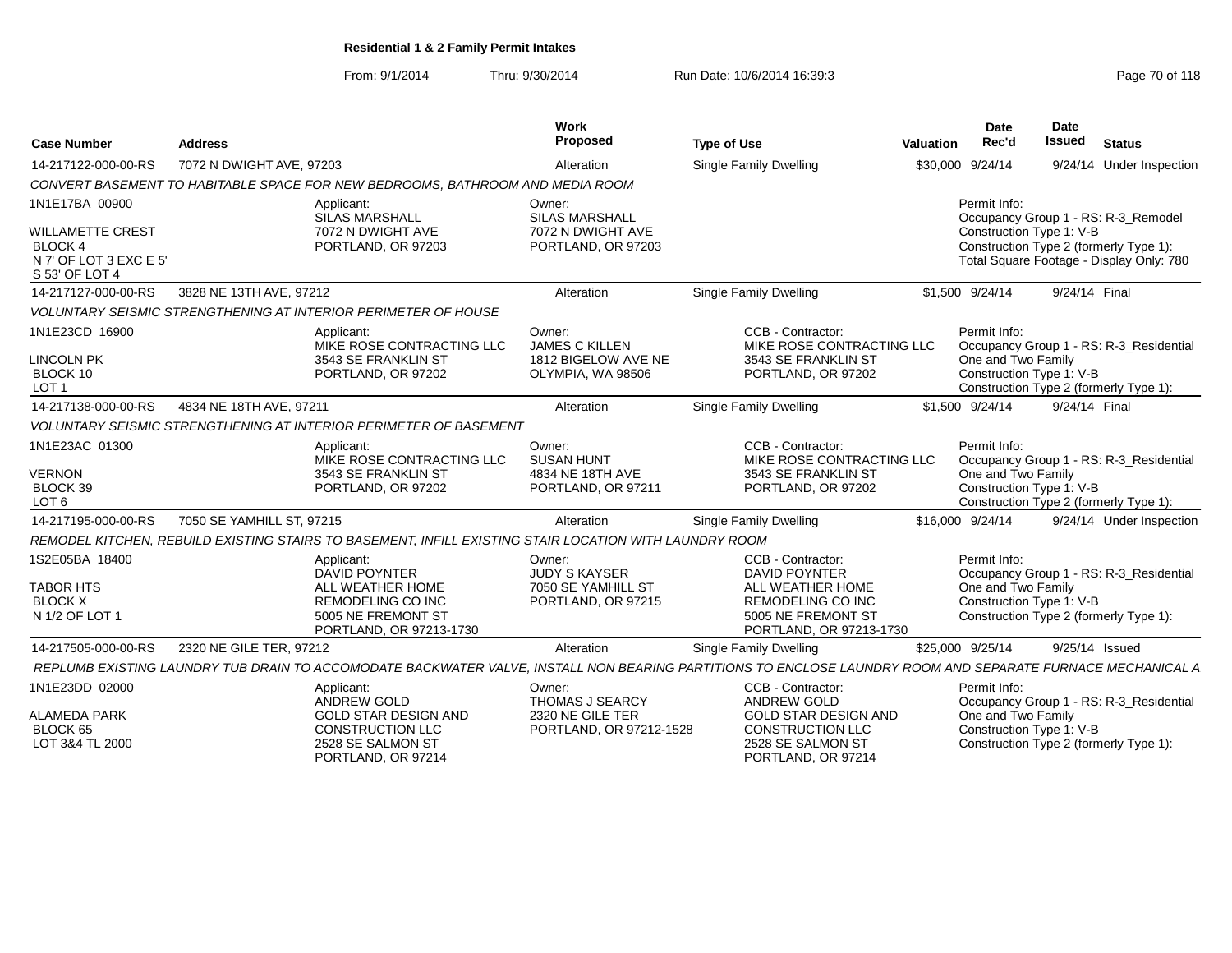From: 9/1/2014Thru: 9/30/2014 Run Date: 10/6/2014 16:39:3<br>
Page 71 of 118

| <b>Case Number</b>                                                       | <b>Address</b>           |                                                                                                                                                              | <b>Work</b><br><b>Proposed</b>                                                                                                                              | <b>Type of Use</b>                                                                                                         | Valuation | <b>Date</b><br>Rec'd                                           | Date<br>Issued | <b>Status</b>                                                                     |
|--------------------------------------------------------------------------|--------------------------|--------------------------------------------------------------------------------------------------------------------------------------------------------------|-------------------------------------------------------------------------------------------------------------------------------------------------------------|----------------------------------------------------------------------------------------------------------------------------|-----------|----------------------------------------------------------------|----------------|-----------------------------------------------------------------------------------|
| 14-217526-000-00-RS                                                      | 2204 SW IOWA ST, 97201   |                                                                                                                                                              | Alteration                                                                                                                                                  | Single Family Dwelling                                                                                                     |           | \$22,000 9/25/14                                               | 9/28/14 Issued |                                                                                   |
|                                                                          |                          | PARTIAL GARAGE CONVERSION TO LIVING SPACE FOR NEW BEDROOM AND BATHROOM. REMODEL CLOSET IN EXISTING BEDROOM, RELOCATE ELECTRIC PANEL. TWO TOILETS AFTER REMO  |                                                                                                                                                             |                                                                                                                            |           |                                                                |                |                                                                                   |
| 1S1E16CC 03300<br>BERTHA<br>BLOCK 14<br>LOT 5&10&11&15 TL 3300           |                          | Applicant:<br>CATALYST CONSTRUCTION &<br><b>REMODELING LLC</b><br>1031 NE 76TH AVE<br>PORTLAND, OR 97213                                                     | Owner:<br><b>RICHARD B MCCALL</b><br>2204 SW IOWA ST<br>PORTLAND, OR 97239-1909<br>Owner:<br>ANGELA D ASHBURN<br>2204 SW IOWA ST<br>PORTLAND, OR 97239-1909 | CCB - Contractor:<br><b>CATALYST CONSTRUCTION &amp;</b><br><b>REMODELING LLC</b><br>1031 NE 76TH AVE<br>PORTLAND, OR 97213 |           | Permit Info:<br>One and Two Family<br>Construction Type 1: V-B |                | Occupancy Group 1 - RS: R-3 Residential<br>Construction Type 2 (formerly Type 1): |
| 14-217563-000-00-RS                                                      | 1912 NE COUCH ST. 97232  |                                                                                                                                                              | Alteration                                                                                                                                                  | Single Family Dwelling                                                                                                     |           | \$3,000 9/25/14                                                | 9/25/14 Issued |                                                                                   |
|                                                                          |                          | REMOVE EXISTING FULL BATH ON MAIN FLOOR AND USE ROOM AS OFFICE, REMOVE SERVICE STAIRS AND ADD HALF BATHROOM (ET AND PT PERMITS TO BE OBTAINED SEPARATELY)    |                                                                                                                                                             |                                                                                                                            |           |                                                                |                |                                                                                   |
| 1N1E35DA 16100<br>BUCKMANS 2ND ADD<br>BLOCK 7<br>W 40' OF LOT 3          |                          | Applicant:<br>SOL CONSTRUCTION LLC<br>2000 NE 42ND AVE #314<br>PORTLAND, OR 97213                                                                            | Owner:<br>ANNA C LOOMIS<br>526 WESTOVER AVE<br>NORFOLK, VA 23507-1717                                                                                       | CCB - Contractor:<br>SOL CONSTRUCTION LLC<br>2000 NE 42ND AVE #314<br>PORTLAND, OR 97213                                   |           | Permit Info:<br>Construction Type 1: V-B                       |                | Occupancy Group 1 - RS: R-3_Remodel<br>Construction Type 2 (formerly Type 1):     |
| 14-217591-000-00-RS                                                      | 7204 N CENTRAL ST, 97203 |                                                                                                                                                              | Alteration                                                                                                                                                  | Single Family Dwelling                                                                                                     |           | \$500 9/25/14                                                  |                | 9/25/14 Under Inspection                                                          |
|                                                                          |                          | REPLACED HEADERS ON 6 REPLACED WINDOWS. DRYROT REPAIR AT WEST WALL OF BATHROOM AND EAST WALL OF BASEMENT STAIR. NEW SIDEWALK PATH AND STAIRS AT FRONT OF HOL |                                                                                                                                                             |                                                                                                                            |           |                                                                |                |                                                                                   |
| 1N1E07BB 07600<br>ST CLOUD HTS ADD<br><b>BLOCK B</b><br>LOT <sub>5</sub> |                          | Applicant:<br><b>STEVEN R ANDRUS</b><br>439 PORTLAND AVE<br>GLADSTONE, OR 97027                                                                              | Owner:<br><b>SONIA L ANDRUS</b><br>439 PORTLAND AVE<br>GLADSTONE, OR 97027<br>Owner:<br><b>STEVEN R ANDRUS</b><br>439 PORTLAND AVE<br>GLADSTONE, OR 97027   |                                                                                                                            |           | Permit Info:<br>One and Two Family<br>Construction Type 1: V-B |                | Occupancy Group 1 - RS: R-3 Residential<br>Construction Type 2 (formerly Type 1): |
| 14-217591-REV-01-RS                                                      | 7204 N CENTRAL ST, 97203 |                                                                                                                                                              | Alteration                                                                                                                                                  | <b>Single Family Dwelling</b>                                                                                              |           | \$9/30/14                                                      | 9/30/14 Issued |                                                                                   |
|                                                                          |                          | REVISION TO INCLUDE HEADERS FOR LIVING ROOM AND BEDROOMS, REVISE WINDOW SIZES IN TWO BEDROOMS                                                                |                                                                                                                                                             |                                                                                                                            |           |                                                                |                |                                                                                   |
| 1N1E07BB 07600<br>ST CLOUD HTS ADD<br><b>BLOCK B</b><br>LOT <sub>5</sub> |                          | Applicant:<br>STEVEN R ANDRUS<br>439 PORTLAND AVE<br>GLADSTONE, OR 97027                                                                                     | Owner:<br>SONIA L ANDRUS<br>439 PORTLAND AVE<br>GLADSTONE, OR 97027<br>Owner:<br><b>STEVEN R ANDRUS</b><br>439 PORTLAND AVE<br>GLADSTONE, OR 97027          |                                                                                                                            |           | Permit Info:<br>One and Two Family<br>Construction Type 1: V-B |                | Occupancy Group 1 - RS: R-3_Residential<br>Construction Type 2 (formerly Type 1): |
| 14-217623-000-00-RS                                                      | 11310 SE LONG ST, 97266  |                                                                                                                                                              | Alteration                                                                                                                                                  | Single Family Dwelling                                                                                                     |           | \$800 9/25/14                                                  | 9/25/14 Issued |                                                                                   |
|                                                                          |                          | FRAME IN WALL TO ADD UTILITY ROOM WITH NEW WINDOW TO EXISTING GARAGE, ADD NEW WINDOW OVER TUB/SHOWER IN EXISTING BATHROOM                                    |                                                                                                                                                             |                                                                                                                            |           |                                                                |                |                                                                                   |
| IS2E15AB 04600                                                           |                          | Applicant:                                                                                                                                                   | Owner:                                                                                                                                                      |                                                                                                                            |           | Permit Info:                                                   |                |                                                                                   |
| MIDLAND AC TR<br>LOT 1 TL 4600                                           |                          | <b>GENE M JR MONNIN</b><br>11310 SE LONG ST<br>PORTLAND, OR 97266-3373                                                                                       | <b>GENE M JR MONNIN</b><br>11310 SE LONG ST<br>PORTLAND, OR 97266-3373                                                                                      |                                                                                                                            |           | One and Two Family<br>Construction Type 1: V-B                 |                | Occupancy Group 1 - RS: R-3_Residential<br>Construction Type 2 (formerly Type 1): |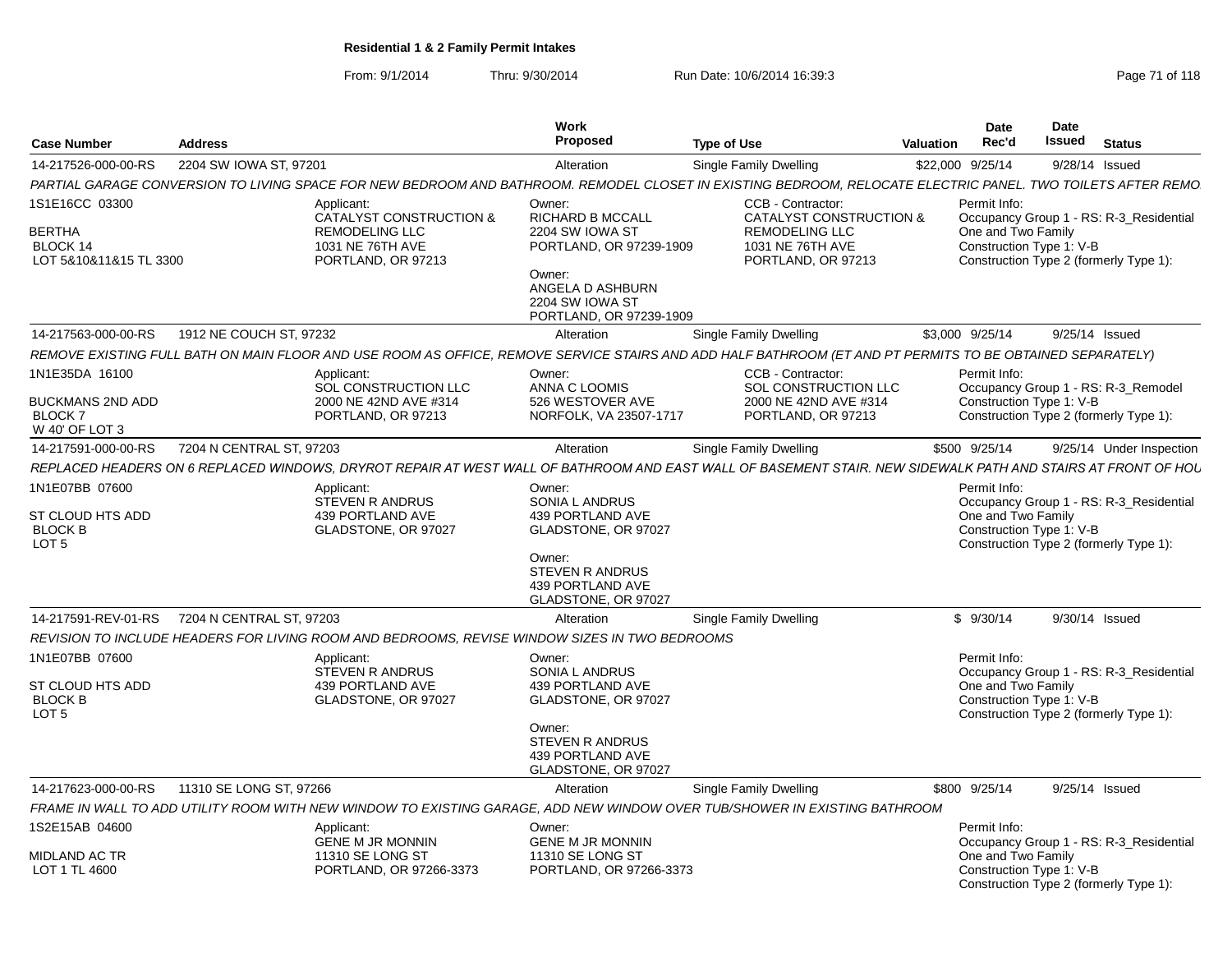## From: 9/1/2014Thru: 9/30/2014 Run Date: 10/6/2014 16:39:3<br>
Page 72 of 118

| <b>Case Number</b>                                                          | <b>Address</b>                                                                                        |                                                                                                                                                                                | Work<br><b>Proposed</b>                                                                     | <b>Type of Use</b>                                                                                           | Valuation | <b>Date</b><br>Rec'd                                                                                                                                                  | <b>Date</b><br><b>Issued</b> | <b>Status</b>                           |
|-----------------------------------------------------------------------------|-------------------------------------------------------------------------------------------------------|--------------------------------------------------------------------------------------------------------------------------------------------------------------------------------|---------------------------------------------------------------------------------------------|--------------------------------------------------------------------------------------------------------------|-----------|-----------------------------------------------------------------------------------------------------------------------------------------------------------------------|------------------------------|-----------------------------------------|
| 14-217724-000-00-RS                                                         | 2621 SE YAMHILL ST, 97214                                                                             |                                                                                                                                                                                | Alteration                                                                                  | <b>Single Family Dwelling</b>                                                                                |           | \$5,771 9/25/14                                                                                                                                                       |                              | 9/25/14 Issued                          |
|                                                                             |                                                                                                       |                                                                                                                                                                                |                                                                                             |                                                                                                              |           |                                                                                                                                                                       |                              |                                         |
| 1S1E01BB 12200                                                              |                                                                                                       | FRAME IN WALL IN EXISTING 2ND FLOOR BEDROOM TO ADD NEW BATHROOM, RELOCATE EXISTING KITCHEN SINK IN KITCHEN, (NO STRUCTRUAL CHANGES IN KITCHEN AREA) RE-PIPE HOUS<br>Applicant: | Owner:                                                                                      | CCB - Contractor:                                                                                            |           | Permit Info:                                                                                                                                                          |                              |                                         |
| HANSONS ADD & 2ND<br>BLOCK 10<br>LOT <sub>5</sub><br>S 5' OF LOT 6          |                                                                                                       | WILLAMETTE VALLEY<br><b>REDEVELOPMENT</b><br>6040 SE BREWSTER PL<br>MILWAULIE, OR 97267                                                                                        | <b>EVERETT CUSTOM HOMES</b><br>735 SW 158TH AVE #180<br>BEAVERTON, OR 97006-4952            | <b>WILLAMETTE VALLEY</b><br><b>REDEVELOPMENT</b><br>6040 SE BREWSTER PL<br>MILWAULIE, OR 97267               |           | Occupancy Group 1 - RS: R-3_Remodel<br>Construction Type 1: V-B<br>Construction Type 2 (formerly Type 1):<br>Total Square Footage - Display Only: 157                 |                              |                                         |
|                                                                             |                                                                                                       |                                                                                                                                                                                | CCB - Contractor:<br>A1 AMERICAN CONTRACTORS INC<br>9715 SE RAMONA ST<br>PORTLAND, OR 97266 |                                                                                                              |           |                                                                                                                                                                       |                              |                                         |
| 14-217816-000-00-RS                                                         | 01308 SW MILITARY RD, 97219                                                                           |                                                                                                                                                                                | Alteration                                                                                  | Single Family Dwelling                                                                                       |           | \$5,735 9/25/14                                                                                                                                                       |                              | 9/25/14 Under Inspection                |
| CONVERT STORAGE AREA TO BATHROOM                                            |                                                                                                       |                                                                                                                                                                                |                                                                                             |                                                                                                              |           |                                                                                                                                                                       |                              |                                         |
| 1S1E34DB 00103                                                              |                                                                                                       | Applicant:<br>CHARLES MALONEY BUILDING                                                                                                                                         | Owner:<br>RAKESH K PAI                                                                      | CCB - Contractor:<br>CHARLES MALONEY BUILDING                                                                |           | Permit Info:<br>Occupancy Group 1 - RS: R-3_Remodel<br>Construction Type 1: V-B<br>Construction Type 2 (formerly Type 1):<br>Total Square Footage - Display Only: 156 |                              |                                         |
| <b>TRYON VISTA</b><br>LOT <sub>3</sub>                                      | CO INC<br>PO BOX 1946<br>LAKE OSWEGO, OR 97035                                                        |                                                                                                                                                                                | 01308 SW MILITARY RD<br>PORTLAND, OR 97219-8385                                             | CO INC<br>PO BOX 1946<br>LAKE OSWEGO, OR 97035                                                               |           |                                                                                                                                                                       |                              |                                         |
|                                                                             |                                                                                                       |                                                                                                                                                                                | Owner:<br>AJNYA K PAI<br>01308 SW MILITARY RD<br>PORTLAND, OR 97219-8385                    | CCB - Contractor:<br>ACSENT PLUMBING LLC<br>16133 S SWAN AV<br>OREGON CITY OR 97045                          |           |                                                                                                                                                                       |                              |                                         |
| 14-218035-000-00-RS                                                         | 5602 SW MENEFEE DR, 97201                                                                             |                                                                                                                                                                                | Alteration                                                                                  | Single Family Dwelling                                                                                       |           | \$7,000 9/26/14                                                                                                                                                       |                              | 9/26/14 Issued                          |
|                                                                             |                                                                                                       | ADD FOUNDATION UNDERPINNING FOR EAST EXTERIOR WALL. SLOPED LOT                                                                                                                 |                                                                                             |                                                                                                              |           |                                                                                                                                                                       |                              |                                         |
| 1S1E16DA 07900<br><b>TERWILLIGER HTS</b><br><b>BLOCK 3</b><br><b>LOT 10</b> | Applicant:<br><b>TERRAFIRMA FOUNDATION</b><br><b>SYSTEMS</b><br>1308 NW PARK ST<br>ROSEBURG, OR 97470 |                                                                                                                                                                                | Owner:<br><b>MARY E KUSTER</b><br>5602 SW MENEFEE DR<br>PORTLAND, OR 97239-2719             | CCB - Contractor:<br><b>TERRAFIRMA FOUNDATION</b><br><b>SYSTEMS</b><br>1308 NW PARK ST<br>ROSEBURG, OR 97470 |           | Permit Info:<br>Occupancy Group 1 - RS: R-3_Residential<br>One and Two Family<br>Construction Type 1: V-B<br>Construction Type 2 (formerly Type 1):                   |                              |                                         |
|                                                                             |                                                                                                       |                                                                                                                                                                                | Owner:<br>MICHEAL E KEATING<br>5602 SW MENEFEE DR<br>PORTLAND, OR 97239-2719                |                                                                                                              |           |                                                                                                                                                                       |                              |                                         |
| 14-218383-000-00-RS                                                         | 1915 NE EVERETT ST, 97232                                                                             |                                                                                                                                                                                | Alteration                                                                                  | Single Family Dwelling                                                                                       |           | \$20,000 9/26/14                                                                                                                                                      |                              | 9/26/14 Issued                          |
|                                                                             |                                                                                                       | CHANGE WALL LOCATION ON MAIN FLOOR TO INCREASE SIZE OF KITCHEN; CHANGE WALL LOCATION IN SECOND FLOOR TO EXPAND BATHROOM; TRADES TO BE PULLED SEPARATELY                        |                                                                                             |                                                                                                              |           |                                                                                                                                                                       |                              |                                         |
| 1N1E35DA 06500                                                              |                                                                                                       | Applicant:<br><b>SUSAN HARRISON</b>                                                                                                                                            | Owner:<br><b>BANK OF AMERICA NA</b>                                                         |                                                                                                              |           | Permit Info:                                                                                                                                                          |                              | Occupancy Group 1 - RS: R-3_Residential |
| <b>BYRNES ADD</b><br>BLOCK 2<br>E 1/2 OF S 10' OF LOT 3<br>E 1/2 OF LOT 4   |                                                                                                       | 2925 SW 4TH AVE<br>PORTLAND OR 97201                                                                                                                                           | 1915 NE EVERETT ST<br>PORTLAND, OR 97232-3034                                               |                                                                                                              |           | One and Two Family<br>Construction Type 1: V-B                                                                                                                        |                              | Construction Type 2 (formerly Type 1):  |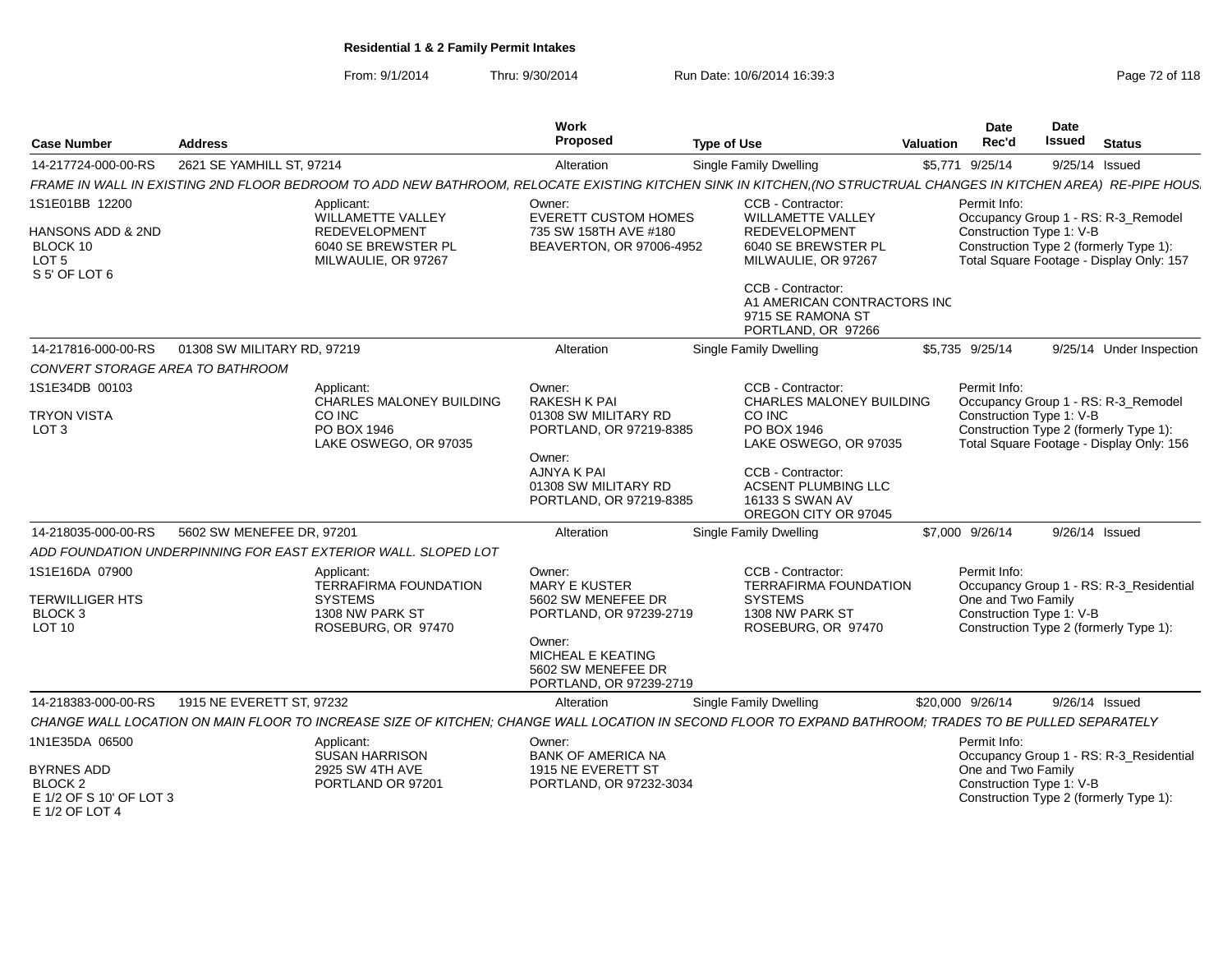From: 9/1/2014Thru: 9/30/2014 Run Date: 10/6/2014 16:39:3<br>
Page 73 of 118

| <b>Case Number</b>                                                     | <b>Address</b>            |                                                                                                           | Work<br>Proposed                                                                | <b>Type of Use</b>                                                                                               | <b>Valuation</b> | <b>Date</b><br>Rec'd                                           | <b>Date</b><br>Issued | <b>Status</b>                                                                     |
|------------------------------------------------------------------------|---------------------------|-----------------------------------------------------------------------------------------------------------|---------------------------------------------------------------------------------|------------------------------------------------------------------------------------------------------------------|------------------|----------------------------------------------------------------|-----------------------|-----------------------------------------------------------------------------------|
| 14-218417-000-00-RS                                                    | 2536 NW OVERTON ST, 97210 |                                                                                                           | Alteration                                                                      | <b>Single Family Dwelling</b>                                                                                    |                  | \$226,000 9/26/14                                              | 9/26/14 Issued        |                                                                                   |
|                                                                        |                           | KITCHEN REMODEL, ENLARGE BEARING WALL OPENING, REMODEL TWO EXISTING BATHROOMS                             |                                                                                 |                                                                                                                  |                  |                                                                |                       |                                                                                   |
| 1N1E32AA 08200                                                         |                           | Applicant:                                                                                                | Owner:                                                                          | CCB - Contractor:                                                                                                |                  | Permit Info:                                                   |                       |                                                                                   |
| <b>GOLDSMITHS ADD</b><br>BLOCK 17<br>LOT <sub>8</sub>                  |                           | <b>ADAM</b><br><b>ARCIFORM LLC</b><br>2303 N RANDOLPH AVE<br>PORTLAND, OR 97227                           | JON C NICOLAZZO<br>2536 NW OVERTON ST<br>PORTLAND, OR 97210-2441                | <b>ADAM</b><br>ARCIFORM LLC<br>2303 N RANDOLPH AVE<br>PORTLAND, OR 97227                                         |                  | One and Two Family<br>Construction Type 1: V-B                 |                       | Occupancy Group 1 - RS: R-3 Residential<br>Construction Type 2 (formerly Type 1): |
|                                                                        |                           |                                                                                                           | Owner:<br>JENNIFER L NICOLAZZO<br>2536 NW OVERTON ST<br>PORTLAND, OR 97210-2441 |                                                                                                                  |                  |                                                                |                       |                                                                                   |
| 14-218474-000-00-RS                                                    | 6941 N MCKENNA AVE, 97203 |                                                                                                           | Alteration                                                                      | <b>Single Family Dwelling</b>                                                                                    |                  | \$1,000 9/26/14                                                |                       | 9/26/14 Under Inspection                                                          |
|                                                                        |                           | CONVERTING STORAGE TO NEW BATHROOM***ELECTRICAL AND PLUMBING TO BE OBTAINED SEPARATELY***                 |                                                                                 |                                                                                                                  |                  |                                                                |                       |                                                                                   |
| 1N1E07DC 12300<br><b>OWEN ADD</b><br><b>BLOCK1</b><br>LOT <sub>1</sub> |                           | Applicant:<br>ALL PHASE RESTORATION &<br><b>REMODELING LLC</b><br>6380 SW PAMELA ST<br>PORTLAND, OR 97219 | Owner:<br>DANIEL W WOLFF<br>151 BERWICK DR<br>LAKE OSWEGO, OR 97034             | CCB - Contractor:<br>ALL PHASE RESTORATION &<br><b>REMODELING LLC</b><br>6380 SW PAMELA ST<br>PORTLAND, OR 97219 |                  | Permit Info:<br>One and Two Family<br>Construction Type 1: V-B |                       | Occupancy Group 1 - RS: R-3_Residential<br>Construction Type 2 (formerly Type 1): |
| LOT 2 EXC S 6.56'                                                      |                           |                                                                                                           | Owner:<br><b>SUZANNE WOLFF</b><br>151 BERWICK DR<br>LAKE OSWEGO, OR 97034       |                                                                                                                  |                  |                                                                |                       |                                                                                   |
| 14-218604-000-00-RS                                                    | 8301 SW 64TH AVE, 97219   |                                                                                                           | Alteration                                                                      | Single Family Dwelling                                                                                           |                  | \$50,000 9/28/14                                               | 9/28/14 Issued        |                                                                                   |
|                                                                        |                           | REMODEL MASTER BATH AND CLOSET, HALL POWDER ROOM AND LAUNDRY. 3 TOILETS TOTAL.                            |                                                                                 |                                                                                                                  |                  |                                                                |                       |                                                                                   |
| 1S1E19CC 05200                                                         |                           |                                                                                                           | Owner:<br>RONALD S SUBOTNICK                                                    | CCB - Contractor:<br><b>INTERWORKS LLC</b>                                                                       |                  | Permit Info:                                                   |                       | Occupancy Group 1 - RS: R-3_Residential                                           |
| ASH CREEK MEADOWS<br><b>BLOCK 2</b><br><b>LOT 17</b>                   |                           |                                                                                                           | 8301 SW 64TH AVE<br>PORTLAND, OR 97219                                          | <b>114 NE 7TH</b><br>PORTLAND, OR 97232                                                                          |                  | One and Two Family<br>Construction Type 1: V-B                 |                       | Construction Type 2 (formerly Type 1):                                            |
|                                                                        |                           |                                                                                                           | Owner:<br><b>BARBARA D WEILAND</b><br>8301 SW 64TH AVE<br>PORTLAND, OR 97219    |                                                                                                                  |                  |                                                                |                       |                                                                                   |
| 14-218609-000-00-RS                                                    | 4312 SW IDAHO DR. 97221   |                                                                                                           | Alteration                                                                      | Single Family Dwelling                                                                                           |                  | \$45,000 9/28/14                                               |                       | 10/1/14 Under Inspection                                                          |
|                                                                        |                           | REPLACE EXTERIOR WINDOW, INTERIOR REMODEL, NEW ELECTRICAL, PLUMBING, AND MECHANICAL. THREE TOILETS TOTAL. |                                                                                 |                                                                                                                  |                  |                                                                |                       |                                                                                   |
| 1S1E17CC 11400                                                         |                           | Applicant:<br>PDX RENOVATIONS, LLC                                                                        | Owner:<br>2ND STORY INVESTMENTS LLC                                             | CCB - Contractor:<br>PDX RENOVATIONS LLC                                                                         |                  | Permit Info:                                                   |                       | Occupancy Group 1 - RS: R-3_Residential                                           |
| <b>VERMONT HILLS</b><br>BLOCK 19<br>LOT <sub>8</sub>                   |                           | P.O. Box 66406<br>Portland, OR 97290                                                                      | PMB 232 4804 NW BETHANY BLVD PO BOX 66836<br>#12<br>PORTLAND, OR 97229-9195     | PORTLAND, OR 97290                                                                                               |                  | One and Two Family<br>Construction Type 1: V-B                 |                       | Construction Type 2 (formerly Type 1):                                            |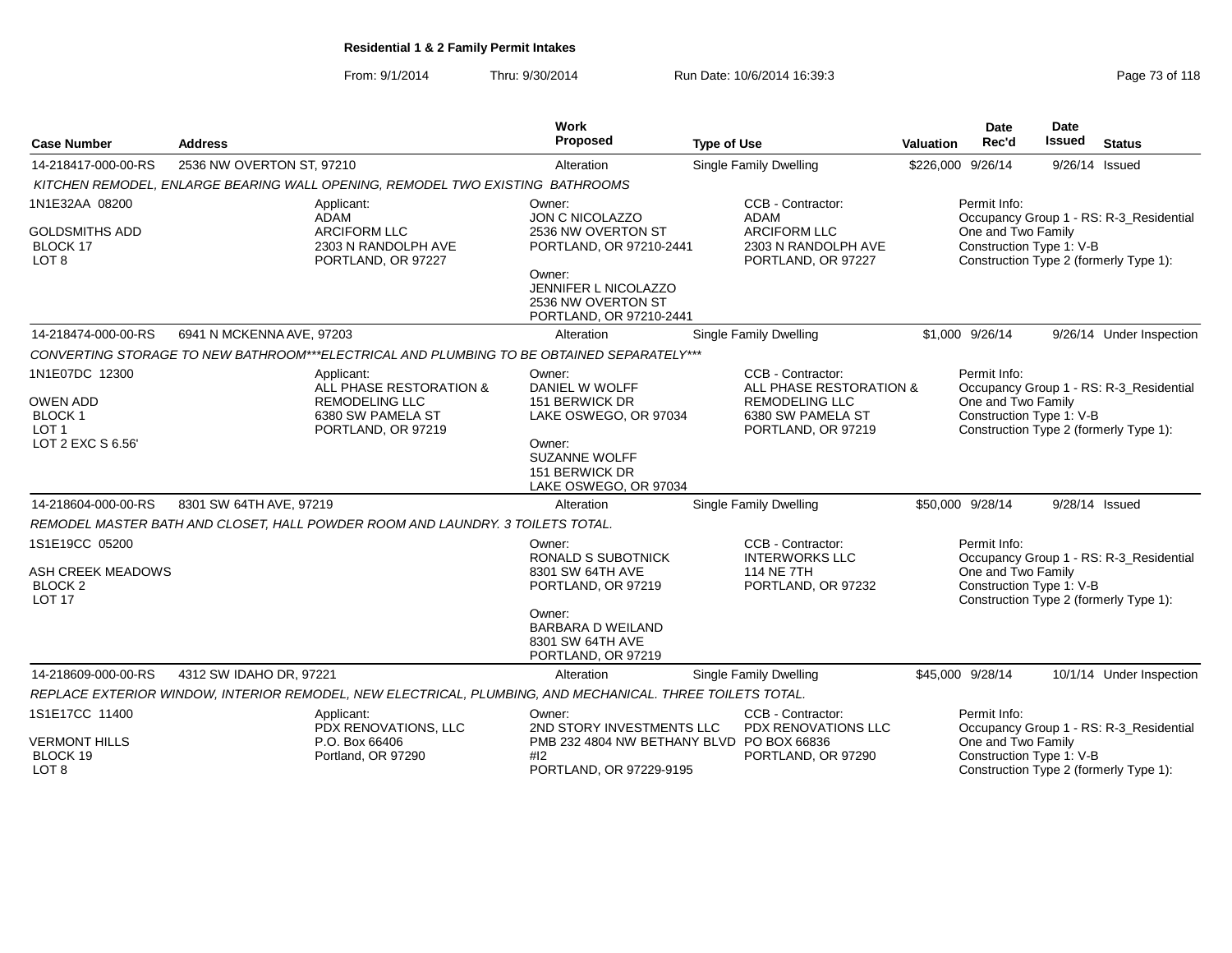From: 9/1/2014Thru: 9/30/2014 Run Date: 10/6/2014 16:39:3<br>
Page 74 of 118

| <b>Case Number</b>                                                         | <b>Address</b>                                          |                                                                                                                                                              | <b>Work</b><br><b>Proposed</b>                                                                                                                                       | <b>Type of Use</b>                                                                                                                            | Valuation | <b>Date</b><br>Rec'd                                           | Date<br><b>Issued</b> | <b>Status</b>                                                                                                             |
|----------------------------------------------------------------------------|---------------------------------------------------------|--------------------------------------------------------------------------------------------------------------------------------------------------------------|----------------------------------------------------------------------------------------------------------------------------------------------------------------------|-----------------------------------------------------------------------------------------------------------------------------------------------|-----------|----------------------------------------------------------------|-----------------------|---------------------------------------------------------------------------------------------------------------------------|
| 14-218739-000-00-RS                                                        | 1007 SE 55TH AVE, 97215                                 |                                                                                                                                                              | Alteration                                                                                                                                                           | <b>Single Family Dwelling</b>                                                                                                                 |           | \$15,000 9/29/14                                               | 9/29/14               | Issued                                                                                                                    |
|                                                                            |                                                         | CONVERT PORTION OF BASEMENT TO LIVING SPACE WITH NEW BEDROOM AND NEW BATHROOM; REPLACE EXTERIOR STAIRS TO BASEMENT AND RECONFIGURE LANDING                   |                                                                                                                                                                      |                                                                                                                                               |           |                                                                |                       |                                                                                                                           |
| 1S2E06AB 07700<br><b>GAYLORD</b><br>LOT <sub>5</sub>                       |                                                         | Applicant:<br><b>LISA HARRENSTIEN</b><br>1007 SE 55TH AVE<br>PORTLAND, OR 97215-2657                                                                         | Owner:<br><b>MICHAEL SCHINDEL</b><br>1007 SE 55TH AVE<br>PORTLAND, OR 97215-2657<br>Owner:<br><b>LISA HARRENSTIEN</b><br>1007 SE 55TH AVE<br>PORTLAND, OR 97215-2657 | CCB - Contractor:<br><b>CHRIS BOYER</b><br>RAVENWOOD GROUP CO<br>2000 NE 42ND AVE STE 105<br>PORTLAND, OR 97213                               |           | Permit Info:<br>Construction Type 1: V-B                       |                       | Occupancy Group 1 - RS: R-3_Remodel<br>Construction Type 2 (formerly Type 1):<br>Total Square Footage - Display Only: 285 |
| 14-218809-000-00-RS                                                        | 4207 SW 52ND AVE, 97221                                 |                                                                                                                                                              | Alteration                                                                                                                                                           | <b>Single Family Dwelling</b>                                                                                                                 |           | \$6,750 9/29/14                                                |                       | <b>Under Review</b>                                                                                                       |
|                                                                            |                                                         | SOLAR INSTALLATION, 3.64kW PV SYSTEM ON ROOFTOP, NON-PRESCRIPTIVE                                                                                            |                                                                                                                                                                      |                                                                                                                                               |           |                                                                |                       |                                                                                                                           |
| 1S1E07DC 03700<br>SMOKE RISE<br><b>BLOCK 4</b><br>LOT 1&2 TL 3700          |                                                         | Applicant:<br><b>REC SOLAR INC</b><br>3380 SE 20TH AVE<br>PORTLAND, OR 97202                                                                                 | Owner:<br>SOPHIE SNOW<br>4207 SW 52ND AVE<br>PORTLAND, OR 97221-2007<br>Owner:<br><b>JEREMY SNOW</b><br>4207 SW 52ND AVE<br>PORTLAND, OR 97221-2007                  | CCB - Contractor:<br><b>REC SOLAR INC</b><br>3380 SE 20TH AVE<br>PORTLAND, OR 97202                                                           |           | Permit Info:<br>One and Two Family<br>Construction Type 1: V-B |                       | Occupancy Group 1 - RS: R-3 Residential<br>Construction Type 2 (formerly Type 1):                                         |
| 14-218830-000-00-RS                                                        | 7010 N KELLOGG ST                                       |                                                                                                                                                              | Alteration                                                                                                                                                           | Single Family Dwelling                                                                                                                        |           | \$500 9/29/14                                                  | 9/29/14 Issued        |                                                                                                                           |
|                                                                            | SOLAR - 4.335 KW ROOF MOUNTED PV SYSTEM; PRESCRIPTIVE   |                                                                                                                                                              |                                                                                                                                                                      |                                                                                                                                               |           |                                                                |                       |                                                                                                                           |
| 1N1E07BC 04601<br>SOUTH ST JOHNS<br>BLOCK <sub>6</sub><br>LOT 3 EXC ELY 5' |                                                         | Applicant:<br><b>MELISSA BENTLEY</b><br>SOLAR CITY CORPORATION<br>6132 NE 112TH AVE<br>PORTLAND, OR 97220                                                    | Owner:<br><b>LAURA A EXLEY</b><br>7010 N KELLOGG ST<br>PORTLAND, OR 97203-3961                                                                                       | CCB - Contractor:<br>SOLARCITY CORPORATION<br>6132 NE 112th AVE<br>PORTLAND, OR 97220                                                         |           | Permit Info:<br>One and Two Family<br>Construction Type 1: V-B |                       | Occupancy Group 1 - RS: R-3_Residential<br>Construction Type 2 (formerly Type 1):                                         |
| 14-218835-000-00-RS                                                        | 10215 SW 36TH PL, 97219                                 |                                                                                                                                                              | Alteration                                                                                                                                                           | Single Family Dwelling                                                                                                                        |           | \$500 9/29/14                                                  | 9/29/14 Issued        |                                                                                                                           |
|                                                                            | SOLAR, 4.08kW ROOF TOP MOUNTED PV SYSTEM - PRESCRIPTIVE |                                                                                                                                                              |                                                                                                                                                                      |                                                                                                                                               |           |                                                                |                       |                                                                                                                           |
| 1S1E29CA 09500<br><b>TRYON ESTATES</b><br><b>BLOCK 2</b><br>LOT 14         |                                                         | Applicant:<br><b>MELISSA BENTLEY</b><br>SOLAR CITY CORPORATION<br>6132 NE 112TH AVE<br>PORTLAND, OR 97220                                                    | Owner:<br><b>SHARON A GILLENWATER</b><br>10215 SW 36TH PL<br>PORTLAND, OR 97219-6103                                                                                 | CCB - Contractor:<br>SOLARCITY CORPORATION<br>6132 NE 112th AVE<br>PORTLAND, OR 97220                                                         |           | Permit Info:<br>One and Two Family<br>Construction Type 1: V-B |                       | Occupancy Group 1 - RS: R-3_Residential<br>Construction Type 2 (formerly Type 1):                                         |
| 14-219190-000-00-RS                                                        | 2737 NE MASON ST, 97211                                 |                                                                                                                                                              | Alteration                                                                                                                                                           | Single Family Dwelling                                                                                                                        |           | \$150,000 9/30/14                                              |                       | <b>Under Review</b>                                                                                                       |
|                                                                            |                                                         | REMODEL EXISTING BATHROOMS.  CONVERT POWDER ROOM TO FULL BATHROOM.  RELOCATE KITCHEN.  RELOCATE LAUNDRY TO MAIN FLOOR.  REPLACE TWO WINDOWS IN EXISTING OPEN |                                                                                                                                                                      |                                                                                                                                               |           |                                                                |                       |                                                                                                                           |
| 1N1E24CB 12500<br><b>ALAMEDA PARK</b><br>BLOCK 34<br>LOT <sub>4</sub>      |                                                         | Applicant:<br>KEITH DAVIS CONSTRUCTION LLC DAVID WOLMAN<br>10740 SW LANCASTER RD<br>PORTLAND, OR 97219-6405                                                  | Owner:<br>4727 NE 28TH AVE<br>PORTLAND, OR 97211-6531<br>Owner:<br><b>NICOLA PINSON</b><br>4727 NE 28TH AVE<br>PORTLAND, OR 97211-6531                               | CCB - Contractor:<br>KEITH DAVIS CONSTRUCTION LLC Occupancy Group 1 - RS: R-3_Residential<br>10740 SW LANCASTER RD<br>PORTLAND, OR 97219-6405 |           | Permit Info:<br>One and Two Family<br>Construction Type 1: V-B |                       | Construction Type 2 (formerly Type 1):                                                                                    |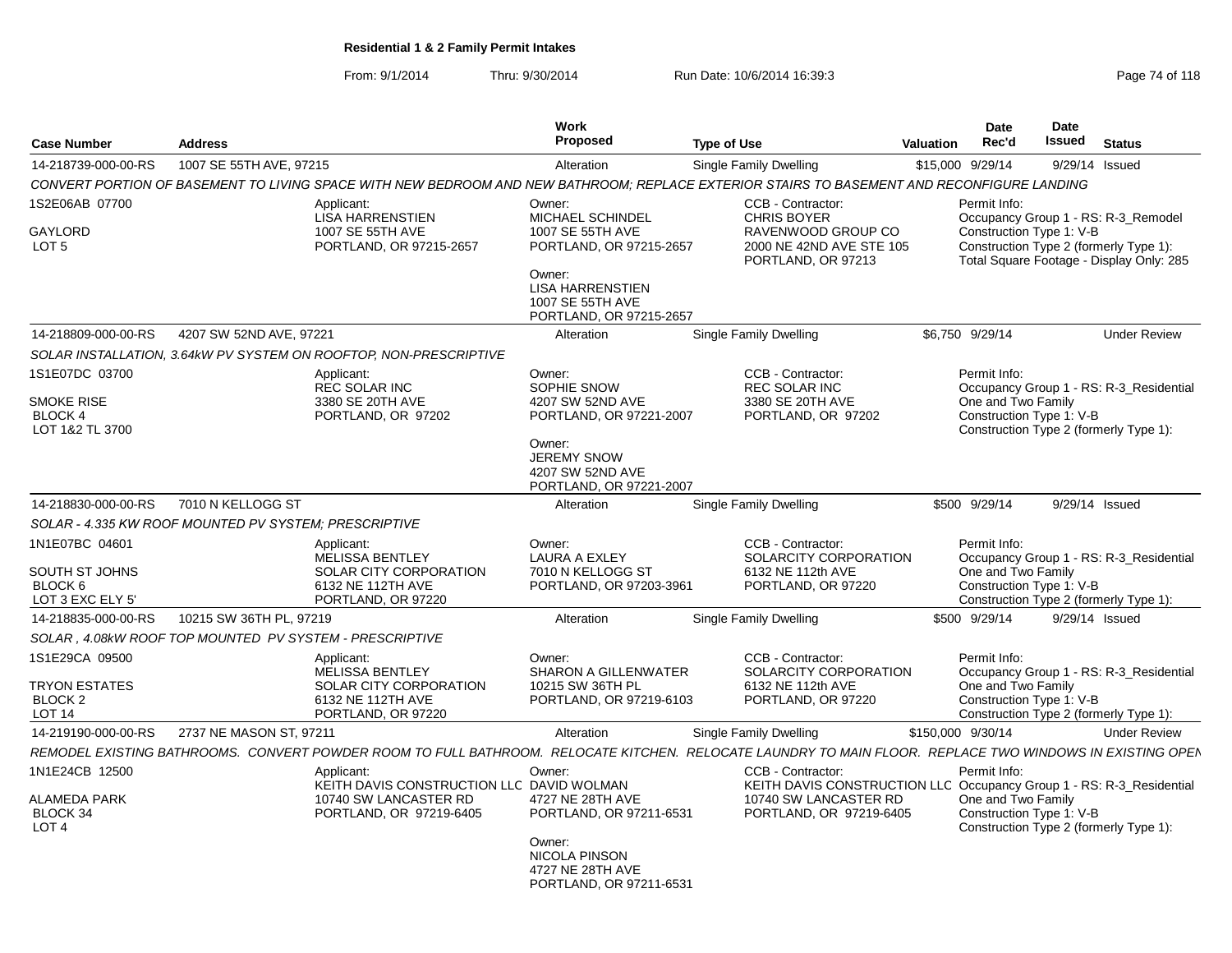From: 9/1/2014Thru: 9/30/2014 Run Date: 10/6/2014 16:39:3<br> **Thru: 9/30/2014** Page 75 of 118

| <b>Case Number</b>                                          | <b>Address</b>                        |                                                                                                                                | <b>Work</b><br><b>Proposed</b>                                                        | <b>Type of Use</b> |                                                                                                                                | Valuation | Date<br>Rec'd                                                                                         | Date<br><b>Issued</b> | <b>Status</b>                                                                                                             |
|-------------------------------------------------------------|---------------------------------------|--------------------------------------------------------------------------------------------------------------------------------|---------------------------------------------------------------------------------------|--------------------|--------------------------------------------------------------------------------------------------------------------------------|-----------|-------------------------------------------------------------------------------------------------------|-----------------------|---------------------------------------------------------------------------------------------------------------------------|
| 14-219384-000-00-RS                                         | 6824 SE 34TH AVE, 97202               |                                                                                                                                | Alteration                                                                            |                    | <b>Single Family Dwelling</b>                                                                                                  |           | \$4,200 9/30/14                                                                                       | 9/30/14 Issued        |                                                                                                                           |
|                                                             | REPLACE FOUNDATION WALL IN THE GARAGE |                                                                                                                                |                                                                                       |                    |                                                                                                                                |           |                                                                                                       |                       |                                                                                                                           |
| 1S1E24AB 09200                                              |                                       | Applicant:<br><b>WEST COAST MASONRY INC</b>                                                                                    | Owner:<br><b>CHRISTOPHER M PATRICK</b>                                                |                    | CCB - Contractor:<br><b>WEST COAST MASONRY INC</b>                                                                             |           | Permit Info:                                                                                          |                       | Occupancy Group 1 - RS: R-3_Remodel                                                                                       |
| <b>EASTMORELAND</b>                                         |                                       | 134 S 14TH ST                                                                                                                  | 6824 SE 34TH AVE                                                                      |                    | 134 S 14TH ST                                                                                                                  |           | Construction Type 1: V-B                                                                              |                       |                                                                                                                           |
| BLOCK 76<br>LOT 5&6                                         |                                       | ST HELENS, OR 97051                                                                                                            | PORTLAND, OR 97202                                                                    |                    | ST HELENS, OR 97051                                                                                                            |           |                                                                                                       |                       | Construction Type 2 (formerly Type 1):                                                                                    |
|                                                             |                                       |                                                                                                                                | Owner:<br><b>SUZANNE T PATRICK</b><br>6824 SE 34TH AVE<br>PORTLAND, OR 97202          |                    |                                                                                                                                |           |                                                                                                       |                       |                                                                                                                           |
| 14-213443-000-00-RS                                         | 2787 NW RALEIGH ST                    |                                                                                                                                | Alteration                                                                            |                    | Townhouse (2 Units)                                                                                                            |           | \$700 9/16/14                                                                                         |                       | 9/16/14 Under Inspection                                                                                                  |
|                                                             |                                       | CONVERT LAUNDRY ROOM TO BATHROOM, ADD SINK IN FAMILY ROOM                                                                      |                                                                                       |                    |                                                                                                                                |           |                                                                                                       |                       |                                                                                                                           |
| 1N1E29DC 77001                                              |                                       | Applicant:<br>KRISTINA N OPSAHL                                                                                                | Owner:<br><b>KRISTINA N OPSAHL</b>                                                    |                    | CCB - Contractor:<br>RANIERI PLUMBING LLC                                                                                      |           | Permit Info:                                                                                          |                       |                                                                                                                           |
| RALEIGH PARK CONDOMINIUMS<br>LOT 1                          |                                       | 2787 NW RALEIGH ST<br>PORTLAND, OR 97210                                                                                       | 2787 NW RALEIGH ST<br>PORTLAND, OR 97210                                              |                    | 2229 NE BURNSIDE ST SUITE 132<br>GRESHAM OR 97030                                                                              |           | Construction Type 1: V-B                                                                              |                       | Occupancy Group 1 - RS: R-3_Remodel<br>Construction Type 2 (formerly Type 1):<br>Total Square Footage - Display Only: 120 |
| 14-218759-000-00-RS                                         |                                       | 1673 SW MONTGOMERY DR - Unit E, 97201                                                                                          | Alteration                                                                            |                    | Townhouse (2 Units)                                                                                                            |           | \$150,000 9/29/14                                                                                     |                       | <b>Under Review</b>                                                                                                       |
|                                                             |                                       | REPAIR DRY ROT OF FRAMING AND SKIRTING IN CRAWLSPACE OF UNIT E. REPLACING SOME PLATFORMS AND INSTALLING NEW PLATFORMS.         |                                                                                       |                    |                                                                                                                                |           |                                                                                                       |                       |                                                                                                                           |
| 1S1E04BD 03000<br>CABLE HILL TOWNHOUSES<br>LOT <sub>2</sub> |                                       | Applicant:<br>Harvey Friend<br><b>NORTHWEST STEEPLEJACK &amp;</b><br>PAINTING CO<br>2439 NW 22ND AVE<br><b>CAMUS, WA 98607</b> | Owner:<br><b>MARY C SCOTT</b><br><b>TUXEDO JUNCTION</b><br>84480 LACOSTE, FRANCE      |                    | CCB - Contractor:<br>Harvey Friend<br><b>NORTHWEST STEEPLEJACK &amp;</b><br>PAINTING CO<br>2439 NW 22ND AVE<br>CAMUS, WA 98607 |           | Permit Info:<br>One and Two Family<br>Construction Type 1: V-B                                        |                       | Occupancy Group 1 - RS: R-3 Residential<br>Construction Type 2 (formerly Type 1):                                         |
| Total # of RS Alteration permit intakes: 214                |                                       |                                                                                                                                |                                                                                       |                    |                                                                                                                                |           |                                                                                                       |                       | Total valuation of RS Alteration permit intakes: \$3,957,389                                                              |
| 14-207928-000-00-RS                                         | 5528 SE INSLEY ST, 97206              |                                                                                                                                | Demolition                                                                            |                    | <b>Accessory Structure</b>                                                                                                     |           | \$1,000 9/4/14                                                                                        |                       | $9/4/14$ Issued                                                                                                           |
| DEMO SWIMMING POOL                                          |                                       |                                                                                                                                |                                                                                       |                    |                                                                                                                                |           |                                                                                                       |                       |                                                                                                                           |
| 1S2E18AC 08600                                              |                                       | Applicant:<br><b>KEVIN PARTAIN</b>                                                                                             | Owner:<br><b>RENAISSANCE CUSTOM HOMES</b>                                             |                    | CCB - Contractor:<br>Jeff Shrope                                                                                               |           | Permit Info:<br>Occupancy Group 1 - RS: U_Private                                                     |                       |                                                                                                                           |
| <b>TREMONT PK</b>                                           |                                       | <b>URBAN VISIONS</b>                                                                                                           | <b>LLC</b>                                                                            |                    | <b>RENAISSANCE CUSTOM HOMES</b>                                                                                                |           | Garage\Utility Misc.                                                                                  |                       |                                                                                                                           |
| <b>BLOCK 15</b>                                             |                                       | 223 NE 56TH AVE                                                                                                                | 16771 BOONES FERRY RD                                                                 |                    | <b>LLC</b>                                                                                                                     |           | Construction Type 1: V-B                                                                              |                       |                                                                                                                           |
| LOT 21-23                                                   |                                       | PORTLAND, OR 97213                                                                                                             | LAKE OSWEGO, OR 97035-4213                                                            |                    | 16771 Boones Ferry Rd<br>Lake Oswego, OR 97035                                                                                 |           |                                                                                                       |                       | Construction Type 2 (formerly Type 1):                                                                                    |
| 14-209224-000-00-RS                                         | 7352 SE HENDERSON ST - Unit A, 97206  |                                                                                                                                | Demolition                                                                            |                    | <b>Accessory Structure</b>                                                                                                     |           | \$1,500 9/8/14                                                                                        |                       | $9/8/14$ Issued                                                                                                           |
| DEMO 18X60 SHED                                             |                                       |                                                                                                                                |                                                                                       |                    |                                                                                                                                |           |                                                                                                       |                       |                                                                                                                           |
| 1S2E20AC 06100                                              |                                       | Applicant:<br><b>R W CHRISTENSEN</b><br>9100 SW SUMMERFIELD CT<br><b>TIGARD, OR 97224</b>                                      | Owner:<br><b>R W CHRISTENSEN</b><br>9100 SW SUMMERFIELD CT<br><b>TIGARD, OR 97224</b> |                    | CCB - Contractor:<br><b>CHRIS CHRISTENSEN</b><br><b>VISTA NORTHWEST INC</b><br>10740 SW 11TH DR.<br>PORTLAND, OR 97219         |           | Permit Info:<br>Occupancy Group 1 - RS: U_Private<br>Garage\Utility Misc.<br>Construction Type 1: V-B |                       | Construction Type 2 (formerly Type 1):                                                                                    |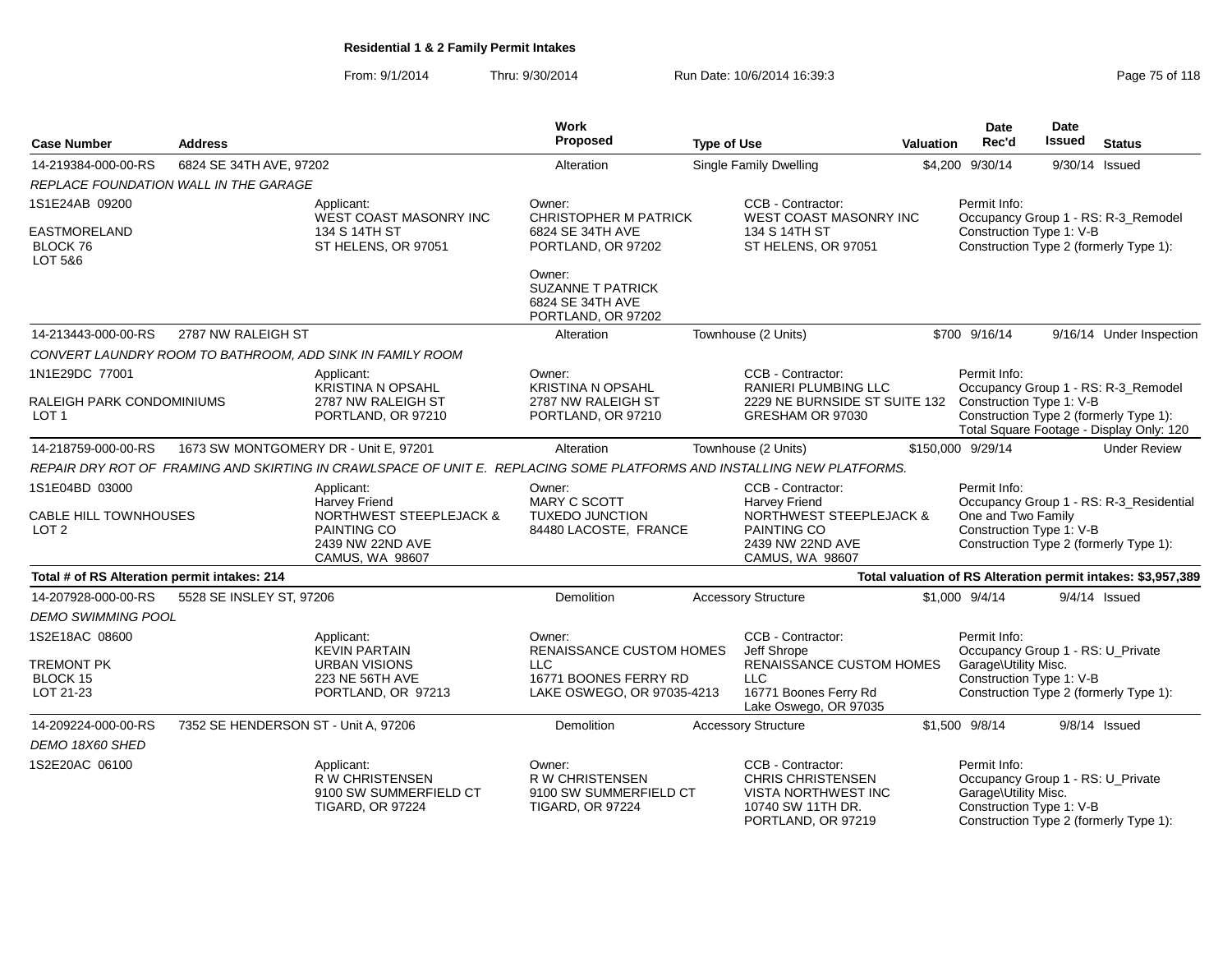From: 9/1/2014Thru: 9/30/2014 Run Date: 10/6/2014 16:39:3<br>
Page 76 of 118

| <b>Case Number</b>                      | <b>Address</b>                              |                                                                         | Work<br>Proposed                                        | <b>Type of Use</b> |                                                                                              | <b>Valuation</b> | <b>Date</b><br>Rec'd                                      | <b>Date</b><br><b>Issued</b> | <b>Status</b>                          |
|-----------------------------------------|---------------------------------------------|-------------------------------------------------------------------------|---------------------------------------------------------|--------------------|----------------------------------------------------------------------------------------------|------------------|-----------------------------------------------------------|------------------------------|----------------------------------------|
| 14-210723-000-00-RS                     | 4937 SW NEVADA CT, 97219                    |                                                                         | Demolition                                              |                    | <b>Accessory Structure</b>                                                                   |                  | \$500 9/10/14                                             |                              | <b>Under Review</b>                    |
|                                         | DEMO ACCESSORY STRUCTURE, REMOVE ALL DEBRIS |                                                                         |                                                         |                    |                                                                                              |                  |                                                           |                              |                                        |
| 1S1E19AA 05900                          |                                             | Applicant:<br><b>MIKE COYLE</b>                                         | Owner:<br><b>DERRICK J WALKER</b>                       |                    | CCB - Contractor:<br><b>Tim Walker</b>                                                       |                  | Permit Info:<br>Occupancy Group 1 - RS: U_Private         |                              |                                        |
| <b>LONG MEADOW</b><br>LOT <sub>12</sub> |                                             | <b>FASTER PERMITS</b><br>14334 NW EAGLERIDGE LANE<br>PORTLAND, OR 97229 | 4937 SW NEVADA CT<br>PORTLAND, OR 97219<br>Owner:       |                    | FIRST CHOICE CUSTOM HOMES<br><b>INC</b><br>13115 SW ST JAMES LANE<br><b>TIGARD, OR 97224</b> |                  | Garage\Utility Misc.<br>Construction Type 1: V-B          |                              | Construction Type 2 (formerly Type 1): |
|                                         |                                             |                                                                         | AMY K NYBERG<br>4937 SW NEVADA CT<br>PORTLAND, OR 97219 |                    |                                                                                              |                  |                                                           |                              |                                        |
| 14-186872-000-00-RS                     | 3003 NE DEKUM ST, 97211                     |                                                                         | <b>Demolition</b>                                       |                    | Garage/Carport                                                                               |                  | \$500 9/2/14                                              |                              | $9/2/14$ Issued                        |
|                                         | DEMOLISH DETACHED GARAGE, REMOVE ALL DEBRIS |                                                                         |                                                         |                    |                                                                                              |                  |                                                           |                              |                                        |
| 1N1E13BD 02700                          |                                             | Applicant:<br><b>MIKE COYLE</b>                                         | Owner:<br><b>EVERETT CUSTOM HOMES INC</b>               |                    | CCB - Contractor:<br><b>VIC REMMERS</b>                                                      |                  | Permit Info:<br>Occupancy Group 1 - RS: U_Private         |                              |                                        |
| SUNDERLAND AC & PLAT 3                  |                                             | <b>FASTER PERMITS</b>                                                   | 735 SW 158TH AVE #180                                   |                    | <b>EVERETT CUSTOM HOMES INC</b>                                                              |                  | Garage\Utility Misc.                                      |                              |                                        |
| <b>BLOCK B</b><br>LOT 22&23             |                                             | 14334 NW EAGLERIDGE LANE<br>PORTLAND, OR 97229                          | BEAVERTON, OR 97006-4952                                |                    | 735 SW 158TH AVE STE 180<br>BEAVERTON OR 97008                                               |                  | Construction Type 1: V-B                                  |                              | Construction Type 2 (formerly Type 1): |
| 14-208609-000-00-RS                     | 6036 SE STEELE ST, 97206                    |                                                                         | <b>Demolition</b>                                       |                    | Garage/Carport                                                                               |                  | \$1,000 9/5/14                                            |                              | <b>Under Review</b>                    |
|                                         |                                             | DEMOLISH DECTACHED GARAGE, REMOVE ALL DEBRIS. DECOMMISSION CESSPOOL.    |                                                         |                    |                                                                                              |                  |                                                           |                              |                                        |
| 1S2E18AD 04900                          |                                             | Applicant:                                                              | Owner:                                                  |                    | CCB - Contractor:                                                                            |                  | Permit Info:                                              |                              |                                        |
| <b>TREMONT PK</b>                       |                                             | <b>KEVIN PARTAIN</b><br><b>URBAN VISIONS</b>                            | <b>JOHN S WEBB</b><br>6036 SE STEELE ST                 |                    | Jeff Shrope<br><b>RENAISSANCE CUSTOM HOMES</b>                                               |                  | Occupancy Group 1 - RS: U Private<br>Garage\Utility Misc. |                              |                                        |
| BLOCK <sub>20</sub>                     |                                             | 223 NE 56TH AVE                                                         | PORTLAND, OR 97206-5457                                 |                    | <b>LLC</b>                                                                                   |                  | Construction Type 1: V-B                                  |                              |                                        |
| LOT 25&26                               |                                             | PORTLAND, OR 97213                                                      |                                                         |                    | 16771 Boones Ferry Rd<br>Lake Oswego, OR 97035                                               |                  |                                                           |                              | Construction Type 2 (formerly Type 1): |
| 14-208619-000-00-RS                     |                                             |                                                                         | Demolition                                              |                    | Garage/Carport                                                                               |                  | \$1,000 9/5/14                                            |                              | 9/5/14 Issued                          |
|                                         |                                             | DEMOLISH DETACHED GARAGE ON VACANT LOT, REMOVE ALL DEBRIS               |                                                         |                    |                                                                                              |                  |                                                           |                              |                                        |
| 1S2E06CD 05401                          |                                             | Applicant:                                                              | Owner:                                                  |                    | CCB - Contractor:                                                                            |                  | Permit Info:                                              |                              |                                        |
| <b>TABASCO ADD</b>                      |                                             | <b>KEVIN PARTAIN</b><br><b>URBAN VISIONS</b>                            | WILLIAM B EXALL<br>20826 NE INTERLACHEN LN              |                    | <b>KRISTY RAASCH</b><br><b>RAASCH CONSTRUCTION LTD</b>                                       |                  | Occupancy Group 1 - RS: U_Private<br>Garage\Utility Misc. |                              |                                        |
| <b>BLOCK 5</b>                          |                                             | 223 NE 56TH AVE                                                         | FAIRVIEW, OR 97024                                      |                    | 3880 SE DEER CREEK WAY                                                                       |                  | Construction Type 1: V-B                                  |                              |                                        |
| LOT 4&5 TL 5401                         |                                             | PORTLAND, OR 97213                                                      |                                                         |                    | GRESHAM, OR 97080                                                                            |                  |                                                           |                              | Construction Type 2 (formerly Type 1): |
| 14-209777-000-00-RS                     | 1970 SW MILL STREET TER, 97201              |                                                                         | <b>Demolition</b>                                       |                    | Garage/Carport                                                                               |                  | \$5,000 9/10/14                                           |                              | <b>Under Review</b>                    |
|                                         | DEMOLISH DETACHED GARAGE, REMOVE ALL DEBRIS |                                                                         |                                                         |                    |                                                                                              |                  |                                                           |                              |                                        |
| 1S1E04BA 11500                          |                                             | Applicant:<br>UKA CONSTRUCTION LLC                                      | Owner:<br>PHIL NELSON                                   |                    | CCB - Contractor:<br>UKA CONSTRUCTION LLC                                                    |                  | Permit Info:<br>Occupancy Group 1 - RS: U_Private         |                              |                                        |
| <b>VISTA HTS</b>                        |                                             | 11016 SE HAPPY VALLEY DR                                                | 2320 SW 17TH AVE                                        |                    | 11016 SE HAPPY VALLEY DR                                                                     |                  | Garage\Utility Misc.                                      |                              |                                        |
| LOT <sub>9</sub>                        |                                             | PORTLAND, OR 97086                                                      | PORTLAND, OR 97201                                      |                    | PORTLAND, OR 97086                                                                           |                  | Construction Type 1: V-B                                  |                              | Construction Type 2 (formerly Type 1): |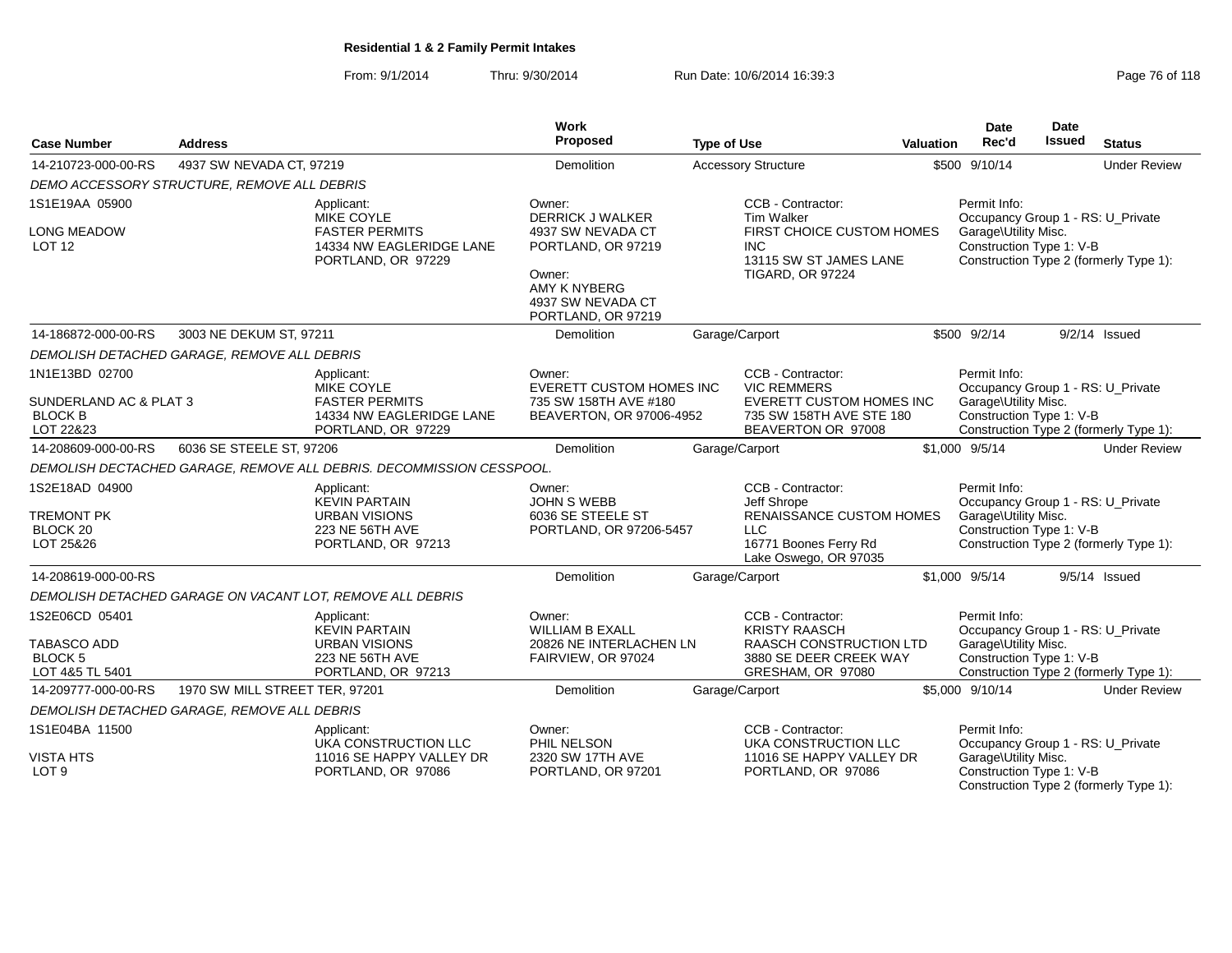From: 9/1/2014Thru: 9/30/2014 Run Date: 10/6/2014 16:39:3<br>
Page 77 of 118

| <b>Case Number</b>                                                                  | <b>Address</b>                                       |                                                                                                            | <b>Work</b><br><b>Proposed</b>                                                                                                                         | <b>Type of Use</b>                                                                                                                     | Valuation | Date<br>Rec'd                                                                                         | Date<br><b>Issued</b> | <b>Status</b>                                                               |
|-------------------------------------------------------------------------------------|------------------------------------------------------|------------------------------------------------------------------------------------------------------------|--------------------------------------------------------------------------------------------------------------------------------------------------------|----------------------------------------------------------------------------------------------------------------------------------------|-----------|-------------------------------------------------------------------------------------------------------|-----------------------|-----------------------------------------------------------------------------|
| 14-210721-000-00-RS                                                                 | 4937 SW NEVADA CT, 97219                             |                                                                                                            | Demolition                                                                                                                                             | Garage/Carport                                                                                                                         |           | \$500 9/10/14                                                                                         |                       | <b>Under Review</b>                                                         |
|                                                                                     | DEMO DETACHED GARAGE 528SF, REMOVE ALL DEBRIS        |                                                                                                            |                                                                                                                                                        |                                                                                                                                        |           |                                                                                                       |                       |                                                                             |
| 1S1E19AA 05900<br><b>LONG MEADOW</b><br><b>LOT 12</b>                               |                                                      | Applicant:<br><b>MIKE COYLE</b><br><b>FASTER PERMITS</b><br>14334 NW EAGLERIDGE LANE<br>PORTLAND, OR 97229 | Owner:<br><b>DERRICK J WALKER</b><br>4937 SW NEVADA CT<br>PORTLAND, OR 97219<br>Owner:<br>AMY K NYBERG<br>4937 SW NEVADA CT<br>PORTLAND, OR 97219      | CCB - Contractor:<br><b>Tim Walker</b><br>FIRST CHOICE CUSTOM HOMES<br><b>INC</b><br>13115 SW ST JAMES LANE<br><b>TIGARD, OR 97224</b> |           | Permit Info:<br>Occupancy Group 1 - RS: U_Private<br>Garage\Utility Misc.<br>Construction Type 1: V-B |                       | Construction Type 2 (formerly Type 1):                                      |
| 14-210819-000-00-RS                                                                 | 2248 NE GLISAN ST, 97232                             |                                                                                                            | Demolition                                                                                                                                             | Garage/Carport                                                                                                                         |           | \$500 9/10/14                                                                                         |                       | 9/10/14 Issued                                                              |
|                                                                                     | DEMO 13x18 GARAGE, REMOVE ALL FOUNDATIONS AND DEBRIS |                                                                                                            |                                                                                                                                                        |                                                                                                                                        |           |                                                                                                       |                       |                                                                             |
| 1N1E35DA 01200<br><b>BRONAUGHS ADD</b><br>BLOCK <sub>2</sub><br>LOT 11 EXC PT IN ST |                                                      | Applicant:<br>MARVIN J FOUST<br>14362 SHERBROOK PL<br>LAKE OSWEGO, OR 97035                                | Owner:<br><b>MARVIN J FOUST</b><br>14362 SHERBROOK PL<br>LAKE OSWEGO, OR 97035<br>Owner:<br>JANET S FOUST<br>14362 SHERBROOK PL                        | CCB - Contractor:<br>TREECE & LAMBERT LLC<br>2905 SW FIRST AVE<br>PORTLAND, OR 97201                                                   |           | Permit Info:<br>Garage\Utility Misc.<br>Construction Type 1: V-B                                      |                       | Occupancy Group 1 - RS: U_Private<br>Construction Type 2 (formerly Type 1): |
| 14-210927-000-00-RS                                                                 | 3947 NE 64TH AVE, 97213                              |                                                                                                            | LAKE OSWEGO, OR 97035<br>Demolition                                                                                                                    | Garage/Carport                                                                                                                         |           | \$2,000 9/11/14                                                                                       |                       | 9/11/14 Final                                                               |
|                                                                                     | DEMO 20X30 DETACHED GARAGE; DRIVEWAY TO REMAIN       |                                                                                                            |                                                                                                                                                        |                                                                                                                                        |           |                                                                                                       |                       |                                                                             |
| 1N2E20CC 03000<br><b>HYDE PK</b><br><b>BLOCK4</b><br>LOT 1&2                        |                                                      | Applicant:<br>SUSAN D ALLEN<br>3947 NE 64TH AVE<br>PORTLAND, OR 97213-4470                                 | Owner:<br><b>MORGAN ALLEN</b><br>3947 NE 64TH AVE<br>PORTLAND, OR 97213-4470<br>Owner:<br>SUSAN D ALLEN<br>3947 NE 64TH AVE<br>PORTLAND, OR 97213-4470 |                                                                                                                                        |           | Permit Info:<br>Occupancy Group 1 - RS: U_Private<br>Garage\Utility Misc.<br>Construction Type 1: V-B |                       | Construction Type 2 (formerly Type 1):                                      |
| 14-211100-000-00-RS                                                                 | 6133 N ALBINA AVE, 97217                             |                                                                                                            | Demolition                                                                                                                                             | Garage/Carport                                                                                                                         |           | \$500 9/11/14                                                                                         |                       | 9/11/14 Issued                                                              |
|                                                                                     |                                                      | DEMOLISH EXISTING DETACHED GARAGE AND PORTION OF DRIVEWAY, REMOVE ALL DEBRIS                               |                                                                                                                                                        |                                                                                                                                        |           |                                                                                                       |                       |                                                                             |
| 1N1E15CA 03100<br><b>GAINSBOROUGH &amp; PLAT 2</b><br>BLOCK 8<br>LOT <sub>6</sub>   |                                                      | Applicant:<br><b>JOE ROBERTSON</b><br>SHELTER SOLUTIONS LLC<br>1973 SE DUNCAN DR<br>HILLSBORO, OR 97123    | Owner:<br><b>FRANK T BOERS</b><br>6133 N ALBINA AVE<br>PORTLAND, OR 97217<br>Owner:<br>MICHAEL T SANCHEZ<br>6133 N ALBINA AVE<br>PORTLAND, OR 97217    | CCB - Contractor:<br><b>JOE ROBERTSON</b><br>SHELTER SOLUTIONS LLC<br>1973 SE DUNCAN DR<br>HILLSBORO, OR 97123                         |           | Permit Info:<br>Garage\Utility Misc.<br>Construction Type 1: V-B                                      |                       | Occupancy Group 1 - RS: U_Private<br>Construction Type 2 (formerly Type 1): |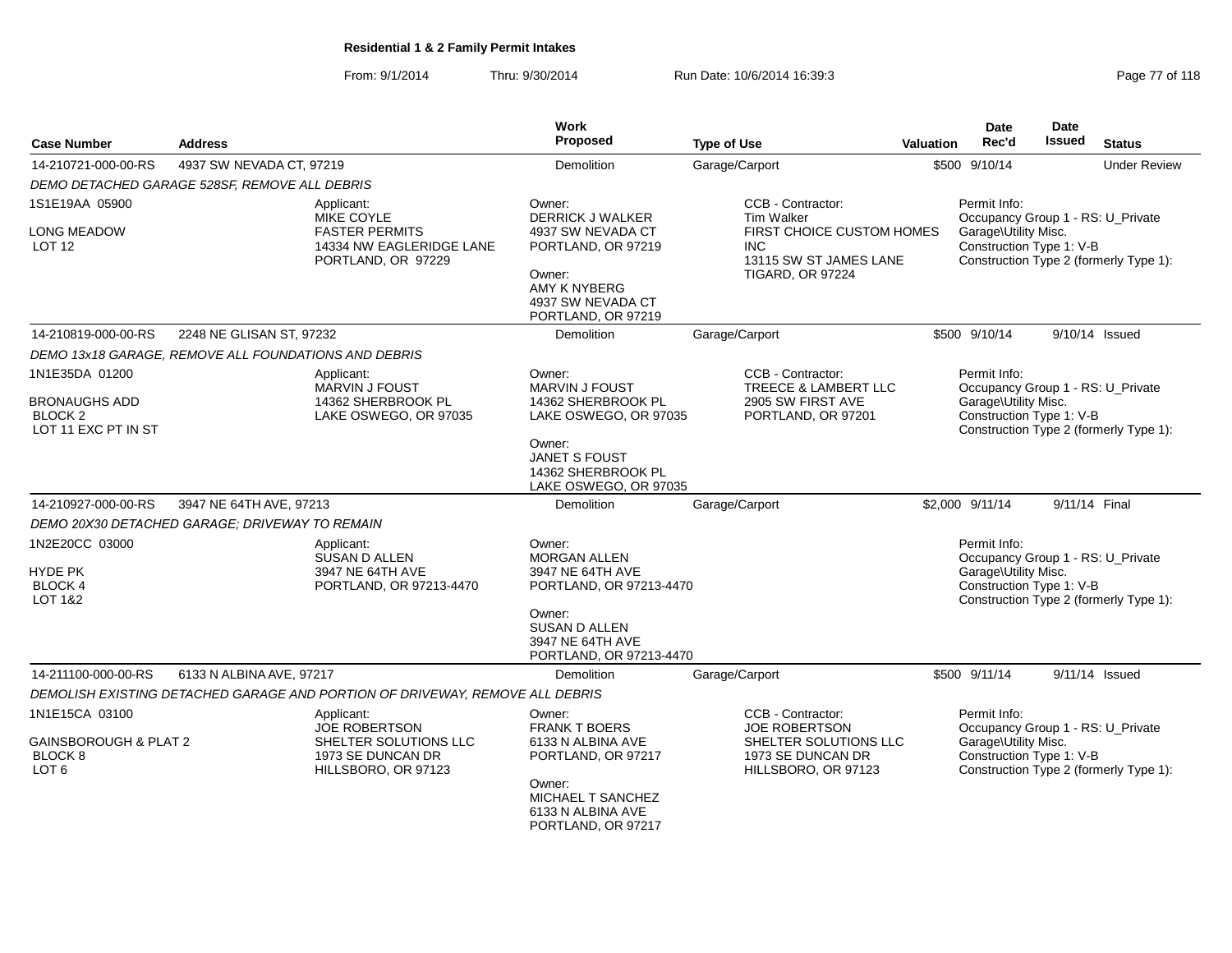From: 9/1/2014Thru: 9/30/2014 Run Date: 10/6/2014 16:39:3<br>
Page 78 of 118

| <b>Case Number</b>                                                                                                                                | <b>Address</b>                                           |                                                                                                            | Work<br><b>Proposed</b>                                                                                                                                  | <b>Type of Use</b>                                                                                                                                               | <b>Valuation</b> | <b>Date</b><br>Rec'd                                                                                                                            | Date<br>Issued | <b>Status</b>                          |
|---------------------------------------------------------------------------------------------------------------------------------------------------|----------------------------------------------------------|------------------------------------------------------------------------------------------------------------|----------------------------------------------------------------------------------------------------------------------------------------------------------|------------------------------------------------------------------------------------------------------------------------------------------------------------------|------------------|-------------------------------------------------------------------------------------------------------------------------------------------------|----------------|----------------------------------------|
| 14-211691-000-00-RS                                                                                                                               | 6322 N WILBUR AVE, 97217                                 |                                                                                                            | Demolition                                                                                                                                               | Garage/Carport                                                                                                                                                   |                  | \$500 9/12/14                                                                                                                                   | 9/12/14 Issued |                                        |
| DEMO DETACHED GARAGE                                                                                                                              |                                                          |                                                                                                            |                                                                                                                                                          |                                                                                                                                                                  |                  |                                                                                                                                                 |                |                                        |
| 1N1E16CA 01100<br>WILLAMETTE<br>BLOCK 1<br>N 25' OF LOT 13<br>LOT <sub>14</sub>                                                                   |                                                          | Applicant:<br>PATRICK DONALDSON<br>1639 SE 12TH AVE<br>PORTLAND, OR 97204                                  | Owner:<br><b>DANA STROMBERG</b><br>6322 N WILBUR AVE<br>PORTLAND, OR 97217<br>Owner:<br>NANCY J HAMILTON<br>6322 N WILBUR AVE<br>PORTLAND, OR 97217      |                                                                                                                                                                  |                  | Permit Info:<br>Occupancy Group 1 - RS: U_Private<br>Garage\Utility Misc.<br>Construction Type 1: V-B<br>Construction Type 2 (formerly Type 1): |                |                                        |
| 14-211893-000-00-RS                                                                                                                               | 3042 NE 45TH AVE, 97213                                  |                                                                                                            | Demolition                                                                                                                                               | Garage/Carport                                                                                                                                                   |                  | \$500 9/30/14                                                                                                                                   | 9/30/14 Issued |                                        |
|                                                                                                                                                   |                                                          |                                                                                                            |                                                                                                                                                          | DEMO DETACHED GARAGE ***RESIDENTIAL COMPREHENSIVE PLAN DESIGNATION. ONE NEW SINGLE FAMILY RESIDENCE PERMIT #14-211891-RS. NOT SUBJECT TO 35-DAY DEMOLITION DELAY |                  |                                                                                                                                                 |                |                                        |
| 1N2E30BB 21100<br>ROSE CITY PK<br>BLOCK 144<br>LOT <sub>22</sub>                                                                                  |                                                          | Applicant:<br><b>MIKE COYLE</b><br><b>FASTER PERMITS</b><br>14334 NW EAGLERIDGE LANE<br>PORTLAND, OR 97229 | Owner:<br><b>Gregory Perrin</b><br>2235 NE 46th Ave<br>Portland, OR 97213<br>Owner:<br><b>LAURA PERRIN</b><br>2235 NE 46TH AVE<br>PORTLAND, OR 97213     | CCB - Contractor:<br><b>FLORIN LACATUS</b><br>FRL CONSTRUCTION LLC<br>3409 SW 30TH ST<br>GRESHAM, OR 97080                                                       |                  | Permit Info:<br>Occupancy Group 1 - RS: U_Private<br>Garage\Utility Misc.<br>Construction Type 1: V-B<br>Construction Type 2 (formerly Type 1): |                |                                        |
| 14-215381-000-00-RS                                                                                                                               | 5216 SE 46TH AVE, 97206                                  |                                                                                                            | Demolition                                                                                                                                               | Garage/Carport                                                                                                                                                   |                  | \$500 9/19/14                                                                                                                                   |                | 9/19/14 Under Inspection               |
|                                                                                                                                                   |                                                          | DEMO DETACHED GARAGE (480SF); SHED 1, SHED 2, SHED 3 TO BE REMOVED, ALL UNDER 200 SF                       |                                                                                                                                                          |                                                                                                                                                                  |                  |                                                                                                                                                 |                |                                        |
| 1S2E18BC 11600<br><b>HARVARD HTS</b><br><b>BLOCK 5</b><br>LOT 3-5                                                                                 |                                                          | Applicant:<br>MIKE COYLE<br><b>FASTER PERMITS</b><br>14334 NW EAGLERIDGE LANE<br>PORTLAND, OR 97229        | Owner:<br>EDWARD A ECKROTH<br>5210 SE MITCHELL ST<br>PORTLAND, OR 97206-5682                                                                             | CCB - Contractor:<br><b>VIC REMMERS</b><br><b>EVERETT CUSTOM HOMES INC</b><br>735 SW 158TH AVE STE 180<br>BEAVERTON OR 97008                                     |                  | Permit Info:<br>Occupancy Group 1 - RS: U_Private<br>Garage\Utility Misc.<br>Construction Type 1: V-B                                           |                | Construction Type 2 (formerly Type 1): |
| 14-215830-000-00-RS                                                                                                                               | 3936 NE FAILING ST, 97212                                |                                                                                                            | Demolition                                                                                                                                               | Garage/Carport                                                                                                                                                   |                  | \$1,000 9/22/14                                                                                                                                 | 9/22/14 Issued |                                        |
|                                                                                                                                                   | DEMOLISH 209 SF DETACHED GARAGE, REMOVE ALL DEBRIS       |                                                                                                            |                                                                                                                                                          |                                                                                                                                                                  |                  |                                                                                                                                                 |                |                                        |
| 1N1E24DD 10300<br>WHITEROSE ADD<br>BLOCK <sub>3</sub><br>N 10' OF LOT 11<br>LOT 12 EXC PT IN ST                                                   |                                                          | Applicant:<br><b>CHARLES J REIS</b><br>3936 NE FAILING ST<br>PORTLAND, OR 97212-1945                       | Owner:<br><b>CHARLES J REIS</b><br>3936 NE FAILING ST<br>PORTLAND, OR 97212-1945                                                                         |                                                                                                                                                                  |                  | Permit Info:<br>Occupancy Group 1 - RS: U Private<br>Garage\Utility Misc.<br>Construction Type 1: V-B<br>Construction Type 2 (formerly Type 1): |                |                                        |
| 14-217213-000-00-RS                                                                                                                               | 1902 SE 12TH AVE, 97214                                  |                                                                                                            | Demolition                                                                                                                                               | Garage/Carport                                                                                                                                                   |                  | \$1,000 9/24/14                                                                                                                                 | 9/24/14 Issued |                                        |
|                                                                                                                                                   | DEMOLISH DETACHED GARAGE, RETAIN SLAB, REMOVE ALL DEBRIS |                                                                                                            |                                                                                                                                                          |                                                                                                                                                                  |                  |                                                                                                                                                 |                |                                        |
| 1S1E02CA 08900<br><b>LADDS ADD</b><br>BLOCK 11<br>S 33' OF LOT 13<br>N 22' OF LOT 16<br>HISTORIC PROPERTY 15 YR 2004;<br>POTENTIAL ADDITIONAL TAX |                                                          | Applicant:<br><b>FILIP SCHMOLE</b><br>1902 SE 12TH AVE<br>PORTLAND, OR 97214-4718                          | Owner:<br><b>FILIP SCHMOLE</b><br>1902 SE 12TH AVE<br>PORTLAND, OR 97214-4718<br>Owner:<br>AMANDA SCHMOLE<br>1902 SE 12TH AVE<br>PORTLAND, OR 97214-4718 |                                                                                                                                                                  |                  | Permit Info:<br>Occupancy Group 1 - RS: U_Private<br>Garage\Utility Misc.<br>Construction Type 1: V-B<br>Construction Type 2 (formerly Type 1): |                |                                        |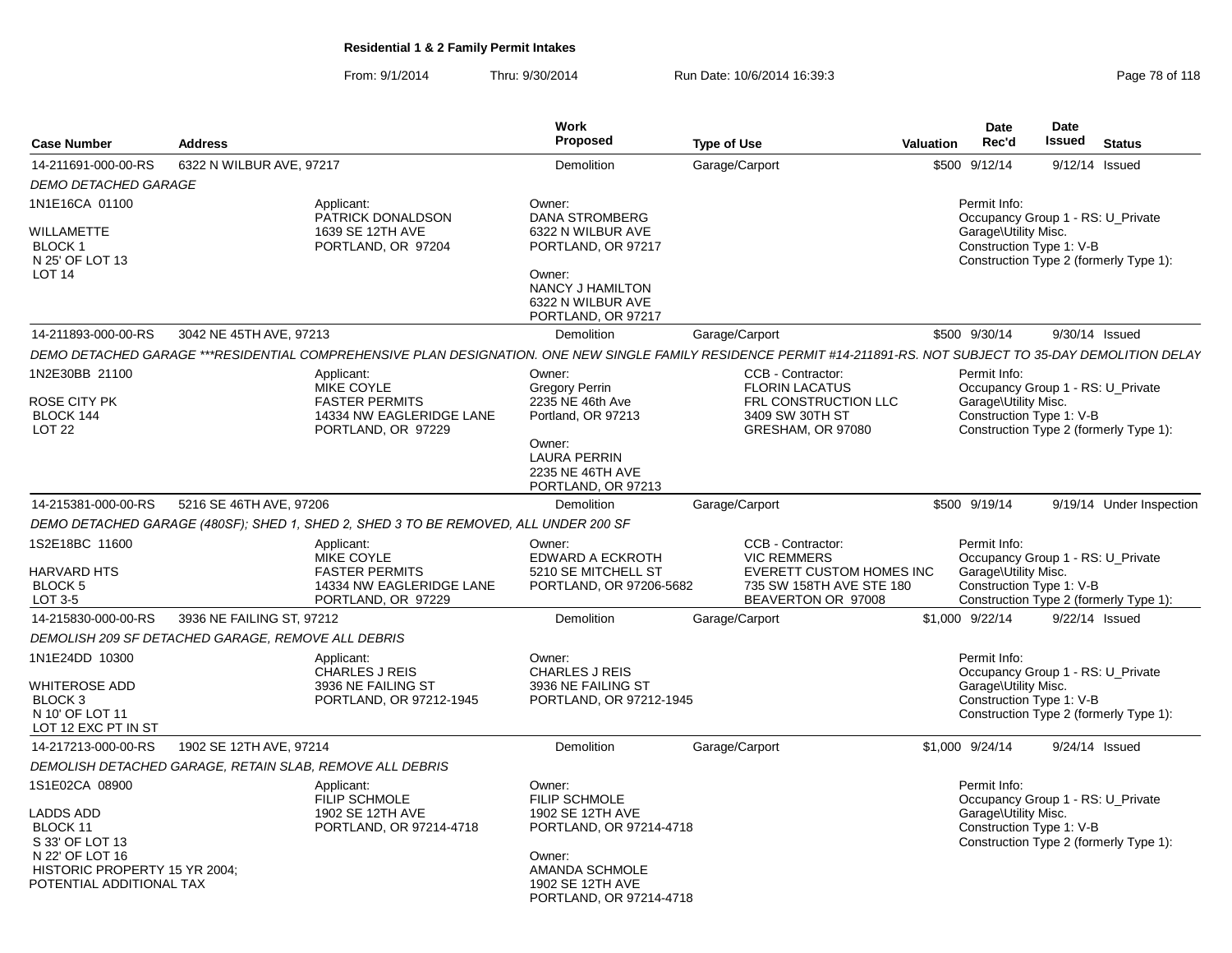From: 9/1/2014Thru: 9/30/2014 Run Date: 10/6/2014 16:39:3<br>
Page 79 of 118

| <b>Case Number</b>                                                                            | <b>Address</b>                                                                                                  | <b>Work</b><br><b>Proposed</b>                                                                                                                            | <b>Type of Use</b>                                                                                           | <b>Date</b><br>Rec'd<br><b>Valuation</b>                                                                                         | <b>Date</b><br><b>Issued</b><br><b>Status</b>                               |
|-----------------------------------------------------------------------------------------------|-----------------------------------------------------------------------------------------------------------------|-----------------------------------------------------------------------------------------------------------------------------------------------------------|--------------------------------------------------------------------------------------------------------------|----------------------------------------------------------------------------------------------------------------------------------|-----------------------------------------------------------------------------|
| 14-218346-000-00-RS                                                                           | 3211 NE 32ND AVE, 97212                                                                                         | Demolition                                                                                                                                                | Garage/Carport                                                                                               | 9/26/14<br>\$500                                                                                                                 | 9/26/14<br>Issued                                                           |
|                                                                                               | DEMO DETACHED GARAGE SHARED WITH PROPERTY AT 3217 NE 32ND AVE                                                   |                                                                                                                                                           |                                                                                                              |                                                                                                                                  |                                                                             |
| 1N1E25BA 15300<br><b>IRVINGWOOD</b><br>BLOCK 8<br>S 20' OF LOT 3<br>N 20' OF LOT 4            | Applicant:<br><b>KAREY WELLING</b><br>3217 NE 32ND AVE<br>PORTLAND OR 97212                                     | Owner:<br>JOHN R LEMMERMAN<br>2835 NE 19TH AVE<br>PORTLAND, OR 97212-3321<br>Owner:<br>WENDY L LEMMERMAN<br>2835 NE 19TH AVE<br>PORTLAND, OR 97212-3321   | CCB - Contractor:<br>21360 SW 92ND AVE<br>TUALATIN OR 97062                                                  | Permit Info:<br>FERMAN HOME REMODELING LLC Occupancy Group 1 - RS: U Private<br>Garage\Utility Misc.<br>Construction Type 1: V-B | Construction Type 2 (formerly Type 1):                                      |
| 14-218352-000-00-RS                                                                           | 3217 NE 32ND AVE, 97212                                                                                         | Demolition                                                                                                                                                | Garage/Carport                                                                                               | \$500 9/26/14                                                                                                                    | 9/26/14 Issued                                                              |
|                                                                                               | DEMO DETACHED GARAGE SHARED WITH 3211 NE 32ND AVE                                                               |                                                                                                                                                           |                                                                                                              |                                                                                                                                  |                                                                             |
| 1N1E25BA 15400<br><b>IRVINGWOOD</b><br>BLOCK <sub>8</sub><br>S 10' OF LOT 2<br>N 30' OF LOT 3 | Applicant:<br><b>KAREY WELLING</b><br>3217 NE 32ND AVE<br>PORTLAND OR 97212                                     | Owner:<br><b>KAREY L WELLING</b><br>3217 NE 32ND AVE<br>PORTLAND, OR 97212-2626                                                                           | CCB - Contractor:<br>21360 SW 92ND AVE<br>TUALATIN OR 97062                                                  | Permit Info:<br>FERMAN HOME REMODELING LLC Occupancy Group 1 - RS: U Private<br>Garage\Utility Misc.<br>Construction Type 1: V-B | Construction Type 2 (formerly Type 1):                                      |
| 14-218682-000-00-RS                                                                           | 2725 NE 50TH AVE, 97213                                                                                         | Demolition                                                                                                                                                | Garage/Carport                                                                                               | \$500 9/29/14                                                                                                                    | 9/29/14 Final                                                               |
|                                                                                               | DEMO EXISTING DETACHED GARAGE***REMOVE ALL DEBRIS***                                                            |                                                                                                                                                           |                                                                                                              |                                                                                                                                  |                                                                             |
| 1N2E30BD 10500<br><b>ROSE CITY PK</b><br>BLOCK 135<br>LOT 7                                   | Applicant:<br><b>TODD SPECK</b><br><b>MT VIEW CONTRACTING</b><br>13350 SE BLUFF RD<br>SANDY, OR 97055           | Owner:<br><b>MARION I HANGO</b><br>13751 SE 128TH AVE<br>CLACKAMAS, OR 97015-9330                                                                         | CCB - Contractor:<br><b>TODD SPECK</b><br><b>MT VIEW CONTRACTING</b><br>13350 SE BLUFF RD<br>SANDY, OR 97055 | Permit Info:<br>Garage\Utility Misc.<br>Construction Type 1: V-B                                                                 | Occupancy Group 1 - RS: U_Private<br>Construction Type 2 (formerly Type 1): |
| 14-218841-000-00-RS                                                                           | 10927 NE PRESCOTT ST, 97220                                                                                     | Demolition                                                                                                                                                | Garage/Carport                                                                                               | \$300 9/29/14                                                                                                                    | 9/29/14 Issued                                                              |
| <b>DEMOLITION OF DETACHED GARAGE</b>                                                          |                                                                                                                 |                                                                                                                                                           |                                                                                                              |                                                                                                                                  |                                                                             |
| 1N2E22BD 10900<br>PARKROSE & RPLT<br>BLOCK 18<br>LOT F TL 10900                               | Applicant:<br><b>VINCENT CHIU</b><br>5806 SE OGDEN<br>PORTLAND OREGON 97220                                     | Owner:<br><b>BABUBHAI N PATEL</b><br>11144 NE SANDY BLVD<br>PORTLAND, OR 97220-2554<br>Owner:<br><b>SAVITABEN B PATEL</b><br>11144 NE SANDY BLVD          |                                                                                                              | Permit Info:<br>Garage\Utility Misc.<br>Construction Type 1: V-B                                                                 | Occupancy Group 1 - RS: U Private<br>Construction Type 2 (formerly Type 1): |
|                                                                                               |                                                                                                                 | PORTLAND, OR 97220-2554                                                                                                                                   |                                                                                                              |                                                                                                                                  |                                                                             |
| 14-219497-000-00-RS                                                                           | 1553 SE BIDWELL ST, 97202<br>DEMOLISH ONE 340SF DETACHED GARAGE - REMOVE ALL FOUNDATION & DEBRIS, CAP UTILITIES | Demolition                                                                                                                                                | Garage/Carport                                                                                               | \$2,000 9/30/14                                                                                                                  | 9/30/14 Issued                                                              |
| 1S1E23DB 12400                                                                                |                                                                                                                 | Owner:                                                                                                                                                    | CCB - Contractor:                                                                                            | Permit Info:                                                                                                                     |                                                                             |
| <b>MILLERS ADD</b><br>BLOCK 9<br>LOT <sub>6</sub>                                             | Applicant:<br><b>STEVE ROUTON</b><br>Steven Routen Architect LLC<br>PO BOX 1229<br>CLATSKANIE, OR 97016         | DOUGLAS A WAUGH<br>1553 SE BIDWELL ST<br>PORTLAND, OR 97202-6025<br>Owner:<br><b>JANICE WAUGH DUNHAM</b><br>1553 SE BIDWELL ST<br>PORTLAND, OR 97202-6025 | <b>RAINBOW VALLEY DESIGN &amp;</b><br><b>CONSTRUCTION</b><br>785 GRANT STREET<br>EUGENE OR 97402             | Garage\Utility Misc.<br>Construction Type 1: V-B                                                                                 | Occupancy Group 1 - RS: U_Private<br>Construction Type 2 (formerly Type 1): |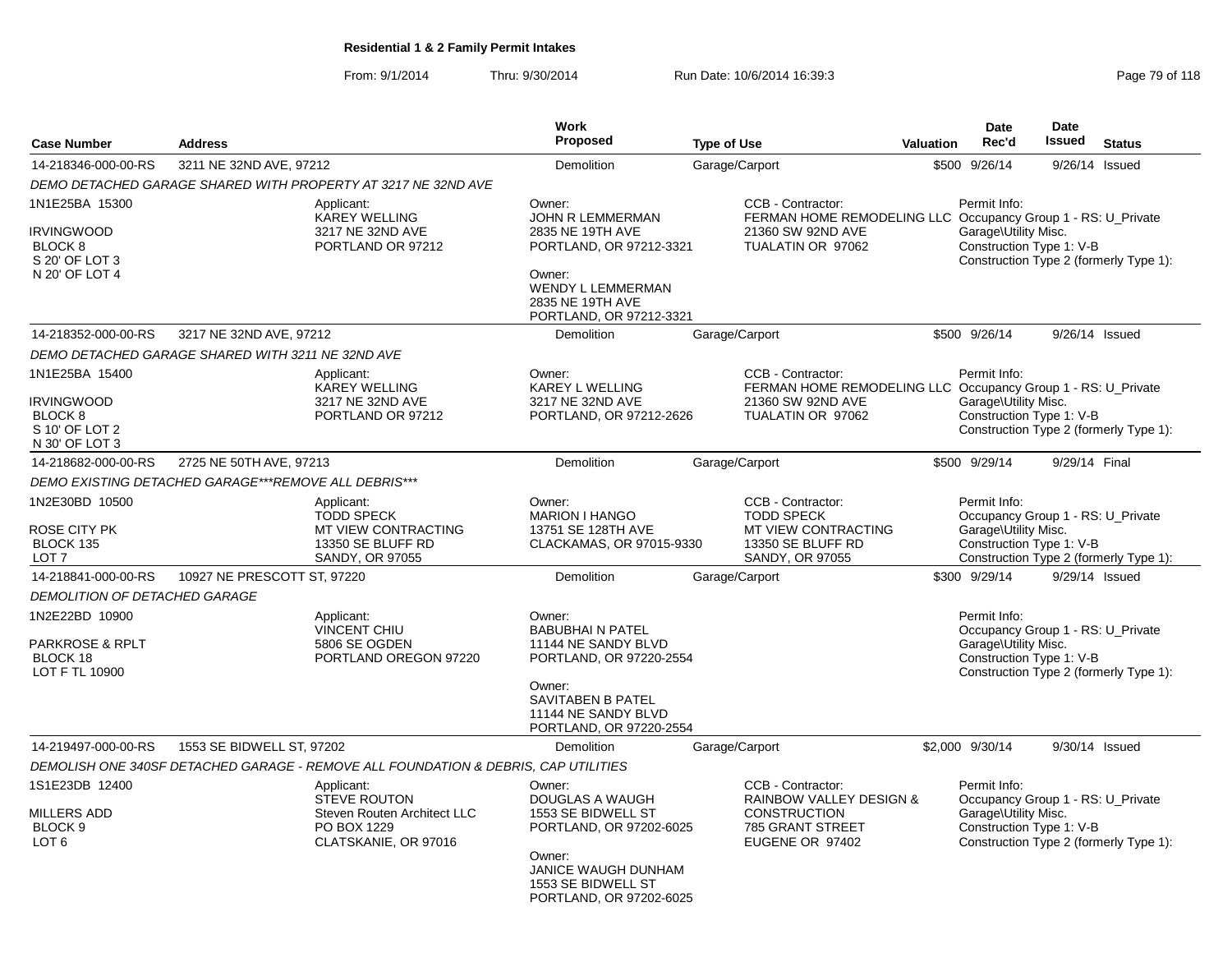From: 9/1/2014Thru: 9/30/2014 Run Date: 10/6/2014 16:39:3<br>
Page 80 of 118

| <b>Case Number</b>                                                           | <b>Address</b>                 |                                                                                                     | Work<br>Proposed                                                                                                                | <b>Type of Use</b>                                                                                                                                                       | <b>Valuation</b> | <b>Date</b><br>Rec'd               | Date<br><b>Issued</b>    | <b>Status</b>                                                                     |
|------------------------------------------------------------------------------|--------------------------------|-----------------------------------------------------------------------------------------------------|---------------------------------------------------------------------------------------------------------------------------------|--------------------------------------------------------------------------------------------------------------------------------------------------------------------------|------------------|------------------------------------|--------------------------|-----------------------------------------------------------------------------------|
| 14-206870-000-00-RS                                                          | 1248 SW HUME CT, 97219         |                                                                                                     | Demolition                                                                                                                      | Single Family Dwelling                                                                                                                                                   |                  | \$4,000 9/3/14                     |                          | $9/3/14$ Issued                                                                   |
|                                                                              |                                |                                                                                                     |                                                                                                                                 | DEMO SINGLE FAMILY RESIDENCE; NOT SUBJECT TO 35 DAY DEMO DELAY,***DECOMMISSIONING REQUIRED***SEE REPLACEMENT HOUSE PERMIT UNDER 14-206587-RSNo fill greater than 24" (vi |                  |                                    |                          |                                                                                   |
| 1S1E21DC 12700<br><b>CAPITOL HILL</b><br>BLOCK 35<br>LOT 5&6                 |                                | Applicant:<br><b>KEVIN PARTAIN</b><br><b>URBAN VISIONS</b><br>223 NE 56TH AVE<br>PORTLAND, OR 97213 | Owner:<br><b>GLENN R BELL</b><br>1248 SW HUME CT<br>PORTLAND, OR 97219-4353<br>Owner:<br>SHELBY HAWKINS-BELL<br>1248 SW HUME CT | CCB - Contractor:<br><b>VIC REMMERS</b><br><b>EVERETT CUSTOM HOMES INC</b><br>735 SW 158TH AVE STE 180<br>BEAVERTON OR 97008                                             |                  | Permit Info:<br>One and Two Family | Construction Type 1: V-B | Occupancy Group 1 - RS: R-3 Residential<br>Construction Type 2 (formerly Type 1): |
| 14-207123-000-00-RS                                                          | 1811 SW MARKET ST, 97201       |                                                                                                     | PORTLAND, OR 97219-4353<br>Demolition                                                                                           | <b>Single Family Dwelling</b>                                                                                                                                            |                  | \$10,000 9/3/14                    |                          | 9/3/14 Under Review                                                               |
|                                                                              |                                |                                                                                                     |                                                                                                                                 | DEMO SINGLE FAMILY RESIDENCE: SUBJECT TO 35 DAY DEMO DELAY. ***SUBJECT TO 35-DAY DEMOLITION DELAY. RESIDENTIAL COMPREHENSIVE PLAN DESIGNATION WITH MORE THAN ONE         |                  |                                    |                          |                                                                                   |
|                                                                              |                                |                                                                                                     |                                                                                                                                 |                                                                                                                                                                          |                  |                                    |                          |                                                                                   |
| 1S1E04BA 08500<br>CARTERS ADD TO P<br>SUB LOT 15 BLOCK A<br>ELY 75' OF LOT 4 |                                | Applicant:<br><b>WBS CONSTRUCTION INC</b><br>PO BOX 19046<br>PORTLAND, OR 972800046                 | Owner:<br>DYNAMO LLC<br>3743 NE 24TH AVE<br>PORTLAND, OR 97212-1514                                                             | CCB - Contractor:<br><b>WBS CONSTRUCTION INC</b><br>PO BOX 19046<br>PORTLAND, OR 972800046                                                                               |                  | Permit Info:<br>One and Two Family | Construction Type 1: V-B | Occupancy Group 1 - RS: R-3 Residential<br>Construction Type 2 (formerly Type 1): |
| 14-207125-000-00-RS                                                          | 1807 SW MARKET ST, 97201       |                                                                                                     | Demolition                                                                                                                      | Single Family Dwelling                                                                                                                                                   |                  | \$10,000 9/3/14                    |                          | 9/3/14 Under Review                                                               |
|                                                                              |                                |                                                                                                     |                                                                                                                                 | DEMO SINGLE FAMILY RESIDENCE; SUBJECT TO 35 DAY DEMO DELAY. ***SUBJECT TO 35-DAY DEMOLITION DELAY. RESIDENTIAL COMPREHENSIVE PLAN DESIGNATION WITH MORE THAN ONE         |                  |                                    |                          |                                                                                   |
| 1S1E04BA 08500                                                               |                                | Applicant:<br><b>WBS CONSTRUCTION INC</b><br>PO BOX 19046<br>PORTLAND, OR 972800046                 | Owner:<br><b>DYNAMO LLC</b><br>3743 NE 24TH AVE<br>PORTLAND, OR 97212-1514                                                      | CCB - Contractor:<br><b>WBS CONSTRUCTION INC</b><br>PO BOX 19046<br>PORTLAND, OR 972800046                                                                               |                  | Permit Info:<br>One and Two Family | Construction Type 1: V-B | Occupancy Group 1 - RS: R-3_Residential<br>Construction Type 2 (formerly Type 1): |
| 14-208590-000-00-RS                                                          | 6036 SE STEELE ST. 97206       |                                                                                                     | Demolition                                                                                                                      | Single Family Dwelling                                                                                                                                                   |                  | \$4,000 9/5/14                     |                          | <b>Under Review</b>                                                               |
|                                                                              |                                |                                                                                                     |                                                                                                                                 | DEMOLISH SINGLE FAMILY RESIDENCE, NO BASEMENT, CAP SEWER, REMOVE ALL DEBRIS*SUBJECT TO 35 DAY DEMO DELAY*Subject to 35 day wait, do not issue until 10 Oct 14.           |                  |                                    |                          |                                                                                   |
| 1S2E18AD 04900<br><b>TREMONT PK</b><br>BLOCK 20<br>LOT 25&26                 |                                | Applicant:<br><b>KEVIN PARTAIN</b><br><b>URBAN VISIONS</b><br>223 NE 56TH AVE<br>PORTLAND, OR 97213 | Owner:<br>JOHN S WEBB<br>6036 SE STEELE ST<br>PORTLAND, OR 97206-5457                                                           | CCB - Contractor:<br>Jeff Shrope<br>RENAISSANCE CUSTOM HOMES<br><b>LLC</b><br>16771 Boones Ferry Rd                                                                      |                  | Permit Info:<br>One and Two Family | Construction Type 1: V-B | Occupancy Group 1 - RS: R-3_Residential<br>Construction Type 2 (formerly Type 1): |
|                                                                              |                                |                                                                                                     |                                                                                                                                 | Lake Oswego, OR 97035                                                                                                                                                    |                  | \$40,000 9/10/14                   |                          | <b>Under Review</b>                                                               |
| 14-209771-000-00-RS                                                          | 1970 SW MILL STREET TER, 97201 |                                                                                                     | Demolition                                                                                                                      | Single Family Dwelling                                                                                                                                                   |                  |                                    |                          |                                                                                   |
|                                                                              |                                |                                                                                                     |                                                                                                                                 | DEMOLISH SINGLE FAMILY RESIDENCE, NO BASEMENT, CAP SEWER, REMOVE ALL FOOTINGS AND DEBRIS*SUBJECT TO 35 DAY DEMO DELAY*                                                   |                  |                                    |                          |                                                                                   |
| 1S1E04BA 11500                                                               |                                | Applicant:<br>UKA CONSTRUCTION LLC                                                                  | Owner:<br>PHIL NELSON                                                                                                           | CCB - Contractor:<br>UKA CONSTRUCTION LLC                                                                                                                                |                  | Permit Info:                       |                          | Occupancy Group 1 - RS: R-3 Residential                                           |
| <b>VISTA HTS</b><br>LOT <sub>9</sub>                                         |                                | 11016 SE HAPPY VALLEY DR<br>PORTLAND, OR 97086                                                      | 2320 SW 17TH AVE<br>PORTLAND, OR 97201                                                                                          | 11016 SE HAPPY VALLEY DR<br>PORTLAND, OR 97086                                                                                                                           |                  | One and Two Family                 | Construction Type 1: V-B | Construction Type 2 (formerly Type 1):                                            |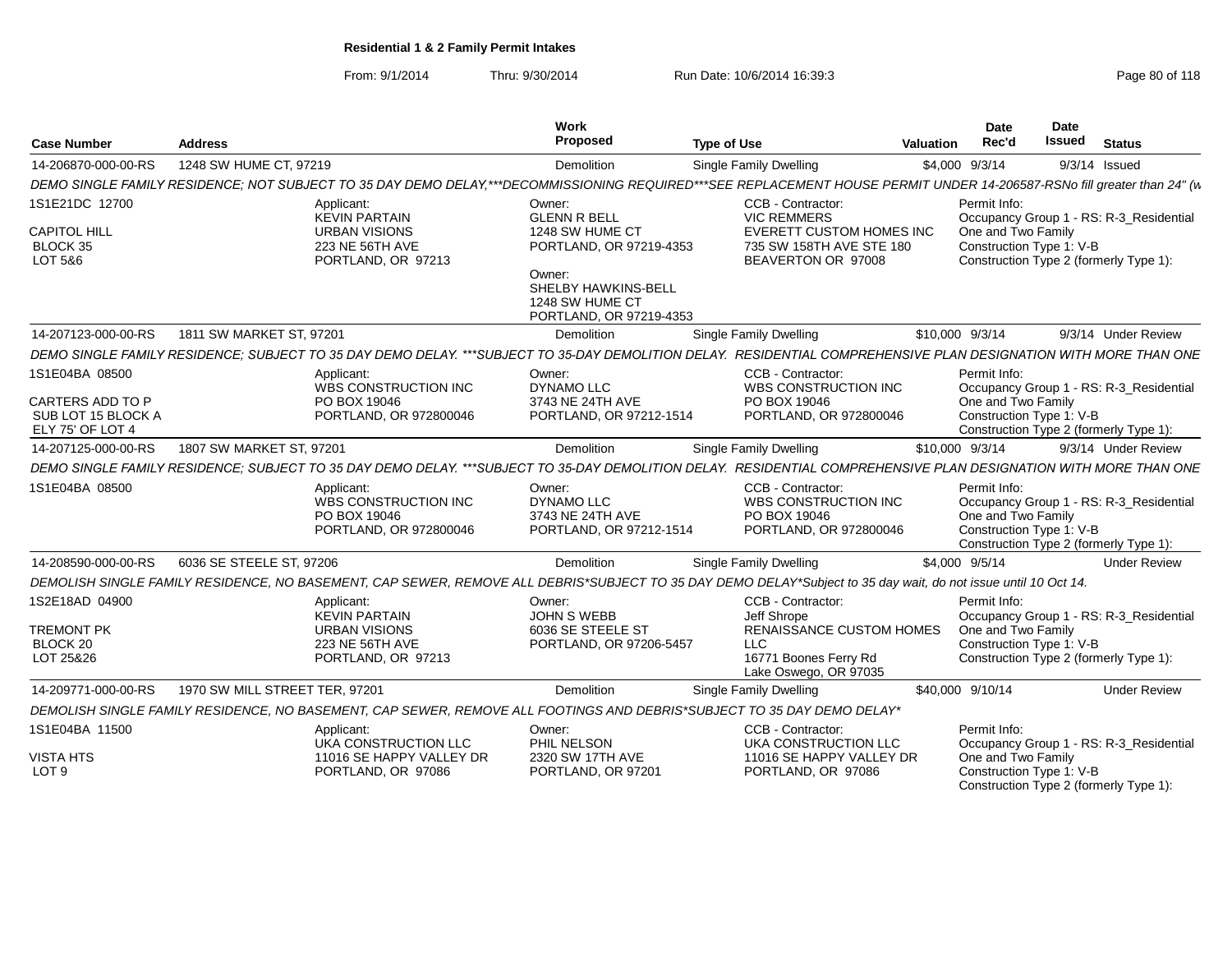From: 9/1/2014Thru: 9/30/2014 Run Date: 10/6/2014 16:39:3<br>
Page 81 of 118

| <b>Case Number</b>                                                                | <b>Address</b>           |                                                                                                                                                                                                     | Work<br>Proposed                                                                                                                                                | <b>Type of Use</b>                                                                                  | <b>Valuation</b>          | Date<br>Rec'd                                                  | <b>Date</b><br>Issued | <b>Status</b>                                                                     |
|-----------------------------------------------------------------------------------|--------------------------|-----------------------------------------------------------------------------------------------------------------------------------------------------------------------------------------------------|-----------------------------------------------------------------------------------------------------------------------------------------------------------------|-----------------------------------------------------------------------------------------------------|---------------------------|----------------------------------------------------------------|-----------------------|-----------------------------------------------------------------------------------|
| 14-210037-000-00-RS                                                               | 2241 NE 162ND AVE, 97230 |                                                                                                                                                                                                     | Demolition                                                                                                                                                      | Single Family Dwelling                                                                              |                           | \$1,500 9/11/14                                                |                       | <b>Under Review</b>                                                               |
|                                                                                   |                          | DEMO SINGLE FAMILY RESIDENCE WITH BASEMENT FILL **DEMO DELAY APPLIES, DEMO CAN BEGIN OCTOBER 17, 2014.**Compacted fill per Title 24 standards, Soils special inspection required.Remo               |                                                                                                                                                                 |                                                                                                     |                           |                                                                |                       |                                                                                   |
| 1N2E25DA 09900<br>SECTION 25 1N 2E<br>TL 9900 2.70 ACRES                          |                          | Applicant:<br><b>CORI JOHNSON</b><br>THE MEI GROUP<br>5501 NE 223RD AVE<br>FAIRVIEW, OR 97024                                                                                                       | Owner:<br>SAINT GEORGE ANTIOCHIAN<br>PO BOX 20695<br>PORTLAND, OR 97294-0695<br>Owner:<br>ORTHODOX CHRISTIAN CHURCH<br>PO BOX 20695<br>PORTLAND, OR 97294-0695  | CCB - Contractor:<br>MOORE EXCAVATION INC<br>PO BOX 30569<br>PORTLAND, OR 97294-3569                |                           | Permit Info:<br>One and Two Family<br>Construction Type 1: V-B |                       | Occupancy Group 1 - RS: R-3_Residential<br>Construction Type 2 (formerly Type 1): |
| 14-210294-000-00-RS                                                               | 4815 SE RURAL ST. 97206  |                                                                                                                                                                                                     | Demolition                                                                                                                                                      | Single Family Dwelling                                                                              |                           | \$4,000 9/10/14                                                |                       | <b>Under Review</b>                                                               |
|                                                                                   |                          | DEMO SINGLE FAMILY RESIDENCE - NO BASEMENT Residential Comprehensive PlanDemo Delay as per Title 24. Do not issue this permit prior to 10/16/14. No fill greater than 24". Remove all foundations a |                                                                                                                                                                 |                                                                                                     |                           |                                                                |                       |                                                                                   |
| 1S2E19BD 16600<br><b>ERROL HTS</b><br>BLOCK 2<br>LOT 14&15<br>LOT 16 EXC W 5'     |                          | Applicant:<br><b>KEVIN PARTAIN</b><br><b>URBAN VISIONS</b><br>223 NE 56TH AVE<br>PORTLAND, OR 97213                                                                                                 | Owner:<br><b>GEOFF SCHUMACHER</b><br>PO BOX 66207<br>PORTLAND, OR 97290-6207                                                                                    | CCB - Contractor:<br>INC.<br>PO BOX 66207<br>PORTLAND, OR 97290                                     | SCHUMACHER CUSTOM HOMES   | Permit Info:<br>One and Two Family<br>Construction Type 1: V-B |                       | Occupancy Group 1 - RS: R-3_Residential<br>Construction Type 2 (formerly Type 1): |
| 14-210623-000-00-RS                                                               | 44 N EMERSON ST, 97217   |                                                                                                                                                                                                     | Demolition                                                                                                                                                      | Single Family Dwelling                                                                              |                           | \$12,000 9/12/14                                               |                       | <b>Under Review</b>                                                               |
|                                                                                   |                          | DEMO SINGLE FAMILY RESIDENCE - NO BASEMENT.SUBJECT TO 35-DAY DEMOLITION DELAY. RESIDENTIAL COMPREHENSIVE PLAN DESIGNATION WITH MORE THAN ONE NEW UNIT REQUIREL                                      |                                                                                                                                                                 |                                                                                                     |                           |                                                                |                       |                                                                                   |
| 1N1E22AB 07800<br><b>WALNUT PK</b><br>BLOCK 15<br>E 3' OF LOT 2<br>W 47' OF LOT 3 |                          | Applicant:<br><b>TRIP TURNER</b><br>0425 SW IOWA ST<br>PORTLAND, OR 97239                                                                                                                           | Owner:<br>5250 VANCOUVER LLC<br>5250 N VANCOUVER AVE<br>PORTLAND, OR 97217                                                                                      | CCB - Contractor:<br>LAKE OSWEGO INSULATION<br>0425 SW IOWA ST<br>PORTLAND, OR 97239                |                           | Permit Info:<br>One and Two Family<br>Construction Type 1: V-B |                       | Occupancy Group 1 - RS: R-3_Residential<br>Construction Type 2 (formerly Type 1): |
| 14-210718-000-00-RS                                                               | 4937 SW NEVADA CT, 97219 |                                                                                                                                                                                                     | Demolition                                                                                                                                                      | Single Family Dwelling                                                                              |                           | \$1,000 9/10/14                                                |                       | <b>Under Review</b>                                                               |
|                                                                                   |                          | DEMOLISH SINGLE FAMILY RESIDENCE. NO BASEMENT, CAP SEWER, REMOVE ALL DEBRIS*SUBJECT TO 35 DAY DEMO DELAY - EXPIRES ON 10/15/14 at 4:30 PM                                                           |                                                                                                                                                                 |                                                                                                     |                           |                                                                |                       |                                                                                   |
| 1S1E19AA 05900<br><b>LONG MEADOW</b><br>LOT <sub>12</sub>                         |                          | Applicant:<br>MIKE COYLE<br><b>FASTER PERMITS</b><br>14334 NW EAGLERIDGE LANE<br>PORTLAND, OR 97229                                                                                                 | Owner:<br>DERRICK J WALKER<br>4937 SW NEVADA CT<br>PORTLAND, OR 97219<br>Owner:<br>AMY K NYBERG<br>4937 SW NEVADA CT<br>PORTLAND, OR 97219                      | CCB - Contractor:<br><b>Tim Walker</b><br>INC.<br>13115 SW ST JAMES LANE<br><b>TIGARD, OR 97224</b> | FIRST CHOICE CUSTOM HOMES | Permit Info:<br>One and Two Family<br>Construction Type 1: V-B |                       | Occupancy Group 1 - RS: R-3_Residential<br>Construction Type 2 (formerly Type 1): |
| 14-210813-000-00-RS                                                               | 2248 NE GLISAN ST, 97232 |                                                                                                                                                                                                     | Demolition                                                                                                                                                      | <b>Single Family Dwelling</b>                                                                       |                           | \$1,000 9/10/14                                                |                       | 9/10/14 Issued                                                                    |
|                                                                                   |                          | DEMO SINGLE FAMILY RESIDENCE WITH BASEMENT, Includes Future Compaction Agreement. Site to have 8' perimeter fence while excavation is open.NON-RESIDENTIAL COMPREHENSIVE PLAN DESIC                 |                                                                                                                                                                 |                                                                                                     |                           |                                                                |                       |                                                                                   |
| 1N1E35DA 01200<br><b>BRONAUGHS ADD</b><br>BLOCK 2<br>LOT 11 EXC PT IN ST          |                          | Applicant:<br><b>MARVIN J FOUST</b><br>14362 SHERBROOK PL<br>LAKE OSWEGO, OR 97035                                                                                                                  | Owner:<br><b>MARVIN J FOUST</b><br>14362 SHERBROOK PL<br>LAKE OSWEGO, OR 97035<br>Owner:<br><b>JANET S FOUST</b><br>14362 SHERBROOK PL<br>LAKE OSWEGO, OR 97035 | CCB - Contractor:<br>TREECE & LAMBERT LLC<br>2905 SW FIRST AVE<br>PORTLAND, OR 97201                |                           | Permit Info:<br>One and Two Family<br>Construction Type 1: V-B |                       | Occupancy Group 1 - RS: R-3 Residential<br>Construction Type 2 (formerly Type 1): |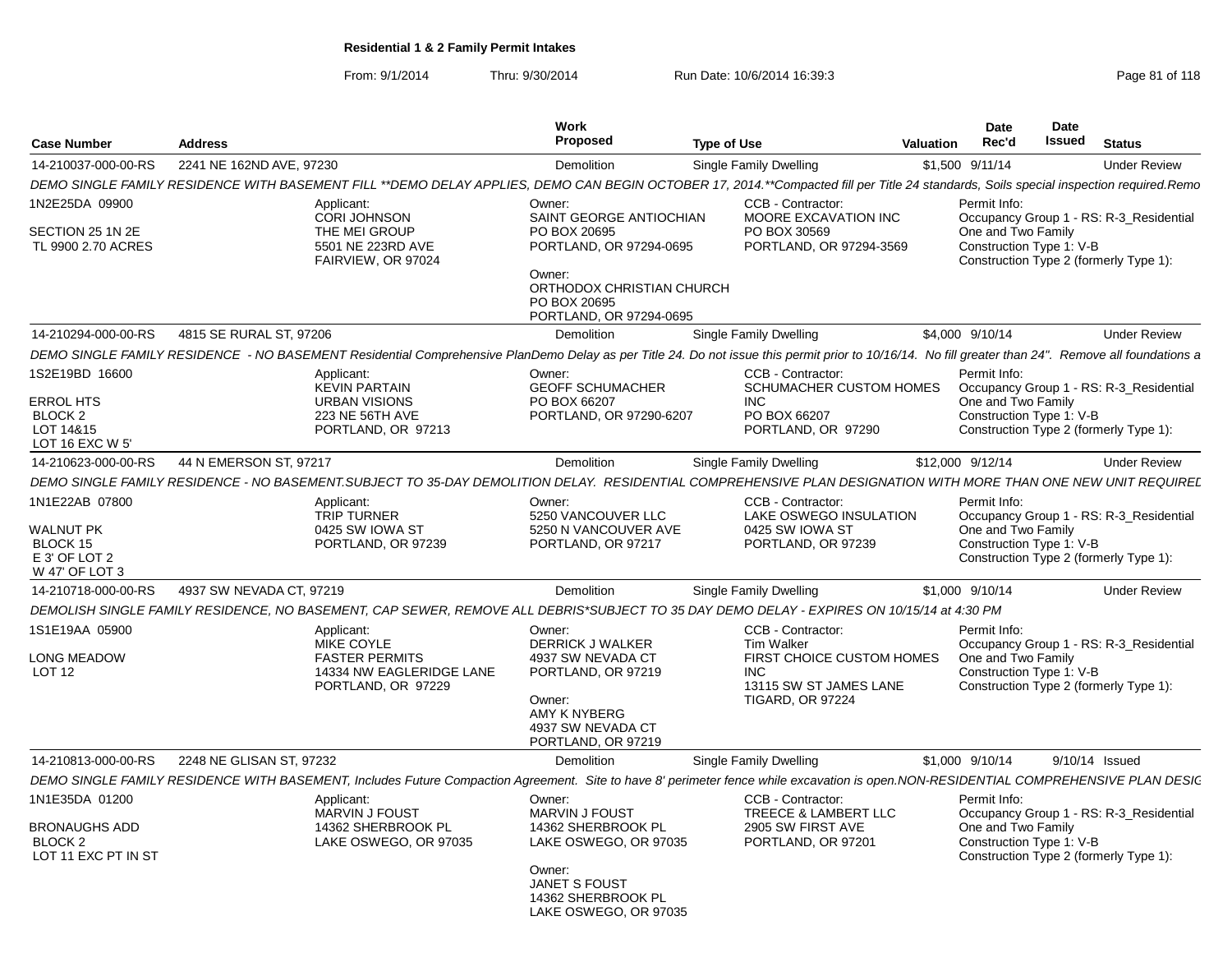From: 9/1/2014Thru: 9/30/2014 Run Date: 10/6/2014 16:39:3<br>
Page 82 of 118

| <b>Case Number</b>                                              | <b>Address</b>                                                                                                                                                       | Work<br>Proposed                                                                                                  | <b>Type of Use</b>                                                                                            | <b>Valuation</b> | Date<br>Rec'd                                                  | Date<br><b>Issued</b> | <b>Status</b>                                                                     |
|-----------------------------------------------------------------|----------------------------------------------------------------------------------------------------------------------------------------------------------------------|-------------------------------------------------------------------------------------------------------------------|---------------------------------------------------------------------------------------------------------------|------------------|----------------------------------------------------------------|-----------------------|-----------------------------------------------------------------------------------|
| 14-211345-000-00-RS                                             | 5323 NE 12TH AVE, 97211                                                                                                                                              | Demolition                                                                                                        | <b>Single Family Dwelling</b>                                                                                 | \$4,000 9/11/14  |                                                                |                       | <b>Under Review</b>                                                               |
|                                                                 | DEMOLISH SINGLE FAMILY RESIDENCE WITH BASEMENT TO BE FILLED, CAP SEWER, REMOVE ALL DEBRIS, DECOMISSION CESSPOOL*SUBJECT TO 35 DAY DEMO DELAY* do not issue before oc |                                                                                                                   |                                                                                                               |                  |                                                                |                       |                                                                                   |
| 1N1E23BA 02200                                                  | Applicant:                                                                                                                                                           | Owner:                                                                                                            | CCB - Contractor:                                                                                             |                  | Permit Info:                                                   |                       |                                                                                   |
| <b>CAESAR PK</b><br>BLOCK <sub>3</sub><br>LOT <sub>6</sub>      | <b>KEVIN PARTAIN</b><br><b>URBAN VISIONS</b><br>223 NE 56TH AVE<br>PORTLAND, OR 97213                                                                                | <b>FABRYCKI HOMES INC</b><br>19923 DERBY ST<br><b>WEST LINN, OR 97068-2239</b>                                    | <b>KEVIN FABRYCKI</b><br><b>FABRYCKI HOMES INC</b><br>19923 DERBY ST<br>WEST LINN OREGON 97068                |                  | One and Two Family<br>Construction Type 1: V-B                 |                       | Occupancy Group 1 - RS: R-3_Residential<br>Construction Type 2 (formerly Type 1): |
| 14-211707-000-00-RS                                             | 810 SW PALATINE ST, 97219                                                                                                                                            | Demolition                                                                                                        | Single Family Dwelling                                                                                        | \$4,000 9/12/14  |                                                                |                       | <b>Under Review</b>                                                               |
|                                                                 | DEMO SINGLE FAMILY RESIDENCE WITH BASEMENT AND ***DECOMMISSION SEPTIC SYSTEM***. SUBJECT TO 35-DAY DEMOLITION DELAY. RESIDENTIAL COMPREHENSIVE PLAN DESIGNATION      |                                                                                                                   |                                                                                                               |                  |                                                                |                       |                                                                                   |
| 1S1E33AB 03500<br>SECTION 33 1S 1E                              | Applicant:<br><b>KEVIN PARTAIN</b><br><b>URBAN VISIONS</b>                                                                                                           | Owner:<br>810 PALATINE LOFTS. LLC<br>PO BOX 11930                                                                 | CCB - Contractor:<br><b>ROMAN OZERUGA</b><br>URBAN HOUSING DEVELOPMENT                                        |                  | Permit Info:<br>One and Two Family                             |                       | Occupancy Group 1 - RS: R-3 Residential                                           |
| TL 3500 0.57 ACRES                                              | 223 NE 56TH AVE<br>PORTLAND, OR 97213                                                                                                                                | PORTLAND, OR 97211                                                                                                | PO BOX 11778<br>PORTLAND, OR 97211                                                                            |                  | Construction Type 1: V-B                                       |                       | Construction Type 2 (formerly Type 1):                                            |
| 14-211891-000-00-RS                                             | 3042 NE 45TH AVE, 97213                                                                                                                                              | Demolition                                                                                                        | Single Family Dwelling                                                                                        | \$1,000 9/30/14  |                                                                |                       | 9/30/14 Issued                                                                    |
|                                                                 | DEMO SINGLE FAMILY RESIDENCE WITH BASMENT ***RESIDENTIAL COMPREHENSIVE PLAN DESIGNATION. ONE NEW SINGLE FAMILY RESIDENCE PERMIT #14-211396. NOT SUBJECT TO 35-DAY    |                                                                                                                   |                                                                                                               |                  |                                                                |                       |                                                                                   |
| 1N2E30BB 21100                                                  | Applicant:<br>MIKE COYLE                                                                                                                                             | Owner:<br><b>Gregory Perrin</b>                                                                                   | CCB - Contractor:<br><b>FLORIN LACATUS</b>                                                                    |                  | Permit Info:                                                   |                       | Occupancy Group 1 - RS: R-3 Residential                                           |
| ROSE CITY PK<br>BLOCK 144<br>LOT <sub>22</sub>                  | <b>FASTER PERMITS</b><br>14334 NW EAGLERIDGE LANE<br>PORTLAND, OR 97229                                                                                              | 2235 NE 46th Ave<br>Portland, OR 97213<br>Owner:<br><b>LAURA PERRIN</b><br>2235 NE 46TH AVE<br>PORTLAND, OR 97213 | FRL CONSTRUCTION LLC<br>3409 SW 30TH ST<br>GRESHAM, OR 97080                                                  |                  | One and Two Family<br>Construction Type 1: V-B                 |                       | Construction Type 2 (formerly Type 1):                                            |
| 14-212032-000-00-RS                                             | 3301 SE MADISON ST, 97214                                                                                                                                            | Demolition                                                                                                        | Single Family Dwelling                                                                                        | \$4,000 9/12/14  |                                                                |                       | 9/30/14 Issued                                                                    |
|                                                                 | DEMOLISH ONE SINGLE FAMILY RESIDENCE - CAP SEWER - REMOVE ALL DEBRIS COMPACTED FILL PER TITLE 24 STANDARDS. SOILS SPECTIAL INPECTION REQUIRED***WITH NSFR 14-212013  |                                                                                                                   |                                                                                                               |                  |                                                                |                       |                                                                                   |
| 1S1E01AC 21700<br>SUNNYSIDE & PLAT 2 & 3<br>BLOCK 58<br>LOT 1&2 | Applicant:<br><b>KEVIN PARTAIN</b><br><b>URBAN VISIONS</b><br>223 NE 56TH AVE<br>PORTLAND, OR 97213                                                                  | Owner:<br><b>CKW CONSTRUCTION LLC</b><br>3301 SE MADISON ST<br>PORTLAND, OR 97214                                 | CCB - Contractor:<br><b>CKW CONSTRUCTION LLC</b><br>8725 SE SPENCER DR<br>HAPPY VALLEY, OR 97086              |                  | Permit Info:<br>One and Two Family<br>Construction Type 1: V-B |                       | Occupancy Group 1 - RS: R-3_Residential<br>Construction Type 2 (formerly Type 1): |
| 14-212140-000-00-RS                                             | 5245 NE 15TH AVE, 97211                                                                                                                                              | Demolition                                                                                                        | Single Family Dwelling                                                                                        | \$3.550 9/12/14  |                                                                |                       | <b>Under Review</b>                                                               |
|                                                                 | DEMO OF SFR WITH BASEMENT: DECOMMISSION OF CESSPOOL. DEMO DELAY PER TITLE 24 DO NOT ISSUE PERMIT PRIOR TO 10/18/14 ***INCLUDES FUTURE COMPACTION AGREEMENT. SITE     |                                                                                                                   |                                                                                                               |                  |                                                                |                       |                                                                                   |
| 1N1E23AB 09900                                                  | Applicant:<br>PETER KUSYK                                                                                                                                            | Owner:<br>FIRENZE DEVELOPMENT INC                                                                                 | CCB - Contractor:<br>PETER A KUSYK                                                                            |                  | Permit Info:                                                   |                       | Occupancy Group 1 - RS: R-3_Residential                                           |
| <b>VERNON</b><br>BLOCK 21<br>LOT <sub>13</sub>                  | FIRENZE DEVELOPMENT INC<br>7110 SW OLD WILSONVILLE RD<br>WILSONVILLE OR 97070                                                                                        | 7110 SW OLD WILSONVILLE RD<br>WILSONVILLE, OR 97070                                                               | FIRENZE DEVELOPMENT INC<br>12703 SW 67TH AVE<br><b>TIGARD, OR 97223</b>                                       |                  | One and Two Family<br>Construction Type 1: V-B                 |                       | Construction Type 2 (formerly Type 1):                                            |
| 14-212141-000-00-RS                                             | 5243 NE 15TH AVE, 97211                                                                                                                                              | Demolition                                                                                                        | Single Family Dwelling                                                                                        | \$3,550 9/12/14  |                                                                |                       | <b>Under Review</b>                                                               |
|                                                                 | DEMO OF SFR; NO BASEMENT+++DEMO DELAY PER TITLE 24 DO NOT ISSUE PERMIT PRIOR TO 10/18/14+++REMOVE ALL DEBRIS+++CAP SEWER+++                                          |                                                                                                                   |                                                                                                               |                  |                                                                |                       |                                                                                   |
| 1N1E23AB 09900                                                  | <b>Applicant</b><br>PETER KUSYK<br>FIRENZE DEVELOPMENT INC<br>7110 SW OLD WILSONVILLE RD<br>WILSONVILLE OR 97070                                                     | Owner:<br>FIRENZE DEVELOPMENT INC<br>7110 SW OLD WILSONVILLE RD<br>WILSONVILLE, OR 97070                          | CCB - Contractor:<br>PETER A KUSYK<br>FIRENZE DEVELOPMENT INC<br>12703 SW 67TH AVE<br><b>TIGARD, OR 97223</b> |                  | Permit Info:<br>One and Two Family<br>Construction Type 1: V-B |                       | Occupancy Group 1 - RS: R-3 Residential<br>Construction Type 2 (formerly Type 1): |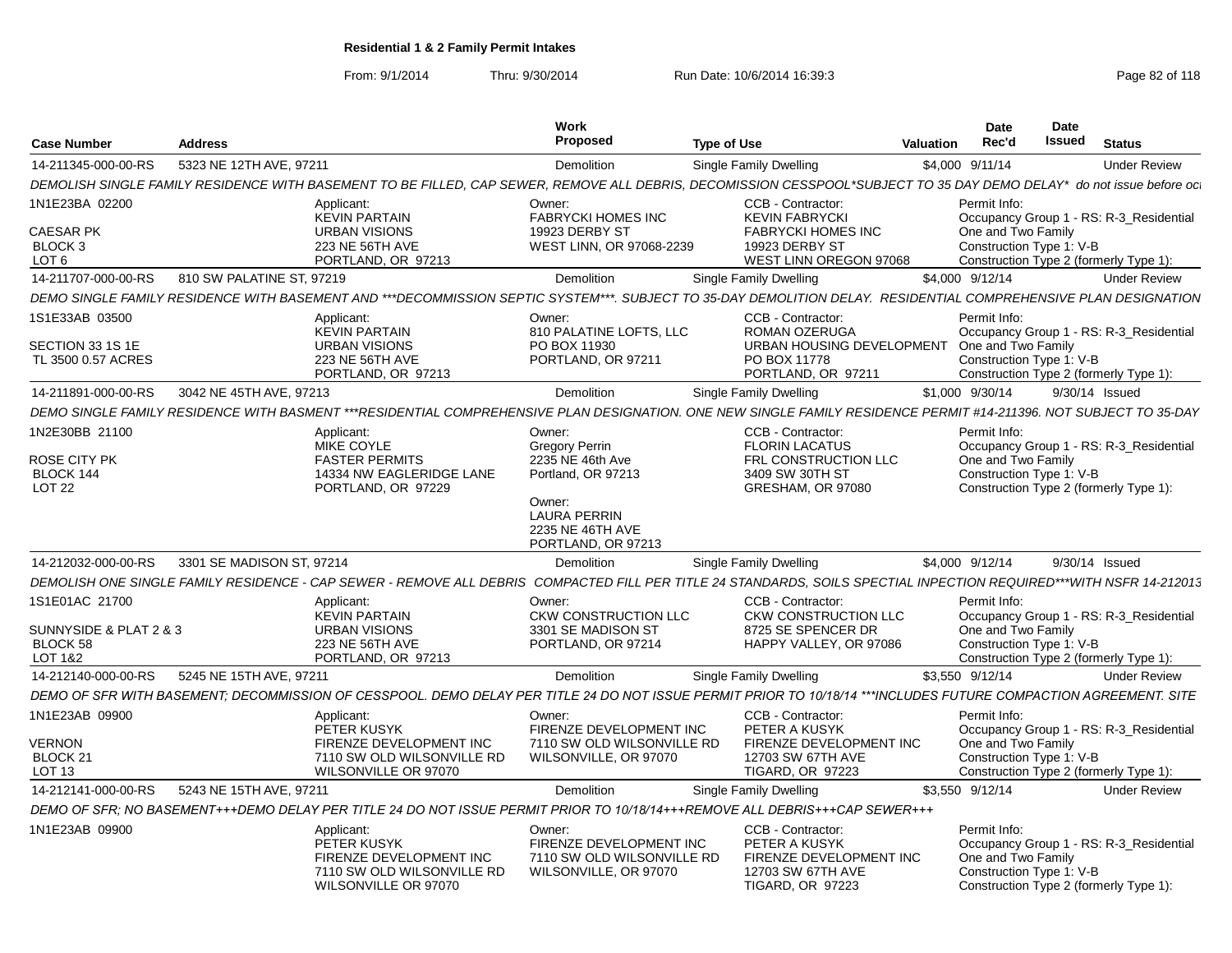From: 9/1/2014Thru: 9/30/2014 Run Date: 10/6/2014 16:39:3<br>
Page 83 of 118

| <b>Case Number</b>                | <b>Address</b>                                                                                                                                                                              | <b>Work</b><br><b>Proposed</b>                                                                                           | <b>Type of Use</b>                                                      | Valuation                                                          | <b>Date</b><br>Rec'd                                               | <b>Date</b><br>Issued | <b>Status</b>                           |
|-----------------------------------|---------------------------------------------------------------------------------------------------------------------------------------------------------------------------------------------|--------------------------------------------------------------------------------------------------------------------------|-------------------------------------------------------------------------|--------------------------------------------------------------------|--------------------------------------------------------------------|-----------------------|-----------------------------------------|
| 14-213275-000-00-RS               | 5931 SE 19TH AVE, 97202                                                                                                                                                                     | Demolition                                                                                                               | Single Family Dwelling                                                  |                                                                    | \$2,500 9/17/14                                                    | 9/17/14 Issued        |                                         |
|                                   | DEMOLISH ONE STORY SINGLE FAMILY RESIDENCE AND DETACHED GARAGE- CAP SEWER - REMOVE ALL DEBRIS **RESIDENTIAL COMPREHENSIVE PLAN DESIGNATION. ONE NEW SINGLE FAN                              |                                                                                                                          |                                                                         |                                                                    |                                                                    |                       |                                         |
| 1S1E14DB 04500<br>JORGENSEN ADD   | Applicant:<br>MAJID HABIBI                                                                                                                                                                  | Owner:<br><b>CURTIS P BUCHANAN</b><br>PORTLAND DEVELOPMENT<br>5931 SE 19TH AVE                                           | CCB - Contractor:<br><b>GENE</b>                                        | PORTLAND DEVELOPMENT                                               | Permit Info:<br>One and Two Family                                 |                       | Occupancy Group 1 - RS: R-3_Residential |
| BLOCK 1<br>LOT <sub>4</sub>       | <b>GROUP, LLC</b><br>PORTLAND, OR 97220                                                                                                                                                     | PORTLAND, OR 97202<br>11124 NE HALSEY ST PMB 643<br>Owner:<br>BECKY D BUCHANAN<br>5931 SE 19TH AVE<br>PORTLAND, OR 97202 | <b>GROUP LLC</b>                                                        | 11124 NE HALSEY ST. PMB 643<br>PORTLAND, OR 97220                  | Construction Type 1: V-B<br>Construction Type 2 (formerly Type 1): |                       |                                         |
| 14-213918-000-00-RS               | 1924 SE LEXINGTON ST, 97202                                                                                                                                                                 | Demolition                                                                                                               | Single Family Dwelling                                                  |                                                                    | \$2,500 9/17/14                                                    | 9/17/14 Issued        |                                         |
|                                   | DEMOLISH 1 ONE STORY SINGLE FAMILY RESIDENCE - CAP SEWER - REMOVE ALL DEBRIS ***PORTIONS OF FOUNDATION AND FIRST FLOOR FLOOR FRAMING WILL BE INCORPORATED INTO N.                           |                                                                                                                          |                                                                         |                                                                    |                                                                    |                       |                                         |
| 1S1E23DA 07800                    | Applicant:<br><b>MAJID HABIBI</b>                                                                                                                                                           | Owner:                                                                                                                   | CCB - Contractor:<br>PORTLAND DEVELOPMENT<br><b>GENE</b>                |                                                                    | Permit Info:                                                       |                       | Occupancy Group 1 - RS: R-3_Residential |
| MOSELEY ADD<br>BLOCK <sub>5</sub> | GROUP, LLC                                                                                                                                                                                  | PORTLAND DEVELOPMENT<br><b>GROUP</b>                                                                                     | <b>GROUP LLC</b><br>11124 NE HALSEY ST PMB 643                          | PORTLAND DEVELOPMENT                                               | One and Two Family<br>Construction Type 1: V-B                     |                       |                                         |
| <b>LOT 11</b>                     | PORTLAND, OR 97220                                                                                                                                                                          | 11124 NE HALSEY ST PMB 643<br>PORTLAND, OR 97220-2021                                                                    |                                                                         | 11124 NE HALSEY ST. PMB 643<br>PORTLAND, OR 97220                  | Construction Type 2 (formerly Type 1):                             |                       |                                         |
|                                   |                                                                                                                                                                                             | Owner:<br><b>INVESTMENTS LLC</b><br>PORTLAND, OR 97220-2021                                                              | 11124 NE HALSEY ST PMB 643                                              |                                                                    |                                                                    |                       |                                         |
| 14-215026-000-00-RS               | 7120 SE RAMONA ST. 97206                                                                                                                                                                    | Demolition                                                                                                               | Single Family Dwelling                                                  |                                                                    | \$7,000 9/19/14                                                    | 9/19/14 Issued        |                                         |
|                                   | DEMOLISH 1-STORY RESIDENCE WITH BASEMENT, CAP SEWER, REMOVE ALL DEBRIS Septic Decommissioning Required. Call for Inspection 842.                                                            |                                                                                                                          |                                                                         |                                                                    |                                                                    |                       |                                         |
| 1S2E17CA 16000                    | Applicant:<br>MICHAEL E MALONEY                                                                                                                                                             | Owner:<br>MICHAEL E MALONEY                                                                                              | CCB - Contractor:                                                       | MICHAEL MALONEY                                                    | Permit Info:                                                       |                       | Occupancy Group 1 - RS: R-3_Residential |
| <b>KENWOOD PK</b><br>BLOCK 1      | 4988 PARKHILL ST                                                                                                                                                                            | <b>4988 PARKHILL ST</b><br>LAKE OSWEGO, OR 97035-3320                                                                    | <b>RIDGE POINT INC</b><br>LAKE OSWEGO, OR 97035-3320<br>1584 PARRISH ST |                                                                    | One and Two Family<br>Construction Type 1: V-B                     |                       |                                         |
| LOT 4&5                           |                                                                                                                                                                                             |                                                                                                                          |                                                                         | LAKE OSWEGO, OR 97034                                              | Construction Type 2 (formerly Type 1):                             |                       |                                         |
| 14-215047-000-00-RS               | 5442 SE MILWAUKIE AVE, 97202                                                                                                                                                                | Demolition                                                                                                               | Single Family Dwelling                                                  |                                                                    | \$5,000 9/19/14                                                    |                       | <b>Under Review</b>                     |
|                                   | DEMO SINGLE FAMILY RESIDENCE WITH BASEMEN***FUTURE COMPACTION AGGREEMENT PROVIDE FENCE AT PERIMTER THROUGH EXCAVATION*** ***DEMO DELAY, DO NOT ISSUE PERMIT U                               |                                                                                                                          |                                                                         |                                                                    |                                                                    |                       |                                         |
| 1S1E14AC 09000                    | Applicant:                                                                                                                                                                                  | Owner:<br><b>WDC CONSTRUCTION LLC</b><br><b>MARK R MADDEN</b>                                                            | CCB - Contractor:                                                       | <b>WDC CONSTRUCTION LLC</b>                                        | Permit Info:                                                       |                       | Occupancy Group 1 - RS: R-3_Residential |
| MIDWAY ANNEX<br>BLOCK 1           | 1355 NW 13th Ave.<br>PORTLAND OR 97209                                                                                                                                                      | 2330 NW 31ST AVE<br>PORTLAND, OR 97210-2034                                                                              | 1355 NW 13th Ave.                                                       | PORTLAND OR 97209                                                  | One and Two Family<br>Construction Type 1: V-B                     |                       |                                         |
| S 39.82' OF LOT 1                 |                                                                                                                                                                                             |                                                                                                                          |                                                                         |                                                                    | Construction Type 2 (formerly Type 1):                             |                       |                                         |
| 14-215757-000-00-RS               | 3905 SE OGDEN ST, 97202                                                                                                                                                                     | Demolition                                                                                                               | Single Family Dwelling                                                  |                                                                    | \$4,200 9/22/14                                                    | 9/22/14 Issued        |                                         |
|                                   | DEMOLISH SINGLE FAMILY RESIDENCE WITH ATTACHED GARAGEReplacement house under permit 14-214786-RS. No fill greater than 24". Remove all foundations and debris. Cap utilities. Scope of work |                                                                                                                          |                                                                         |                                                                    |                                                                    |                       |                                         |
| 1S1E24AD 02900                    | Applicant:<br><b>TERRY HELLEM</b>                                                                                                                                                           | Owner:                                                                                                                   | CCB - Contractor:<br><b>COMFORT RESTORATION INC</b>                     | OREGON COMFORT HEATING INC Occupancy Group 1 - RS: R-3_Residential | Permit Info:                                                       |                       |                                         |
| <b>BERKELEY</b><br>BLOCK 7        | PO BOX 6542                                                                                                                                                                                 | PROJECTIVE BUILDING DESIGNS PO BOX 821484                                                                                | PO BOX 820951<br>VANCOUVER, WA 98682-0034                               | VANCOUVER, WA 98682                                                | One and Two Family<br>Construction Type 1: V-B                     |                       |                                         |
| LOT 17 EXC W 17 1/2'<br>LOT 18&19 | BEAVERTON OR 97007                                                                                                                                                                          |                                                                                                                          |                                                                         |                                                                    | Construction Type 2 (formerly Type 1):                             |                       |                                         |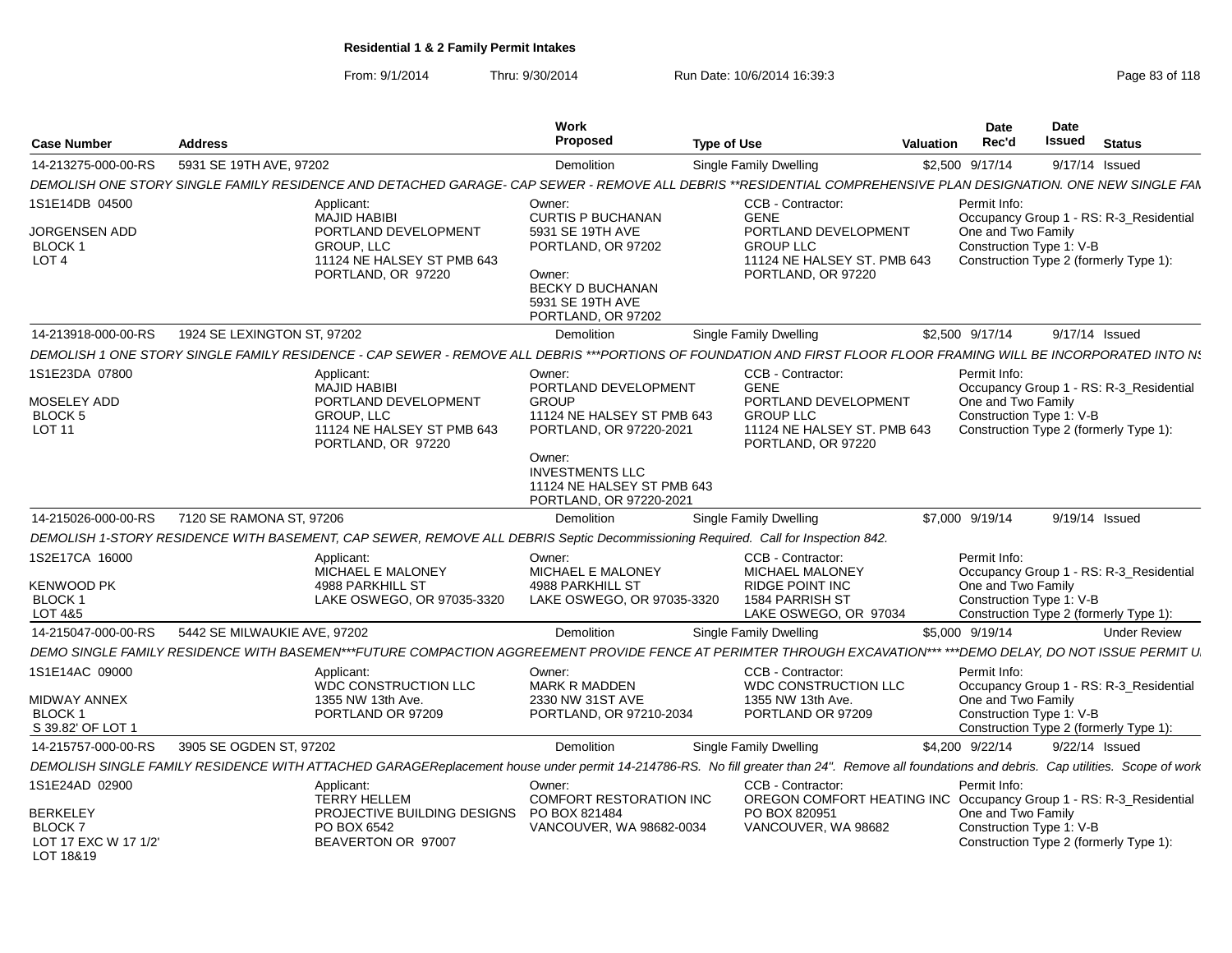From: 9/1/2014Thru: 9/30/2014 Run Date: 10/6/2014 16:39:3<br>
Page 84 of 118

| <b>Case Number</b>                                                                            | <b>Address</b>                  |                                                                                                                         | Work<br>Proposec                                                                                                                            | <b>Type of Use</b>                                                                                                                                                     | Date<br>Rec'd<br>Valuation                                     | Date<br>Issued | <b>Status</b>                                                                     |
|-----------------------------------------------------------------------------------------------|---------------------------------|-------------------------------------------------------------------------------------------------------------------------|---------------------------------------------------------------------------------------------------------------------------------------------|------------------------------------------------------------------------------------------------------------------------------------------------------------------------|----------------------------------------------------------------|----------------|-----------------------------------------------------------------------------------|
| 14-216483-000-00-RS                                                                           | 4541 N WILLIAMS AVE, 97211      |                                                                                                                         | Demolition                                                                                                                                  | Single Family Dwelling                                                                                                                                                 | \$1,000 9/23/14                                                |                | <b>Under Review</b>                                                               |
|                                                                                               |                                 |                                                                                                                         |                                                                                                                                             | DEMO SINGLE FAMILY RESIDECE; *** DECOMMISSIONING REQUIRED *** LEAVE BASEMENT EXCAVATION FOR FUTURE RESIDENCE ***SUBJECT TO 35-DAY DEMOLITION DELAY, UNTIL OCTOBER      |                                                                |                |                                                                                   |
| 1N1E22AC 05200<br>MAEGLY HIGHLAND ADD<br>BLOCK 14<br>S 8' OF E 70' OF LOT 1<br>E 70' OF LOT 2 |                                 | Applicant:<br>MIKE COYLE<br><b>FASTER PERMITS</b><br>14334 NW EAGLERIDGE LANE<br>PORTLAND, OR 97229                     | Owner:<br><b>BRISTOL CREEK HOMES</b><br>3055 NW YEON AVE #81<br>PORTLAND, OR 97210-1519                                                     | CCB - Contractor:<br><b>BRISTOL CREEK HOMES &amp;</b><br>DEVELOPMENT CO LLC<br>520 SW YAMHILL ST SUITE 600<br>PORTLAND, OR 97204                                       | Permit Info:<br>One and Two Family<br>Construction Type 1: V-B |                | Occupancy Group 1 - RS: R-3_Residential<br>Construction Type 2 (formerly Type 1): |
| 14-217140-000-00-RS                                                                           | 7001 SE BARBARA WELCH RD. 97236 |                                                                                                                         | Demolition                                                                                                                                  | <b>Single Family Dwelling</b>                                                                                                                                          | \$1,500 9/24/14                                                |                | <b>Under Review</b>                                                               |
|                                                                                               |                                 |                                                                                                                         |                                                                                                                                             | DEMO SINGLE FAMILY RESIDENCE WITH BASEMENT***DEMO DELAY DO NOT ISSUE PERMIT UNTIL 10/30/14******CAP SEWER******NO FILL GREATER THAN 24"******REMOVE ALL FOUNDATION ANI |                                                                |                |                                                                                   |
| 1S2E24B 01300<br><b>JOHNSON CREEK PK</b><br><b>LOT 15</b>                                     |                                 | Applicant:<br><b>LAURIE WULF</b><br><b>METRO REGIONAL PARKS</b><br>600 NE GRAND AVE<br>PORTLAND OR 97232                | Owner:<br>METRO<br>600 NE GRAND AVE<br>PORTLAND, OR 97232                                                                                   | <b>Primary Contractor:</b><br>TO BID                                                                                                                                   | Permit Info:<br>One and Two Family<br>Construction Type 1: V-B |                | Occupancy Group 1 - RS: R-3_Residential<br>Construction Type 2 (formerly Type 1): |
| 14-217326-000-00-RS                                                                           | 3325 NE 46TH AVE, 97213         |                                                                                                                         | Demolition                                                                                                                                  | <b>Single Family Dwelling</b>                                                                                                                                          | \$15,000 9/24/14                                               |                | 9/24/14 Issued                                                                    |
|                                                                                               |                                 | DEMO SINGLE FAMILY RESIDENCE SEE PERMIT 14-215909RS FOR NEW CONSTRUCTIONPERMIT 14-164671RS TO BE CANCELED               |                                                                                                                                             |                                                                                                                                                                        |                                                                |                |                                                                                   |
| 1N2E30BB 02200<br><b>ROSE CITY PK</b><br>BLOCK 158<br>LOT <sub>6</sub>                        |                                 | Applicant:<br>STEVE EWOLDT<br>ARTIFEKT ARCHITECTURE +<br><b>INTERIORS</b><br>519 SW PARK AVE #410<br>PORTLAND, OR 97205 | Owner:<br>2904 NE HANCOCK ST<br>PORTLAND, OR 97212                                                                                          | CCB - Contractor:<br>HAHN CASCADE PROPERTIES LLC RICHARD CROOKS<br><b>RELIABLE RENOVATIONS</b><br>4621 SE GLEN ECHO AV<br>MILWAUKIE, OR 97217                          | Permit Info:<br>One and Two Family<br>Construction Type 1: V-B |                | Occupancy Group 1 - RS: R-3_Residential<br>Construction Type 2 (formerly Type 1): |
| 14-218301-000-00-RS                                                                           | 1824 NE 56TH AVE, 97213         |                                                                                                                         | Demolition                                                                                                                                  | <b>Single Family Dwelling</b>                                                                                                                                          | \$1,000 9/26/14                                                |                | 9/26/14 Issued                                                                    |
|                                                                                               |                                 |                                                                                                                         |                                                                                                                                             | DEMOLISH ONE 1 STORY SINGLE FAMILY RESIDENCE - CAP SEWER - REMOVE ALL DEBRIS *** WITH NSFR 14-218267 ****RESIDENTIAL COMPREHENSIVE PLAN DESIGNATION. ONE NEW SINGLE    |                                                                |                |                                                                                   |
| 1N2E30DC 13500<br><b>ELMHURST</b><br>BLOCK 13<br><b>LOT 16</b>                                |                                 | Applicant:<br><b>MIKE COYLE</b><br><b>FASTER PERMITS</b><br>14334 NW EAGLERIDGE LANE<br>PORTLAND, OR 97229              | Owner:<br><b>TRISHA HANNAN</b><br>1824 NE 56TH AVE<br>PORTLAND, OR 97213-3513                                                               | CCB - Contractor:<br>AFFORDABLE NEW HOMES LLC<br>211 NE WEIDER<br>PORTLAND, OR 97232                                                                                   | Permit Info:<br>One and Two Family<br>Construction Type 1: V-B |                | Occupancy Group 1 - RS: R-3_Residential<br>Construction Type 2 (formerly Type 1): |
| Total # of RS Demolition permit intakes: 46                                                   |                                 |                                                                                                                         |                                                                                                                                             |                                                                                                                                                                        |                                                                |                | Total valuation of RS Demolition permit intakes: \$168,600                        |
|                                                                                               |                                 |                                                                                                                         | Interior Alteration Only Single Family Dwelling                                                                                             |                                                                                                                                                                        | \$9/5/14                                                       |                | 9/5/14 Final                                                                      |
|                                                                                               |                                 | REVISION TO OMIT ANCHORS AT INACCESSIBLE FRONT WALL OF VOLUNTARY FOUNDATION ANCHORING                                   |                                                                                                                                             |                                                                                                                                                                        |                                                                |                |                                                                                   |
| 1N1E15AB 02300<br>LOVELEIGH<br>BLOCK 6<br>LOT <sub>5</sub>                                    |                                 | Applicant:<br>KATIE MARTIN<br><b>NEIL KELLY COMPANY</b><br>804 N ALBERTA ST<br>PORTLAND, OR 97217                       | Owner:<br>PHILLIP J FIESELER<br>115 N HOLLAND ST<br>PORTLAND, OR 97217<br>Owner:<br>STEVEN JETTER<br>115 N HOLLAND ST<br>PORTLAND, OR 97217 | CCB - Contractor:<br>NEIL KELLY CO INC<br>804 N ALBERTA ST<br>PORTLAND, OR 97217-2693                                                                                  | Permit Info:<br>One and Two Family<br>Construction Type 1: V-B |                | Occupancy Group 1 - RS: R-3_Residential<br>Construction Type 2 (formerly Type 1): |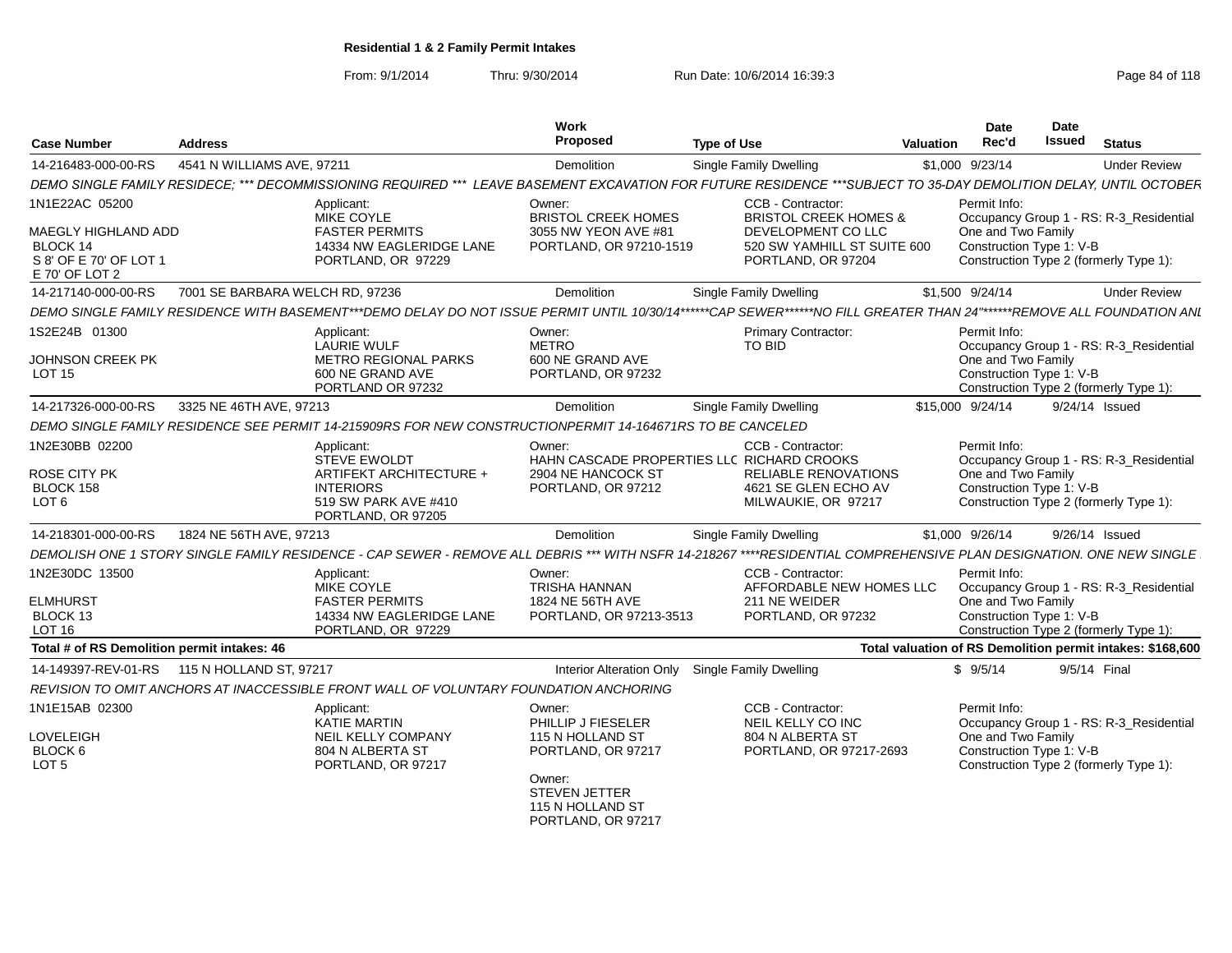From: 9/1/2014Thru: 9/30/2014 Run Date: 10/6/2014 16:39:3

| Page 85 of 118 |  |  |  |  |
|----------------|--|--|--|--|
|----------------|--|--|--|--|

| <b>Case Number</b>                                                        | <b>Address</b>                                  |                                                                                                  | Work<br>Proposed                                                            | <b>Type of Use</b>                                                                                                                 | Valuation | <b>Date</b><br>Rec'd                                           | Date<br><b>Issued</b> | <b>Status</b>                                                                     |
|---------------------------------------------------------------------------|-------------------------------------------------|--------------------------------------------------------------------------------------------------|-----------------------------------------------------------------------------|------------------------------------------------------------------------------------------------------------------------------------|-----------|----------------------------------------------------------------|-----------------------|-----------------------------------------------------------------------------------|
| 14-204824-000-00-RS                                                       | 2544 SE 16TH AVE, 97202                         |                                                                                                  | Interior Alteration Only                                                    | <b>Single Family Dwelling</b>                                                                                                      |           | \$3,500 9/9/14                                                 |                       | $9/9/14$ Issued                                                                   |
|                                                                           | <b>REMOVE INTERIOR WALL FOR KITCHEN REMODEL</b> |                                                                                                  |                                                                             |                                                                                                                                    |           |                                                                |                       |                                                                                   |
| 1S1E11AB 05300<br><b>MADELINE</b><br><b>BLOCK1</b><br><b>LOT 16</b>       |                                                 | Applicant:<br><b>JESSE S PENDER</b><br>2544 SE 16TH AVE<br>PORTLAND, OR 97202                    | Owner:<br><b>JESSE S PENDER</b><br>2544 SE 16TH AVE<br>PORTLAND, OR 97202   | CCB - Contractor:<br>COLLECTIVE CONSTRUCTION LLC Occupancy Group 1 - RS: R-3_Residential<br>5543 NE GOING ST<br>PORTLAND, OR 97218 |           | Permit Info:<br>One and Two Family<br>Construction Type 1: V-B |                       | Construction Type 2 (formerly Type 1):                                            |
|                                                                           |                                                 |                                                                                                  | Owner:<br><b>DREW E ROBINSON</b><br>2544 SE 16TH AVE<br>PORTLAND, OR 97202  |                                                                                                                                    |           |                                                                |                       |                                                                                   |
| 14-206663-000-00-RS                                                       | 2015 SW MOSS ST, 97219                          |                                                                                                  | Interior Alteration Only Single Family Dwelling                             |                                                                                                                                    |           | \$2,000 9/2/14                                                 | 9/2/14 Final          |                                                                                   |
| <b>VOLUNTARY SEISMIC UPGRADE</b>                                          |                                                 |                                                                                                  |                                                                             |                                                                                                                                    |           |                                                                |                       |                                                                                   |
| 1S1E21CB 01100<br>SECTION 21 1S 1E                                        |                                                 | Applicant:<br><b>ANDREW OSBORN</b><br><b>NW SEISMIC</b>                                          | Owner:<br>PETER C STEVENS<br>2015 SW MOSS ST                                | CCB - Contractor:<br><b>MICHAEL WIEBER</b><br>ELYSIUM CONSTRUCTION LLC                                                             |           | Permit Info:<br>One and Two Family                             |                       | Occupancy Group 1 - RS: R-3_Residential                                           |
| TL 1100 0.22 ACRES                                                        |                                                 | 2649 SE STEPHENS<br>PORTLAND OR 97214                                                            | PORTLAND, OR 97219                                                          | PO BOX 12010<br>PORTLAND OR 97212                                                                                                  |           | Construction Type 1: V-B                                       |                       | Construction Type 2 (formerly Type 1):                                            |
|                                                                           |                                                 |                                                                                                  | Owner:<br><b>GRETCHEN ICENOGLE</b><br>2015 SW MOSS ST<br>PORTLAND, OR 97219 |                                                                                                                                    |           |                                                                |                       |                                                                                   |
| 14-206667-000-00-RS                                                       | 2214 NE 41ST AVE, 97212                         |                                                                                                  | Interior Alteration Only Single Family Dwelling                             |                                                                                                                                    |           | \$2,000 9/2/14                                                 | 9/2/14 Final          |                                                                                   |
| <b>VOLUNTARY SEISMIC UPGRADE</b>                                          |                                                 |                                                                                                  |                                                                             |                                                                                                                                    |           |                                                                |                       |                                                                                   |
| 1N1E25DA 15400<br><b>ROSSMERE</b><br>BLOCK <sub>22</sub><br><b>LOT 14</b> |                                                 | Applicant:<br><b>ANDREW OSBORN</b><br><b>NW SEISMIC</b><br>2649 SE STEPHENS<br>PORTLAND OR 97214 | Owner:<br><b>BRIAN HUFFT</b><br>2214 NE 41ST AVE<br>PORTLAND, OR 97212      | CCB - Contractor:<br><b>MICHAEL WIEBER</b><br>ELYSIUM CONSTRUCTION LLC<br>PO BOX 12010<br>PORTLAND OR 97212                        |           | Permit Info:<br>One and Two Family<br>Construction Type 1: V-B |                       | Occupancy Group 1 - RS: R-3_Residential<br>Construction Type 2 (formerly Type 1): |
|                                                                           |                                                 |                                                                                                  | Owner:<br>KATHERINE HUFFT<br>2214 NE 41ST AVE<br>PORTLAND, OR 97212         |                                                                                                                                    |           |                                                                |                       |                                                                                   |
| 14-207162-000-00-RS                                                       | 7821 NE PRESCOTT ST, 97218                      |                                                                                                  | Interior Alteration Only Single Family Dwelling                             |                                                                                                                                    |           | \$2,000 9/3/14                                                 | 9/3/14 Final          |                                                                                   |
| <b>VOLUNTARY SEISMIC RETROFIT</b>                                         |                                                 |                                                                                                  |                                                                             |                                                                                                                                    |           |                                                                |                       |                                                                                   |
| 1N2E20AD 13600                                                            |                                                 | Applicant:<br><b>BONITA L SELLS</b>                                                              | Owner:<br><b>BONITA L SELLS</b>                                             |                                                                                                                                    |           | Permit Info:                                                   |                       | Occupancy Group 1 - RS: R-3_Residential                                           |
| SECTION 20 1N 2E<br>TL 13600 0.29 ACRES                                   |                                                 | 7821 NE PRESCOTT ST<br>PORTLAND, OR 97218-4245                                                   | 7821 NE PRESCOTT ST<br>PORTLAND, OR 97218-4245                              |                                                                                                                                    |           | One and Two Family<br>Construction Type 1: V-B                 |                       | Construction Type 2 (formerly Type 1):                                            |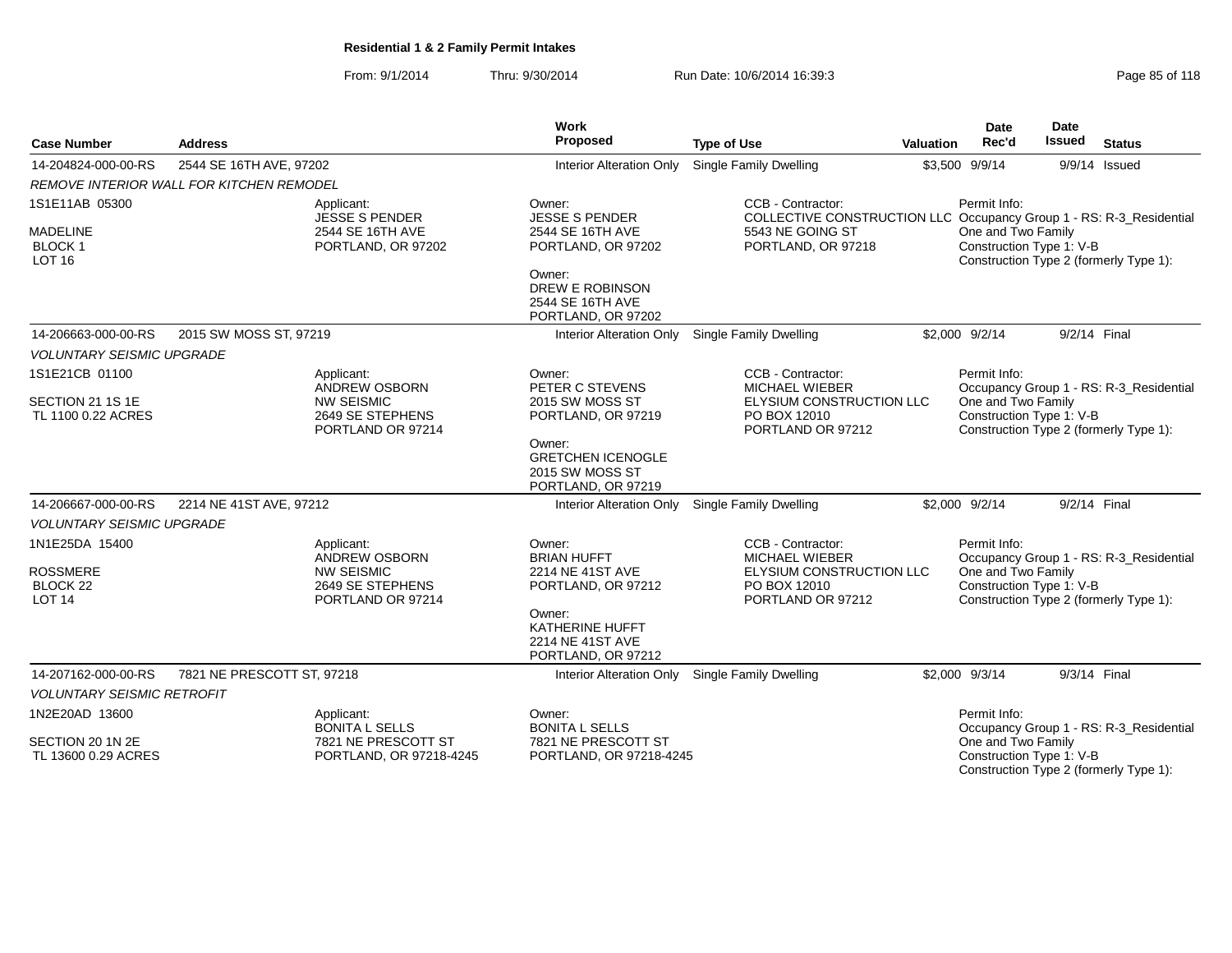From: 9/1/2014Thru: 9/30/2014 Run Date: 10/6/2014 16:39:3<br>
Page 86 of 118

| <b>Case Number</b>                                         | <b>Address</b>                                                                                           | <b>Work</b><br>Proposed                                                                                                                                     | <b>Type of Use</b>                                                                                                                                                                       | <b>Valuation</b> | Date<br>Rec'd                      | Date<br>Issued           | <b>Status</b>                                                                 |
|------------------------------------------------------------|----------------------------------------------------------------------------------------------------------|-------------------------------------------------------------------------------------------------------------------------------------------------------------|------------------------------------------------------------------------------------------------------------------------------------------------------------------------------------------|------------------|------------------------------------|--------------------------|-------------------------------------------------------------------------------|
| 14-207805-000-00-RS                                        | 6635 NE 22ND AVE, 97211                                                                                  | <b>Interior Alteration Only</b>                                                                                                                             | <b>Single Family Dwelling</b>                                                                                                                                                            | \$25,000 9/4/14  |                                    |                          | 9/4/14 Under Inspection                                                       |
| REMODEL MAIN FLOOR BATHROOM.                               |                                                                                                          |                                                                                                                                                             |                                                                                                                                                                                          |                  |                                    |                          |                                                                               |
| 1N1E14AD 08000                                             | Applicant:                                                                                               | Owner:<br><b>JEREMY M CROSEN</b>                                                                                                                            | CCB - Contractor:<br><b>RICK L CHARRIERE</b>                                                                                                                                             |                  | Permit Info:                       |                          | Occupancy Group 1 - RS: R-3_Residential                                       |
| <b>IRVINGTON PK</b><br><b>BLOCK 77</b><br>LOT <sub>1</sub> | ADAM<br><b>ARCIFORM LLC</b><br>2303 N RANDOLPH AVE<br>PORTLAND, OR 97227                                 | 6635 NE 22ND AVE<br>PORTLAND, OR 97211-5354<br>Owner:<br><b>MONICA V CULVER</b><br>6635 NE 22ND AVE<br>PORTLAND, OR 97211-5354                              | MILWAUKIE PLUMBING CO dba<br><b>MP PLUMBING CO</b><br>PO BOX 393<br>CLACKAMAS, OR 97015<br>CCB - Contractor:<br>ADAM<br><b>ARCIFORM LLC</b><br>2303 N RANDOLPH AVE<br>PORTLAND, OR 97227 |                  | One and Two Family                 | Construction Type 1: V-B | Construction Type 2 (formerly Type 1):                                        |
| 14-211793-000-00-RS                                        | 1812 NE 48TH AVE, 97213                                                                                  | Interior Alteration Only                                                                                                                                    | Single Family Dwelling                                                                                                                                                                   |                  | \$2,000 9/15/14                    | 9/15/14 Final            |                                                                               |
| <b>VOLUNTARY SEISMIC STRENGTHENING</b>                     |                                                                                                          |                                                                                                                                                             |                                                                                                                                                                                          |                  |                                    |                          |                                                                               |
| 1N2E30CD 08000<br><b>WIBERG HTS</b>                        | Applicant:<br>MICHAEL WIEBER<br>ELYSIUM CONSTRUCTION LLC                                                 | Owner:<br>NATHANIEL J AUGUST<br>1812 NE 48TH AVE                                                                                                            | CCB - Contractor:<br>MICHAEL WIEBER<br>ELYSIUM CONSTRUCTION LLC                                                                                                                          |                  | Permit Info:<br>One and Two Family |                          | Occupancy Group 1 - RS: R-3_Residential                                       |
| BLOCK <sub>2</sub><br><b>LOT 16</b>                        | PO BOX 12010<br>PORTLAND OR 97212                                                                        | PORTLAND, OR 97213<br>Owner:                                                                                                                                | PO BOX 12010<br>PORTLAND OR 97212                                                                                                                                                        |                  |                                    | Construction Type 1: V-B | Construction Type 2 (formerly Type 1):                                        |
|                                                            |                                                                                                          | <b>COURTNEY L ANDERS</b><br>1812 NE 48TH AVE<br>PORTLAND, OR 97213                                                                                          |                                                                                                                                                                                          |                  |                                    |                          |                                                                               |
| 14-213486-000-00-RS                                        | 4935 NE FLANDERS ST, 97213                                                                               | Interior Alteration Only                                                                                                                                    | Single Family Dwelling                                                                                                                                                                   |                  | \$1,850 9/16/14                    | 9/16/14 Issued           |                                                                               |
|                                                            | <b>VOLUNTARY RESIDENTIAL SEISMIC STRNGTHENING; PERIMETER FOUNDATION</b>                                  |                                                                                                                                                             |                                                                                                                                                                                          |                  |                                    |                          |                                                                               |
| 1N2E31CA 00900<br><b>KRAUS</b><br>LOT <sub>4</sub>         | Applicant:<br>HELP HOME ENERGY LIFE<br>PERFORMANCE GROUP INC<br>10006 SW CANYON RD<br>PORTLAND, OR 97225 | Owner:<br>SYLLA GREER MCCLELLAN<br>4935 NE FLANDERS ST<br>PORTLAND, OR 97213<br>Owner:<br><b>COREY GUINNEE</b><br>4935 NE FLANDERS ST<br>PORTLAND, OR 97213 | CCB - Contractor:<br>HELP HOME ENERGY LIFE<br>PERFORMANCE GROUP INC<br>10006 SW CANYON RD<br>PORTLAND, OR 97225                                                                          |                  | Permit Info:                       | Construction Type 1: V-B | Occupancy Group 1 - RS: R-3_Remodel<br>Construction Type 2 (formerly Type 1): |
|                                                            |                                                                                                          | Owner:<br>SYLLA GIPS MCCLELLAN<br>4935 NE FLANDERS ST<br>PORTLAND, OR 97213                                                                                 |                                                                                                                                                                                          |                  |                                    |                          |                                                                               |
| 14-215098-000-00-RS                                        | 7475 SE 50TH AVE, 97206                                                                                  | Interior Alteration Only Single Family Dwelling                                                                                                             |                                                                                                                                                                                          |                  | \$3,000 9/19/14                    |                          | 9/19/14 Under Inspection                                                      |
|                                                            | ATTACHMENT OF SILL PLATE TO FOUNDATION                                                                   |                                                                                                                                                             |                                                                                                                                                                                          |                  |                                    |                          |                                                                               |
| 1S2E19BD 09400                                             | Applicant:<br>ERIKA ALTENHOFEN                                                                           | Owner:<br><b>KERRY E RUPP-ETLING</b>                                                                                                                        | CCB - Contractor:<br>NEIL KELLY CO INC                                                                                                                                                   |                  | Permit Info:                       |                          | Occupancy Group 1 - RS: R-3_Remodel                                           |
| <b>ERROL HTS</b><br>BLOCK 16<br>LOT <sub>15</sub>          | 804 N. ALBERTA ST<br>PORTLAND OR 97217                                                                   | 7475 SE 50TH AVE<br>PORTLAND, OR 97206-8372                                                                                                                 | 804 N ALBERTA ST<br>PORTLAND, OR 97217-2693                                                                                                                                              |                  |                                    | Construction Type 1: V-B | Construction Type 2 (formerly Type 1):                                        |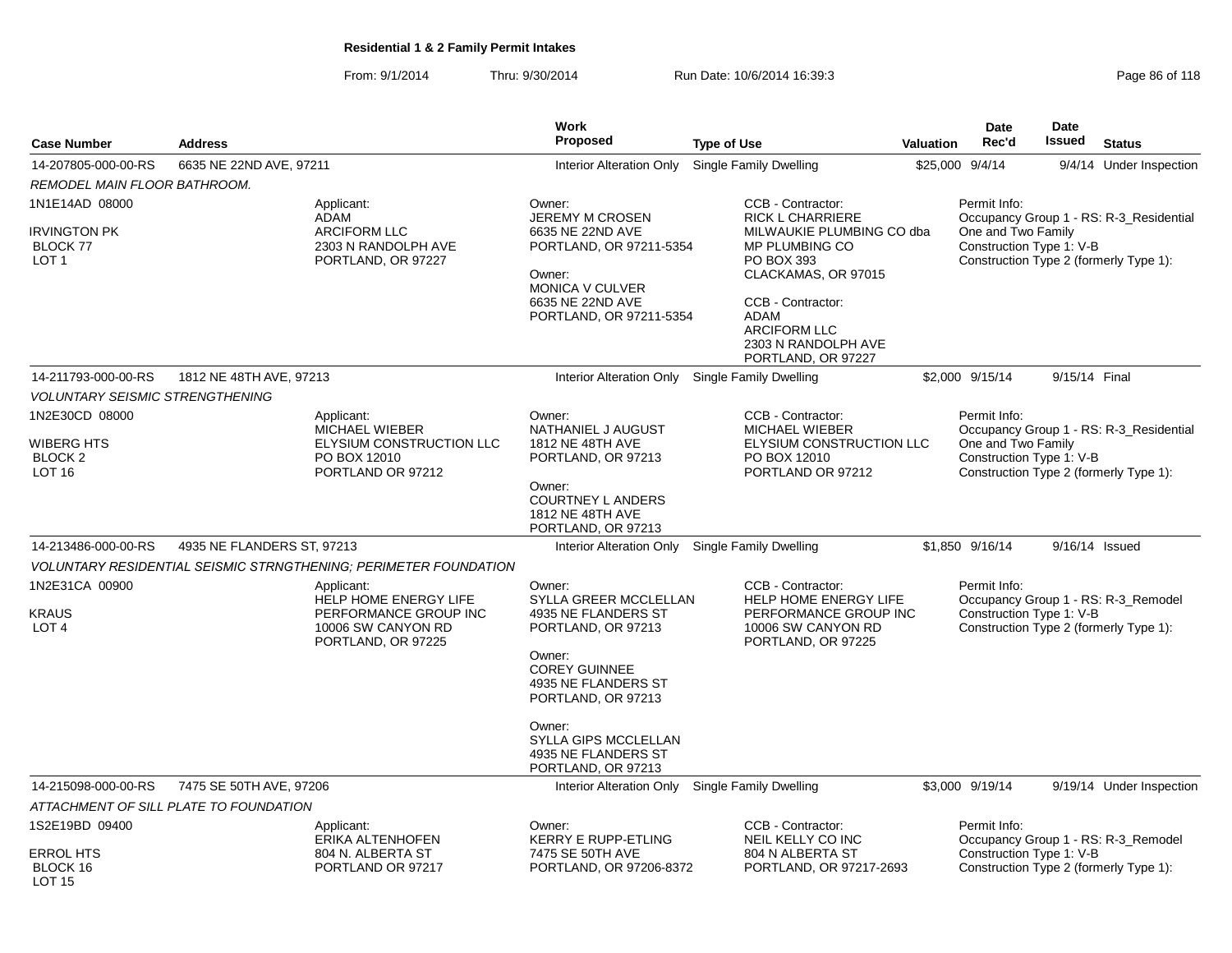From: 9/1/2014Thru: 9/30/2014 Run Date: 10/6/2014 16:39:3<br>
Page 87 of 118

| <b>Case Number</b>                                                          | <b>Address</b>                                            |                                                                                                      | <b>Work</b><br>Proposed                                                                                                                                              | <b>Type of Use</b>                                                                                                                                              | <b>Valuation</b> | <b>Date</b><br>Rec'd                                                                              | Date<br>Issued | <b>Status</b>                                                                     |
|-----------------------------------------------------------------------------|-----------------------------------------------------------|------------------------------------------------------------------------------------------------------|----------------------------------------------------------------------------------------------------------------------------------------------------------------------|-----------------------------------------------------------------------------------------------------------------------------------------------------------------|------------------|---------------------------------------------------------------------------------------------------|----------------|-----------------------------------------------------------------------------------|
| 14-217731-000-00-RS                                                         | 2315 NE MASON ST. 97211                                   |                                                                                                      | <b>Interior Alteration Only</b>                                                                                                                                      | <b>Single Family Dwelling</b>                                                                                                                                   |                  | \$2.000 9/25/14                                                                                   |                | 9/25/14 Final                                                                     |
|                                                                             |                                                           | VOLUNTARY STRUCTURE ANCHORING TO EXISTING CONCRETE FOUNDATION                                        |                                                                                                                                                                      |                                                                                                                                                                 |                  |                                                                                                   |                |                                                                                   |
| 1N1E23DA 12200<br>ALAMEDA PARK<br><b>BLOCK 55</b><br>LOT <sub>2</sub>       |                                                           | Applicant:<br><b>MICHAEL WIEBER</b><br>ELYSIUM CONSTRUCTION LLC<br>PO BOX 12010<br>PORTLAND OR 97212 | Owner:<br><b>LUCAS BIALECKI</b><br>2315 NE MASON ST<br>PORTLAND, OR 97211<br>Owner:<br><b>ELLEN S BIALECKI</b><br>2315 NE MASON ST<br>PORTLAND, OR 97211             | CCB - Contractor:<br><b>MICHAEL WIEBER</b><br>ELYSIUM CONSTRUCTION LLC<br>PO BOX 12010<br>PORTLAND OR 97212                                                     |                  | Permit Info:<br>One and Two Family<br>Construction Type 1: V-B                                    |                | Occupancy Group 1 - RS: R-3_Residential<br>Construction Type 2 (formerly Type 1): |
| 14-218823-000-00-RS                                                         | 2033 SE 22ND AVE, 97214                                   |                                                                                                      |                                                                                                                                                                      | Interior Alteration Only Single Family Dwelling                                                                                                                 |                  | \$2,000 9/29/14                                                                                   |                | 9/29/14 Final                                                                     |
| <b>VOLUNTARY SEISMIC STRENGTHENING</b>                                      |                                                           |                                                                                                      |                                                                                                                                                                      |                                                                                                                                                                 |                  |                                                                                                   |                |                                                                                   |
| 1S1E02DD 14900<br>MAYHEU PK<br>BLOCK <sub>2</sub><br>S 1/2 OF LOT 3&4       |                                                           | Applicant:<br><b>MICHAEL WIEBER</b><br>ELYSIUM CONSTRUCTION LLC<br>PO BOX 12010<br>PORTLAND OR 97212 | Owner:<br><b>ANN C SMITH</b><br>2033 SE 22ND AVE<br>PORTLAND, OR 97214<br>Owner:<br>MARIANNE P BROGAN<br>2033 SE 22ND AVE<br>PORTLAND, OR 97214                      | CCB - Contractor:<br>MICHAEL WIEBER<br>ELYSIUM CONSTRUCTION LLC<br>PO BOX 12010<br>PORTLAND OR 97212                                                            |                  | Permit Info:<br>One and Two Family<br>Construction Type 1: V-B                                    |                | Occupancy Group 1 - RS: R-3_Residential<br>Construction Type 2 (formerly Type 1): |
| 14-218826-000-00-RS                                                         | 1923 SE TOLMAN ST, 97202                                  |                                                                                                      |                                                                                                                                                                      | Interior Alteration Only Single Family Dwelling                                                                                                                 |                  | \$2,000 9/29/14                                                                                   |                | 9/29/14 Issued                                                                    |
| <b>VOLUNTARY SEISMIC STRENGTHENING</b>                                      |                                                           |                                                                                                      |                                                                                                                                                                      |                                                                                                                                                                 |                  |                                                                                                   |                |                                                                                   |
| 1S1E14DD 12300<br>WESTMORELAND<br>BLOCK <sub>24</sub><br>W 1/2 OF LOT 11&12 |                                                           | Applicant:<br>MICHAEL WIEBER<br>ELYSIUM CONSTRUCTION LLC<br>PO BOX 12010<br>PORTLAND OR 97212        | Owner:<br><b>KRISTIN M TEIGEN</b><br>1923 SE TOLMAN ST<br>PORTLAND, OR 97202-5453<br>Owner:<br>PHILIP L JR BRANSFORD<br>1923 SE TOLMAN ST<br>PORTLAND, OR 97202-5453 | CCB - Contractor:<br>MICHAEL WIEBER<br>ELYSIUM CONSTRUCTION LLC<br>PO BOX 12010<br>PORTLAND OR 97212                                                            |                  | Permit Info:<br>One and Two Family<br>Construction Type 1: V-B                                    |                | Occupancy Group 1 - RS: R-3_Residential<br>Construction Type 2 (formerly Type 1): |
|                                                                             | Total # of RS Interior Alteration Only permit intakes: 12 |                                                                                                      |                                                                                                                                                                      |                                                                                                                                                                 |                  |                                                                                                   |                | Total valuation of RS Interior Alteration Only permit intakes: \$47,350           |
| 14-209175-000-00-RS                                                         | 3869 SW PLUM ST, 97219                                    |                                                                                                      | Move                                                                                                                                                                 | Single Family Dwelling                                                                                                                                          |                  | \$60,000 9/10/14                                                                                  |                | <b>Under Review</b>                                                               |
|                                                                             |                                                           |                                                                                                      |                                                                                                                                                                      | MOVING SFR FROM (33341 NW GILMORE RD (NW STRUCTURAL MOVING)) SENDING TO (3901 SW PLUM ST) EXCAVATING SITE FOR NEW FOUNDATION; NO CHANGES TO FLOOR PLAN; NO CHAN |                  |                                                                                                   |                |                                                                                   |
| 1S1E29BD 05700                                                              |                                                           | Applicant:<br>MIA C MAHEDY-SEXTON<br>3915 SW PLUM ST<br>PORTLAND, OR 97219-6018                      | Owner:<br>DAVID D SEXTON<br>3915 SW PLUM ST<br>PORTLAND, OR 97219-6018<br>Owner:<br>MIA MAHEDY-SEXTON<br>3915 SW PLUM ST<br>PORTLAND, OR 97219-6018                  | CCB - Contractor:<br>KEITH SETTLE<br>SETTLE CONSTRUCTION INC<br>PO BOX 1148<br>SCAPPOOSE, OR 97056                                                              |                  | Permit Info:<br>One and Two Family<br>Construction Type 1: V-B<br>Number of New Dwelling Units: 1 |                | Occupancy Group 1 - RS: R-3_Residential<br>Construction Type 2 (formerly Type 1): |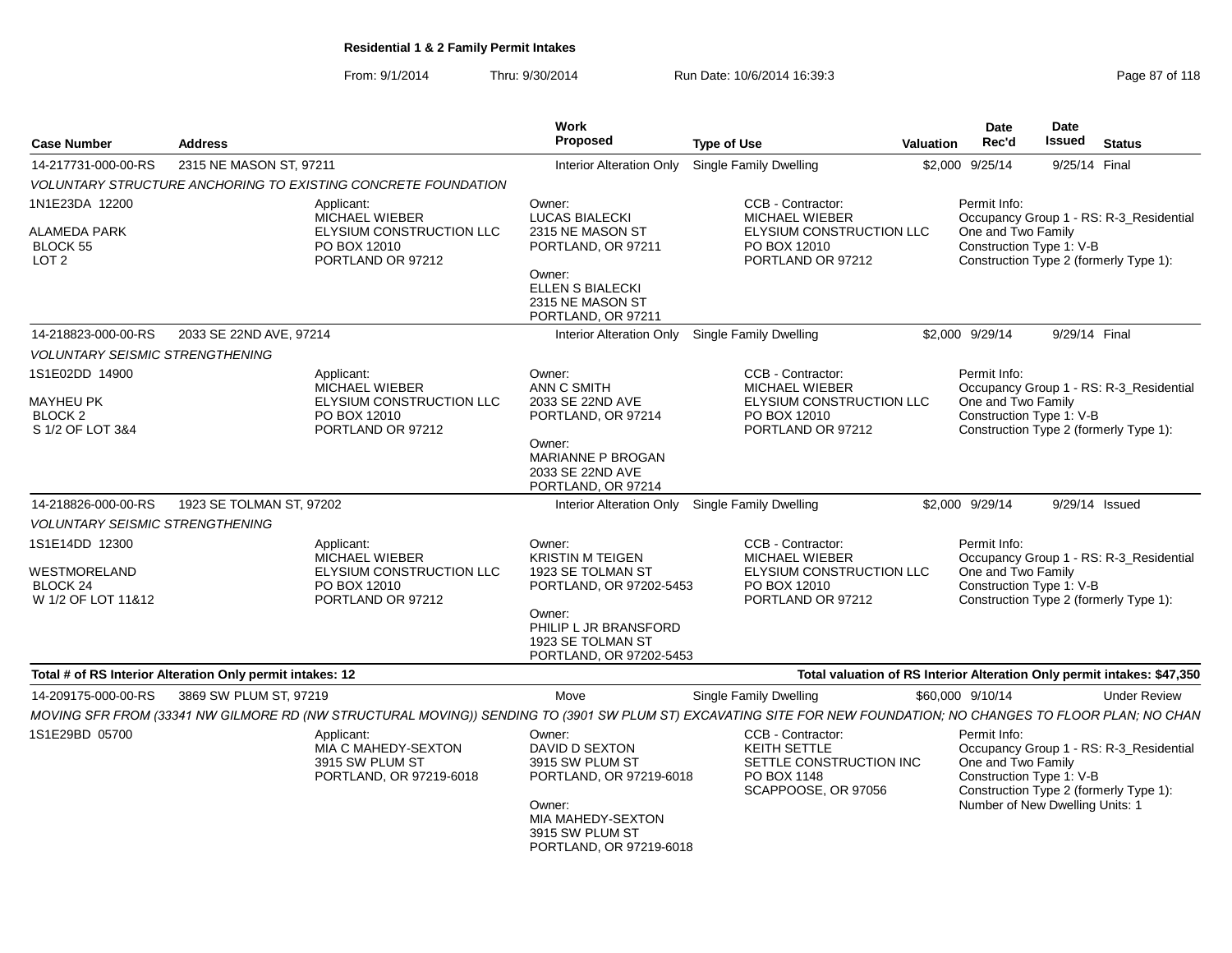From: 9/1/2014Thru: 9/30/2014 Run Date: 10/6/2014 16:39:3<br>
Page 88 of 118

| <b>Case Number</b>                                     | <b>Address</b>                   |                                                                                                                                                                 | Work<br>Proposed                                                                                                                                                | <b>Type of Use</b> |                                                                                                                                                                                                                                                                                                                                                    | Valuation | <b>Date</b><br>Rec'd                                                                              | Date<br>Issued | <b>Status</b>                                                                                                                 |
|--------------------------------------------------------|----------------------------------|-----------------------------------------------------------------------------------------------------------------------------------------------------------------|-----------------------------------------------------------------------------------------------------------------------------------------------------------------|--------------------|----------------------------------------------------------------------------------------------------------------------------------------------------------------------------------------------------------------------------------------------------------------------------------------------------------------------------------------------------|-----------|---------------------------------------------------------------------------------------------------|----------------|-------------------------------------------------------------------------------------------------------------------------------|
| 14-210016-000-00-RS                                    | 4839 SE HAIG ST. 97206           |                                                                                                                                                                 | Move                                                                                                                                                            |                    | Single Family Dwelling                                                                                                                                                                                                                                                                                                                             |           | \$28,000 9/11/14                                                                                  |                | <b>Under Review</b>                                                                                                           |
|                                                        |                                  | MOVING SFR FROM (EMMERT MOVING STORAGE YARD) SENDING TO (3319 SE 49TH AVE) EXCAVATING SITE FOR NEW FOUNDATION; NO CHANGES TO FLOOR PLAN; NO CHANGES TO ELEVATI( |                                                                                                                                                                 |                    |                                                                                                                                                                                                                                                                                                                                                    |           |                                                                                                   |                |                                                                                                                               |
| 1S2E07BD 12100                                         |                                  | Applicant:<br>MCTAGGART PROPERTIES 2348<br>LLC.<br>3021 SE 56TH AVE<br>PORTLAND, OR 97206                                                                       | Owner:<br><b>MCTAGGART PROPERTIES 2348</b><br><b>LLC</b><br>3021 SE 56TH AVE<br>PORTLAND, OR 97206                                                              |                    | CCB - Contractor:<br><b>EMMERT INTERNATIONAL</b><br>11811 SE HWY 212<br>CLACKAMAS, OR 97015                                                                                                                                                                                                                                                        |           | Permit Info:<br>One and Two Family<br>Construction Type 1: V-B<br>Number of New Dwelling Units: 1 |                | Occupancy Group 1 - RS: R-3 Residential<br>Construction Type 2 (formerly Type 1):                                             |
| Total # of RS Move permit intakes: 2                   |                                  |                                                                                                                                                                 |                                                                                                                                                                 |                    |                                                                                                                                                                                                                                                                                                                                                    |           |                                                                                                   |                | Total valuation of RS Move permit intakes: \$88,000                                                                           |
| 14-166148-REV-01-RS  4036 SE TAYLOR ST - Unit B, 97214 |                                  |                                                                                                                                                                 | New Construction                                                                                                                                                |                    | <b>Accessory Dwelling Unit</b>                                                                                                                                                                                                                                                                                                                     |           | \$9/10/14                                                                                         |                | 9/10/14 Issued                                                                                                                |
|                                                        |                                  | REVISION - ADD NEW 2ND STORY WINDOW TO EAST ELEVATION, ADD WINDOW TO SOUTH ELEVATION; EXPAND STORAGE AREA OF 2ND FLOOR                                          |                                                                                                                                                                 |                    |                                                                                                                                                                                                                                                                                                                                                    |           |                                                                                                   |                |                                                                                                                               |
| 1S1E01AD 06400                                         |                                  | Applicant:<br><b>CHRIS PETE</b><br>9850 SW DENNEY RD<br>BEAVERTON, OR 97008                                                                                     | Owner:<br>JONATHAN HAIDLE<br>4036 SE TAYLOR ST<br>PORTLAND, OR 97214-4440                                                                                       |                    | CCB - Contractor:<br>CHRIS PETE<br>CRAFTSMAN CONSTRUCTION<br>AND HOMES LLC<br>7525 SW 179TH AVE<br>PORTLAND, OR 97007<br>CCB - Contractor:<br>ELECTRICAL CONCEPTS LLC<br>PMB 205 4676 COMMERICAL ST<br><b>SE</b><br><b>SALEM OR 97302</b><br><b>CCB - Contractor:</b><br><b>DELTA PLUMBING INC</b><br>12205 SE 108TH AVE<br>HAPPY VALLEY, OR 97086 |           | Permit Info:<br>One and Two Family<br>Construction Type 1: V-B                                    |                | Occupancy Group 1 - RS: R-3_Residential<br>Construction Type 2 (formerly Type 1):<br>Total Square Footage - Display Only: 551 |
| 14-180679-REV-01-RS                                    | 6120 NE 22ND AVE - Unit B, 97211 |                                                                                                                                                                 | <b>New Construction</b>                                                                                                                                         |                    | <b>Accessory Dwelling Unit</b>                                                                                                                                                                                                                                                                                                                     |           | \$6,617 9/2/14                                                                                    |                | $9/2/14$ Issued                                                                                                               |
|                                                        |                                  | VALUE ADDED REVISION TO ENLARGE STRUCTURE BY 3' TO THE SOUTH                                                                                                    |                                                                                                                                                                 |                    |                                                                                                                                                                                                                                                                                                                                                    |           |                                                                                                   |                |                                                                                                                               |
| 1N1E14DA 15200                                         |                                  | Applicant:<br><b>SCHUYLER SMITH</b><br>POLYPHON ARCHITECTURE &<br>DESIGN, LLC<br>412 NW COUCH ST #309<br>PORTLAND, OR 97209                                     | Owner:<br><b>MARC B PETERS</b><br>6120 NE 22ND AVE<br>PORTLAND, OR 97211-5444<br>Owner:<br><b>FAUSTINA M ASH</b><br>6120 NE 22ND AVE<br>PORTLAND, OR 97211-5444 |                    | CCB - Contractor:<br>THOMAS JAY CONSTRUCTION LLC Occupancy Group 1 - RS: R-3_Residential<br>718 NE DEKUM ST<br>PORTLAND, OR 97211                                                                                                                                                                                                                  |           | Permit Info:<br>One and Two Family<br>Construction Type 1: V-B                                    |                | Construction Type 2 (formerly Type 1):<br>Total Square Footage - Display Only: 60                                             |
| 14-207951-000-00-RS                                    | 5623 NE 32ND AVE - Unit B, 97211 |                                                                                                                                                                 | <b>New Construction</b>                                                                                                                                         |                    | <b>Accessory Dwelling Unit</b>                                                                                                                                                                                                                                                                                                                     |           | \$60,660 9/4/14                                                                                   |                | <b>Under Review</b>                                                                                                           |
|                                                        |                                  | NEW ACCESSORY DWELLING UNIT/2-STORY/FLAT LOT/COMPLEX, WITH NEW CEDAR DECK, NEW 8' FENCE AT SOUTHEAST CORNER OF BACK YARD WITH 6' FENCE ALONG REMAINDER OF REA   |                                                                                                                                                                 |                    |                                                                                                                                                                                                                                                                                                                                                    |           |                                                                                                   |                |                                                                                                                               |
| 1N1E13CD 17600                                         |                                  | Applicant:<br><b>STEPHEN SMITH</b><br><b>DESIGN BUILD PORTLAND</b><br>1333 NE 47TH AVE<br>PORTLAND OR 97213                                                     | Owner:<br>ELAINE C MILLER<br>5623 NE 32ND AVE<br>PORTLAND, OR 97211-6831                                                                                        |                    | CCB - Contractor:<br>STEPHEN RANDALL SMITH<br>1333 NE 47TH<br>PORTLAND OR 97213                                                                                                                                                                                                                                                                    |           | Permit Info:<br>One and Two Family<br>Construction Type 1: V-B<br>Number of New Dwelling Units: 1 |                | Occupancy Group 1 - RS: R-3_Residential<br>Construction Type 2 (formerly Type 1):<br>Total Square Footage - Display Only: 550 |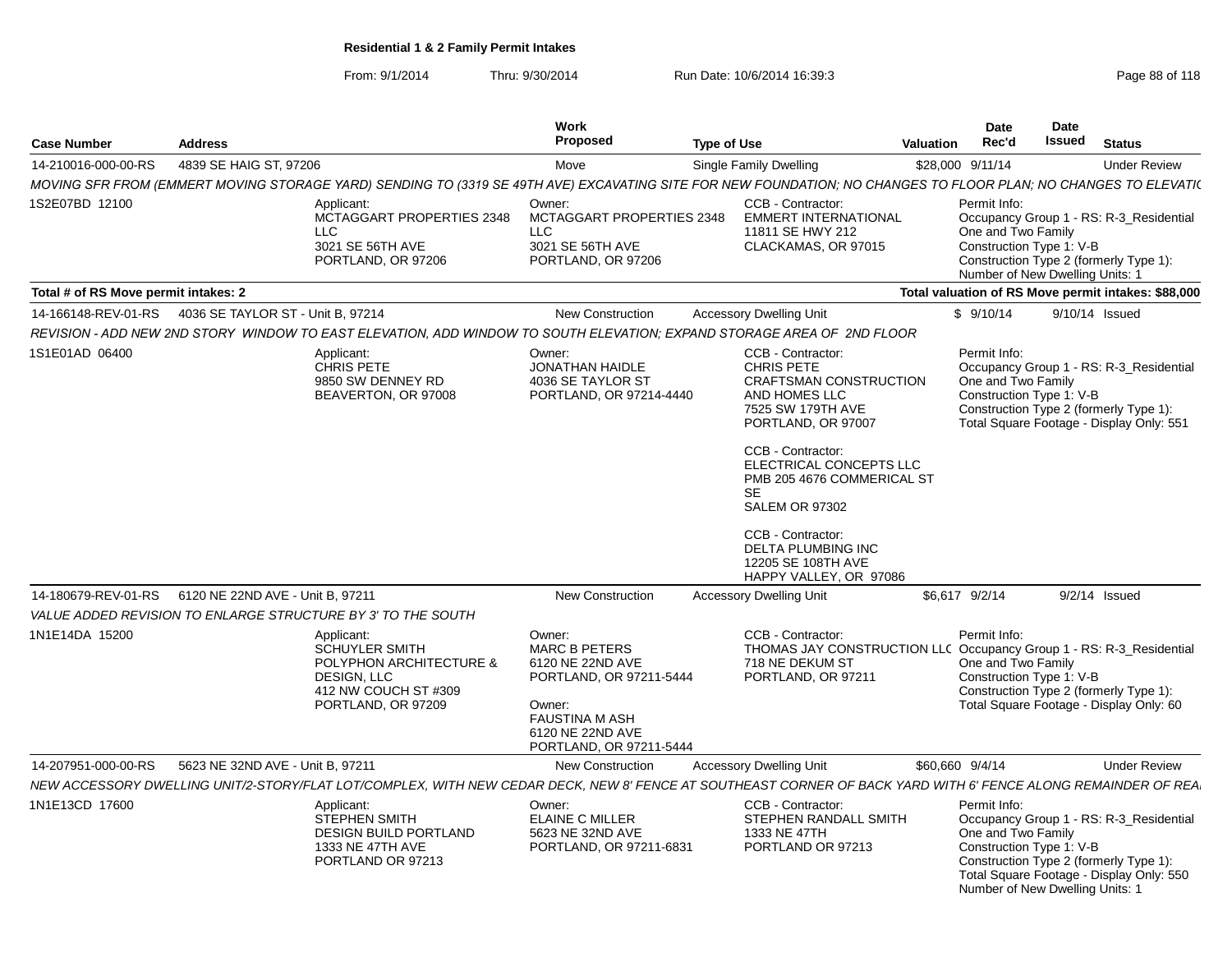From: 9/1/2014Thru: 9/30/2014 Run Date: 10/6/2014 16:39:3<br>
Page 89 of 118

| <b>Case Number</b>  | <b>Address</b>                                       |                                                                                                             | Work<br><b>Proposed</b>                                                                                                                             | <b>Type of Use</b>                                                                                                                                                                                                                                                                                                                                                                               | Valuation | <b>Date</b><br>Rec'd                                                                              | Date<br><b>Issued</b> | <b>Status</b>                                                                                                                     |
|---------------------|------------------------------------------------------|-------------------------------------------------------------------------------------------------------------|-----------------------------------------------------------------------------------------------------------------------------------------------------|--------------------------------------------------------------------------------------------------------------------------------------------------------------------------------------------------------------------------------------------------------------------------------------------------------------------------------------------------------------------------------------------------|-----------|---------------------------------------------------------------------------------------------------|-----------------------|-----------------------------------------------------------------------------------------------------------------------------------|
| 14-208483-000-00-RS | 4525 NE JARRETT ST - Unit B, 97218                   |                                                                                                             | <b>New Construction</b>                                                                                                                             | <b>Accessory Dwelling Unit</b>                                                                                                                                                                                                                                                                                                                                                                   |           | \$61,101 9/5/14                                                                                   |                       | <b>Under Review</b>                                                                                                               |
|                     | NEW DETACHED ADU/ONE STORY/FLAT LOT/PRESCRIPTIVE     |                                                                                                             |                                                                                                                                                     |                                                                                                                                                                                                                                                                                                                                                                                                  |           |                                                                                                   |                       |                                                                                                                                   |
| 1N2E18CC 06300      |                                                      | Applicant:<br><b>STEPHEN SMITH</b><br><b>DESIGN BUILD PORTLAND</b><br>1333 NE 47TH AVE<br>PORTLAND OR 97213 | Owner:<br><b>B LYNN BARLOW</b><br>4525 NE JARRETT ST<br>PORTLAND, OR 97218-1439                                                                     | CCB - Contractor:<br>STEPHEN RANDALL SMITH<br>1333 NE 47TH<br>PORTLAND OR 97213                                                                                                                                                                                                                                                                                                                  |           | Permit Info:<br>One and Two Family<br>Construction Type 1: V-B<br>Number of New Dwelling Units: 1 |                       | Occupancy Group 1 - RS: R-3_Residential<br>Construction Type 2 (formerly Type 1):<br>Total Square Footage - Display Only: 554     |
| 14-210058-000-00-RS | 4904 NE 10TH AVE - Unit B, 97211                     |                                                                                                             | <b>New Construction</b>                                                                                                                             | <b>Accessory Dwelling Unit</b>                                                                                                                                                                                                                                                                                                                                                                   |           | \$45,204 9/9/14                                                                                   |                       | <b>Under Review</b>                                                                                                               |
|                     | NEW ACCESSSORY DWELLING UNIT/2-STORY/FLAT LOT/SIMPLE |                                                                                                             |                                                                                                                                                     |                                                                                                                                                                                                                                                                                                                                                                                                  |           |                                                                                                   |                       |                                                                                                                                   |
| 1N1E23BD 06000      |                                                      | Applicant:<br><b>CARRIE L MUNN</b><br>4904 NE 10TH AVE<br>PORTLAND, OR 97211-4576                           | Owner:<br>CARRIE L MUNN<br>4904 NE 10TH AVE<br>PORTLAND, OR 97211-4576                                                                              |                                                                                                                                                                                                                                                                                                                                                                                                  |           | Permit Info:<br>One and Two Family<br>Construction Type 1: V-B<br>Number of New Dwelling Units: 1 |                       | Occupancy Group 1 - RS: R-3_Residential<br>Construction Type 2 (formerly Type 1): V-B<br>Total Square Footage - Display Only: 468 |
| 14-211088-000-00-RS | 6133 N ALBINA AVE - Unit B, 97217                    |                                                                                                             | <b>New Construction</b>                                                                                                                             | <b>Accessory Dwelling Unit</b>                                                                                                                                                                                                                                                                                                                                                                   |           | \$71,468 9/11/14                                                                                  |                       | <b>Under Review</b>                                                                                                               |
|                     |                                                      |                                                                                                             |                                                                                                                                                     | CONSTRUCT NEW, DETACHED ACCESSORY DWELLING UNIT, SINGLE STORY, INCLUDES BEDROOM, BATHROOM, KITCHEN, LIVING AREA AND COVERED PORCH WITH PATHWAY AT FRONT, PRE.                                                                                                                                                                                                                                    |           |                                                                                                   |                       |                                                                                                                                   |
| 1N1E15CA 03100      |                                                      | Applicant:<br><b>JOE ROBERTSON</b><br>SHELTER SOLUTIONS LLC<br>1973 SE DUNCAN DR<br>HILLSBORO, OR 97123     | Owner:<br><b>FRANK T BOERS</b><br>6133 N ALBINA AVE<br>PORTLAND, OR 97217<br>Owner:<br>MICHAEL T SANCHEZ<br>6133 N ALBINA AVE<br>PORTLAND, OR 97217 | CCB - Contractor:<br>RIGID PLUMBING INC<br>PO BOX 345<br>FOREST GROVE, OR 971160345<br>CCB - Contractor:<br>TAKE CHARGE ELECTRIC INC<br>7270 NW HELVETIA RD<br>HILLSBORO, OR 971248538<br>CCB - Contractor:<br><b>JOE ROBERTSON</b><br>SHELTER SOLUTIONS LLC<br>1973 SE DUNCAN DR<br>HILLSBORO, OR 97123<br>CCB - Contractor:<br>CLEAN ENERGY COMFORT INC<br>7287 BROOKLAKE RD<br>SALEM OR 97305 |           | Permit Info:<br>One and Two Family<br>Construction Type 1: V-B<br>Number of New Dwelling Units: 1 |                       | Occupancy Group 1 - RS: R-3_Residential<br>Construction Type 2 (formerly Type 1):<br>Total Square Footage - Display Only: 648     |
| 14-211372-000-00-RS | 1715 NE AINSWORTH ST - Unit B, 97211                 |                                                                                                             | <b>New Construction</b>                                                                                                                             | <b>Accessory Dwelling Unit</b>                                                                                                                                                                                                                                                                                                                                                                   |           | \$55,145 9/11/14                                                                                  |                       | <b>Under Review</b>                                                                                                               |
|                     |                                                      | NEW ACCESSORY DWELLING UNIT/1 STORY/FLAT LOT/ PRESCRIPTIVE                                                  |                                                                                                                                                     |                                                                                                                                                                                                                                                                                                                                                                                                  |           |                                                                                                   |                       |                                                                                                                                   |
| 1N1E14DB 12900      |                                                      | Applicant:<br><b>BLS BEN SHAVER LLC</b><br>6806 SE WOODSTOCK BLVD<br>PORTLAND, OR 97206                     | Owner:<br>NICKOLAS HARBAR<br>1330 HIDDEN CANYON RD<br>KATY, TX 77450-4415                                                                           | CCB - Contractor:<br><b>BLS BEN SHAVER LLC</b><br>6806 SE WOODSTOCK BLVD<br>PORTLAND, OR 97206                                                                                                                                                                                                                                                                                                   |           | Permit Info:<br>One and Two Family<br>Construction Type 1: V-B<br>Number of New Dwelling Units: 1 |                       | Occupancy Group 1 - RS: R-3 Residential<br>Construction Type 2 (formerly Type 1):<br>Total Square Footage - Display Only: 500     |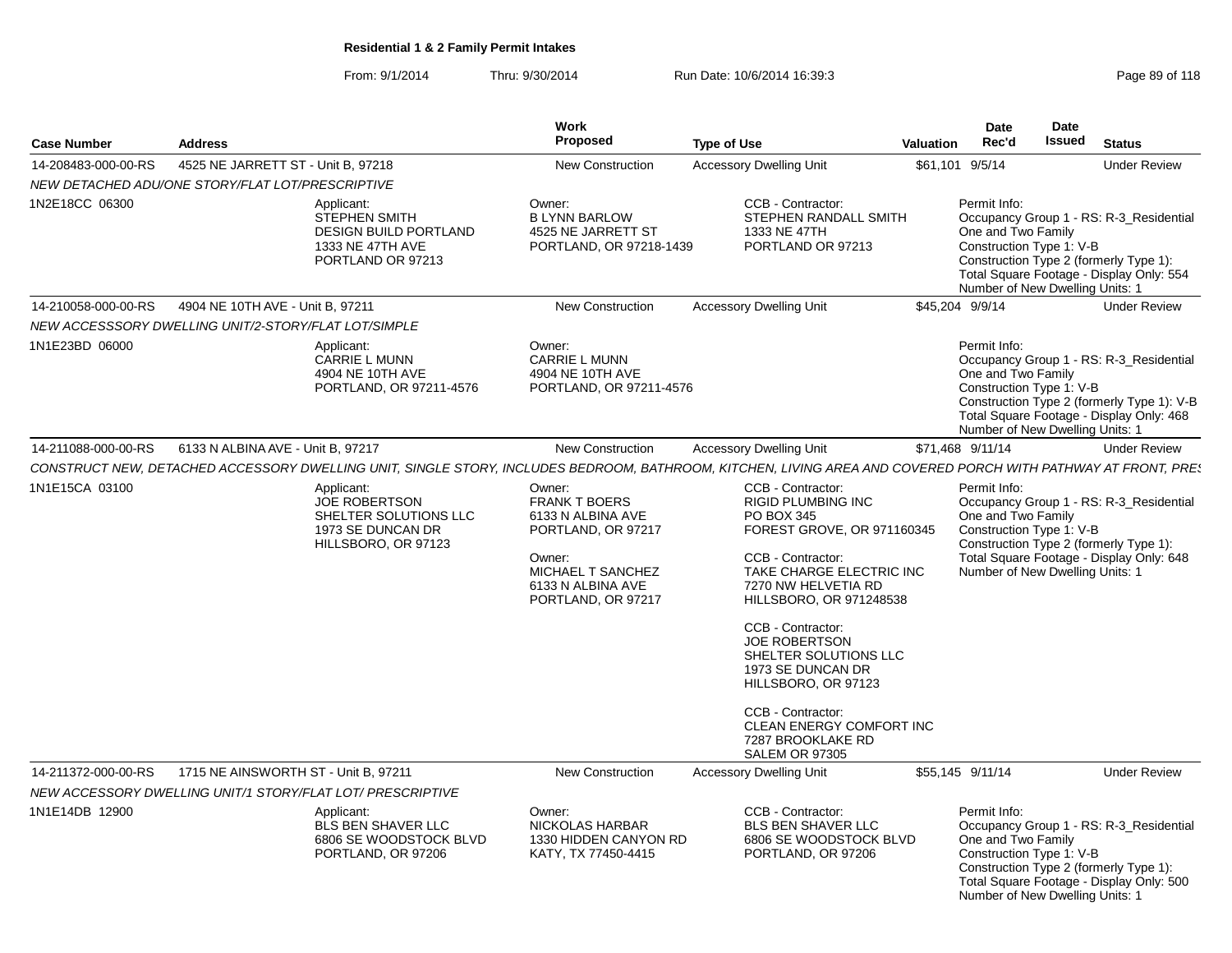From: 9/1/2014Thru: 9/30/2014 Run Date: 10/6/2014 16:39:3<br>
Page 90 of 118

| <b>Case Number</b>                                                                  | <b>Address</b>                                         |                                                                                                                                          | Work<br>Proposed                                                                                                                                                                       | <b>Type of Use</b>                                                                                                                                                        | Valuation | <b>Date</b><br>Rec'd                                                                                                  | <b>Date</b><br><b>Issued</b> | <b>Status</b>                                                                                                                                        |
|-------------------------------------------------------------------------------------|--------------------------------------------------------|------------------------------------------------------------------------------------------------------------------------------------------|----------------------------------------------------------------------------------------------------------------------------------------------------------------------------------------|---------------------------------------------------------------------------------------------------------------------------------------------------------------------------|-----------|-----------------------------------------------------------------------------------------------------------------------|------------------------------|------------------------------------------------------------------------------------------------------------------------------------------------------|
| 14-211420-000-00-RS                                                                 | 4530 SE 72ND AVE - Unit B, 97206                       |                                                                                                                                          | New Construction                                                                                                                                                                       | <b>Accessory Dwelling Unit</b>                                                                                                                                            |           | \$76,431 9/11/14                                                                                                      |                              | <b>Under Review</b>                                                                                                                                  |
|                                                                                     |                                                        | NEW DETACHED ADU IN REAR YARD/TWO STORY/FLAT LOT/PRESCRIPTIVE                                                                            |                                                                                                                                                                                        |                                                                                                                                                                           |           |                                                                                                                       |                              |                                                                                                                                                      |
| 1S2E17AB 08800                                                                      |                                                        | Applicant:<br>STEPHEN SMITH<br><b>DESIGN BUILD PORTLAND</b><br>3525 NE 26TH AVE<br>PORTLAND, OR 97213                                    | Owner:<br>JEFFREY R PAYSON<br>4530 SE 72ND AVE<br>PORTLAND, OR 97206                                                                                                                   | CCB - Contractor:<br>STEPHEN RANDALL SMITH<br>1333 NE 47TH<br>PORTLAND OR 97213                                                                                           |           | Permit Info:<br>One and Two Family<br>Construction Type 1: V-B<br>Number of New Dwelling Units: 1                     |                              | Occupancy Group 1 - RS: R-3_Residential<br>Construction Type 2 (formerly Type 1):<br>Total Square Footage - Display Only: 693                        |
| 14-219369-000-00-RS                                                                 | 3125 SW FAIRMOUNT BLVD, 97201                          |                                                                                                                                          | New Construction                                                                                                                                                                       | <b>Accessory Dwelling Unit</b>                                                                                                                                            |           | \$68,159 9/30/14                                                                                                      |                              | <b>Under Review</b>                                                                                                                                  |
|                                                                                     | NEW DETACHED ONE STORY ADU***WITH NSFR 14-219352-RS*** |                                                                                                                                          |                                                                                                                                                                                        |                                                                                                                                                                           |           |                                                                                                                       |                              |                                                                                                                                                      |
| 1S1E16BA 02200<br><b>HESSLER HILLS</b><br>LOT 1 EXC PT IN ST<br>14-219420-000-00-RS | 4634 NE AINSWORTH ST, 97218                            | Applicant:<br>Geoffrey Harker<br>Richard Brown Architect, AIA<br>239 NW 13th Avenue, Room 305<br>Portland, OR 97209                      | Owner:<br>PRISCILLA M BERNARD<br>0930 SW PALATINE HILL RD<br>PORTLAND, OR 97219<br>Owner:<br><b>DAN G WIEDEN</b><br>0930 SW PALATINE HILL RD<br>PORTLAND, OR 97219<br>New Construction | CCB - Contractor:<br><b>DON TANKERSLEY</b><br><b>DON TANKERSLEY</b><br><b>CONSTRUCTION</b><br>1503 SE HARRISION ST<br>PORTLAND OR 97218<br><b>Accessory Dwelling Unit</b> |           | Permit Info:<br>One and Two Family<br>Construction Type 1: V-B<br>Number of New Dwelling Units: 1<br>\$67,718 9/30/14 |                              | Occupancy Group 1 - RS: R-3_Residential<br>Construction Type 2 (formerly Type 1):<br>Total Square Footage - Display Only: 618<br><b>Under Review</b> |
|                                                                                     |                                                        |                                                                                                                                          |                                                                                                                                                                                        |                                                                                                                                                                           |           |                                                                                                                       |                              |                                                                                                                                                      |
| 1N2E18CC 00100<br><b>ENGLEWOOD PK</b><br><b>BLOCK 5</b><br>W 80' OF LOT 2           | NEW DETACHED ONE STORY ADU IN REAR YARD                | Applicant:<br><b>NICK MIRA</b><br>PROPEL STUDIO ARCHITECTURE 4634 NE AINSWORTH ST<br><b>LLC</b><br>417 SE 11TH AVE<br>PORTLAND, OR 97214 | Owner:<br>PAUL HAESSIG<br>PORTLAND, OR 97218-1817<br>Owner:<br><b>JAIME HAESSIG</b><br>4634 NE AINSWORTH ST<br>PORTLAND, OR 97218-1817                                                 | <b>Primary Contractor:</b><br>TO BID                                                                                                                                      |           | Permit Info:<br>One and Two Family<br>Construction Type 1: V-B<br>Number of New Dwelling Units: 1                     |                              | Occupancy Group 1 - RS: R-3_Residential<br>Construction Type 2 (formerly Type 1):<br>Total Square Footage - Display Only: 614                        |
| 14-219466-000-00-RS                                                                 | 1553 SE BIDWELL ST, 97202                              |                                                                                                                                          | <b>New Construction</b>                                                                                                                                                                | <b>Accessory Dwelling Unit</b>                                                                                                                                            |           | \$63.086 9/30/14                                                                                                      |                              | <b>Under Review</b>                                                                                                                                  |
|                                                                                     |                                                        | NEW DETACHED ADU IN REAR YARD/TWO STORY/FLAT LOT/COMPLEX                                                                                 |                                                                                                                                                                                        |                                                                                                                                                                           |           |                                                                                                                       |                              |                                                                                                                                                      |
| 1S1E23DB 12400<br><b>MILLERS ADD</b><br>BLOCK <sub>9</sub><br>LOT <sub>6</sub>      |                                                        | Applicant:<br>STEVE ROUTON<br>Steven Routen Architect LLC<br>PO BOX 1229<br>CLATSKANIE, OR 97016                                         | Owner:<br>DOUGLAS A WAUGH<br>1553 SE BIDWELL ST<br>PORTLAND, OR 97202-6025<br>Owner:<br>JANICE WAUGH DUNHAM<br>1553 SE BIDWELL ST<br>PORTLAND, OR 97202-6025                           | Primary Contractor:<br>TO BID                                                                                                                                             |           | Permit Info:<br>One and Two Family<br>Construction Type 1: V-B<br>Number of New Dwelling Units: 1                     |                              | Occupancy Group 1 - RS: R-3 Residential<br>Construction Type 2 (formerly Type 1):<br>Total Square Footage - Display Only: 572                        |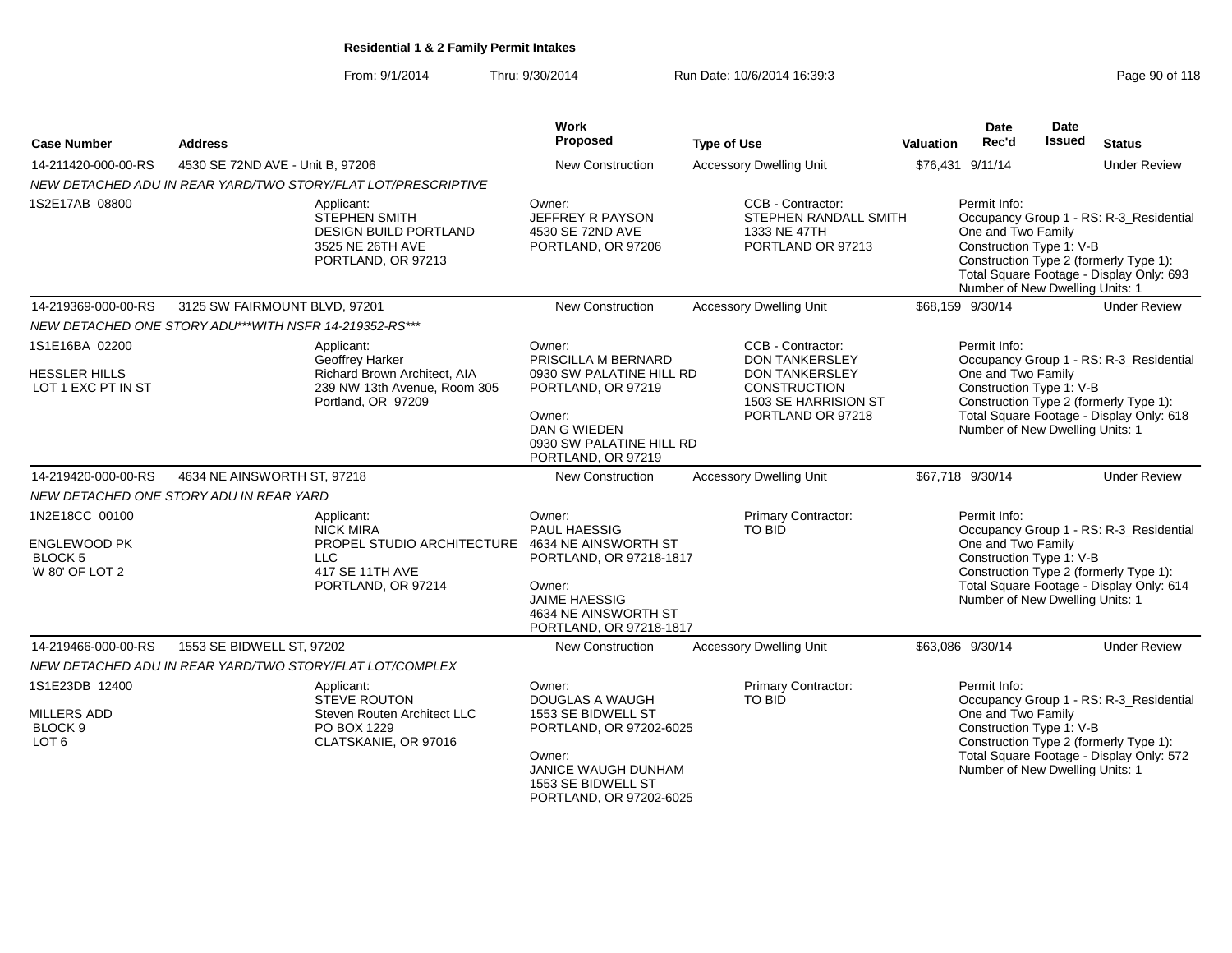From: 9/1/2014Thru: 9/30/2014 Run Date: 10/6/2014 16:39:3<br>
Page 91 of 118

| <b>Case Number</b>                                                                                                               | <b>Address</b>               |                                                                                                                                                | Work<br><b>Proposed</b>                                                                                                                                     | <b>Type of Use</b>                                                                                    | <b>Valuation</b> | <b>Date</b><br>Rec'd                                             | <b>Date</b><br>Issued<br><b>Status</b>                                                                                        |
|----------------------------------------------------------------------------------------------------------------------------------|------------------------------|------------------------------------------------------------------------------------------------------------------------------------------------|-------------------------------------------------------------------------------------------------------------------------------------------------------------|-------------------------------------------------------------------------------------------------------|------------------|------------------------------------------------------------------|-------------------------------------------------------------------------------------------------------------------------------|
| 14-200695-000-00-RS                                                                                                              | 5903 SW 52ND AVE, 97221      |                                                                                                                                                | <b>New Construction</b>                                                                                                                                     | <b>Accessory Structure</b>                                                                            |                  | \$13,254 9/18/14                                                 | 9/18/14 Issued                                                                                                                |
| <b>NEW 312 SF STORAGE SHED</b>                                                                                                   |                              |                                                                                                                                                |                                                                                                                                                             |                                                                                                       |                  |                                                                  |                                                                                                                               |
| 1S1E18DB 08000<br><b>WESTHAMPTON</b><br>TL 8000 LOT 4 BLOCK 6                                                                    |                              | Applicant:<br>Scott Earl<br>Permit-It.com<br>PO Box 998<br>Washougal, WA 98671                                                                 | Owner:<br><b>JEAN C JOHNS</b><br>5903 SW 52ND AVE<br>PORTLAND, OR 97221-1722                                                                                | CCB - Contractor:<br>TUFF SHED INC<br>6500 NE HALSEY ST<br>PORTLAND, OR 97213                         |                  | Permit Info:<br>Garage\Utility Misc.<br>Construction Type 1: V-B | Occupancy Group 1 - RS: U_Private<br>Construction Type 2 (formerly Type 1):<br>Total Square Footage - Display Only: 312       |
| 14-208807-000-00-RS                                                                                                              | 1984 SW 16TH AVE, 97201      |                                                                                                                                                | <b>New Construction</b>                                                                                                                                     | <b>Accessory Structure</b>                                                                            |                  | \$125,000 9/5/14                                                 | <b>Under Review</b>                                                                                                           |
|                                                                                                                                  |                              | NEW ACCESSORY STRUCTURE WITH TUCK UNDER GARAGE, LIVING SPACE, BATHROOM, STORAGE LOFT. NOT AN ADU                                               |                                                                                                                                                             |                                                                                                       |                  |                                                                  |                                                                                                                               |
| 1S1E04CA 00300<br>PORTLAND<br>BLOCK 301<br>INC STRIP S & W OF & ADJ W 50' OF LOT 5<br>INC 10' W OF & ADJ W 50' OF S 20' OF LOT 6 |                              | Applicant:<br>LAURA MIGLIORI<br>LAURA MIGLIORI ARCHITECT<br>812 NW 17TH AVENUE<br>PORTLAND, OR 97209                                           | Owner:<br>RICHARD A ROMAN<br>1984 SW 16TH AVE<br>PORTLAND, OR 97201-2520<br>Owner:<br><b>CARRIE L TAYLOR</b><br>1984 SW 16TH AVE<br>PORTLAND, OR 97201-2520 | Primary Contractor:<br><b>TO BID</b>                                                                  |                  | Permit Info:<br>One and Two Family<br>Construction Type 1: V-B   | Occupancy Group 1 - RS: R-3_Residential<br>Construction Type 2 (formerly Type 1):<br>Total Square Footage - Display Only: 636 |
| 14-210666-000-00-RS                                                                                                              | 6658 N BANK ST, 97203        |                                                                                                                                                | <b>New Construction</b>                                                                                                                                     | <b>Accessory Structure</b>                                                                            |                  | \$1,500 9/10/14                                                  | 9/10/14 Issued                                                                                                                |
|                                                                                                                                  |                              | NEW ACCESSORY STRUCTURE FOR NEW BATHROOM. plumbing, elec, mec to be pulled seperate. Septic Decommissioning Required. Call for Inspection 842. |                                                                                                                                                             |                                                                                                       |                  |                                                                  |                                                                                                                               |
| 1N1E06DB 06400<br><b>EAST ST JOHNS</b><br>BLOCK <sub>6</sub><br>LOT <sub>13</sub>                                                |                              | Applicant:<br><b>MARINA BRINK</b><br>6658 N BANK ST<br>PORTLAND, OR 97203-1326                                                                 | Owner:<br>JOHNNA J BERGMAN<br>6658 N BANK ST<br>PORTLAND, OR 97203-1326<br>Owner:<br><b>MARINA BRINK</b><br>6658 N BANK ST<br>PORTLAND, OR 97203-1326       | CCB - Contractor:<br><b>GREGORY C HEISINGER</b><br>11616 NW ST HELENS RD<br>PORTLAND, OR 97231        |                  | Permit Info:<br>Garage\Utility Misc.<br>Construction Type 1: V-B | Occupancy Group 1 - RS: U_Private<br>Construction Type 2 (formerly Type 1):<br>Total Square Footage - Display Only: 35        |
| 14-213194-000-00-RS                                                                                                              | 01600 SW GREENWOOD RD, 97219 |                                                                                                                                                | <b>New Construction</b>                                                                                                                                     | <b>Accessory Structure</b>                                                                            |                  | \$30,000 9/23/14                                                 | 9/23/14 Issued                                                                                                                |
| 1S1E34DD 04100<br>'01600'                                                                                                        |                              | CONSTRUCT NEW INGROUND SWIMMING POOL WITH SAFETY COVER IN BACK YARD<br>Applicant:<br>BLUE MOUNTAIN POOLS INC<br>13121 S WARNOCK RD             | Owner:<br>DOUGLAS J MC CASLIN<br>01600 SW GREENWOOD RD                                                                                                      | CCB - Contractor:<br>BLUE MOUNTAIN POOLS INC<br>13121 S WARNOCK RD                                    |                  | Permit Info:<br>Patios, Porches, Carports                        | Occupancy Group 1 - RS: U_Decks,                                                                                              |
| LOT <sub>9</sub>                                                                                                                 |                              | OREGON CITY, OR 97045                                                                                                                          | PORTLAND, OR 97219<br>Owner:<br><b>MARY M MC CASLIN</b><br>01600 SW GREENWOOD RD<br>PORTLAND, OR 97219                                                      | OREGON CITY, OR 97045                                                                                 |                  | Construction Type 1: V-B                                         | Construction Type 2 (formerly Type 1):                                                                                        |
| 14-218873-000-00-RS                                                                                                              | 4603 N ALBINA AVE, 97217     |                                                                                                                                                | New Construction                                                                                                                                            | <b>Accessory Structure</b>                                                                            |                  | \$5,000 9/29/14                                                  | <b>Under Review</b>                                                                                                           |
|                                                                                                                                  |                              | BIKE PARKING / PLAY HOUSE / HEIGHT EXCEEDS 10 FEET AVERAGE                                                                                     |                                                                                                                                                             |                                                                                                       |                  |                                                                  |                                                                                                                               |
| 1N1E22BD 12000<br><b>CLIFFORD ADD</b><br><b>BLOCK7</b><br>LOT 8                                                                  |                              | Applicant:<br>MICHELLE RUBER<br>ENCIRCLE DESIGN + BUILD, LLC<br>4623 NE 18TH AVE<br>PORTLAND, OR 97211                                         | Owner:<br>SHIFT VACATION RENTALS LLC<br>4623 NE 18TH AVE<br>PORTLAND, OR 97211                                                                              | CCB - Contractor:<br><b>ENCIRCLE DESIGN &amp; BUILD LLC</b><br>4623 NE 18TH AVE<br>PORTLAND, OR 97211 |                  | Permit Info:<br>Construction Type 1: V-B                         | Construction Type 2 (formerly Type 1):                                                                                        |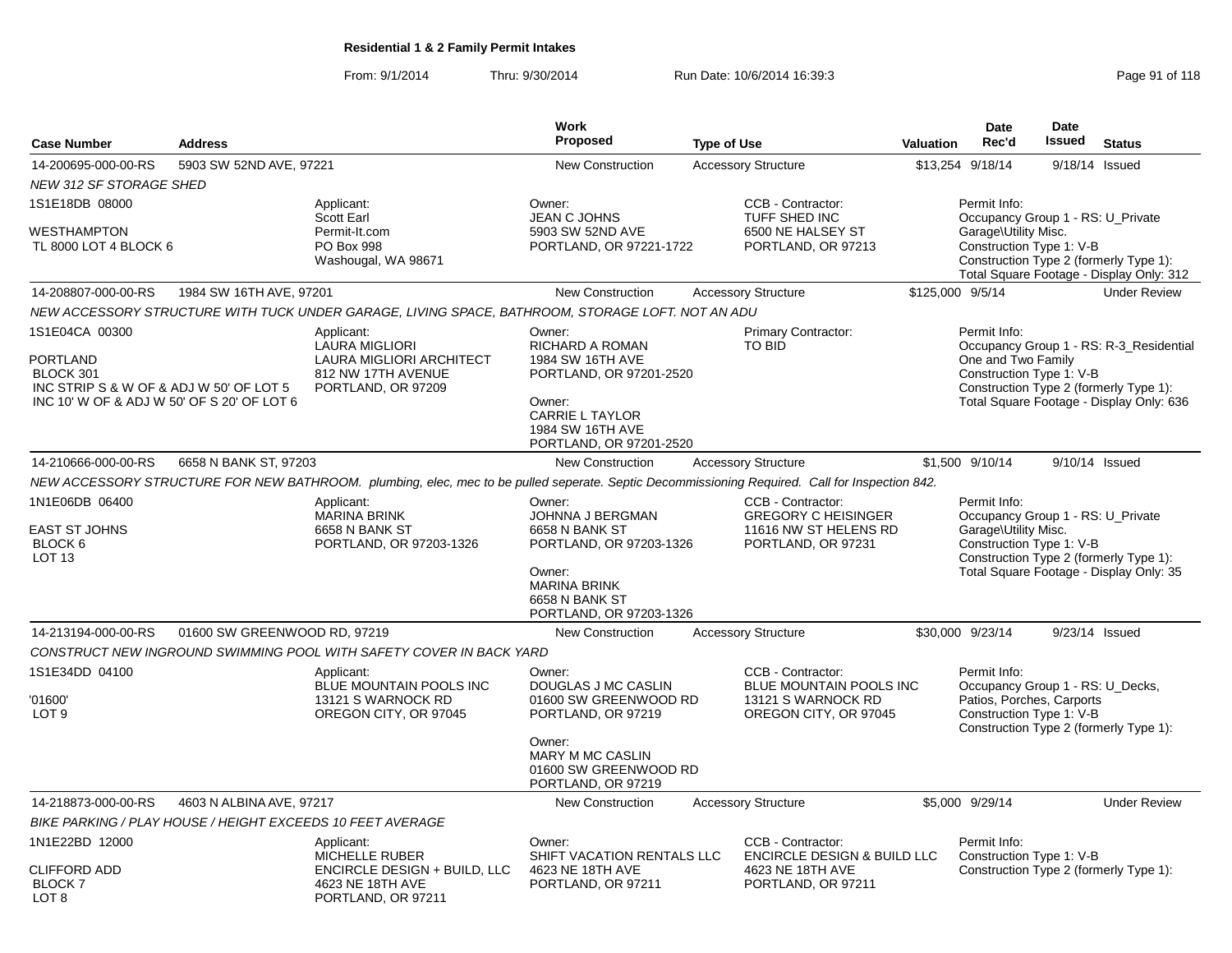From: 9/1/2014Thru: 9/30/2014 Run Date: 10/6/2014 16:39:3<br>
Page 92 of 118

| <b>Case Number</b>                                                                        | <b>Address</b>               |                                                                                                             | Work<br>Proposed                                                                                                                                        | <b>Type of Use</b>                                                | Valuation                                                                                                                                                      | <b>Date</b><br>Rec'd                 | <b>Date</b><br><b>Issued</b>                                  | <b>Status</b>                                                                      |
|-------------------------------------------------------------------------------------------|------------------------------|-------------------------------------------------------------------------------------------------------------|---------------------------------------------------------------------------------------------------------------------------------------------------------|-------------------------------------------------------------------|----------------------------------------------------------------------------------------------------------------------------------------------------------------|--------------------------------------|---------------------------------------------------------------|------------------------------------------------------------------------------------|
| 14-198246-000-00-RS                                                                       | 12428 SE HENDERSON ST, 97236 |                                                                                                             | <b>New Construction</b>                                                                                                                                 | Decks, Fences, Retaining Walls                                    | \$10,000 9/12/14                                                                                                                                               |                                      | 9/12/14 Final                                                 |                                                                                    |
| TWO NEW SECOND FLOOR DECKS                                                                |                              |                                                                                                             |                                                                                                                                                         |                                                                   |                                                                                                                                                                |                                      |                                                               |                                                                                    |
| 1S2E23BC 01402                                                                            |                              | Applicant:<br><b>ISSAC MITCHELL</b>                                                                         | Owner:<br><b>THOMAS W CARTER</b>                                                                                                                        | CCB - Contractor:<br><b>ISSAC MITCHELL</b>                        |                                                                                                                                                                | Permit Info:                         | Occupancy Group 1 - RS: U_Decks,                              |                                                                                    |
| PARTITION PLAT 1995-108<br>LOT <sub>2</sub>                                               |                              | <b>CREEKSIDE HOMES INC</b><br>PO BOX 315<br>MCMINNVILLE, OR 97128                                           | 12428 SE HENDERSON ST<br>PORTLAND, OR 97236<br>Owner:<br><b>GRETCHEN A LILLEY</b><br>12428 SE HENDERSON ST<br>PORTLAND, OR 97236                        | <b>CREEKSIDE HOMES INC</b><br>PO BOX 315<br>MCMINNVILLE, OR 97128 | Patios, Porches, Carports<br>Construction Type 1: V-B<br>Construction Type 2 (formerly Type 1):<br>Total Square Footage - Display Only: 66<br>\$14,000 9/12/14 |                                      |                                                               |                                                                                    |
| 14-199915-000-00-RS                                                                       | 1405 SW UPLAND DR, 97221     |                                                                                                             | <b>New Construction</b>                                                                                                                                 | Decks, Fences, Retaining Walls                                    |                                                                                                                                                                |                                      |                                                               | 9/12/14 Under Inspection                                                           |
|                                                                                           |                              | TWO NEW CORNERSTONE WALLS, 4' AND 6', TO SUPPORT WEIGHT OF SLOPE; REMOVING EXCESS OF 10 CUBIC YARDS OF SOIL |                                                                                                                                                         |                                                                   |                                                                                                                                                                |                                      |                                                               |                                                                                    |
| 1S1E06AD 05100<br><b>WEST HIGHLANDS &amp; EXTD</b><br><b>BLOCK B</b><br>LOT <sub>13</sub> |                              | Applicant:<br>CATANDELLA LANDSCAPE<br><b>COMPANY INC</b><br>5334 SE DEL RIO CT<br>HILLSBORO, OR 97123       | Owner:<br><b>DYLAN RAASCH</b><br>1405 SW UPLAND DR<br>PORTLAND, OR 97221-2648                                                                           |                                                                   |                                                                                                                                                                | Permit Info:<br>Garage\Utility Misc. | Occupancy Group 1 - RS: U_Private<br>Construction Type 1: V-B | Construction Type 2 (formerly Type 1):                                             |
|                                                                                           |                              |                                                                                                             | Owner:<br><b>JESSICA RAASCH</b><br>1405 SW UPLAND DR<br>PORTLAND, OR 97221-2648                                                                         |                                                                   |                                                                                                                                                                |                                      |                                                               |                                                                                    |
| 14-210130-000-00-RS                                                                       | 4061 SW GREENLEAF DR, 97221  |                                                                                                             | <b>New Construction</b>                                                                                                                                 | Decks, Fences, Retaining Walls                                    | \$28,000 9/17/14                                                                                                                                               |                                      | 9/17/14 Issued                                                |                                                                                    |
|                                                                                           |                              | NEW RETAINING WALL - SEE 14-151144-RS FOR ADDITION TO SFR ***DECOMMISSIONING REQUIRED***                    |                                                                                                                                                         |                                                                   |                                                                                                                                                                |                                      |                                                               |                                                                                    |
| 1S1E08BB 05300<br><b>GREEN HILLS</b><br>BLOCK 13<br>LOT <sub>6</sub>                      |                              | Applicant:<br><b>JOE FIDANZO</b><br>TRIPLE T PRO INC<br>1410 NE 17TH AVE<br>CANBY, OR 97013                 | Owner:<br>DAVID P FLANAGAN<br>4061 SW GREENLEAF DR<br>PORTLAND, OR 97221<br>Owner:<br>KIMBERLY G FLANAGAN<br>4061 SW GREENLEAF DR<br>PORTLAND, OR 97221 |                                                                   |                                                                                                                                                                | Permit Info:<br>Garage\Utility Misc. | Occupancy Group 1 - RS: U_Private<br>Construction Type 1: V-B | Construction Type 2 (formerly Type 1):<br>Total Square Footage - Display Only: 100 |
| 14-210524-000-00-RS                                                                       | 1621 SE 174TH AVE, 97233     |                                                                                                             | <b>New Construction</b>                                                                                                                                 | Decks, Fences, Retaining Walls                                    |                                                                                                                                                                | \$8,000 9/10/14                      |                                                               | 9/10/14 Under Inspection                                                           |
| NEW STATUE BASE AND CONCRETE PAD                                                          |                              |                                                                                                             |                                                                                                                                                         |                                                                   |                                                                                                                                                                |                                      |                                                               |                                                                                    |
| 1S3E06DB 09100<br>SECTION 06 1S 3E<br>TL 9100 1.28 ACRES                                  |                              | Applicant:<br><b>SANG NGUYEN</b><br>2129 SE 131ST AVE<br>PORTLAND, OR 97233                                 | Owner:<br>THI XE TRAN<br>1621 SE 174TH AVE<br>PORTLAND, OR 97233-4713                                                                                   |                                                                   |                                                                                                                                                                | Permit Info:<br>Garage\Utility Misc. | Occupancy Group 1 - RS: U_Private<br>Construction Type 1: V-B | Construction Type 2 (formerly Type 1):                                             |
|                                                                                           |                              | Applicant:<br>THI XE TRAN<br>1621 SE 174TH AVE<br>PORTLAND, OR 97233-4713                                   | Owner:<br>THUY T NGUYEN<br>1621 SE 174TH AVE<br>PORTLAND, OR 97233-4713                                                                                 |                                                                   |                                                                                                                                                                |                                      |                                                               |                                                                                    |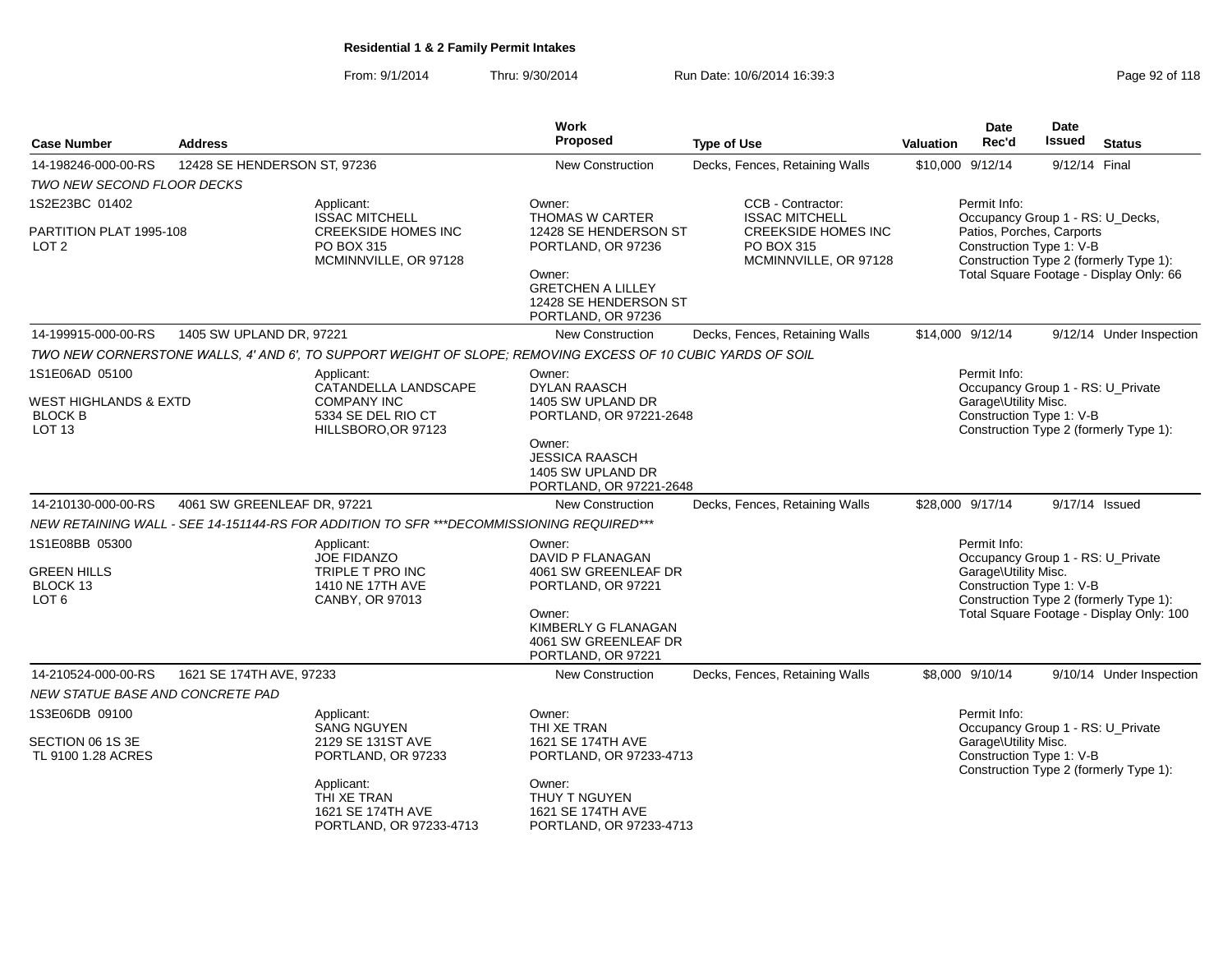From: 9/1/2014Thru: 9/30/2014 Run Date: 10/6/2014 16:39:3<br>
Page 93 of 118

| <b>Case Number</b>                                                              | <b>Address</b>                                                        |                                                                                                                                    | Work<br>Proposed                                                                                                                                                    | <b>Type of Use</b>                                                                                                                               | <b>Valuation</b> | <b>Date</b><br>Rec'd                                                                                      | <b>Date</b><br>Issued | <b>Status</b>                                                                     |
|---------------------------------------------------------------------------------|-----------------------------------------------------------------------|------------------------------------------------------------------------------------------------------------------------------------|---------------------------------------------------------------------------------------------------------------------------------------------------------------------|--------------------------------------------------------------------------------------------------------------------------------------------------|------------------|-----------------------------------------------------------------------------------------------------------|-----------------------|-----------------------------------------------------------------------------------|
| 14-214976-000-00-RS                                                             | 13717 E BURNSIDE ST, 97230                                            |                                                                                                                                    | <b>New Construction</b>                                                                                                                                             | Decks, Fences, Retaining Walls                                                                                                                   |                  | \$1,572 9/19/14                                                                                           |                       | 9/19/14 Under Inspection                                                          |
|                                                                                 | NEW SECOND STORY EGRESS EXIT DECK WITH STAIRS LEADING TO GROUND LEVEL |                                                                                                                                    |                                                                                                                                                                     |                                                                                                                                                  |                  |                                                                                                           |                       |                                                                                   |
| 1N2E35DA 09800                                                                  | Applicant:                                                            | <b>MATT BRAIDWOOD</b><br>Braidwood Design and Construction<br><b>BRAIDWOOD DES/CONST</b><br>1840 SE ANSPACH<br>MILWAUKIE, OR 97267 | Owner:<br><b>GLORIA D MONTGOMERY</b><br>3026 SE 87TH AVE<br>PORTLAND, OR 97266-1902<br>Owner:<br><b>LARRY BENDER</b><br>3026 SE 87TH AVE<br>PORTLAND, OR 97266-1902 | CCB - Contractor:<br><b>MATT BRAIDWOOD</b><br>Braidwood Design and Construction<br>BRAIDWOOD DES/CONST<br>1840 SE ANSPACH<br>MILWAUKIE, OR 97267 |                  | Permit Info:<br>Occupancy Group 1 - RS: U_Decks,<br>Patios, Porches, Carports<br>Construction Type 1: V-B |                       | Construction Type 2 (formerly Type 1):<br>Total Square Footage - Display Only: 74 |
| 14-214994-000-00-RS                                                             | 8632 SW 8TH AVE, 97219                                                |                                                                                                                                    | <b>New Construction</b>                                                                                                                                             | Decks, Fences, Retaining Walls                                                                                                                   |                  | \$2,100 9/19/14                                                                                           | 9/19/14 Issued        |                                                                                   |
|                                                                                 | INSTALL 20FT AMATEUR RADIO ANTENNA TOWER AT THE BACK OF THE HOUSE     |                                                                                                                                    |                                                                                                                                                                     |                                                                                                                                                  |                  |                                                                                                           |                       |                                                                                   |
| 1S1E21DD 11600<br><b>CARSON HTS</b><br>BLOCK <sub>24</sub><br>LOT <sub>8</sub>  | Applicant:                                                            | <b>SCOTT WIESENMEYER</b><br>8632 SW 8TH AVE<br>PORTLAND, OR 97219-4555                                                             | Owner:<br><b>SCOTT WIESENMEYER</b><br>8632 SW 8TH AVE<br>PORTLAND, OR 97219-4555                                                                                    |                                                                                                                                                  |                  | Permit Info:<br>Occupancy Group 1 - RS: U_Private<br>Garage\Utility Misc.<br>Construction Type 1: V-B     |                       | Construction Type 2 (formerly Type 1):                                            |
| 14-217822-000-00-RS                                                             | 6336 SW SEYMOUR ST, 97221                                             |                                                                                                                                    | New Construction                                                                                                                                                    | Decks, Fences, Retaining Walls                                                                                                                   |                  | \$2,082 9/25/14                                                                                           |                       | 9/25/14 Under Inspection                                                          |
|                                                                                 | NEW 6'6" CMU PRIVACY FENCE/WALL AT REAR PROPERTY LINE                 |                                                                                                                                    |                                                                                                                                                                     |                                                                                                                                                  |                  |                                                                                                           |                       |                                                                                   |
| 1S1E18BB 05400<br><b>RALEIGH HILLS</b><br>BLOCK <sub>3</sub><br>LOT 6-8 TL 5400 | Applicant:                                                            | <b>STEVE HOUCK</b><br>6336 SW SEYMOUR ST<br>PORTLAND, OR 97221                                                                     | Owner:<br><b>STEVE HOUCK</b><br>6336 SW SEYMOUR ST<br>PORTLAND, OR 97221<br>Owner:<br><b>JUNG HOUCK</b><br>6336 SW SEYMOUR ST<br>PORTLAND, OR 97221                 |                                                                                                                                                  |                  | Permit Info:<br>Occupancy Group 1 - RS: U_Decks,<br>Patios, Porches, Carports<br>Construction Type 1: V-B |                       | Construction Type 2 (formerly Type 1):<br>Total Square Footage - Display Only: 98 |
| 14-217822-REV-01-RS                                                             | 6336 SW SEYMOUR ST, 97221                                             |                                                                                                                                    | <b>New Construction</b>                                                                                                                                             | Decks, Fences, Retaining Walls                                                                                                                   |                  | \$9/29/14                                                                                                 | 9/29/14 Issued        |                                                                                   |
|                                                                                 | REVISION TO REMOVE PORTION OF REBAR AT BOTTOM OF WALL                 |                                                                                                                                    |                                                                                                                                                                     |                                                                                                                                                  |                  |                                                                                                           |                       |                                                                                   |
| 1S1E18BB 05400<br>RALEIGH HILLS<br>BLOCK <sub>3</sub><br>LOT 6-8 TL 5400        | Applicant:                                                            | <b>STEVE HOUCK</b><br>6336 SW SEYMOUR ST<br>PORTLAND, OR 97221                                                                     | Owner:<br><b>STEVE HOUCK</b><br>6336 SW SEYMOUR ST<br>PORTLAND, OR 97221<br>Owner:<br><b>JUNG HOUCK</b><br>6336 SW SEYMOUR ST<br>PORTLAND, OR 97221                 |                                                                                                                                                  |                  | Permit Info:<br>Occupancy Group 1 - RS: U_Decks,<br>Patios, Porches, Carports<br>Construction Type 1: V-B |                       | Construction Type 2 (formerly Type 1):<br>Total Square Footage - Display Only: 98 |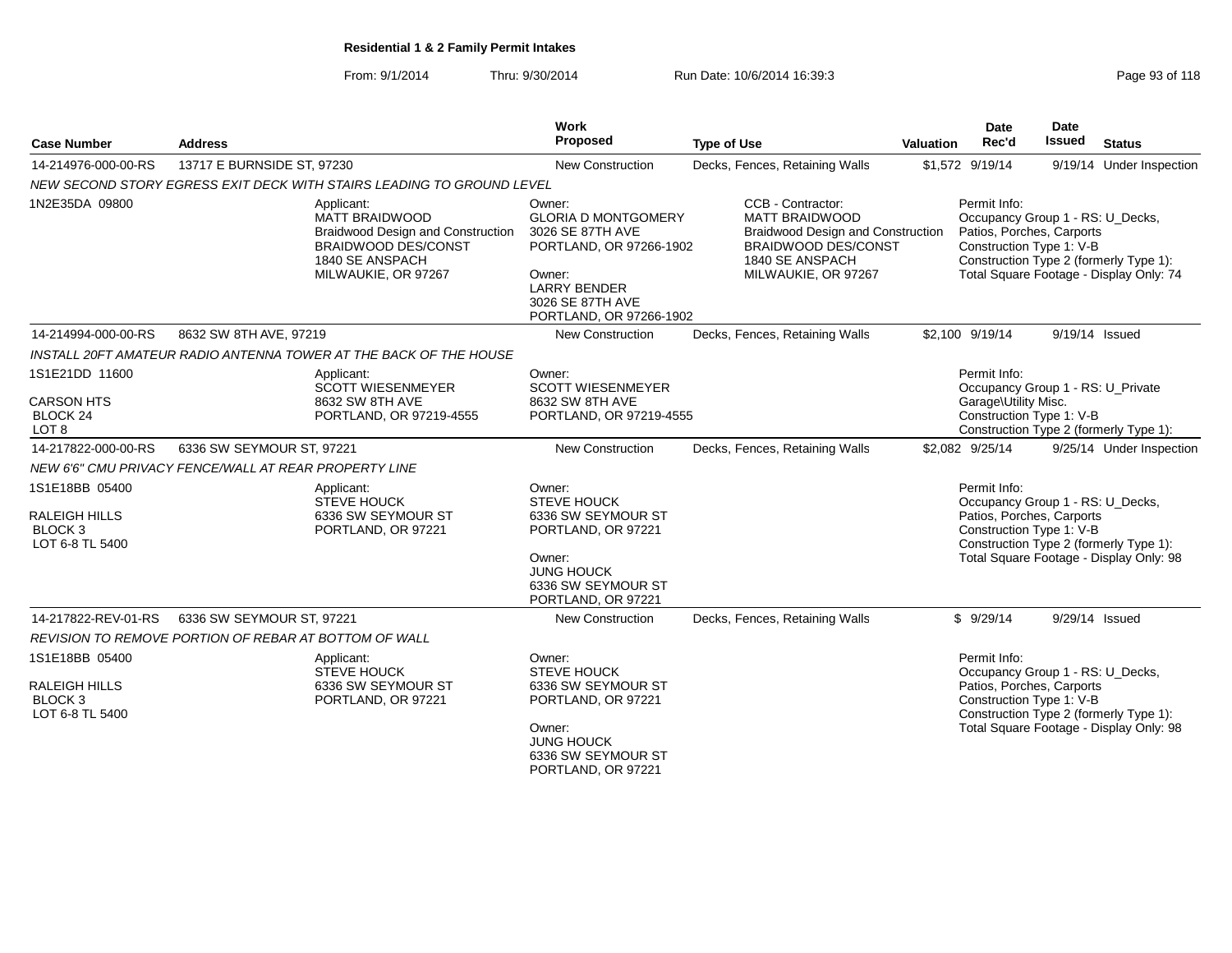From: 9/1/2014Thru: 9/30/2014 Run Date: 10/6/2014 16:39:3<br>
Page 94 of 118

|                                                                                                           |                                                       |                                                                                                                                    | <b>Work</b>                                                                                                                                                |                                                                                           |                                                                                              | <b>Date</b>                                                                                                                                     | Date          |                                                                                        |
|-----------------------------------------------------------------------------------------------------------|-------------------------------------------------------|------------------------------------------------------------------------------------------------------------------------------------|------------------------------------------------------------------------------------------------------------------------------------------------------------|-------------------------------------------------------------------------------------------|----------------------------------------------------------------------------------------------|-------------------------------------------------------------------------------------------------------------------------------------------------|---------------|----------------------------------------------------------------------------------------|
| <b>Case Number</b>                                                                                        | <b>Address</b>                                        |                                                                                                                                    | Proposed                                                                                                                                                   | <b>Type of Use</b>                                                                        | Valuation                                                                                    | Rec'd                                                                                                                                           | <b>Issued</b> | <b>Status</b>                                                                          |
| 13-153324-REV-01-RS                                                                                       | 4741 SE 36TH PL, 97202                                |                                                                                                                                    | <b>New Construction</b>                                                                                                                                    | Garage/Carport                                                                            |                                                                                              | \$9/29/14                                                                                                                                       |               | 9/29/14 Issued                                                                         |
|                                                                                                           |                                                       | REVISION TO SHOW WINDOW ON FLOOR PLAN AND CHANGE WIDTH FROM 13' TO 12'                                                             |                                                                                                                                                            |                                                                                           |                                                                                              |                                                                                                                                                 |               |                                                                                        |
| 1S1E13AB 11400<br><b>EONE PK</b><br>BLOCK 4<br>LOT <sub>5</sub>                                           |                                                       | Applicant:<br>DAVID F VAN RADEN<br>4741 SE 36TH PL<br>PORTLAND, OR 97202-4136                                                      | Owner:<br>DAVID F VAN RADEN<br>4741 SE 36TH PL<br>PORTLAND, OR 97202-4136<br>Owner:<br>KRISTINE L VAN RADEN<br>4741 SE 36TH PL<br>PORTLAND, OR 97202-4136  | CCB - Contractor:<br>ALL PRO ELECTRIC INC<br>#280<br>PORTLAND OR 97239                    | 6327 SW CAPITOL HWY SUITE C                                                                  | Permit Info:<br>Occupancy Group 1 - RS: U_Private<br>Garage\Utility Misc.<br>Construction Type 1: V-B                                           |               | Construction Type 2 (formerly Type 1):<br>Total Square Footage - Display Only: 312     |
| 14-138216-REV-02-RS                                                                                       | 3305 NE 50TH AVE, 97213                               |                                                                                                                                    | <b>New Construction</b>                                                                                                                                    | Garage/Carport                                                                            |                                                                                              | \$500 9/23/14                                                                                                                                   |               | 9/23/14 Issued                                                                         |
|                                                                                                           | ADDED VALUE REVISION TO ADD NEW DRIVEWAY AND APPROACH |                                                                                                                                    |                                                                                                                                                            |                                                                                           |                                                                                              |                                                                                                                                                 |               |                                                                                        |
| 1N2E30BA 04400<br>ROSE CITY PK<br>BLOCK 154<br>LOT <sub>8</sub>                                           |                                                       | Applicant:<br><b>MORGAN HAY</b><br>3305 NE 50TH AVE<br>PORTLAND, OR 97213                                                          | Owner:<br><b>HAYLI H HAY</b><br>3305 NE 50TH AVE<br>PORTLAND, OR 97213<br>Owner:<br><b>MORGAN HAY</b><br>3305 NE 50TH AVE<br>PORTLAND, OR 97213            | CCB - Contractor:<br><b>LLC</b><br>1404 NE 17TH AVE                                       | HARBOR NORTHWEST ELECTRIC Occupancy Group 1 - RS: R-3_Residential<br>BATTLE GROUND, WA 97604 | Permit Info:<br>One and Two Family<br>Construction Type 1: V-B                                                                                  |               | Construction Type 2 (formerly Type 1): V-B<br>Total Square Footage - Display Only: 743 |
| 14-184775-REV-01-RS                                                                                       | 5264 SE 69TH AVE, 97206                               |                                                                                                                                    | <b>New Construction</b>                                                                                                                                    | Garage/Carport                                                                            |                                                                                              | \$9/9/14                                                                                                                                        |               | 9/9/14 Issued                                                                          |
|                                                                                                           |                                                       | RELOCATE GARAGE CLOSER TO STREET AND REDUCE LENGTH OF DRIVEWAY                                                                     |                                                                                                                                                            |                                                                                           |                                                                                              |                                                                                                                                                 |               |                                                                                        |
| 1S2E17BD 10600<br>NASHVILLE<br>BLOCK 1<br>LOT <sub>3</sub><br>LOT 4 EXC S 25'                             |                                                       | Applicant:<br>MIKE COYLE<br><b>FASTER PERMITS</b><br>14334 NW EAGLERIDGE LANE<br>PORTLAND, OR 97229                                | Owner:<br><b>BRIAN MCMILLEN LLC</b><br>15151 SE FRYE ST<br>HAPPY VALLEY, OR 97086-2841                                                                     | CCB - Contractor:<br><b>BRIAN MCMILLEN LLC</b><br>15151 SE FRYE<br>HAPPY VALLEY, OR 97086 |                                                                                              | Permit Info:<br>Occupancy Group 1 - RS: U_Private<br>Garage\Utility Misc.<br>Construction Type 1: V-B<br>Construction Type 2 (formerly Type 1): |               | Total Square Footage - Display Only: 400                                               |
| 14-205062-000-00-RS                                                                                       | 6135 SW MILL ST, 97221                                |                                                                                                                                    | <b>New Construction</b>                                                                                                                                    | Garage/Carport                                                                            |                                                                                              | \$43,500 9/12/14                                                                                                                                |               | <b>Under Review</b>                                                                    |
|                                                                                                           |                                                       | CONSTRUCT 1,024 SF GARAGE AT REAR OF PROPERTY, DEMO EXISTING SHED LESS THAN 200 SF IN AREA, TRADE PERMIT TO BE OBTAINED SEPARATELY |                                                                                                                                                            |                                                                                           |                                                                                              |                                                                                                                                                 |               |                                                                                        |
| 1S1E06CB 00600<br>SECTION 06 1S 1E<br>TL 600 1.50 ACRES<br>SPLIT LEVY & SPLIT MAP R523367<br>(R991064150) |                                                       | Applicant:<br>GS & K INC<br>PO BOX 2260<br>CLACKAMAS, OR 970152260                                                                 | Owner:<br>CAROLYNN D LOACKER<br>6135 SW MILL ST<br>PORTLAND, OR 97221-1451                                                                                 | CCB - Contractor:<br>GS & K INC<br>PO BOX 2260                                            | CLACKAMAS, OR 970152260                                                                      | Permit Info:<br>Occupancy Group 1 - RS: U_Private<br>Garage\Utility Misc.<br>Construction Type 1: V-B                                           |               | Construction Type 2 (formerly Type 1):<br>Total Square Footage - Display Only: 1024    |
| 14-206613-000-00-RS                                                                                       | 1242 SW HUME CT, 97219                                |                                                                                                                                    | <b>New Construction</b>                                                                                                                                    | Garage/Carport                                                                            |                                                                                              | \$11,215 9/2/14                                                                                                                                 |               | <b>Under Review</b>                                                                    |
|                                                                                                           |                                                       | NEW DETACHED 1-CAR GARAGE/FLAT LOT/COMPLEX***WITH NSFR 14-206587-RS***                                                             |                                                                                                                                                            |                                                                                           |                                                                                              |                                                                                                                                                 |               |                                                                                        |
| 1S1E21DC 12700                                                                                            |                                                       | Applicant:<br><b>KEVIN PARTAIN</b><br><b>URBAN VISIONS</b><br>223 NE 56TH AVE<br>PORTLAND, OR 97213                                | Owner:<br><b>GLENN R BELL</b><br>1248 SW HUME CT<br>PORTLAND, OR 97219-4353<br>Owner:<br>SHELBY HAWKINS-BELL<br>1248 SW HUME CT<br>PORTLAND, OR 97219-4353 | CCB - Contractor:<br><b>VIC REMMERS</b><br>BEAVERTON OR 97008                             | EVERETT CUSTOM HOMES INC<br>735 SW 158TH AVE STE 180                                         | Permit Info:<br>Occupancy Group 1 - RS: U_Private<br>Garage\Utility Misc.<br>Construction Type 1: V-B                                           |               | Construction Type 2 (formerly Type 1):<br>Total Square Footage - Display Only: 264     |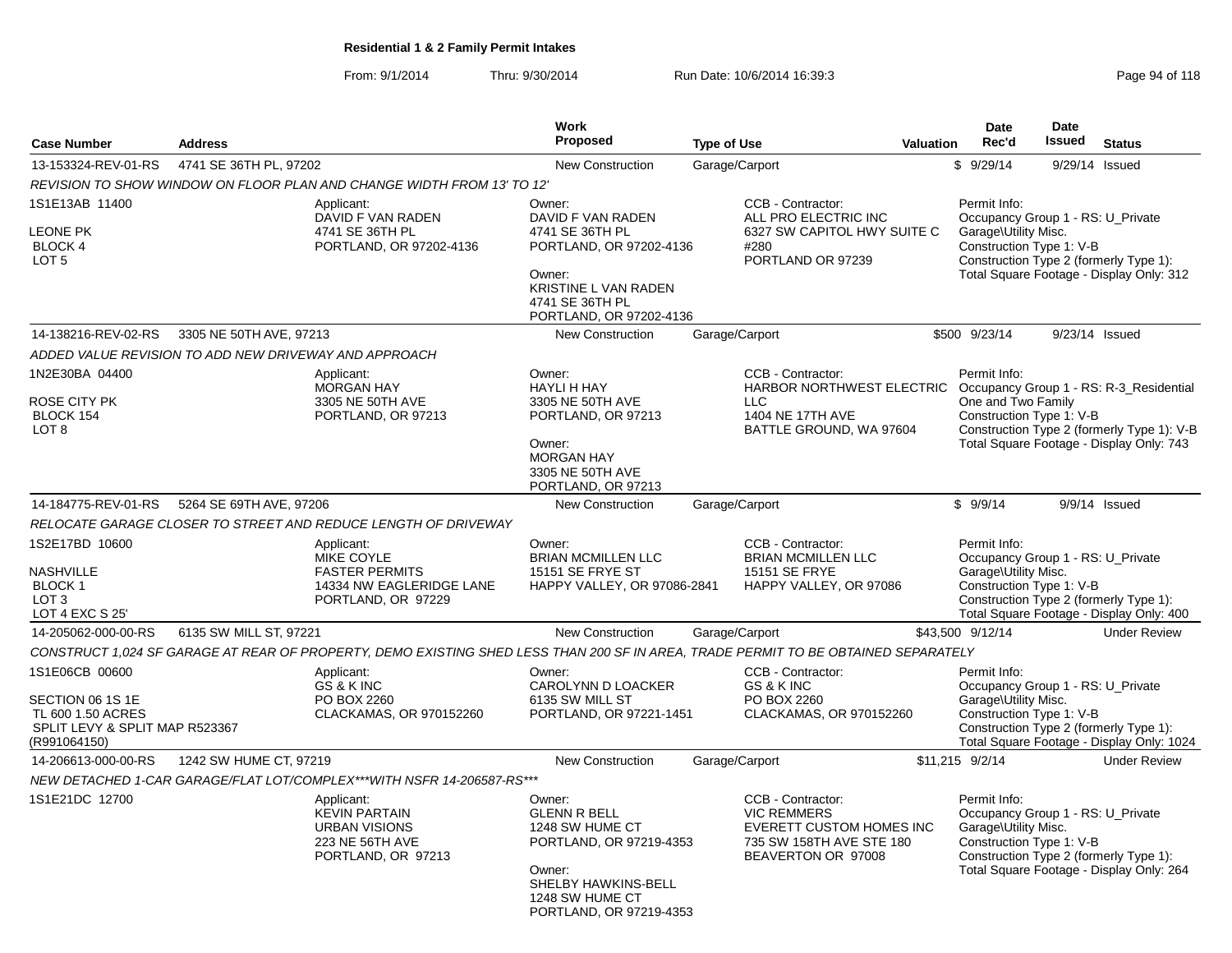### From: 9/1/2014Thru: 9/30/2014 Run Date: 10/6/2014 16:39:3<br>
Page 95 of 118

| <b>Case Number</b>                              | <b>Address</b>               |                                                                                                                                | Work<br><b>Proposed</b>                                                | <b>Type of Use</b>                                                         | <b>Valuation</b> | <b>Date</b><br>Rec'd                              | <b>Date</b><br>Issued | <b>Status</b>                                                                      |
|-------------------------------------------------|------------------------------|--------------------------------------------------------------------------------------------------------------------------------|------------------------------------------------------------------------|----------------------------------------------------------------------------|------------------|---------------------------------------------------|-----------------------|------------------------------------------------------------------------------------|
| 14-208474-000-00-RS                             | 5000 SE 59TH AVE, 97206      |                                                                                                                                | <b>New Construction</b>                                                | Garage/Carport                                                             |                  | \$12,744 9/29/14                                  |                       | 9/29/14 Issued                                                                     |
|                                                 |                              | CONSTRUCT NEW 300 SF DETACHED GARAGE AT REAR OF PROPERTY, EXTEND EXISTING DRIVEWAY TO NEW GARAGE                               |                                                                        |                                                                            |                  |                                                   |                       |                                                                                    |
| 1S2E18AD 16300                                  |                              | Applicant:<br><b>ADAM M POND</b>                                                                                               | Owner:<br>ADAM M POND                                                  |                                                                            |                  | Permit Info:<br>Occupancy Group 1 - RS: U_Private |                       |                                                                                    |
| SECTION 18 1S 2E                                |                              | 5000 SE 59TH AVE                                                                                                               | 5000 SE 59TH AVE                                                       |                                                                            |                  | Garage\Utility Misc.                              |                       |                                                                                    |
| TL 16300 0.16 ACRES                             |                              | PORTLAND, OR 97206-4712                                                                                                        | PORTLAND, OR 97206-4712                                                |                                                                            |                  | Construction Type 1: V-B                          |                       | Construction Type 2 (formerly Type 1):<br>Total Square Footage - Display Only: 300 |
| 14-208631-000-00-RS                             | 5848 SW CALIFORNIA ST, 97219 |                                                                                                                                | <b>New Construction</b>                                                | Garage/Carport                                                             |                  | \$11,597 9/5/14                                   |                       | <b>Under Review</b>                                                                |
|                                                 |                              | NEW ONE STORY ONE CAR DETACHED GARAGE**WITH NSFR 14-208622-RS**                                                                |                                                                        |                                                                            |                  |                                                   |                       |                                                                                    |
| 1S1E19BA 08400                                  |                              | Applicant:<br>Sam Sarich                                                                                                       | Owner:<br><b>JESSE L COEFIELD</b>                                      | CCB - Contractor:<br><b>SAM SARICH</b>                                     |                  | Permit Info:<br>Occupancy Group 1 - RS: U_Private |                       |                                                                                    |
| <b>LEES ADD</b>                                 |                              | Sam Sarich Construction Inc                                                                                                    | 2620 SW TEXAS ST                                                       | SAM SARICH CONSTRUCTION INC Garage\Utility Misc.                           |                  |                                                   |                       |                                                                                    |
| <b>BLOCK C</b>                                  |                              | 11707 NW Laidlaw Rd                                                                                                            | PORTLAND, OR 97219-1900                                                | 11707 NW LAIDLAW RD                                                        |                  | Construction Type 1: V-B                          |                       |                                                                                    |
| LOT 4 EXC W 30'                                 |                              | Portland, OR 97229                                                                                                             | Owner:<br>LEVI R LOLICH<br>2620 SW TEXAS ST<br>PORTLAND, OR 97219-1900 | PORTLAND OR 97229                                                          |                  |                                                   |                       | Construction Type 2 (formerly Type 1):<br>Total Square Footage - Display Only: 273 |
| 14-209135-000-00-RS                             | 5319 NE 16TH AVE, 97211      |                                                                                                                                | <b>New Construction</b>                                                | Garage/Carport                                                             |                  | \$10,195 9/8/14                                   |                       | 9/25/14 Under Inspection                                                           |
|                                                 |                              | NEW DETACHED SINGLE CAR GARAGE, WIDEN AND EXTEND EXISTING DRIVEWAY                                                             |                                                                        |                                                                            |                  |                                                   |                       |                                                                                    |
| 1N1E23AB 05100                                  |                              | Applicant:<br>WM D HERBOTH REMODELLING                                                                                         | Owner:<br><b>JAMES M WOOD</b>                                          | CCB - Contractor:<br>WM D HERBOTH REMODELLING                              |                  | Permit Info:<br>Occupancy Group 1 - RS: U_Private |                       |                                                                                    |
| <b>VERNON</b>                                   |                              | INC.                                                                                                                           | 5319 NE 16TH AVE                                                       | <b>INC</b>                                                                 |                  | Garage\Utility Misc.                              |                       |                                                                                    |
| BLOCK <sub>3</sub><br>LOT 14&15                 |                              | 6006 NE RODNEY AVE<br>PORTLAND, OR 972112556                                                                                   | PORTLAND, OR 97211                                                     | 6006 NE RODNEY AVE<br>PORTLAND, OR 972112556                               |                  | Construction Type 1: V-B                          |                       | Construction Type 2 (formerly Type 1):<br>Total Square Footage - Display Only: 240 |
| 14-210014-000-00-RS                             | 5757 NE RODNEY AVE, 97211    |                                                                                                                                | New Construction                                                       | Garage/Carport                                                             |                  | \$10,195 9/9/14                                   |                       | <b>Under Review</b>                                                                |
|                                                 |                              | NEW DETACHED 1-CAR GARAGE/FLAT LOT/COMPLEX***WITH NSFR 14-210006-RS***                                                         |                                                                        |                                                                            |                  |                                                   |                       |                                                                                    |
| 1N1E15DD 09500                                  |                              | Applicant:<br><b>KEVIN PARTAIN</b>                                                                                             | Owner:<br><b>WILDE PROPERTIES INC</b>                                  | CCB - Contractor:<br><b>VIC REMMERS</b>                                    |                  | Permit Info:<br>Occupancy Group 1 - RS: U_Private |                       |                                                                                    |
| <b>PIEDMONT</b><br>BLOCK 17<br>LOT <sub>6</sub> |                              | <b>URBAN VISIONS</b><br>223 NE 56TH AVE<br>PORTLAND, OR 97213                                                                  | 5757 NE RODNEY AVE<br>PORTLAND, OR 97211                               | EVERETT CUSTOM HOMES INC<br>735 SW 158TH AVE STE 180<br>BEAVERTON OR 97008 |                  | Garage\Utility Misc.<br>Construction Type 1: V-B  |                       | Construction Type 2 (formerly Type 1):<br>Total Square Footage - Display Only: 240 |
| 14-211436-000-00-RS                             | 8255 N FOSS AVE, 97203       |                                                                                                                                | New Construction                                                       | Garage/Carport                                                             |                  | \$18,691 9/15/14                                  |                       | 9/15/14 Under Inspection                                                           |
|                                                 |                              | CONSTRUCT NEW 440 SF DETACHED GARAGE AT REAR OF PROPERTY, ALLEY ACCESS FOR DRIVEWAY. plumbing, elec, to be obtained seperatly. |                                                                        |                                                                            |                  |                                                   |                       |                                                                                    |
| 1N1E08DB 04800                                  |                              | Applicant:<br><b>KIRK FOSTER</b>                                                                                               | Owner:<br><b>KIRK FOSTER</b>                                           | CCB - Contractor:<br>TUFF SHED INC                                         |                  | Permit Info:<br>Occupancy Group 1 - RS: U_Private |                       |                                                                                    |
| UNIVERSITY PK<br>BLOCK 135<br>LOT 13&14         |                              | 8255 N FOSS AVE<br>PORTLAND, OR 97203                                                                                          | 8255 N FOSS AVE<br>PORTLAND, OR 97203                                  | 6500 NE HALSEY ST<br>PORTLAND, OR 97213                                    |                  | Garage\Utility Misc.<br>Construction Type 1: V-B  |                       | Construction Type 2 (formerly Type 1):<br>Total Square Footage - Display Only: 440 |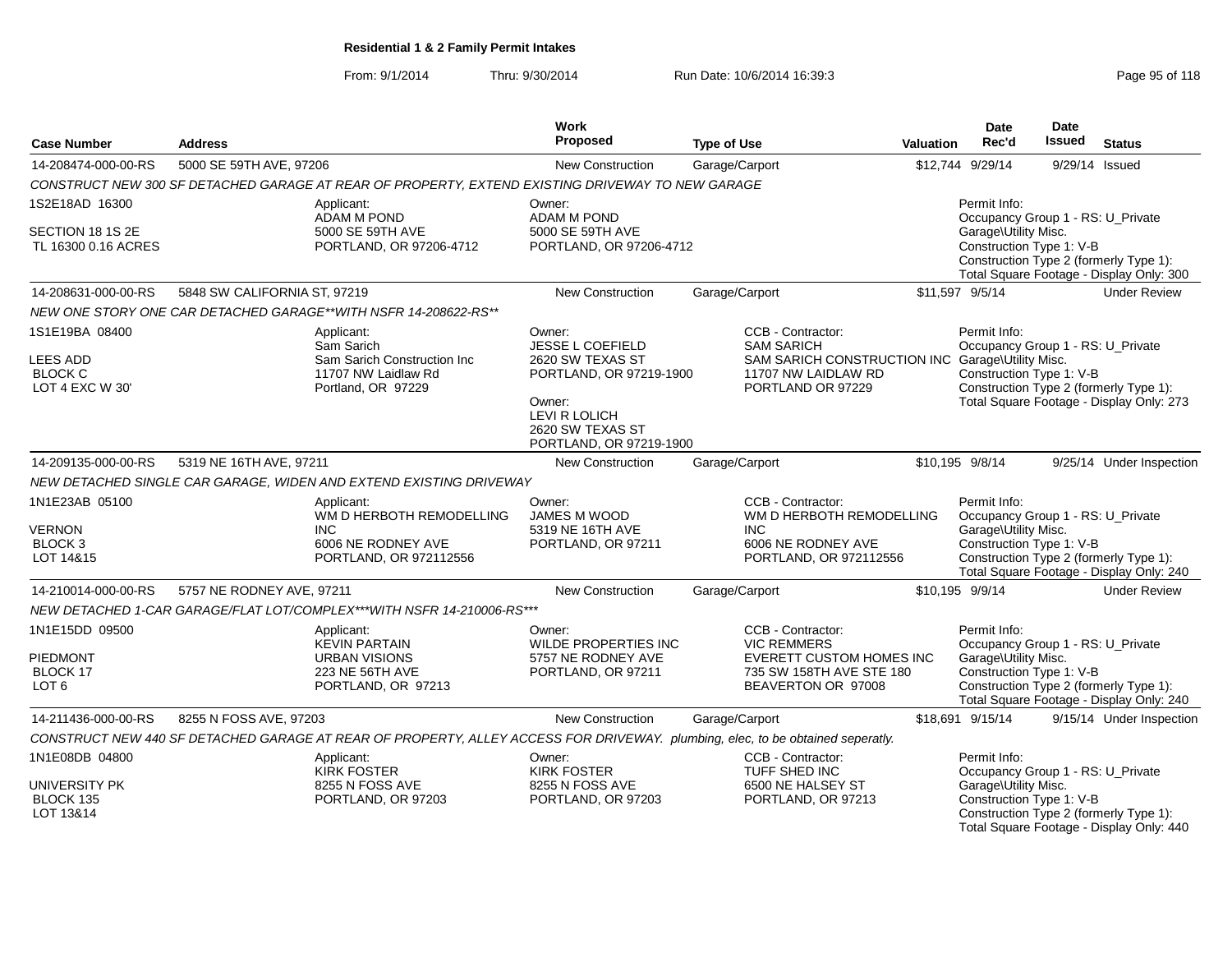From: 9/1/2014Thru: 9/30/2014 Run Date: 10/6/2014 16:39:3<br>
Page 96 of 118

| <b>Case Number</b>                                               | <b>Address</b>                   |                                                                                                                                                                                | Work<br><b>Proposed</b>                                                                                                                     | <b>Type of Use</b>                                                          | Valuation                                           | <b>Date</b><br>Rec'd                                                                                  | Date<br><b>Issued</b> | <b>Status</b>                                                                                                           |
|------------------------------------------------------------------|----------------------------------|--------------------------------------------------------------------------------------------------------------------------------------------------------------------------------|---------------------------------------------------------------------------------------------------------------------------------------------|-----------------------------------------------------------------------------|-----------------------------------------------------|-------------------------------------------------------------------------------------------------------|-----------------------|-------------------------------------------------------------------------------------------------------------------------|
| 14-212436-000-00-RS                                              | 2814 NE 28TH AVE, 97212          |                                                                                                                                                                                | New Construction                                                                                                                            | Garage/Carport                                                              |                                                     | \$22,684 9/15/14                                                                                      |                       | 9/15/14 Issued                                                                                                          |
|                                                                  |                                  | CONSTRUCT 534 SF DETACHED GARAGE AT REAR OF HOUSE, REMOVE EXISTING GARAGE LESS THAN 200 SF. Trusses not approved under this permit. stub for future hose bid and utility sink. |                                                                                                                                             |                                                                             |                                                     |                                                                                                       |                       |                                                                                                                         |
| 1N1E25BC 14700                                                   |                                  | Applicant:<br><b>RYAN R BAKER</b>                                                                                                                                              | Owner:<br><b>RYAN R BAKER</b>                                                                                                               |                                                                             |                                                     | Permit Info:                                                                                          |                       | Occupancy Group 1 - RS: U_Private                                                                                       |
| GLENEYRIE<br>BLOCK <sub>5</sub><br>LOT <sub>4</sub>              |                                  | 2814 NE 28TH AVE<br>PORTLAND, OR 97212                                                                                                                                         | 2814 NE 28TH AVE<br>PORTLAND, OR 97212                                                                                                      |                                                                             |                                                     | Garage\Utility Misc.<br>Construction Type 1: V-B                                                      |                       | Construction Type 2 (formerly Type 1):                                                                                  |
|                                                                  |                                  |                                                                                                                                                                                | Owner:<br><b>KELLY O BAKER</b><br>2814 NE 28TH AVE<br>PORTLAND, OR 97212                                                                    |                                                                             |                                                     |                                                                                                       |                       | Total Square Footage - Display Only: 534                                                                                |
| 14-212497-000-00-RS                                              | 4621 NE 13TH AVE - Unit A, 97211 |                                                                                                                                                                                | <b>New Construction</b>                                                                                                                     | Garage/Carport                                                              |                                                     | \$17,374 9/25/14                                                                                      |                       | 9/25/14 Under Inspection                                                                                                |
|                                                                  |                                  | CONSTRUCT NEW 400 SF DETACHED GARAGE AT REAR OF PROPERTY, REPLACE EXISTING DRIVEWAY, REMOVE EXISTING CONCRETE PAD                                                              |                                                                                                                                             |                                                                             |                                                     |                                                                                                       |                       |                                                                                                                         |
| 1N1E23BD 14800<br><b>HIGHLAND</b><br>BLOCK 9<br>LOT <sub>9</sub> |                                  | Applicant:<br>MICHAEL J LANAGHAN<br>424 OAK ST<br>GLEN ELLYN, IL 60137                                                                                                         | Owner:<br>MICHAEL J LANAGHAN<br>424 OAK ST<br>GLEN ELLYN, IL 60137                                                                          |                                                                             |                                                     | Permit Info:<br>Garage\Utility Misc.<br>Construction Type 1: V-B                                      |                       | Occupancy Group 1 - RS: U_Private<br>Construction Type 2 (formerly Type 1):                                             |
|                                                                  |                                  |                                                                                                                                                                                | Owner:<br>ANNE E LANAGHAN<br>424 OAK ST<br>GLEN ELLYN, IL 60137                                                                             |                                                                             |                                                     |                                                                                                       |                       | Total Square Footage - Display Only: 409                                                                                |
| 14-213477-000-00-RS                                              | 406 SE 62ND AVE, 97215           |                                                                                                                                                                                | <b>New Construction</b>                                                                                                                     | Garage/Carport                                                              |                                                     | \$20,000 9/16/14                                                                                      |                       | 9/16/14 Under Inspection                                                                                                |
|                                                                  |                                  | NEW CONSTRUCTION OF DETACHED GARAGE 546SFTRADE PERMITS TO BE OBTAINED SEPARATELY                                                                                               |                                                                                                                                             |                                                                             |                                                     |                                                                                                       |                       |                                                                                                                         |
| 1N2E32CC 14900<br>CRYSTAL SPR TR<br>N 50' OF LOT 3               |                                  | Applicant:<br><b>PAT SAUER</b><br>THE DESIGN DEPARTEMENT<br>PO BOX 80065<br>PORTLAND OR 97280                                                                                  | Owner:<br><b>JERRY RAILTON</b><br>125 NW 20TH PL #F<br>PORTLAND, OR 97209-1053<br>Owner:<br>PAMELA RAILTON<br>125 NW 20TH PL #F             | CCB - Contractor:<br><b>STEVE RAZE</b><br>2438 NE 17TH<br>PORTLAND OR 97212 | CADEN CUSTOM HOMES, LLC                             | Permit Info:<br>Occupancy Group 1 - RS: U Private<br>Garage\Utility Misc.<br>Construction Type 1: V-B |                       | Construction Type 2 (formerly Type 1):<br>Total Square Footage - Display Only: 546                                      |
|                                                                  |                                  |                                                                                                                                                                                | PORTLAND, OR 97209-1053                                                                                                                     |                                                                             |                                                     |                                                                                                       |                       |                                                                                                                         |
| 14-213914-000-00-RS                                              | 1924 SE LEXINGTON ST, 97202      | NEW ONE STORY ONE CAR DETACHED GARAGE***WITH NSFR 14-213903-RS***                                                                                                              | <b>New Construction</b>                                                                                                                     | Garage/Carport                                                              |                                                     | \$10,195 9/17/14                                                                                      |                       | <b>Under Review</b>                                                                                                     |
| 1S1E23DA 07800<br>MOSELEY ADD<br><b>BLOCK 5</b><br><b>LOT 11</b> |                                  | Applicant:<br><b>MAJID HABIBI</b><br>PORTLAND DEVELOPMENT<br>GROUP, LLC<br>11124 NE HALSEY ST PMB 643<br>PORTLAND, OR 97220                                                    | Owner:<br>PORTLAND DEVELOPMENT<br><b>GROUP</b><br>11124 NE HALSEY ST PMB 643<br>PORTLAND, OR 97220-2021<br>Owner:<br><b>INVESTMENTS LLC</b> | CCB - Contractor:<br><b>GENE</b><br><b>GROUP LLC</b><br>PORTLAND, OR 97220  | PORTLAND DEVELOPMENT<br>11124 NE HALSEY ST. PMB 643 | Permit Info:<br>Garage\Utility Misc.<br>Construction Type 1: V-B                                      |                       | Occupancy Group 1 - RS: U_Private<br>Construction Type 2 (formerly Type 1):<br>Total Square Footage - Display Only: 240 |
|                                                                  |                                  |                                                                                                                                                                                | 11124 NE HALSEY ST PMB 643<br>PORTLAND, OR 97220-2021                                                                                       |                                                                             |                                                     |                                                                                                       |                       |                                                                                                                         |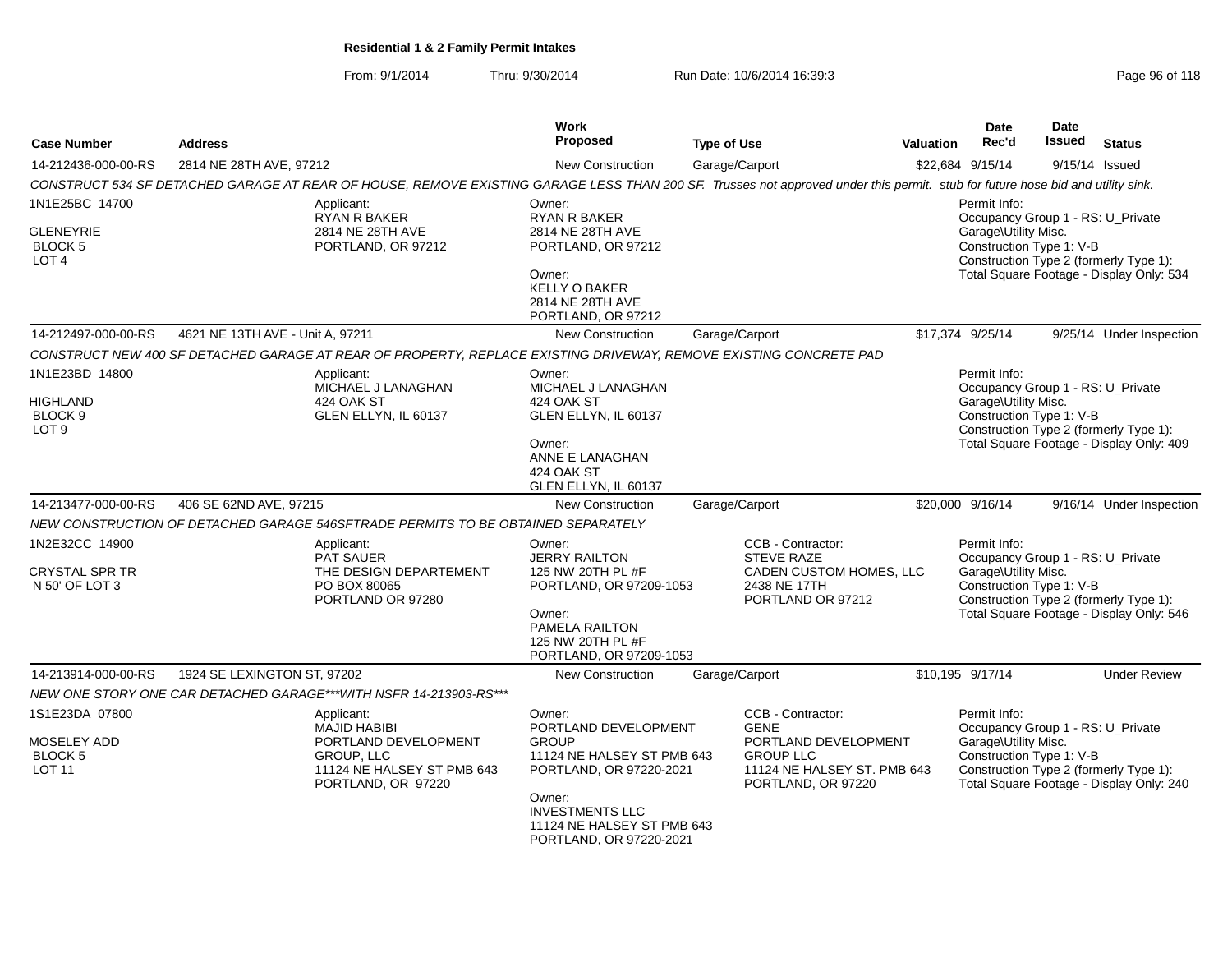From: 9/1/2014Thru: 9/30/2014 Run Date: 10/6/2014 16:39:3<br>
Page 97 of 118

|                                                                                                   |                                                                                                         | <b>Work</b>                                                                                                                                                     |                                                                                                                                                                                               |           | <b>Date</b>                                                                                               | Date          |                                                                                                                                    |
|---------------------------------------------------------------------------------------------------|---------------------------------------------------------------------------------------------------------|-----------------------------------------------------------------------------------------------------------------------------------------------------------------|-----------------------------------------------------------------------------------------------------------------------------------------------------------------------------------------------|-----------|-----------------------------------------------------------------------------------------------------------|---------------|------------------------------------------------------------------------------------------------------------------------------------|
| <b>Case Number</b>                                                                                | <b>Address</b>                                                                                          | <b>Proposed</b>                                                                                                                                                 | <b>Type of Use</b>                                                                                                                                                                            | Valuation | Rec'd                                                                                                     | <b>Issued</b> | <b>Status</b>                                                                                                                      |
| 14-215018-000-00-RS                                                                               | 7120 SE RAMONA ST, 97206                                                                                | <b>New Construction</b>                                                                                                                                         | Garage/Carport                                                                                                                                                                                |           | \$10,195 9/19/14                                                                                          |               | <b>Under Review</b>                                                                                                                |
|                                                                                                   | NEW DETACHED 1-CAR GARAGE/FLAT LOT/COMPLEX***WITH NSFR 14-215013-RS***                                  |                                                                                                                                                                 |                                                                                                                                                                                               |           |                                                                                                           |               |                                                                                                                                    |
| 1S2E17CA 16000<br><b>KENWOOD PK</b><br><b>BLOCK1</b><br><b>LOT 4&amp;5</b>                        | Applicant:<br>MICHAEL MALONEY<br><b>1584 PARRISH STREET</b><br>LAKE OSWEGO OR 97034                     | Owner:<br>MICHAEL E MALONEY<br><b>4988 PARKHILL ST</b><br>LAKE OSWEGO, OR 97035-3320                                                                            | CCB - Contractor:<br>MICHAEL MALONEY<br><b>RIDGE POINT INC</b><br>1584 PARRISH ST<br>LAKE OSWEGO, OR 97034                                                                                    |           | Permit Info:<br>Occupancy Group 1 - RS: U_Private<br>Garage\Utility Misc.<br>Construction Type 1: V-B     |               | Construction Type 2 (formerly Type 1):<br>Total Square Footage - Display Only: 240                                                 |
| 14-215019-000-00-RS                                                                               | 3800 SE BYBEE BLVD, 97202                                                                               | <b>New Construction</b>                                                                                                                                         | Garage/Carport                                                                                                                                                                                |           | \$13,594 9/19/14                                                                                          |               | 9/19/14 Under Inspection                                                                                                           |
| <b>NEW 1 CAR GARAGE</b>                                                                           |                                                                                                         |                                                                                                                                                                 |                                                                                                                                                                                               |           |                                                                                                           |               |                                                                                                                                    |
| 1S1E24AD 15500<br><b>BERKELEY</b><br>BLOCK 5<br>LOT 8&9                                           | Applicant:<br>Jacob Chavez<br><b>J CHAVEZ DESIGN BUILD</b><br>7873 SE 11th Avenue<br>Portland, OR 97202 | Owner:<br><b>LELAND HOWE</b><br>3800 SE BYBEE BLVD<br>PORTLAND, OR 97202-7738<br>Owner:<br>PAULA M GUBRUD-HOWE<br>3800 SE BYBEE BLVD<br>PORTLAND, OR 97202-7738 |                                                                                                                                                                                               |           | Permit Info:<br>Occupancy Group 1 - RS: U Private<br>Garage\Utility Misc.<br>Construction Type 1: V-B     |               | Construction Type 2 (formerly Type 1):<br>Total Square Footage - Display Only: 320                                                 |
| 14-216523-000-00-RS                                                                               | 3329 SE 78TH AVE, 97206                                                                                 | <b>New Construction</b>                                                                                                                                         | Garage/Carport                                                                                                                                                                                |           | \$4,228 9/23/14                                                                                           |               | 9/23/14 Issued                                                                                                                     |
|                                                                                                   | NEW 200 SF COVERED PORCH; NOT TO BE ATTACHED TO THE HOUSE                                               |                                                                                                                                                                 |                                                                                                                                                                                               |           |                                                                                                           |               |                                                                                                                                    |
| 1S2E08AD 14700<br>POWELL ST ADD<br>BLOCK 14<br>LOT <sub>9</sub>                                   | Applicant:<br><b>MARK BOWLSBY</b><br>2353 SW 20TH<br>GRESHAM OR 97080                                   | Owner:<br>MICHAEL P RYAN<br>3329 SE 78TH AVE<br>PORTLAND, OR 97206-2309                                                                                         | CCB - Contractor:<br><b>MARK BOWLSBY</b><br>2353 SW 20TH<br>GRESHAM OR 97080                                                                                                                  |           | Permit Info:<br>Occupancy Group 1 - RS: U_Decks,<br>Patios, Porches, Carports<br>Construction Type 1: V-B |               | Construction Type 2 (formerly Type 1):<br>Total Square Footage - Display Only: 200                                                 |
| 14-218686-000-00-RS                                                                               | 2725 NE 50TH AVE, 97213                                                                                 | <b>New Construction</b>                                                                                                                                         | Garage/Carport                                                                                                                                                                                |           | \$9.685 9/29/14                                                                                           |               | 9/29/14 Under Inspection                                                                                                           |
|                                                                                                   | NEW DETACHED GARAGE TO REPLACE EXISTING                                                                 |                                                                                                                                                                 |                                                                                                                                                                                               |           |                                                                                                           |               |                                                                                                                                    |
| 1N2E30BD 10500<br>ROSE CITY PK<br>BLOCK 135<br>LOT <sub>7</sub>                                   | Applicant:<br><b>TODD SPECK</b><br>MT VIEW CONTRACTING<br>13350 SE BLUFF RD<br>SANDY, OR 97055          | Owner:<br><b>MARION I HANGO</b><br>13751 SE 128TH AVE<br>CLACKAMAS, OR 97015-9330                                                                               | CCB - Contractor:<br><b>TODD SPECK</b><br><b>MT VIEW CONTRACTING</b><br>13350 SE BLUFF RD<br>SANDY, OR 97055                                                                                  |           | Permit Info:<br>Occupancy Group 1 - RS: U_Private<br>Garage\Utility Misc.<br>Construction Type 1: V-B     |               | Construction Type 2 (formerly Type 1):<br>Total Square Footage - Display Only: 228                                                 |
| 13-102830-REV-02-RS                                                                               | 1930 SE 20TH AVE, 97214                                                                                 | <b>New Construction</b>                                                                                                                                         | <b>Single Family Dwelling</b>                                                                                                                                                                 |           | \$9/29/14                                                                                                 |               | 9/29/14 Issued                                                                                                                     |
|                                                                                                   | REVISION TO PAGE S1.2 TO ADD DETAILS IN ORDER TO REMOVE SPECIAL INSPECTION FOR THE WOOD JOISTS          |                                                                                                                                                                 |                                                                                                                                                                                               |           |                                                                                                           |               |                                                                                                                                    |
| 1S1E02DA 18300<br><b>COLONIAL HTS</b><br>BLOCK <sub>9</sub><br>LOT <sub>3</sub><br>N 1/2 OF LOT 4 | Applicant:<br><b>DAVID ADAMS</b><br>OTIS CONSTRUCTION<br>430 NE KNOTT<br>PORTLAND OR                    | Owner:<br><b>BRADLEY R KOMENDA</b><br>9 W BROADWAY #324<br>BOSTON, MA 02127-1056<br>Owner:<br>MOLLY A KOMENDA<br>9 W BROADWAY #324<br>BOSTON, MA 02127-1056     | CCB - Contractor:<br>OTIS CONSTRUCTION INC<br>430 NE KNOTT ST<br>PORTLAND, OR 97212-3107<br>CCB - Contractor:<br>HOME THEATER COMPANY INC<br>105 SE TAYLOR ST SUITE 203<br>PORTLAND, OR 97214 |           | Permit Info:<br>One and Two Family<br>Construction Type 1: V-B                                            |               | Occupancy Group 1 - RS: R-3_Residential<br>Construction Type 2 (formerly Type 1): V-B<br>Total Square Footage - Display Only: 4159 |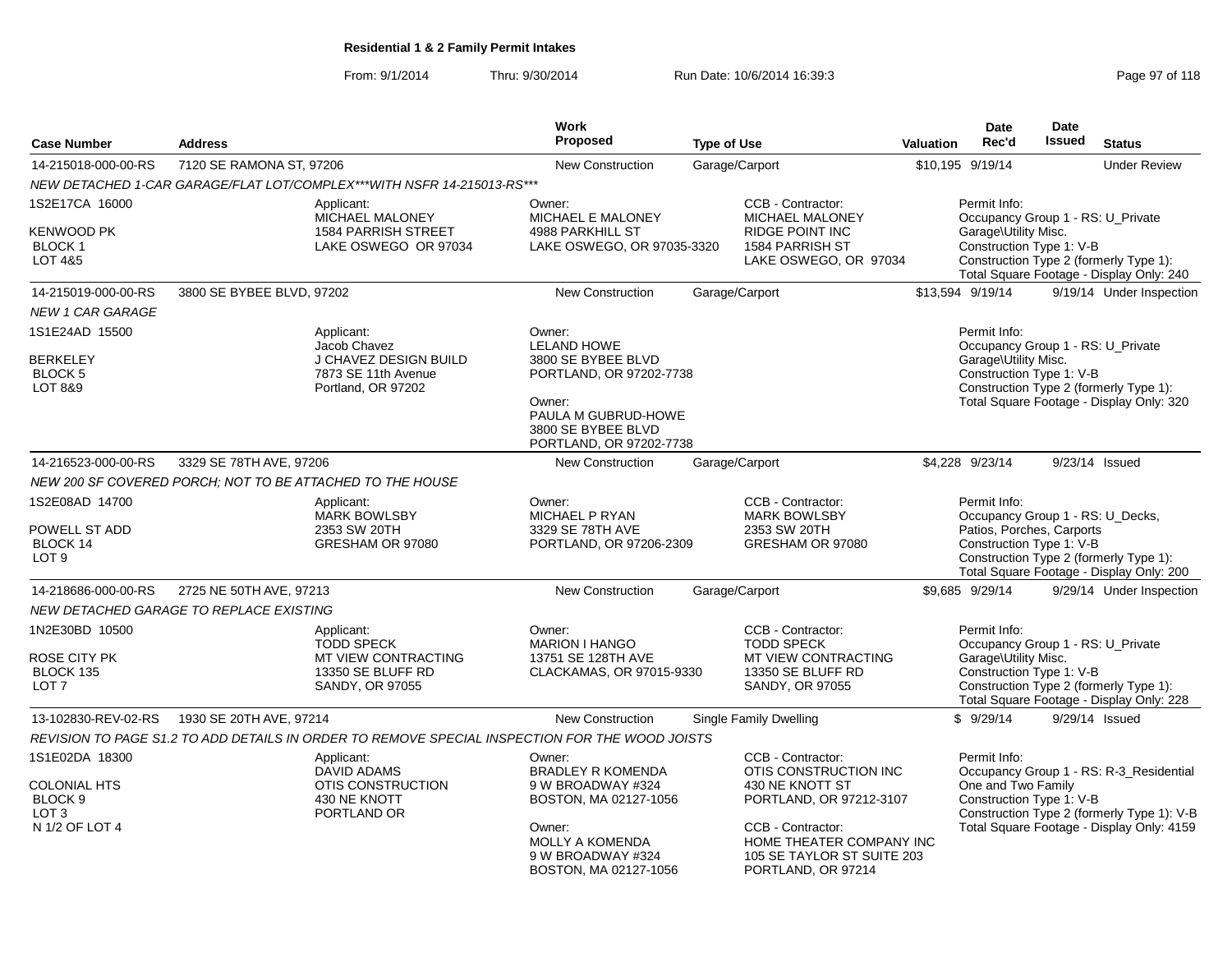From: 9/1/2014Thru: 9/30/2014 Run Date: 10/6/2014 16:39:3<br>
Page 98 of 118

| <b>Case Number</b>                                   | <b>Address</b>                   |                                                                                                                                                    | Work<br><b>Proposed</b>                                                        | <b>Type of Use</b>                                                                                                                   | <b>Valuation</b> | <b>Date</b><br>Rec'd                           | Date<br>Issued | <b>Status</b>                                                                                                                      |
|------------------------------------------------------|----------------------------------|----------------------------------------------------------------------------------------------------------------------------------------------------|--------------------------------------------------------------------------------|--------------------------------------------------------------------------------------------------------------------------------------|------------------|------------------------------------------------|----------------|------------------------------------------------------------------------------------------------------------------------------------|
| 13-146049-REV-01-RS                                  | 5942 NE 33RD AVE - Unit A, 97211 |                                                                                                                                                    | <b>New Construction</b>                                                        | <b>Single Family Dwelling</b>                                                                                                        |                  | \$9/22/14                                      |                | <b>Under Review</b>                                                                                                                |
|                                                      |                                  | REVISION TO CHANGE STRUCTURE FROM CAST IN PLACE CONCRETE WALLS TO WOOD FRAME, FOOTPRINT TO BE SMALLER, REMOVE SKYLIGHT AND INSET DECK ON 2ND FLOOR |                                                                                |                                                                                                                                      |                  |                                                |                |                                                                                                                                    |
| 1N1E13DC 03000                                       |                                  | Applicant:                                                                                                                                         | Owner:                                                                         | CCB - Contractor:                                                                                                                    |                  | Permit Info:                                   |                |                                                                                                                                    |
| SECTION 13 1N 1E<br>TL 3000 0.17 ACRES               |                                  | <b>ERIK BECKER</b><br><b>PLATFORM</b><br>4668 PHELPS CREEK DR<br>HOOD RIVER, OREGON 97031                                                          | <b>CHRISTOPHER STAUB</b><br>1926 W BURNSIDE ST #309<br>PORTLAND, OR 97209-2068 | RMJ CONSTRUCTION AND<br><b>DEVELOPMENT INC</b><br>9619 SW 3RD AVE<br>PORTLAND, OR 97219                                              |                  | One and Two Family<br>Construction Type 1: V-B |                | Occupancy Group 1 - RS: R-3_Residential<br>Construction Type 2 (formerly Type 1): V-B<br>Total Square Footage - Display Only: 3650 |
| 13-174405-DFS-01-RS                                  | 10318 NW LANGWORTHY TER          |                                                                                                                                                    | <b>New Construction</b>                                                        | <b>Single Family Dwelling</b>                                                                                                        |                  | \$6,000 9/17/14                                |                | 10/6/14 Issued                                                                                                                     |
| <b>DFS FOR FIRE SPRINKLERS</b>                       |                                  |                                                                                                                                                    |                                                                                |                                                                                                                                      |                  |                                                |                |                                                                                                                                    |
| 1N1W23CC 01100                                       |                                  | Applicant:                                                                                                                                         | Owner:                                                                         | CCB - Contractor:                                                                                                                    |                  | Permit Info:                                   |                |                                                                                                                                    |
| <b>FOREST HEIGHTS ESTATES NO 8</b><br><b>LOT 444</b> |                                  | <b>JOHN DUNCAN</b><br>TIMBERRIDGE DEVELOPMENT<br>9929 NW UPTON CT<br>PORTLAND, OR 97229                                                            | 1001 NW LOVEJOY ST #812<br>PORTLAND, OR 97209                                  | TIMBERRIDGE DEVELOPMENT INC GARCIA PLUMBING INC<br>738 7TH STREET<br>INDEPENDENCE, OR 97351                                          |                  | One and Two Family<br>Construction Type 1: V-B |                | Occupancy Group 1 - RS: R-3_Residential<br>Construction Type 2 (formerly Type 1): V-B<br>Total Square Footage - Display Only: 6748 |
| 13-180181-REV-02-RS                                  | 5850 SW CALIFORNIA ST, 97219     |                                                                                                                                                    | New Construction                                                               | <b>Single Family Dwelling</b>                                                                                                        |                  | \$9/12/14                                      |                | $9/12/14$ Issued                                                                                                                   |
|                                                      |                                  | REVISION - VAULT BEDROOM CEILING AND MODIFY TRUSSES - NO EXTERIOR CHANGES                                                                          |                                                                                |                                                                                                                                      |                  |                                                |                |                                                                                                                                    |
| 1S1E19BA 08400                                       |                                  | Applicant:<br><b>SAM SARICH</b><br>SAM SARICH CONSTRUCTION INC 2620 SW TEXAS ST<br>11707 NW LAIDLAW RD<br>PORTLAND OR 97229                        | Owner:<br><b>JESSE L COEFIELD</b><br>PORTLAND, OR 97219-1900                   | CCB - Contractor:<br><b>SAM SARICH</b><br>SAM SARICH CONSTRUCTION INC One and Two Family<br>11707 NW LAIDLAW RD<br>PORTLAND OR 97229 |                  | Permit Info:<br>Construction Type 1: V-B       |                | Occupancy Group 1 - RS: R-3_Residential<br>Construction Type 2 (formerly Type 1): V-B                                              |
|                                                      |                                  |                                                                                                                                                    | Owner:<br>LEVI R LOLICH<br>2620 SW TEXAS ST<br>PORTLAND, OR 97219-1900         | CCB - Contractor:<br>S & J HEATING & AIR<br><b>CONDITIONING</b><br><b>1004 NE 4TH AVE</b><br>CANBY, OR 97013                         |                  |                                                |                | Total Square Footage - Display Only: 3402                                                                                          |
| 13-186284-DFS-01-RS                                  | 6369 SW LABER RD                 |                                                                                                                                                    | <b>New Construction</b>                                                        | Single Family Dwelling                                                                                                               |                  | \$6,000 9/30/14                                |                | <b>Under Review</b>                                                                                                                |
| <b>DFS FOR FIRE SPRINKLERS</b>                       |                                  |                                                                                                                                                    |                                                                                |                                                                                                                                      |                  |                                                |                |                                                                                                                                    |
| 1S1E07CB 01704                                       |                                  |                                                                                                                                                    | Owner:                                                                         | CCB - Contractor:                                                                                                                    |                  | Permit Info:                                   |                |                                                                                                                                    |
| PLEASANT HILLS<br>LOT <sub>4</sub>                   |                                  |                                                                                                                                                    | <b>GH PROPERTIES LLC</b><br>3535 SW 64TH PL<br>PORTLAND, OR 97221              | <b>GARNER ELECTRIC INC</b><br>2920 SE Brookward Ave #A<br>Hillsboro, Or 97123                                                        |                  | One and Two Family<br>Construction Type 1: V-B |                | Occupancy Group 1 - RS: R-3_Residential<br>Construction Type 2 (formerly Type 1): V-B                                              |
|                                                      |                                  |                                                                                                                                                    |                                                                                | CCB - Contractor:<br><b>CRAFTWORK PLUMBING INC</b><br>7737 SW CIRRUS DR<br>BEAVERTON, OR 97008                                       |                  |                                                |                | Total Square Footage - Display Only: 5296                                                                                          |
|                                                      |                                  |                                                                                                                                                    |                                                                                | CCB - Contractor:<br><b>GREG HEINZE</b><br>THE SHELBURNE CO INC<br>3523 SW 64th PI<br>Portland, OR 97221                             |                  |                                                |                |                                                                                                                                    |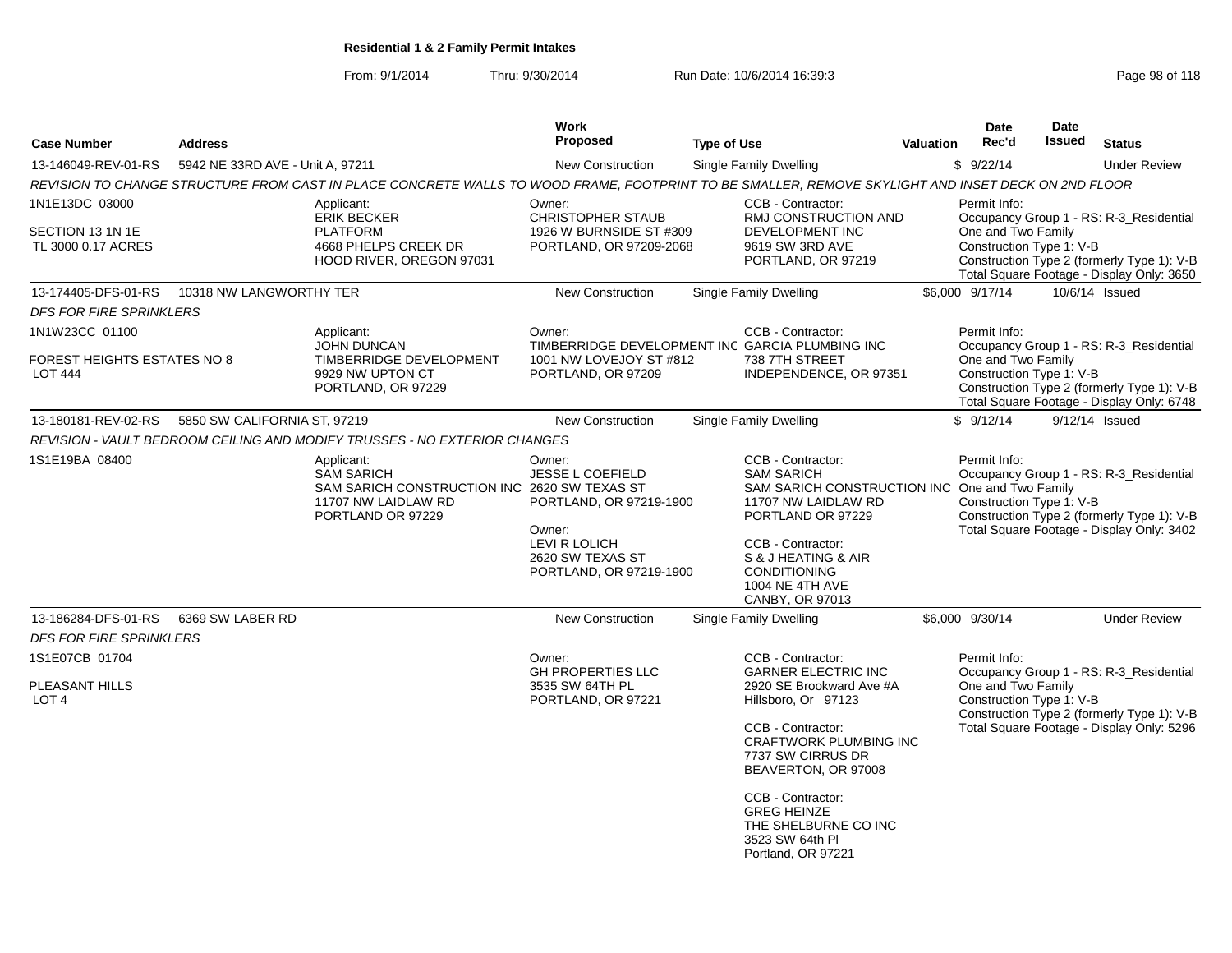### From: 9/1/2014Thru: 9/30/2014 **Run Date: 10/6/2014 16:39:3** Page 99/30/2014

| Page 99 of 118 |  |  |  |
|----------------|--|--|--|
|----------------|--|--|--|

| <b>Case Number</b>                                                        | <b>Address</b>         |                                                                                                                                                                   | <b>Work</b><br>Proposed                                                       | <b>Type of Use</b>                                                                                                            | <b>Valuation</b> | Date<br>Rec'd                                                  | <b>Date</b><br><b>Issued</b> | <b>Status</b>                                                                                                                      |
|---------------------------------------------------------------------------|------------------------|-------------------------------------------------------------------------------------------------------------------------------------------------------------------|-------------------------------------------------------------------------------|-------------------------------------------------------------------------------------------------------------------------------|------------------|----------------------------------------------------------------|------------------------------|------------------------------------------------------------------------------------------------------------------------------------|
| 13-195319-DFS-01-RS                                                       | 3918 SW FREEMAN ST     |                                                                                                                                                                   | <b>New Construction</b>                                                       | Single Family Dwelling                                                                                                        |                  | \$5,678 9/19/14                                                |                              | Approved to Issue                                                                                                                  |
| <b>DFS FOR FIRE SPRINKLERS</b>                                            |                        |                                                                                                                                                                   |                                                                               |                                                                                                                               |                  |                                                                |                              |                                                                                                                                    |
| 1S1E20CD 10101                                                            |                        | Applicant:                                                                                                                                                        | Owner:                                                                        | CCB - Contractor:                                                                                                             |                  | Permit Info:                                                   |                              |                                                                                                                                    |
| <b>DENLEY HTS</b><br><b>LOT 12</b>                                        |                        | ROB SEXTON<br>S3 DESIGN/BUILD<br>13527 SW ASHBURY LANE<br>TIGARD OR 97223                                                                                         | MISSION HOMES NW LLC<br>PO BOX 1689<br>LAKE OSWEGO, OR 97035                  | <b>CORNEL CUREA</b><br><b>FIVE STAR PLUMBING</b><br>6138 SE 136TH AVE<br>PORTLAND, OR 97236                                   |                  | One and Two Family<br>Construction Type 1: V-B                 |                              | Occupancy Group 1 - RS: R-3 Residential<br>Construction Type 2 (formerly Type 1): V-B<br>Total Square Footage - Display Only: 3865 |
|                                                                           |                        |                                                                                                                                                                   |                                                                               | CCB - Contractor:<br>DAVID DALBEY<br>MISSION HOMES NORTHWEST LLO<br>PO BOX 1689<br>LAKE OSWEGO, OR 97035                      |                  |                                                                |                              |                                                                                                                                    |
| 13-200562-REV-01-RS                                                       | 14108 SE STEELE ST     |                                                                                                                                                                   | New Construction                                                              | <b>Single Family Dwelling</b>                                                                                                 |                  | \$9/2/14                                                       |                              | $9/2/14$ Issued                                                                                                                    |
|                                                                           |                        | REVISION TO CHANGE FOUNDATION PLAN FOR SUSPENDED FLOOR DETAIL                                                                                                     |                                                                               |                                                                                                                               |                  |                                                                |                              |                                                                                                                                    |
| 1S2E14AD 03613                                                            |                        | Applicant:<br><b>BRANDON GIBSON</b>                                                                                                                               | Owner:<br><b>ZB PROPERTIES LLC</b>                                            | CCB - Contractor:<br><b>GRAYHAWK DEVELOPMENT LLC</b>                                                                          |                  | Permit Info:                                                   |                              | Occupancy Group 1 - RS: R-3_Residential                                                                                            |
| <b>SCOTT'S BLUFF</b><br>LOT <sub>12</sub>                                 |                        | <b>GIBSON HOMES</b><br>PO BOX 1684<br>CLACKAMAS, OR 97015                                                                                                         | 12000 SW GARDEN PL<br>PORTLAND, OR 97223-8263                                 | 14523 WESTLAKE DR<br>LAKE OSWEGO, OR 97035                                                                                    |                  | One and Two Family<br>Construction Type 1: V-B                 |                              | Construction Type 2 (formerly Type 1): V-B<br>Total Square Footage - Display Only: 2745                                            |
| 13-226212-REV-03-RS                                                       | 409 SE 70TH AVE, 97215 |                                                                                                                                                                   | <b>New Construction</b>                                                       | <b>Single Family Dwelling</b>                                                                                                 |                  | \$9/16/14                                                      |                              | 9/16/14 Issued                                                                                                                     |
|                                                                           |                        | REVISION TO SHIFT GARAGE DOOR TO CENTER OF FRONT WALL, REMOVE WINDOWS AT FRONT AND SHIFT THEM TO LEFT SIDE OF BUILDING, ELIMINATE INTERIOR CLOSET; ADD 2 NEW TREE |                                                                               |                                                                                                                               |                  |                                                                |                              |                                                                                                                                    |
| 1N2E32CD 14300<br><b>MORNINGSIDE</b><br><b>BLOCK1</b><br>LOT <sub>1</sub> |                        | Applicant:<br><b>BOB WALTON</b><br>QUAIL CONSTRUCTION LLC<br>4501 NE MINNEHAHA #200<br>VANCOUVER, WA 98661-1848                                                   | Owner:<br>DANNY R WILSON<br>433 SE GILHAM AVE<br>PORTLAND, OR 97215-1427      | CCB - Contractor:<br><b>GARYS VACUFLO INC</b><br>9015 SE FLAVEL ST<br>PORTLAND, OR 97266-5583                                 |                  | Permit Info:<br>One and Two Family<br>Construction Type 1: V-B |                              | Occupancy Group 1 - RS: R-3_Residential<br>Construction Type 2 (formerly Type 1): V-B                                              |
|                                                                           |                        |                                                                                                                                                                   | Owner:<br><b>DIANE J REDD</b><br>433 SE GILHAM AVE<br>PORTLAND, OR 97215-1427 | CCB - Contractor:<br><b>BOB WALTON</b><br><b>QUAIL CONSTRUCTION LLC</b><br>4501 NE MINNEHAHA #200<br>VANCOUVER, WA 98661-1848 |                  |                                                                |                              | Total Square Footage - Display Only: 2627                                                                                          |
| 13-232859-REV-01-RS                                                       | 2040 NE ALAMEDA DR     |                                                                                                                                                                   | New Construction                                                              | Single Family Dwelling                                                                                                        |                  | \$9/18/14                                                      |                              | 9/18/14 Issued                                                                                                                     |
|                                                                           |                        | REVISION TO ADD HELICAL PILINGS AT EAST ELEVATION FOR STABILIZATION, ADD NEW TEMPORARY PILING SUPPORT WALL, SHOW INTERIOR FILL DETAIL CS1                         |                                                                               |                                                                                                                               |                  |                                                                |                              |                                                                                                                                    |
| 1N1E23DA 20801                                                            |                        | Applicant:<br>MIKE COYLE                                                                                                                                          | Owner:<br>DILUSSO HOMES LLC                                                   | <b>Primary Contractor:</b><br>TO BID                                                                                          |                  | Permit Info:                                                   |                              | Occupancy Group 1 - RS: R-3 Residential                                                                                            |
| <b>GEORGE PL</b><br>BLOCK 3<br>LOT 8&9 TL 20801                           |                        | <b>FASTER PERMITS</b><br>14334 NW EAGLERIDGE LANE<br>PORTLAND, OR 97229                                                                                           | 4415 NE SANDY BLVD #202<br>PORTLAND, OR 97213-1400                            |                                                                                                                               |                  | One and Two Family<br>Construction Type 1: V-B                 |                              | Construction Type 2 (formerly Type 1): V-B<br>Total Square Footage - Display Only: 3694                                            |
| 14-110498-REV-01-RS                                                       | 4938 SE 33RD AVE       |                                                                                                                                                                   | <b>New Construction</b>                                                       | Single Family Dwelling                                                                                                        |                  | \$9/16/14                                                      |                              | 9/16/14 Issued                                                                                                                     |
|                                                                           |                        | REVISION TO DESIGNATE EXISTING TREES FOR REMOVAL AND CHANGE LOCATION OF 3 TREES                                                                                   |                                                                               |                                                                                                                               |                  |                                                                |                              |                                                                                                                                    |
| 1S1E13BA 10402                                                            |                        | Applicant:                                                                                                                                                        | Owner:                                                                        | CCB - Contractor:                                                                                                             |                  | Permit Info:                                                   |                              |                                                                                                                                    |
| <b>NORWALK HTS</b><br><b>BLOCK1</b>                                       |                        | <b>KEVIN PARTAIN</b><br><b>URBAN VISIONS</b><br>223 NE 56TH AVE                                                                                                   | <b>RENAISSANCE CUSTOM HOMES</b><br><b>LLC</b><br>16771 BOONES FERRY RD        | Jeff Shrope<br><b>RENAISSANCE CUSTOM HOMES</b><br><b>LLC</b>                                                                  |                  | One and Two Family<br>Construction Type 1: V-B                 |                              | Occupancy Group 1 - RS: R-3_Residential                                                                                            |
| LOT 15-17 TL 10402                                                        |                        | PORTLAND OR 97213                                                                                                                                                 | LAKE OSWEGO, OR 97035-4383                                                    | 16771 Boones Ferry Rd<br>Lake Oswego, OR 97035                                                                                |                  |                                                                |                              | Construction Type 2 (formerly Type 1): V-B<br>Total Square Footage - Display Only: 2132                                            |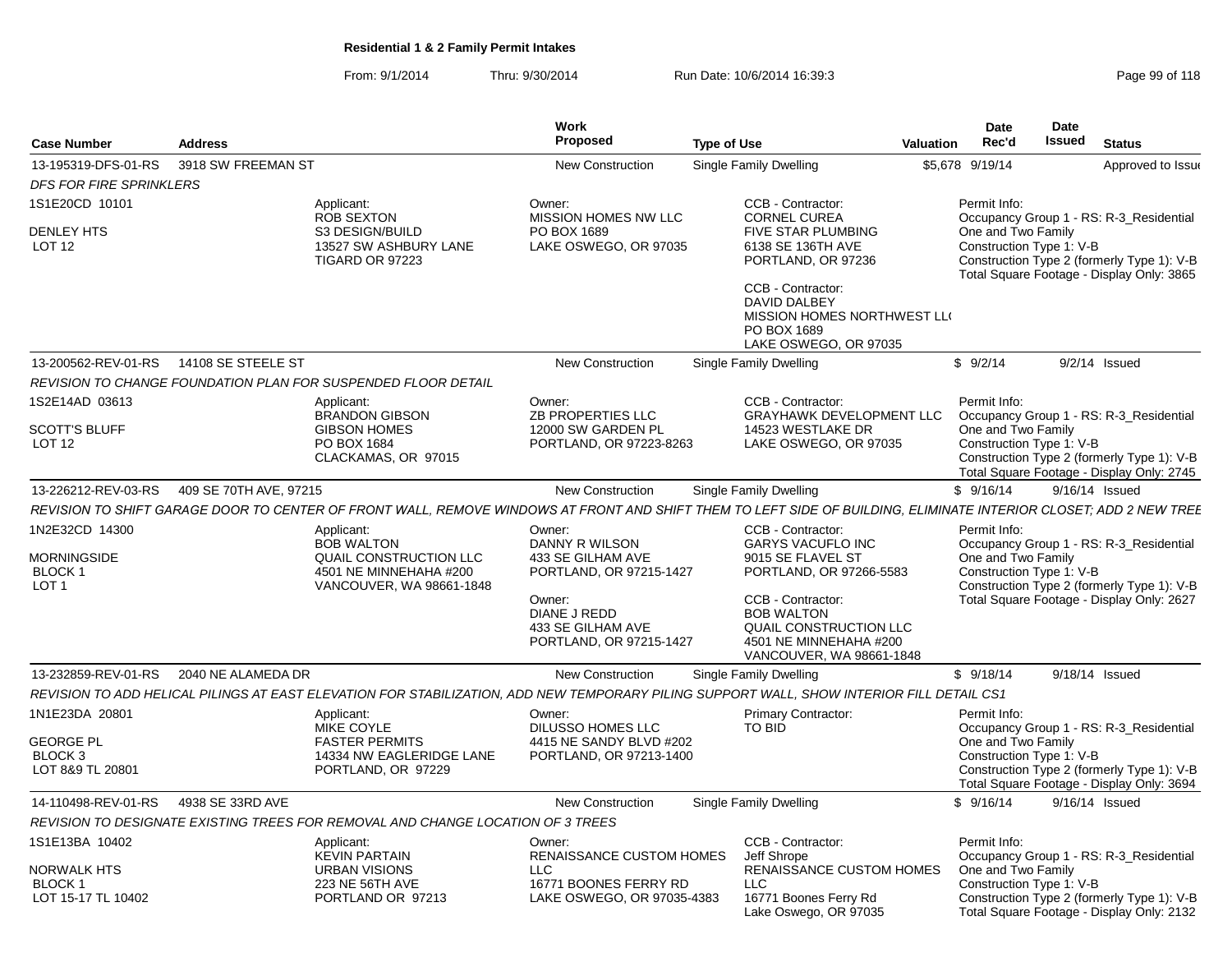From: 9/1/2014Thru: 9/30/2014 Run Date: 10/6/2014 16:39:3

| Page 100 of 118 |  |  |  |
|-----------------|--|--|--|
|-----------------|--|--|--|

| <b>Case Number</b>                                                         | <b>Address</b>                      |                                                                                                                                | Work<br>Proposed                                                                                                          | <b>Type of Use</b> |                                                                                                                                                                                                                                | <b>Valuation</b> | Date<br>Rec'd                                                  | Date<br><b>Issued</b> | <b>Status</b>                                                                                                                      |
|----------------------------------------------------------------------------|-------------------------------------|--------------------------------------------------------------------------------------------------------------------------------|---------------------------------------------------------------------------------------------------------------------------|--------------------|--------------------------------------------------------------------------------------------------------------------------------------------------------------------------------------------------------------------------------|------------------|----------------------------------------------------------------|-----------------------|------------------------------------------------------------------------------------------------------------------------------------|
| 14-110577-REV-01-RS                                                        | 4918 SE 33RD AVE, 97202             |                                                                                                                                | New Construction                                                                                                          |                    | <b>Single Family Dwelling</b>                                                                                                                                                                                                  |                  | \$9/16/14                                                      |                       | 9/16/14 Issued                                                                                                                     |
| REVISION TO DESIGNATE EXISTING TREES FOR REMOVAL                           |                                     |                                                                                                                                |                                                                                                                           |                    |                                                                                                                                                                                                                                |                  |                                                                |                       |                                                                                                                                    |
| 1S1E13BA 10400                                                             |                                     | Applicant:<br><b>KEVIN PARTAIN</b><br><b>URBAN VISIONS</b><br>223 NE 56TH AVE<br>PORTLAND OR 97213                             | Owner:<br><b>RENAISSANCE CUSTOM HOMES</b><br>LLC<br>16771 BOONES FERRY RD<br>LAKE OSWEGO, OR 97035-4383                   |                    | CCB - Contractor:<br><b>CRAFTWORK PLUMBING INC</b><br>7737 SW CIRRUS DR<br>BEAVERTON, OR 97008<br>CCB - Contractor:<br>Jeff Shrope<br>RENAISSANCE CUSTOM HOMES<br><b>LLC</b><br>16771 Boones Ferry Rd<br>Lake Oswego, OR 97035 |                  | Permit Info:<br>One and Two Family<br>Construction Type 1: V-B |                       | Occupancy Group 1 - RS: R-3 Residential<br>Construction Type 2 (formerly Type 1): V-B<br>Total Square Footage - Display Only: 2321 |
| 14-112215-DFS-01-RS<br><b>DFS FOR TRUSSES</b>                              | 12830 SE MILL ST                    |                                                                                                                                | <b>New Construction</b>                                                                                                   |                    | <b>Single Family Dwelling</b>                                                                                                                                                                                                  |                  | \$7,800 9/5/14                                                 |                       | Approved to Issue                                                                                                                  |
| 1S2E02CA 09703                                                             |                                     | Applicant:<br><b>DON LONGHMILLER</b>                                                                                           | Owner:<br>ABRAHAM A ALUNKAL                                                                                               |                    | CCB - Contractor:<br>DEVELOPMENT NORTHWEST                                                                                                                                                                                     |                  | Permit Info:                                                   |                       | Occupancy Group 1 - RS: R-3_Residential                                                                                            |
| PARTITION PLAT 2008-80<br>LOT <sub>2</sub>                                 |                                     | <b>DIAMOND CREST</b><br><b>CONSTRUCTION INC</b><br>PO BOX 3042<br>GRESHAM, OR 97030                                            | 2700 W POWELL BLVD #E335<br>GRESHAM, OR 97030<br>Owner:<br>ANN A ALUNKAL<br>2700 W POWELL BLVD #E335<br>GRESHAM, OR 97030 |                    | INC/dba Wolcott Plumbing<br>1075 W HISTORIC COLUMBIA<br>RIVER HWY<br>TROUTDALE OR 97060<br>CCB - Contractor:<br><b>DON LONGHMILLER</b><br><b>DIAMOND CREST</b><br><b>CONSTRUCTION INC</b>                                      |                  | One and Two Family<br>Construction Type 1: V-B                 |                       | Construction Type 2 (formerly Type 1): V-B<br>Total Square Footage - Display Only: 2357                                            |
|                                                                            |                                     |                                                                                                                                |                                                                                                                           |                    | PO BOX 3042<br>GRESHAM, OR 97030                                                                                                                                                                                               |                  |                                                                |                       |                                                                                                                                    |
| 14-124372-REV-01-RS                                                        | 8742 N DELAWARE AVE - Unit A, 97217 |                                                                                                                                | New Construction                                                                                                          |                    | Single Family Dwelling                                                                                                                                                                                                         |                  | \$9/10/14                                                      |                       | <b>Under Review</b>                                                                                                                |
|                                                                            |                                     | REVISION - REVISE GARAGE TO BE WOOD STRUCTURE WITH SLAB (TO BE ON POSTS RATHER THAN STRUCTURAL FILL)                           |                                                                                                                           |                    |                                                                                                                                                                                                                                |                  |                                                                |                       |                                                                                                                                    |
| 1N1E09AC 01700<br>NATIONAL ADD<br>BLOCK <sub>3</sub><br>LOT 9 EXC PT IN ST |                                     | Applicant:<br><b>LARRY COWLISHAW</b><br>METHOD CONSTRUCTION<br>PO BOX 33822<br>PORTLAND, OR 97292                              | Owner:<br>METHOD CONSTRUCTION INC<br>PO BOX 33822<br>PORTLAND, OR 97292                                                   |                    | CCB - Contractor:<br><b>LARRY COWLISHAW</b><br>METHOD CONSTRUCTION<br>PO BOX 33822<br>PORTLAND, OR 97292                                                                                                                       |                  | Permit Info:<br>One and Two Family<br>Construction Type 1: V-B |                       | Occupancy Group 1 - RS: R-3_Residential<br>Construction Type 2 (formerly Type 1): V-B<br>Total Square Footage - Display Only: 2657 |
| 14-128148-REV-01-RS                                                        | 5402 SE 46TH AVE, 97206             |                                                                                                                                | <b>New Construction</b>                                                                                                   |                    | Single Family Dwelling                                                                                                                                                                                                         |                  | \$8,000 9/16/14                                                |                       | 9/16/14 Issued                                                                                                                     |
|                                                                            |                                     | VALUE ADDED REVISION TO FINISH BASEMENT AND CREATE LIVING SPACE, ADD NEW BATHROOM, BEDROOM AND FAMILY ROOM (4 BATHROOMS TOTAL) |                                                                                                                           |                    |                                                                                                                                                                                                                                |                  |                                                                |                       |                                                                                                                                    |
| 1S2E18BC 12500                                                             |                                     | Applicant:<br><b>MIKE COYLE</b><br><b>FASTER PERMITS</b><br>14334 NW EAGLERIDGE LANE<br>PORTLAND, OR 97229                     | Owner:<br>JEFF S KOOPMAN<br>PO BOX 16506<br>PORTLAND, OR 97292-0506                                                       |                    | CCB - Contractor:<br><b>JEFF KOOPMAN</b><br>PO BOX 16506<br>PORTLAND, OR 97292                                                                                                                                                 |                  | Permit Info:<br>One and Two Family<br>Construction Type 1: V-B |                       | Occupancy Group 1 - RS: R-3_Residential<br>Construction Type 2 (formerly Type 1): V-B<br>Total Square Footage - Display Only: 3431 |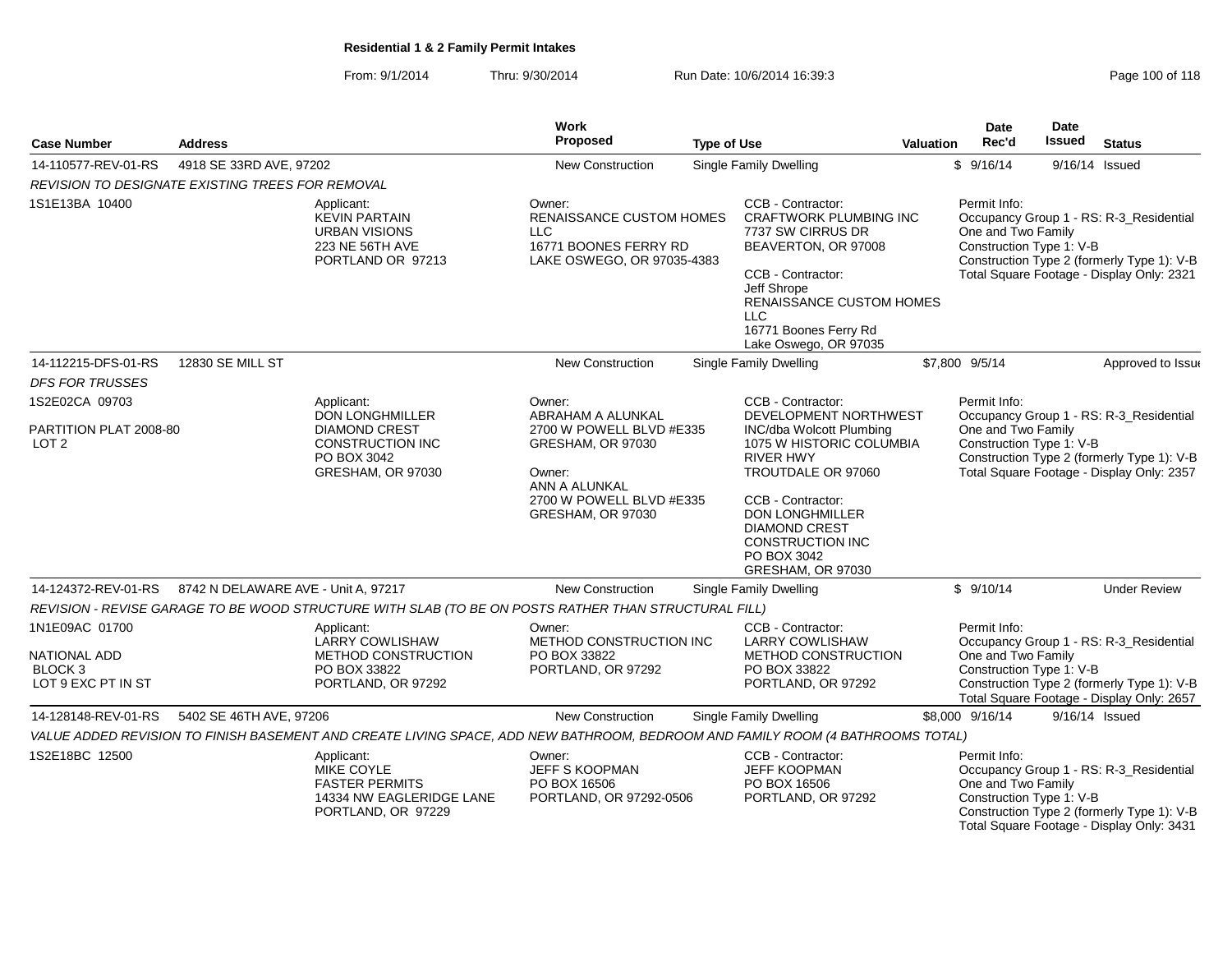From: 9/1/2014Thru: 9/30/2014 Run Date: 10/6/2014 16:39:3<br>
Page 101 of 118

|                                                                    |                               |                                                                                                                 | <b>Work</b>                                                                                                                                                                |                    |                                                                                                                                                                                                                                                                                |           | <b>Date</b>                                                    | <b>Date</b>   |                                                                                                                                    |
|--------------------------------------------------------------------|-------------------------------|-----------------------------------------------------------------------------------------------------------------|----------------------------------------------------------------------------------------------------------------------------------------------------------------------------|--------------------|--------------------------------------------------------------------------------------------------------------------------------------------------------------------------------------------------------------------------------------------------------------------------------|-----------|----------------------------------------------------------------|---------------|------------------------------------------------------------------------------------------------------------------------------------|
| <b>Case Number</b>                                                 | <b>Address</b>                |                                                                                                                 | <b>Proposed</b>                                                                                                                                                            | <b>Type of Use</b> |                                                                                                                                                                                                                                                                                | Valuation | Rec'd                                                          | Issued        | <b>Status</b>                                                                                                                      |
| 14-137307-REV-01-RS                                                | 7118 SE FRANKLIN ST           |                                                                                                                 | <b>New Construction</b>                                                                                                                                                    |                    | Single Family Dwelling                                                                                                                                                                                                                                                         |           | \$9/15/14                                                      |               | <b>Under Review</b>                                                                                                                |
|                                                                    |                               | REVISION TO REDUCE WIDTH OF HOUSE BY 2 FT TO ACCOMMODATE LOT WIDTH                                              |                                                                                                                                                                            |                    |                                                                                                                                                                                                                                                                                |           |                                                                |               |                                                                                                                                    |
| 1S2E08BD 06402<br>PARTITION PLAT 2014-9<br>LOT <sub>2</sub>        |                               | Applicant:<br><b>KEVIN PARTAIN</b><br><b>URBAN VISIONS</b><br>223 NE 56TH AVE<br>PORTLAND, OR 97213             | Owner:<br>COUNTRY AIR CUSTOM HOMES<br><b>LLC</b><br>PO BOX 90160<br>PORTLAND, OR 97290                                                                                     |                    | CCB - Contractor:<br>COUNTRY AIR CUSTOM HOMES<br><b>LLC</b><br>4011 E BURNSIDE<br>PORTLAND, OR 97214                                                                                                                                                                           |           | Permit Info:<br>One and Two Family<br>Construction Type 1: V-B |               | Occupancy Group 1 - RS: R-3_Residential<br>Construction Type 2 (formerly Type 1): V-B                                              |
|                                                                    |                               |                                                                                                                 |                                                                                                                                                                            |                    |                                                                                                                                                                                                                                                                                |           |                                                                |               | Total Square Footage - Display Only: 2170                                                                                          |
| 14-147125-REV-01-RS                                                | 8927 N WILLAMETTE BLVD, 97203 |                                                                                                                 | New Construction                                                                                                                                                           |                    | Single Family Dwelling                                                                                                                                                                                                                                                         |           | \$9/19/14                                                      | 9/19/14 Final |                                                                                                                                    |
|                                                                    |                               | REVISION TO KEEP EXISTING TREES AND DELETE PROPOSED TREES FROM SITE PLAN                                        |                                                                                                                                                                            |                    |                                                                                                                                                                                                                                                                                |           |                                                                |               |                                                                                                                                    |
| 1N1W12BA 12300<br>JAMES JOHNS ADD<br>BLOCK 32<br>SELY 1/2 OF LOT 2 |                               | Applicant:<br><b>ED BRUIN</b><br>EDGE DEVELOPMENT<br>5440 SW WESTGATE DR<br>PORTLAND OR 97221                   | Owner:<br>ELLIOTT PROPERTIES INC<br>5440 SW WESTGATE DR #105<br>PORTLAND, OR 97221-2442                                                                                    |                    | CCB - Contractor:<br>WHITE LIGHTNING ELECTRIC<br>7524 SE 52ND<br>PORTLAND, OR. 97206<br>CCB - Contractor:<br><b>Scott Elliott</b><br>ELLIOTT PROPERTIES INC<br>5440 SW WESTGATE DR #105<br>PORTLAND OR 97221<br>CCB - Contractor:<br>ASSURED PLUMBING INC<br><b>PO BOX 835</b> |           | Permit Info:<br>One and Two Family<br>Construction Type 1: V-B |               | Occupancy Group 1 - RS: R-3_Residential<br>Construction Type 2 (formerly Type 1):<br>Total Square Footage - Display Only: 2266     |
| 14-166885-REV-01-RS                                                | 3708 SW CHEHALEM AVE, 97201   |                                                                                                                 | <b>New Construction</b>                                                                                                                                                    |                    | WILSONVILLE, OR 97070                                                                                                                                                                                                                                                          |           | \$75,000 9/8/14                                                |               | <b>Under Review</b>                                                                                                                |
|                                                                    |                               |                                                                                                                 |                                                                                                                                                                            |                    | Single Family Dwelling                                                                                                                                                                                                                                                         |           |                                                                |               |                                                                                                                                    |
| ADDED VALUE REVISION TO ADD TEMPORARY SOIL NAIL SHORING            |                               |                                                                                                                 |                                                                                                                                                                            |                    |                                                                                                                                                                                                                                                                                |           |                                                                |               |                                                                                                                                    |
| 1S1E08DA 12000                                                     |                               | Applicant:<br><b>BOB SLYH</b><br>550 JAMES HOWE RD<br>DALLAS OR 97338                                           | Owner:<br>JEFFREY A REINGOLD<br>3707 SW CHEHALEM AVE<br>PORTLAND, OR 97239-1520<br>Owner:<br><b>FRANCINE G REINGOLD</b><br>3707 SW CHEHALEM AVE<br>PORTLAND, OR 97239-1520 |                    | CCB - Contractor:<br><b>BUDDY BROCKER</b><br>BROCKER CONSTRUCTION CO LLI One and Two Family<br>1119 NE 95TH ST, UNIT D<br>VANCOUVER WA 98665                                                                                                                                   |           | Permit Info:<br>Construction Type 1: V-B                       |               | Occupancy Group 1 - RS: R-3_Residential<br>Construction Type 2 (formerly Type 1): V-B<br>Total Square Footage - Display Only: 4893 |
| 14-174164-REV-01-RS                                                | 4738 SE 61ST AVE, 97206       |                                                                                                                 | New Construction                                                                                                                                                           |                    | Single Family Dwelling                                                                                                                                                                                                                                                         |           | \$9/23/14                                                      |               | 9/23/14 Issued                                                                                                                     |
|                                                                    |                               | REVISION TO MOVE POSTS AT FRONT AND REAR PORCH 4" AWAY FROM HOUSE TO MATCH TRUSS LAYOUT                         |                                                                                                                                                                            |                    |                                                                                                                                                                                                                                                                                |           |                                                                |               |                                                                                                                                    |
| 1S2E18AA 04100                                                     |                               | Applicant:<br><b>KYM NGUYEN</b><br>CONCEPT DESIGN & ASSOCIATES PO BOX 90277<br>PO BOX 8464<br>PORTLAND OR 97207 | Owner:<br>DK HOMES LLC<br>PORTLAND, OR 97290-0277                                                                                                                          |                    | CCB - Contractor:<br>DAMIR KARIN<br>DK HOMES LLC<br>PO BOX 90277<br>PORTLAND, OR 97290<br>CCB - Contractor:<br><b>CORNEL CUREA</b><br><b>FIVE STAR PLUMBING</b><br>6138 SE 136TH AVE<br>PORTLAND, OR 97236                                                                     |           | Permit Info:<br>One and Two Family<br>Construction Type 1: V-B |               | Occupancy Group 1 - RS: R-3_Residential<br>Construction Type 2 (formerly Type 1):<br>Total Square Footage - Display Only: 2537     |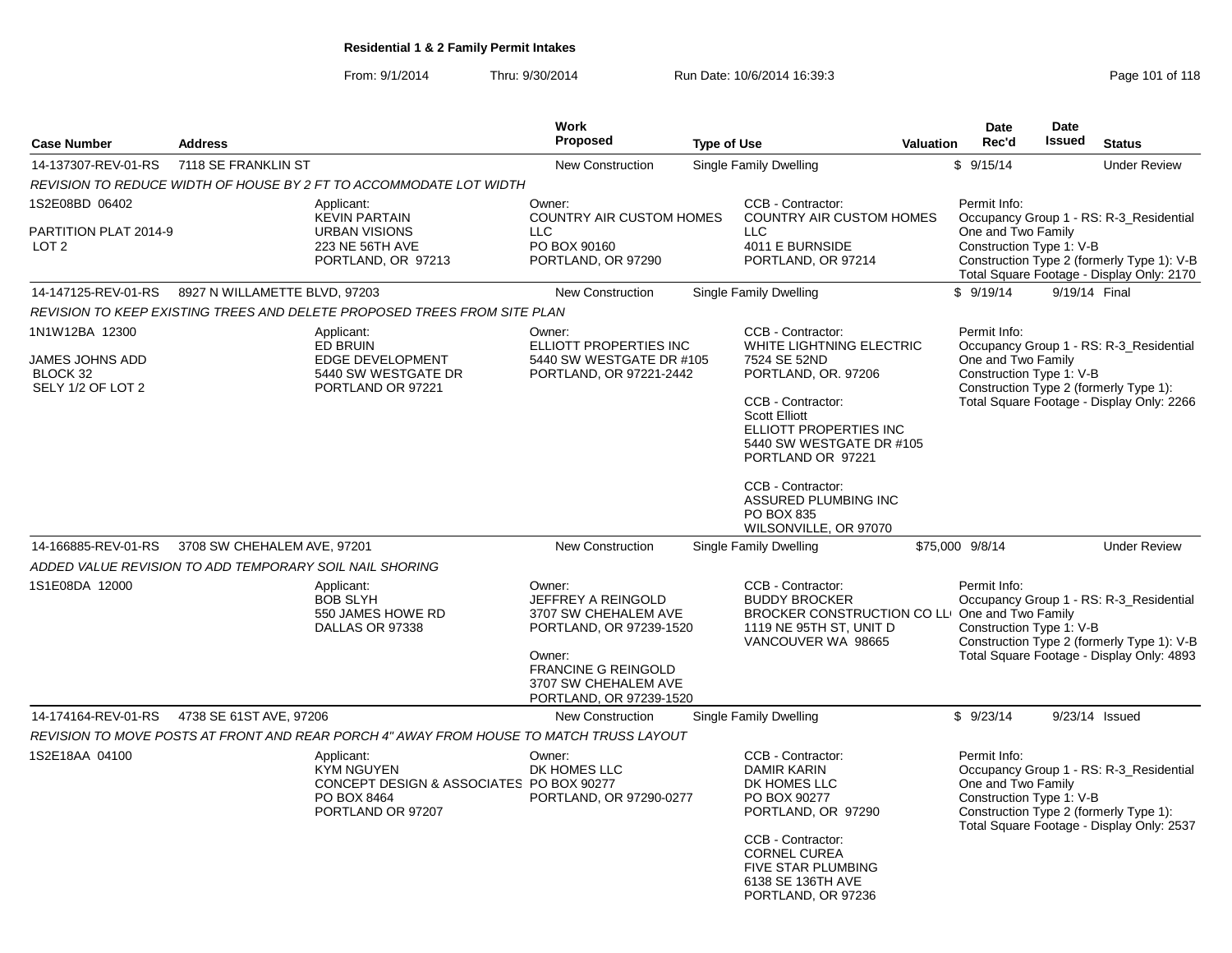From: 9/1/2014Thru: 9/30/2014 Run Date: 10/6/2014 16:39:3<br>
Page 102 of 118

|                                                          |                                                                                                                           | <b>Work</b>                                                                                                                                                                                |                                                                                                                                                                                                                                                                                                                                                                                       |                  | <b>Date</b>                                                                                       | <b>Date</b>   |                                                                                                                                |
|----------------------------------------------------------|---------------------------------------------------------------------------------------------------------------------------|--------------------------------------------------------------------------------------------------------------------------------------------------------------------------------------------|---------------------------------------------------------------------------------------------------------------------------------------------------------------------------------------------------------------------------------------------------------------------------------------------------------------------------------------------------------------------------------------|------------------|---------------------------------------------------------------------------------------------------|---------------|--------------------------------------------------------------------------------------------------------------------------------|
| <b>Case Number</b>                                       | <b>Address</b>                                                                                                            | Proposed                                                                                                                                                                                   | <b>Type of Use</b>                                                                                                                                                                                                                                                                                                                                                                    | <b>Valuation</b> | Rec'd                                                                                             | <b>Issued</b> | <b>Status</b>                                                                                                                  |
| 14-178186-REV-01-RS                                      | 5123 NE 35TH AVE, 97211                                                                                                   | New Construction                                                                                                                                                                           | Single Family Dwelling                                                                                                                                                                                                                                                                                                                                                                |                  | \$9/8/14                                                                                          |               | 9/8/14 Issued                                                                                                                  |
|                                                          | <b>REVISION TO CHANGE STEEL BEAMS TO GLU-LAM</b>                                                                          |                                                                                                                                                                                            |                                                                                                                                                                                                                                                                                                                                                                                       |                  |                                                                                                   |               |                                                                                                                                |
| 1N1E24AB 10500                                           | Applicant:                                                                                                                | Owner:                                                                                                                                                                                     | CCB - Contractor:                                                                                                                                                                                                                                                                                                                                                                     |                  | Permit Info:                                                                                      |               |                                                                                                                                |
| <b>WILLAMETTE ADD</b><br>BLOCK 24<br>LOT 24&25           | <b>MAJID HABIBI</b><br>PORTLAND DEVELOPMENT<br>GROUP, LLC<br>11124 NE HALSEY ST PMB 643<br>PORTLAND, OR 97220             | PORTLAND DEVELOPMENT<br><b>GROUP</b><br>11124 NE HALSEY ST PMB 643<br>PORTLAND, OR 97220-2021<br>Owner:<br><b>INVESTMENTS LLC</b><br>11124 NE HALSEY ST PMB 643<br>PORTLAND, OR 97220-2021 | JTR PLUMBING INC<br>4272 NE BEAUMEAD ST<br>HILLSBORO OR 97124<br>CCB - Contractor:<br>SUNLIGHT ELECTRIC INC<br>2804 NE 65TH AVE SUITE D<br>VANCOUVER WA 98661<br>CCB - Contractor:<br>pro heating and painting Ilc<br>18577 SW STUBBLEFIELD WAY #1!<br>ALOHA, OR 97006<br>CCB - Contractor:<br><b>GENE</b><br>PORTLAND DEVELOPMENT<br><b>GROUP LLC</b><br>11124 NE HALSEY ST. PMB 643 |                  | One and Two Family<br>Construction Type 1: V-B                                                    |               | Occupancy Group 1 - RS: R-3_Residential<br>Construction Type 2 (formerly Type 1):<br>Total Square Footage - Display Only: 2895 |
| 14-179674-000-00-RS                                      | 4119 SE 92ND AVE, 97266                                                                                                   | <b>New Construction</b>                                                                                                                                                                    | PORTLAND, OR 97220<br>Single Family Dwelling                                                                                                                                                                                                                                                                                                                                          |                  | \$121,319 9/26/14                                                                                 |               | <b>Under Review</b>                                                                                                            |
|                                                          | PLAN A - DWELLING 1 OF 4 NEW DWELLINGS/NEW SINGLE FAMILY RESIDENCE/1-STORY/NO GARAGE/FLAT LOT/SIMPLE all on same tax lot. |                                                                                                                                                                                            |                                                                                                                                                                                                                                                                                                                                                                                       |                  |                                                                                                   |               |                                                                                                                                |
| 1S2E09CD 01200                                           | Applicant:                                                                                                                | Owner:                                                                                                                                                                                     | CCB - Contractor:                                                                                                                                                                                                                                                                                                                                                                     |                  | Permit Info:                                                                                      |               |                                                                                                                                |
| SECTION 09 1S 2E<br>TL 1200 0.23 ACRES                   | <b>KYM NGUYEN</b><br>CONCEPT DESIGN & ASSOCIATES 4119 SE 92ND AVE<br>PO BOX 8464<br>PORTLAND OR 97207                     | AAV ONE LLC<br>PORTLAND, OR 97266                                                                                                                                                          | CHALET HOMES LLC<br>8733 SE DIVISION ST #201<br>PORTLAND, OR 97266                                                                                                                                                                                                                                                                                                                    |                  | One and Two Family<br>Construction Type 1: V-B<br>Number of New Dwelling Units: 1                 |               | Occupancy Group 1 - RS: R-3_Residential<br>Construction Type 2 (formerly Type 1):<br>Total Square Footage - Display Only: 1100 |
| 14-179694-000-00-RS                                      | 4119 SE 92ND AVE, 97266                                                                                                   | New Construction                                                                                                                                                                           | Single Family Dwelling                                                                                                                                                                                                                                                                                                                                                                |                  | \$121,319 9/26/14                                                                                 |               | <b>Under Review</b>                                                                                                            |
|                                                          | PLAN A - DWELLING 2 OF 4 NEW DWELLINGS/NEW SINGLE FAMILY RESIDENCE/1-STORY/NO GARAGE/FLAT LOT/SIMPLE all on same tax lot. |                                                                                                                                                                                            |                                                                                                                                                                                                                                                                                                                                                                                       |                  |                                                                                                   |               |                                                                                                                                |
| 1S2E09CD 01200<br>SECTION 09 1S 2E<br>TL 1200 0.23 ACRES | Applicant:<br><b>KYM NGUYEN</b><br>CONCEPT DESIGN & ASSOCIATES 4119 SE 92ND AVE<br>PO BOX 8464<br>PORTLAND OR 97207       | Owner:<br>AAV ONE LLC<br>PORTLAND, OR 97266                                                                                                                                                | CCB - Contractor:<br><b>CHALET HOMES LLC</b><br>8733 SE DIVISION ST #201<br>PORTLAND, OR 97266                                                                                                                                                                                                                                                                                        |                  | Permit Info:<br>One and Two Family<br>Construction Type 1: V-B<br>Number of New Dwelling Units: 1 |               | Occupancy Group 1 - RS: R-3 Residential<br>Construction Type 2 (formerly Type 1):<br>Total Square Footage - Display Only: 1100 |
| 14-179698-000-00-RS                                      | 4119 SE 92ND AVE, 97266                                                                                                   | <b>New Construction</b>                                                                                                                                                                    | Single Family Dwelling                                                                                                                                                                                                                                                                                                                                                                |                  | \$121,319 9/26/14                                                                                 |               | <b>Under Review</b>                                                                                                            |
|                                                          | PLAN B - DWELLING 3 OF 4 NEW DWELLINGS/NEW SINGLE FAMILY RESIDENCE/1-STORY/NO GARAGE/FLAT LOT/SIMPLE all on same tax lot. |                                                                                                                                                                                            |                                                                                                                                                                                                                                                                                                                                                                                       |                  |                                                                                                   |               |                                                                                                                                |
| 1S2E09CD 01200<br>SECTION 09 1S 2E<br>TL 1200 0.23 ACRES | Applicant:<br>KYM NGUYEN<br>CONCEPT DESIGN & ASSOCIATES 4119 SE 92ND AVE<br>PO BOX 8464<br>PORTLAND OR 97207              | Owner:<br>AAV ONE LLC<br>PORTLAND, OR 97266                                                                                                                                                | CCB - Contractor:<br>CHALET HOMES LLC<br>8733 SE DIVISION ST #201<br>PORTLAND, OR 97266                                                                                                                                                                                                                                                                                               |                  | Permit Info:<br>One and Two Family<br>Construction Type 1: V-B<br>Number of New Dwelling Units: 1 |               | Occupancy Group 1 - RS: R-3_Residential<br>Construction Type 2 (formerly Type 1):<br>Total Square Footage - Display Only: 1100 |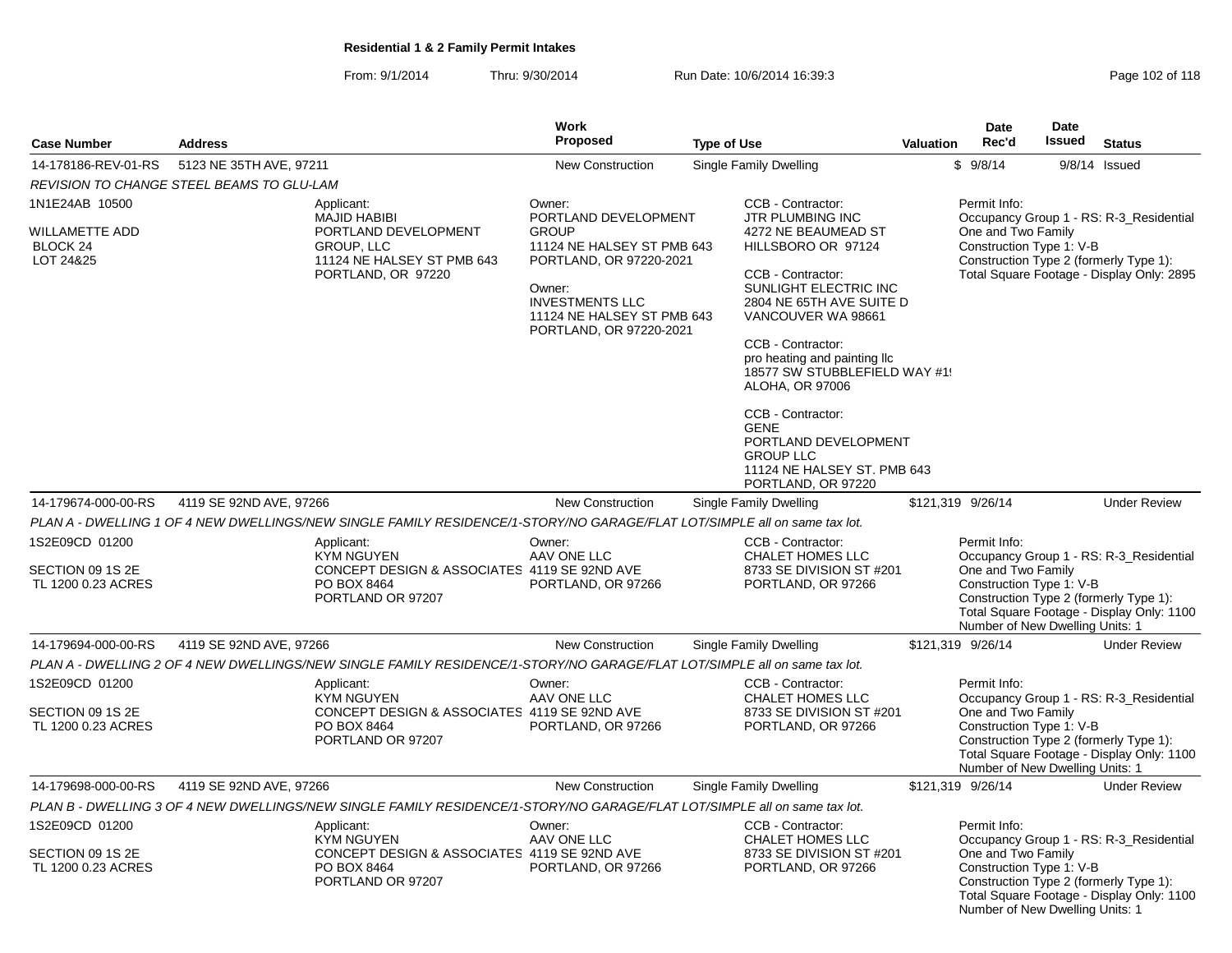From: 9/1/2014Thru: 9/30/2014 Run Date: 10/6/2014 16:39:3<br>
Page 103 of 118

|                                                          |                          |                                                                                                                             | Work                                                                                                                                                                         |                    |                                                                                                                            |                  | <b>Date</b>                                                                                       | Date          |                                                                                                                                    |
|----------------------------------------------------------|--------------------------|-----------------------------------------------------------------------------------------------------------------------------|------------------------------------------------------------------------------------------------------------------------------------------------------------------------------|--------------------|----------------------------------------------------------------------------------------------------------------------------|------------------|---------------------------------------------------------------------------------------------------|---------------|------------------------------------------------------------------------------------------------------------------------------------|
| <b>Case Number</b>                                       | <b>Address</b>           |                                                                                                                             | <b>Proposed</b>                                                                                                                                                              | <b>Type of Use</b> |                                                                                                                            | <b>Valuation</b> | Rec'd                                                                                             | <b>Issued</b> | <b>Status</b>                                                                                                                      |
| 14-179706-000-00-RS                                      | 4119 SE 92ND AVE, 97266  |                                                                                                                             | New Construction                                                                                                                                                             |                    | <b>Single Family Dwelling</b>                                                                                              |                  | \$121,319 9/26/14                                                                                 |               | <b>Under Review</b>                                                                                                                |
|                                                          |                          | PLAN B - DWELLING 4 OF 4 NEW DWELLINGS/NEW SINGLE FAMILY RESIDENCE/1-STORY/NO GARAGE/FLAT LOT/SIMPLE all on same tax lot.   |                                                                                                                                                                              |                    |                                                                                                                            |                  |                                                                                                   |               |                                                                                                                                    |
| 1S2E09CD 01200<br>SECTION 09 1S 2E<br>TL 1200 0.23 ACRES |                          | Applicant:<br><b>KYM NGUYEN</b><br>CONCEPT DESIGN & ASSOCIATES 4119 SE 92ND AVE<br>PO BOX 8464<br>PORTLAND OR 97207         | Owner:<br>AAV ONE LLC<br>PORTLAND, OR 97266                                                                                                                                  |                    | CCB - Contractor:<br>CHALET HOMES LLC<br>8733 SE DIVISION ST #201<br>PORTLAND, OR 97266                                    |                  | Permit Info:<br>One and Two Family<br>Construction Type 1: V-B<br>Number of New Dwelling Units: 1 |               | Occupancy Group 1 - RS: R-3_Residential<br>Construction Type 2 (formerly Type 1):<br>Total Square Footage - Display Only: 1100     |
| 14-180701-DFS-01-RS                                      | 5363 SE HARNEY DR, 97206 |                                                                                                                             | <b>New Construction</b>                                                                                                                                                      |                    | <b>Single Family Dwelling</b>                                                                                              |                  | \$5,000 9/29/14                                                                                   |               | <b>Under Review</b>                                                                                                                |
| <b>DFS FOR TRUSSES</b>                                   |                          |                                                                                                                             |                                                                                                                                                                              |                    |                                                                                                                            |                  |                                                                                                   |               |                                                                                                                                    |
| 1S2E19DC 04905                                           |                          | Applicant:<br><b>KEVIN PARTAIN</b><br><b>URBAN VISIONS</b><br>223 NE 56TH AVE<br>PORTLAND, OR 97213                         | Owner:<br>RAASCH CONSTRUCTION LTD<br>3880 SE DEER CREEK WAY<br>GRESHAM, OR 97080-8497                                                                                        |                    | CCB - Contractor:<br><b>KRISTY RAASCH</b><br><b>RAASCH CONSTRUCTION LTD</b><br>3880 SE DEER CREEK WAY<br>GRESHAM, OR 97080 |                  | Permit Info:<br>One and Two Family<br>Construction Type 1: V-B                                    |               | Occupancy Group 1 - RS: R-3_Residential<br>Construction Type 2 (formerly Type 1): V-B<br>Total Square Footage - Display Only: 1991 |
| 14-206587-000-00-RS                                      | 1242 SW HUME CT, 97219   |                                                                                                                             | <b>New Construction</b>                                                                                                                                                      |                    | <b>Single Family Dwelling</b>                                                                                              |                  | \$278,593 9/2/14                                                                                  |               | <b>Under Review</b>                                                                                                                |
|                                                          |                          | NEW SINGLE FAMILY RESIDENCE/2-STORY/DETACHED GARAGE/FLAT LOT/COMPLEX***DETACHED GARAGE 14-206613-RS***                      |                                                                                                                                                                              |                    |                                                                                                                            |                  |                                                                                                   |               |                                                                                                                                    |
| 1S1E21DC 12700                                           |                          | Applicant:<br><b>KEVIN PARTAIN</b><br><b>URBAN VISIONS</b><br>223 NE 56TH AVE<br>PORTLAND, OR 97213                         | Owner:<br><b>GLENN R BELL</b><br>1248 SW HUME CT<br>PORTLAND, OR 97219-4353<br>Owner:<br>SHELBY HAWKINS-BELL<br>1248 SW HUME CT<br>PORTLAND, OR 97219-4353                   |                    | CCB - Contractor:<br><b>VIC REMMERS</b><br>EVERETT CUSTOM HOMES INC<br>735 SW 158TH AVE STE 180<br>BEAVERTON OR 97008      |                  | Permit Info:<br>One and Two Family<br>Construction Type 1: V-B<br>Number of New Dwelling Units: 1 |               | Occupancy Group 1 - RS: R-3_Residential<br>Construction Type 2 (formerly Type 1):<br>Total Square Footage - Display Only: 2526     |
| 14-206778-000-00-RS                                      | 4936 SW POMONA ST, 97219 |                                                                                                                             | <b>New Construction</b>                                                                                                                                                      |                    | <b>Single Family Dwelling</b>                                                                                              |                  | \$249,250 9/2/14                                                                                  |               | <b>Under Review</b>                                                                                                                |
|                                                          |                          | NEW SINGLE FAMILY RESIDENCE/TWO STORY/ATTACHED GARAGE/FLAT LOT/ TRUSSES TO BE DEFERRED                                      |                                                                                                                                                                              |                    |                                                                                                                            |                  |                                                                                                   |               |                                                                                                                                    |
| 1S1E31AA 06400                                           |                          | Applicant:<br>QUINBY CONSTRUCTION LLC<br>264 EMMA LANE<br>NEWBERG, OR 97132                                                 | Owner:<br><b>ERIC L HARRISON</b><br>7633 SW ALOMA WAY UN 5<br><b>TIGARD, OR 97223</b><br>Owner:<br>LINDSAY A VONDRACHEK<br>7633 SW ALOMA WAY UN 5<br><b>TIGARD, OR 97223</b> |                    | CCB - Contractor:<br>QUINBY CONSTRUCTION LLC<br>264 EMMA LANE<br>NEWBERG, OR 97132                                         |                  | Permit Info:<br>One and Two Family<br>Construction Type 1: V-B<br>Number of New Dwelling Units: 1 |               | Occupancy Group 1 - RS: R-3 Residential<br>Construction Type 2 (formerly Type 1): V-B<br>Total Square Footage - Display Only: 2544 |
| 14-206859-000-00-RS                                      | 13203 SE MALL ST         |                                                                                                                             | <b>New Construction</b>                                                                                                                                                      |                    | Single Family Dwelling                                                                                                     |                  | \$243,472 9/3/14                                                                                  |               | <b>Under Review</b>                                                                                                                |
|                                                          |                          | ATTACHED - NEW SINGLE FAMILY RESIDENCE/2-STORY/ATTACHED GARAGE/FLAT LOT/COMPLEX***ATTACHED TO 14-206877-RS***DFS TRUSSES*** |                                                                                                                                                                              |                    |                                                                                                                            |                  |                                                                                                   |               |                                                                                                                                    |
| 1S2E11CD 05017                                           |                          | Applicant:<br>KYM NGUYEN<br>CONCEPT DESIGN & ASSOCIATES PO BOX 2885<br>PO BOX 8464<br>PORTLAND OR 97207                     | Owner:<br><b>CLEARWATER HOMES LLC</b><br>CLACKAMAS, OR 97015                                                                                                                 |                    | CCB - Contractor:<br>CLEARWATER HOMES LLC<br>PO BOX 2885<br>CLACKAMAS OR 97015                                             |                  | Permit Info:<br>One and Two Family<br>Construction Type 1: V-B<br>Number of New Dwelling Units: 1 |               | Occupancy Group 1 - RS: R-3_Residential<br>Construction Type 2 (formerly Type 1): V-B<br>Total Square Footage - Display Only: 2492 |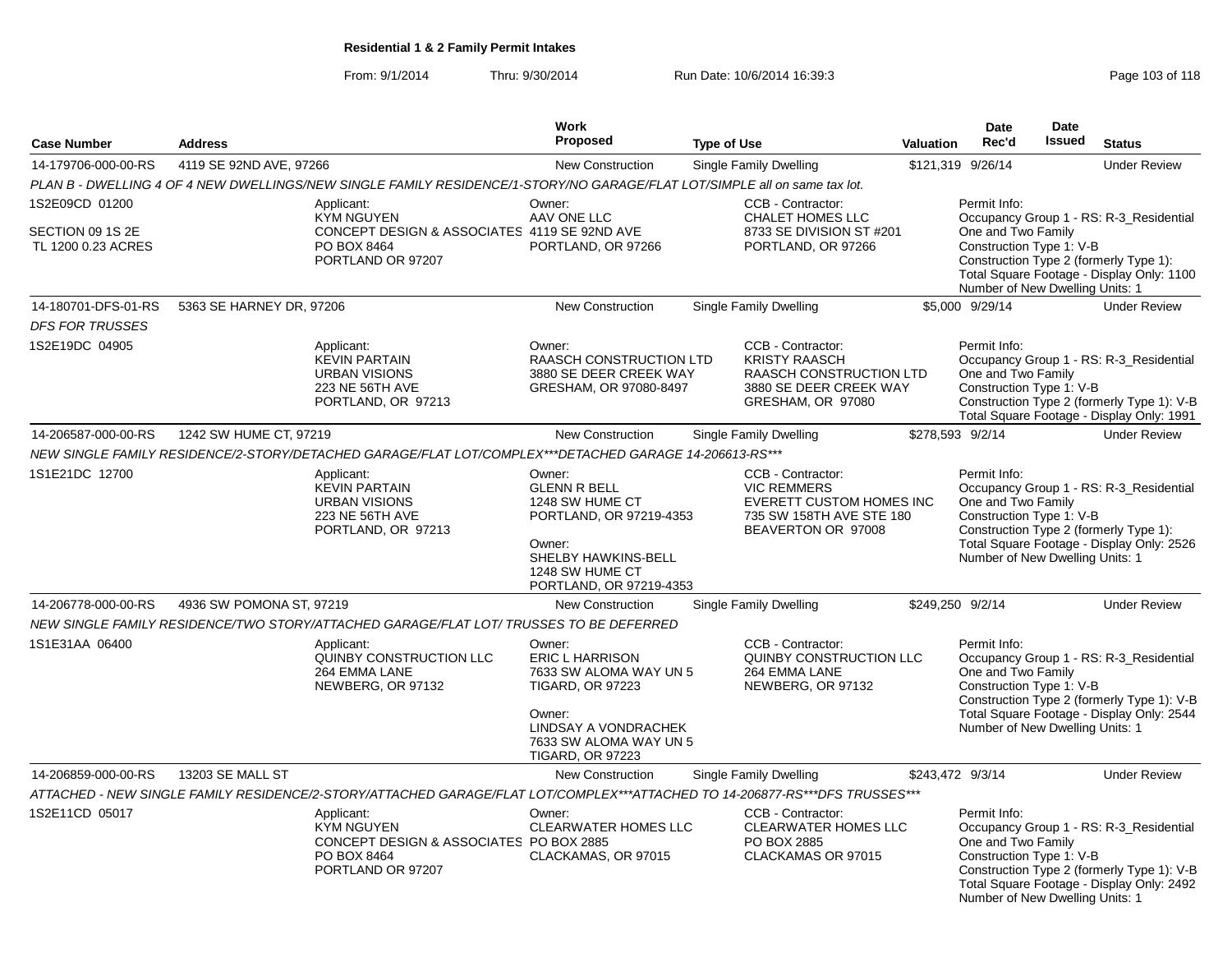### From: 9/1/2014Thru: 9/30/2014 Run Date: 10/6/2014 16:39:3<br>
Page 104 of 118

|                                                                  |                         |                                                                                                                                                                                                                         | Work                                                                                                |                    |                                                                                                      |           | <b>Date</b>                                                                                       | <b>Date</b>   |                                                                                                                                    |
|------------------------------------------------------------------|-------------------------|-------------------------------------------------------------------------------------------------------------------------------------------------------------------------------------------------------------------------|-----------------------------------------------------------------------------------------------------|--------------------|------------------------------------------------------------------------------------------------------|-----------|---------------------------------------------------------------------------------------------------|---------------|------------------------------------------------------------------------------------------------------------------------------------|
| <b>Case Number</b>                                               | <b>Address</b>          |                                                                                                                                                                                                                         | Proposed                                                                                            | <b>Type of Use</b> |                                                                                                      | Valuation | Rec'd                                                                                             | <b>Issued</b> | <b>Status</b>                                                                                                                      |
| 14-206877-000-00-RS                                              | 13201 SE MALL ST        |                                                                                                                                                                                                                         | <b>New Construction</b>                                                                             |                    | Single Family Dwelling                                                                               |           | \$233,944 9/3/14                                                                                  |               | <b>Under Review</b>                                                                                                                |
|                                                                  |                         | ATTACHED - NEW SINGLE FAMILY RESIDENCE/2-STORY/ATTACHED GARAGE/FLAT LOT/COMPLEX***ATTACHED TO 14-206859-RS***DFS TRUSSES***                                                                                             |                                                                                                     |                    |                                                                                                      |           |                                                                                                   |               |                                                                                                                                    |
| 1S2E11CD 05018                                                   |                         | Applicant:<br><b>KYM NGUYEN</b><br>CONCEPT DESIGN & ASSOCIATES PO BOX 2885<br>PO BOX 8464<br>PORTLAND OR 97207                                                                                                          | Owner:<br><b>CLEARWATER HOMES LLC</b><br>CLACKAMAS, OR 97015                                        |                    | CCB - Contractor:<br><b>CLEARWATER HOMES LLC</b><br>PO BOX 2885<br>CLACKAMAS OR 97015                |           | Permit Info:<br>One and Two Family<br>Construction Type 1: V-B<br>Number of New Dwelling Units: 1 |               | Occupancy Group 1 - RS: R-3 Residential<br>Construction Type 2 (formerly Type 1): V-B<br>Total Square Footage - Display Only: 2377 |
| 14-207260-000-00-RS                                              | 225 NE 52ND AVE, 97213  |                                                                                                                                                                                                                         | New Construction                                                                                    |                    | <b>Single Family Dwelling</b>                                                                        |           | \$208,905 9/3/14                                                                                  |               | Approved to Issue                                                                                                                  |
|                                                                  |                         | NEW SINGLE FAMILY RESIDENCE/TWO STORY/ATTACHED GARAGE/FLAT LOT/COMPLEX**PARCEL 2**                                                                                                                                      |                                                                                                     |                    | ***DFS ON TRUSSES***                                                                                 |           |                                                                                                   |               |                                                                                                                                    |
| 1N2E31CA 05900                                                   |                         | Applicant:<br><b>MIKE COYLE</b><br><b>FASTER PERMITS</b><br>14334 NW EAGLERIDGE LANE<br>PORTLAND, OR 97229<br>Applicant:<br><b>VLADISLAV RUDNITSKY</b><br><b>DILUSSO HOMES LLC</b><br>PO BOX 1251<br>CLACKAMAS OR 97015 |                                                                                                     |                    | CCB - Contractor:<br><b>DILUSSO RENOVATIONS LLC</b><br>4415 NE SANDY BLVD #201<br>PORTLAND, OR 97213 |           | Permit Info:<br>One and Two Family<br>Construction Type 1: V-B<br>Number of New Dwelling Units: 1 |               | Occupancy Group 1 - RS: R-3_Residential<br>Construction Type 2 (formerly Type 1): V-B<br>Total Square Footage - Display Only: 2054 |
| 14-207260-DFS-01-RS                                              | 5149 NE DAVIS ST, 97213 |                                                                                                                                                                                                                         | <b>New Construction</b>                                                                             |                    | Single Family Dwelling                                                                               |           | \$2,000 9/8/14                                                                                    |               | Approved to Issue                                                                                                                  |
| <b>DFS FOR TRUSSES</b>                                           |                         |                                                                                                                                                                                                                         |                                                                                                     |                    |                                                                                                      |           |                                                                                                   |               |                                                                                                                                    |
| 1N2E31CA 05900<br><b>CENTER ADD</b><br>BLOCK 10<br><b>LOT 10</b> |                         | Applicant:<br>MIKE COYLE<br><b>FASTER PERMITS</b><br>14334 NW EAGLERIDGE LANE<br>PORTLAND, OR 97229                                                                                                                     | Owner:<br>METRO 5149 NE DAVIS STREET<br><b>LLC</b><br>3914 SW MARTINS LN<br>PORTLAND, OR 97239-1459 |                    | CCB - Contractor:<br>DILUSSO RENOVATIONS LLC<br>4415 NE SANDY BLVD #201<br>PORTLAND, OR 97213        |           | Permit Info:<br>One and Two Family<br>Construction Type 1: V-B                                    |               | Occupancy Group 1 - RS: R-3_Residential<br>Construction Type 2 (formerly Type 1): V-B<br>Total Square Footage - Display Only: 2054 |
| 14-207403-000-00-RS                                              | 6725 SE TENINO ST       |                                                                                                                                                                                                                         | <b>New Construction</b>                                                                             |                    | Single Family Dwelling                                                                               |           | \$184,347 9/3/14                                                                                  |               | <b>Under Review</b>                                                                                                                |
|                                                                  |                         | NEW SINGLE FAMILY RESIDENCE/TWO STORY/ATTACHED GARAGE/FLAT LOT/COMPLEX***DFS-FIRE SPRINKLERS***                                                                                                                         |                                                                                                     |                    |                                                                                                      |           |                                                                                                   |               |                                                                                                                                    |
| 1S2E20CD 02002                                                   |                         | Applicant:<br><b>GARY WOLFE</b><br>6615 SE 52ND AVE<br>PORTLAND, OR 97206                                                                                                                                               | Owner:<br>GARY D WOLFE<br>5914 SE DUKE ST<br>PORTLAND, OR 97206                                     |                    | CCB - Contractor:<br>SKYLINE CONSTRUCTION INC<br>1481 NE EVENING STAR DR<br>HILLSBORO OR 97124       |           | Permit Info:<br>One and Two Family<br>Construction Type 1: V-B<br>Number of New Dwelling Units: 1 |               | Occupancy Group 1 - RS: R-3_Residential<br>Construction Type 2 (formerly Type 1): V-B<br>Total Square Footage - Display Only: 1942 |
| 14-207426-000-00-RS                                              | 2303 SE 77TH AVE, 97215 |                                                                                                                                                                                                                         | <b>New Construction</b>                                                                             |                    | Single Family Dwelling                                                                               |           | \$145,803 9/3/14                                                                                  |               | <b>Under Review</b>                                                                                                                |
|                                                                  |                         | NEW SINGLE FAMILY RESIDENCE/TWO STORY/NO GARAGE/SLIGHTLY SLOPING LOT/COMPLEX **LOT 1**                                                                                                                                  |                                                                                                     |                    |                                                                                                      |           |                                                                                                   |               |                                                                                                                                    |
| 1S2E05DC 02000                                                   |                         | Applicant:<br><b>MIKE COYLE</b><br><b>FASTER PERMITS</b><br>14334 NW EAGLERIDGE LANE<br>PORTLAND, OR 97229                                                                                                              | Owner:<br>TABOR 77 LLC<br>PO BOX 82697<br>PORTLAND, OR 97282                                        |                    | CCB - Contractor:<br>TABOR 77 LLC<br>5105 SW 45TH AVE SUITE 201<br>PORTLAND, OR 97221                |           | Permit Info:<br>One and Two Family<br>Construction Type 1: V-B<br>Number of New Dwelling Units: 1 |               | Occupancy Group 1 - RS: R-3_Residential<br>Construction Type 2 (formerly Type 1):<br>Total Square Footage - Display Only: 1322     |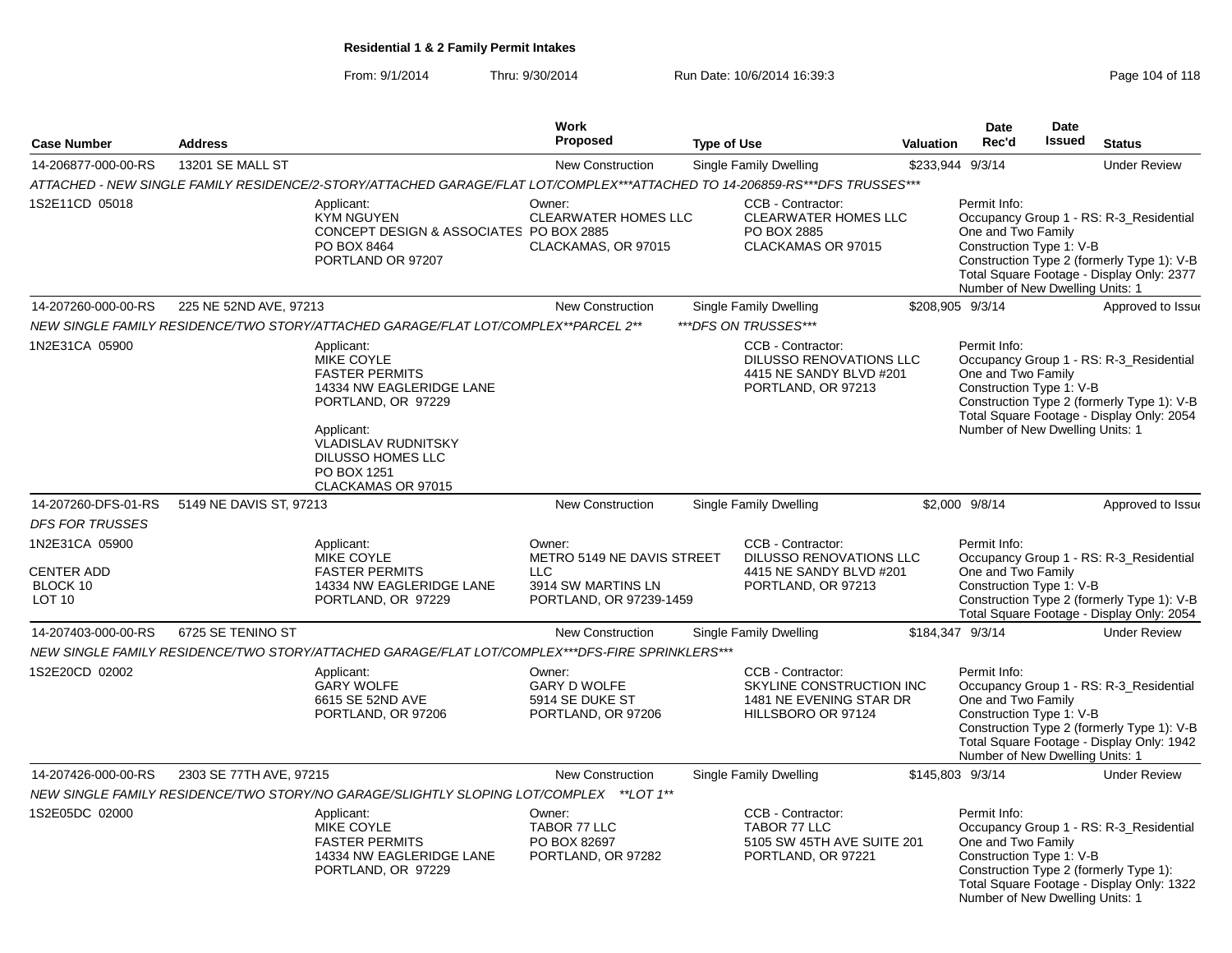From: 9/1/2014Thru: 9/30/2014 Run Date: 10/6/2014 16:39:3<br>
Page 105 of 118

|                     |                           |                                                                                                                                                                                                      | Work<br><b>Proposed</b>                                      |                                                                                       |                  | <b>Date</b><br>Rec'd                                                                              | <b>Date</b><br>Issued |                                                                                                                                    |
|---------------------|---------------------------|------------------------------------------------------------------------------------------------------------------------------------------------------------------------------------------------------|--------------------------------------------------------------|---------------------------------------------------------------------------------------|------------------|---------------------------------------------------------------------------------------------------|-----------------------|------------------------------------------------------------------------------------------------------------------------------------|
| <b>Case Number</b>  | <b>Address</b>            |                                                                                                                                                                                                      |                                                              | <b>Type of Use</b>                                                                    | <b>Valuation</b> |                                                                                                   |                       | <b>Status</b>                                                                                                                      |
| 14-207450-000-00-RS | 7674 SE SHERMAN CT, 97215 |                                                                                                                                                                                                      | <b>New Construction</b>                                      | Single Family Dwelling                                                                | \$157,197 9/3/14 |                                                                                                   |                       | <b>Under Review</b>                                                                                                                |
| 1S2E05DC 02000      |                           | NEW SINGLE FAMILY RESIDENCE/TWO STORY/NO GARAGE/SLIGHTLY SLOPING LOT/COMPLEX **LOT 2**<br>Applicant:<br><b>MIKE COYLE</b><br><b>FASTER PERMITS</b><br>14334 NW EAGLERIDGE LANE<br>PORTLAND, OR 97229 | Owner:<br>TABOR 77 LLC<br>PO BOX 82697<br>PORTLAND, OR 97282 | CCB - Contractor:<br>TABOR 77 LLC<br>5105 SW 45TH AVE SUITE 201<br>PORTLAND, OR 97221 |                  | Permit Info:<br>One and Two Family<br>Construction Type 1: V-B<br>Number of New Dwelling Units: 1 |                       | Occupancy Group 1 - RS: R-3_Residential<br>Construction Type 2 (formerly Type 1): V-B<br>Total Square Footage - Display Only: 1523 |
| 14-207459-000-00-RS | 7662 SE SHERMAN CT, 97215 |                                                                                                                                                                                                      | <b>New Construction</b>                                      | Single Family Dwelling                                                                | \$157,702 9/3/14 |                                                                                                   |                       | <b>Under Review</b>                                                                                                                |
|                     |                           | NEW SINGLE FAMILY RESIDENCE/TWO STORY/NO GARAGE/SLIGHTLY SLOPING LOT/COMPLEX ** LOT 3**                                                                                                              |                                                              |                                                                                       |                  |                                                                                                   |                       |                                                                                                                                    |
| 1S2E05DC 02000      |                           | Applicant:<br><b>MIKE COYLE</b><br><b>FASTER PERMITS</b><br>14334 NW EAGLERIDGE LANE<br>PORTLAND, OR 97229                                                                                           | Owner:<br>TABOR 77 LLC<br>PO BOX 82697<br>PORTLAND, OR 97282 | CCB - Contractor:<br>TABOR 77 LLC<br>5105 SW 45TH AVE SUITE 201<br>PORTLAND, OR 97221 |                  | Permit Info:<br>One and Two Family<br>Construction Type 1: V-B<br>Number of New Dwelling Units: 1 |                       | Occupancy Group 1 - RS: R-3_Residential<br>Construction Type 2 (formerly Type 1): V-B<br>Total Square Footage - Display Only: 1530 |
| 14-207465-000-00-RS | 7655 SE SHERMAN CT, 97215 |                                                                                                                                                                                                      | <b>New Construction</b>                                      | Single Family Dwelling                                                                | \$155,068 9/3/14 |                                                                                                   |                       | <b>Under Review</b>                                                                                                                |
|                     |                           | NEW SINGLE FAMILY RESIDENCE/TWO STORY/NO GARAGE/SLIGHTLY SLOPING LOT/COMPLEX **LOT 4**                                                                                                               |                                                              |                                                                                       |                  |                                                                                                   |                       |                                                                                                                                    |
| 1S2E05DC 02000      |                           | Applicant:<br>MIKE COYLE<br><b>FASTER PERMITS</b><br>14334 NW EAGLERIDGE LANE<br>PORTLAND, OR 97229                                                                                                  | Owner:<br>TABOR 77 LLC<br>PO BOX 82697<br>PORTLAND, OR 97282 | CCB - Contractor:<br>TABOR 77 LLC<br>5105 SW 45TH AVE SUITE 201<br>PORTLAND, OR 97221 |                  | Permit Info:<br>One and Two Family<br>Construction Type 1: V-B<br>Number of New Dwelling Units: 1 |                       | Occupancy Group 1 - RS: R-3_Residential<br>Construction Type 2 (formerly Type 1):<br>Total Square Footage - Display Only: 1406     |
| 14-207480-000-00-RS | 7667 SE SHERMAN CT, 97215 |                                                                                                                                                                                                      | <b>New Construction</b>                                      | Single Family Dwelling                                                                |                  | \$157,154 9/3/14                                                                                  |                       | <b>Under Review</b>                                                                                                                |
|                     |                           | NEW SINGLE FAMILY RESIDENCE/TWO STORY/NO GARAGE/SLIGHTLY SLOPING LOT/COMPLEX **LOT 5**                                                                                                               |                                                              |                                                                                       |                  |                                                                                                   |                       |                                                                                                                                    |
| 1S2E05DC 02000      |                           | Applicant:<br><b>MIKE COYLE</b><br><b>FASTER PERMITS</b><br>14334 NW EAGLERIDGE LANE<br>PORTLAND, OR 97229                                                                                           | Owner:<br>TABOR 77 LLC<br>PO BOX 82697<br>PORTLAND, OR 97282 | CCB - Contractor:<br>TABOR 77 LLC<br>5105 SW 45TH AVE SUITE 201<br>PORTLAND, OR 97221 |                  | Permit Info:<br>One and Two Family<br>Construction Type 1: V-B<br>Number of New Dwelling Units: 1 |                       | Occupancy Group 1 - RS: R-3_Residential<br>Construction Type 2 (formerly Type 1): V-B<br>Total Square Footage - Display Only: 1521 |
| 14-207492-000-00-RS | 2273 SE 77TH AVE, 97215   |                                                                                                                                                                                                      | <b>New Construction</b>                                      | Single Family Dwelling                                                                | \$137,532 9/3/14 |                                                                                                   |                       | <b>Under Review</b>                                                                                                                |
|                     |                           | NEW SINGLE FAMILY RESIDENCE/TWO STORY/NO GARAGE/SLIGHTLY SLOPING LOT/COMPLEX ** LOT 6**                                                                                                              |                                                              |                                                                                       |                  |                                                                                                   |                       |                                                                                                                                    |
| 1S2E05DC 02000      |                           | Applicant:<br><b>MIKE COYLE</b><br><b>FASTER PERMITS</b><br>14334 NW EAGLERIDGE LANE<br>PORTLAND, OR 97229                                                                                           | Owner:<br>TABOR 77 LLC<br>PO BOX 82697<br>PORTLAND, OR 97282 | CCB - Contractor:<br>TABOR 77 LLC<br>5105 SW 45TH AVE SUITE 201<br>PORTLAND, OR 97221 |                  | Permit Info:<br>One and Two Family<br>Construction Type 1: V-B<br>Number of New Dwelling Units: 1 |                       | Occupancy Group 1 - RS: R-3_Residential<br>Construction Type 2 (formerly Type 1):<br>Total Square Footage - Display Only: 1247     |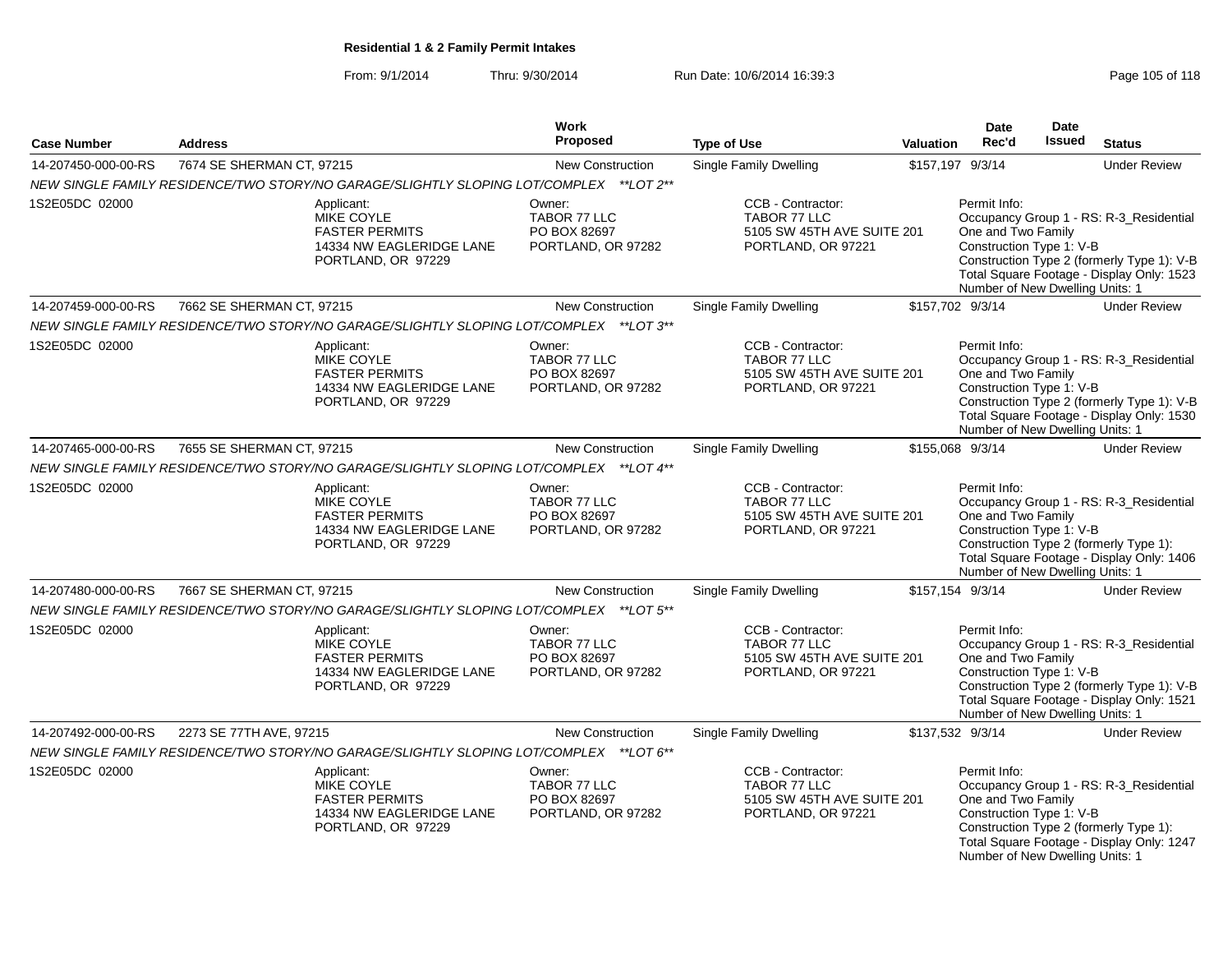From: 9/1/2014Thru: 9/30/2014 Run Date: 10/6/2014 16:39:3<br>
Page 106 of 118

| <b>Case Number</b>                                                     | <b>Address</b>                                                                                       |                                                                                                                                         | <b>Work</b><br>Proposed                                                                                                                       | <b>Type of Use</b>            |                                                                                                                        | <b>Valuation</b>                                               | <b>Date</b><br>Rec'd                                                                                                                                                                                                                    | <b>Date</b><br>Issued                                                                                                                                                                             | <b>Status</b>                                                                                                                      |
|------------------------------------------------------------------------|------------------------------------------------------------------------------------------------------|-----------------------------------------------------------------------------------------------------------------------------------------|-----------------------------------------------------------------------------------------------------------------------------------------------|-------------------------------|------------------------------------------------------------------------------------------------------------------------|----------------------------------------------------------------|-----------------------------------------------------------------------------------------------------------------------------------------------------------------------------------------------------------------------------------------|---------------------------------------------------------------------------------------------------------------------------------------------------------------------------------------------------|------------------------------------------------------------------------------------------------------------------------------------|
| 14-208526-000-00-RS                                                    | 2114 SE 47TH AVE                                                                                     |                                                                                                                                         | <b>New Construction</b>                                                                                                                       | <b>Single Family Dwelling</b> |                                                                                                                        | \$232,981                                                      | 9/5/14                                                                                                                                                                                                                                  |                                                                                                                                                                                                   | <b>Under Review</b>                                                                                                                |
|                                                                        |                                                                                                      | NEW SINGLE FAMILY RESIDENCE/THREE STORY/ATTACHED GARAGE/FLAT LOT/COMPLEX                                                                |                                                                                                                                               |                               |                                                                                                                        |                                                                |                                                                                                                                                                                                                                         |                                                                                                                                                                                                   |                                                                                                                                    |
| 1S2E06CD 05401                                                         |                                                                                                      | Applicant:<br><b>KEVIN PARTAIN</b><br><b>URBAN VISIONS</b><br>223 NE 56TH AVE<br>PORTLAND, OR 97213                                     | Owner:<br><b>WILLIAM B EXALL</b><br>20826 NE INTERLACHEN LN<br>FAIRVIEW, OR 97024                                                             |                               | CCB - Contractor:<br><b>KRISTY RAASCH</b><br>RAASCH CONSTRUCTION LTD<br>3880 SE DEER CREEK WAY<br>GRESHAM, OR 97080    |                                                                | Permit Info:<br>One and Two Family<br>Construction Type 1: V-B<br>Number of New Dwelling Units: 1                                                                                                                                       |                                                                                                                                                                                                   | Occupancy Group 1 - RS: R-3 Residential<br>Construction Type 2 (formerly Type 1): V-B<br>Total Square Footage - Display Only: 2260 |
| 14-208580-000-00-RS                                                    | 7047 SE 64TH AVE, 97206                                                                              |                                                                                                                                         | New Construction                                                                                                                              |                               | Single Family Dwelling                                                                                                 |                                                                | \$231,033 9/5/14                                                                                                                                                                                                                        |                                                                                                                                                                                                   | Approved to Issue                                                                                                                  |
|                                                                        |                                                                                                      | NEW SINGLE FAMILY RESIDENCE/2-STORY/ATTACHED GARAGE/FLAT LOT/COMPLEX. "storage" area over garage, not approved as habitable space.      |                                                                                                                                               |                               |                                                                                                                        |                                                                |                                                                                                                                                                                                                                         |                                                                                                                                                                                                   |                                                                                                                                    |
| 1S2E20BC 03700                                                         |                                                                                                      | Applicant:<br>JEFF EDMONDSON<br>2051 WILLAMETTE FALLS DR<br>WEST LINN, OR 97068-4608                                                    | Owner:<br>ENDURA CONSTRUCTION LLC<br>735 SW SCHAEFFER RD<br>WEST LINN, OR 97068-9644                                                          |                               | CCB - Contractor:<br><b>JEFF EDMONDSON</b><br><b>ENDURA CONSTRUCTION</b><br>735 SW SCHAEFFER RD<br>WEST LINN, OR 97068 |                                                                | Permit Info:<br>One and Two Family<br>Construction Type 1: V-B<br>Number of New Dwelling Units: 1                                                                                                                                       |                                                                                                                                                                                                   | Occupancy Group 1 - RS: R-3_Residential<br>Construction Type 2 (formerly Type 1): V-B<br>Total Square Footage - Display Only: 2361 |
| 14-208622-000-00-RS                                                    | 5848 SW CALIFORNIA ST, 97219                                                                         |                                                                                                                                         | <b>New Construction</b>                                                                                                                       |                               | <b>Single Family Dwelling</b>                                                                                          |                                                                | \$284,818 9/5/14                                                                                                                                                                                                                        |                                                                                                                                                                                                   | <b>Under Review</b>                                                                                                                |
|                                                                        |                                                                                                      | NEW SINGLE FAMILY RESIDENCE/ TWO STORY/ DETACHED GARAGE/ FLAT LOT/COMPLEX / PARCEL 2 (EAST LOT) OF 10-125676 PR **GARAGE 14-208631-RS** |                                                                                                                                               |                               |                                                                                                                        |                                                                |                                                                                                                                                                                                                                         |                                                                                                                                                                                                   |                                                                                                                                    |
| 1S1E19BA 08400<br><b>LEES ADD</b><br><b>BLOCK C</b><br>LOT 4 EXC W 30' | Applicant:<br>Sam Sarich<br>Sam Sarich Construction Inc<br>11707 NW Laidlaw Rd<br>Portland, OR 97229 |                                                                                                                                         | Owner:<br>JESSE L COEFIELD<br><b>SAM SARICH</b><br>2620 SW TEXAS ST<br>PORTLAND, OR 97219-1900<br>Owner:<br>LEVI R LOLICH<br>2620 SW TEXAS ST |                               | CCB - Contractor:<br>11707 NW LAIDLAW RD<br>PORTLAND OR 97229                                                          | Permit Info:<br>SAM SARICH CONSTRUCTION INC One and Two Family |                                                                                                                                                                                                                                         | Occupancy Group 1 - RS: R-3 Residential<br>Construction Type 1: V-B<br>Construction Type 2 (formerly Type 1): V-B<br>Total Square Footage - Display Only: 2752<br>Number of New Dwelling Units: 1 |                                                                                                                                    |
|                                                                        |                                                                                                      |                                                                                                                                         | PORTLAND, OR 97219-1900                                                                                                                       |                               |                                                                                                                        |                                                                |                                                                                                                                                                                                                                         |                                                                                                                                                                                                   |                                                                                                                                    |
| 14-208648-000-00-RS<br>2506 SE 58TH AVE, 97206                         |                                                                                                      | <b>New Construction</b><br><b>Single Family Dwelling</b>                                                                                |                                                                                                                                               |                               | \$295.066 9/5/14                                                                                                       |                                                                |                                                                                                                                                                                                                                         | <b>Under Review</b>                                                                                                                                                                               |                                                                                                                                    |
|                                                                        |                                                                                                      | NEW SINGLE FAMILY RESIDENCE/2-STORY WITH BASEMENT/TUCK UNDER GARAGE/FLAT LOT/COMPLEX ** LOT 1**                                         |                                                                                                                                               |                               |                                                                                                                        |                                                                |                                                                                                                                                                                                                                         |                                                                                                                                                                                                   |                                                                                                                                    |
| 1S2E07AA 06500                                                         |                                                                                                      | Applicant:<br><b>MIKE COYLE</b><br><b>FASTER PERMITS</b><br>14334 NW EAGLERIDGE LANE<br>PORTLAND, OR 97229                              | Owner:<br>EVERETT CUSTOM HOMES INC<br>735 SW 158TH AVE #180<br>BEAVERTON, OR 97006-4952                                                       |                               | CCB - Contractor:<br><b>VIC REMMERS</b><br>EVERETT CUSTOM HOMES INC<br>735 SW 158TH AVE STE 180<br>BEAVERTON OR 97008  |                                                                | Permit Info:<br>Occupancy Group 1 - RS: R-3 Residential<br>One and Two Family<br>Construction Type 1: V-B<br>Construction Type 2 (formerly Type 1): V-B<br>Total Square Footage - Display Only: 3000<br>Number of New Dwelling Units: 1 |                                                                                                                                                                                                   |                                                                                                                                    |
| 14-208671-000-00-RS                                                    | 2510 SE 58TH AVE, 97206                                                                              |                                                                                                                                         | <b>New Construction</b>                                                                                                                       |                               | <b>Single Family Dwelling</b>                                                                                          |                                                                | \$295,066 9/5/14                                                                                                                                                                                                                        |                                                                                                                                                                                                   | <b>Under Review</b>                                                                                                                |
|                                                                        |                                                                                                      | NEW SINGLE FAMILY RESIDENCE/2-STORY WITH BASEMENT/TUCK UNDER GARAGE/FLAT LOT/COMPLEX **LOT 2**                                          |                                                                                                                                               |                               |                                                                                                                        |                                                                |                                                                                                                                                                                                                                         |                                                                                                                                                                                                   |                                                                                                                                    |
| 1S2E07AA 06500                                                         |                                                                                                      | Applicant:<br>MIKE COYLE<br><b>FASTER PERMITS</b><br>14334 NW EAGLERIDGE LANE<br>PORTLAND, OR 97229                                     | Owner:<br>EVERETT CUSTOM HOMES INC<br>735 SW 158TH AVE #180<br>BEAVERTON, OR 97006-4952                                                       |                               | CCB - Contractor:<br><b>VIC REMMERS</b><br>EVERETT CUSTOM HOMES INC<br>735 SW 158TH AVE STE 180<br>BEAVERTON OR 97008  |                                                                | Permit Info:<br>One and Two Family<br>Construction Type 1: V-B<br>Number of New Dwelling Units: 1                                                                                                                                       |                                                                                                                                                                                                   | Occupancy Group 1 - RS: R-3_Residential<br>Construction Type 2 (formerly Type 1): V-B<br>Total Square Footage - Display Only: 3000 |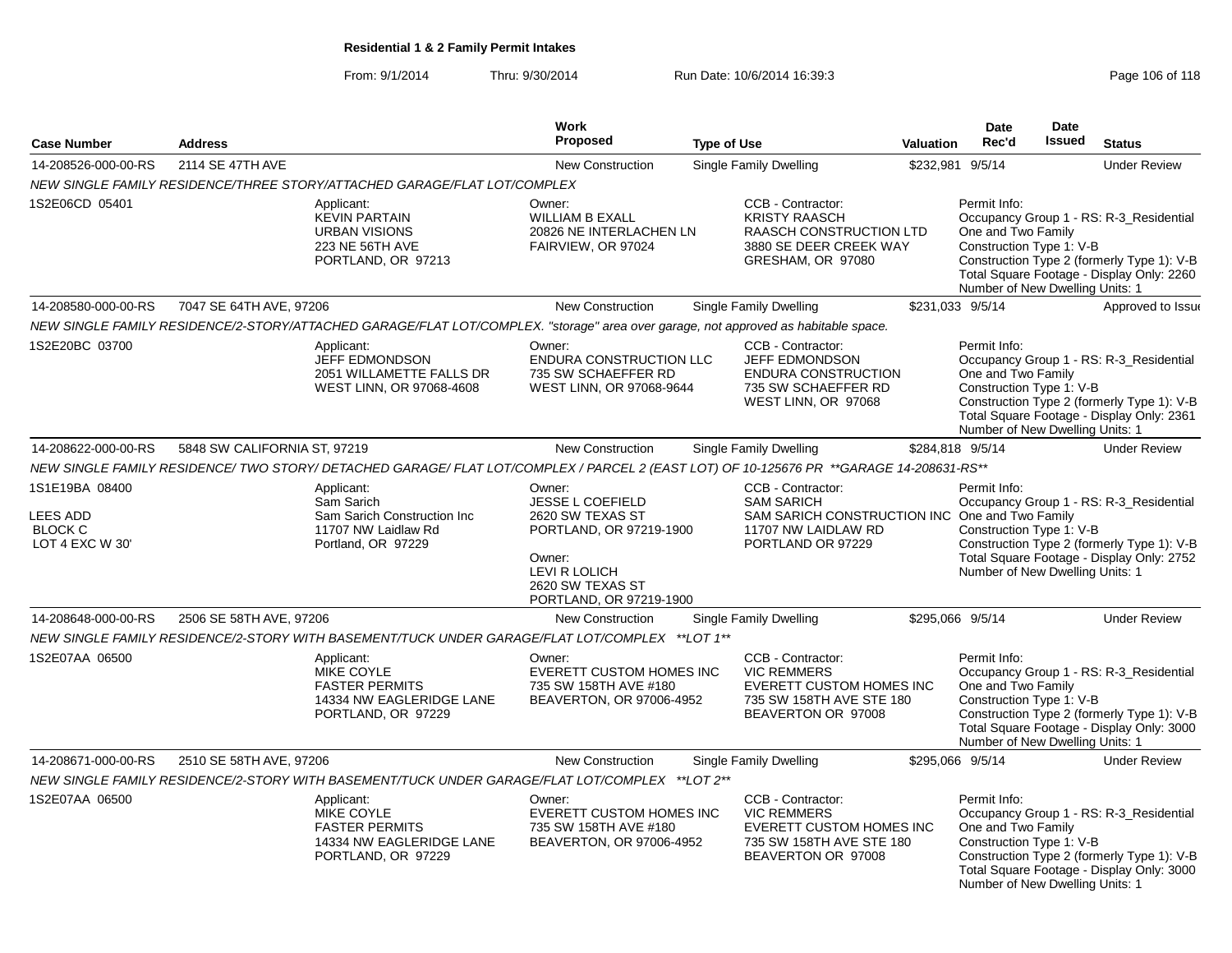From: 9/1/2014Thru: 9/30/2014 Run Date: 10/6/2014 16:39:3<br>
Page 107 of 118

|                     |                               |                                                                                                            | Work                                                                                                                                                               |                    |                                                                                                                              |           | <b>Date</b>                                                                                       | <b>Date</b>   |                                                                                                                                    |
|---------------------|-------------------------------|------------------------------------------------------------------------------------------------------------|--------------------------------------------------------------------------------------------------------------------------------------------------------------------|--------------------|------------------------------------------------------------------------------------------------------------------------------|-----------|---------------------------------------------------------------------------------------------------|---------------|------------------------------------------------------------------------------------------------------------------------------------|
| <b>Case Number</b>  | <b>Address</b>                |                                                                                                            | <b>Proposed</b>                                                                                                                                                    | <b>Type of Use</b> |                                                                                                                              | Valuation | Rec'd                                                                                             | <b>Issued</b> | <b>Status</b>                                                                                                                      |
| 14-208681-000-00-RS | 2514 SE 58TH AVE, 97206       |                                                                                                            | New Construction                                                                                                                                                   |                    | Single Family Dwelling                                                                                                       |           | \$295,066 9/5/14                                                                                  |               | <b>Under Review</b>                                                                                                                |
|                     |                               | NEW SINGLE FAMILY RESIDENCE/2-STORY WITH BASEMENT/TUCK UNDER GARAGE/FLAT LOT/COMPLEX **LOT 3**             |                                                                                                                                                                    |                    |                                                                                                                              |           |                                                                                                   |               |                                                                                                                                    |
| 1S2E07AA 06500      |                               | Applicant:<br>MIKE COYLE<br><b>FASTER PERMITS</b><br>14334 NW EAGLERIDGE LANE<br>PORTLAND, OR 97229        | Owner:<br>EVERETT CUSTOM HOMES INC<br>735 SW 158TH AVE #180<br>BEAVERTON, OR 97006-4952                                                                            |                    | CCB - Contractor:<br><b>VIC REMMERS</b><br><b>EVERETT CUSTOM HOMES INC</b><br>735 SW 158TH AVE STE 180<br>BEAVERTON OR 97008 |           | Permit Info:<br>One and Two Family<br>Construction Type 1: V-B<br>Number of New Dwelling Units: 1 |               | Occupancy Group 1 - RS: R-3_Residential<br>Construction Type 2 (formerly Type 1): V-B<br>Total Square Footage - Display Only: 3000 |
| 14-208795-000-00-RS | 01125 SW PALATINE HILL RD     |                                                                                                            | <b>New Construction</b>                                                                                                                                            |                    | <b>Single Family Dwelling</b>                                                                                                |           | \$578,100 9/5/14                                                                                  |               | <b>Under Review</b>                                                                                                                |
|                     |                               | NEW SINGLE FAMILY RESIDENCE/TWO STORY/FINISHED LOWER LEVEL /ATTACHED GARAGE/SLOPING LOT>10%/COMPLEX        |                                                                                                                                                                    |                    |                                                                                                                              |           |                                                                                                   |               |                                                                                                                                    |
| 1S1E34AB 00601      |                               | Applicant:<br><b>MIKE COYLE</b><br><b>FASTER PERMITS</b><br>14334 NW EAGLERIDGE LANE<br>PORTLAND, OR 97229 | Owner:<br><b>WEST COAST REAL ESTATE</b><br>PO BOX 1969<br>LAKE OSWEGO, OR 97035-0059<br>Owner:<br><b>HOLDINGS LLC</b><br>PO BOX 1969<br>LAKE OSWEGO, OR 97035-0059 |                    | CCB - Contractor:<br><b>ALEX LABUNSKY</b><br>WEST COAST HOME SOLUTIONS<br>LLC<br>PO BOX 2313<br>WILSONVILLE OR 97070         |           | Permit Info:<br>One and Two Family<br>Construction Type 1: V-B<br>Number of New Dwelling Units: 1 |               | Occupancy Group 1 - RS: R-3 Residential<br>Construction Type 2 (formerly Type 1): V-B<br>Total Square Footage - Display Only: 5696 |
| 14-208944-000-00-RS | 10203 SE RAMONA ST, 97266     |                                                                                                            | <b>New Construction</b>                                                                                                                                            |                    | Single Family Dwelling                                                                                                       |           | \$157,935 9/5/14                                                                                  |               | <b>Under Review</b>                                                                                                                |
|                     |                               | NEW SINGLE FAMILY RESIDENCE/ONE STORY/ATTACHED GARAGE/FLAT LOT/COMPLEX                                     |                                                                                                                                                                    |                    |                                                                                                                              |           |                                                                                                   |               |                                                                                                                                    |
| 1S2E15CB 13700      |                               | Applicant:<br><b>LARRY TODD</b><br>MAYWOOD HOMES INC<br>PO BOX 210<br>LAKE OSWEGO, OR 97034                | Owner:<br>DAVID M BOOZER<br>10215 SE RAMONA ST<br>PORTLAND, OR 97266-4425                                                                                          |                    | CCB - Contractor:<br>MAYWOOD HOMES INC<br>PO BOX 210<br>LAKE OSWEGO, OR 97034                                                |           | Permit Info:<br>One and Two Family<br>Construction Type 1: V-B<br>Number of New Dwelling Units: 1 |               | Occupancy Group 1 - RS: R-3_Residential<br>Construction Type 2 (formerly Type 1): V-B<br>Total Square Footage - Display Only: 1689 |
| 14-209475-000-00-RS | 6925 SE WOODSTOCK BLVD, 97206 |                                                                                                            | <b>New Construction</b>                                                                                                                                            |                    | Single Family Dwelling                                                                                                       |           | \$355,775 9/8/14                                                                                  |               | <b>Under Review</b>                                                                                                                |
|                     |                               | NEW SINGLE FAMILY RESIDENCE/TWO STORY WITH BASEMENT ADU/TUCK UNDER GARAGE/FLAT LOT/COMPLEX                 |                                                                                                                                                                    |                    |                                                                                                                              |           |                                                                                                   |               |                                                                                                                                    |
| 1S2E17CA 12700      |                               | Applicant:<br>MIKE COYLE<br><b>FASTER PERMITS</b><br>14334 NW EAGLERIDGE LANE<br>PORTLAND, OR 97229        | Owner:<br><b>Tasso Custom Homes</b><br>20449 SW TV Hwy Suite 210<br>Aloha OR 97006                                                                                 |                    | CCB - Contractor:<br><b>BRIAN MCMILLEN LLC</b><br><b>15151 SE FRYE</b><br>HAPPY VALLEY, OR 97086                             |           | Permit Info:<br>One and Two Family<br>Construction Type 1: V-B<br>Number of New Dwelling Units: 2 |               | Occupancy Group 1 - RS: R-3_Residential<br>Construction Type 2 (formerly Type 1): V-B<br>Total Square Footage - Display Only: 3841 |
| 14-209487-000-00-RS | 9578 N BURR AVE, 97203        |                                                                                                            | <b>New Construction</b>                                                                                                                                            |                    | <b>Single Family Dwelling</b>                                                                                                |           | \$192,146 9/8/14                                                                                  |               | <b>Under Review</b>                                                                                                                |
|                     |                               | NEW SINGLE FAMILY RESIDENCE/THREE STORY/ATTACHED GARAGE/FLAT LOT/COMPLEX**LOT 3**                          |                                                                                                                                                                    |                    |                                                                                                                              |           |                                                                                                   |               |                                                                                                                                    |
| 1N1E06CA 12900      |                               | Applicant:<br>MIKE COYLE<br><b>FASTER PERMITS</b><br>14334 NW EAGLERIDGE LANE<br>PORTLAND, OR 97229        | Owner:<br>SATTERBERG CONSTRUCTION<br><b>CORP</b><br>PO BOX 42111<br>PORTLAND, OR 97242                                                                             |                    | CCB - Contractor:<br>SATTERBERG CONSTRUCTION<br>PO BOX 42111<br>PORTLAND, OR 97242                                           |           | Permit Info:<br>One and Two Family<br>Construction Type 1: V-B<br>Number of New Dwelling Units: 1 |               | Occupancy Group 1 - RS: R-3_Residential<br>Construction Type 2 (formerly Type 1): V-B<br>Total Square Footage - Display Only: 1867 |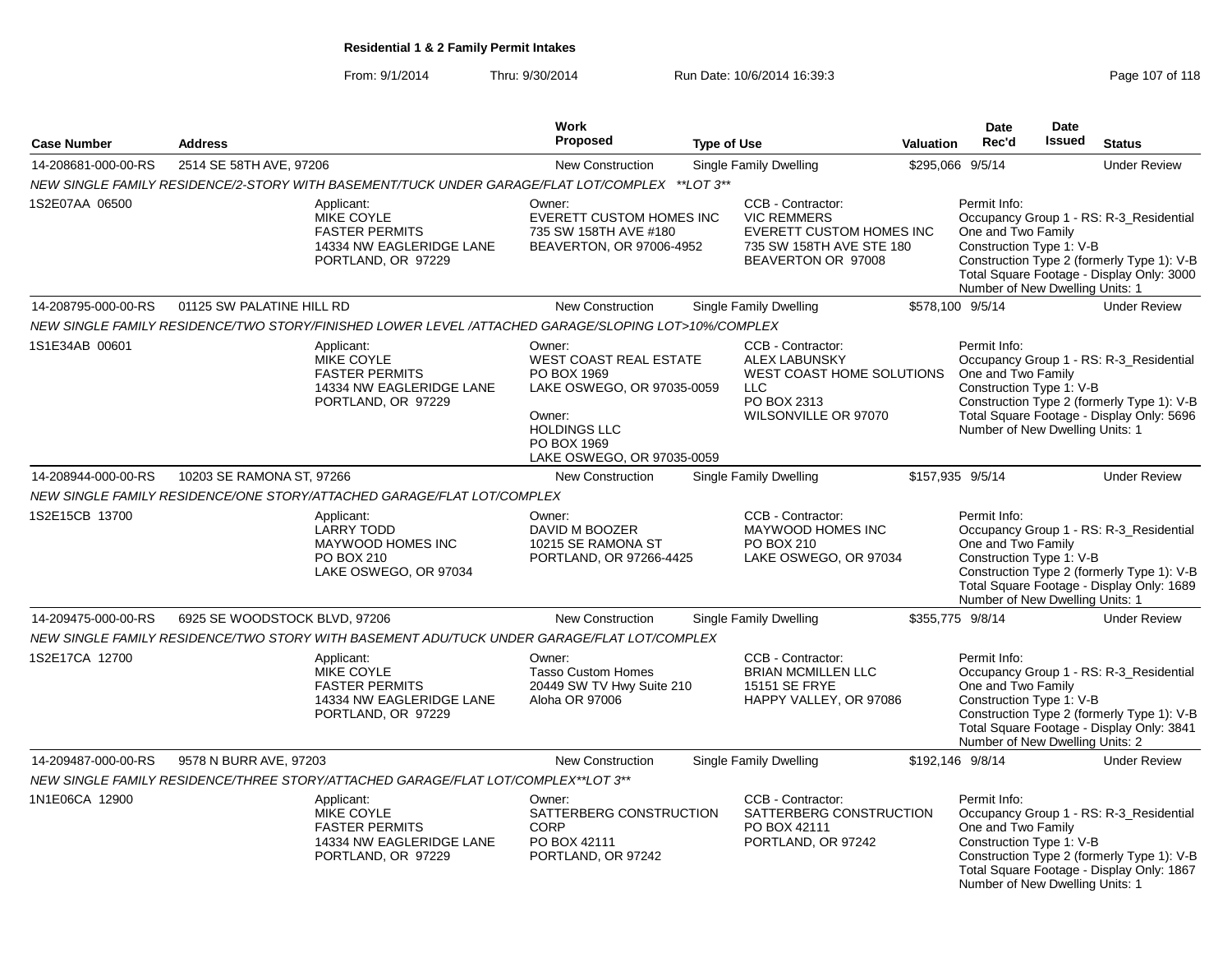From: 9/1/2014Thru: 9/30/2014 Run Date: 10/6/2014 16:39:3<br>
Page 108 of 118

|                     |                           |                                                                                                                                                                                | Work                                                                                                           |                    |                                                                                                                                     |                  | <b>Date</b>                                                                                       | <b>Date</b>   |                                                                                                                                    |
|---------------------|---------------------------|--------------------------------------------------------------------------------------------------------------------------------------------------------------------------------|----------------------------------------------------------------------------------------------------------------|--------------------|-------------------------------------------------------------------------------------------------------------------------------------|------------------|---------------------------------------------------------------------------------------------------|---------------|------------------------------------------------------------------------------------------------------------------------------------|
| <b>Case Number</b>  | <b>Address</b>            |                                                                                                                                                                                | Proposed                                                                                                       | <b>Type of Use</b> |                                                                                                                                     | <b>Valuation</b> | Rec'd                                                                                             | <b>Issued</b> | <b>Status</b>                                                                                                                      |
| 14-209882-000-00-RS | 4720 N HUNT ST, 97203     |                                                                                                                                                                                | <b>New Construction</b>                                                                                        |                    | <b>Single Family Dwelling</b>                                                                                                       |                  | \$190,214 9/9/14                                                                                  |               | <b>Under Review</b>                                                                                                                |
|                     |                           | NEW SINGLE FAMILY RESIDENCE/2-STORY/ATTACHED GARAGE/FLAT LOT/COMPLEX                                                                                                           |                                                                                                                |                    |                                                                                                                                     |                  |                                                                                                   |               |                                                                                                                                    |
| 1N1E08BD 10400      |                           | Applicant:<br><b>KEVIN PARTAIN</b><br>223 NE 56TH AVE<br>PORTLAND, OR 97213-3705                                                                                               | Owner:<br><b>RENAISSANCE CUSTOM HOMES</b><br><b>LLC</b><br>16771 BOONES FERRY RD<br>LAKE OSWEGO, OR 97035-4383 |                    | CCB - Contractor:<br>Jeff Shrope<br><b>RENAISSANCE CUSTOM HOMES</b><br><b>LLC</b><br>16771 Boones Ferry Rd<br>Lake Oswego, OR 97035 |                  | Permit Info:<br>One and Two Family<br>Construction Type 1: V-B<br>Number of New Dwelling Units: 1 |               | Occupancy Group 1 - RS: R-3_Residential<br>Construction Type 2 (formerly Type 1): V-B<br>Total Square Footage - Display Only: 1937 |
| 14-209931-000-00-RS | 4748 N HUNT ST, 97203     |                                                                                                                                                                                | <b>New Construction</b>                                                                                        |                    | Single Family Dwelling                                                                                                              |                  | \$187,358 9/9/14                                                                                  |               | <b>Under Review</b>                                                                                                                |
|                     |                           | NEW SINGLE FAMILY RESIDENCE/2 STORY/ATTACHED GARAGE/FLAT LOT/COMPLEX                                                                                                           |                                                                                                                |                    |                                                                                                                                     |                  |                                                                                                   |               |                                                                                                                                    |
| 1N1E08BD 10400      |                           | Applicant:<br><b>KEVIN PARTAIN</b><br><b>URBAN VISIONS</b><br>223 NE 56TH AVE<br>PORTLAND, OR 97213                                                                            | Owner:<br>RENAISSANCE CUSTOM HOMES<br><b>LLC</b><br>16771 BOONES FERRY RD<br>LAKE OSWEGO, OR 97035-4383        |                    | CCB - Contractor:<br>Jeff Shrope<br><b>RENAISSANCE CUSTOM HOMES</b><br><b>LLC</b><br>16771 Boones Ferry Rd<br>Lake Oswego, OR 97035 |                  | Permit Info:<br>One and Two Family<br>Construction Type 1: V-B<br>Number of New Dwelling Units: 1 |               | Occupancy Group 1 - RS: R-3_Residential<br>Construction Type 2 (formerly Type 1): V-B<br>Total Square Footage - Display Only: 1898 |
| 14-210006-000-00-RS | 5745 NE RODNEY AVE, 97211 |                                                                                                                                                                                | <b>New Construction</b>                                                                                        |                    | <b>Single Family Dwelling</b>                                                                                                       |                  | \$231,499 9/9/14                                                                                  |               | <b>Under Review</b>                                                                                                                |
|                     |                           | NEW SINGLE FAMILY RESIDENCE/2-STORY/DETACHED GARAGE/FLAT LOT/COMPLEX***DETACHED GARAGE 14-210014-RS***                                                                         |                                                                                                                |                    |                                                                                                                                     |                  |                                                                                                   |               |                                                                                                                                    |
| 1N1E15DD 09400      |                           | Applicant:<br><b>KEVIN PARTAIN</b><br><b>URBAN VISIONS</b><br>223 NE 56TH AVE<br>PORTLAND, OR 97213<br>Applicant:<br><b>MARK WILDE</b><br>3735 SE CLAY ST<br>PORTLAND OR 97214 | Owner:<br>WILDE PROPERTIES INC<br>5757 NE RODNEY AVE<br>PORTLAND, OR 97211                                     |                    | CCB - Contractor:<br><b>VIC REMMERS</b><br><b>EVERETT CUSTOM HOMES INC</b><br>735 SW 158TH AVE STE 180<br>BEAVERTON OR 97008        |                  | Permit Info:<br>One and Two Family<br>Construction Type 1: V-B<br>Number of New Dwelling Units: 1 |               | Occupancy Group 1 - RS: R-3 Residential<br>Construction Type 2 (formerly Type 1):<br>Total Square Footage - Display Only: 2099     |
| 14-210038-000-00-RS | 5650 N HUDSON ST, 97203   |                                                                                                                                                                                | <b>New Construction</b>                                                                                        |                    | Single Family Dwelling                                                                                                              |                  | \$205,415 9/9/14                                                                                  |               | <b>Under Review</b>                                                                                                                |
|                     |                           | NEW SINGLE FAMILY RESIDENCE/2 STORY/ ATTACHED GARAGE/ FLAT LOT/ COMPLEX                                                                                                        |                                                                                                                |                    |                                                                                                                                     |                  |                                                                                                   |               |                                                                                                                                    |
| 1N1E07AD 01800      |                           | Applicant:<br><b>EDUARD SHTOGRIN</b><br>ROYAL CUSTOM HOMES INC.<br>13543 SE WILLINGHAM COURT<br>CLACKAMAS, OR 97015                                                            | Owner:<br>ROYAL CUSTOM HOMES INC<br>PO BOX 3091<br>CLACKAMAS, OR 97015-3091                                    |                    | CCB - Contractor:<br><b>EDUARD SHTOGRIN</b><br>ROYAL CUSTOM HOMES INC.<br>13543 SE WILLINGHAM COURT<br>CLACKAMAS, OR 97015          |                  | Permit Info:<br>One and Two Family<br>Construction Type 1: V-B<br>Number of New Dwelling Units: 1 |               | Occupancy Group 1 - RS: R-3_Residential<br>Construction Type 2 (formerly Type 1): V-B<br>Total Square Footage - Display Only: 2100 |
| 14-210503-000-00-RS | 319 NE 57TH AVE, 97213    |                                                                                                                                                                                | New Construction                                                                                               |                    | <b>Single Family Dwelling</b>                                                                                                       |                  | \$182,357 9/10/14                                                                                 |               | <b>Under Review</b>                                                                                                                |
|                     |                           | NEW SINGLE FAMILY RESIDENCE/2-STORY/ATTACHED GARAGE/FLAT LOT/COMPLEX+++LIMITED STRUCTURAL ENGINEERING+++                                                                       |                                                                                                                |                    |                                                                                                                                     |                  |                                                                                                   |               |                                                                                                                                    |
| 1N2E31DB 08900      |                           | Applicant:<br><b>MAJID HABIBI</b><br>PORTLAND DEVELOPMENT<br>GROUP, LLC<br>11124 NE HALSEY ST PMB 643<br>PORTLAND, OR 97220                                                    | Owner:<br>PORTLAND DEVELOPMENT<br><b>GROUP</b><br>11124 NE HALSEY ST PMB 643<br>PORTLAND, OR 97220-2021        |                    | CCB - Contractor:<br><b>GENE</b><br>PORTLAND DEVELOPMENT<br><b>GROUP LLC</b><br>11124 NE HALSEY ST. PMB 643<br>PORTLAND, OR 97220   |                  | Permit Info:<br>One and Two Family<br>Construction Type 1: V-B<br>Number of New Dwelling Units: 1 |               | Occupancy Group 1 - RS: R-3_Residential<br>Construction Type 2 (formerly Type 1): V-B<br>Total Square Footage - Display Only: 1793 |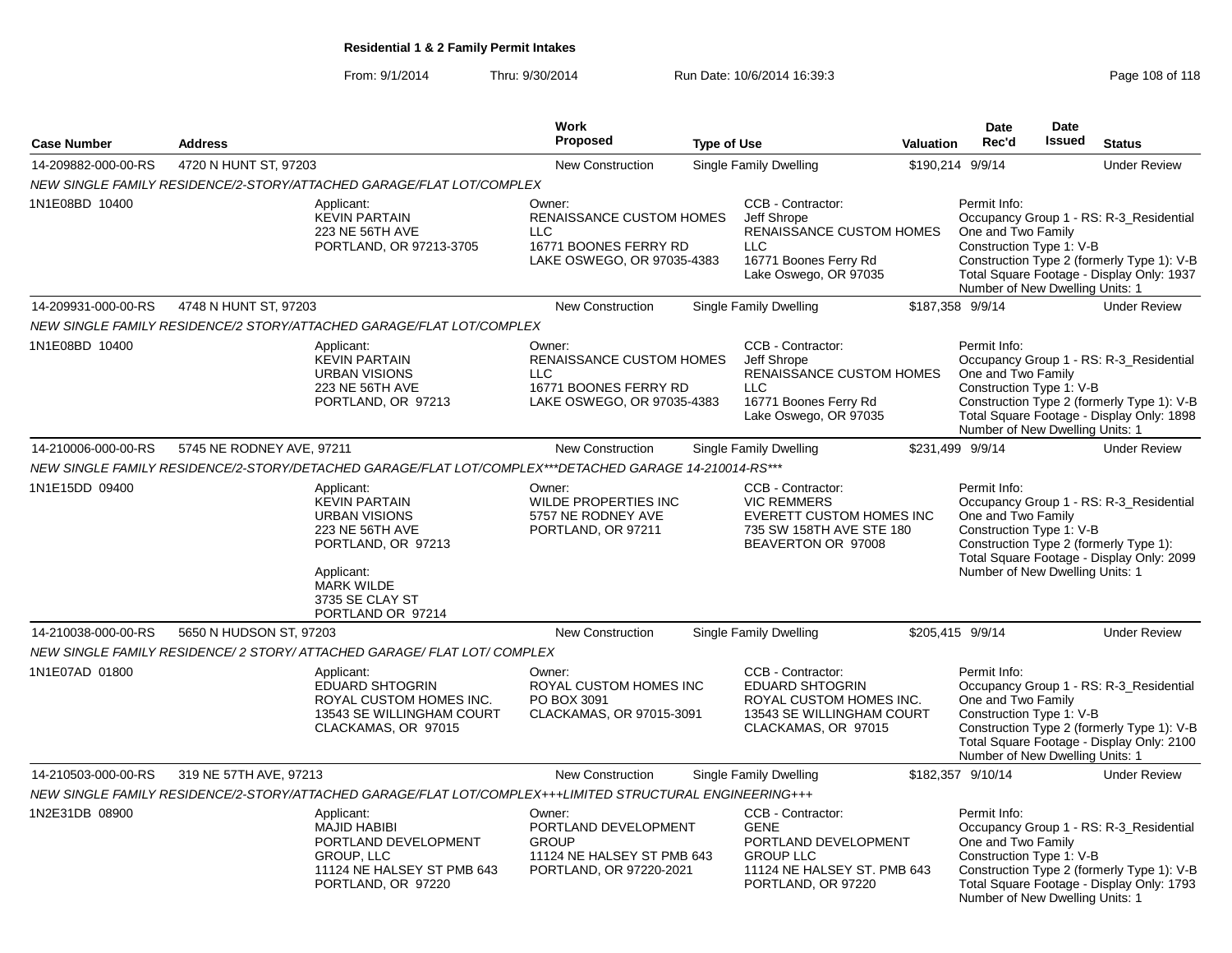From: 9/1/2014Thru: 9/30/2014 Run Date: 10/6/2014 16:39:3<br>
Page 109 of 118

| <b>Case Number</b>                                                      | <b>Address</b>                                                                                                                                                                                                                                                                                        | Work<br><b>Proposed</b>                                                    | <b>Type of Use</b>                                                                                                                                                             | <b>Valuation</b> | Date<br>Rec'd                                                                                                                                                                                                                           | Date<br>Issued | <b>Status</b>                                                                                                                      |  |
|-------------------------------------------------------------------------|-------------------------------------------------------------------------------------------------------------------------------------------------------------------------------------------------------------------------------------------------------------------------------------------------------|----------------------------------------------------------------------------|--------------------------------------------------------------------------------------------------------------------------------------------------------------------------------|------------------|-----------------------------------------------------------------------------------------------------------------------------------------------------------------------------------------------------------------------------------------|----------------|------------------------------------------------------------------------------------------------------------------------------------|--|
| 14-210888-000-00-RS                                                     | 5219 SE 47TH AVE, 97206                                                                                                                                                                                                                                                                               | <b>New Construction</b>                                                    | Single Family Dwelling                                                                                                                                                         |                  | \$302,802 9/11/14                                                                                                                                                                                                                       |                | <b>Under Review</b>                                                                                                                |  |
|                                                                         | NEW SINGLE FAMILY RESIDENCE / 2 STORY WITH BASEMENT / TUCK UNDER GARAGE / FLAT LOT / COMPLEX                                                                                                                                                                                                          |                                                                            |                                                                                                                                                                                |                  |                                                                                                                                                                                                                                         |                |                                                                                                                                    |  |
| 1S2E18BD 10200                                                          | Applicant:<br><b>JOSH PATRICK</b><br>211 NE WEILDER<br>PORTLAND, OR 97236                                                                                                                                                                                                                             | Owner:<br>AGNES W OSBORN<br>5217 SE 47TH AVE<br>PORTLAND, OR 97206         | CCB - Contractor:<br>AFFORDABLE NEW HOMES LLC<br>211 NE WEIDER<br>PORTLAND, OR 97232                                                                                           |                  | Permit Info:<br>One and Two Family<br>Construction Type 1: V-B                                                                                                                                                                          |                | Occupancy Group 1 - RS: R-3_Residential<br>Construction Type 2 (formerly Type 1): V-B<br>Total Square Footage - Display Only: 2882 |  |
| 14-211178-000-00-RS                                                     | 5209 SE 47TH AVE, 97206                                                                                                                                                                                                                                                                               | New Construction                                                           | <b>Single Family Dwelling</b>                                                                                                                                                  |                  | \$302,802 9/11/14                                                                                                                                                                                                                       |                | <b>Under Review</b>                                                                                                                |  |
|                                                                         | NEW SINGLE FAMILY RESIDENCE/2 STORY WITH UNFINISHED BASEMENT/ATTACHED 1 CAR GARAGE/ FLAT LOT/ COMPLEX                                                                                                                                                                                                 |                                                                            |                                                                                                                                                                                |                  |                                                                                                                                                                                                                                         |                |                                                                                                                                    |  |
| 1S2E18BD 10200                                                          | Applicant:<br><b>JOSH PATRICK</b><br>211 NE WEILDER<br>PORTLAND, OR 97236                                                                                                                                                                                                                             | Owner:<br>AGNES W OSBORN<br>5217 SE 47TH AVE<br>PORTLAND, OR 97206         | CCB - Contractor:<br>AFFORDABLE NEW HOMES LLC<br>211 NE WEIDER<br>PORTLAND, OR 97232                                                                                           |                  | Permit Info:<br>One and Two Family<br>Construction Type 1: V-B<br>Number of New Dwelling Units: 1                                                                                                                                       |                | Occupancy Group 1 - RS: R-3_Residential<br>Construction Type 2 (formerly Type 1): V-B<br>Total Square Footage - Display Only: 2882 |  |
| 14-211396-000-00-RS                                                     | 3042 NE 45TH AVE, 97213                                                                                                                                                                                                                                                                               | <b>New Construction</b>                                                    | <b>Single Family Dwelling</b>                                                                                                                                                  |                  | \$462,583 9/12/14                                                                                                                                                                                                                       |                | <b>Under Review</b>                                                                                                                |  |
|                                                                         | NEW SINGLE FAMILY RESIDENCE/TWO STORY WITH LOWER LEVEL/TUCKUNDER GARAGE/FLAT LOT/COMPLEX                                                                                                                                                                                                              |                                                                            |                                                                                                                                                                                |                  |                                                                                                                                                                                                                                         |                |                                                                                                                                    |  |
| 1N2E30BB 21100<br><b>ROSE CITY PK</b><br>BLOCK 144<br>LOT <sub>22</sub> | CCB - Contractor:<br>Owner:<br>Applicant:<br><b>MIKE COYLE</b><br>EDITH B AANDERUD<br><b>FLORIN LACATUS</b><br><b>FASTER PERMITS</b><br>3042 NE 45TH AVE<br>FRL CONSTRUCTION LLC<br>14334 NW EAGLERIDGE LANE<br>3409 SW 30TH ST<br>PORTLAND, OR 97213-1117<br>PORTLAND, OR 97229<br>GRESHAM, OR 97080 |                                                                            |                                                                                                                                                                                |                  | Permit Info:<br>Occupancy Group 1 - RS: R-3_Residential<br>One and Two Family<br>Construction Type 1: V-B<br>Construction Type 2 (formerly Type 1): V-B<br>Total Square Footage - Display Only: 4895<br>Number of New Dwelling Units: 1 |                |                                                                                                                                    |  |
| 14-212013-000-00-RS                                                     | 1388 SE 33RD AVE, 97214                                                                                                                                                                                                                                                                               | <b>New Construction</b>                                                    | Single Family Dwelling                                                                                                                                                         |                  | \$329,671 9/12/14                                                                                                                                                                                                                       |                | <b>Under Review</b>                                                                                                                |  |
|                                                                         | NEW SINGLE FAMILY RESIDENCE/THREE STORY/ATTACHED GARAGE/FLAT LOT/COMPLEX***WITH DEMO 14-212032-RS***                                                                                                                                                                                                  |                                                                            |                                                                                                                                                                                |                  |                                                                                                                                                                                                                                         |                |                                                                                                                                    |  |
| 1S1E01AC 21700                                                          | Applicant:<br><b>KEVIN PARTAIN</b><br><b>URBAN VISIONS</b><br>223 NE 56TH AVE<br>PORTLAND, OR 97213                                                                                                                                                                                                   | Owner:<br>CKW CONSTRUCTION LLC<br>3301 SE MADISON ST<br>PORTLAND, OR 97214 | CCB - Contractor:<br>CKW CONSTRUCTION LLC<br>8725 SE SPENCER DR<br>HAPPY VALLEY, OR 97086                                                                                      |                  | Permit Info:<br>One and Two Family<br>Construction Type 1: V-B<br>Number of New Dwelling Units: 1                                                                                                                                       |                | Occupancy Group 1 - RS: R-3_Residential<br>Construction Type 2 (formerly Type 1): V-B<br>Total Square Footage - Display Only: 3307 |  |
| 14-212559-000-00-RS                                                     | 5421 N PRINCETON ST, 97203                                                                                                                                                                                                                                                                            | New Construction                                                           | <b>Single Family Dwelling</b>                                                                                                                                                  |                  | \$253,998 9/15/14                                                                                                                                                                                                                       |                | <b>Under Review</b>                                                                                                                |  |
|                                                                         | NEW SINGLE FAMILY RESIDENCE/2 STORY/ FLAT LOT/ NO GARAGE/ COMPLEX                                                                                                                                                                                                                                     |                                                                            |                                                                                                                                                                                |                  |                                                                                                                                                                                                                                         |                |                                                                                                                                    |  |
| 1N1E07DD 12100                                                          | Applicant:<br>Dan Williams<br><b>FASTER PERMITS</b><br>14334 NW EAGLERIDGE LANE<br>PORTLAND OR 97229                                                                                                                                                                                                  | Owner:                                                                     | CCB - Contractor:<br>DEZ DEVELOPMENT LLC<br>UKA CONSTRUCTION LLC<br>10117 SE SUNNYSIDE RD #F1123<br>11016 SE HAPPY VALLEY DR<br>CLACKAMAS, OR 97015-7708<br>PORTLAND, OR 97086 |                  | Permit Info:<br>Occupancy Group 1 - RS: R-3_Residential<br>One and Two Family<br>Construction Type 1: V-B<br>Construction Type 2 (formerly Type 1):<br>Total Square Footage - Display Only: 2303<br>Number of New Dwelling Units: 1     |                |                                                                                                                                    |  |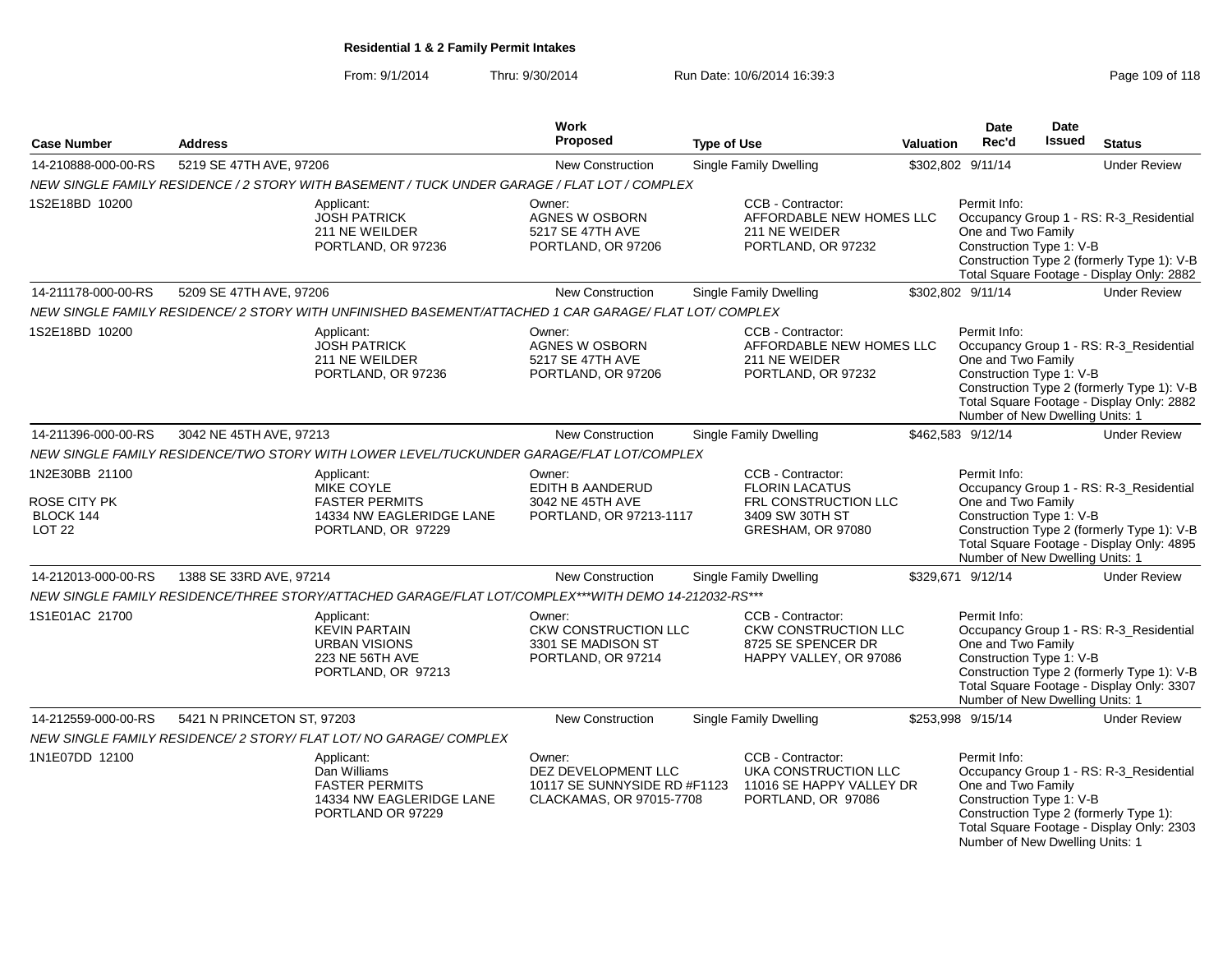From: 9/1/2014Thru: 9/30/2014 Run Date: 10/6/2014 16:39:3<br>
Page 110 of 118

| <b>Case Number</b>                                                     | <b>Address</b>           |                                                                                                                             | Work<br>Proposed                                                                                                                                            | <b>Type of Use</b> |                                                                                                                                     | Valuation | <b>Date</b><br>Rec'd                                                                              | <b>Date</b><br><b>Issued</b> | <b>Status</b>                                                                                                                      |
|------------------------------------------------------------------------|--------------------------|-----------------------------------------------------------------------------------------------------------------------------|-------------------------------------------------------------------------------------------------------------------------------------------------------------|--------------------|-------------------------------------------------------------------------------------------------------------------------------------|-----------|---------------------------------------------------------------------------------------------------|------------------------------|------------------------------------------------------------------------------------------------------------------------------------|
| 14-212621-000-00-RS                                                    | 6026 SE STEELE ST, 97206 |                                                                                                                             | New Construction                                                                                                                                            |                    | <b>Single Family Dwelling</b>                                                                                                       |           | \$269,472 9/15/14                                                                                 |                              | <b>Under Review</b>                                                                                                                |
|                                                                        |                          | NEW SINGLE FAMILY RESIDENCE/TWO STORY/ATTACHED GARAGE/FLAT LOT/COMPLEX                                                      |                                                                                                                                                             |                    |                                                                                                                                     |           |                                                                                                   |                              |                                                                                                                                    |
| 1S2E18AD 04900                                                         |                          | Applicant:<br><b>KEVIN PARTAIN</b><br><b>URBAN VISIONS</b><br>223 NE 56TH AVE<br>PORTLAND OR 97213                          | Owner:<br><b>JOHN S WEBB</b><br>6036 SE STEELE ST<br>PORTLAND, OR 97206-5457                                                                                |                    | CCB - Contractor:<br>Jeff Shrope<br><b>RENAISSANCE CUSTOM HOMES</b><br><b>LLC</b><br>16771 Boones Ferry Rd<br>Lake Oswego, OR 97035 |           | Permit Info:<br>One and Two Family<br>Construction Type 1: V-B<br>Number of New Dwelling Units: 1 |                              | Occupancy Group 1 - RS: R-3_Residential<br>Construction Type 2 (formerly Type 1): V-B<br>Total Square Footage - Display Only: 2613 |
| 14-212654-000-00-RS                                                    | 6030 SE STEELE ST, 97206 |                                                                                                                             | New Construction                                                                                                                                            |                    | Single Family Dwelling                                                                                                              |           | \$269,776 9/15/14                                                                                 |                              | <b>Under Review</b>                                                                                                                |
|                                                                        |                          | NEW SINGLE FAMILY RESIDENCE/TWO STORY/ATTACHED GARAGE/FLAT LOT/COMPLEX                                                      |                                                                                                                                                             |                    |                                                                                                                                     |           |                                                                                                   |                              |                                                                                                                                    |
| 1S2E18AD 04900                                                         |                          | Applicant:<br><b>KEVIN PARTAIN</b><br><b>URBAN VISIONS</b><br>223 NE 56TH AVE<br>PORTLAND OR 97213                          | Owner:<br><b>JOHN S WEBB</b><br>6036 SE STEELE ST<br>PORTLAND, OR 97206-5457                                                                                |                    | CCB - Contractor:<br>Jeff Shrope<br>RENAISSANCE CUSTOM HOMES<br><b>LLC</b><br>16771 Boones Ferry Rd<br>Lake Oswego, OR 97035        |           | Permit Info:<br>One and Two Family<br>Construction Type 1: V-B<br>Number of New Dwelling Units: 1 |                              | Occupancy Group 1 - RS: R-3 Residential<br>Construction Type 2 (formerly Type 1): V-B<br>Total Square Footage - Display Only: 2795 |
| 14-213264-000-00-RS                                                    | 5931 SE 19TH AVE, 97202  |                                                                                                                             | New Construction                                                                                                                                            |                    | Single Family Dwelling                                                                                                              |           | \$243,931 9/17/14                                                                                 |                              | <b>Under Review</b>                                                                                                                |
|                                                                        |                          | NEW SINGLE FAMILY RESIDENCE/TWO STORY/BASEMENT/TUCKUNDER GARAGE/FLAT LOT/COMPLEX                                            |                                                                                                                                                             |                    | *** WITH DEMO 14-213275-RS***                                                                                                       |           |                                                                                                   |                              |                                                                                                                                    |
| 1S1E14DB 04500<br><b>JORGENSEN ADD</b><br>BLOCK 1<br>LOT <sub>4</sub>  |                          | Applicant:<br><b>MAJID HABIBI</b><br>PORTLAND DEVELOPMENT<br>GROUP, LLC<br>11124 NE HALSEY ST PMB 643<br>PORTLAND, OR 97220 | Owner:<br><b>CURTIS P BUCHANAN</b><br>5931 SE 19TH AVE<br>PORTLAND, OR 97202<br>Owner:<br><b>BECKY D BUCHANAN</b><br>5931 SE 19TH AVE<br>PORTLAND, OR 97202 |                    | CCB - Contractor:<br><b>GENE</b><br>PORTLAND DEVELOPMENT<br><b>GROUP LLC</b><br>11124 NE HALSEY ST. PMB 643<br>PORTLAND, OR 97220   |           | Permit Info:<br>One and Two Family<br>Construction Type 1: V-B<br>Number of New Dwelling Units: 1 |                              | Occupancy Group 1 - RS: R-3_Residential<br>Construction Type 2 (formerly Type 1): V-B<br>Total Square Footage - Display Only: 2414 |
| 14-213578-000-00-RS                                                    | 10331 NW LANGWORTHY TER  |                                                                                                                             | New Construction                                                                                                                                            |                    | Single Family Dwelling                                                                                                              |           | \$569,021 9/16/14                                                                                 |                              | <b>Under Review</b>                                                                                                                |
|                                                                        |                          | NEW SINGLE FAMILY RESIDENCE/3-STORY/ATTACHED GARAGE/SLOPED LOT/COMPLEX***DFS ON FIRE SPRINKLERS***                          |                                                                                                                                                             |                    |                                                                                                                                     |           |                                                                                                   |                              |                                                                                                                                    |
| 1N1W23CC 01600<br><b>FOREST HEIGHTS ESTATES NO 8</b><br><b>LOT 449</b> |                          | Applicant:<br><b>MIKE COYLE</b><br><b>FASTER PERMITS</b><br>14334 NW EAGLERIDGE LANE<br>PORTLAND, OR 97229                  | Owner:<br>PO BOX 1759<br>BEAVERTON, OR 97075-1759                                                                                                           |                    | CCB - Contractor:<br>MC ALLISTER CONSTRUCTION CO MCALLISTER CUSTOM HOMES<br>PO BOX 1759<br>BEAVERTON, OR 970751759                  |           | Permit Info:<br>One and Two Family<br>Construction Type 1: V-B<br>Number of New Dwelling Units: 1 |                              | Occupancy Group 1 - RS: R-3_Residential<br>Construction Type 2 (formerly Type 1): V-B<br>Total Square Footage - Display Only: 7147 |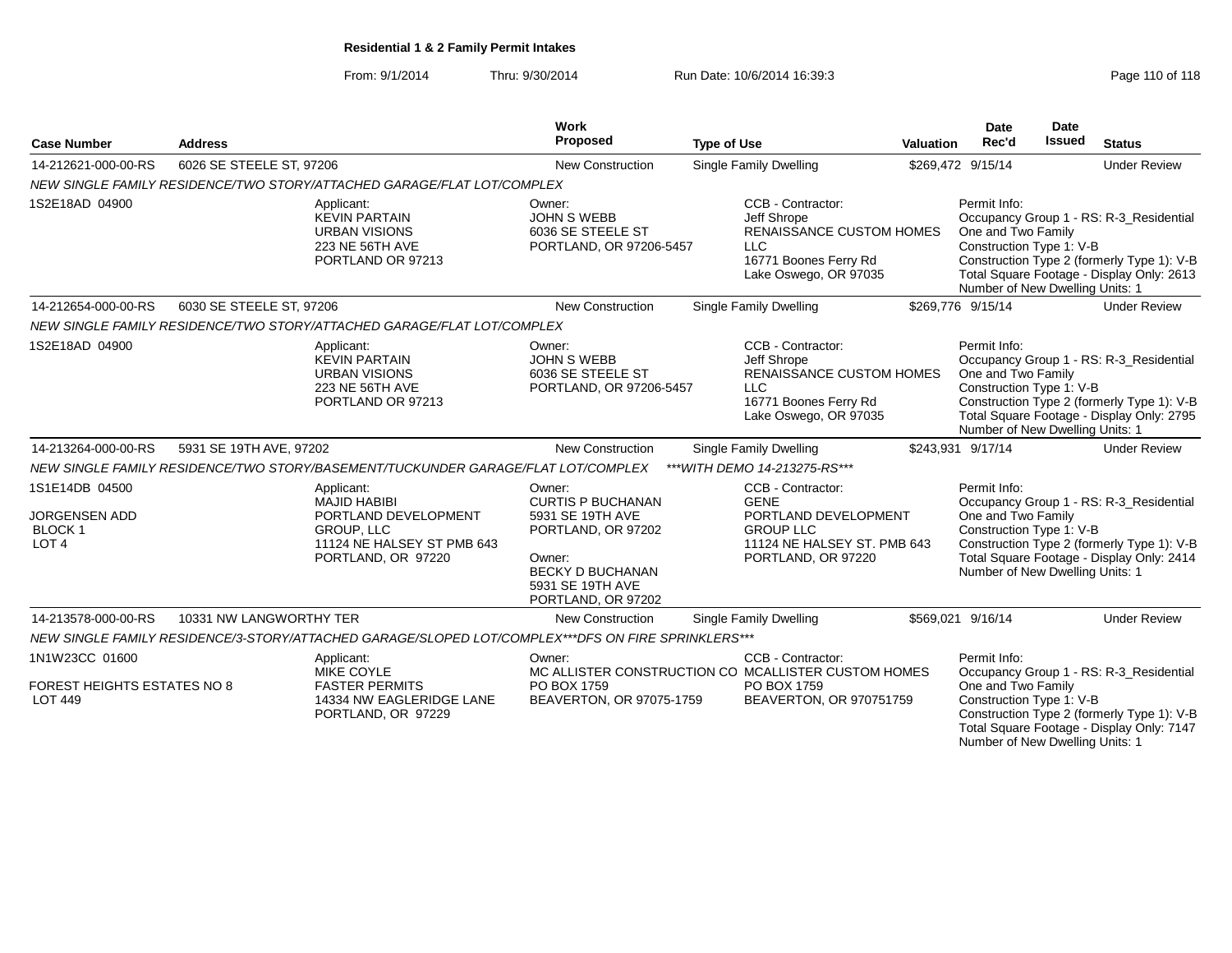From: 9/1/2014Thru: 9/30/2014 Run Date: 10/6/2014 16:39:3<br>
Page 111 of 118

| <b>Case Number</b>                                               | <b>Address</b>                                                                                                              | <b>Work</b><br><b>Proposed</b>                                                                                                                                                                       | <b>Type of Use</b>                                                                                                                | <b>Date</b><br>Rec'd<br>Valuation                                                  | Date<br>Issued                                                                    | <b>Status</b>                                                                                                                      |
|------------------------------------------------------------------|-----------------------------------------------------------------------------------------------------------------------------|------------------------------------------------------------------------------------------------------------------------------------------------------------------------------------------------------|-----------------------------------------------------------------------------------------------------------------------------------|------------------------------------------------------------------------------------|-----------------------------------------------------------------------------------|------------------------------------------------------------------------------------------------------------------------------------|
|                                                                  |                                                                                                                             |                                                                                                                                                                                                      |                                                                                                                                   |                                                                                    |                                                                                   |                                                                                                                                    |
| 14-213903-000-00-RS                                              | 1924 SE LEXINGTON ST. 97202                                                                                                 | <b>New Construction</b>                                                                                                                                                                              | Single Family Dwelling                                                                                                            | \$386,236 9/17/14                                                                  |                                                                                   | <b>Under Review</b>                                                                                                                |
|                                                                  | NEW SINGLE FAMILY RESIDENCE/TWO STORY/DETACHED GARAGE/FLAT LOT/COMPLEX***WITH DEMO 14-213918-RS AND GARAGE 14-213914-RS***  |                                                                                                                                                                                                      |                                                                                                                                   | ***DFS ON TRUSSES***                                                               |                                                                                   | *NSFR WILL USE P                                                                                                                   |
| 1S1E23DA 07800<br>MOSELEY ADD<br><b>BLOCK 5</b><br><b>LOT 11</b> | Applicant:<br><b>MAJID HABIBI</b><br>PORTLAND DEVELOPMENT<br>GROUP, LLC<br>11124 NE HALSEY ST PMB 643<br>PORTLAND, OR 97220 | Owner:<br>PORTLAND DEVELOPMENT<br><b>GROUP</b><br>11124 NE HALSEY ST PMB 643<br>PORTLAND, OR 97220-2021<br>Owner:<br><b>INVESTMENTS LLC</b><br>11124 NE HALSEY ST PMB 643<br>PORTLAND, OR 97220-2021 | CCB - Contractor:<br><b>GENE</b><br>PORTLAND DEVELOPMENT<br><b>GROUP LLC</b><br>11124 NE HALSEY ST. PMB 643<br>PORTLAND, OR 97220 | Permit Info:                                                                       | One and Two Family<br>Construction Type 1: V-B<br>Number of New Dwelling Units: 1 | Occupancy Group 1 - RS: R-3_Residential<br>Construction Type 2 (formerly Type 1):<br>Total Square Footage - Display Only: 3502     |
| 14-214638-000-00-RS                                              | 9960 SW TERWILLIGER BLVD, 97219                                                                                             | New Construction                                                                                                                                                                                     | Single Family Dwelling                                                                                                            | \$300.609 9/18/14                                                                  |                                                                                   | <b>Under Review</b>                                                                                                                |
|                                                                  | NEW SINGLE FAMILY RESIDENCE/2-STORY/ATTACHED GARAGE/SLOPED LOT/COMPLEX                                                      |                                                                                                                                                                                                      |                                                                                                                                   |                                                                                    |                                                                                   |                                                                                                                                    |
| 1S1E27CB 01800                                                   | Applicant:<br>MIKE COYLE<br><b>FASTER PERMITS</b><br>14334 NW EAGLERIDGE LANE<br>PORTLAND, OR 97229                         | Owner:<br><b>BTS HOMES INC</b><br>PO BOX 2205<br>VANCOUVER, WA 98668                                                                                                                                 | CCB - Contractor:<br><b>BTS HOMES INC</b><br>9604 NE 4TH ST<br>VANCOUVER, WA 98664                                                | Permit Info:                                                                       | One and Two Family<br>Construction Type 1: V-B<br>Number of New Dwelling Units: 1 | Occupancy Group 1 - RS: R-3 Residential<br>Construction Type 2 (formerly Type 1): V-B<br>Total Square Footage - Display Only: 2990 |
| 14-214786-000-00-RS                                              | 3911 SE OGDEN ST, 97202                                                                                                     | <b>New Construction</b>                                                                                                                                                                              | Single Family Dwelling                                                                                                            | \$300,878 9/18/14                                                                  |                                                                                   | <b>Under Review</b>                                                                                                                |
|                                                                  | NEW SINGLE FAMILY RESIDENCE/ 2 STORY / ATTACHED GARAGE / FLAT LOT /SIMPLE                                                   |                                                                                                                                                                                                      |                                                                                                                                   |                                                                                    |                                                                                   |                                                                                                                                    |
| 1S1E24AD 02900                                                   | Applicant:<br><b>TERRY HELLEM</b><br>PROJECTIVE BUILDING DESIGNS<br>PO BOX 6542<br>BEAVERTON OR 97007                       | Owner:<br><b>COMFORT RESTORATION INC</b><br>PO BOX 821484<br>VANCOUVER, WA 98682-0034                                                                                                                | CCB - Contractor:<br>PO BOX 820951<br>VANCOUVER, WA 98682                                                                         | Permit Info:<br>OREGON COMFORT HEATING INC Occupancy Group 1 - RS: R-3 Residential | One and Two Family<br>Construction Type 1: V-B<br>Number of New Dwelling Units: 1 | Construction Type 2 (formerly Type 1): V-B<br>Total Square Footage - Display Only: 2974                                            |
| 14-215013-000-00-RS                                              | 7110 SE RAMONA ST, 97206                                                                                                    | <b>New Construction</b>                                                                                                                                                                              | Single Family Dwelling                                                                                                            | \$208,228 9/19/14                                                                  |                                                                                   | <b>Under Review</b>                                                                                                                |
|                                                                  | NEW SINGLE FAMILY RESIDENCE/2-STORY/DETACHED GARAGE/FLAT LOT/COMPLEX***DETACHED GARAGE 14-215018-RS***                      |                                                                                                                                                                                                      |                                                                                                                                   |                                                                                    |                                                                                   |                                                                                                                                    |
| 1S2E17CA 16000                                                   | Applicant:<br>MICHAEL MALONEY<br><b>1584 PARRISH STREET</b><br>LAKE OSWEGO OR 97034                                         | Owner:<br>MICHAEL E MALONEY<br>4988 PARKHILL ST<br>LAKE OSWEGO, OR 97035-3320                                                                                                                        | CCB - Contractor:<br>MICHAEL MALONEY<br><b>RIDGE POINT INC</b><br>1584 PARRISH ST<br>LAKE OSWEGO, OR 97034                        | Permit Info:                                                                       | One and Two Family<br>Construction Type 1: V-B<br>Number of New Dwelling Units: 1 | Occupancy Group 1 - RS: R-3_Residential<br>Construction Type 2 (formerly Type 1):<br>Total Square Footage - Display Only: 1888     |
| 14-215417-000-00-RS                                              | 5224 SE 46TH AVE, 97206                                                                                                     | <b>New Construction</b>                                                                                                                                                                              | Single Family Dwelling                                                                                                            | \$183,523 9/19/14                                                                  |                                                                                   | <b>Under Review</b>                                                                                                                |
|                                                                  | NEW SINGLE FAMILY RESIDENCE/ 2 STORY/ FLAT LOT/ NO GARAGE/ COMPLEX                                                          |                                                                                                                                                                                                      |                                                                                                                                   |                                                                                    |                                                                                   |                                                                                                                                    |
| 1S2E18BC 11600                                                   | Applicant:<br>MIKE COYLE<br><b>FASTER PERMITS</b><br>14334 NW EAGLERIDGE LANE<br>PORTLAND, OR 97229                         | Owner:<br><b>EDWARD A ECKROTH</b><br>5210 SE MITCHELL ST<br>PORTLAND, OR 97206-5682                                                                                                                  | CCB - Contractor:<br><b>VIC REMMERS</b><br>EVERETT CUSTOM HOMES INC<br>735 SW 158TH AVE STE 180<br>BEAVERTON OR 97008             | Permit Info:                                                                       | One and Two Family<br>Construction Type 1: V-B<br>Number of New Dwelling Units: 1 | Occupancy Group 1 - RS: R-3_Residential<br>Construction Type 2 (formerly Type 1):<br>Total Square Footage - Display Only: 1664     |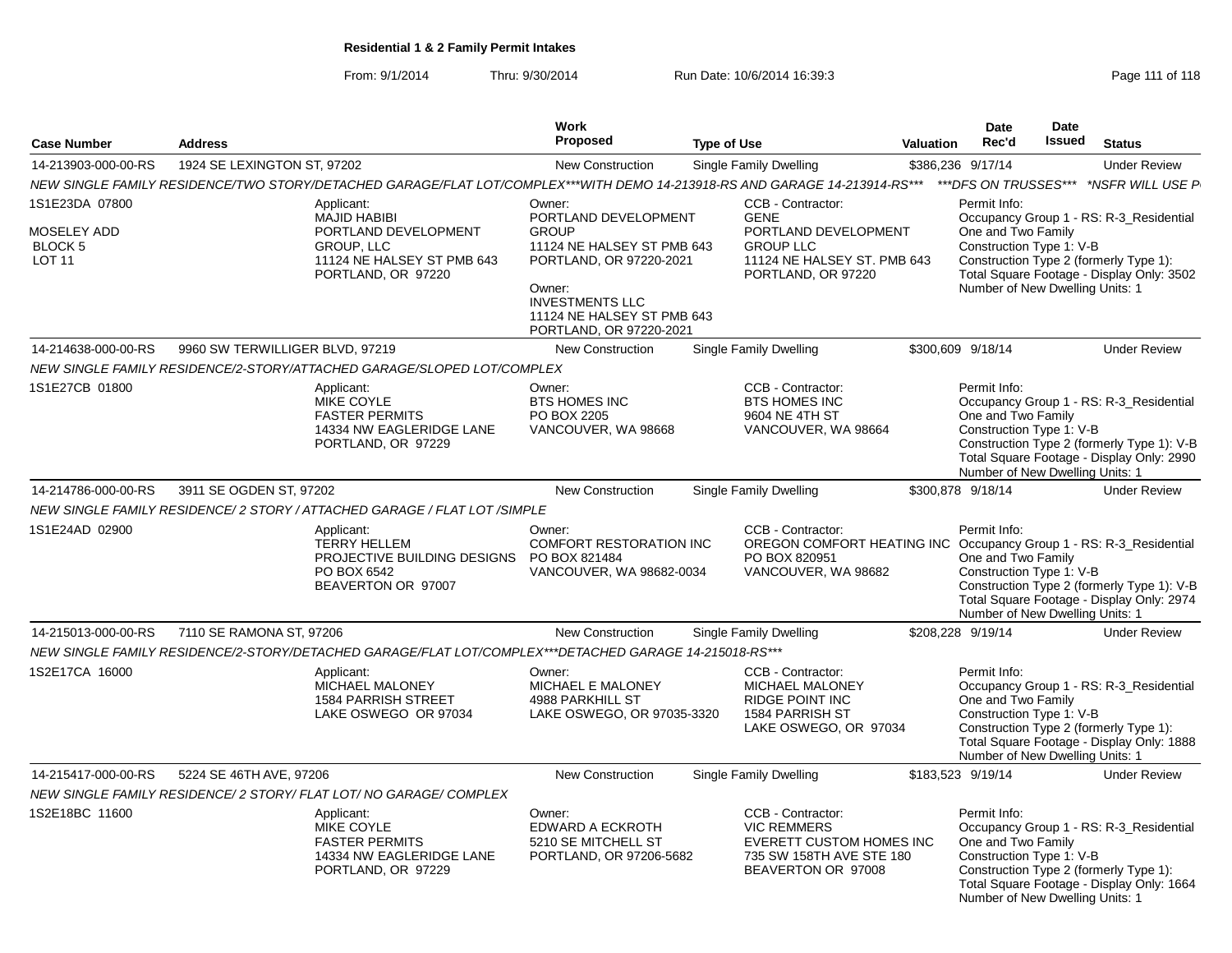From: 9/1/2014Thru: 9/30/2014 Run Date: 10/6/2014 16:39:3<br>
Page 112 of 118

|                                                                        |                         |                                                                                                                                | Work                                                                                                                                                                                                                                              |                    |                                                                                                                              |                                                                                                                                                                                                                                         | Date                                                                                                                                                                                                                                | Date          |                                                                                                                                    |
|------------------------------------------------------------------------|-------------------------|--------------------------------------------------------------------------------------------------------------------------------|---------------------------------------------------------------------------------------------------------------------------------------------------------------------------------------------------------------------------------------------------|--------------------|------------------------------------------------------------------------------------------------------------------------------|-----------------------------------------------------------------------------------------------------------------------------------------------------------------------------------------------------------------------------------------|-------------------------------------------------------------------------------------------------------------------------------------------------------------------------------------------------------------------------------------|---------------|------------------------------------------------------------------------------------------------------------------------------------|
| <b>Case Number</b>                                                     | <b>Address</b>          |                                                                                                                                | <b>Proposed</b>                                                                                                                                                                                                                                   | <b>Type of Use</b> |                                                                                                                              | Valuation                                                                                                                                                                                                                               | Rec'd                                                                                                                                                                                                                               | <b>Issued</b> | <b>Status</b>                                                                                                                      |
| 14-215557-000-00-RS                                                    | 2055 SE 32ND PL         |                                                                                                                                | New Construction                                                                                                                                                                                                                                  |                    | <b>Single Family Dwelling</b>                                                                                                |                                                                                                                                                                                                                                         | \$329,985 9/19/14                                                                                                                                                                                                                   |               | <b>Under Review</b>                                                                                                                |
|                                                                        |                         | NEW SINGLE FAMILY RESIDENCE/2 STORY/ ATTACHED GARAGE/ SLOPED LOT/ COMPLEX                                                      |                                                                                                                                                                                                                                                   |                    |                                                                                                                              |                                                                                                                                                                                                                                         |                                                                                                                                                                                                                                     |               |                                                                                                                                    |
| 1S1E01CD 02001                                                         |                         | Applicant:<br><b>MIKE COYLE</b><br><b>FASTER PERMITS</b><br>14334 NW EAGLERIDGE LANE<br>PORTLAND, OR 97229                     | CCB - Contractor:<br>Owner:<br>EVERETT CUSTOM HOMES INC<br><b>VIC REMMERS</b><br>735 SW 158TH AVE #180<br>EVERETT CUSTOM HOMES INC<br>BEAVERTON, OR 97006-4952<br>735 SW 158TH AVE STE 180<br>BEAVERTON OR 97008<br><b>Single Family Dwelling</b> |                    |                                                                                                                              | Permit Info:<br>Occupancy Group 1 - RS: R-3_Residential<br>One and Two Family<br>Construction Type 1: V-B<br>Construction Type 2 (formerly Type 1): V-B<br>Total Square Footage - Display Only: 3391<br>Number of New Dwelling Units: 1 |                                                                                                                                                                                                                                     |               |                                                                                                                                    |
| 14-215580-000-00-RS                                                    | 8401 SW 4TH AVE, 97219  |                                                                                                                                | New Construction                                                                                                                                                                                                                                  |                    |                                                                                                                              |                                                                                                                                                                                                                                         | \$323,915 9/19/14                                                                                                                                                                                                                   |               | <b>Under Review</b>                                                                                                                |
|                                                                        |                         | NEW SINGLE FAMILY RESIDENCE/2 STORY/ SLOPED LOT/ ATTACHED GARAGE/ COMPLEX                                                      |                                                                                                                                                                                                                                                   |                    |                                                                                                                              |                                                                                                                                                                                                                                         |                                                                                                                                                                                                                                     |               |                                                                                                                                    |
| 1S1E21DD 08400                                                         |                         | Applicant:<br><b>MIKE COYLE</b><br><b>FASTER PERMITS</b><br>14334 NW EAGLERIDGE LANE<br>PORTLAND, OR 97229                     | Owner:<br>EDEN ENTERPRISES LLC<br>5505 SW DELKER RD<br>TUALATIN, OR 97062-9710                                                                                                                                                                    |                    | CCB - Contractor:<br><b>VIC REMMERS</b><br>EVERETT CUSTOM HOMES INC<br>735 SW 158TH AVE STE 180<br>BEAVERTON OR 97008        |                                                                                                                                                                                                                                         | Permit Info:<br>One and Two Family<br>Construction Type 1: V-B                                                                                                                                                                      |               | Occupancy Group 1 - RS: R-3_Residential<br>Construction Type 2 (formerly Type 1): V-B<br>Total Square Footage - Display Only: 3213 |
| 14-215909-000-00-RS                                                    | 3325 NE 46TH AVE, 97213 |                                                                                                                                | <b>New Construction</b>                                                                                                                                                                                                                           |                    | Single Family Dwelling                                                                                                       |                                                                                                                                                                                                                                         | \$316,201 9/22/14                                                                                                                                                                                                                   |               | <b>Under Review</b>                                                                                                                |
|                                                                        |                         | NEW SINGLE FAMILY RESIDENCE/2 STORY WITH EXISTING BASEMENT/NO GARAGE/FLAT LOT/COMPLEX***DFS TRUSSES***                         |                                                                                                                                                                                                                                                   |                    |                                                                                                                              |                                                                                                                                                                                                                                         |                                                                                                                                                                                                                                     |               |                                                                                                                                    |
| 1N2E30BB 02200<br><b>ROSE CITY PK</b><br>BLOCK 158<br>LOT <sub>6</sub> |                         | Applicant:<br><b>STEVE EWOLDT</b><br>ARTIFEKT ARCHITECTURE +<br><b>INTERIORS</b><br>519 SW PARK AVE #410<br>PORTLAND, OR 97205 | Owner:<br>CCB - Contractor:<br>HAHN CASCADE PROPERTIES LLC RICHARD CROOKS<br><b>RELIABLE RENOVATIONS</b><br>2904 NE HANCOCK ST<br>PORTLAND, OR 97212<br>4621 SE GLEN ECHO AV<br>MILWAUKIE, OR 97217                                               |                    |                                                                                                                              |                                                                                                                                                                                                                                         | Permit Info:<br>Occupancy Group 1 - RS: R-3_Residential<br>One and Two Family<br>Construction Type 1: V-B<br>Construction Type 2 (formerly Type 1):<br>Total Square Footage - Display Only: 2867<br>Number of New Dwelling Units: 1 |               |                                                                                                                                    |
| 14-216654-000-00-RS                                                    | 6216 NE 32ND AVE, 97211 |                                                                                                                                | New Construction                                                                                                                                                                                                                                  |                    | Single Family Dwelling                                                                                                       |                                                                                                                                                                                                                                         | \$271,291 9/23/14                                                                                                                                                                                                                   |               | <b>Under Review</b>                                                                                                                |
|                                                                        |                         | NEW SINGLE FAMILY RESIDENCE / 2 STORY / ATTACHED GARAGE / FLAT LOT / COMPLEX                                                   |                                                                                                                                                                                                                                                   |                    |                                                                                                                              |                                                                                                                                                                                                                                         |                                                                                                                                                                                                                                     |               |                                                                                                                                    |
| 1N1E13CA 15900                                                         |                         | Applicant:<br><b>KEVIN PARTAIN</b><br>223 NE 56TH AVE<br>PORTLAND, OR 97213-3705                                               | Owner:<br>RENAISSANCE CUSTOM HOMES<br>16671 BOONES FERRY RD<br>LAKE OSWEGO, OR 97035                                                                                                                                                              |                    | CCB - Contractor:<br>Jeff Shrope<br>RENAISSANCE CUSTOM HOMES<br><b>LLC</b><br>16771 Boones Ferry Rd<br>Lake Oswego, OR 97035 |                                                                                                                                                                                                                                         | Permit Info:<br>One and Two Family<br>Construction Type 1: V-B<br>Number of New Dwelling Units: 1                                                                                                                                   |               | Occupancy Group 1 - RS: R-3_Residential<br>Construction Type 2 (formerly Type 1): V-B<br>Total Square Footage - Display Only: 2659 |
| 14-217181-000-00-RS                                                    | 8778 NE SISKIYOU ST     |                                                                                                                                | <b>New Construction</b>                                                                                                                                                                                                                           |                    | Single Family Dwelling                                                                                                       |                                                                                                                                                                                                                                         | \$176,250 9/24/14                                                                                                                                                                                                                   |               | <b>Under Review</b>                                                                                                                |
|                                                                        |                         | NEW SINGLE FAMILY RESIDENCE/2-STORY/ATTACHED GARAGE/FLAT LOT/COMPLEX / PARTITION PLAT 2007-101, LOT 2 TL 15502                 |                                                                                                                                                                                                                                                   |                    |                                                                                                                              |                                                                                                                                                                                                                                         |                                                                                                                                                                                                                                     |               |                                                                                                                                    |
| 1N2E28BA 15502                                                         |                         | Applicant:<br><b>KEVIN PARTAIN</b><br><b>URBAN VISIONS</b><br><b>223 NE 56TH AVE</b><br>PORTLAND, OR 97213                     |                                                                                                                                                                                                                                                   |                    | CCB - Contractor:<br>FISH CONSTRUCTION NW INC<br>1834 SW 58TH AVE STE #102<br>PORTLAND OR 97221                              |                                                                                                                                                                                                                                         | Permit Info:<br>One and Two Family<br>Construction Type 1: V-B<br>Number of New Dwelling Units: 1                                                                                                                                   |               | Occupancy Group 1 - RS: R-3 Residential<br>Construction Type 2 (formerly Type 1): V-B<br>Total Square Footage - Display Only: 1753 |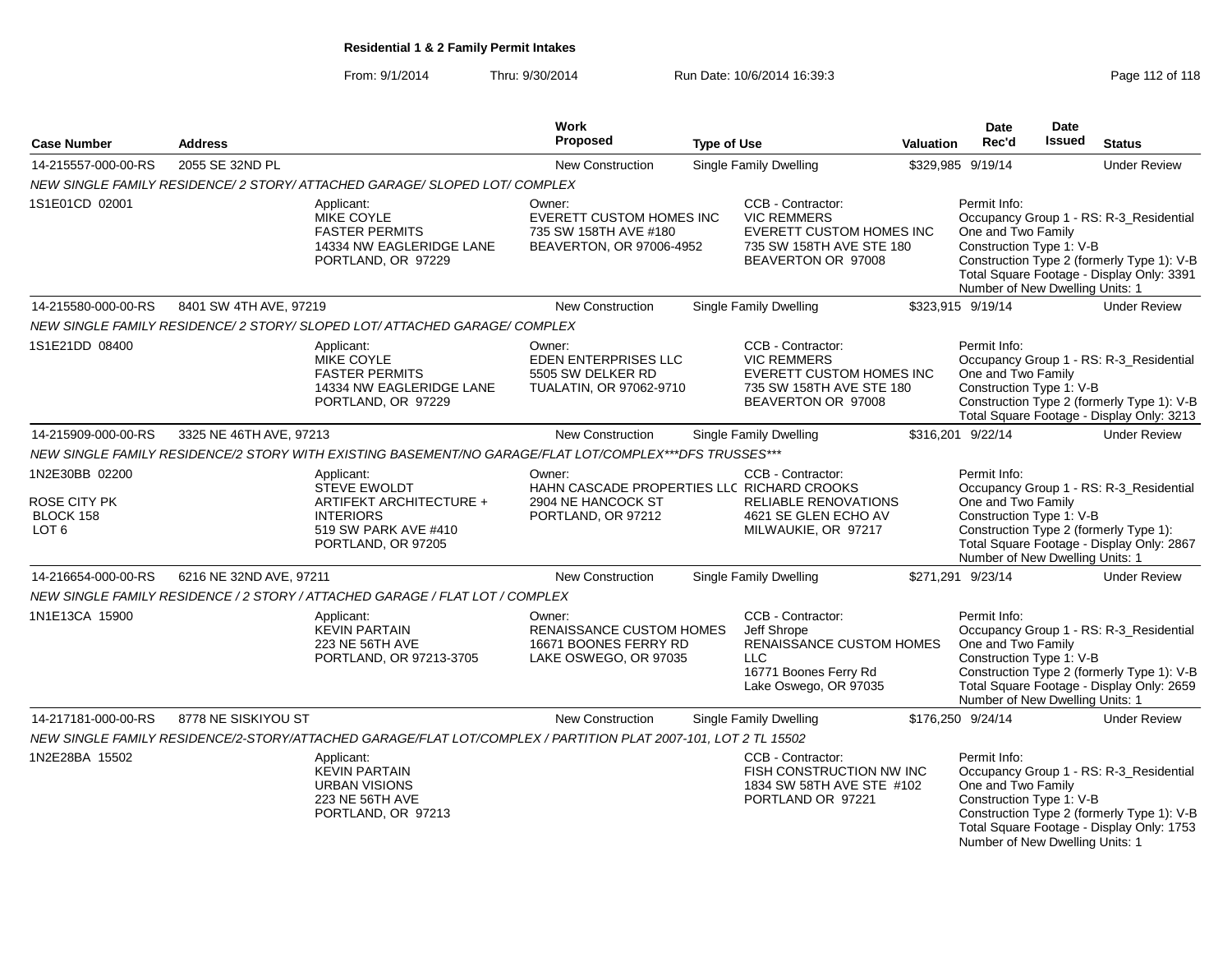From: 9/1/2014Thru: 9/30/2014 Run Date: 10/6/2014 16:39:3<br>
Page 113 of 118

| <b>Case Number</b>  | <b>Address</b>                                                                                                           | <b>Work</b><br>Proposed                                                  | <b>Type of Use</b>                                                                                                         | <b>Valuation</b> | <b>Date</b><br>Rec'd                                                                                                                                                                                                                    | Date<br><b>Issued</b> | <b>Status</b>                                                                                                                      |  |
|---------------------|--------------------------------------------------------------------------------------------------------------------------|--------------------------------------------------------------------------|----------------------------------------------------------------------------------------------------------------------------|------------------|-----------------------------------------------------------------------------------------------------------------------------------------------------------------------------------------------------------------------------------------|-----------------------|------------------------------------------------------------------------------------------------------------------------------------|--|
| 14-217202-000-00-RS | 4266 SE 101ST AVE, 97266                                                                                                 | <b>New Construction</b>                                                  | Single Family Dwelling                                                                                                     |                  | \$256,239 9/26/14                                                                                                                                                                                                                       |                       | <b>Under Review</b>                                                                                                                |  |
|                     | NEW SINGLE FAMILY RESIDENCE/2-STORY/ATTACHED GARAGE/FLAT LOT/SIMPLE***NEEDS R NUMBER***/LOT 2 OF 13-214934-LU            |                                                                          |                                                                                                                            |                  |                                                                                                                                                                                                                                         |                       |                                                                                                                                    |  |
| 1S2E09DD 03000      | Applicant:<br><b>KEVIN PARTAIN</b><br><b>URBAN VISIONS</b><br>223 NE 56TH AVE<br>PORTLAND OR 97213                       | Owner:<br>AAV ONE LLC<br>PORTLAND, OR 97266                              | CCB - Contractor:<br><b>CHALET HOMES LLC</b><br>8733 SE DIVISION ST #201<br>8733 SE DIVISION ST #201<br>PORTLAND, OR 97266 |                  | Permit Info:<br>Occupancy Group 1 - RS: R-3_Residential<br>One and Two Family<br>Construction Type 1: V-B<br>Construction Type 2 (formerly Type 1): V-B<br>Total Square Footage - Display Only: 2509<br>Number of New Dwelling Units: 1 |                       |                                                                                                                                    |  |
| 14-217235-000-00-RS | 4244 SE 101ST AVE, 97266                                                                                                 | New Construction                                                         | Single Family Dwelling                                                                                                     |                  | \$256,239 9/26/14                                                                                                                                                                                                                       |                       | <b>Under Review</b>                                                                                                                |  |
|                     | NEW SINGLE FAMILY RESIDENCE/2-STORY/ATTACHED GARAGE/FLAT LOT/SIMPLE***NEEDS R NUMBER*** / LOT 4 OF 13-214934-FP          |                                                                          |                                                                                                                            |                  |                                                                                                                                                                                                                                         |                       |                                                                                                                                    |  |
| 1S2E09DD 03000      | Applicant:<br><b>KEVIN PARTAIN</b><br><b>URBAN VISIONS</b><br>223 NE 56TH AVE<br>PORTLAND OR 97213                       | Owner:<br>AAV ONE LLC<br>8733 SE DIVISION ST #201<br>PORTLAND, OR 97266  | CCB - Contractor:<br><b>CHALET HOMES LLC</b><br>8733 SE DIVISION ST #201<br>PORTLAND, OR 97266                             |                  | Permit Info:<br>One and Two Family<br>Construction Type 1: V-B<br>Number of New Dwelling Units: 1                                                                                                                                       |                       | Occupancy Group 1 - RS: R-3_Residential<br>Construction Type 2 (formerly Type 1): V-B<br>Total Square Footage - Display Only: 2509 |  |
| 14-217251-000-00-RS | 758 NE 94TH AVE, 97220                                                                                                   | <b>New Construction</b>                                                  | <b>Single Family Dwelling</b>                                                                                              |                  | \$167,865 9/24/14                                                                                                                                                                                                                       |                       | <b>Under Review</b>                                                                                                                |  |
|                     | NEW SINGLE FAMILY DWELLING / 2 STORY / ATTACHED GARAGE / FLAT LOT / COMPLEX                                              |                                                                          |                                                                                                                            |                  |                                                                                                                                                                                                                                         |                       |                                                                                                                                    |  |
| 1N2E33AC 06800      | Applicant:<br><b>DAVID SIDERAS</b><br><b>CAPITAL BUILDERS</b><br>PO BOX 19115<br>PORTLAND, OR 97280                      | Owner:<br>ELDON W BAILEY<br>1833 NE 157TH AVE<br>PORTLAND, OR 97230-5330 | CCB - Contractor:<br><b>DAVID SIDERAS</b><br><b>CAPITAL BUILDERS</b><br>PO BOX 19115<br>PORTLAND, OR 97280                 |                  | Permit Info:<br>One and Two Family<br>Construction Type 1: V-B<br>Number of New Dwelling Units: 1                                                                                                                                       |                       | Occupancy Group 1 - RS: R-3_Residential<br>Construction Type 2 (formerly Type 1): V-B<br>Total Square Footage - Display Only: 1645 |  |
| 14-217258-000-00-RS | 4250 SE 101ST AVE, 97266                                                                                                 | New Construction                                                         | Single Family Dwelling                                                                                                     |                  | \$256,239 9/26/14                                                                                                                                                                                                                       |                       | <b>Under Review</b>                                                                                                                |  |
|                     | NEW SINGLE FAMILY RESIDENCE / 2 STORY / ATTACHED GARAGE / FLAT LOT / SIMPLE ***NEEDS R NUMBER*** / LOT 3 OF 13-214934-LU |                                                                          |                                                                                                                            |                  |                                                                                                                                                                                                                                         |                       |                                                                                                                                    |  |
| 1S2E09DD 03000      | Applicant:<br><b>KEVIN PARTAIN</b><br><b>URBAN VISIONS</b><br>223 NE 56TH AVE<br>PORTLAND OR 97213                       | Owner:<br>AAV ONE LLC<br>8733 SE DIVISION ST #201<br>PORTLAND, OR 97266  | CCB - Contractor:<br><b>CHALET HOMES LLC</b><br>8733 SE DIVISION ST #201<br>PORTLAND, OR 97266                             |                  | Permit Info:<br>One and Two Family<br>Construction Type 1: V-B<br>Number of New Dwelling Units: 1                                                                                                                                       |                       | Occupancy Group 1 - RS: R-3 Residential<br>Construction Type 2 (formerly Type 1): V-B<br>Total Square Footage - Display Only: 2509 |  |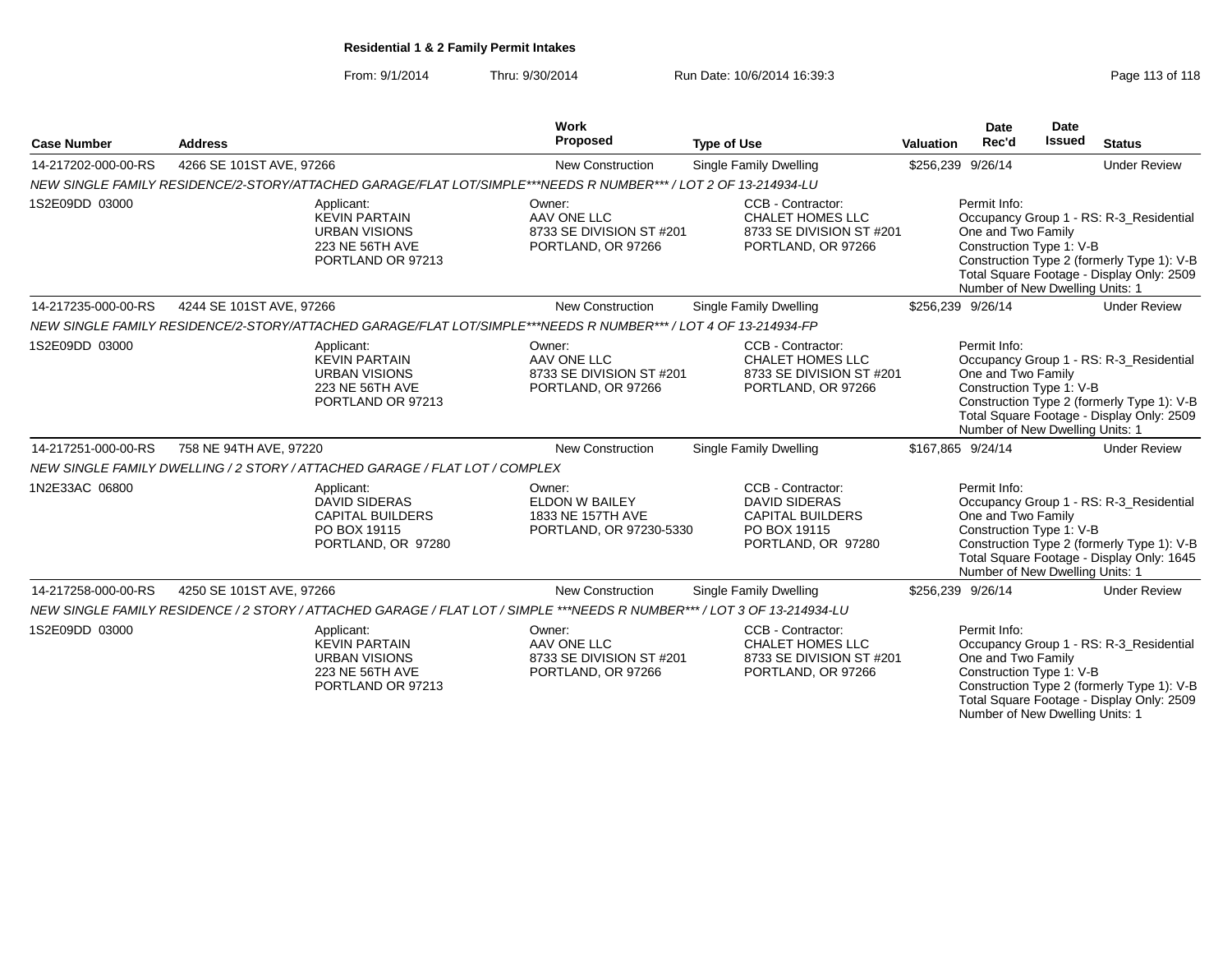From: 9/1/2014Thru: 9/30/2014 Run Date: 10/6/2014 16:39:3<br>
Page 114 of 118

|                                                              |                           |                                                                                                                         | Work                                                                                                                                                                |                                                                                                                                                                                                                                                                                                                                                                                             |                  | <b>Date</b>                                                                                                                                                                                                                             | Date          |                                                                                                                                    |
|--------------------------------------------------------------|---------------------------|-------------------------------------------------------------------------------------------------------------------------|---------------------------------------------------------------------------------------------------------------------------------------------------------------------|---------------------------------------------------------------------------------------------------------------------------------------------------------------------------------------------------------------------------------------------------------------------------------------------------------------------------------------------------------------------------------------------|------------------|-----------------------------------------------------------------------------------------------------------------------------------------------------------------------------------------------------------------------------------------|---------------|------------------------------------------------------------------------------------------------------------------------------------|
| <b>Case Number</b>                                           | <b>Address</b>            |                                                                                                                         | <b>Proposed</b>                                                                                                                                                     | <b>Type of Use</b>                                                                                                                                                                                                                                                                                                                                                                          | <b>Valuation</b> | Rec'd                                                                                                                                                                                                                                   | <b>Issued</b> | <b>Status</b>                                                                                                                      |
| 14-217280-000-00-RS                                          | 4425 SW 47TH DR           |                                                                                                                         | <b>New Construction</b>                                                                                                                                             | Single Family Dwelling                                                                                                                                                                                                                                                                                                                                                                      |                  | \$448,544 9/24/14                                                                                                                                                                                                                       |               | <b>Under Review</b>                                                                                                                |
|                                                              |                           | NEW SINGLE FAMILY RESIDENCE/2-STORY/ATTACHED GARAGE/FLAT LOT/COMPLEX09/25/14 ADDED TRADE CONTRACTORS                    |                                                                                                                                                                     |                                                                                                                                                                                                                                                                                                                                                                                             |                  |                                                                                                                                                                                                                                         |               |                                                                                                                                    |
| 1S1E07DD 07902<br>PARTITION PLAT 2009-69<br>LOT <sub>2</sub> |                           | Applicant:<br>MIKE COYLE<br><b>FASTER PERMITS</b><br>14334 NW EAGLERIDGE LANE<br>PORTLAND, OR 97229                     | Owner:<br>LEO U JR KEPPINGER<br>8225 SW FAIRWAY DR<br>PORTLAND, OR 97225-2753<br>Owner:<br><b>DENISE KEPPINGER</b><br>8225 SW FAIRWAY DR<br>PORTLAND, OR 97225-2753 | CCB - Contractor:<br><b>JIM MCGEHEE</b><br>MCGEHEE CONSTRUCTION LLC<br>PO BOX 25571<br>Portland, Oregon 97298<br>CCB - Contractor:<br><b>CENTRAL AIR INC</b><br>PO BOX 433<br>CLACKAMAS OR 97015<br>CCB - Contractor:<br>DREAMHOUSE ELECTRIC LLC<br>221 SW MOONRIDGE PLACE<br>PORTLAND, OR 97225<br>CCB - Contractor:<br>G & B PLUMBING & SONS INC<br>PO BOX 92<br><b>ST PAUL, OR 97137</b> |                  | Permit Info:<br>One and Two Family<br>Construction Type 1: V-B<br>Number of New Dwelling Units: 1                                                                                                                                       |               | Occupancy Group 1 - RS: R-3_Residential<br>Construction Type 2 (formerly Type 1): V-B<br>Total Square Footage - Display Only: 4442 |
| 14-217288-000-00-RS                                          | 4232 SE 101ST AVE, 97266  |                                                                                                                         | <b>New Construction</b>                                                                                                                                             | Single Family Dwelling                                                                                                                                                                                                                                                                                                                                                                      |                  | \$256,239 9/26/14                                                                                                                                                                                                                       |               | <b>Under Review</b>                                                                                                                |
|                                                              |                           | NEW SINGLE FAMILY RESIDENCE / 2 STORY / ATTACHED GARAGE / FLAT LOT / SIMPLE***NEEDS R NUMBER*** / LOT 5 OF 13-214934-LU |                                                                                                                                                                     |                                                                                                                                                                                                                                                                                                                                                                                             |                  |                                                                                                                                                                                                                                         |               |                                                                                                                                    |
| 1S2E09DD 03000                                               |                           | Applicant:<br><b>KEVIN PARTAIN</b><br><b>URBAN VISIONS</b><br>223 NE 56TH AVE<br>PORTLAND OR 97213                      | Owner:<br>AAV ONE LLC<br>8733 SE DIVISION ST #201<br>PORTLAND, OR 97266                                                                                             | CCB - Contractor:<br>CHALET HOMES LLC<br>8733 SE DIVISION ST #201<br>PORTLAND, OR 97266                                                                                                                                                                                                                                                                                                     |                  | Permit Info:<br>One and Two Family<br>Construction Type 1: V-B<br>Number of New Dwelling Units: 1                                                                                                                                       |               | Occupancy Group 1 - RS: R-3_Residential<br>Construction Type 2 (formerly Type 1): V-B<br>Total Square Footage - Display Only: 2509 |
| 14-217715-000-00-RS                                          | 7035 SW 49TH AVE, 97219   |                                                                                                                         | New Construction                                                                                                                                                    | Single Family Dwelling                                                                                                                                                                                                                                                                                                                                                                      |                  | \$335,015 9/25/14                                                                                                                                                                                                                       |               | <b>Under Review</b>                                                                                                                |
|                                                              |                           | NEW SINGLE FAMILY RESIDENCE/2-STORY/ATTACHED GARAGE/FLAT LOT/COMPLEX / LONG MEADOW, LOT 10 EXC S 1/2                    |                                                                                                                                                                     |                                                                                                                                                                                                                                                                                                                                                                                             |                  |                                                                                                                                                                                                                                         |               |                                                                                                                                    |
| 1S1E19AA 06700<br>LONG MEADOW<br>LOT 10 EXC S 1/2            |                           | Applicant:<br>PETRU FORA<br>9951 SE EASTVIEW DR<br>HAPPY VALLEY, OR 97086-6910                                          | Owner:<br>PETRU FORA<br>9951 SE EASTVIEW DR<br>HAPPY VALLEY, OR 97086-6910                                                                                          | CCB - Contractor:<br>PETE C CONSTRUCTION LLC<br>9951 SE EASTVIEW DR<br>HAPPY VALLEY OR 97086                                                                                                                                                                                                                                                                                                |                  | Permit Info:<br>Occupancy Group 1 - RS: R-3 Residential<br>One and Two Family<br>Construction Type 1: V-B<br>Construction Type 2 (formerly Type 1): V-B<br>Total Square Footage - Display Only: 3345<br>Number of New Dwelling Units: 1 |               |                                                                                                                                    |
| 14-217736-000-00-RS                                          | 5875 SE BELMONT ST, 97215 |                                                                                                                         | <b>New Construction</b>                                                                                                                                             | Single Family Dwelling                                                                                                                                                                                                                                                                                                                                                                      |                  | \$297,905 9/25/14                                                                                                                                                                                                                       |               | <b>Under Review</b>                                                                                                                |
|                                                              |                           | NEW SINGLE FAMILY RESIDENCE/2-STORY WITH BASEMENT/TUCK UNDER GARAGE/FLAT LOT/COMPLEX                                    |                                                                                                                                                                     |                                                                                                                                                                                                                                                                                                                                                                                             |                  |                                                                                                                                                                                                                                         |               |                                                                                                                                    |
| 1S2E06AA 07900                                               |                           | Applicant:<br><b>KEVIN PARTAIN</b><br><b>URBAN VISIONS</b><br>223 NE 56TH AVE<br>PORTLAND, OR 97213                     | Owner:<br><b>CHARLES K STALSBERG</b><br>1441 SE 58TH AVE<br>PORTLAND, OR 97215                                                                                      | CCB - Contractor:<br>Jeff Shrope<br><b>RENAISSANCE CUSTOM HOMES</b><br><b>LLC</b><br>16771 Boones Ferry Rd<br>Lake Oswego, OR 97035                                                                                                                                                                                                                                                         |                  | Permit Info:<br>One and Two Family<br>Construction Type 1: V-B<br>Number of New Dwelling Units: 1                                                                                                                                       |               | Occupancy Group 1 - RS: R-3_Residential<br>Construction Type 2 (formerly Type 1): V-B<br>Total Square Footage - Display Only: 2987 |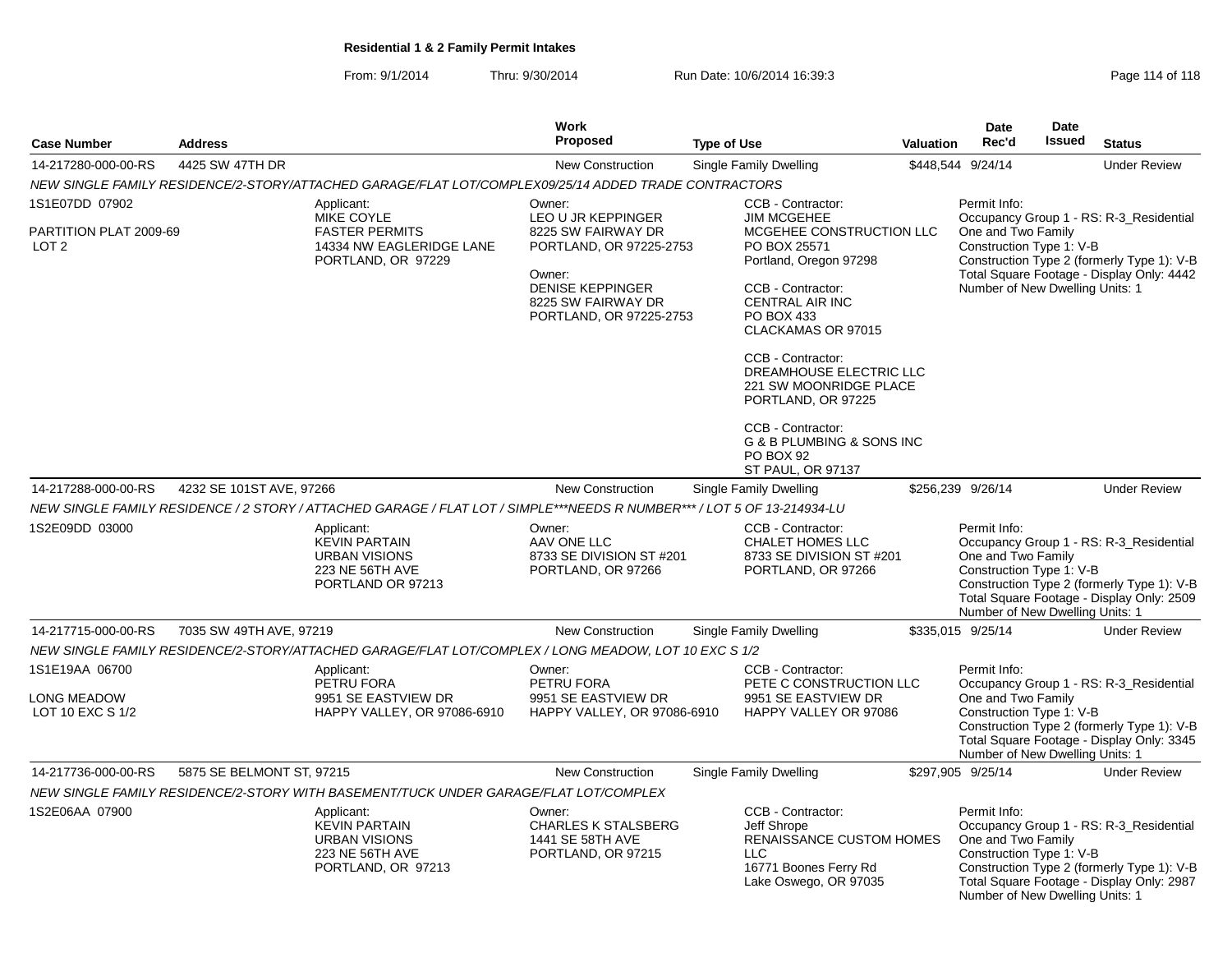From: 9/1/2014Thru: 9/30/2014 Run Date: 10/6/2014 16:39:3<br>
Page 115 of 118

|                                                                |                                                                                                                                             | Work                                                                           |                                                                                                                              |                                                                                                                                                                                                                                         | <b>Date</b>                                                                                                                                                                                                                         | <b>Date</b>   |                                                                                                                                    |
|----------------------------------------------------------------|---------------------------------------------------------------------------------------------------------------------------------------------|--------------------------------------------------------------------------------|------------------------------------------------------------------------------------------------------------------------------|-----------------------------------------------------------------------------------------------------------------------------------------------------------------------------------------------------------------------------------------|-------------------------------------------------------------------------------------------------------------------------------------------------------------------------------------------------------------------------------------|---------------|------------------------------------------------------------------------------------------------------------------------------------|
| <b>Case Number</b>                                             | <b>Address</b>                                                                                                                              | <b>Proposed</b>                                                                | <b>Type of Use</b>                                                                                                           | <b>Valuation</b>                                                                                                                                                                                                                        | Rec'd                                                                                                                                                                                                                               | <b>Issued</b> | <b>Status</b>                                                                                                                      |
| 14-217757-000-00-RS                                            | 5855 SE BELMONT ST, 97215                                                                                                                   | <b>New Construction</b>                                                        | <b>Single Family Dwelling</b>                                                                                                |                                                                                                                                                                                                                                         | \$260,018 9/25/14                                                                                                                                                                                                                   |               | <b>Under Review</b>                                                                                                                |
|                                                                | NEW SINGLE FAMILY RESIDENCE/2-STORY WITH BASEMENT/TUCK UNDER GARAGE/FLAT LOT/COMPLEX                                                        |                                                                                |                                                                                                                              |                                                                                                                                                                                                                                         |                                                                                                                                                                                                                                     |               |                                                                                                                                    |
| 1S2E06AA 07900                                                 | Applicant:<br><b>KEVIN PARTAIN</b><br>URBAN VISIONS<br>223 NE 56TH AVE<br>PORTLAND, OR 97213                                                | Owner:<br><b>CHARLES K STALSBERG</b><br>1441 SE 58TH AVE<br>PORTLAND, OR 97215 | CCB - Contractor:<br>Jeff Shrope<br>RENAISSANCE CUSTOM HOMES<br>$\sqcup$ C<br>16771 Boones Ferry Rd<br>Lake Oswego, OR 97035 |                                                                                                                                                                                                                                         | Permit Info:<br>One and Two Family<br>Construction Type 1: V-B<br>Number of New Dwelling Units: 1                                                                                                                                   |               | Occupancy Group 1 - RS: R-3_Residential<br>Construction Type 2 (formerly Type 1): V-B<br>Total Square Footage - Display Only: 2582 |
| 14-217794-000-00-RS                                            | 5865 SE BELMONT ST, 97215                                                                                                                   | <b>New Construction</b>                                                        | <b>Single Family Dwelling</b>                                                                                                |                                                                                                                                                                                                                                         | \$311,578 9/25/14                                                                                                                                                                                                                   |               | <b>Under Review</b>                                                                                                                |
|                                                                | NEW SINGLE FAMILY RESIDENCE/2 STORY WITH BASEMENT AND TUCKED UNDER 1 CAR GARAGE/FLAT LOT/COMPLEX                                            |                                                                                |                                                                                                                              |                                                                                                                                                                                                                                         |                                                                                                                                                                                                                                     |               |                                                                                                                                    |
| 1S2E06AA 07900                                                 | Applicant:<br><b>KEVIN PARTAIN</b><br><b>URBAN VISIONS</b><br>223 NE 56TH AVE<br>PORTLAND, OR 97213                                         | Owner:<br><b>CHARLES K STALSBERG</b><br>1441 SE 58TH AVE<br>PORTLAND, OR 97215 | CCB - Contractor:<br>Jeff Shrope<br>RENAISSANCE CUSTOM HOMES<br><b>LLC</b><br>16771 Boones Ferry Rd<br>Lake Oswego, OR 97035 |                                                                                                                                                                                                                                         | Permit Info:<br>One and Two Family<br>Construction Type 1: V-B<br>Number of New Dwelling Units: 1                                                                                                                                   |               | Occupancy Group 1 - RS: R-3_Residential<br>Construction Type 2 (formerly Type 1): V-B<br>Total Square Footage - Display Only: 3087 |
| 14-218022-000-00-RS                                            | 3132 SW HAMPSHIRE ST, 97201                                                                                                                 | <b>New Construction</b>                                                        | <b>Single Family Dwelling</b>                                                                                                |                                                                                                                                                                                                                                         | \$357,918 9/26/14                                                                                                                                                                                                                   |               | <b>Under Review</b>                                                                                                                |
|                                                                | NEW SINGLE FAMILY RESIDENCE/TWO STORY WITH BASEMENT/ATTACHED GARAGE/SLOPE 20% OR GREATER/COMPLEX                                            |                                                                                |                                                                                                                              |                                                                                                                                                                                                                                         |                                                                                                                                                                                                                                     |               |                                                                                                                                    |
| 1N1E32CD 02200                                                 | Applicant:<br>michael vaughn<br><b>URBAN REVIVAL LLC</b><br>1824 SW Evans St.<br>Portland, OR 97219                                         | Owner:<br>URBAN REVIVAL LLC<br>1824 SW EVANS ST<br>PORTLAND, OR 97219-2730     |                                                                                                                              | Permit Info:<br>Occupancy Group 1 - RS: R-3_Residential<br>One and Two Family<br>Construction Type 1: V-B<br>Construction Type 2 (formerly Type 1): V-B<br>Total Square Footage - Display Only: 3517<br>Number of New Dwelling Units: 1 |                                                                                                                                                                                                                                     |               |                                                                                                                                    |
| 14-218267-000-00-RS                                            | 1824 NE 56TH AVE, 97213                                                                                                                     | New Construction                                                               | Single Family Dwelling                                                                                                       |                                                                                                                                                                                                                                         | \$294,254 9/26/14                                                                                                                                                                                                                   |               | <b>Under Review</b>                                                                                                                |
|                                                                | NEW SINGLE FAMILY RESIDENCE / 2 STORY / DETACHED GARAGE / FLAT LOT / COMPLEX                                                                |                                                                                |                                                                                                                              |                                                                                                                                                                                                                                         |                                                                                                                                                                                                                                     |               |                                                                                                                                    |
| 1N2E30DC 13500<br><b>ELMHURST</b><br>BLOCK 13<br><b>LOT 16</b> | Applicant:<br><b>JOSHUA PATRICK</b><br>METRO HOMES NW LLC<br>211 NE WEIDLER ST<br>PORTLAND OR 97232                                         | Owner:<br>TRISHA HANNAN<br>1824 NE 56TH AVE<br>PORTLAND, OR 97213-3513         | CCB - Contractor:<br>AFFORDABLE NEW HOMES LLC<br>211 NE WEIDER<br>PORTLAND, OR 97232                                         |                                                                                                                                                                                                                                         | Permit Info:<br>Occupancy Group 1 - RS: R-3_Residential<br>One and Two Family<br>Construction Type 1: V-B<br>Construction Type 2 (formerly Type 1):<br>Total Square Footage - Display Only: 2668<br>Number of New Dwelling Units: 1 |               |                                                                                                                                    |
| 14-218843-000-00-RS                                            | 4611 N ALBINA AVE, 97217                                                                                                                    | <b>New Construction</b>                                                        | <b>Single Family Dwelling</b>                                                                                                |                                                                                                                                                                                                                                         | \$212,860 9/29/14                                                                                                                                                                                                                   |               | <b>Under Review</b>                                                                                                                |
|                                                                | NEW SINGLE FAMILY RESIDENCE ON SAME TAX LOT WITH EXISTING SFR / 2 STORY / FLAT LOT / NO GARAGE / COMPLEX / ***TO BE A VACATION RENTAL ***** |                                                                                |                                                                                                                              |                                                                                                                                                                                                                                         |                                                                                                                                                                                                                                     |               |                                                                                                                                    |
| 1N1E22BD 12000                                                 | Applicant:<br>MICHELLE RUBER<br>ENCIRCLE DESIGN + BUILD, LLC<br>4623 NE 18TH AVE<br>PORTLAND, OR 97211                                      | Owner:<br>SHIFT VACATION RENTALS LLC<br>4623 NE 18TH AVE<br>PORTLAND, OR 97211 | CCB - Contractor:<br><b>ENCIRCLE DESIGN &amp; BUILD LLC</b><br>4623 NE 18TH AVE<br>PORTLAND, OR 97211                        |                                                                                                                                                                                                                                         | Permit Info:<br>One and Two Family<br>Construction Type 1: V-B<br>Number of New Dwelling Units: 1                                                                                                                                   |               | Occupancy Group 1 - RS: R-3_Residential<br>Construction Type 2 (formerly Type 1):<br>Total Square Footage - Display Only: 1930     |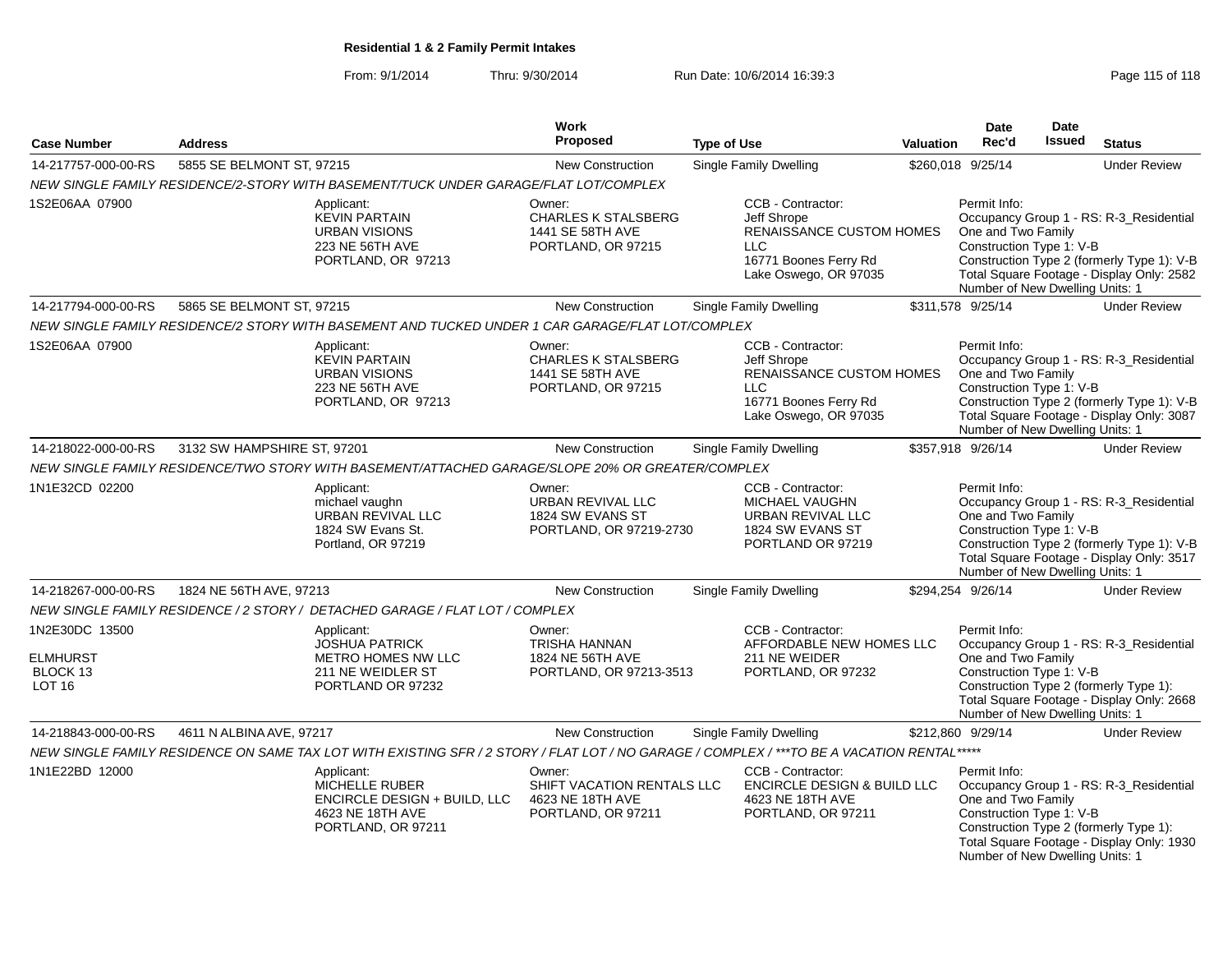From: 9/1/2014Thru: 9/30/2014 Run Date: 10/6/2014 16:39:3<br>
Page 116 of 118

| <b>Case Number</b>                                                      | <b>Address</b>                |                                                                                                                                                              | Work<br><b>Proposed</b>                                                                                                    | <b>Type of Use</b>                                                                        | <b>Valuation</b> | Date<br>Rec'd                                                                                                                                                                | Date<br>Issued | <b>Status</b>                                                                                                                      |  |
|-------------------------------------------------------------------------|-------------------------------|--------------------------------------------------------------------------------------------------------------------------------------------------------------|----------------------------------------------------------------------------------------------------------------------------|-------------------------------------------------------------------------------------------|------------------|------------------------------------------------------------------------------------------------------------------------------------------------------------------------------|----------------|------------------------------------------------------------------------------------------------------------------------------------|--|
| 14-219188-000-00-RS                                                     |                               |                                                                                                                                                              | <b>New Construction</b>                                                                                                    | Single Family Dwelling                                                                    |                  | \$342,772 9/30/14                                                                                                                                                            |                | <b>Under Review</b>                                                                                                                |  |
|                                                                         |                               | NEW SINGLE FAMILY RESIDENCE/TWO STORY/ATTACHED GARAGE/10% OR GREATER SLOPED LOT/COMPLEX                                                                      |                                                                                                                            | ***ON PARCEL 2***                                                                         |                  |                                                                                                                                                                              |                |                                                                                                                                    |  |
| 1S1E31CC 04402                                                          |                               | Applicant:<br><b>SHANNON MCDONALD</b>                                                                                                                        | Owner:<br>PAHLISCH HOMES INC                                                                                               | CCB - Contractor:<br>PAHLISCH HOMES INC                                                   |                  | Permit Info:                                                                                                                                                                 |                | Occupancy Group 1 - RS: R-3 Residential                                                                                            |  |
| PARTITION PLAT 2014-48<br>LOT <sub>2</sub>                              |                               | PAHLISCH HOMES INC<br>12725 SW 66TH AVE, SUITE 101<br><b>TIGARD, OR 97223</b>                                                                                | 63088 NE 18TH ST #100<br>BEND, OR 97701-7102                                                                               | 63088 NE 18TH ST STE 100<br>BEND, OR 97701-7102                                           |                  | One and Two Family<br>Construction Type 1: V-B<br>Construction Type 2 (formerly Type 1): V-B<br>Total Square Footage - Display Only: 3526<br>Number of New Dwelling Units: 1 |                |                                                                                                                                    |  |
| 14-219352-000-00-RS                                                     | 3125 SW FAIRMOUNT BLVD, 97201 |                                                                                                                                                              | <b>New Construction</b>                                                                                                    | Single Family Dwelling                                                                    |                  | \$954,252 9/30/14                                                                                                                                                            |                | <b>Under Review</b>                                                                                                                |  |
|                                                                         |                               | NEW SINGLE FAMILY RESIDENCE/ONE STORY WITH UPPER LOFT AREA AND LOWER LEVEL FINSIHED SPACE/ATTACHED GARAGE/DETACHED ADU/10% GREATER SLOPE LOT WITH SOME 20% A |                                                                                                                            |                                                                                           |                  |                                                                                                                                                                              |                |                                                                                                                                    |  |
| 1S1E16BA 02200                                                          |                               | Applicant:<br>Geoffrey Harker                                                                                                                                | Owner:<br>PRISCILLA M BERNARD                                                                                              | CCB - Contractor:<br><b>DON TANKERSLEY</b>                                                |                  | Permit Info:                                                                                                                                                                 |                | Occupancy Group 1 - RS: R-3_Residential                                                                                            |  |
| <b>HESSLER HILLS</b><br>LOT 1 EXC PT IN ST                              |                               | <b>Richard Brown Architect, AIA</b><br>239 NW 13th Avenue, Room 305<br>Portland, OR 97209                                                                    | 0930 SW PALATINE HILL RD<br>PORTLAND, OR 97219<br>Owner:<br>DAN G WIEDEN<br>0930 SW PALATINE HILL RD<br>PORTLAND, OR 97219 | <b>DON TANKERSLEY</b><br><b>CONSTRUCTION</b><br>1503 SE HARRISION ST<br>PORTLAND OR 97218 |                  | One and Two Family<br>Construction Type 1: V-B<br>Number of New Dwelling Units: 1                                                                                            |                | Construction Type 2 (formerly Type 1): V-B<br>Total Square Footage - Display Only: 9058                                            |  |
| 14-219446-000-00-RS                                                     | 11760 SE WASHINGTON ST, 97216 |                                                                                                                                                              | <b>New Construction</b>                                                                                                    | Single Family Dwelling                                                                    |                  | \$251,738 9/30/14                                                                                                                                                            |                | <b>Under Review</b>                                                                                                                |  |
|                                                                         |                               | NEW SINGLE FAMILY RESIDENCE/TWO STORY/ATTACHED GARAGE/FLAT LOT/ COMPLEX WITH SOME PRESCRIPTIVE ELEMENTS                                                      |                                                                                                                            |                                                                                           |                  |                                                                                                                                                                              |                |                                                                                                                                    |  |
| 1S2E03AA 04400<br><b>VENTURA PK</b><br>BLOCK <sub>21</sub><br>LOT 13&14 |                               | Applicant:<br><b>SCOTT CLAYTON</b><br>D A GREY LTD<br>1905 SE 257TH AVE<br>TROUTDALE, OR 97060                                                               | Owner:<br>SHERRY Y GREY<br>1905 SW 257TH AVE<br>TROUTDALE, OR 97060-1964                                                   | CCB - Contractor:<br>DA GREY LIMITED<br>1905 SW 257TH AVE<br>TROUTDALE, OR 97060          |                  | Permit Info:<br>One and Two Family<br>Construction Type 1: V-B<br>Number of New Dwelling Units: 1                                                                            |                | Occupancy Group 1 - RS: R-3 Residential<br>Construction Type 2 (formerly Type 1): V-B<br>Total Square Footage - Display Only: 2510 |  |
| 13-221982-DFS-01-RS                                                     | 22 NE BEECH ST                |                                                                                                                                                              | <b>New Construction</b>                                                                                                    | Townhouse (2 Units)                                                                       |                  | \$1,500 9/2/14                                                                                                                                                               |                | <b>Under Review</b>                                                                                                                |  |
| <b>DFS - FIRE SPRINKLERS</b>                                            |                               |                                                                                                                                                              |                                                                                                                            |                                                                                           |                  |                                                                                                                                                                              |                |                                                                                                                                    |  |
| 1N1E22DD 19701                                                          |                               | Applicant:<br>RUSSELL J WEAVER                                                                                                                               | Owner:<br>RUBEN J MENASHE INC                                                                                              | CCB - Contractor:<br><b>WEAVER PLUMBING</b>                                               |                  | Permit Info:                                                                                                                                                                 |                | Occupancy Group 1 - RS: R-3 Residential                                                                                            |  |
| PARTITION PLAT 2013-61<br>LOT <sub>1</sub>                              |                               | 14400 SE 162ND AVE<br>CLACKAMAS, OR 97015                                                                                                                    | 11359 NE HALSEY ST<br>PORTLAND, OR 97220-2059                                                                              | <b>CLACKAMAS</b><br>11200 SE 119th CT<br>CLACKAMAS OR 97086                               |                  | One and Two Family<br>Construction Type 1: V-B                                                                                                                               |                | Construction Type 2 (formerly Type 1): V-B<br>Total Square Footage - Display Only: 2180                                            |  |
| 13-222008-DFS-01-RS                                                     | 30 NE BEECH ST                |                                                                                                                                                              | <b>New Construction</b>                                                                                                    | Townhouse (2 Units)                                                                       |                  | \$1,500 9/2/14                                                                                                                                                               |                | Approved to Issue                                                                                                                  |  |
| <b>DFS - FIRE SPRINKLERS</b>                                            |                               |                                                                                                                                                              |                                                                                                                            |                                                                                           |                  |                                                                                                                                                                              |                |                                                                                                                                    |  |
| 1N1E22DD 19702                                                          |                               | Applicant:<br><b>WEAVER PLUMBING</b>                                                                                                                         | Owner:<br>RUBEN J MENASHE INC                                                                                              | CCB - Contractor:<br><b>RUBEN J MENASHE INC</b>                                           |                  | Permit Info:                                                                                                                                                                 |                | Occupancy Group 1 - RS: R-3 Residential                                                                                            |  |
| PARTITION PLAT 2013-61<br>LOT <sub>2</sub>                              |                               | <b>CLACKAMAS</b><br>11200 SE 119th CT<br>CLACKAMAS OR 97086                                                                                                  | 11359 NE HALSEY ST<br>PORTLAND, OR 97220-2059                                                                              | 11359 NE HALSEY ST<br>PORTLAND, OR 972202059                                              |                  | One and Two Family<br>Construction Type 1: V-B                                                                                                                               |                | Construction Type 2 (formerly Type 1): V-B                                                                                         |  |
|                                                                         |                               |                                                                                                                                                              |                                                                                                                            | CCB - Contractor:<br><b>WEAVER PLUMBING</b><br><b>CLACKAMAS</b><br>11200 SE 119th CT      |                  |                                                                                                                                                                              |                | Total Square Footage - Display Only: 2180                                                                                          |  |

CLACKAMAS OR 97086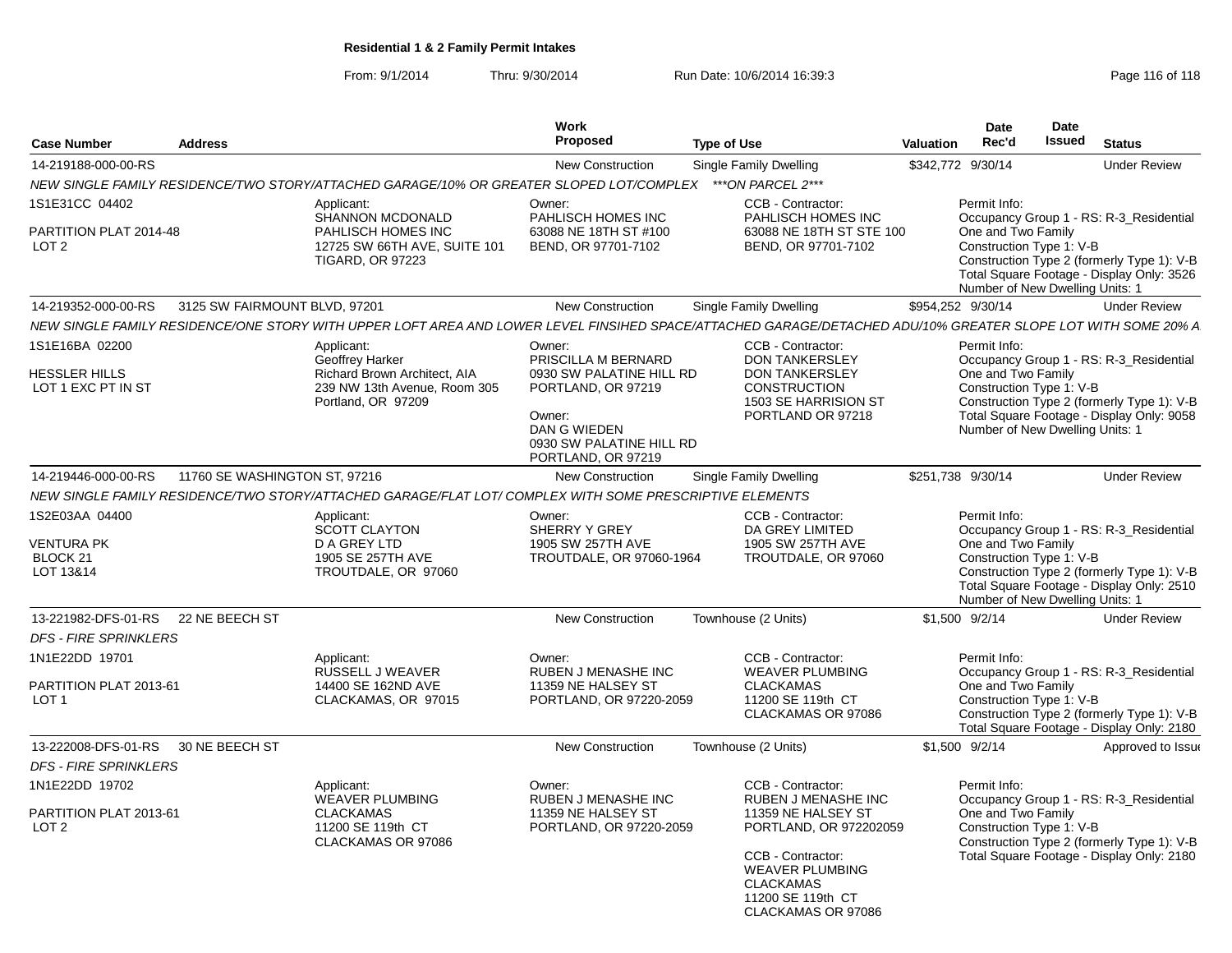From: 9/1/2014Thru: 9/30/2014 Run Date: 10/6/2014 16:39:3<br>
Page 117 of 118

| <b>Case Number</b>              | <b>Address</b>          |                                                                                                                                                                  | Work<br>Proposed                                                              | <b>Type of Use</b> |                                                                                                                                                | <b>Valuation</b> | <b>Date</b><br>Rec'd                                                                              | Date<br><b>Issued</b> | <b>Status</b>                                                                                                                      |
|---------------------------------|-------------------------|------------------------------------------------------------------------------------------------------------------------------------------------------------------|-------------------------------------------------------------------------------|--------------------|------------------------------------------------------------------------------------------------------------------------------------------------|------------------|---------------------------------------------------------------------------------------------------|-----------------------|------------------------------------------------------------------------------------------------------------------------------------|
| 14-180934-REV-01-RS             | 1522 NE 73RD AVE        |                                                                                                                                                                  | <b>New Construction</b>                                                       |                    | Townhouse (2 Units)                                                                                                                            |                  | \$9/25/14                                                                                         |                       | 9/25/14 Issued                                                                                                                     |
|                                 |                         | REVISION TO CHANGE FLOOR SYSTEM FROM JOISTS TO POST AND BEAM                                                                                                     |                                                                               |                    |                                                                                                                                                |                  |                                                                                                   |                       |                                                                                                                                    |
| 1N2E29DC 07301                  |                         | Applicant:<br>JEFF OVINGTON                                                                                                                                      | Owner:                                                                        |                    | CCB - Contractor:<br>METRO HOMES NORTHWEST LLC AFFORDABLE NEW HOMES LLC                                                                        |                  | Permit Info:                                                                                      |                       | Occupancy Group 1 - RS: R-3_Residential                                                                                            |
| <b>JONESMORE</b>                |                         | <b>METRO HOMES NW. LLC</b>                                                                                                                                       | 1495 SW CLIFTON ST                                                            |                    | 211 NE WEIDER                                                                                                                                  |                  | One and Two Family                                                                                |                       |                                                                                                                                    |
| BLOCK 34                        |                         | 211 NE WEIDLER ST                                                                                                                                                | PORTLAND, OR 97201-3135                                                       |                    | PORTLAND, OR 97232                                                                                                                             |                  | Construction Type 1: V-B                                                                          |                       |                                                                                                                                    |
| LOT <sub>5</sub>                |                         | PORTLAND, OR 97232                                                                                                                                               |                                                                               |                    |                                                                                                                                                |                  |                                                                                                   |                       | Construction Type 2 (formerly Type 1): V-B<br>Total Square Footage - Display Only: 2139                                            |
| 14-180942-REV-01-RS             | 1526 NE 73RD AVE, 97213 |                                                                                                                                                                  | <b>New Construction</b>                                                       |                    | Townhouse (2 Units)                                                                                                                            |                  | \$9/25/14                                                                                         |                       | 9/25/14 Issued                                                                                                                     |
|                                 |                         | REVISION TO CHANGE FLOOR SYSTEM FROM JOISTS TO POST AND BEAM                                                                                                     |                                                                               |                    |                                                                                                                                                |                  |                                                                                                   |                       |                                                                                                                                    |
| 1N2E29DC 07300                  |                         | Applicant:                                                                                                                                                       | Owner:                                                                        |                    | CCB - Contractor:                                                                                                                              |                  | Permit Info:                                                                                      |                       |                                                                                                                                    |
|                                 |                         | <b>JEFF OVINGTON</b>                                                                                                                                             |                                                                               |                    | METRO HOMES NORTHWEST LLC AFFORDABLE NEW HOMES LLC                                                                                             |                  |                                                                                                   |                       | Occupancy Group 1 - RS: R-3_Residential                                                                                            |
| <b>JONESMORE</b><br>BLOCK 34    |                         | METRO HOMES NW, LLC<br>211 NE WEIDLER ST                                                                                                                         | 1495 SW CLIFTON ST<br>PORTLAND, OR 97201-3135                                 |                    | 211 NE WEIDER<br>PORTLAND, OR 97232                                                                                                            |                  | One and Two Family<br>Construction Type 1: V-B                                                    |                       |                                                                                                                                    |
| LOT 6                           |                         | PORTLAND, OR 97232                                                                                                                                               |                                                                               |                    |                                                                                                                                                |                  |                                                                                                   |                       | Construction Type 2 (formerly Type 1): V-B                                                                                         |
|                                 |                         |                                                                                                                                                                  |                                                                               |                    |                                                                                                                                                |                  |                                                                                                   |                       | Total Square Footage - Display Only: 2139                                                                                          |
| 14-209812-000-00-RS             | 5408 NE 14TH PL, 97211  |                                                                                                                                                                  | New Construction                                                              |                    | Townhouse (2 Units)                                                                                                                            |                  | \$222,070 9/9/14                                                                                  |                       | <b>Under Review</b>                                                                                                                |
|                                 |                         | UNIT 1 OF 2 ATTACHED TOWNHOUSES all on shared tax lot / 3-STORY / ATTACHED GARAGE / FLAT LOT / COMPLEX***UNIT 2 14-209823-RS***DFS TRUSSES***                    |                                                                               |                    |                                                                                                                                                |                  |                                                                                                   |                       |                                                                                                                                    |
| 1N1E23AB 07000                  |                         | Applicant:<br>justin dawson<br>BRIDGE CITY CONSTRUCTION LLC 1824 SE 23RD AVE<br>2250 NW Flanders<br>Portland, OR 97210                                           | Owner:<br>PHILLIP E JOSEPH<br>PORTLAND, OR 97214-3956                         |                    | CCB - Contractor:<br>BRIDGE CITY CONSTRUCTION LLC Occupancy Group 1 - RS: R-3_Residential<br>2250 NW FLANDERS SUITE G 02<br>PORTLAND, OR 97209 |                  | Permit Info:<br>One and Two Family<br>Construction Type 1: V-B<br>Number of New Dwelling Units: 1 |                       | Construction Type 2 (formerly Type 1): V-B<br>Total Square Footage - Display Only: 2158                                            |
| 14-209823-000-00-RS             | 5404 NE 14TH PL, 97211  |                                                                                                                                                                  | <b>New Construction</b>                                                       |                    | Townhouse (2 Units)                                                                                                                            |                  | \$222,070 9/9/14                                                                                  |                       | <b>Under Review</b>                                                                                                                |
|                                 |                         | UNIT 2 OF 2 ATTACHED TOWNHOUSES all on shared tax lot / 3-STORY / ATTACHED GARAGE / FLAT LOT / COMPLEX***UNIT 1 14-209812-RS***DFS TRUSSES***                    |                                                                               |                    |                                                                                                                                                |                  |                                                                                                   |                       |                                                                                                                                    |
| 1N1E23AB 07000                  |                         | Applicant:                                                                                                                                                       | Owner:                                                                        |                    | CCB - Contractor:                                                                                                                              |                  | Permit Info:                                                                                      |                       |                                                                                                                                    |
|                                 |                         | justin dawson<br>BRIDGE CITY CONSTRUCTION LLC 1824 SE 23RD AVE                                                                                                   | PHILLIP E JOSEPH                                                              |                    | BRIDGE CITY CONSTRUCTION LLC Occupancy Group 1 - RS: R-3_Residential                                                                           |                  |                                                                                                   |                       |                                                                                                                                    |
| <b>VERNON</b><br><b>BLOCK 2</b> |                         | 2250 NW Flanders                                                                                                                                                 | PORTLAND, OR 97214-3956                                                       |                    | 2250 NW FLANDERS SUITE G 02<br>PORTLAND, OR 97209                                                                                              |                  | One and Two Family<br>Construction Type 1: V-B                                                    |                       |                                                                                                                                    |
| LOT 5&6                         |                         | Portland, OR 97210                                                                                                                                               |                                                                               |                    |                                                                                                                                                |                  | Number of New Dwelling Units: 1                                                                   |                       | Construction Type 2 (formerly Type 1): V-B<br>Total Square Footage - Display Only: 2158                                            |
| 14-217835-000-00-RS             | 3807 SE 31ST AVE, 97202 |                                                                                                                                                                  | <b>New Construction</b>                                                       |                    | Townhouse (2 Units)                                                                                                                            |                  | \$285,838 9/25/14                                                                                 |                       | <b>Under Review</b>                                                                                                                |
|                                 |                         | NEW 1 OF 2 UNIT TOWNHOUSE on individual tax lots/2-STORY WITH BASEMENT/TUCK UNDER GARAGE/FLAT LOT/COMPLEX***WITH 14-217841-RS***/LOT 2 OF PARTITION PLAT 2014-63 |                                                                               |                    |                                                                                                                                                |                  |                                                                                                   |                       |                                                                                                                                    |
| 1S1E12CA 02600                  |                         | Applicant:<br><b>KEVIN PARTAIN</b><br>URBAN VISIONS<br>223 NE 56TH AVE<br>PORTLAND, OR 97213                                                                     | Owner:<br>RICHARD KASSEBAUM<br>16081 S MOORE RD<br>OREGON CITY, OR 97045-9340 |                    | CCB - Contractor:<br><b>BLUESTONE HOMES</b><br>704 MAIN ST #301<br>OREGON CITY, OR 97045                                                       |                  | Permit Info:<br>One and Two Family<br>Construction Type 1: V-B<br>Number of New Dwelling Units: 1 |                       | Occupancy Group 1 - RS: R-3_Residential<br>Construction Type 2 (formerly Type 1): V-B<br>Total Square Footage - Display Only: 2936 |